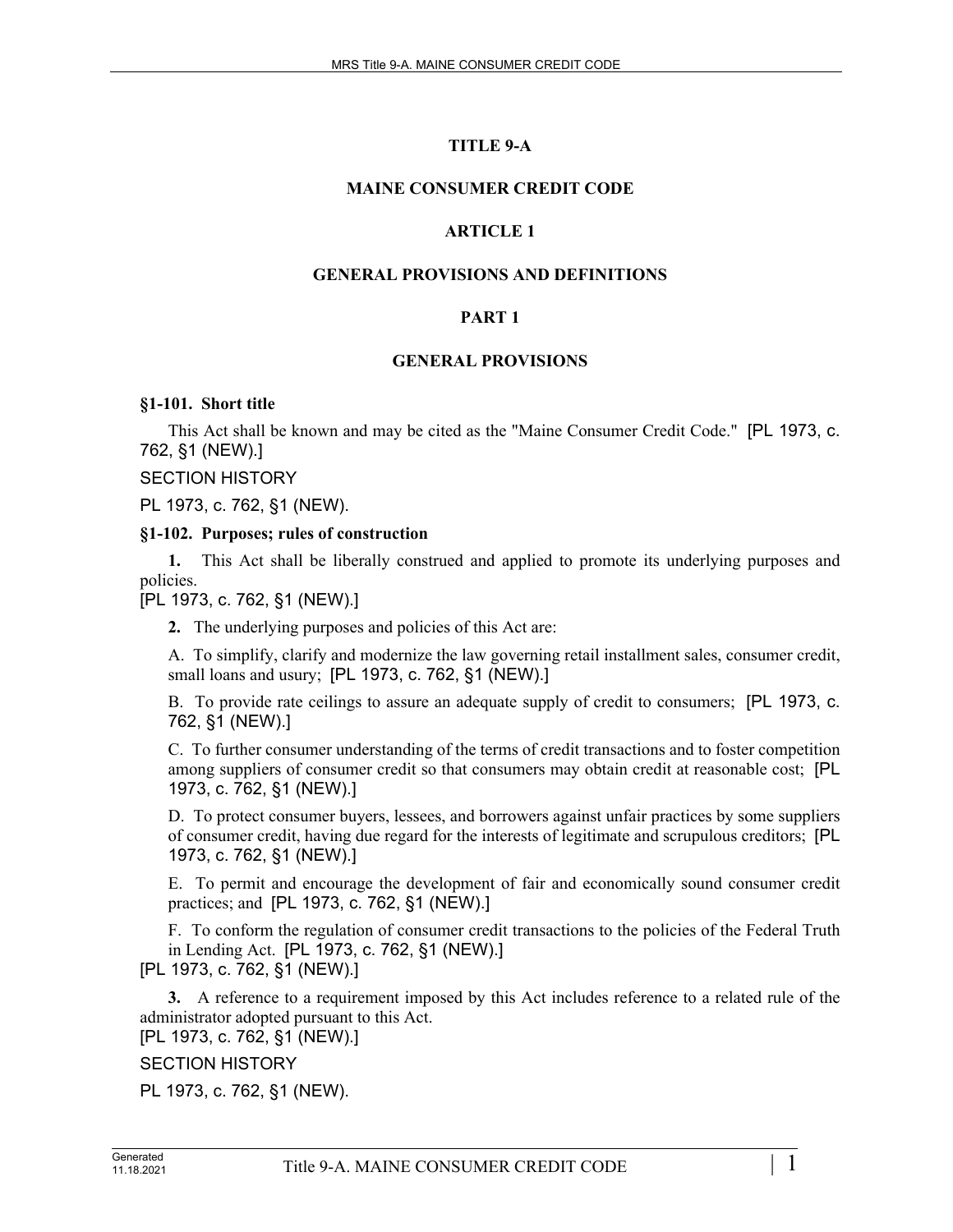### **§1-103. Supplementary general principles of law applicable**

Unless displaced by the particular provisions of this Act, the Uniform Commercial Code and the principles of law and equity, including the law relative to capacity to contract, principal and agent, estoppel, fraud, misrepresentation, duress, coercion, mistake, bankruptcy or other validating or invalidating cause supplement its provisions. [PL 1973, c. 762, §1 (NEW).]

# SECTION HISTORY

PL 1973, c. 762, §1 (NEW).

### **§1-104. Construction against implicit repeal**

This Act being a general act intended as a unified coverage of its subject matter, no part of it shall be deemed to be impliedly repealed by subsequent legislation if such construction can reasonably be avoided. [PL 1973, c. 762, §1 (NEW).]

# SECTION HISTORY

PL 1973, c. 762, §1 (NEW).

### **§1-105. Severability**

If any provision of this Act or the application thereof to any person or circumstances is held invalid, the invalidity does not affect other provisions or applications of this Act which can be given effect without the invalid provision or application, and to this end the provisions of this Act are severable. [PL 1973, c. 762, §1 (NEW).]

SECTION HISTORY

PL 1973, c. 762, §1 (NEW).

### **§1-106. Adjustment of dollar amounts**

# **(REPEALED)**

# SECTION HISTORY

PL 1973, c. 762, §1 (NEW). PL 1975, c. 623, §6 (AMD). PL 1985, c. 121 (AMD). PL 1985, c. 763, §§A15-17 (AMD). PL 1985, c. 819, §A9 (AMD). PL 1997, c. 727, §B1 (RP).

# **§1-107. Waiver; agreement to forego rights; settlement of claims**

**1.** Except as otherwise provided in this Act, a consumer may not waive or agree to forego rights or benefits under this Act. Any such waiver or agreement is unenforceable; and no creditor may take any such waiver or agreement to forego rights or benefits under this Act. [PL 1973, c. 762, §1 (NEW).]

**2.** A claim by a consumer against a creditor for an excess charge, other violation of this Act, or civil penalty, or a claim against a consumer for default or breach of a duty imposed by this Act, if disputed in good faith, may be settled by agreement. [PL 1973, c. 762, §1 (NEW).]

**3.** A claim, whether or not disputed, against a consumer may be settled for less value than the amount claimed.

# [PL 1973, c. 762, §1 (NEW).]

**4.** A settlement in which the consumer waives or agrees to forego rights or benefits under this Act is invalid if the court, as a matter of law, finds the settlement to have been unconscionable at the time it was made. The competence of the consumer, any deception or coercion practiced upon him, the nature and extent of the legal advice received by him and the value of the consideration are relevant to the issue of unconscionability. Any claim of unconscionability must be raised in a judicial action within the earlier of: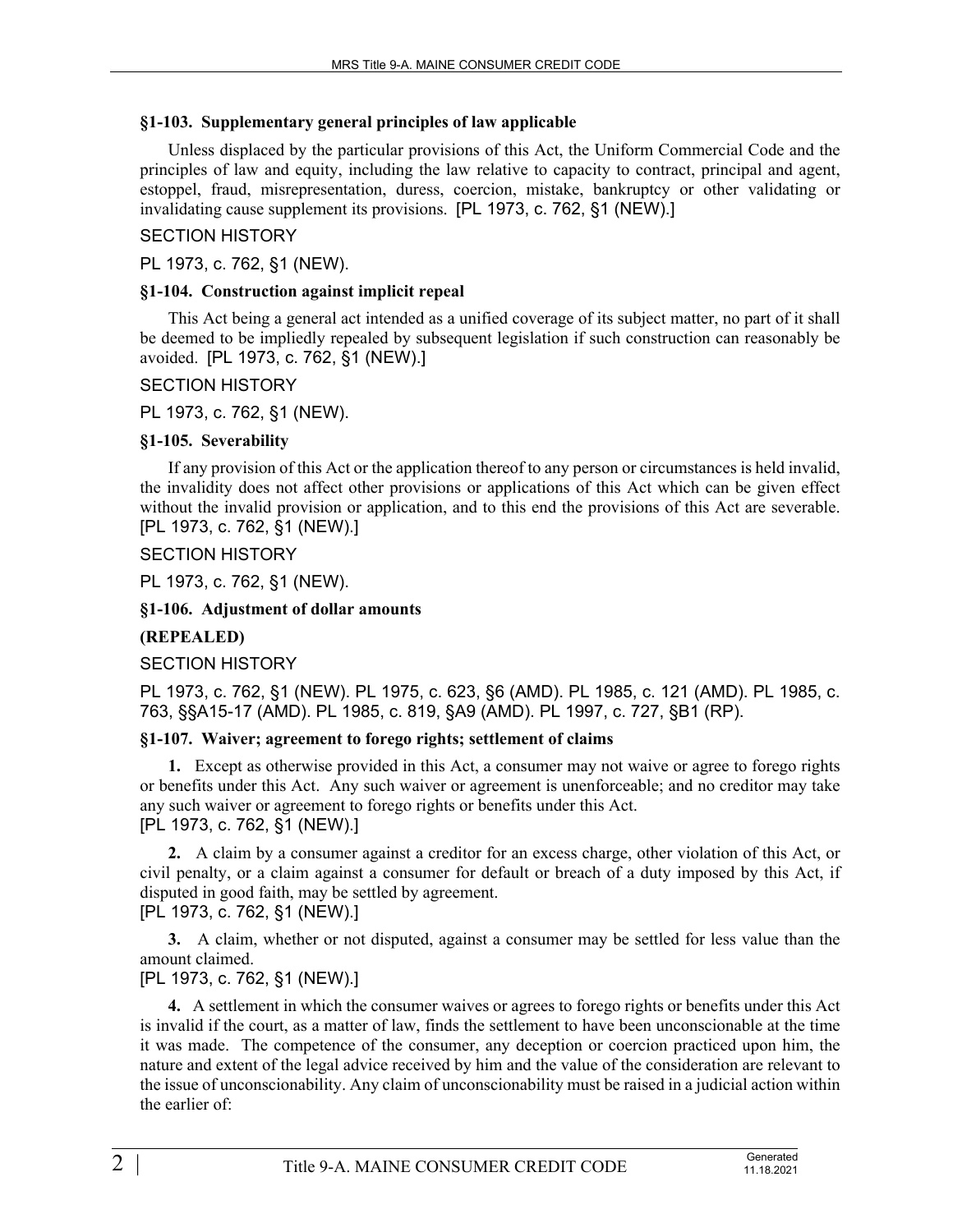A. Six years after the date of settlement; or [PL 1987, c. 129, §1 (NEW).]

B. The limitation period applicable to the original claim which was the subject of the settlement. [PL 1987, c. 129, §1 (NEW).]

[PL 1987, c. 129, §1 (AMD).]

### SECTION HISTORY

PL 1973, c. 762, §1 (NEW). PL 1987, c. 129, §1 (AMD).

### **§1-108. Effect of Act on powers of organizations**

**1.** This Act prescribes maximum charges for all creditors, except lessors and those excluded, section 1-202, extending consumer credit including consumer credit sales, subsection 11 of section 1‑301 and consumer loans subsection 14 of section 1‑301, and displaces existing limitations on the powers of those creditors based on maximum charges.

[PL 1973, c. 762, §1 (NEW).]

**2.** With respect to sellers of goods or services, small loan companies, licensed lenders, consumer and sales finance companies, industrial banks and loan companies, and commercial banks and trust companies, this Act displaces existing limitations on their powers based solely on amount or duration of credit.

### [PL 1973, c. 762, §1 (NEW).]

**3.** Except as provided in subsection 1, this Act does not displace limitations on powers of credit unions, savings banks, savings and loan associations, or other thrift institutions whether organized for the profit of shareholders or as mutual organizations.

[PL 1973, c. 762, §1 (NEW).]

**4.** Except as provided in subsections 1 and 2, this Act does not displace:

A. Limitations on powers of supervised financial organizations, subsection 38‑A of section 1‑301, with respect to the amount of a loan to a single borrower, the ratio of a loan to the value of collateral, the duration of a loan secured by an interest in land, or other similar restrictions designed to protect deposits; or [PL 1997, c. 66, §1 (AMD).]

B. Limitations on powers an organization is authorized to exercise under the laws of this State or the United States. [PL 1973, c. 762, §1 (NEW).]

[PL 1997, c. 66, §1 (AMD).]

# SECTION HISTORY

PL 1973, c. 762, §1 (NEW). PL 1997, c. 66, §1 (AMD).

#### **§1-109. Transactions subject to Act by agreement**

The parties to a sale, lease or loan, or modification thereof, which is not a consumer credit transaction, may agree in a writing signed by the parties that the transaction is subject to the provisions of this Act applying to consumer credit transactions. If the parties so agree, the transaction is a consumer credit transaction for the purposes of this Act. [PL 1973, c. 762, §1 (NEW).]

SECTION HISTORY

PL 1973, c. 762, §1 (NEW).

#### **§1-110. Relationship to federal law**

Notwithstanding the provisions of Section 501 of the United States Depository Institutions Deregulation and Monetary Control Act of 1980, Public Law 96-221, the Legislature declares that the maximum finance charges established in article II apply to: [PL 1995, c. 137, §1 (AMD).]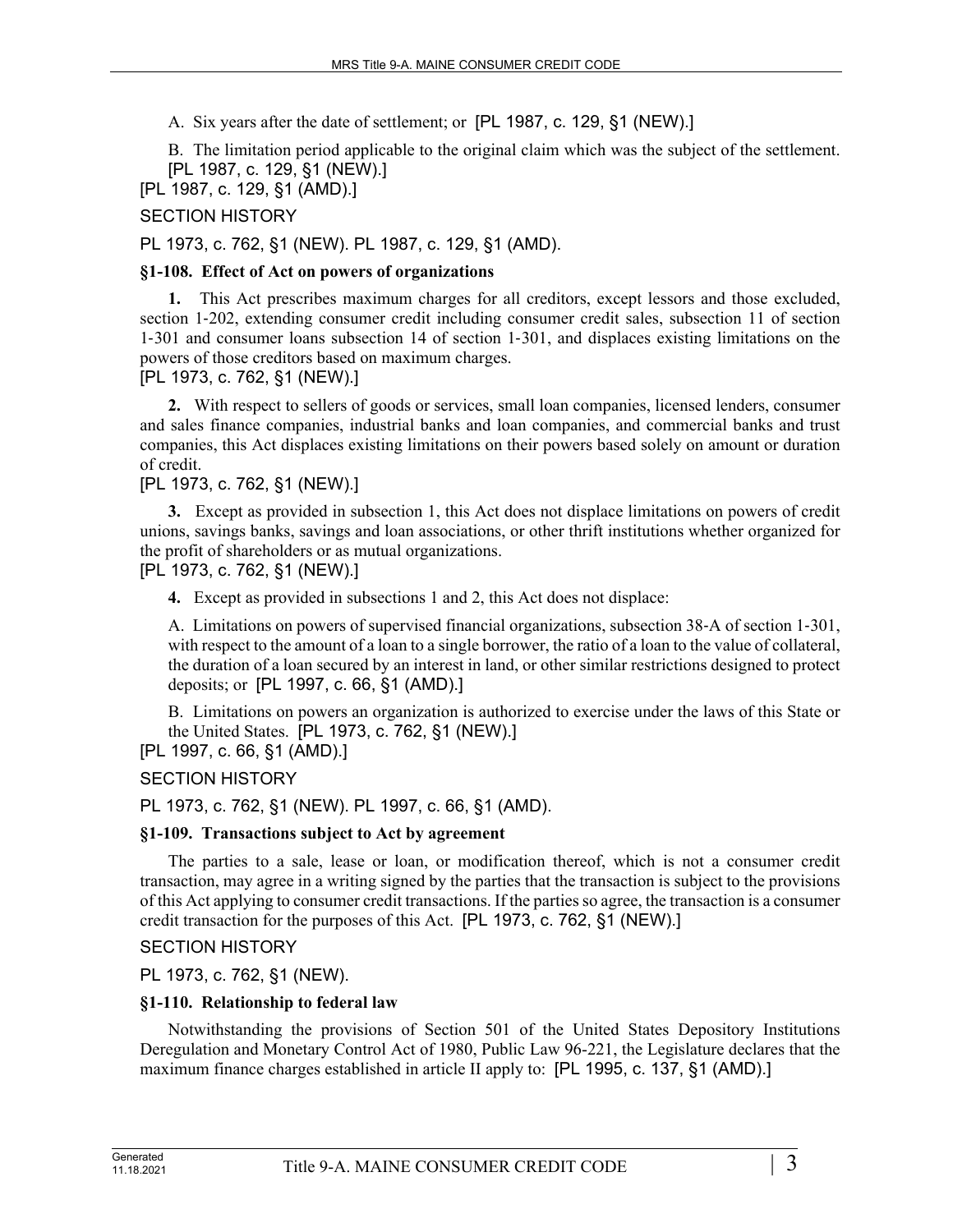**1.** Consumer credit transactions involving manufactured housing as defined in section 1–301, subsection 23‑A; and

[PL 1995, c. 137, §2 (AMD).]

**2.** 

[PL 1995, c. 137, §3 (RP).]

**3.** First lien mortgages on real estate granted by a creditor subject to licensing by the administrator as set out in section 2‑301.

[PL 1981, c. 218 (NEW).]

The Legislature declares that the preemption provided by the United States Garn-St. Germain Depository Institutions Act of 1982, Public Law 97-320, Section 804, shall not apply. The Legislature further declares that the applicable provisions of the Maine Consumer Credit Code relating to alternative mortgage instruments shall apply, including, but not limited to, sections 3-308 and 3-310. [PL 1983, c. 307, §1 (NEW).]

### SECTION HISTORY

PL 1981, c. 218 (NEW). PL 1983, c. 307, §1 (AMD). PL 1983, c. 720, §1 (AMD). PL 1987, c. 129, §2 (AMD). PL 1993, c. 134, §1 (AMD). PL 1995, c. 137, §§1-3 (AMD).

#### **§1-111. Record retention**

Every person subject to this Act shall maintain records of all consumer credit transactions in conformity with generally accepted accounting principles and practices or in a manner that will enable the administrator to determine whether that person or his assignee is complying with the provisions of this Act. The records need not be kept in the place of business where the transaction was entered into, if the administrator is given free access to the records, wherever located. All records pertaining to consumer credit transactions shall be retained for at least 2 years after making the final entry on the account involved, except that in the case of open-end credit, the 2 years shall be measured from the date of each account entry. [PL 1987, c. 129, §3 (AMD).]

#### SECTION HISTORY

PL 1985, c. 336, §1 (NEW). PL 1987, c. 129, §3 (AMD).

#### **PART 2**

#### **SCOPE AND JURISDICTION**

#### **§1-201. Territorial application**

**1.** Except as otherwise provided in this section, this Act applies to consumer credit transactions and open-end credit plans made or entered into in this State. For purposes of this Act, a consumer credit transaction or open-end credit plan is made or entered into in this State if the creditor, wherever located, enters into a consumer credit transaction or open-end credit plan with a consumer who is located in this State.

A. [PL 2021, c. 245, Pt. A, §1 (RP).] B. [PL 2021, c. 245, Pt. A, §1 (RP).] C. [PL 2021, c. 245, Pt. A, §1 (RP).] [PL 2021, c. 245, Pt. A, §1 (AMD).] **2.**  [PL 1987, c. 129, §5 (RP).]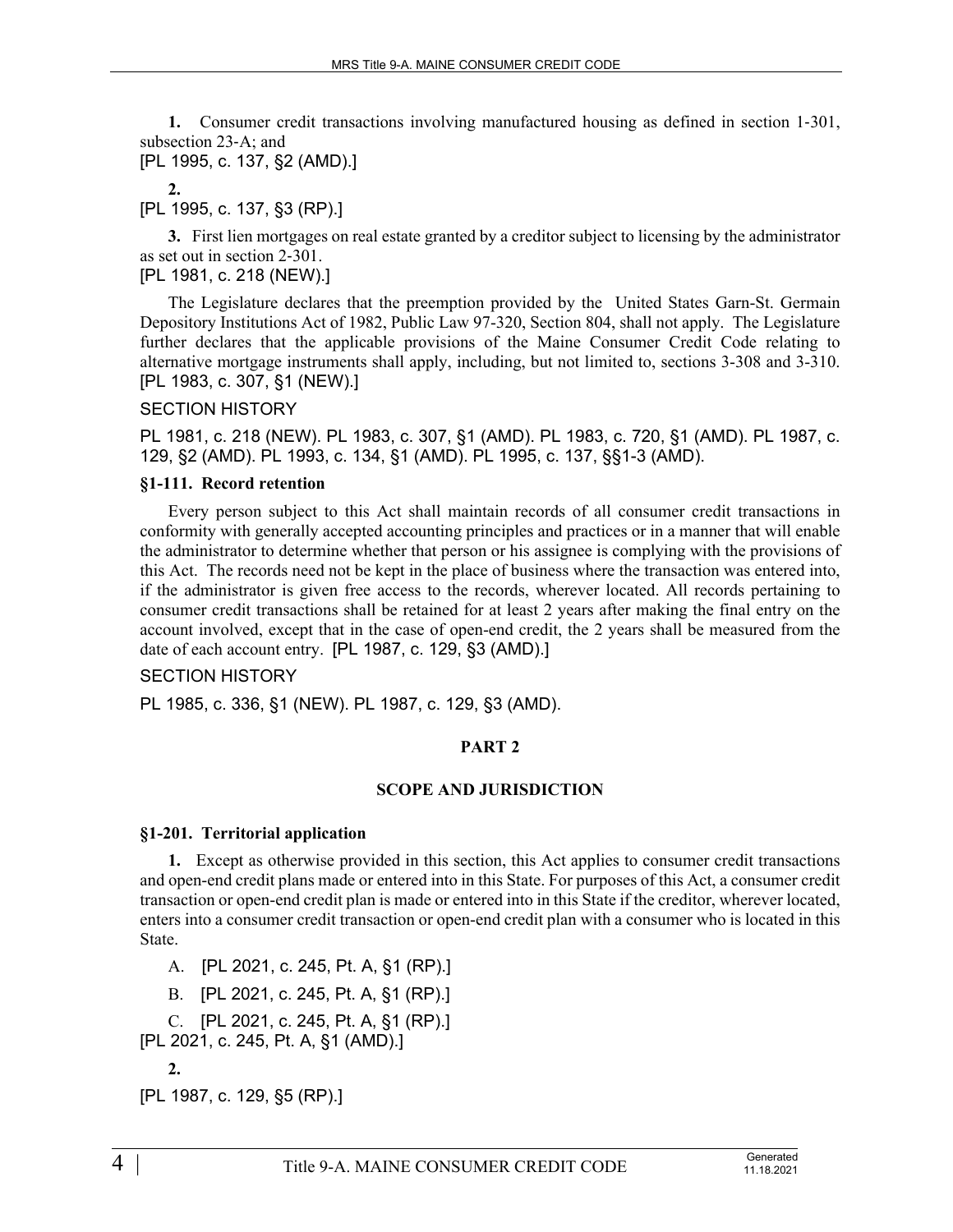**3.** The Part on Limitations on Creditors' Remedies, Part 1, of the Article on Remedies and Penalties, Article 5, applies to actions, other proceedings and nonjudicial collection activity conducted in this State to enforce rights arising from consumer credit sales, consumer leases, or consumer loans, or extortionate extensions of credit, wherever made.

#### [PL 1987, c. 129, §6 (AMD).]

**4.** A consumer credit transaction made in another state to a person who is a resident of this State at the time of the transaction is valid and enforceable in this State to the extent that it is valid and enforceable under the laws of the state applicable to the transaction, but the following provisions apply as though the transaction occurred in this State:

A. A creditor may not collect charges through actions or other proceedings in excess of those permitted by the Article on Finance Charges and Related Provisions (Article 2) and by the Article on Insurance (Article 4); and [PL 1973, c. 762, §1 (NEW).]

B. A creditor may not enforce rights against the consumer with respect to the provisions of agreements which violate the provisions on Limitations on Agreements and Practices (Part 3) and Limitations on Consumer's Liability (Part 4) of the Article on Regulation of Agreements and Practices (Article 3). [PL 1973, c. 762, §1 (NEW).]

[PL 1973, c. 762, §1 (NEW).]

**5.** Except as provided in subsection 3, a consumer credit transaction made in another state to a person who was not a resident of this State when the sale, lease, loan, or modification was made is valid and enforceable in this State according to its terms to the extent that it is valid and enforceable under the laws of the state applicable to the transaction.

[PL 1973, c. 762, §1 (NEW).]

**6.** For the purposes of this Act, the residence of a consumer is the address given by him as his residence in any writing signed by him in connection with a credit transaction or open-end credit plan. Until he notifies the creditor of a new or different address in a writing for that purpose, the given address is presumed to be unchanged.

[PL 1987, c. 129, §7 (AMD).]

**7.** Notwithstanding other provisions of this section:

A. Except as provided in subsection 3, this Act does not apply if the consumer is not a resident of this State at the time of a credit transaction and the parties have agreed that the law of his residence applies; and [PL 1973, c. 762, §1 (NEW).]

B. This Act applies if the consumer is a resident of this State at the time of a credit transaction and the parties have agreed that the law of his residence applies. [PL 1973, c. 762, §1 (NEW).] [PL 1973, c. 762, §1 (NEW).]

**8.** Except as provided in subsection 7, the following agreements by a buyer, lessee, or debtor are invalid with respect to consumer credit transactions to which this Act applies:

A. That the law of another state shall apply; [PL 1973, c. 762, §1 (NEW).]

B. That the consumer consents to the jurisdiction of another state; and [PL 1973, c. 762, §1 (NEW).]

C. That fixes venue. [PL 1973, c. 762, §1 (NEW).] [PL 1973, c. 762, §1 (NEW).]

**9.** The following provisions of this Act specify the applicable law governing certain cases:

A. Applicability, section 6‑102, of the Part on Powers and Functions of Administrator, Part 1, of the Article on Administration, Article 6; and [PL 1973, c. 762, §1 (NEW).]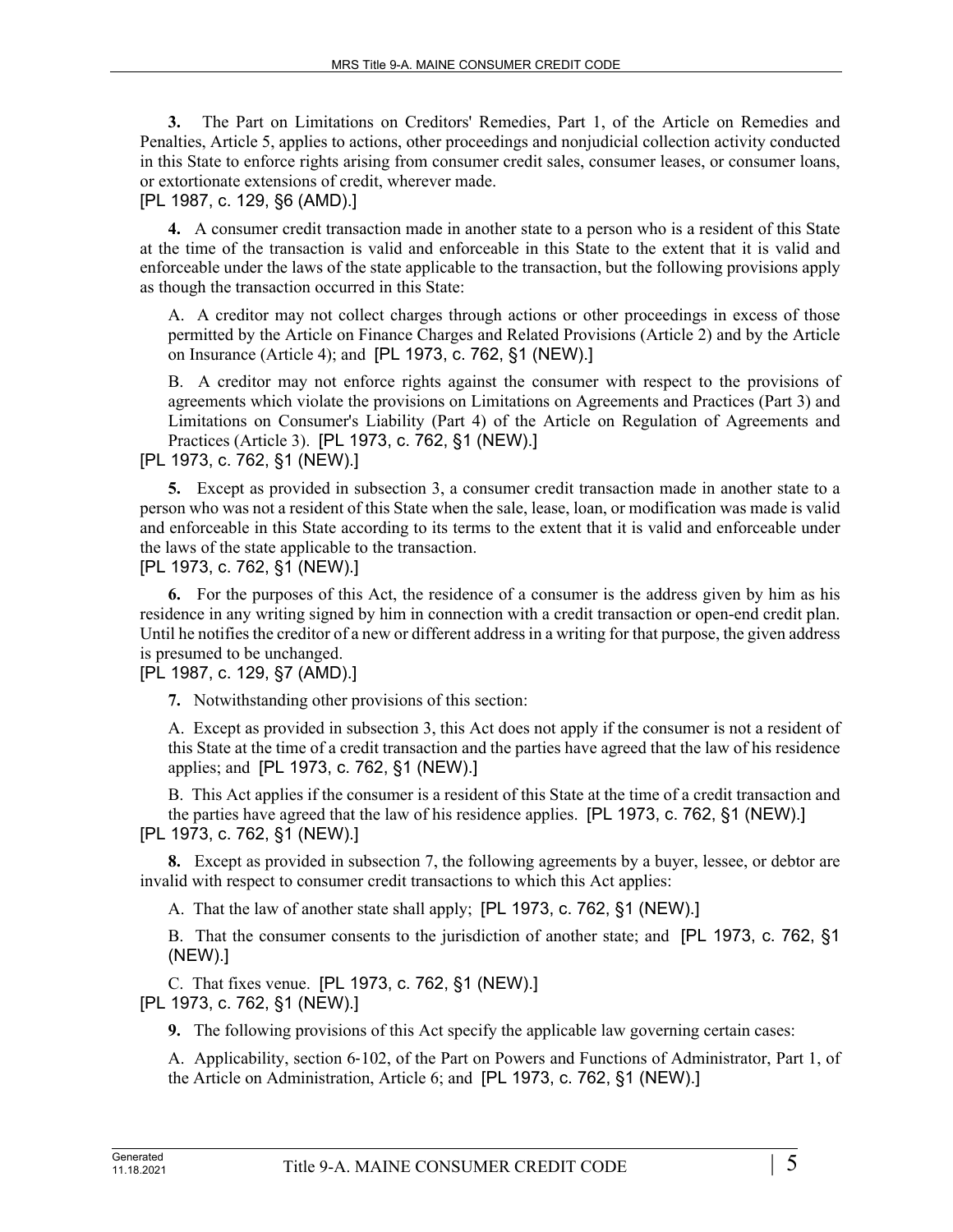B. Applicability, section 6‑201, of the Part on Notification and Fees, Part 2, of the Article on Administration, Article 6. [PL 1973, c. 762, §1 (NEW).]

[PL 1973, c. 762, §1 (NEW).]

**10.** Notwithstanding any other provision of law, this Act applies to any person offering, arranging or purporting to offer or arrange a consumer credit transaction if that person, in advertising or soliciting or otherwise communicating with a consumer, asserts to be located in this State or to possess a license or registration issued pursuant to this Act.

[PL 2005, c. 206, §1 (NEW).]

#### SECTION HISTORY

PL 1973, c. 762, §1 (NEW). PL 1975, c. 658 (AMD). PL 1987, c. 129, §§4-7 (AMD). PL 2001, c. 371, §1 (AMD). PL 2005, c. 206, §1 (AMD). PL 2005, c. 604, §1 (AMD). PL 2021, c. 245, Pt. A, §1 (AMD).

#### **§1-202. Exclusions**

This Act does not apply to: [PL 1973, c. 762, §1 (NEW).]

**1.** Extensions of credit primarily for business, commercial or agricultural purposes or from governments or governmental agencies, instrumentalities or organizations; [PL 1987, c. 396, §1 (AMD).]

**1-A.** Transactions for which the administrator, by rule, determines that coverage under this Title is not necessary to carry out the purposes of this Title; [PL 1997, c. 155, Pt. C, §1 (NEW).]

**2.** Except as otherwise provided in the Article on Insurance (Article 4), the sale of insurance by an insurer if the insured is not obliged to pay instalments of the premium and the insurance may terminate or be cancelled after nonpayment of an instalment of the premiums;

# [PL 1973, c. 762, §1 (NEW).]

**3.** An extension of credit that involves public utility services provided through pipe, wire, other connected facilities, radio or similar transmission, including extensions of these facilities, if the charges for service, delayed payments or any discounts for prompt payment are filed with or regulated by any subdivision or agency of this State or of the United States. This exemption does not apply to financing of goods or home improvements by a public utility;

[PL 1987, c. 129, §9 (RPR).]

**4.** Ceilings on rates and charges or limits on loan maturities of a credit union organized under the laws of this State or of the United States if these ceilings or limits are established by these laws; [PL 1979, c. 127, §51 (AMD).]

**5.** Ceilings on rates and charges of a licensed pawnbroker if these ceilings are established by statute;

#### [PL 1973, c. 762, §1 (NEW).]

**6.** Transactions in securities or commodities accounts with a broker-dealer registered with either the Securities and Exchange Commission or the Commodities Futures Trading Commission; [PL 1979, c. 127, §52 (AMD).]

**7.** Except as provided by Article 14, a loan or consumer credit sale made exclusively for the purpose of deferring or financing educational expenses and on which the finance charge does not exceed that rate per year on the unpaid balances of the amount financed, as established by federal law, or, for loans or consumer credit sales for which federal law does not establish a rate, the highest rate established for educational loans under any federal program and which is insured, guaranteed, subsidized or made directly by the Federal Government, a state, a nonprofit private loan guaranty or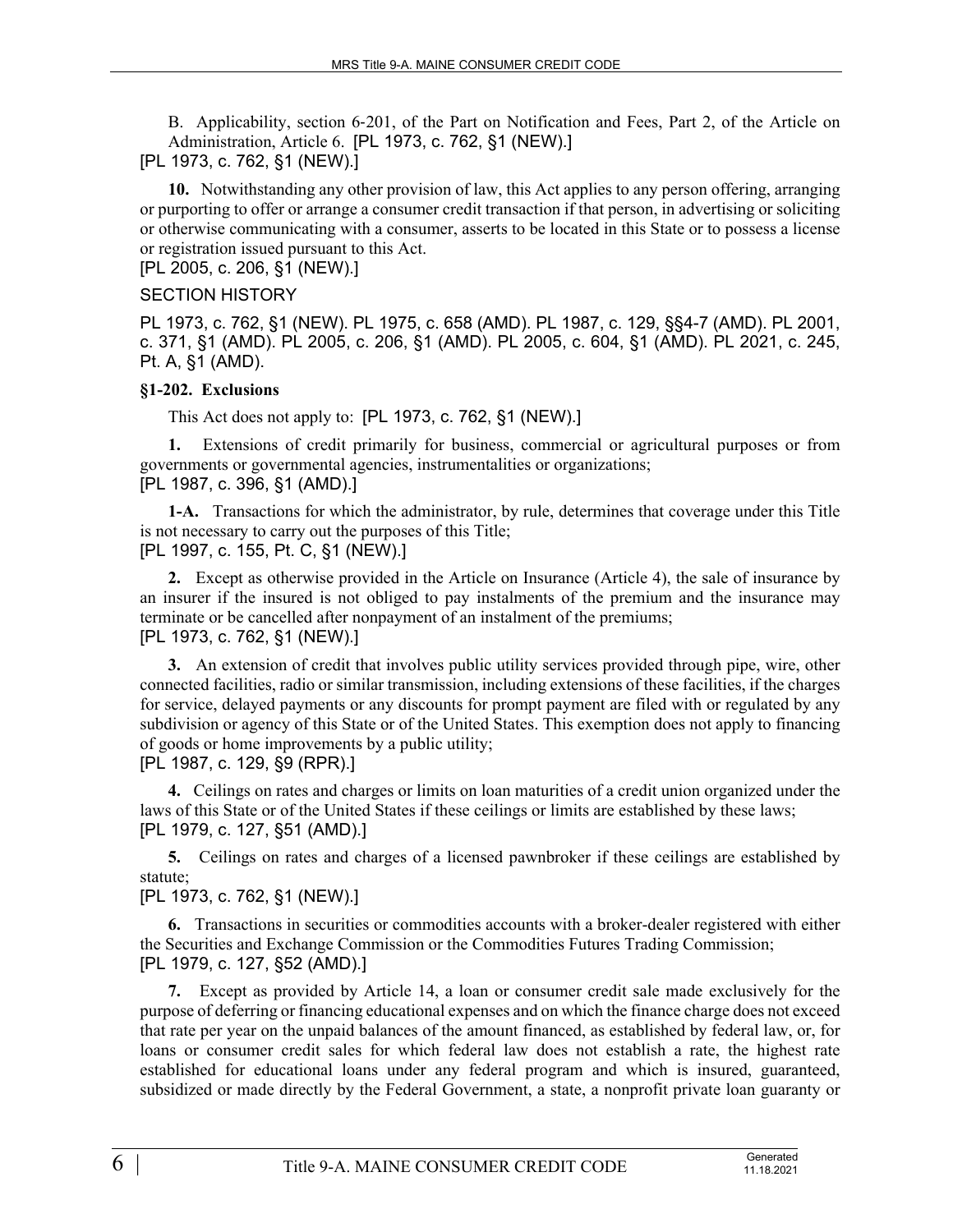organization, by the educational institution itself or through an endowment or trust fund affiliated with such an institution;

[PL 2019, c. 431, §1 (AMD); PL 2019, c. 431, §4 (AFF).]

**8.** A loan or credit sale made by a creditor to finance or refinance the acquisition of real estate or the initial construction of a dwelling, or a loan made by a creditor secured by a first mortgage on real estate, if the security interest in real estate is not made for the purpose of circumventing or evading this Act, provided that:

A. With respect to advances of additional funds on the loan or credit sale made more than 30 days after the initial advance, this exclusion applies only to advances made:

(1) Pursuant to the terms of a construction financing agreement;

(2) To protect the security or to perform the covenants of the consumer;

(3) As negative amortization of principal under the terms of the financing agreement;

(4) From funds withheld at consummation pending the resolution of matters that otherwise would tend to delay or prevent closing, including, without limitation, remedy of title defects or repairs to meet appraisal standards; or

(5) Pursuant to the terms of a reverse mortgage transaction, as defined in the Federal Truth in Lending Act, 15 United States Code, Section 1601 et seq., if the transaction is made pursuant to a commitment to purchase issued by, or is in a form approved for purchase by, any state or federal agency, instrumentality or government-sponsored enterprise, including, without limitation, the Federal National Mortgage Association or the Federal Home Loan Mortgage Corporation; [PL 2011, c. 427, Pt. D, §1 (AMD).]

B. The exemption provided by this subsection does not apply to the requirements on servicing of assigned supervised loans, section 2‑310; and [PL 1987, c. 129, §11 (NEW).]

C. With respect to a creditor other than a supervised financial organization, the exemption provided by this subsection applies to Articles 2, 3, 4 and 5 only; or [PL 2005, c. 55, §2 (AMD).] [PL 2011, c. 427, Pt. D, §1 (AMD).]

**8-A.** 

[PL 1987, c. 129, §12 (RP).]

**9.** 

[PL 1979, c. 541, §87 (RP).]

**10.** A no-interest loan or credit sale by a nonprofit organization that assists in building or renovating housing for those in need. The exclusion in this subsection does not apply to Article 6, Part 1; section 6‑201; section 6‑202; section 6‑203, subsection 1; section 6-204; or Article 8-A. [PL 2011, c. 427, Pt. D, §2 (AMD).]

The exclusions set forth in subsection 1 relating to extensions of credit to consumers by governments or governmental agencies, instrumentalities or organizations, and in subsections 2, 4, 5, 7 and 8, do not apply to the Maine Consumer Credit Code, Truth-in-lending, Article 8-A. [PL 2011, c. 427, Pt. D, §3 (AMD).]

# SECTION HISTORY

PL 1973, c. 762, §1 (NEW). PL 1975, c. 318 (AMD). PL 1975, c. 413 (AMD). PL 1975, c. 446, §3 (AMD). PL 1977, c. 696, §112 (AMD). PL 1979, c. 127, §§51-56 (AMD). PL 1979, c. 541, §§A85-A88 (AMD). PL 1979, c. 660, §§1-3 (AMD). PL 1981, c. 243, §§1,2,26 (AMD). PL 1981, c. 551, §3 (AMD). PL 1981, c. 618, §1 (AMD). PL 1981, c. 638, §1 (AMD). PL 1983, c. 212, §§1,2 (AMD). PL 1983, c. 641, §1 (AMD). PL 1983, c. 720, §2 (AMD). PL 1985, c. 336, §2 (AMD). PL 1987, c. 129, §§8-12 (AMD). PL 1987, c. 396, §§1-3 (AMD). PL 1997, c. 64, §1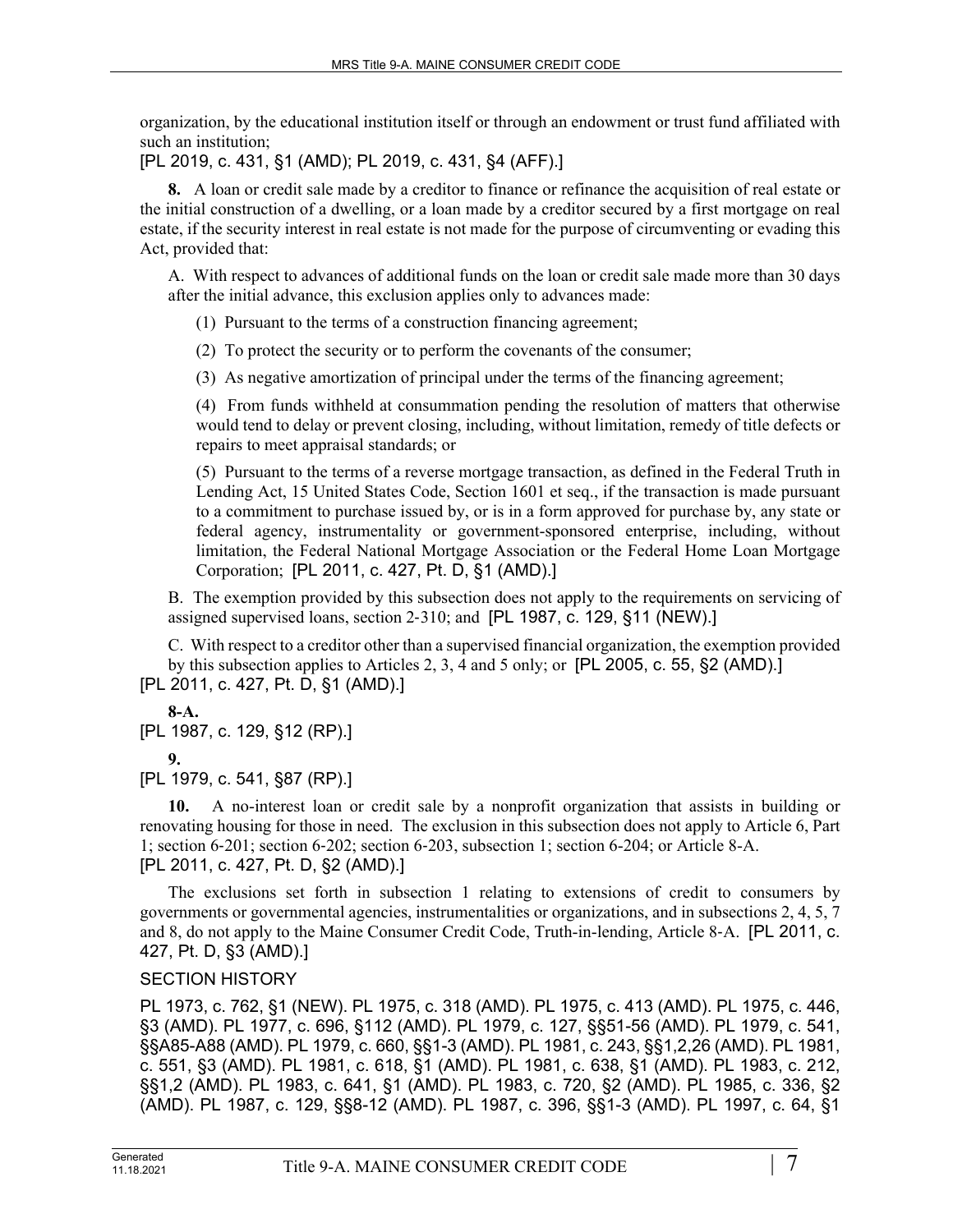(AMD). PL 1997, c. 155, §C1 (AMD). PL 2005, c. 55, §§1-3 (AMD). PL 2007, c. 273, Pt. C, §1 (AMD). PL 2007, c. 471, §1 (AMD). PL 2007, c. 471, §18 (AFF). PL 2011, c. 427, Pt. D, §§1- 3 (AMD). PL 2019, c. 431, §1 (AMD). PL 2019, c. 431, §4 (AFF).

### **§1-203. Jurisdiction and service of process**

**1.** The Superior and District Courts of this State may exercise jurisdiction over any creditor with respect to any conduct in this State governed by this Act or with respect to any claim arising from a transaction subject to this Act. In addition to any other method provided by rule or by statute, personal jurisdiction over a creditor may be acquired in a civil action or proceeding instituted in the Superior and District Courts by the service of process in the manner provided by this section. [PL 1973, c. 762, §1 (NEW).]

**2.** If a creditor is not a resident of this State or is a corporation not authorized to do business in this State and engages in any conduct in this State governed by this Act, or engages in a transaction subject to this Act, he may designate an agent upon whom service of process may be made in this State. The agent shall be a resident of this State or a corporation authorized to do business in this State. The designation shall be in writing and filed with the Secretary of State. If no designation is made and filed or if process cannot be served in this State upon the designated agent, process may be served upon the Secretary of State, but service upon him is not effective unless the plaintiff or petitioner forthwith mails a copy of the process and pleading by registered or certified mail to the defendant or respondent at his last reasonably ascertainable address. An affidavit of compliance with this section shall be filed with the clerk of the court on or before the return day of the process, if any, or within any further time the court allows.

[PL 1973, c. 762, §1 (NEW).]

SECTION HISTORY

PL 1973, c. 762, §1 (NEW).

# **PART 3**

#### **DEFINITIONS**

#### **§1-301. General definitions**

In addition to definitions appearing in subsequent Articles, in this Act: [PL 1973, c. 762, §1 (NEW).]

**1.** "Actuarial method" means the method, defined by rules adopted by the administrator, of allocating payments made on debt between the amount financed and the finance charge pursuant to which a payment is applied first to the accumulated finance charge and the balance is applied to the unpaid amount financed.

[PL 1973, c. 762, §1 (NEW).]

**2.** "Administrator" means, except in cases in which a supervised financial organization is the creditor, the administrator designated in Article VI, section 6‑103. In cases in which a supervised financial organization is the creditor, "administrator" means the Superintendent of Financial Institutions.

[PL 2001, c. 44, §1 (AMD); PL 2001, c. 44, §14 (AFF).]

**2-A.** "Advertisement" means a commercial message in any medium that promotes, directly or indirectly, a consumer credit transaction.

[PL 1987, c. 129, §13 (NEW).]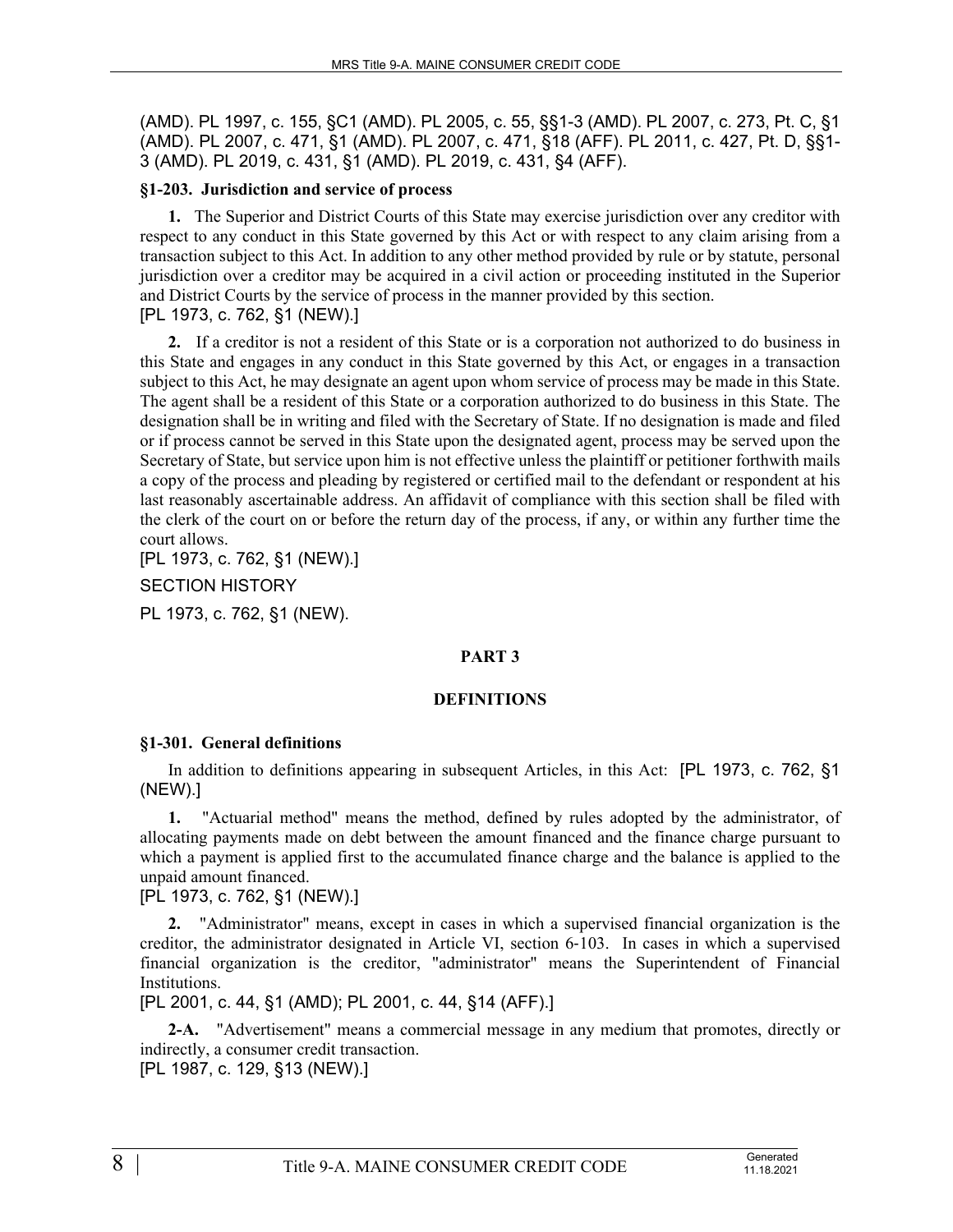**3.** "Agreement" means the bargain of the parties in fact as found in their language or by implication from other circumstances including course of dealing or usage of trade or course of performance. [PL 1973, c. 762, §1 (NEW).]

**4.** "Agricultural purpose" means a purpose related to the production, harvest, exhibition, marketing, transportation, processing, or manufacture of agricultural products by a natural person who cultivates, plants, propagates or nurtures the agricultural products. "Agricultural products" includes agricultural, horticultural, viticultural, and dairy products, livestock, wildlife, poultry, bees, forest products, fish and shellfish, and any products thereof, including processed and manufactured products, and any and all products raised or produced on farms and any processed or manufactured products thereof.

[PL 1973, c. 762, §1 (NEW).]

**5.** "Amount financed" means the amount of credit of which the consumer has actual use and is computed pursuant to section 2‑501 and the Federal Truth in Lending Act, 15 United States Code, Section 1601 et seq.

[PL 2011, c. 427, Pt. D, §4 (AMD).]

**5-A.** 

[PL 1989, c. 70, §1 (RP).]

**6.** "Billing cycle" or "cycle" means the interval between days or dates of regular periodic statements. These intervals shall be equal and no longer than a quarter of a year. An interval shall be considered equal if the number of days in the cycle does not vary more than 4 days from the regular day or date of the periodic statement.

[PL 1987, c. 129, §15 (RPR).]

**6-A.** "Business day" means a day on which a creditor's offices are open to the public for carrying on substantially all of its business functions. For purposes of rescission, the term means all calendar days, except Sundays and the holidays established by Title 9-B, section 145, subsection 1. [PL 1997, c. 398, Pt. L, §4 (AMD).]

**6-B.** "Cardholder" means the same as defined in the Federal Truth in Lending Act, 15 United States Code, Section 1601 et seq.

[PL 2011, c. 427, Pt. D, §5 (AMD).]

**6-C.** "Card issuer" means the same as defined in the Federal Truth in Lending Act, 15 United States Code, Section 1601 et seq.

[PL 2011, c. 427, Pt. D, §5 (AMD).]

**7.** "Cash price" means the price at which the creditor, in the ordinary course of business, offers to sell for cash the property or service that is the subject of the transaction. The term includes charges imposed by the creditor equally on cash and credit customers. It may include the price of optional accessories, services related to the sale, service contracts and taxes and fees for license, title and registration. The term does not include any finance charge.

[PL 1981, c. 243, §4 (RPR).]

**8.** "Closing costs," provided they are bona fide, reasonable in amount and not for the purpose of circumvention or evasion of this Act, with respect to a debt or open-end credit plan secured by an interest in land or a consumer credit transaction involving manufactured housing, include:

A. Fees or premiums for title examination, abstract of title, title insurance or similar purposes and for required related property surveys; [PL 1975, c. 324, §1 (RPR).]

B. Fees for preparation of deeds, settlement statements or other documents; [PL 1975, c. 324, §1 (RPR).]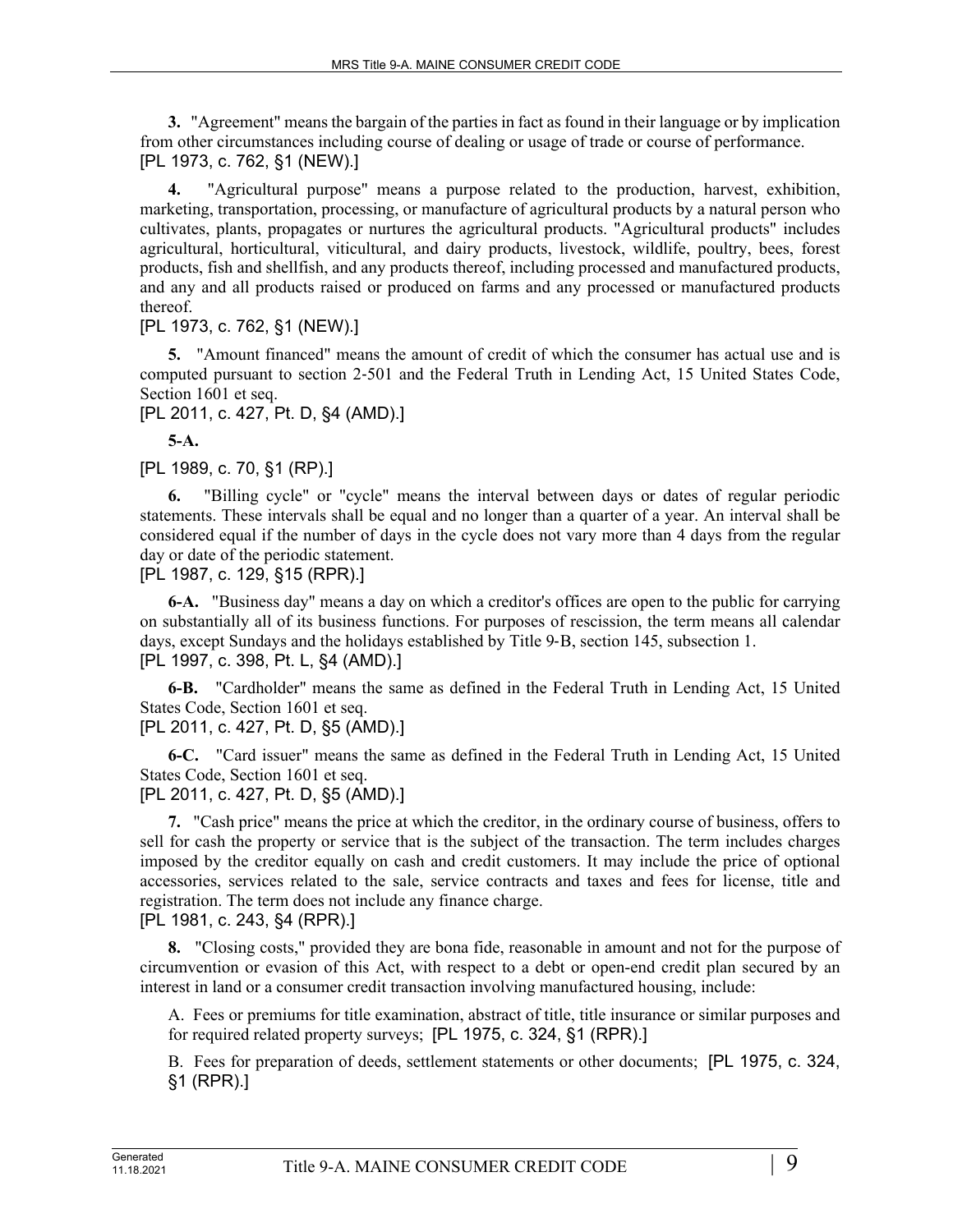C. Amounts required to be placed or paid into an escrow or trustee account for future payments if the amounts would not otherwise be included in the finance charge; [PL 1987, c. 129, §17 (AMD).]

D. Fees for notarizing deeds and other documents; [PL 1975, c. 324, §1 (RPR).]

E. Appraisal fees; and [PL 1975, c. 324, §1 (RPR).]

F. Credit reports. [PL 1975, c. 324, §1 (RPR).]

[PL 1987, c. 129, §17 (AMD).]

**9.** "Conspicuous." A term or clause is conspicuous when it is so written that a reasonable person against whom it is to operate ought to have noticed it. Whether a term or clause is conspicuous or not is for decision by the court.

[PL 1973, c. 762, §1 (NEW).]

**10.** "Consumer" means a cardholder or a natural person to whom consumer credit is offered or extended and includes a cosigner. The term includes a natural person who enters into a consumer lease. For purposes of rescission, the term includes a natural person in whose principal dwelling a security interest is or will be retained or acquired, if that person's ownership interest in the dwelling is or will be subject to the security interest.

[PL 1987, c. 129, §18 (RPR).]

**11.** "Consumer credit sale":

A. A "consumer credit sale" is a sale of goods, services or an interest in land in which:

(1) Credit is granted either pursuant to a credit card other than a lender credit card or by a seller who regularly engages as a seller in credit transactions of the same kind;

(2) The buyer is a person other than an organization;

(3) The goods, services or interest in land are purchased primarily for a personal, family or household purpose;

(4) Either the debt is payable in installments or a finance charge is made;

(5) With respect to a sale of goods or services, not including manufactured housing or a motor vehicle, the amount financed does not exceed \$50,000, consistent with Title X of the federal Dodd-Frank Wall Street Reform and Consumer Protection Act, Public Law 111-203; and

(6) With respect to a sale of a motor vehicle as defined in Title 29‑A, section 101, subsection 42, the amount financed does not exceed \$50,000, consistent with Title X of the federal Dodd-Frank Wall Street Reform and Consumer Protection Act, Public Law 111-203.

The amounts set out in subparagraphs (5) and (6) are automatically adjusted to correspond with any inflation adjustment made to the exempt transaction amount referenced in the Federal Truth in Lending Act, Section 104, subsection (3) and any rules adopted pursuant to that Act. [PL 2011, c. 427, Pt. A, §1 (AMD).]

B. [PL 1987, c. 396, §5 (RP).]

C. [PL 1985, c. 763, §18 (RP).] [PL 2011, c. 427, Pt. A, §1 (AMD).]

**12.** "Consumer credit transaction" means a consumer credit sale, consumer lease or consumer loan or a modification thereof including a refinancing, consolidation or deferral. [PL 1973, c. 762, §1 (NEW).]

**13.** A "consumer lease" is a lease of goods: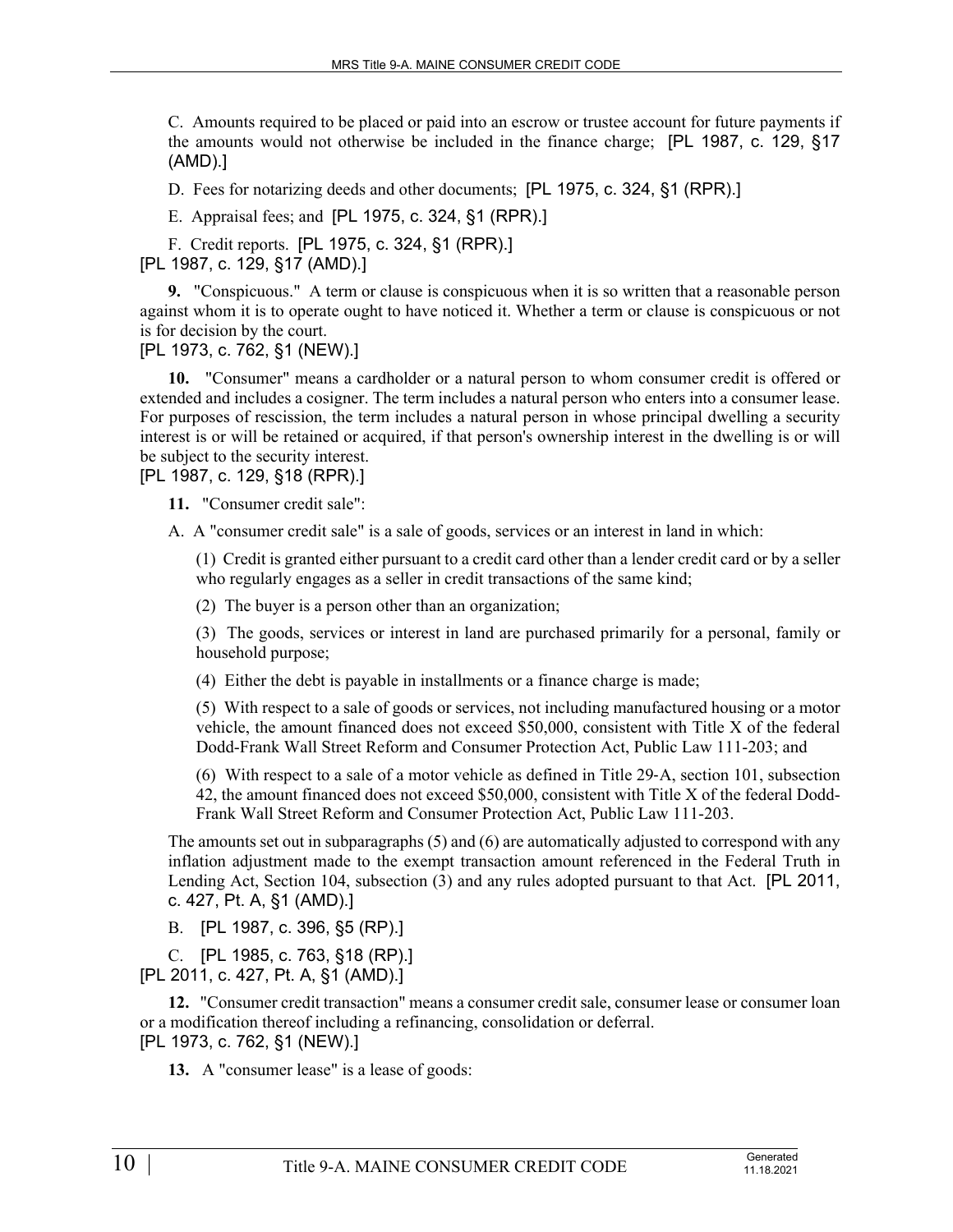A. That a lessor regularly engaged in the business of leasing makes to a person, other than an organization, who takes under the lease primarily for a personal, family or household purpose; [PL 2011, c. 427, Pt. A, §2 (AMD).]

B. In which the amount payable under the lease does not exceed \$50,000, consistent with Title X of the federal Dodd-Frank Wall Street Reform and Consumer Protection Act, Public Law 111-203. The exempt transaction amount in this paragraph is automatically adjusted to correspond with any inflation adjustment made to the exempt transaction amount referenced in the Federal Truth in Lending Act, Section 181, subsection (1) and any rules adopted pursuant to that Act; [PL 2011, c. 427, Pt. A, §2 (AMD).]

C. That is for a term exceeding 4 months; and [PL 2011, c. 427, Pt. A, §2 (AMD).]

D. That is not made pursuant to a lender credit card.

A person is regularly engaged in the business of leasing if the person enters into consumer leases more than 25 times in the preceding calendar year. If a person did not meet this numerical test in the preceding calendar year, the numerical standard must be applied to the current calendar year. [PL 2011, c. 427, Pt. A, §2 (AMD).]

[PL 2011, c. 427, Pt. A, §2 (AMD).]

**14.** "Consumer loan":

A. Except as provided in paragraph B, a "consumer loan" is a loan made by a person regularly engaged in the business of making loans in which:

- (1) The debtor is a person other than an organization;
- (2) The debt is incurred primarily for a personal, family or household purpose;
- (3) Either the debt is payable in installments or a finance charge is made; and
- (4) For loans made by:

(a) A supervised financial organization, either the amount financed does not exceed \$50,000, consistent with Title X of the federal Dodd-Frank Wall Street Reform and Consumer Protection Act, Public Law 111-203, or the debt is secured by manufactured housing or an interest in land; or

(b) A supervised lender other than a supervised financial organization, either the amount financed does not exceed \$50,000, consistent with Title X of the federal Dodd-Frank Wall Street Reform and Consumer Protection Act, Public Law 111-203, or the debt is secured by manufactured housing or an interest in land.

The exempt transaction amount in divisions (a) and (b) are automatically adjusted to correspond with any inflation adjustment made to the exempt transaction amount referenced in the Federal Truth in Lending Act, Section 104, subsection (3) and any rules adopted pursuant to that Act. [PL 2011, c. 427, Pt. A, §3 (AMD).]

B. "Consumer loan" does not include:

(1) A sale or lease in which the seller or lessor allows the buyer or lessee to purchase or lease pursuant to a credit card other than a lender credit card. [PL 2001, c. 371, §2 (RPR); PL 2001, c. 371, §14 (AFF).]

C. [PL 1985, c. 763, §19 (RP).] [PL 2011, c. 427, Pt. A, §3 (AMD).]

**14-A.** "Cosigner" means a natural person who assumes personal liability for the obligation of a consumer without receiving goods, services or money in return for the obligation or, in the case of an open-end credit obligation, without receiving the contractual right to obtain extensions of credit under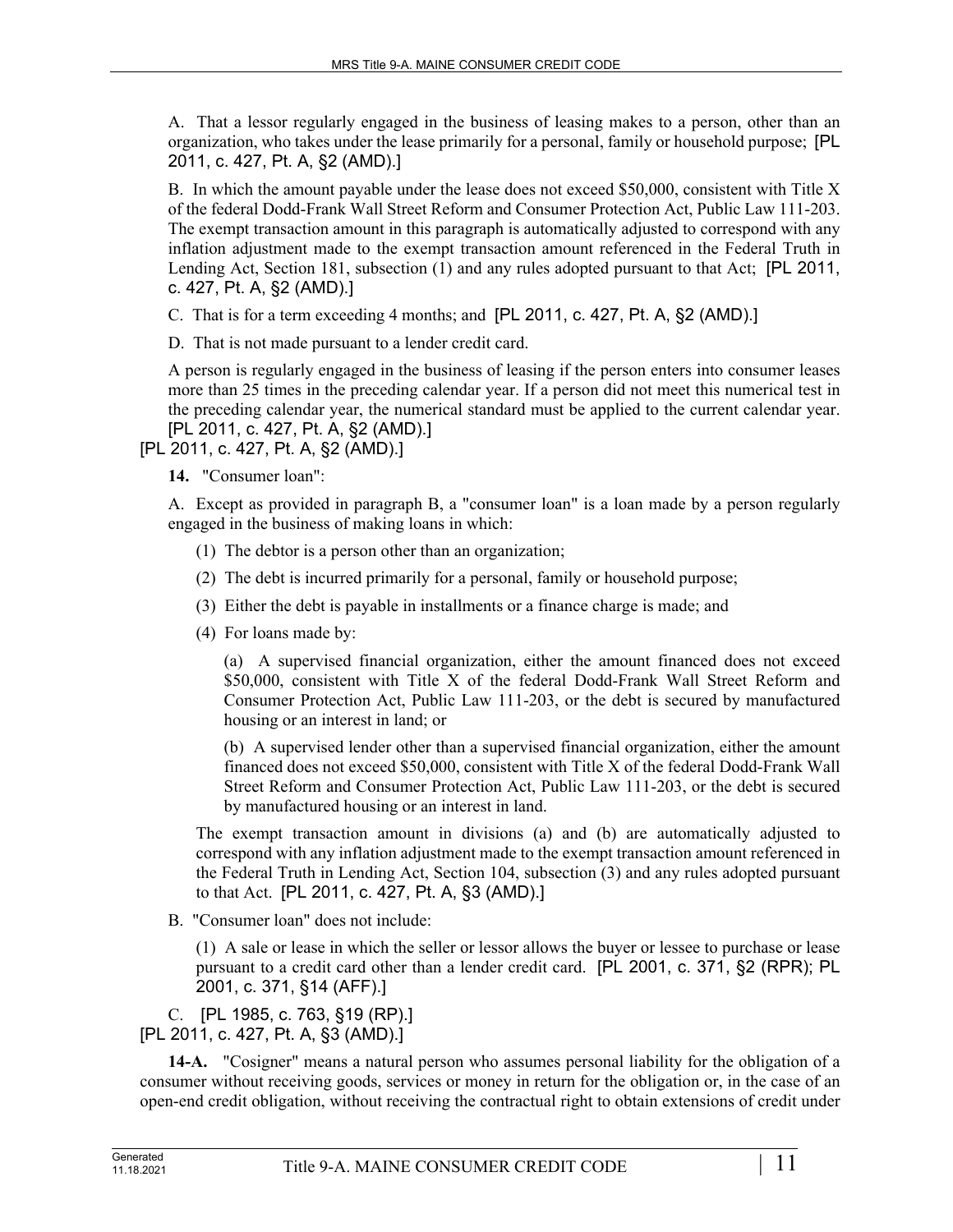the account. The term includes any person whose signature is requested as a condition to granting credit to a consumer or as a condition of forbearance on collection of a consumer's obligation that is in default. The term does not include a spouse whose signature is required on a credit obligation to perfect a security interest pursuant to state law. A person who meets the definition of this subsection is a cosigner whether or not the person is designated as such on the credit obligation. The term does not include a person who becomes liable in a transaction to finance or refinance the acquisition or initial construction of real property.

# [PL 1987, c. 129, §21 (NEW).]

**15.** "Credit" means the right granted by a creditor to a consumer to defer payment of an obligation, to incur an obligation and defer its payment or to obtain possession of property or the benefit of services and defer payment therefor pursuant to an agreement which includes, but is not limited to, a sale of goods, a sale of an interest in land, a sale of services or a loan.

[PL 1983, c. 720, §3 (RPR).]

**16.** "Credit card" means any card, plate, coupon book or other single credit device that may be used from time to time to obtain credit.

[PL 1987, c. 129, §22 (RPR).]

**17.** "Creditor" means a person who both:

A. Regularly extends, whether in connection with loans, sales of property or services, or otherwise, consumer credit that is payable by agreement in more than 4 installments or for which the payment of a finance charge is or may be required; and [PL 2011, c. 427, Pt. A, §4 (RPR).]

B. Is the person to whom the debt arising from the consumer credit transaction is initially payable on the face of the evidence of indebtedness or, if there is no such evidence of indebtedness, by agreement; except that, in the case of an open-end credit plan involving a credit card, the card issuer and any person who honors the credit card and offers a discount that is a finance charge are creditors. [PL 2011, c. 427, Pt. A, §4 (RPR).]

For the purpose of the requirements imposed under Article 8‑A for credit billing pursuant to 15 United States Code, Section 1666 et seq. and for open-end consumer credit pursuant to 15 United States Code, Section 1637(a)(5), (a)(6), (a)(7), (b)(1), (b)(2), (b)(3), (b)(8) and (b)(10), "creditor" also includes card issuers whether or not the amount due is payable by agreement in more than 4 installments or the payment of a finance charge is or may be required and the administrator shall by regulation apply these requirements to those card issuers, to the extent appropriate, even though the requirements are by their terms applicable only to creditors offering open-end credit plans.

For the purposes of this Title, "creditor" also includes any person who originates 2 or more mortgages referred to as high-cost mortgage loans under Article 8-A, section 8-506 in any 12-month period or any person who originates one or more such mortgage loans through a mortgage broker as defined in Article 8-A, section 8-506, subsection 1, paragraph J, or a loan broker as defined in Article 10.

For purposes of this Title, "creditor" also includes a private educational lender as that term is defined in 15 United States Code, Section 1650.

Except with respect to credit sales of automobiles, a person regularly extends consumer credit only if the person extended credit other than credit subject to high-cost mortgage loan requirements more than 25 times or more than 5 times for transactions secured by a dwelling in the preceding calendar year. With respect to credit sales of automobiles, a person regularly extends consumer credit only if the person extended credit more than 15 times in the preceding calendar year. If a person did not meet these numerical standards in the preceding calendar year, the numerical standards must be applied to the current calendar year.

"Creditor" includes a mortgage loan servicer. [PL 2021, c. 245, Pt. A, §2 (AMD).]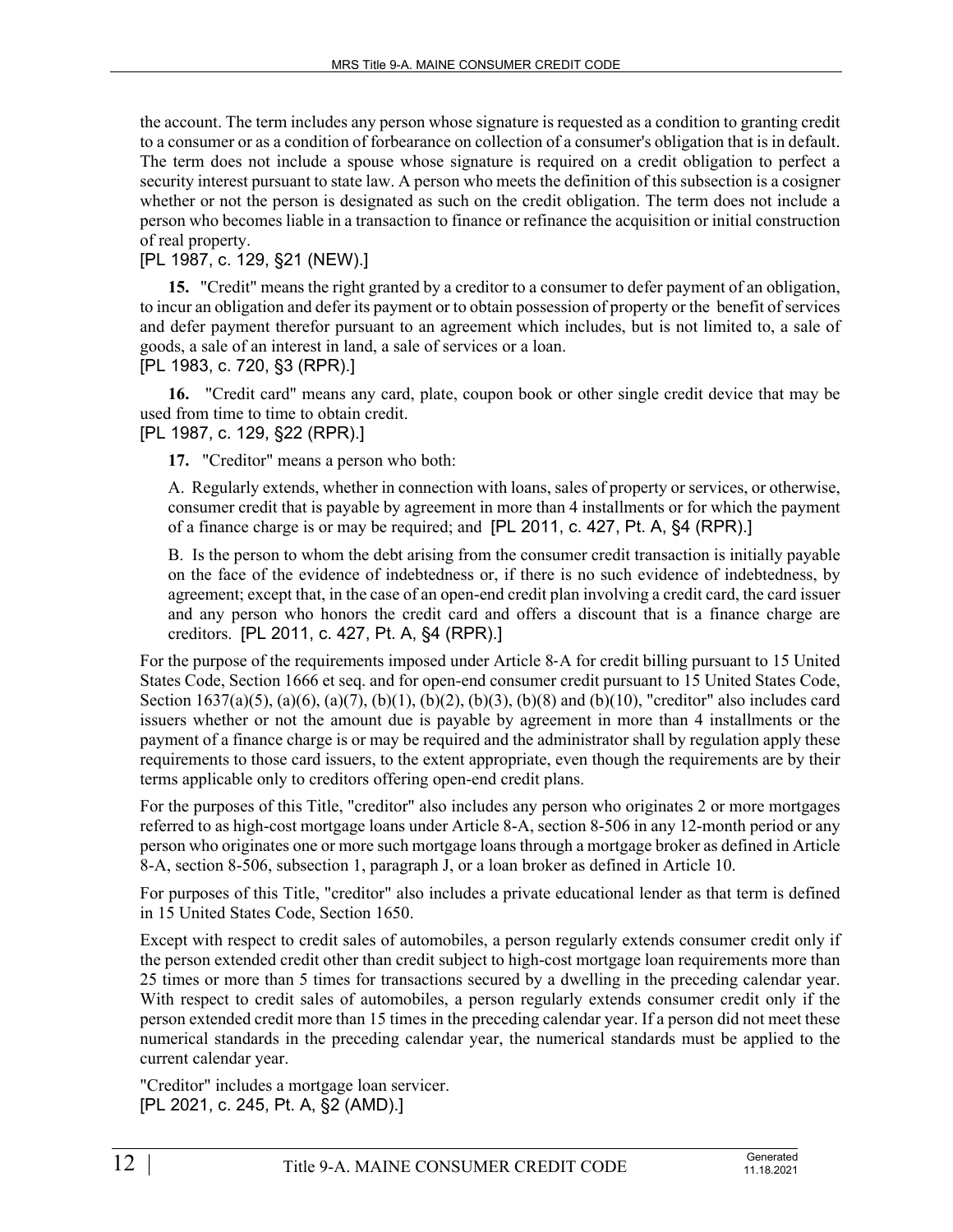**17-A. Debit card.** "Debit card" has the same meaning as in Title 10, section 1271, subsection 3. [PL 2009, c. 618, §1 (NEW).]

**18.** "Earnings" means compensation paid or payable to an individual or for his account for personal services rendered or to be rendered by him, whether denominated as wages, salary, commission, bonus or otherwise, and includes periodic payments pursuant to a pension, retirement, or disability program. [PL 1973, c. 762, §1 (NEW).]

**19.** "Finance charge" means the cost of consumer credit as a dollar amount. It includes any charge payable directly or indirectly by the consumer and imposed directly or indirectly by the creditor as an incident to or a condition of the extension of credit. It does not include any charge of a type payable in a comparable cash transaction.

A. Except for charges specifically excluded by paragraph B, the term includes:

(1) Interest, time price differential and any amount payable under an add-on or discount system of additional charges;

(2) Service, transaction, activity and carrying charges and early withdrawal penalties on time deposit accounts, including any charge imposed on a checking or other deposit account to the extent that the charge exceeds the charge for a similar account without a credit feature;

(3) Points, loan fees, assumption fees, finder's fees and similar charges;

(4) Appraisal, investigation and credit report fees;

(5) Premiums or other charges for any guarantee or insurance protecting the creditor against the consumer's default or other credit loss;

(6) Charges imposed on a creditor by another person for purchasing or accepting a consumer's obligation, if the consumer is required to pay the charges in cash, as an addition to the obligation or as a deduction from the proceeds of the obligation;

(7) Premiums or other charges for credit life, accident, health or loss-of-income insurance or insurance against loss of or damage to property or against liability arising out of the ownership or use of property, written in connection with a credit transaction, unless the applicable requirements of section 2‑501 and Article 8‑A are met; and

(8) Discounts for the purpose of inducing payment by a means other than the use of credit. [PL 2011, c. 427, Pt. D, §6 (AMD).]

B. The term does not include:

(1) Application fees charged to all applicants for credit, whether or not credit is actually extended;

(2) Charges as a result of default, additional charges, delinquency charges or deferral charges to the extent permitted by section 2‑501, 2‑502 or 2‑503;

(3) Charges for actual unanticipated late payment in a transaction that is not otherwise subject to a finance charge or payable in installments;

(4) Charges imposed by a financial institution for paying or returning an item that overdraws an account, except where the charge is imposed pursuant to a written agreement to extend credit to fund overdrafts;

(5) Fees permitted by section 2‑501 to be charged for participation in a credit plan, whether assessed on an annual or other periodic basis;

(6) Seller's points;

(7) Closing costs as defined in subsection 8;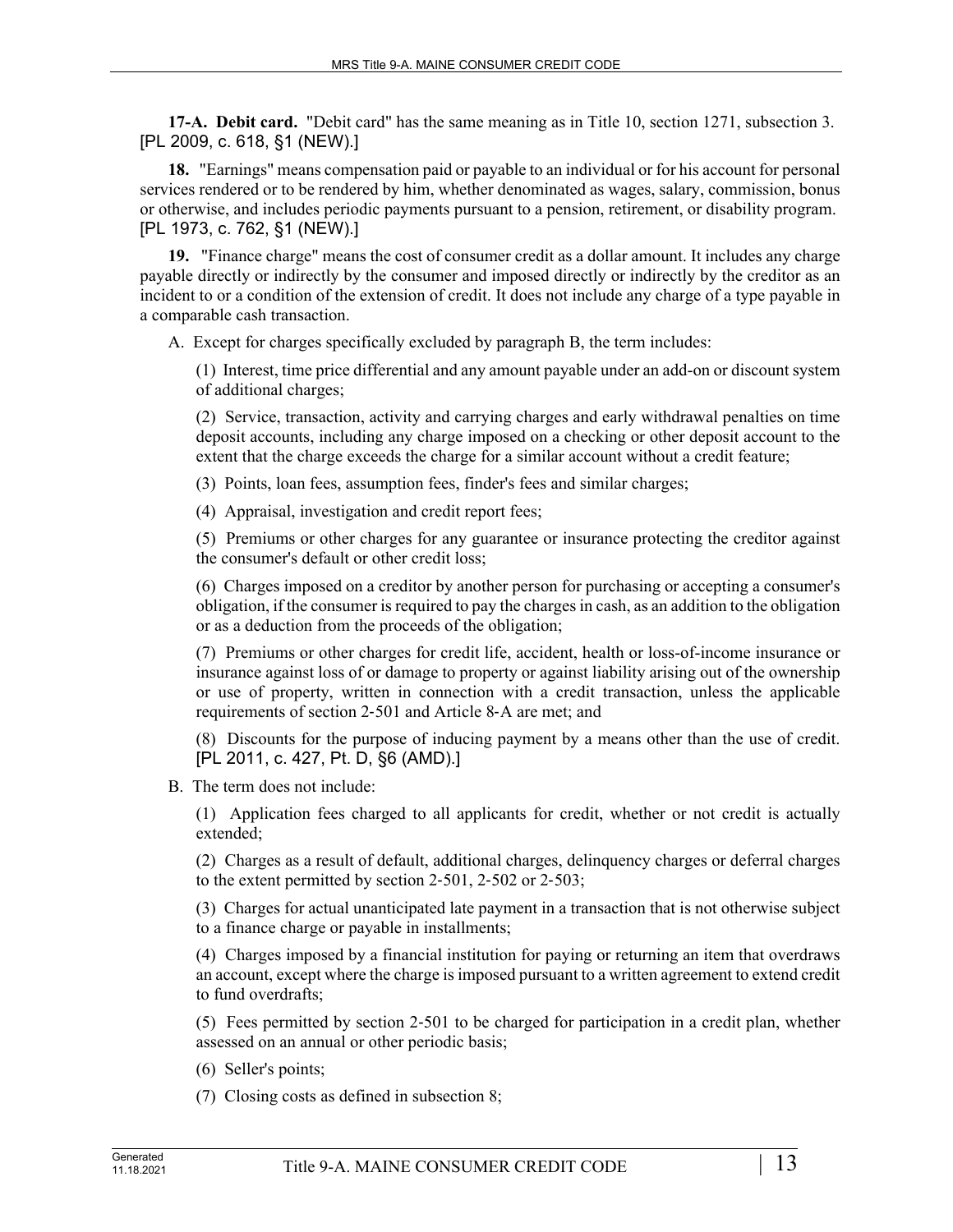(8) The discount, when a creditor purchases or satisfies obligations of a cardholder pursuant to a credit card and the purchase or satisfaction is made at less than the face amount of the obligation;

(9) Any discount offered by a creditor or seller for the purpose of inducing payment by cash, check or other means to be made at the time of sale not involving the use of a credit card, if that discount is offered to all prospective buyers and its availability is disclosed to all prospective buyers clearly and conspicuously; and

(10) Official fees as defined in subsection 25, if they are itemized and disclosed. [PL 1987, c. 129, §24 (RPR).]

[PL 2011, c. 427, Pt. D, §6 (AMD).]

**20.** "Goods" includes goods not in existence at the time the transaction is entered into and merchandise certificates, but excludes money, chattel paper, documents of title and instruments. For purposes of sections 5‑110 and 5‑111, goods that are collateral shall include any right of set-off that the creditor may have.

[PL 1977, c. 159, §1 (AMD).]

#### **20-A. Institution of higher education.**

[PL 1983, c. 641, §2 (RP).]

**20-B.** "Insurance premium loan" means a consumer loan that:

A. Is made for the sole purpose of financing the payment by or on behalf of an insured of the premium on one or more policies or contracts issued by or on behalf of an insurer; [PL 1985, c. 763, Pt. A, §20 (NEW).]

B. Is secured by an assignment by the insured to the lender of the unearned premium on the policy or contract; and [PL 1985, c. 763, Pt. A, §20 (NEW).]

C. Contains an authorization to cancel the policy or contract financed. [PL 1985, c. 763, Pt. A, §20 (NEW).]

[PL 1985, c. 763, Pt. A, §20 (NEW).]

**21.** 

[PL 1987, c. 129, §25 (RP).]

**22.** "Lender credit card" means a credit card issued by a supervised lender. The term does not include any device to the extent that it accesses a bona fide asset account, notwithstanding any overdraft or other line of credit agreement which may be accessed as a result of a debit to that asset account. [PL 1987, c. 129, §26 (RPR).]

**22-A.** 

[PL 2011, c. 427, Pt. B, §1 (RP).]

**23.** "Loan":

A. Except as provided in paragraph B, a "loan" includes:

(i) the creation of debt by the lender's payment of or agreement to pay money to the debtor or to a third party for the account of the debtor;

(ii) the creation of debt either pursuant to a lender credit card or by a cash advance to a debtor pursuant to a credit card other than a lender credit card;

(iii) the creation of debt by a credit to an account with the lender upon which the debtor is entitled to draw immediately; and

(iv) the forbearance of debt arising from a loan. [PL 1973, c. 762, §1 (NEW).]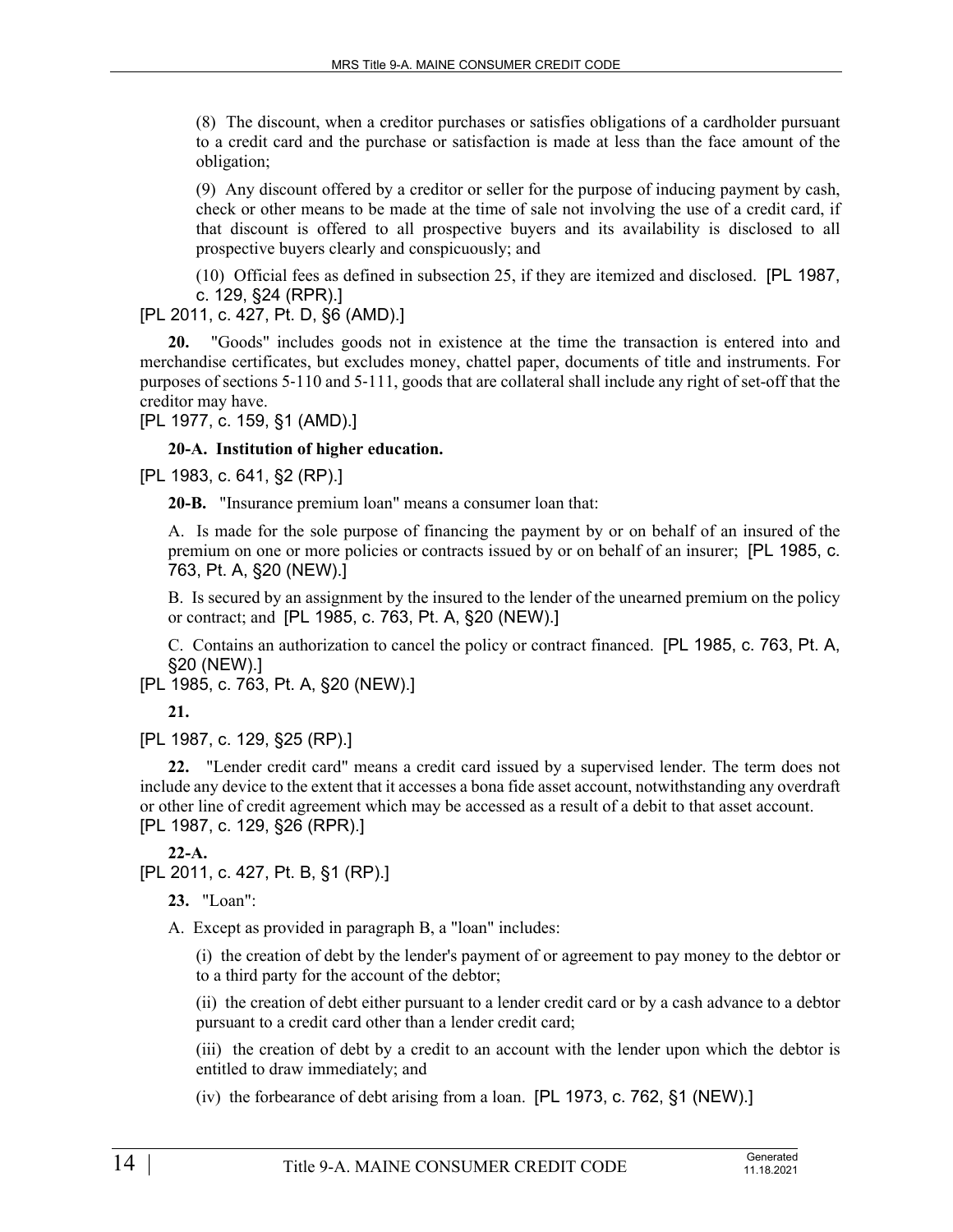B. A "loan" does not include the payment or agreement to pay money to a third party for the account of a debtor if the debt of the debtor arises from a sale or lease and results from use of a credit card issued by a person primarily in the business of selling or leasing goods or services. [PL 1987, c. 129, §27 (AMD).]

[PL 1987, c. 129, §27 (AMD).]

**23-A.** "Manufactured housing" means manufactured housing as defined in Title 10, section 9002, subsection 7.

[PL 1987, c. 129, §28 (NEW).]

**24.** "Merchandise certificate" means a writing not redeemable in cash and usable in its face amount in lieu of cash in exchange for goods or services.

[PL 1973, c. 762, §1 (NEW).]

**24-A.** 

[PL 1987, c. 129, §29 (RP).]

**24-B.** "Mortgage loan originator" means an individual who for compensation or gain, or in the expectation of compensation or gain, takes a residential mortgage loan application or offers or negotiates terms of a residential mortgage loan. "Mortgage loan originator" does not include:

A. An individual engaged solely as a loan processor or underwriter except as otherwise provided in section 13‑103, subsection 3, paragraph A; [PL 2011, c. 427, Pt. B, §2 (NEW).]

B. A person or entity that only performs real estate brokerage activities and is licensed or registered in accordance with the laws of this State, unless the person or entity is compensated by a lender, a mortgage broker or other mortgage loan originator or by any agent of such lender, mortgage broker or other mortgage loan originator; or [PL 2011, c. 427, Pt. B, §2 (NEW).]

C. A person or entity solely involved in extensions of credit relating to time-share plans, as that term is defined in 11 United States Code, Section 101(53D). [PL 2011, c. 427, Pt. B, §2 (NEW).]

For the purposes of Articles 2, 3, 6, 9 and 10, mortgage loan originator does not include a registered mortgage loan originator as defined in section 13‑102, subsection 12.

[PL 2011, c. 427, Pt. B, §2 (NEW).]

**24-C.** "Mortgage loan servicer" means a person or organization that undertakes direct collection of payments from or enforcement of rights against debtors arising from a supervised loan secured by a dwelling.

[PL 2017, c. 106, §2 (NEW).]

**25.** "Official fees" means:

A. Fees and charges prescribed by law which actually are or will be paid to public officials for determining the existence of or for perfecting, releasing, terminating or satisfying a security interest related to a consumer credit transaction; or [PL 1973, c. 762, §1 (NEW).]

B. Premiums payable for insurance in lieu of perfecting a security interest otherwise required by the creditor in connection with the transaction, if the premium does not exceed the fees and charges described in paragraph A which would otherwise be payable. [PL 1973, c. 762, §1 (NEW).]

[PL 1973, c. 762, §1 (NEW).]

**26.** "Open-end credit" means a plan under which the creditor reasonably contemplates repeated transactions, which prescribes the terms of those transactions and which provides for a finance charge which may be computed from time to time on the outstanding unpaid balance. A credit plan which is an open-end credit plan within the meaning of the preceding sentence is an open-end credit plan, even if credit information is verified from time to time.

[PL 1981, c. 243, §13 (RPR).]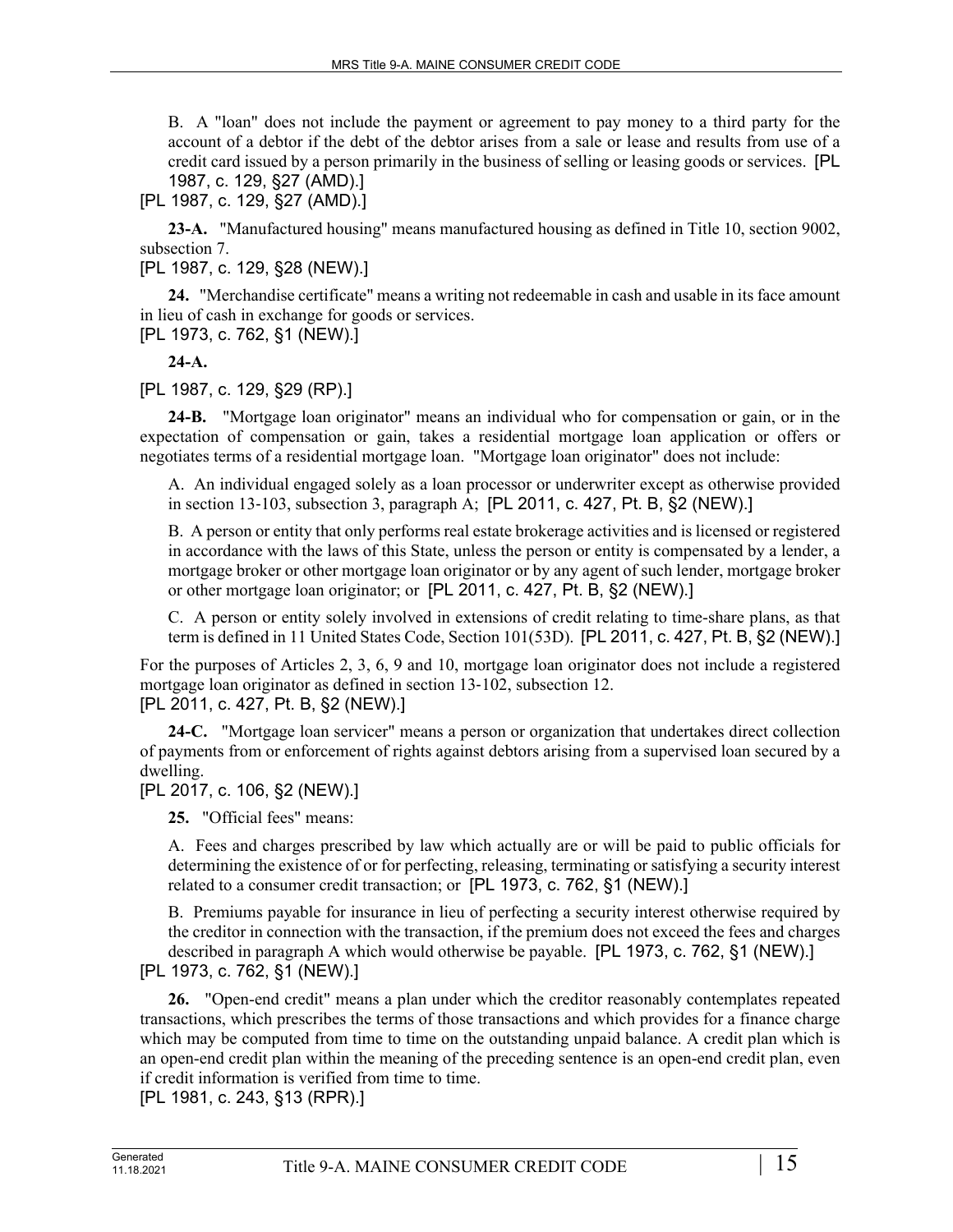**27.** "Organization" means a corporation, government or governmental subdivision or agency, trust, estate, partnership, cooperative, or association.

[PL 1973, c. 762, §1 (NEW).]

**28.** "Payable in installments" means that payment is required or permitted by agreement to be made in more than 4 periodic payments, excluding the down payment.

[PL 1981, c. 243, §14 (RPR).]

**28-A.** "Payday loan" means a supervised loan or other credit transaction in which a cash advance is made to a consumer in exchange for the consumer's personal check or in exchange for the consumer's authorization to debit the consumer's deposit account and when the parties agree either that the check will not be cashed or deposited or that the consumer's deposit account will not be debited until a designated future date.

[PL 2005, c. 604, §2 (NEW).]

**29.** "Person" includes a natural person or an individual, and an organization.

[PL 1973, c. 762, §1 (NEW).]

**30.** "Person related to" with respect to an individual means (a) the spouse of the individual, (b) a brother, brother-in-law, sister, sister-in-law of the individual, (c) an ancestor or lineal descendant of the individual or his spouse, and (d) any other relative, by blood or marriage, of the individual or his spouse who shares the same home with the individual. "Person related to" with respect to an organization means (a) a person directly or indirectly controlling, controlled by or under common control with the organization, (b) an officer or director of the organization or a person performing similar functions with respect to the organization or to a person related to the organization, (c) the spouse of a person related to the organization, and (d) a relative by blood or marriage of a person related to the organization who shares the same home with him.

[PL 1973, c. 762, §1 (NEW).]

**31.** "Precomputed": A finance charge or consumer credit transaction other than a consumer lease is "precomputed" if the debt is expressed as a sum comprising the amount financed and the amount of the finance charge computed in advance.

[PL 1973, c. 762, §1 (NEW).]

**31-A.** "Retail credit card" means a credit card issued by a seller who is not a supervised lender and who regularly engages as a seller in credit transactions of the same kind. [PL 1995, c. 84, §1 (NEW).]

**32.** 

[PL 1987, c. 129, §30 (RP).]

**33.** "Sale of goods" includes any agreement in the form of a bailment or lease of goods if the bailee or lessee pays, will pay or agrees to pay as compensation for use a sum substantially equivalent to or in excess of the aggregate value of the goods involved and it is agreed that the bailee or lessee will become, or for no other or a nominal consideration has the option to become, the owner of the goods upon full compliance with the terms of the agreement, including any optional renewals thereof. [PL 1983, c. 720, §5 (AMD).]

**34.** "Sale of an interest in land" includes, but is not limited to, a lease in which the lessee has an option to purchase the interest and all or a substantial part of the rental or other payments previously made by him are applied to the purchase price.

[PL 1973, c. 762, §1 (NEW).]

**35.** "Sale of services" means furnishing or agreeing to furnish services and includes making arrangements to have services furnished by another. [PL 1973, c. 762, §1 (NEW).]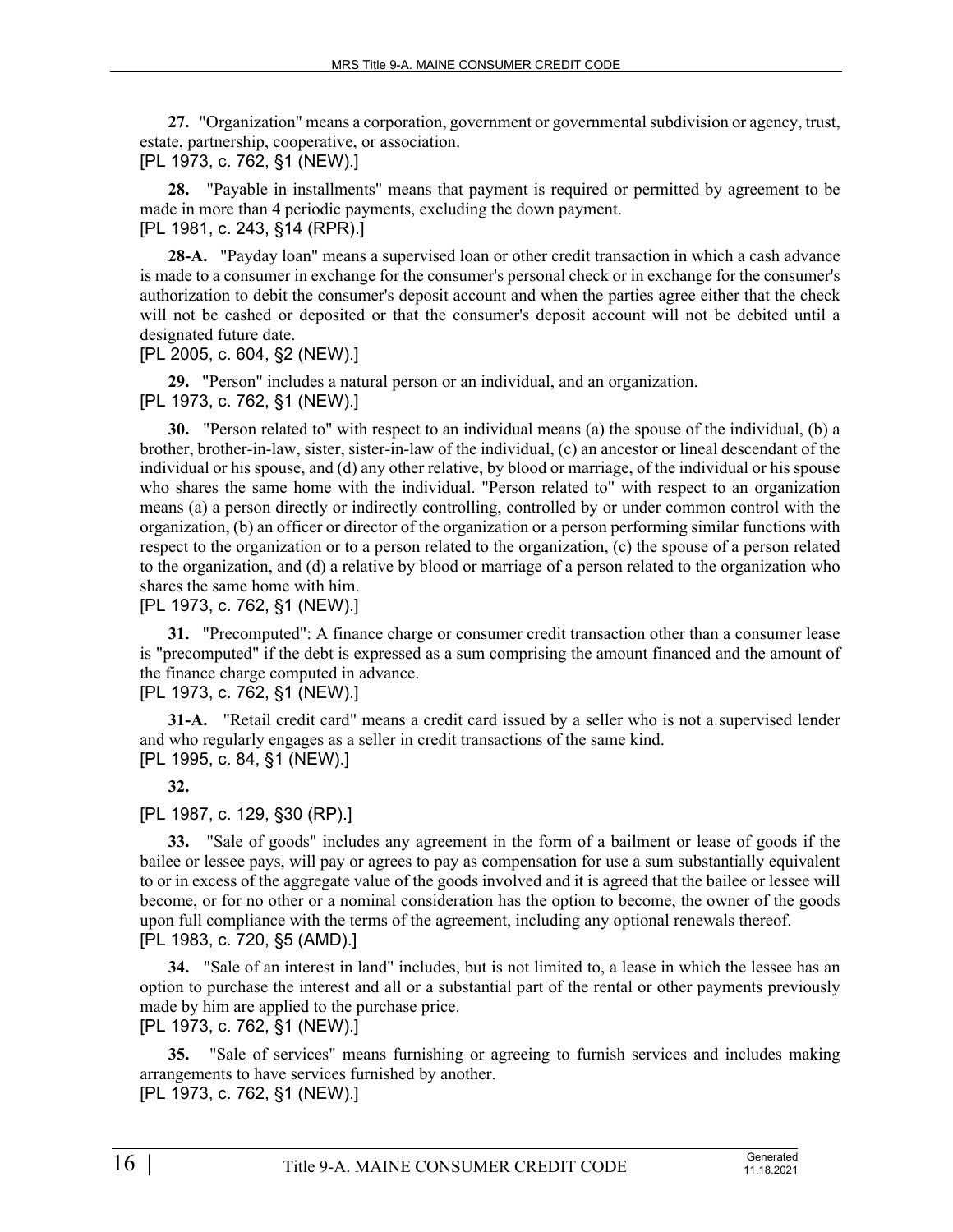**36.** 

# [PL 1987, c. 129, §30 (RP).]

**37.** "Services" includes (a) work, labor, and other personal services, (b) privileges with respect to transportation, rental of vehicles other than a consumer lease, hotel and restaurant accommodations, education, entertainment, recreation, physical culture, hospital accommodations, funerals, cemetery accommodations and the like, and (c) insurance.

[PL 1973, c. 762, §1 (NEW).]

**38.** 

[PL 1997, c. 66, §2 (RP).]

**38-A.** "Supervised financial organization" means:

A. A financial institution as defined in Title 9-B, section 131; or [PL 1997, c. 66, §3 (NEW).]

B. A person, other than an insurance company or other organization primarily engaged in an insurance business, that is subject to the supervision by an official or agency of a state or of the United States and is:

(1) Organized, chartered or holding an authorization certificate under the laws of a state or of the United States that authorizes the person both to make loans and to receive deposits, including a savings, share, certificate or deposit account; or

(2) A nondepository trust company, uninsured bank or merchant bank organized, chartered or holding an authorization certificate under the laws of a state or of the United States that authorizes the limited-purpose financial institution to make loans. [PL 2001, c. 371, §3 (AMD).]

[PL 2001, c. 371, §3 (AMD).]

**39.** "Supervised lender" means a person authorized to make or take assignments of or to service supervised loans, either under a license issued by the administrator under section 2–301 or as a supervised financial organization.

# [PL 2017, c. 106, §3 (AMD).]

**40.** "Supervised loan" means a consumer loan, including a loan made pursuant to open end credit, in which the rate of the finance charge, calculated according to the actuarial method, exceeds 12 1/4% per year, or which is secured by an interest in real estate.

[PL 1987, c. 396, §8 (AMD).]

**41.** "Provisions on disclosure" includes Article 8‑A, rules adopted pursuant to that Article and the Federal Truth in Lending Act, as applicable.

[PL 2011, c. 427, Pt. D, §7 (AMD).]

# SECTION HISTORY

PL 1973, c. 762, §1 (NEW). PL 1975, c. 63 (AMD). PL 1975, c. 251 (AMD). PL 1975, c. 324, §§1,2 (AMD). PL 1975, c. 350, §§1,2 (AMD). PL 1975, c. 770, §§47-49 (AMD). PL 1977, c. 159, §1 (AMD). PL 1977, c. 696, §113 (AMD). PL 1979, c. 660, §§4,5 (AMD). PL 1981, c. 235, §1 (AMD). PL 1981, c. 243, §§3-14,26 (AMD). PL 1981, c. 551, §3 (AMD). PL 1981, c. 618, §2 (AMD). PL 1981, c. 698, §18 (AMD). PL 1983, c. 641, §2 (AMD). PL 1983, c. 720, §§3-5 (AMD). PL 1985, c. 763, §§A18-20 (AMD). PL 1987, c. 129, §§13-30 (AMD). PL 1987, c. 396, §§4-8 (AMD). PL 1989, c. 70, §1 (AMD). PL 1995, c. 84, §1 (AMD). PL 1995, c. 309, §5 (AMD). PL 1995, c. 309, §29 (AFF). PL 1995, c. 326, §1 (AMD). PL 1997, c. 66, §§2-4 (AMD). PL 1997, c. 122, §1 (AMD). PL 1997, c. 398, §L4 (AMD). PL 1997, c. 727, §B2 (AMD). PL 2001, c. 44, §1 (AMD). PL 2001, c. 44, §14 (AFF). PL 2001, c. 371, §§2,3 (AMD). PL 2001, c. 371, §14 (AFF). PL 2005, c. 164, §1 (AMD). PL 2005, c. 274, §1 (AMD). PL 2005, c. 604, §2 (AMD).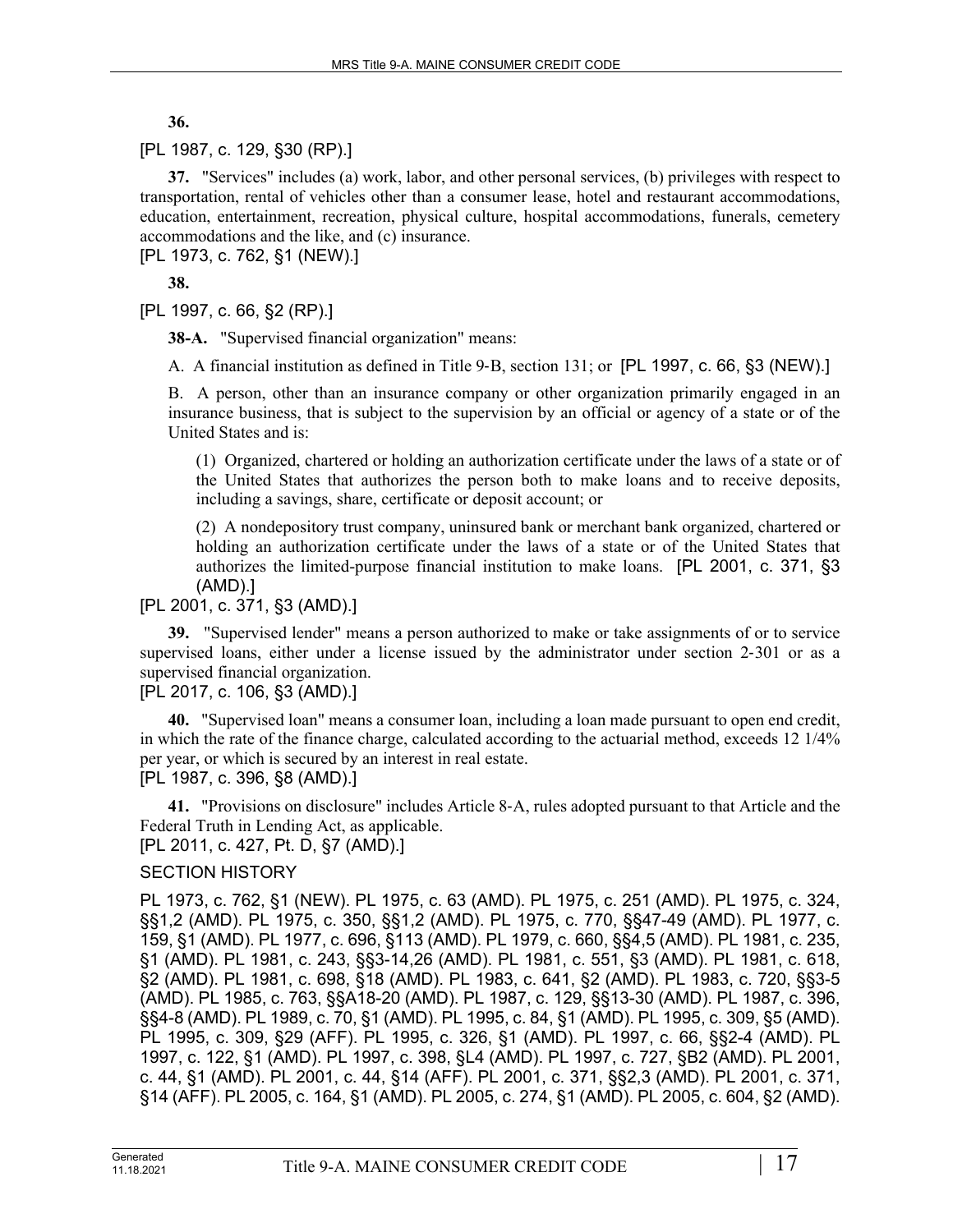PL 2005, c. 683, §B2 (AMD). PL 2009, c. 618, §1 (AMD). PL 2011, c. 427, Pt. A, §§1-4 (AMD). PL 2011, c. 427, Pt. B, §§1, 2 (AMD). PL 2011, c. 427, Pt. D, §§4-7 (AMD). PL 2017, c. 106, §§1-3 (AMD). PL 2021, c. 245, Pt. A, §2 (AMD).

### **§1-302. Definition: Federal Truth in Lending Act**

In this Act, "Federal Truth in Lending Act" means Title I of the Consumer Credit Protection Act, (Public Law 90-321; 82 Stat. 146), as amended, and includes regulations issued pursuant to that Act. [PL 1973, c. 762, §1 (NEW).]

### SECTION HISTORY

PL 1973, c. 762, §1 (NEW).

### **§1-303. Other defined terms**

Other definitions appearing in this Act and the sections in which they appear are:

"Computational period" Section 2‑510

"Interval" Section 2‑510

"Location" Section 2‑309

"Periodic balance" Section 2‑510 [PL 1973, c. 762, §1 (NEW).]

SECTION HISTORY

PL 1973, c. 762, §1 (NEW).

# **ARTICLE 2**

# **FINANCE CHARGES AND RELATED PROVISIONS**

# **PART 1**

# **GENERAL PROVISIONS**

#### **§2-101. Short title**

This Article shall be known and may be cited as the "Maine Consumer Credit Code -- Finance Charges and Related Provisions." [PL 1973, c. 762, §1 (NEW).]

SECTION HISTORY

PL 1973, c. 762, §1 (NEW).

#### **§2-102. Scope**

Part 2 of this Article applies to consumer credit sales. Parts 3 and 4 apply to consumer loans, including loans made by supervised lenders. Part 5 applies to other charges and modifications with respect to consumer credit transactions. Part 6 applies to other credit transactions. [PL 1973, c. 762, §1 (NEW).]

#### SECTION HISTORY

PL 1973, c. 762, §1 (NEW).

# **PART 2**

# **CONSUMER CREDIT SALES: MAXIMUM FINANCE CHARGES**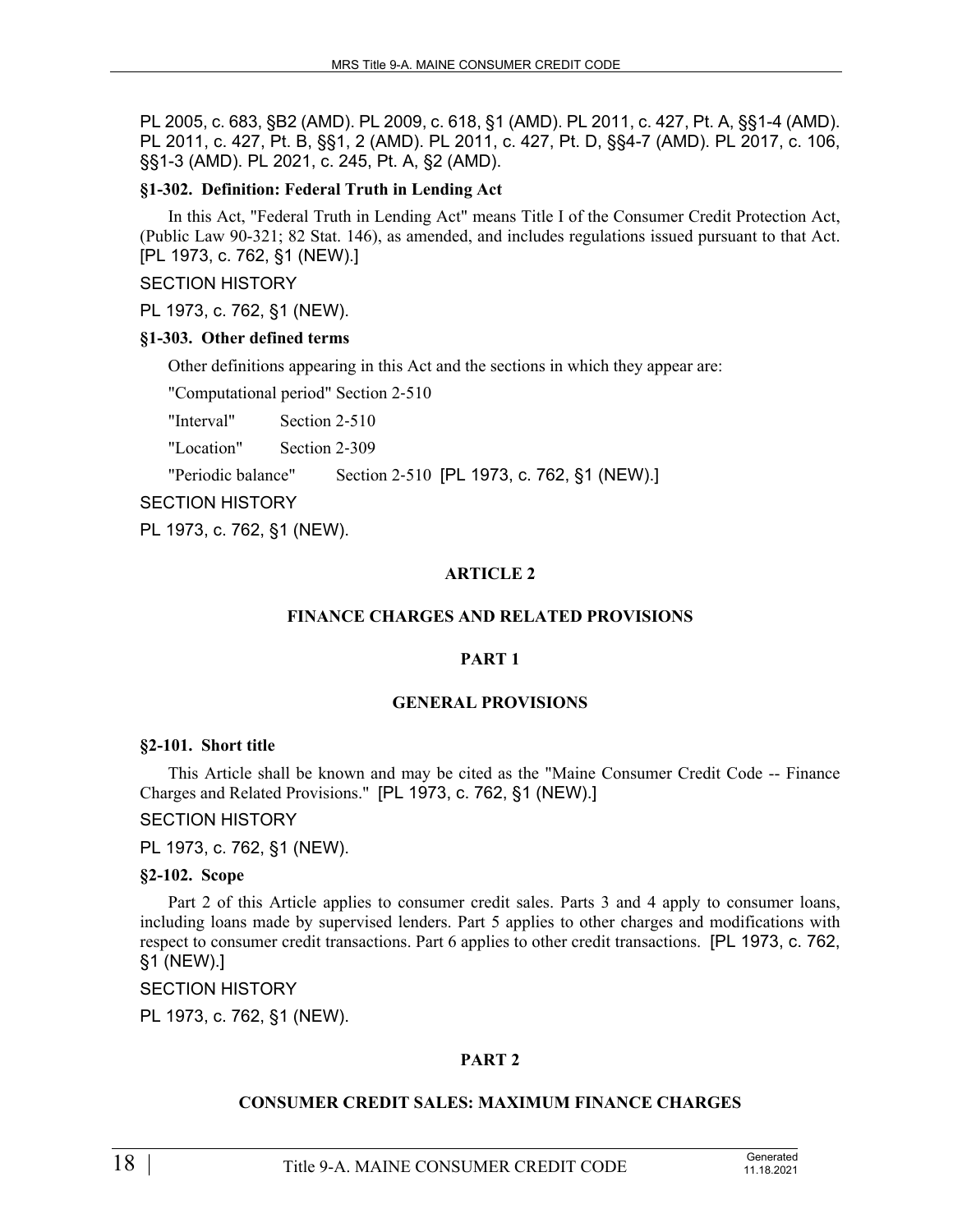# **§2-201. Finance charge for consumer credit sales other than open-end credit**

**1.** With respect to a consumer credit sale, other than a sale pursuant to open-end credit, a seller may contract for and receive a finance charge not exceeding that permitted by this section. [PL 1973, c. 762, §1 (NEW).]

**2.** The finance charge, calculated according to the actuarial method, may not exceed the equivalent of the greater of either of the following:

A. The total of:

(i) 30% per year on that part of the unpaid balances of the amount financed that is \$1,000 or less;

(ii) 21% per year on that part of the unpaid balances of the amount financed that is more than \$1,000 but does not exceed \$2,800; and

(iii) 15% per year on that part of the unpaid balances of the amount financed that is more than \$2,800; or [PL 1997, c. 727, Pt. B, §3 (AMD).]

B. 18% per year on the unpaid balances of the amount financed. [PL 1973, c. 762, §1 (NEW).] [PL 1997, c. 727, Pt. B, §3 (AMD).]

**3.** This section does not limit or restrict the manner of calculating the finance charge whether by way of add-on, discount, or otherwise, so long as the rate of the finance charge does not exceed that permitted by this section. If the sale is precomputed,

A. The finance charge may be calculated on the assumption that all scheduled payments will be made when due; and [PL 1973, c. 762, §1 (NEW).]

B. The effect of prepayment is governed by the provisions on rebate upon prepayment, section 2‑510. [PL 1973, c. 762, §1 (NEW).]

[PL 1973, c. 762, §1 (NEW).]

**4.** For the purposes of this section, the term of a sale agreement commences with the date the credit is granted or, if goods are delivered or services performed 10 days or more after that date, with the date of commencement of performance or with the date of completion of delivery. For purposes of this section, a sale agreement does not commence upon the transfer of merchandise certificates, but commences only upon the date goods are delivered or services performed. For purposes of this section, delivery and performance include delivery or performance by a subcontractor or agent of the seller. Differences in the lengths of months are disregarded and a day may be counted as 1/30th of a month. Subject to classifications and differentiations the seller may reasonably establish, a part of a month in excess of 15 days may be treated as a full month if periods of 15 days or less are disregarded and that procedure is not consistently used to obtain a greater yield than would otherwise be permitted. [PL 1973, c. 762, §1 (NEW).]

**5.** Subject to classifications and differentiations the seller may reasonably establish, he may make the same finance charge on all amounts financed within a specified range. A finance charge so made does not violate subsection 2 if:

A. When applied to the median amount within each range, it does not exceed the maximum permitted by subsection 2; and [PL 1973, c. 762, §1 (NEW).]

B. When applied to the lowest amount within each range, it does not produce a rate of finance charge exceeding the rate calculated according to paragraph A by more than 8% of the rate calculated according to paragraph A. [PL 1973, c. 762, §1 (NEW).]

[PL 1973, c. 762, §1 (NEW).]

**6.** Notwithstanding subsection 2, the seller may contract for and receive a minimum charge of not more than: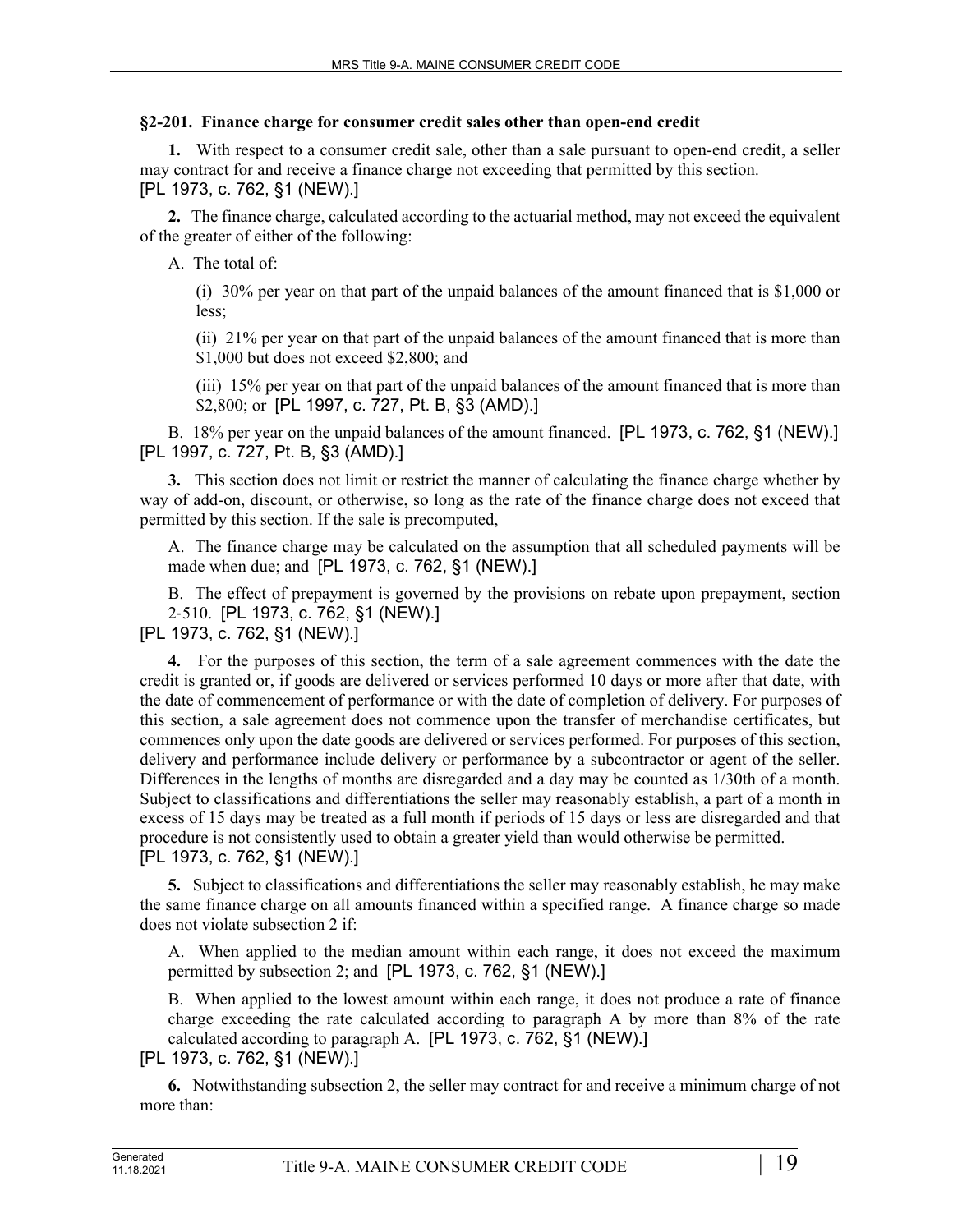A. Five dollars when the amount financed does not exceed \$75; [PL 1975, c. 298, §1 (RPR).]

B. Seven dollars and fifty cents when the amount financed exceeds \$75, but is less than \$250; or [PL 1975, c. 298, §1 (RPR).]

C. Twenty-five dollars when the amount financed is \$250 or more and when, within 30 days from the date of the transaction, the agreement is assigned by the seller, other than a seller of motor vehicles, to an assignee having no corporate relationship to the seller-assignor. [PL 1975, c. 298, §1 (RPR).]

[PL 1975, c. 298, §1 (RPR).]

**7.** The finance charge on any transaction involving the credit sale of goods or services used in the modernization, rehabilitation, repair, alteration or improvement of real property, in which the seller or his agent installs the goods or provides the services related to the modernization, rehabilitation, repair, alteration or improvement of the real property, may not exceed 18% per year on the unpaid balances of the amount financed.

[PL 1985, c. 819, Pt. B, §§3-4 (AMD).]

**8.** 

[PL 1997, c. 727, Pt. B, §4 (RP).]

**9.** 

[PL 1993, c. 188, §1 (RP).]

**9-A.** Notwithstanding any other provision of law, the finance charge on a consumer credit sale of a motor vehicle, as defined in this section, that is sold on or after January 1, 1994 may not exceed 18% per year on the unpaid balance of the amount financed. For the purposes of this section, "motor vehicle" means any self-propelled vehicle not operated exclusively on tracks, except agricultural machinery and any other devices that do not constitute consumer goods, as defined in Title 11, section 9-1102, subsection  $(23)$ .

[PL 1999, c. 699, Pt. D, §2 (AMD); PL 1999, c. 699, Pt. D, §30 (AFF).]

**10.** Notwithstanding any other subsection, the finance charge on a transaction to finance or refinance the acquisition of, or secured by, manufactured housing, not involving a security interest in real estate, may not exceed the greater of the following:

A. A rate 2% greater than the maximum rate established by federal regulations pursuant to the United States Code, Title 38, Section 1819(f), Veterans Housing Act of 1970, as amended, and published from time to time in the Federal Register, 38 Code of Federal Regulations, Part 36; or [PL 1987, c. 129, §32 (AMD).]

B. 18% per year. [PL 1983, c. 87, §1 (RPR).]

In the event no specific maximum rate is established by federal regulation in accordance with this subsection, this subsection shall not apply.

[PL 1987, c. 129, §32 (AMD).]

# SECTION HISTORY

PL 1973, c. 762, §1 (NEW). PL 1975, c. 1 (AMD). PL 1975, c. 298, §1 (AMD). PL 1977, c. 161, §§1,2 (AMD). PL 1979, c. 661, §1 (AMD). PL 1981, c. 229 (AMD). PL 1981, c. 293, §1 (AMD). PL 1981, c. 470, §A17 (AMD). PL 1981, c. 618, §3 (AMD). PL 1983, c. 87, §1 (AMD). PL 1983, c. 598 (AMD). PL 1985, c. 763, §§A21-23 (AMD). PL 1985, c. 819, §§B3,4 (AMD). PL 1987, c. 129, §§31,32 (AMD). PL 1993, c. 188, §§1,2 (AMD). PL 1997, c. 727, §§B3,4 (AMD). PL 1999, c. 699, §D2 (AMD). PL 1999, c. 699, §D30 (AFF).

**§2-202. Finance charge for consumer credit sales pursuant to open-end credit**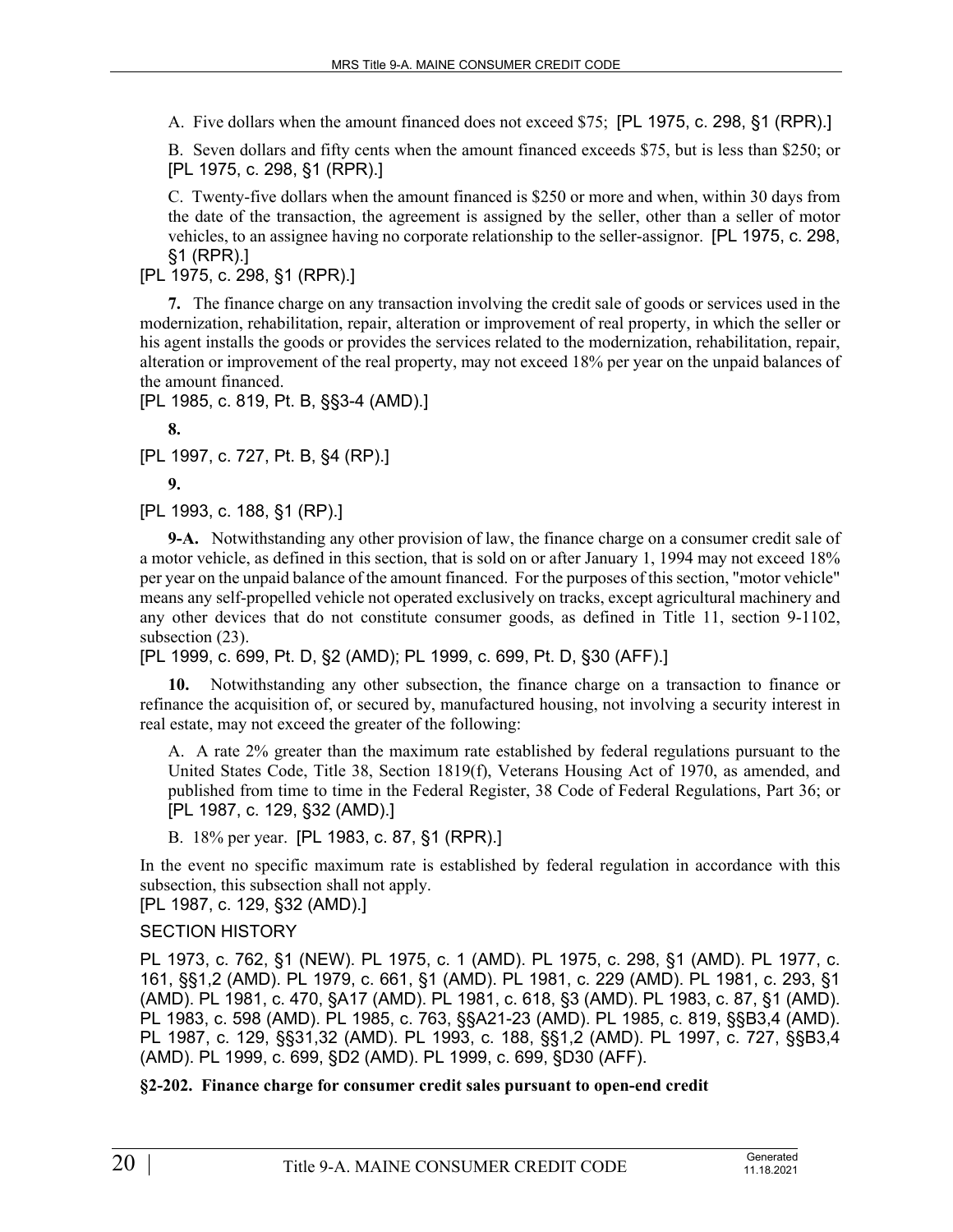**1.** With respect to a consumer credit sale made pursuant to open-end credit, a creditor may contract for and receive a finance charge not exceeding that permitted in this section. [PL 1973, c. 762, §1 (NEW).]

**2.** A charge may be made in each billing cycle which is a percentage of an amount not exceeding the greater of:

A. The average daily balance in the billing cycle for which the charge is made, which is the sum of the amount unpaid each day during that cycle, divided by the number of days in that cycle. The amount unpaid on a day is determined by adding to the balance, if any, unpaid as of the beginning of that day all debits, but excluding purchases or leases of goods and services made on that day if a finance charge on these amounts is prohibited under subsection 5 and deducting all payments and other credits made or received as of that day; or [PL 1995, c. 614, Pt. A, §1 (AMD).]

B. The unpaid balance at the beginning of the first day of the billing cycle after all payments on account, returns and other credits made or given during the first 25 days of the billing cycle, if the billing cycle is monthly, shall have been first deducted; provided that returns and other credits may be deducted only to the extent that the purchase to which the credit or return relates has been reflected in the previous balance. If the billing cycle is not monthly, such deduction shall be made for payments on account, returns and other credits made or given during that part of the billing cycle that bears the same relation to the billing cycle that 25 does to 30. [PL 1973, c. 762, §1 (RPR).]

[PL 1995, c. 614, Pt. A, §1 (AMD).]

**3.** Except with respect to sales made pursuant to a credit card:

A. If the billing cycle is monthly, the charge may not exceed 1 1/2% of the amount pursuant to subsection 2; or [PL 1995, c. 84, §2 (NEW).]

B. If the billing cycle is not monthly, the maximum charge is that percentage that bears the same relation to the applicable monthly percentage as the number of days in the billing cycle bears to 30. [PL 1995, c. 84, §2 (NEW).]

A billing cycle is monthly if the closing date of the cycle is the same date each month or does not vary by more than 4 days from that date.

# [PL 1995, c. 84, §2 (RPR).]

**4.** Notwithstanding subsection 3, if there is an unpaid balance on the date as of which the credit service charge is applied, the seller may contract for and receive a charge not exceeding 50¢ if the billing cycle is monthly or longer, or the pro rata part of 50 $\phi$  which bears the same relation to 50 $\phi$  as the number of days in the billing cycle bears to 30 if the billing cycle is shorter than monthly. [PL 1973, c. 762, §1 (NEW).]

**5.** Except when there is an outstanding balance from the prior billing cycle, a finance charge may not be imposed on purchases or leases of goods or services purchased during the billing cycle, provided that they are paid for not later than 25 days after the closing date of the billing cycle in which the purchase or lease occurred.

# [PL 1995, c. 84, §3 (AMD).]

**6.** For purposes of this section, the term of a sale made pursuant to an open-end agreement commences with the date credit is granted or, if goods are delivered or services performed 10 days or more after that date, with the date of commencement of performance or with the date of completion of delivery. Delivery and performance include delivery or performance by a subcontractor or agent of the seller.

[PL 1981, c. 323 (NEW).]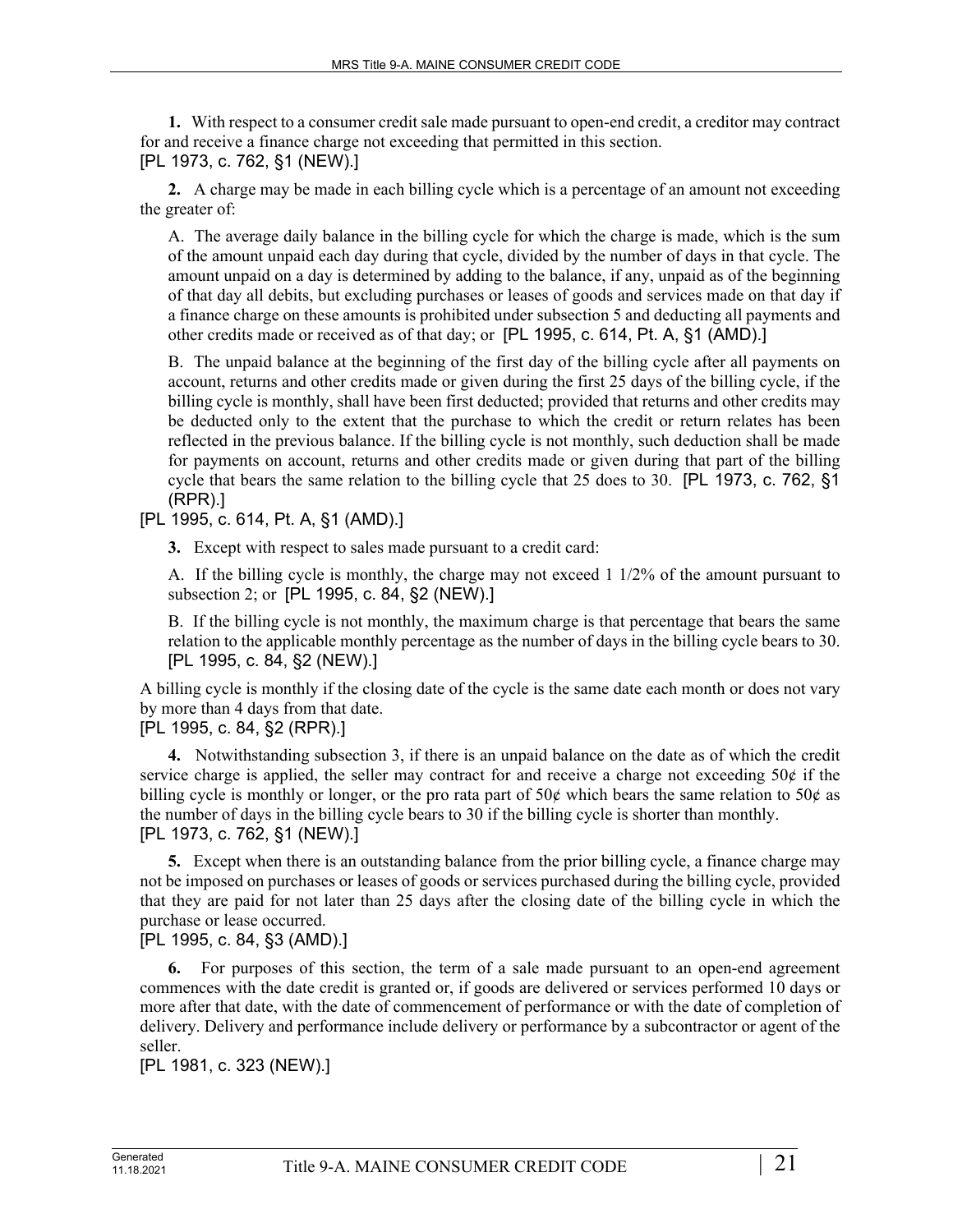**7.** Unless otherwise provided for in Article 8‑A, with respect to consumer credit sales made pursuant to a credit card, other than a lender credit card, a creditor may not impose a finance charge if it is in excess of that set forth in the agreement between the consumer and the creditor. [PL 2011, c. 427, Pt. A, §5 (AMD).]

SECTION HISTORY

PL 1973, c. 762, §1 (NEW). PL 1977, c. 421, §§1,2 (AMD). PL 1981, c. 323 (AMD). PL 1995, c. 84, §§2-4 (AMD). PL 1995, c. 614, §A1 (AMD). PL 1999, c. 184, §1 (AMD). PL 2011, c. 427, Pt. A, §5 (AMD).

### **PART 3**

#### **CONSUMER LOANS: SUPERVISED LENDERS**

#### **§2-301. Authority to make or service supervised loans**

Unless a person is a supervised financial organization, a financial institution holding company as defined in Title 9–B, section 1011, subsection 1 or a mutual holding company as defined in Title 9–B, section 1052, subsection 2 or has first obtained a license pursuant to this Act from the administrator authorizing the person to make or service supervised loans, the person may not engage in the business of: [PL 2017, c. 106, §4 (AMD).]

**1.** Making supervised loans; [PL 2017, c. 106, §4 (AMD).]

**2.** Taking assignments of and undertaking direct collection of payments from or enforcement of rights against debtors arising from supervised loans; or [PL 2021, c. 245, Pt. A, §3 (AMD).]

**3.** Servicing mortgage loans. [PL 2017, c. 106, §4 (NEW).]

# SECTION HISTORY

PL 1973, c. 762, §1 (NEW). PL 1975, c. 179, §1 (AMD). PL 1983, c. 212, §§3,4 (AMD). PL 1985, c. 763, §A24 (AMD). PL 1987, c. 129, §33 (AMD). PL 2017, c. 106, §4 (AMD). PL 2021, c. 245, Pt. A, §3 (AMD).

#### **§2-302. License to make or service supervised loans**

**1.** The administrator shall receive and act on all applications for licenses to make or service supervised loans under this Act. Applications must be filed in the manner prescribed by the administrator and must contain the information required by the administrator to make an evaluation of the financial responsibility, character and fitness of the applicant.

A. The administrator may require an application for a license to make or service supervised loans to be made electronically through the nationwide mortgage licensing system and registry as defined in section 13‑102, subsection 8. Licenses for which applications were made electronically through the nationwide mortgage licensing system and registry expire December 31st of each year and must be renewed through the nationwide mortgage licensing system and registry. The administrator may establish, by rule, fees to apply for or renew licenses, except that the fee for an initial application may not exceed \$1,000 and for a renewal may not exceed \$600 for any licensed location. Renewal applications received after the expiration date are subject to a late fee of \$100. An applicant who applies through the nationwide mortgage licensing system and registry must also pay a nationwide mortgage licensing system and registry processing fee in an amount to be determined by the administrators of the nationwide mortgage licensing system and registry. Fees set by the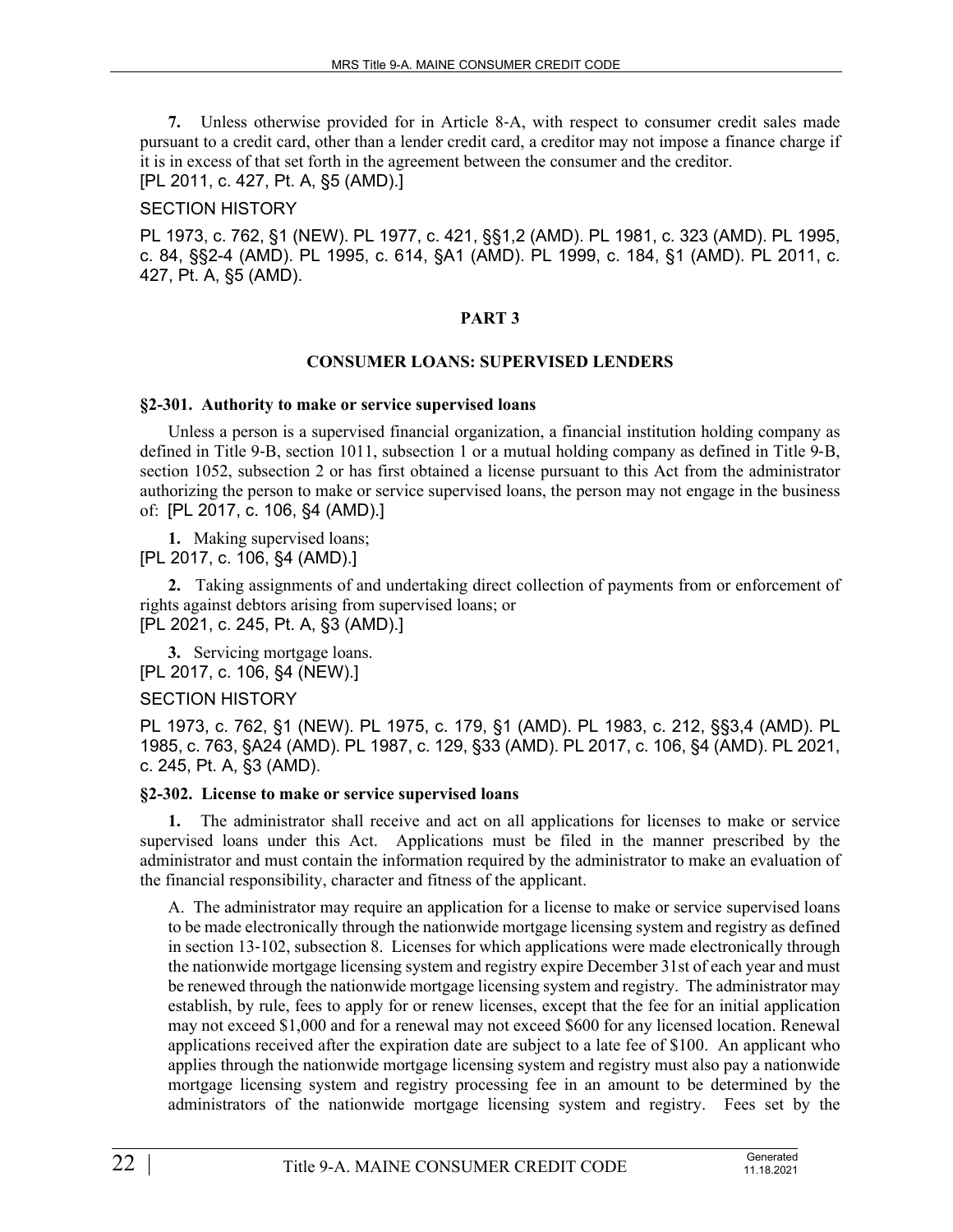administrator by rule for a nonprofit organization exempt from taxation under the United States Internal Revenue Code, Section  $501(c)(3)$  and engaged in the financing of housing for low-income people under a program designed specifically for that purpose may not exceed \$150 for an initial application and \$100 per year for a renewal for any licensed location, plus the applicable nationwide mortgage licensing system and registry processing fee. [PL 2021, c. 245, Pt. D, §1 (AMD).]

B. [PL 2021, c. 245, Pt. D, §1 (RP).]

Rules adopted pursuant to this subsection are routine technical rules as defined in Title 5, chapter 375, subchapter 2‑A.

[PL 2021, c. 245, Pt. D, §1 (AMD).]

**1-A.** 

[PL 2011, c. 427, Pt. B, §4 (RP).]

**2.** A license to make or service supervised loans or as a mortgage loan originator may not be issued unless the administrator, upon investigation, finds that the financial responsibility, character and fitness of the applicant, and of the members thereof, if the applicant is a copartnership or association, and of the officers and directors thereof, if the applicant is a corporation, and, when applicable, the character and fitness of the mortgage loan originators thereof, are such as to warrant belief that the business will be operated honestly and fairly within the purposes of this Act. In determining the financial responsibility of an applicant proposing to engage in making insurance premium loans, the administrator shall consider the liabilities the lender may incur for erroneous cancellation of insurance.

A. Every applicant shall also, at the time of filing such application, file with the administrator, if the administrator so requires, a surety bond satisfactory to the administrator in an amount not to exceed \$50,000. The terms of the bond must run concurrent with the period of time during which the license will be in effect. The bond must run to the State for the use of the State and of any person or persons who may have a cause of action against the licensee under this Act. The bond must be conditional that the licensee will faithfully conform to and abide by the provisions of this Act and to all rules lawfully made by the administrator under this Act and will pay to the State and to any such person or persons any and all amounts of money that may become due or owing to the State or to such person or persons from the licensee under and by virtue of this Act during the period for which the bond is given. [PL 2013, c. 466, §2 (AMD).]

B. As used in this section, the term "financial responsibility" means that the applicant has available for the operation of the licensed business net assets of at least \$25,000 and upon issuance of a license, each licensee shall maintain net assets of at least \$25,000 that are either used or readily available for use in the conduct of the business of each office of the licensee in which supervised loans are made or serviced. [PL 2017, c. 106, §5 (AMD).]

# C. [PL 1983, c. 720, §7 (RP).]

D. In determining the financial responsibility of a nonprofit organization engaged in the financing of housing for low-income people under a program specifically designed for that purpose, the administrator may waive the requirement of a bond and availability of \$25,000 of net assets, if the applicant submits appropriate additional evidence of financial responsibility. [PL 1989, c. 581, §5 (NEW).]

# [PL 2017, c. 106, §5 (AMD).]

**3.** Upon written request, the applicant is entitled to a hearing on the question of the applicant's qualifications for a license or registration if (a) the administrator has notified the applicant in writing that the application has been denied, or (b) the administrator has not issued a license or registration within 60 days after the application for the license or registration was filed. A request for a hearing may not be made more than 15 days after the administrator has mailed a writing to the applicant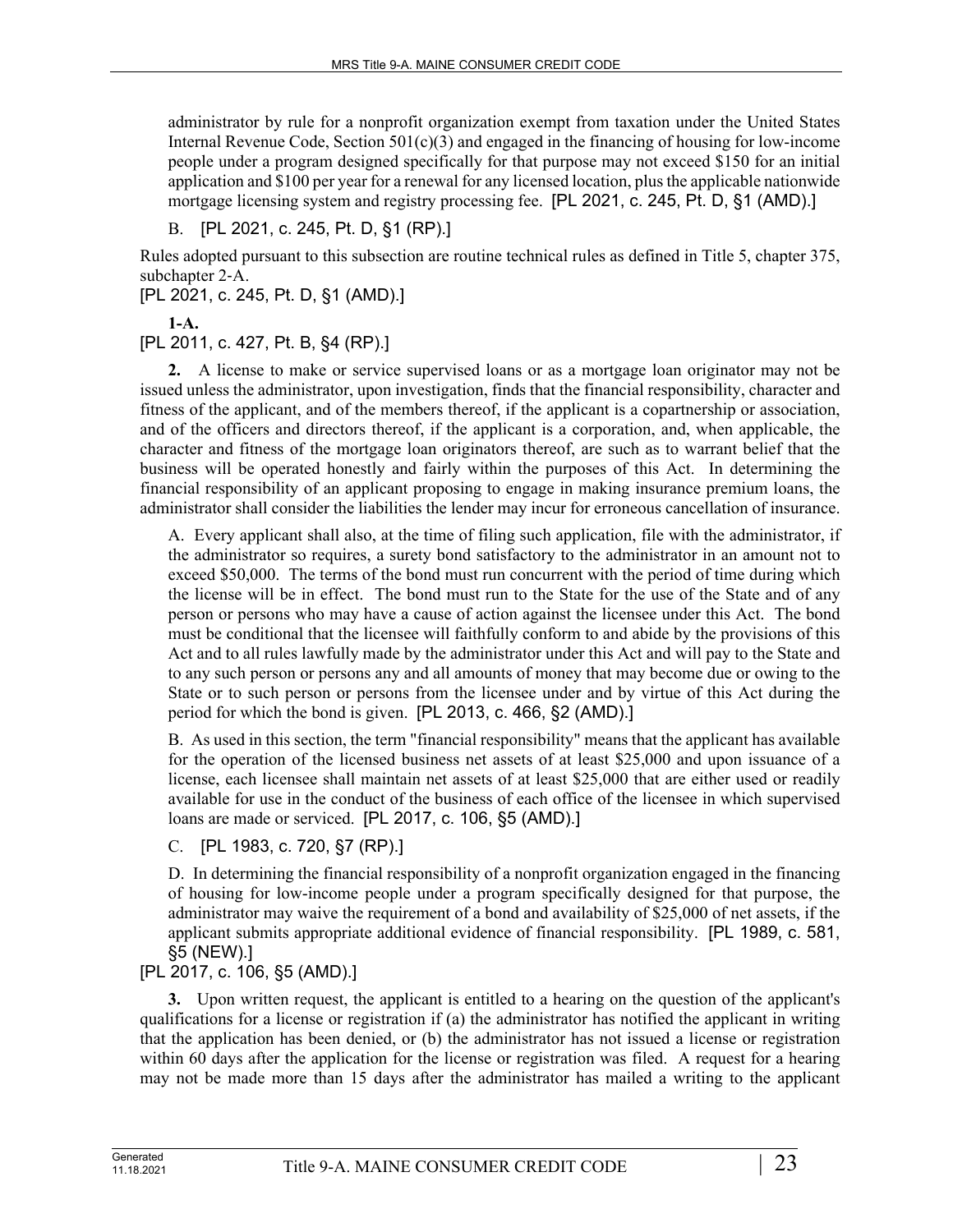notifying the applicant that the application has been denied and stating in substance the administrator's findings supporting denial of the application.

[PL 2005, c. 164, §4 (AMD).]

**4.** A separate license is required for each place of business. Each branch location license application must be accompanied by a surety bond, in a form acceptable to the administrator, in the amount of \$50,000.

# [PL 2013, c. 466, §3 (AMD).]

**5.** A licensee may conduct the business of making or servicing supervised loans only at or from any place of business for which the licensee holds a license and not under any other name than that in the license. For purposes of this subsection, the closing of a supervised loan, secured by an interest in real estate, made by the licensee, at the office of an attorney or land title company, may not be considered the making or servicing of a supervised loan at the place of business other than the licensee's licensed location. Loans made pursuant to a lender credit card do not violate this subsection. [PL 2017, c. 106, §5 (AMD).]

**5-A.** A licensee subject to subsection 1, paragraph A may conduct the business of making supervised loans only through a mortgage loan originator who possesses a current, valid license. [PL 2013, c. 466, §4 (AMD).]

**6.** Any supervised loan, otherwise valid under the provisions of this Act, made by any corporation or by any subsidiary or affiliate of any corporation to which a license is granted by the administrator on or before June 30, 1975, and to which said supervised loan is assigned, is deemed to have been made by a duly licensed licensee, provided the administrator finds that said corporation has made a good faith effort to comply with the licensing provisions of this Act.

[PL 2017, c. 106, §5 (AMD).]

**7.**  [PL 2013, c. 466, §5 (RP).]

#### SECTION HISTORY

PL 1973, c. 762, §1 (NEW). PL 1975, c. 179, §§2,2-A (AMD). PL 1983, c. 212, §5 (AMD). PL 1983, c. 720, §§6-8 (AMD). PL 1985, c. 763, §A25 (AMD). PL 1987, c. 129, §§34,35 (AMD). PL 1989, c. 581, §§4,5 (AMD). PL 1995, c. 614, §A2 (AMD). PL 1997, c. 727, §B5 (AMD). PL 1999, c. 184, §2 (AMD). PL 2005, c. 164, §§2-5 (AMD). PL 2005, c. 274, §2 (AMD). PL 2009, c. 243, §§1, 2 (AMD). PL 2011, c. 427, Pt. B, §§3-6 (AMD). PL 2013, c. 466, §§1-5 (AMD). PL 2017, c. 106, §5 (AMD). PL 2021, c. 245, Pt. D, §1 (AMD).

# **§2-303. Revocation or suspension of license**

**1.** The administrator may file a complaint with the District Court to suspend or revoke a license to make, originate or service supervised loans if the administrator finds reason to believe, after investigation or hearing, or both, that:

A. The licensee has violated this Act or any rule or order made pursuant to this Act; or [PL 2011, c. 427, Pt. B, §7 (AMD).]

B. Facts or conditions exist that would clearly have justified the administrator in refusing to grant a license had these facts or conditions been known to exist at the time the application for the license was made. [PL 2011, c. 427, Pt. B, §7 (AMD).]

An affirmative finding by the District Court of either cause is sufficient to suspend or revoke the license. [PL 2017, c. 106, §6 (AMD).]

**1-A.** The administrator may refuse to renew a license, after notice and opportunity for a hearing has been provided to the licensee, for any of the reasons set forth in subsection 1. [PL 2011, c. 427, Pt. B, §7 (AMD).]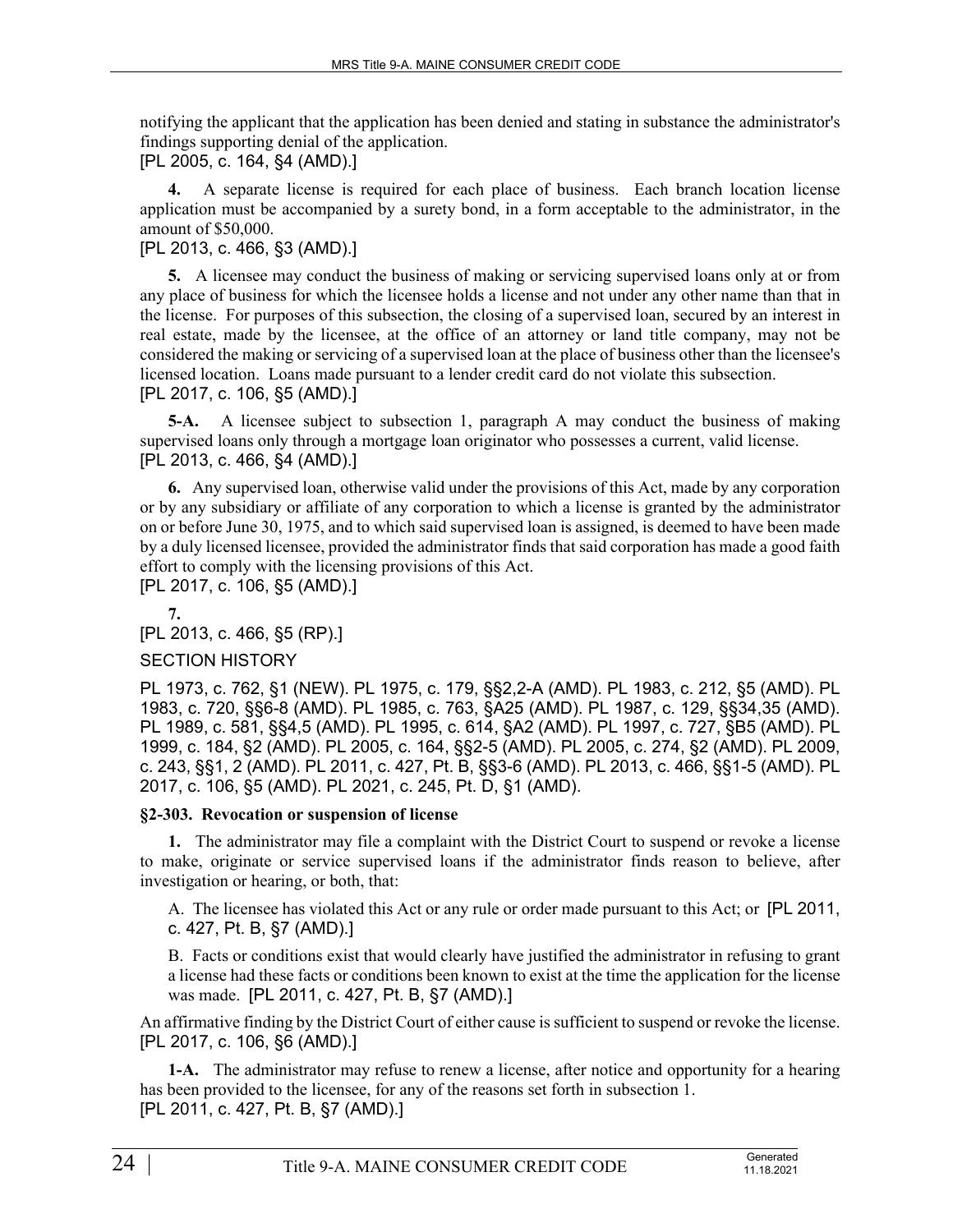**2.** No revocation or suspension of a license impairs or affects the obligation of any preexisting lawful contract between the licensee and any debtor. [PL 2011, c. 427, Pt. B, §7 (AMD).]

**3.** The administrator may reinstate a license, terminate a suspension or grant a new license to a person whose license has been revoked if no fact or condition then exists that clearly would have justified the administrator in refusing to grant a license.

[PL 2011, c. 427, Pt. B, §7 (AMD).]

**4.** No revocation, suspension, annulment or withdrawal of a license is lawful unless, prior to the institution of proceedings by the administrator, the administrator gave notice by mail to the licensee of facts or conduct that warrant the intended action and the licensee was given an opportunity to show compliance with all lawful requirements for the retention of the license.

[PL 2011, c. 427, Pt. B, §7 (AMD).]

SECTION HISTORY

PL 1973, c. 762, §1 (NEW). PL 1975, c. 135, §§1,2 (AMD). PL 1977, c. 694, §§155-D (RPR). PL 1983, c. 720, §9 (AMD). PL 1985, c. 763, §A26 (AMD). PL 1999, c. 547, §B78 (AMD). PL 1999, c. 547, §B80 (AFF). PL 2005, c. 164, §6 (AMD). PL 2011, c. 427, Pt. B, §7 (AMD). PL 2017, c. 106, §6 (AMD).

### **§2-303-A. Temporary suspension of license**

Notwithstanding Title 5, sections 10003 and 10004 and Title 10, section 8003, if the public interest or the protection of borrowers so requires, the administrator may, by order, suspend a license to make or service supervised loans or a license as a mortgage loan originator or postpone the effective date of such a license. Upon entry of the order, the administrator shall promptly notify the applicant or licensee that an order has been entered, of the reasons for the order and that, within 15 days after the receipt of a written request by the applicant or licensee, the matter must be scheduled for hearing. Section 2‑303 applies to all subsequent proceedings. [PL 2017, c. 106, §7 (AMD).]

#### SECTION HISTORY

PL 2001, c. 371, §4 (NEW). PL 2005, c. 164, §7 (AMD). PL 2011, c. 427, Pt. B, §8 (AMD). PL 2017, c. 106, §7 (AMD).

#### **§2-304. Records; annual and quarterly reports**

**1.**  [PL 1985, c. 336, §3 (RP).]

**2.** The administrator may direct each licensee to file composite annual and quarterly reports relating to all supervised loans made, arranged or serviced by that licensee. Information contained in annual and quarterly reports is confidential and may be published only in composite form. The administrator may at any time require additional reports if the administrator determines such action necessary to the proper supervision of licensees.

[PL 2017, c. 106, §8 (AMD).]

SECTION HISTORY

PL 1973, c. 762, §1 (NEW). PL 1985, c. 336, §3 (AMD). PL 1985, c. 336, §4 (AMD). PL 2013, c. 466, §6 (AMD). PL 2017, c. 106, §8 (AMD).

# **§2-305. Examinations and investigations**

# **(REPEALED)**

SECTION HISTORY

PL 1973, c. 762, §1 (NEW). PL 1981, c. 235, §2 (AMD). PL 1987, c. 129, §36 (RP).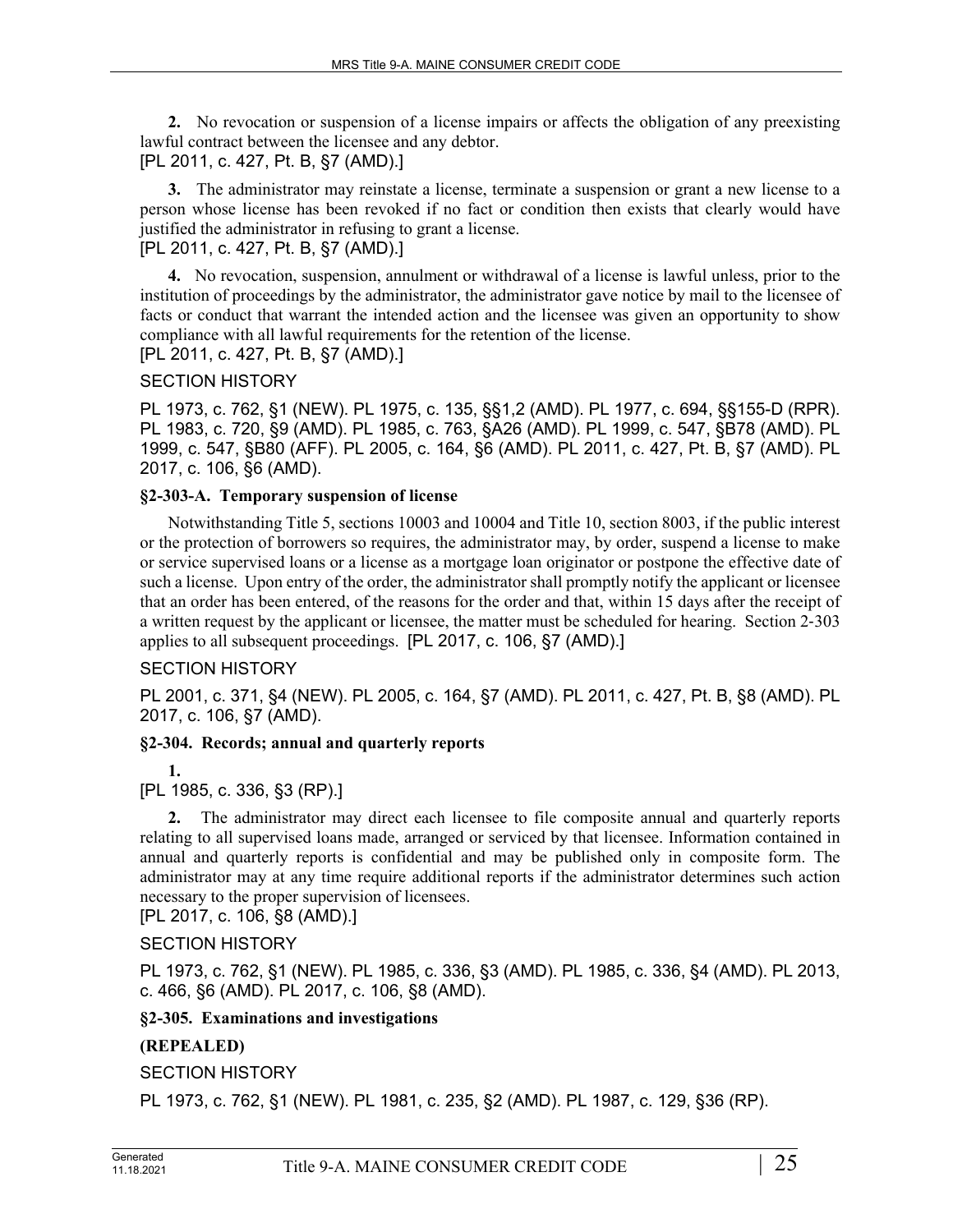#### **§2-306. Application of administrative procedure**

### **(REPEALED)**

SECTION HISTORY

PL 1973, c. 762, §1 (NEW). PL 1985, c. 819, §A10 (RP).

#### **§2-307. Restrictions on interest in land as security**

**1.** With respect to a supervised loan in which the annual percentage rate disclosed is greater than 18%, a lender may not contract for an interest in land as security. A security interest taken in violation of this section is void.

### [PL 1973, c. 762, §1 (NEW).]

**2.** With respect to a supervised loan in which the amount financed is \$2,800 or less, a lender may not take a security interest in the principal residence of the consumer. This subsection does not apply when the lender holds a first mortgage on the residence at the time the loan is made or when the loan is made pursuant to an open-end credit plan involving a commitment to advance amounts in excess of \$2,800. Notwithstanding Title 14, a judgment of foreclosure of a mortgage upon the principal residence of a consumer may not be entered on account of the consumer's failure to repay supervised loans under an open-end credit plan, unless the consumer's outstanding balance in the account at the end of the statement period has at some time exceeded \$2,800 and the consumer has not paid the account in full subsequent to the date of the last periodic statement showing an outstanding balance in excess of \$2,800.

[PL 2011, c. 427, Pt. D, §8 (AMD).]

**3.** 

[PL 1997, c. 727, Pt. B, §7 (RP).]

SECTION HISTORY

PL 1973, c. 762, §1 (NEW). PL 1979, c. 660, §6 (AMD). PL 1981, c. 470, §A18 (AMD). PL 1985, c. 137, §§1,2 (AMD). PL 1985, c. 763, §§A27,28 (AMD). PL 1997, c. 727, §§B6,7 (AMD). PL 2011, c. 427, Pt. D, §8 (AMD).

#### **§2-308. Regular schedule of payments; maximum loan term**

**1.** Except as provided in section 3‑308, supervised loans, not made pursuant to open-end credit and in which the amount financed is \$1,000 or less and the principal of which is payable in more than a single payment, must be scheduled to be payable in substantially equal installments at equal periodic intervals except to the extent that the schedule of payments is adjusted to the seasonal or irregular income of the debtor and over a period of not more than 25 months.

A. [PL 1985, c. 763, Pt. A, §29 (RP).] B. [PL 1985, c. 763, Pt. A, §29 (RP).] [PL 1997, c. 727, Pt. B, §8 (AMD).] **2.**  [PL 1997, c. 727, Pt. B, §9 (RP).] **3.**  [PL 1995, c. 614, Pt. A, §3 (RP).] SECTION HISTORY

PL 1973, c. 762, §1 (NEW). PL 1975, c. 173, §1 (AMD). PL 1985, c. 113, §1 (AMD). PL 1985, c. 763, §§A29,30 (AMD). PL 1985, c. 819, §A11 (AMD). PL 1995, c. 614, §A3 (AMD). PL 1997, c. 727, §§B8,9 (AMD).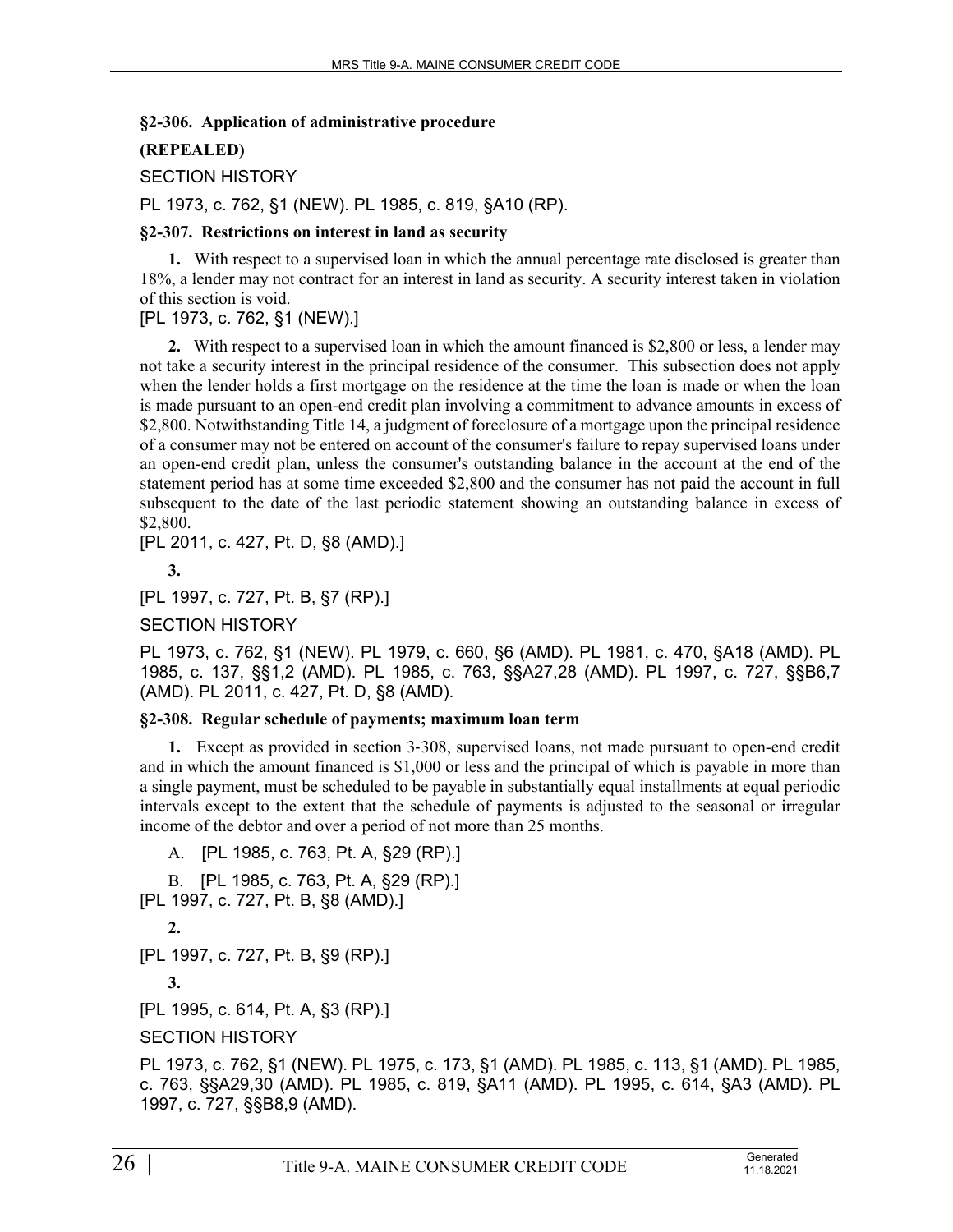#### **§2-309. No other business for purpose of evasion**

A supervised lender may not carry on other business for the purpose of evasion or violation of this Act at a location where the supervised lender makes or services supervised loans. [PL 2017, c. 106, §9 (AMD).]

#### SECTION HISTORY

PL 1973, c. 762, §1 (NEW). PL 2017, c. 106, §9 (AMD).

#### **§2-310. Servicing requirements of assigned supervised loans**

No supervised loan secured by a mortgage on real estate may be assigned under this Article unless:

**1.** The supervised lender making the loan retains servicing of the loan and either maintains a place of business in this State or maintains a toll-free telephone number or other free means of oral communication that is disclosed to mortgagors and staffed in the manner described in subsection 2; or [PL 1987, c. 129, §37 (AMD).]

**2.** The assignee or servicing agent retained to collect the loan maintains a toll-free telephone number, or other free means of oral communication, that is disclosed to mortgagors in each coupon book or on each periodic billing notice or statement of account and that is staffed during normal business hours for mortgagors to use to communicate with the assignee or servicing agent concerning the supervised loan.

[PL 1987, c. 129, §37 (AMD).]

#### SECTION HISTORY

PL 1983, c. 720, §10 (NEW). PL 1987, c. 129, §37 (AMD).

### **PART 4**

#### **CONSUMER LOANS: MAXIMUM FINANCE CHARGES**

#### **§2-401. Finance charge for consumer loans**

**1.** 

[PL 1987, c. 129, §38 (RP).]

**2.** With respect to a consumer loan, other than a loan pursuant to open-end credit, a lender may contract for and receive a finance charge calculated according to the actuarial method, not exceeding the equivalent of the following:

A. The total of:

(i) 30% per year on that part of the unpaid balances of the amount financed that is \$2,000 or less;

(ii) 24% per year on that part of the unpaid balances of the amount financed that is more than \$2,000 but does not exceed \$4,000; and

(iii) 18% per year on that part of the unpaid balances of the amount financed that is more than \$4,000. [PL 1997, c. 727, Pt. B, §10 (AMD).]

B. [PL 1997, c. 727, Pt. B, §10 (RP).]

Notwithstanding paragraph A, with respect to a consumer loan in which the amount financed exceeds \$8,000, a lender may not contract for and receive a finance charge calculated according to the actuarial method in excess of 18% per year on the entire amount of the loan. [PL 1997, c. 727, Pt. B, §10 (AMD).]

Generated<br>11 18 2021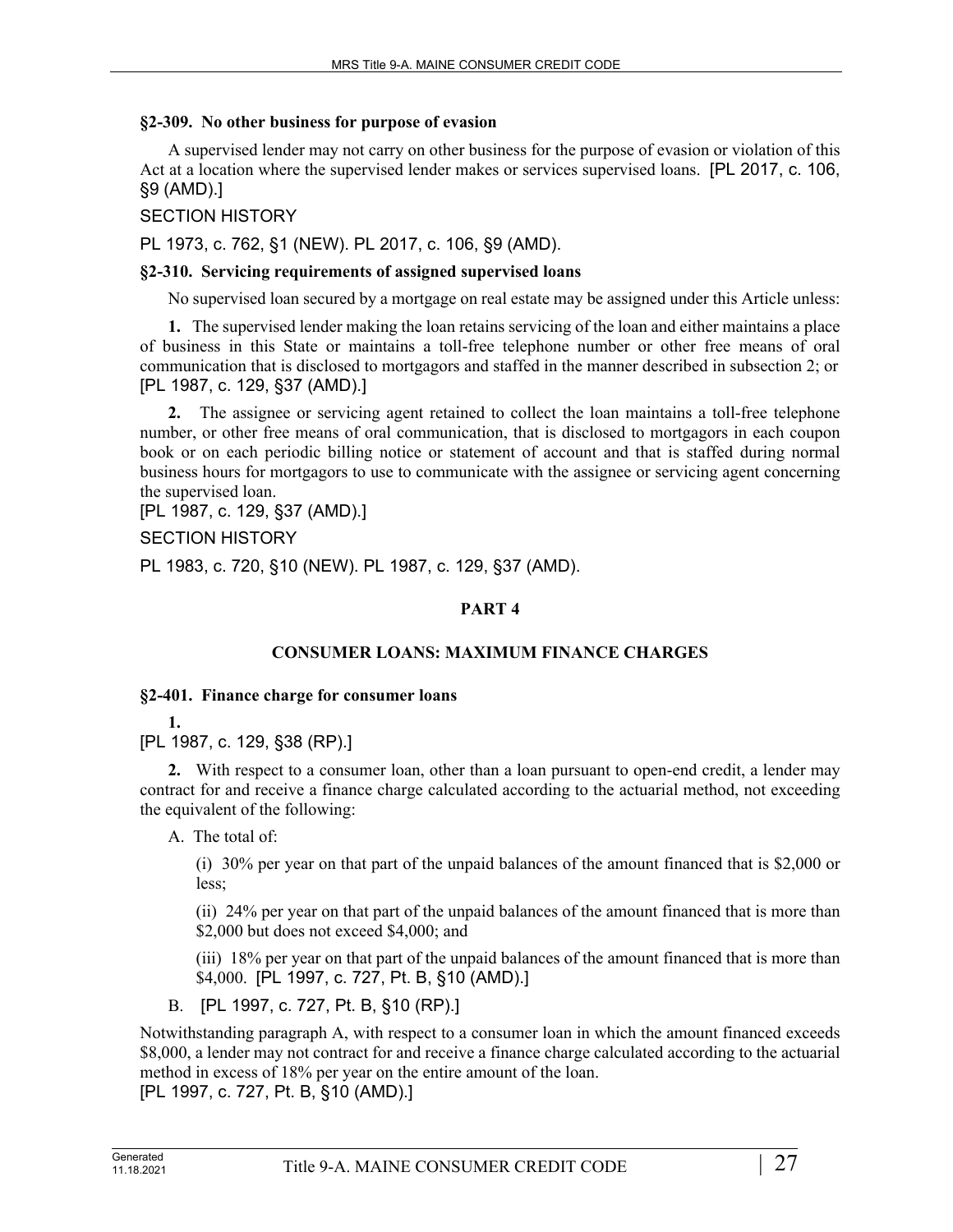**3.** This section does not limit or restrict the manner of calculating the finance charge, whether by way of add-on, discount or otherwise, so long as the rate of the finance charge does not exceed that permitted by this section. If the loan is precomputed,

A. The finance charge may be calculated on the assumption that all scheduled payments will be made when due; and [PL 1973, c. 762, §1 (NEW).]

B. The effect of prepayment is governed by the provisions on rebate upon prepayment, section 2‑510. [PL 1973, c. 762, §1 (NEW).]

C. [PL 1987, c. 129, §40 (RP).]

C. [PL 1989, c. 457, §§1, 8, 9 (RP); PL 1989, c. 600, Pt. B, §§7, 8 (AFF).] [PL 1989, c. 457, §§1, 8, 9 (AMD); PL 1989, c. 600, Pt. B, §§7, 8 (AFF).]

**4.** The term of a loan for the purposes of this section commences on the date the loan is made. Differences in the lengths of months are disregarded and a day may be counted as 1/30th of a month. Subject to classifications and differentiations the lender may reasonably establish, a part of a month in excess of 15 days may be treated as a full month if periods of 15 days or less are disregarded and that procedure is not consistently used to obtain a greater yield than would otherwise be permitted. [PL 1973, c. 762, §1 (NEW).]

**5.** If the primary purpose of the loan is the financing of premiums on a policy or contract of insurance issued by an insurer authorized in this State to do business of the kind involved and the debt under the loan agreement is owed to a supervised lender, the term of the loan for purposes of this section commences on the inception date of the policy or contract of insurance.

[PL 1973, c. 762, §1 (NEW).]

**6.** 

[PL 1997, c. 727, Pt. B, §11 (RP).]

**7.** Notwithstanding subsection 2, the lender may contract for and receive a minimum charge of not more than:

A. Five dollars when the amount financed does not exceed \$75; [PL 1975, c. 298, §2 (NEW).]

B. Fifteen dollars when the amount financed exceeds \$75, but is less than \$250; or [PL 1999, c. 184, §3 (AMD).]

C. Twenty-five dollars when the amount financed is \$250 or more. [PL 1975, c. 298, §2 (NEW).] [PL 1999, c. 184, §3 (AMD).]

**8.** Notwithstanding any other subsection, the finance charge on a transaction to finance or refinance the acquisition of, or secured by, manufactured housing, not involving a security interest in real estate, may not exceed the greater of the following:

A. A rate 2% greater than the maximum rate established by federal regulations pursuant to the United States Code, Title 38, Section 1819(f), Veterans Housing Act of 1970, as amended, and published from time to time in the Federal Register, 38 Code of Federal Regulations, Part 36; or [PL 1987, c. 129, §43 (AMD).]

B. 18% per year. [PL 1983, c. 87, §2 (NEW).]

In the event that no specific maximum rate is established by federal regulation in accordance with this subsection, this subsection shall not apply.

[PL 1987, c. 129, §43 (AMD).]

**9.** Notwithstanding any other subsection, the finance charge on an insurance premium loan may not exceed 18% per year on the unpaid balances of the amount financed, except for any minimum charge that may be allowed pursuant to subsection 7.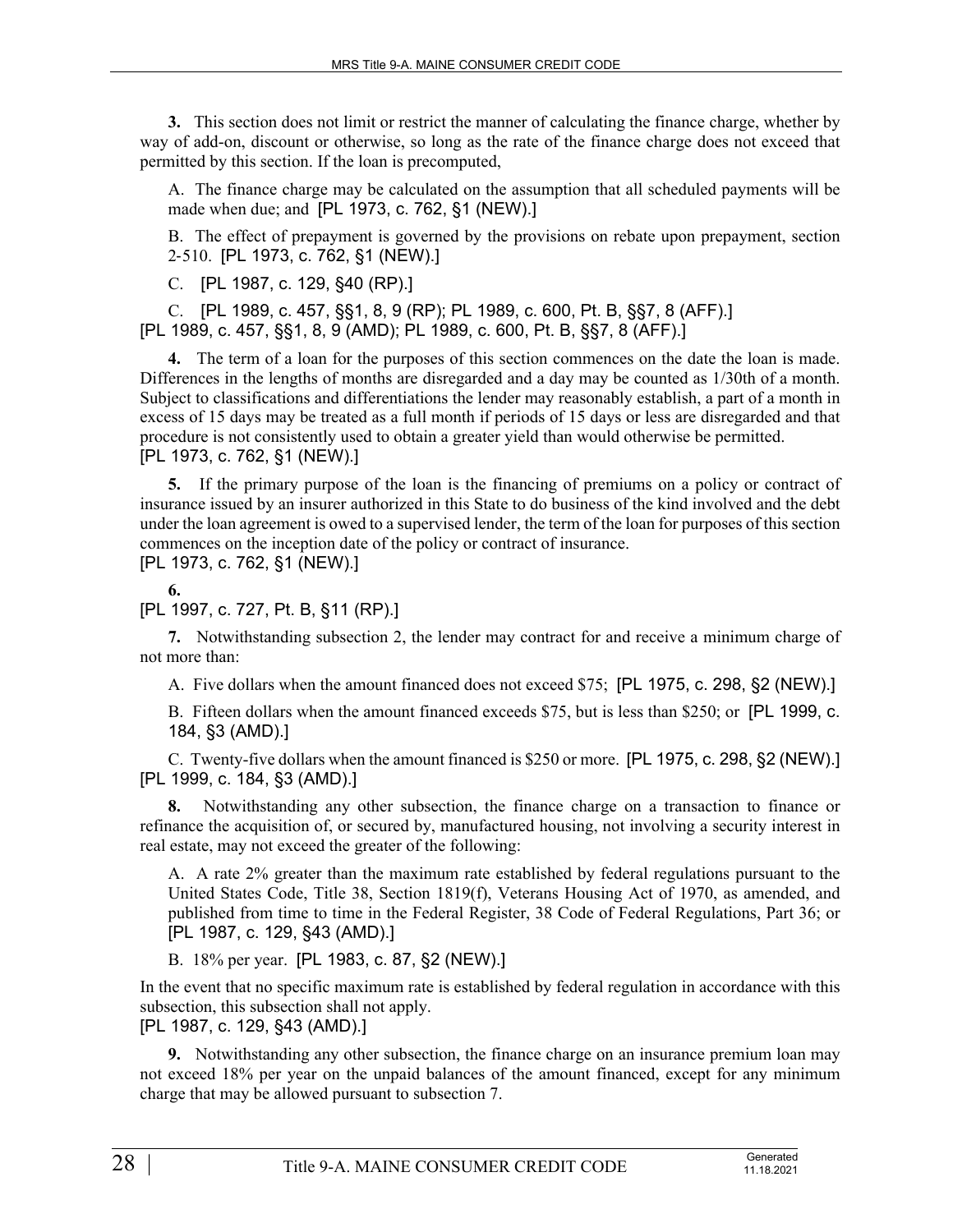[PL 1985, c. 763, Pt. A, §33 (NEW).]

# SECTION HISTORY

PL 1973, c. 762, §1 (NEW). PL 1975, c. 298, §2 (AMD). PL 1981, c. 618, §4 (AMD). PL 1983, c. 87, §2 (AMD). PL 1985, c. 763, §§A31-33 (AMD). PL 1987, c. 129, §§38-40,43 (AMD). PL 1987, c. 129, §§41,42 (AMD). PL 1989, c. 457, §§1,8,9 (AMD). PL 1989, c. 600, §§B7,8 (AMD). PL 1997, c. 727, §§B10,11 (AMD). PL 1999, c. 184, §3 (AMD).

### **§2-402. Finance charge for loans on open-end credit**

**1.** With respect to loans made on open-end credit, a creditor may contract for and receive a finance charge not in excess of that permitted in this section.

[PL 1987, c. 129, §44 (AMD).]

**2.** A charge may be earned in each billing cycle which is a percentage of an amount not exceeding the greatest of:

A. The average daily balance in the billing cycle for which the charge is made, which is the sum of the amount unpaid each day during that cycle, divided by the number of days in that cycle. The amount unpaid on a day is determined by adding to the balance, if any, unpaid as of the beginning of that day all advances and other debits and deducting all payments and other credits made or received as of that day, provided that loans made pursuant to a lender credit card to finance the purchase or lease of goods and services shall not be included in the amount unpaid if a finance charge on these amounts is prohibited under subsection 4; or [PL 1987, c. 129, §44 (AMD).]

B. The unpaid balance at the beginning of the first day of the billing cycle after all payments on account, returns and other credits made or given during the first 25 days of the billing cycle, if the billing cycle is monthly, shall have been first deducted; provided that returns and other credits may be deducted only to the extent that the purchase to which the credit or return relates has been reflected in the previous balance. If the billing cycle is not monthly, such deduction shall be made for payments on account, returns and other credits made or given during that part of the billing cycle that bears the same relation to the billing cycle that 25 does to 30. [PL 1973, c. 762, §1 (NEW).]

# [PL 1987, c. 129, §44 (AMD).]

**3.** Except with respect to loans made pursuant to a lender credit card, the charge earned in each billing cycle may not exceed the greater of the product of the average daily balance times the number of days in the billing cycle times .049315% or, if the billing cycle is monthly, 1 1/2% of the amount pursuant to subsection 2. A billing cycle is monthly if the closing date of the cycle is the same date each month or does not vary by more than 4 days from the regular date. [PL 1993, c. 618, §1 (AMD).]

**4.** With respect to loans made pursuant to a lender credit card, except for cash advances, and except when there is an outstanding balance from the prior billing cycle at the beginning of a billing cycle, no finance charge may be imposed on purchases or leases of goods or services purchased during the billing cycle if they are paid for not later than 25 days after the closing date of the billing cycle in which the purchase or lease occurred. This subsection does not apply to open-end credit plans secured by a consumer's principal dwelling or by any 2nd or vacation home of the consumer. [PL 2005, c. 484, §1 (AMD).]

**5.** Unless otherwise provided for in Article 8‑A, with respect to loans made pursuant to a lender credit card, a creditor may not impose a finance charge if it is in excess of that set forth in the agreement between the consumer and the creditor. This subsection does not apply to open-end credit plans secured by a consumer's principal dwelling or by a 2nd or vacation home of the consumer. [PL 2011, c. 427, Pt. A, §6 (AMD).]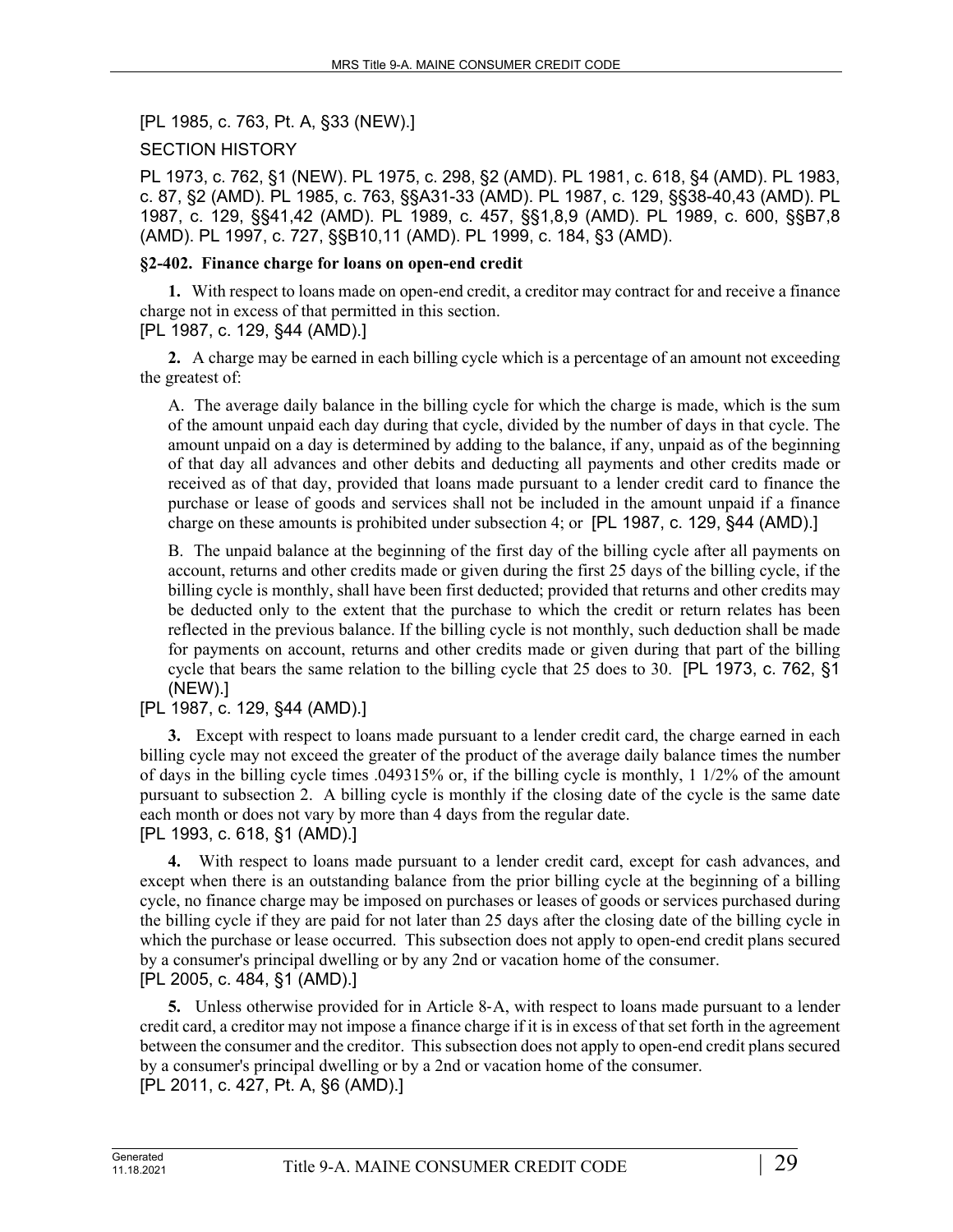### SECTION HISTORY

PL 1973, c. 762, §1 (NEW). PL 1975, c. 132 (AMD). PL 1975, c. 291 (AMD). PL 1977, c. 421, §§3,4 (AMD). PL 1987, c. 129, §44 (AMD). PL 1993, c. 618, §§1,2 (AMD). PL 1995, c. 137, §4 (AMD). PL 2005, c. 484, §§1,2 (AMD). PL 2011, c. 427, Pt. A, §6 (AMD).

### **PART 5**

#### **CONSUMER CREDIT TRANSACTIONS: OTHER CHARGES AND MODIFICATIONS**

#### **§2-501. Additional charges**

**1.** In addition to the finance charge permitted by the Parts of this Article on maximum finance charges for consumer credit sales and consumer loans, Parts 2 and 4, a creditor may contract for and receive the following additional charges in connection with a consumer credit transaction or an openend credit plan:

A. Official fees and taxes; [PL 1973, c. 762, §1 (NEW).]

B. Charges for insurance as described in subsection 2; [PL 1973, c. 762, §1 (NEW).]

C. Annual charges, payable in advance, for the privilege of using a credit card, other than a lender credit card, which entitles the user to purchase goods or services from at least 100 persons not related to the issuer of the credit card, under an arrangement pursuant to which the debts resulting from the purchases are payable to the issuer; [PL 1987, c. 129, §45 (AMD).]

D. "Closing costs" as defined in section 1-301, subsection 8; [PL 1987, c. 129, §45 (AMD).]

E. An annual charge for the privilege of using a retail credit card or lender credit card; [PL 1995, c. 84, §5 (AMD).]

F. Charges authorized as permissible additional charges by rule adopted by the administrator, for other benefits conferred on the consumer, if the benefits are of value to the consumer and if the charges are reasonable in relation to the benefits or of a type that is not for credit; and [PL 1993, c. 618, §4 (AMD).]

G. Delinquency charges under section 2‑502 and deferral charges under section 2‑503. [PL 2003, c. 100, §1 (RPR).]

[PL 2003, c. 100, §1 (AMD).]

**2.** An additional charge may be made for insurance written in connection with the transaction, including vendor's single interest insurance with respect to which the insurer has no right of subrogation against the consumer but excluding other insurance protecting the creditor against the consumer's default or other credit loss,

A. With respect to insurance against loss of or damage to property, or against liability, if the creditor furnishes a clear and specific statement in writing to the consumer setting forth the cost of the insurance if obtained from or through the creditor and stating that the consumer may choose the person through whom the insurance is to be obtained; and [PL 1973, c. 762, §1 (NEW).]

B. With respect to consumer credit insurance providing life, accident or health coverage or involuntary unemployment coverage, if the insurance coverage is not a factor in the approval by the creditor of the extension of credit, and this fact is clearly disclosed in writing to the consumer, and if, in order to obtain the insurance in connection with the extension of credit, the consumer gives specific affirmative written indication of the desire to do so after written disclosure to the consumer of the cost of the insurance. [PL 1995, c. 329, §1 (AMD).]

[PL 1995, c. 329, §1 (AMD).]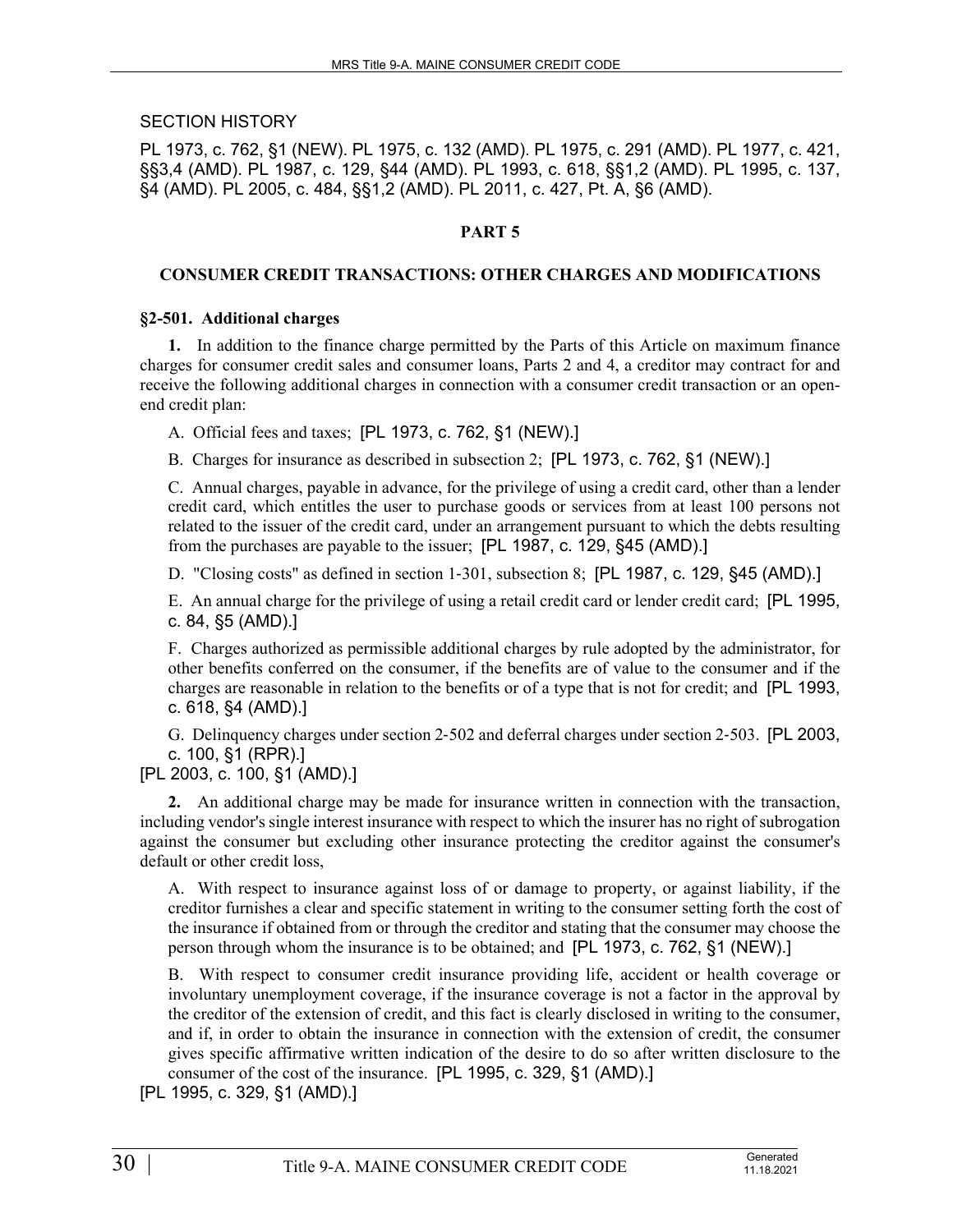**3.** Unless otherwise provided for in Article 8‑A, charges permitted under this section and any other charges specifically excluded from the definition of "finance charge" in section 1–301, subsection 19, are permissible charges in addition to, and excluded from the calculation of, maximum finance charges set forth in Parts 2 and 4. Unless otherwise expressly prohibited by this Act, including prohibitions found in Article 8‑A, and except on retail credit card accounts, a creditor may contract for and receive additional charges not authorized by this section or by section 1‑301, subsection 19, if such additional charges, together with all other finance charges applicable to a consumer credit transaction, do not exceed the applicable maximum finance charge under this Act.

[PL 2011, c. 427, Pt. A, §7 (AMD).]

**4.** Unless otherwise provided for in Article 8‑A, in addition to or in lieu of interest at a periodic rate or rates as provided in section 2‑402, and in addition to any other charges permitted under this Act, a supervised financial organization or supervised lender may, if the agreement with the consumer governing an open-end credit plan involving the use of a lender credit card so provides, charge and collect as an additional finance charge or interest, in such manner or form as the plan may provide, one or more of the following:

A. A daily, weekly, monthly, annual or other periodic charge in such amount as the agreement may provide for the privileges made available to the consumer under the plan; [PL 1995, c. 137, §5 (NEW).]

B. A transaction charge or charges in such amount or amounts as the agreement may provide for each separate purchase or loan under the plan; [PL 1995, c. 137, §5 (NEW).]

C. A minimum charge for each daily, weekly, monthly, annual or other scheduled billing period under the plan during any portion of which there is an outstanding, unpaid indebtedness under the plan; [PL 1995, c. 137, §5 (NEW).]

D. Reasonable fees for services rendered or for reimbursement of expenses incurred in good faith by the creditor or its agents in connection with the plan, or other reasonable fees incident to the application for and the opening, administration and termination of the plan, including, without limitation, commitment, application and processing fees, official fees and taxes, and filing fees, but excluding costs of collections after default, other than reasonable attorney's fees not in excess of 15% of the unpaid debt incurred in connection with a legal action brought by an attorney who is not a salaried employee of the creditor; [PL 1995, c. 137, §5 (NEW).]

E. A late or delinquency charge upon any outstanding, unpaid installment payments or portions of those payments under the plan that are not paid in full within 15 days after the scheduled or deferred due date; [PL 1995, c. 137, §5 (NEW).]

- F. Return-payment charges; [PL 1995, c. 137, §5 (NEW).]
- G. Documentary evidence charges; [PL 1995, c. 137, §5 (NEW).]
- H. Stop-payment fees; [PL 1995, c. 137, §5 (NEW).]
- I. Over-the-limit charges; and [PL 1995, c. 137, §5 (NEW).]

J. Automated teller machine charges or similar electronic or interchange fees or charges. [PL 1995, c. 137, §5 (NEW).]

This subsection does not apply to open-end credit plans secured by a consumer's principal dwelling or by any 2nd or vacation home of the consumer.

[PL 2011, c. 427, Pt. A, §8 (AMD).]

# SECTION HISTORY

PL 1973, c. 762, §1 (NEW). PL 1975, c. 324, §3 (AMD). PL 1983, c. 384, §§1,2 (AMD). PL 1987, c. 129, §§45,46 (AMD). PL 1993, c. 618, §§3-5 (AMD). PL 1995, c. 84, §§5,6 (AMD).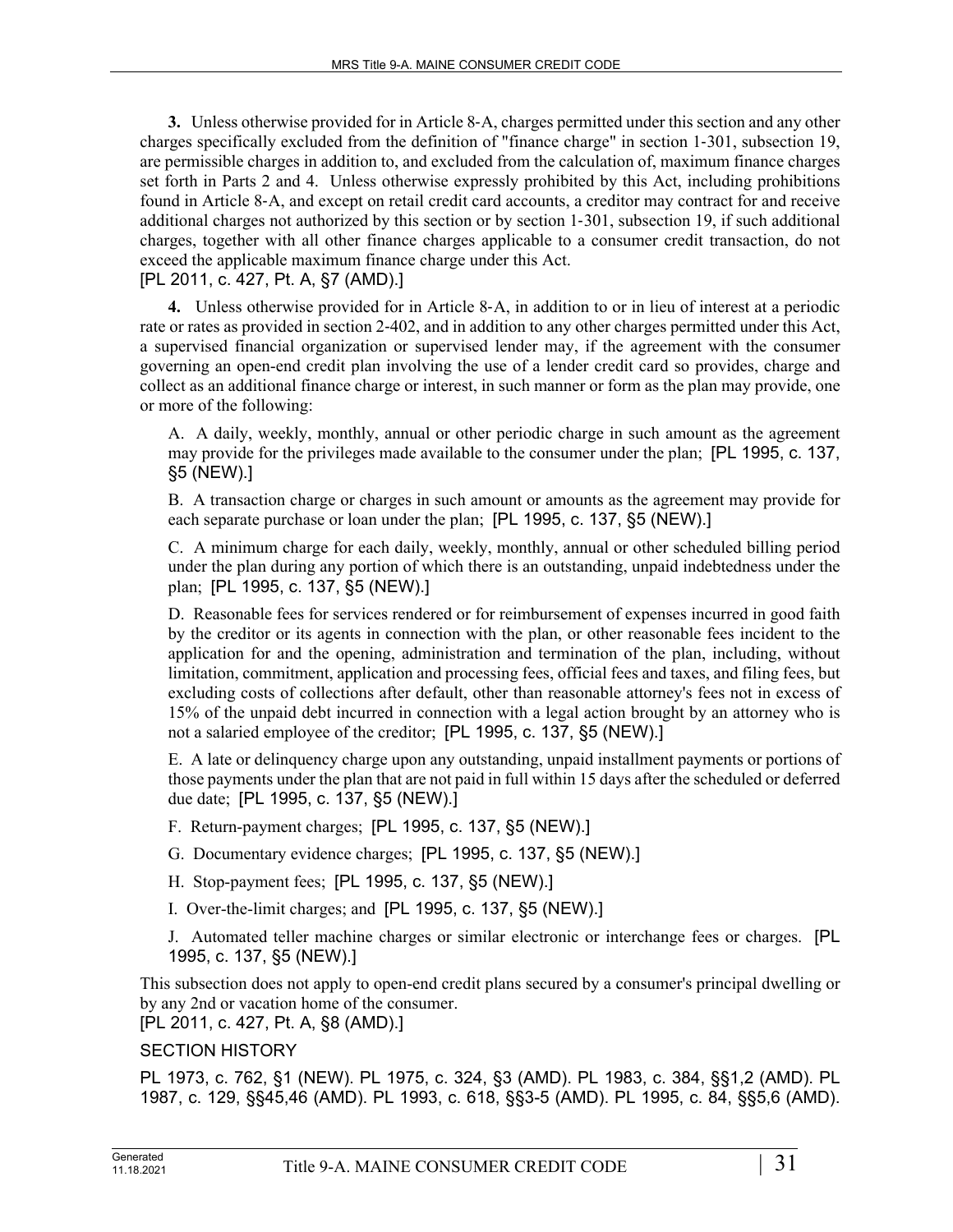PL 1995, c. 137, §5 (AMD). PL 1995, c. 329, §1 (AMD). PL 1995, c. 614, §A4 (AMD). PL 1997, c. 94, §1 (AMD). PL 2003, c. 100, §1 (AMD). PL 2011, c. 427, Pt. A, §§7, 8 (AMD).

#### **§2-502. Delinquency charges**

**1.** A creditor may contract for and receive a delinquency charge on any outstanding, unpaid installment payment or portion of such payment due under a consumer credit transaction or open-end credit plan not paid in full within 15 days after its scheduled or deferred due date in an amount not exceeding the greater of:

A. An amount, not exceeding \$10, that is 5% of the unpaid amount of the installment; or [PL 2003, c. 100, §2 (AMD).]

B. The deferral charge, section 2‑503, that would be permitted to defer the unpaid amount of the installment for the period that it is delinquent. [PL 1999, c. 184, §4 (AMD).] [PL 2003, c. 100, §2 (AMD).]

**2.** A delinquency charge under paragraph A of subsection 1 may be collected only once on an instalment however long it remains in default. No delinquency charge may be collected with respect to a deferred instalment unless the instalment is not paid in full within 15 days after its deferred due date. A delinquency charge may be collected at the time it accrues or at any time thereafter. [PL 1973, c. 762, §1 (NEW).]

**3.** 

[PL 2003, c. 135, §1 (RP).]

**3-A.** In connection with collecting a debt, a delinquency charge under subsection 1, paragraph A may not be collected on a payment if the only delinquency is attributable to late fees or delinquency charges assessed on earlier installments, and the payment is otherwise a full payment for the applicable period and is paid on its due date, or within the applicable grace period. For the purposes of this subsection, "collecting a debt" means any activity, other than the use of judicial process, that is intended to bring about or does bring about repayment of all or part of the money due or alleged to be due from a consumer.

[PL 2003, c. 135, §2 (NEW).]

**4.** If two instalments or parts thereof of a precomputed consumer loan are in default for 15 days or more, the lender may elect to convert the loan from a precomputed loan to one in which the finance charge is based on unpaid balances. In this event he shall make a rebate pursuant to the provisions on rebate upon prepayment, section 2‑510, as of the maturity date of the first delinquent instalment, and thereafter may make a finance charge as authorized by the provisions on loan finance charge for consumer loans, section 2‑401. The amount of the rebate shall not be reduced by the amount of any permitted minimum charge, section 2‑510. If the creditor proceeds under this subsection, any delinquency or deferral charges made with respect to instalments due at or after the maturity date of the first delinquent instalment shall be rebated, and no further delinquency or deferral charges shall be made.

[PL 1987, c. 129, §47 (AMD).] **5.**  [PL 1997, c. 727, Pt. B, §12 (RP).] **6.**  [PL 1981, c. 618, §5 (RP).] SECTION HISTORY

PL 1973, c. 762, §1 (NEW). PL 1975, c. 268 (AMD). PL 1977, c. 564, §44 (AMD). PL 1981, c. 281, §1 (AMD). PL 1981, c. 293, §2 (AMD). PL 1981, c. 618, §5 (AMD). PL 1985, c. 763,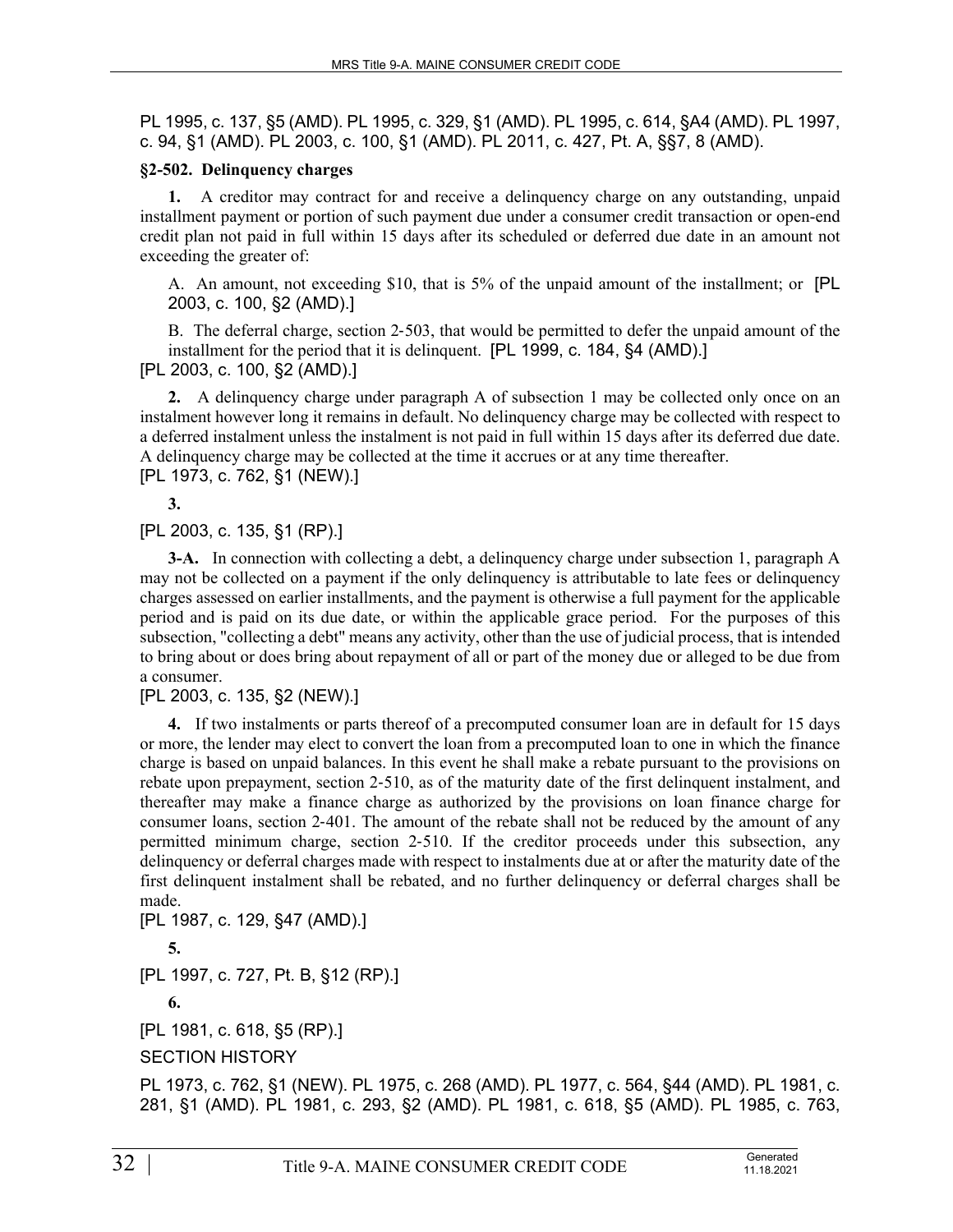§§A34,35 (AMD). PL 1987, c. 129, §47 (AMD). PL 1997, c. 727, §B12 (AMD). PL 1999, c. 184, §4 (AMD). PL 2003, c. 100, §2 (AMD). PL 2003, c. 135, §§1,2 (AMD).

# **§2-503. Deferral charges**

As used in this section and in section 2‑510, unless the context otherwise indicates, the following terms applying with respect to a precomputed consumer credit transaction shall have the following meanings: [PL 1975, c. 464 (RPR).]

**1. Computational period.** "Computational period" means the interval between scheduled due dates of instalments under the transaction if the intervals are substantially equal, or if the intervals are not substantially equal, one month if the smallest interval between the scheduled due dates of instalments under the transaction is one month or more, and otherwise one week. [PL 1975, c. 464 (RPR).]

**2. Deferral.** "Deferral" means a postponement of the scheduled due date of an instalment as originally scheduled or as previously deferred.

# [PL 1975, c. 464 (RPR).]

**3. Deferral period.** "Deferral period" means a period in which no instalment is scheduled to be paid by reason of a deferral.

# [PL 1975, c. 464 (RPR).]

**4. Interval.** The "interval" between specified dates means the interval between them including one or the other but not both of them; if the interval between the date of a transaction and the due date of the first scheduled instalment does not exceed one month by more than 15 days when the computational period is one month, or does not exceed 11 days when the computational period is one week, the interval may be considered by the creditor as one computational period. [PL 1975, c. 464 (RPR).]

**5. Periodic balance.** "Periodic balance" means the amount scheduled to be outstanding on the last day of a computational period before deducting the instalment, if any, scheduled to be paid on that day.

# [PL 1975, c. 464 (RPR).]

**6. Standard deferral.** "Standard deferral" means a deferral with respect to a transaction made as of the due date of an instalment as scheduled before the deferral by which the due dates of that instalment and all subsequent instalments as scheduled before the deferral are deferred for a period equal to the deferral period. A standard deferral may be for one or more full computational periods or a portion of one computational period or a combination of any of these.

# [PL 1975, c. 464 (RPR).]

**7. Sum of the balances method.** "Sum of the balances method," also known as the "Rule of 78," means a method employed with respect to a transaction to determine the portion of the finance charge attributable to a period of time before the scheduled due date of the final instalment of the transaction. The amount so attributable is determined by multiplying the finance charge by a fraction, the numerator of which is the sum of the periodic balances included within the period and the denominator of which is the sum of all periodic balances under the transaction. According to the sum of the balances method, the portion of the finance charge attributable to a specified computational period is the difference between the portions of the finance charge attributable to the period of time including and excluding, respectively, the computational period, both determined according to the sum of the balances method.

# [PL 1975, c. 464 (RPR).]

**8. Transaction.** "Transaction" means a precomputed consumer credit transaction, unless the context otherwise requires. [PL 1975, c. 464 (RPR).]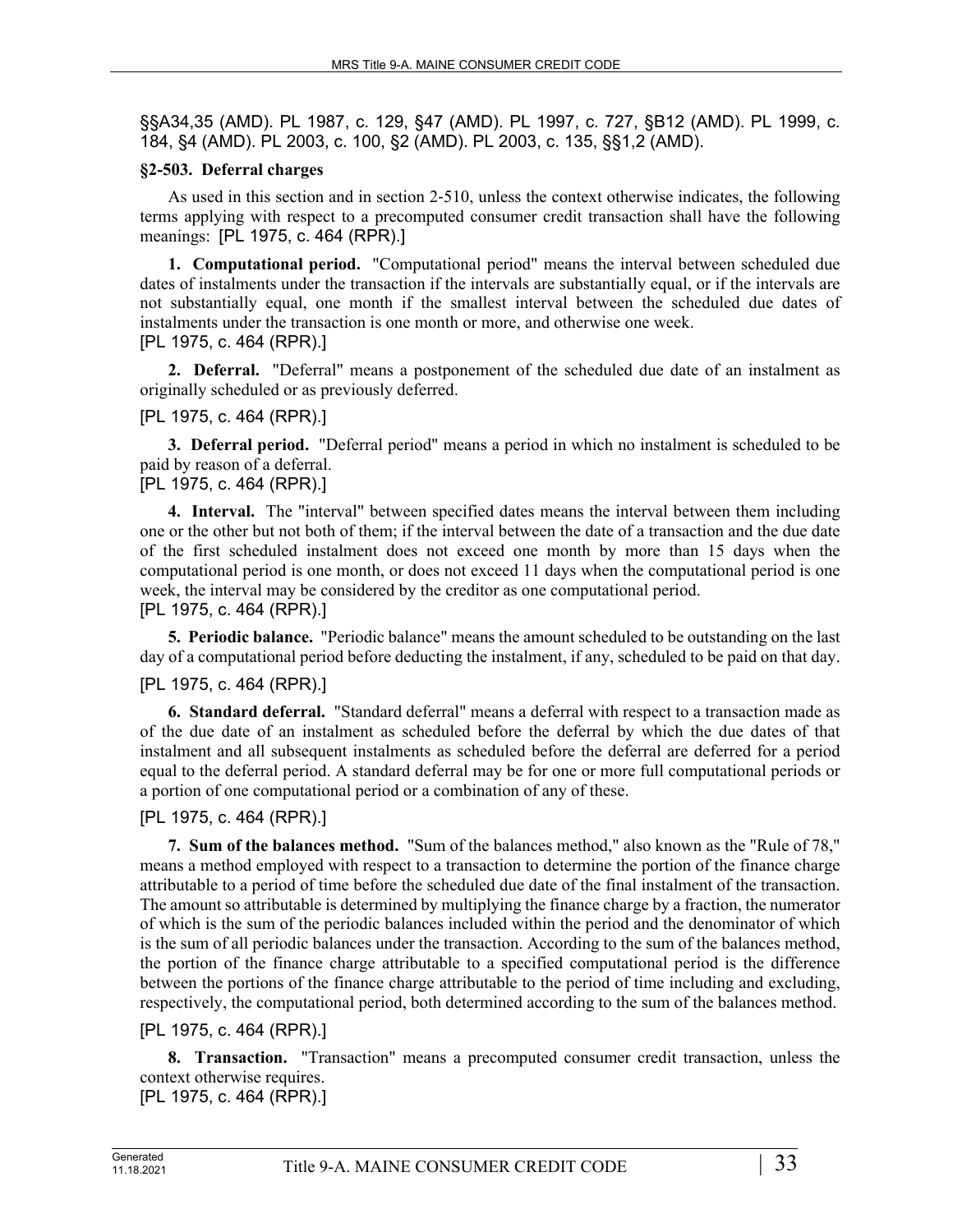**9. Agreement to a deferral.** Before or after default in payment of a scheduled instalment of a transaction, the parties to the transaction may agree in writing to a deferral of all or part of one or more unpaid instalments and the creditor may make at the time of deferral and receive at that time or at any time thereafter a deferral charge not exceeding that provided in this section. [PL 1975, c. 464 (RPR).]

**10. Standard deferral.** A standard deferral may be made with respect to a transaction as of the due date, as originally scheduled or as deferred pursuant to a standard deferral, of an instalment with respect to which no delinquency charge, section 2‑502, has been made or, if made, is deducted from the deferral charge computed according to this subsection. The deferral charge for a standard deferral may equal but not exceed the portion of the finance charge attributable to the computational period immediately preceding the due date of the earliest maturing instalment deferred as determined according to the sum of the balances method multiplied by the whole or fractional number of computational periods in the deferral period, counting each day as 1/30th of a month without regard to differences in lengths of months when the computational period is one month or as 1/7th of a week when the computational period is one week. A deferral charge computed according to this subsection is earned pro rata during the deferral period and is fully earned on the last day of the deferral period.

# [PL 1975, c. 464 (RPR).]

**11. Deferral charge other than a standard deferral charge.** With respect to a transaction as to which a creditor elects not to make and does not make a standard deferral or a deferral charge for a standard deferral, a deferral charge computed according to this subsection may be made as of the due date, as scheduled originally or as deferred pursuant to either subsection 10 or this subsection, of an instalment with respect to which no delinquency charge, section 2-502, has been made or, if made, is deducted from the deferral charge computed according to this subsection. A deferral charge pursuant to this subsection may equal but not exceed the rate of finance charge required to be disclosed to the consumer pursuant to law applied to each amount deferred for the period for which it is deferred computed without regard to differences in lengths of months, but proportionately for a part of a month, counting each day as 1/30th of a month or as 1/7 of a week. A deferral charge computed according to this subsection is earned pro rata with respect to each amount deferred during the period for which it is deferred.

# [PL 1975, c. 464 (RPR).]

**12. Additional charges.** In addition to the deferral charge permitted by this section, a creditor may make and receive appropriate additional charges, section 2-501, and any amount of these charges which is not paid may be added to the deferral charge computed according to subsection 10 or to the amount deferred for the purpose of computing the deferral charge computed according to subsection 11.

# [PL 1975, c. 464 (RPR).]

**13. Unilateral grant of deferral by creditor.** The parties may agree in writing at the time of a transaction that, if an instalment is not paid within 10 days after its due date, the creditor may unilaterally grant a deferral and make charges as provided in this section. A deferral charge may not be made for a period after the date that the creditor elects to accelerate the maturity of the transaction. [PL 1975, c. 464 (RPR).]

# SECTION HISTORY

PL 1973, c. 762, §1 (NEW). PL 1975, c. 464 (RPR).

# **§2-504. Finance charge on refinancing**

With respect to a consumer credit transaction, except a consumer lease, the creditor by agreement with the consumer may refinance the unpaid balance and contract for and receive a finance charge based on the amount financed resulting from the refinancing at a rate not exceeding that permitted by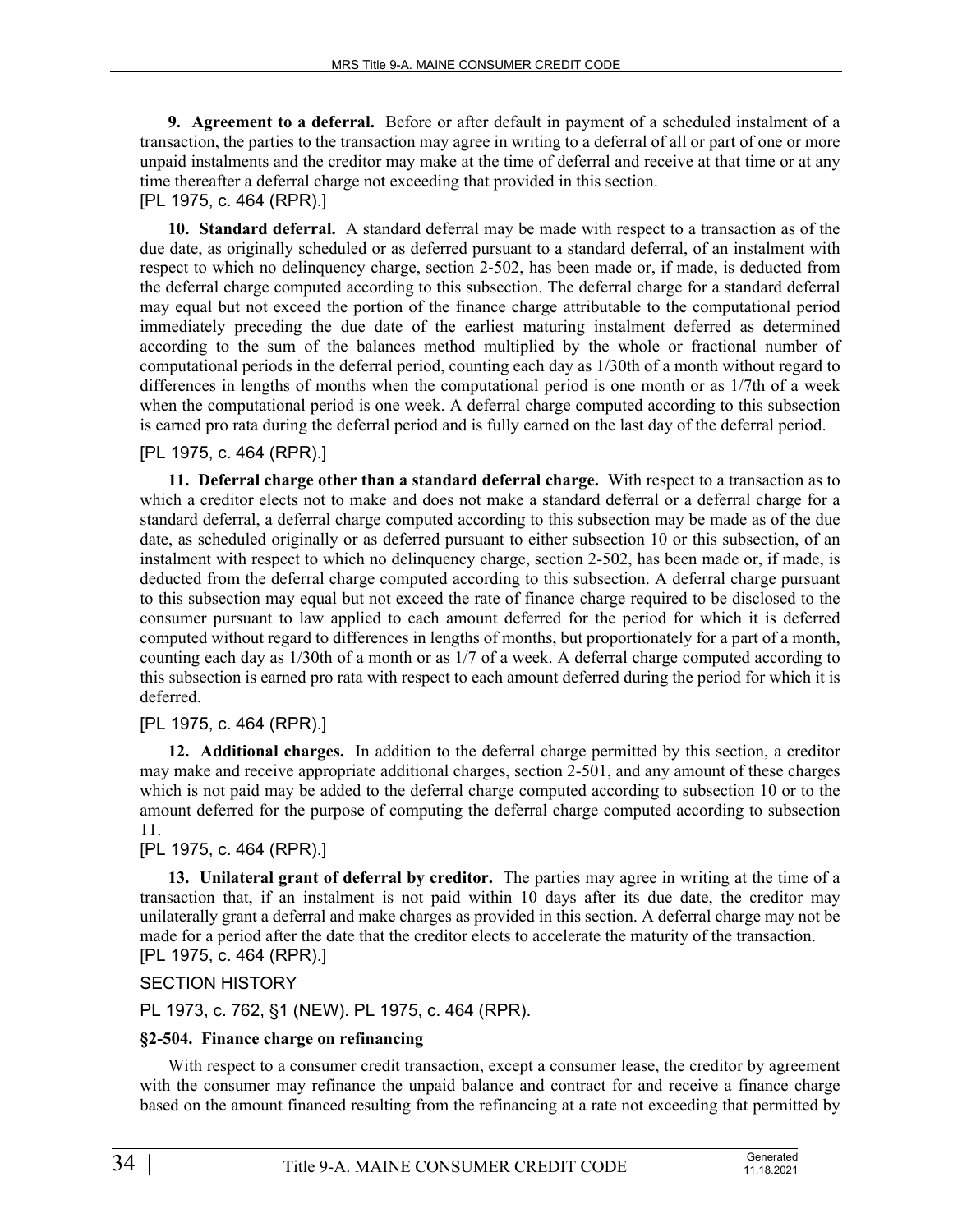the provisions on finance charge for consumer credit sales other than open-end credit, section 2‑201, if a consumer credit sale is refinanced, or for consumer loans, section 2‑401, if a consumer loan is refinanced. For the purpose of determining the finance charge permitted, the amount financed resulting from the refinancing is composed of the following: [PL 1989, c. 457, §2 (RPR); PL 1989, c. 600, Pt. B, §§7, 8 (AFF).]

**1.** An amount equal to:

A. If the transaction was not precomputed, the total of the unpaid balance and the accrued charges, with the exception of any minimum charge, on the date of the refinancing; or [PL 1987, c. 129, §48 (NEW).]

B. If the transaction was precomputed, the amount which the consumer would have been required to pay upon prepayment pursuant to the provision on rebate upon prepayment, section 2-510, on the date of refinancing, but for the purpose of computing this amount no minimum charge is permitted; and [PL 1987, c. 129, §48 (NEW).]

[PL 1987, c. 129, §48 (RPR).]

**2.** Appropriate additional charges, section 2‑501, payment of which is deferred. [PL 1987, c. 129, §48 (RPR).]

# SECTION HISTORY

PL 1973, c. 762, §1 (NEW). PL 1975, c. 173, §2 (AMD). PL 1979, c. 660, §§7,8 (AMD). PL 1981, c. 235, §3 (AMD). PL 1983, c. 77 (AMD). PL 1985, c. 316, §1 (AMD). PL 1985, c. 819, §A12 (AMD). PL 1987, c. 129, §48 (RPR). PL 1987, c. 129, §§49,50 (RPR). PL 1989, c. 457, §§2,8,9 (AMD). PL 1989, c. 600, §§B7,8 (AFF).

# **§2-505. Finance charge on consolidation**

**1.** If a consumer owes an unpaid balance to a creditor with respect to a consumer credit transaction and becomes obligated on another consumer credit transaction with the same creditor, the parties may agree to a consolidation resulting in a single schedule of payments. If the previous consumer credit transaction was not precomputed, the parties may agree to add the unpaid amount of the amount financed and accrued charges on the date of consolidation to the amount financed with respect to the subsequent consumer credit transaction. If the previous consumer credit transaction was precomputed, the parties may agree to refinance the unpaid balance pursuant to the provisions on refinancing, section 2‑504, and to consolidate the amount financed resulting from the refinancing by adding it to the amount financed with respect to the subsequent consumer credit transaction. In either case the creditor may contract for and receive a finance charge as provided in subsection 2 based on the aggregate amount financed resulting from the consolidation.

[PL 1973, c. 762, §1 (NEW).]

**2.** If the debts consolidated arise exclusively from consumer credit sales, the transaction is a consolidation with respect to a consumer credit sale and the amount of the finance charge is governed by the provisions on finance charge for consumer credit sales other than open-end credit, section 2‑201. If the debts consolidated include a debt arising from a consumer loan, the transaction is a consolidation with respect to a consumer loan and the amount of the finance charge is governed by the provisions on finance charge for consumer loans, section 2‑401.

[PL 1987, c. 129, §51 (AMD).]

**3.** If a consumer owes an unpaid balance to a creditor with respect to a consumer credit transaction arising out of a consumer credit sale, and becomes obligated on another consumer credit transaction arising out of another consumer credit sale by the same seller, the parties may agree to a consolidation resulting in a single schedule of payments either pursuant to subsection 1 or by adding together the unpaid balances with respect to the two sales, except where adding the unpaid balances together results in a decrease of the maturity of an earlier transaction.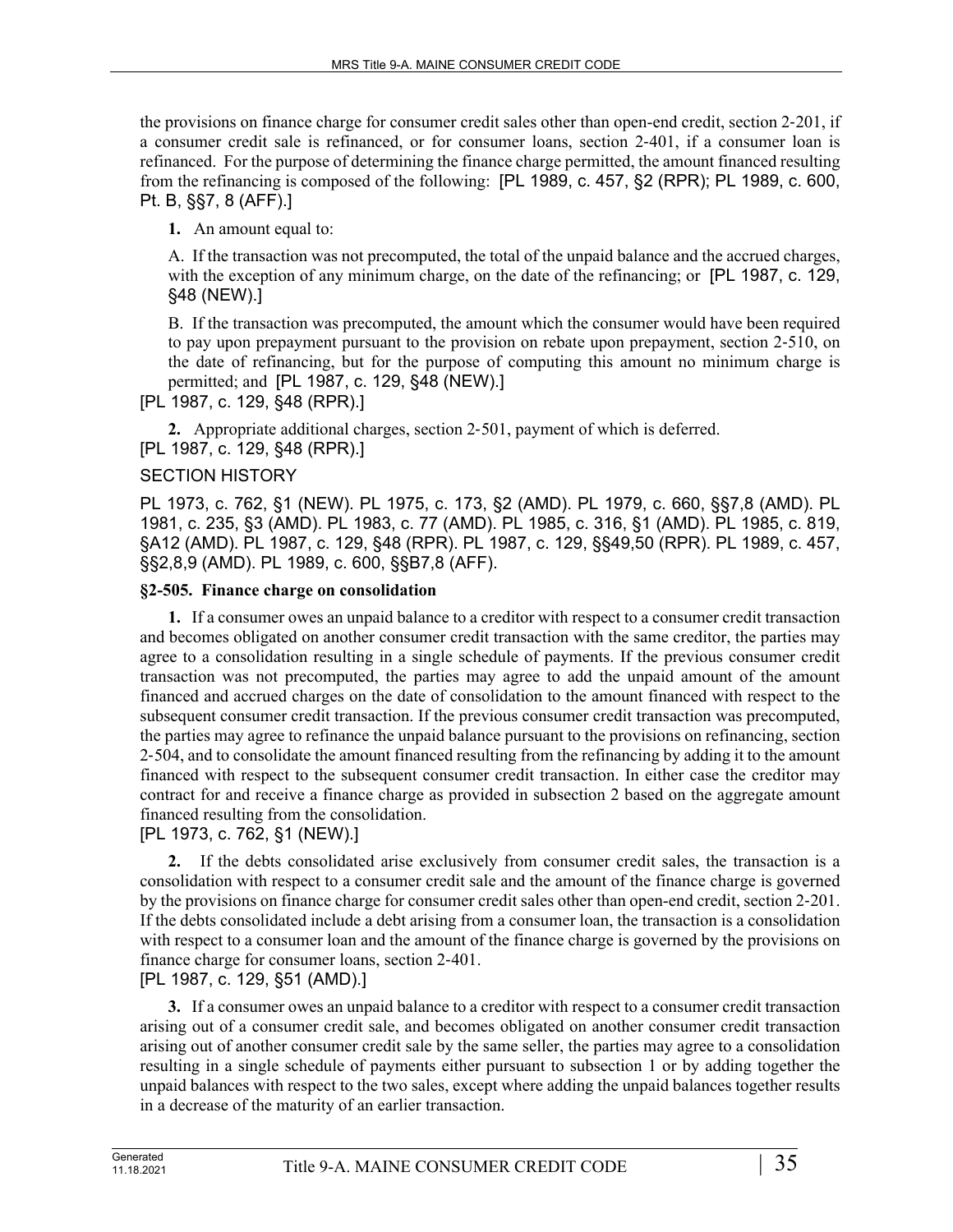### [PL 1975, c. 181 (AMD).]

**4.** Any consolidation under this section involving a supervised loan is subject to section 2–308. [PL 1973, c. 762, §1 (NEW).]

**5.** This section does not apply to consumer leases or to successive transactions pursuant to an open-end credit arrangement.

[PL 1973, c. 762, §1 (NEW).]

#### SECTION HISTORY

PL 1973, c. 762, §1 (NEW). PL 1975, c. 181 (AMD). PL 1987, c. 129, §51 (AMD).

#### **§2-506. Advances to perform covenants of consumer**

**1.** If the agreement with respect to a consumer credit transaction contains covenants by the consumer to perform certain duties pertaining to insuring or preserving collateral and the creditor pursuant to the agreement pays for performance of the duties on behalf of the consumer, he may add the amounts paid to the debt. Within a reasonable time after advancing any sums, he shall state to the consumer in writing the amount of the sums advanced, any charges with respect to this amount, and any revised payment schedule and, if the duties of the consumer performed by the creditor pertain to insurance, a brief description of the insurance paid for by the creditor including the type and amount of coverages. No further information need be given.

[PL 1987, c. 129, §52 (AMD).]

**2.** A finance charge may be made for sums advanced pursuant to subsection 1 at a rate not exceeding the rate stated to the consumer pursuant to law in a disclosure statement, except that with respect to open-end credit the amount of the advance may be added to the unpaid balance of the debt and the creditor may make a finance charge not exceeding that permitted by the appropriate provisions on finance charge for consumer credit sales pursuant to open-end credit, section 2‑202, or for consumer loans, section 2-402, whichever is appropriate.

[PL 1987, c. 129, §53 (AMD).]

**3.** This section does not apply to consumer leases. [PL 1973, c. 762, §1 (NEW).]

SECTION HISTORY

PL 1973, c. 762, §1 (NEW). PL 1987, c. 129, §§52,53 (AMD).

#### **§2-507. Attorney's fees and collection costs**

**1.** With respect to a consumer credit sale or lease, or a supervised loan, the agreement may not provide for the payment by the consumer of attorney's fees or any other collection cost. A provision in violation of this section is unenforceable.

[PL 1973, c. 762, §1 (NEW).]

**2.** With respect to any other consumer credit transaction, the agreement may provide for the payment by the debtor of reasonable attorney's fees not in excess of 15% of the unpaid debt after default and referral to an attorney not a salaried employee of the creditor, but the agreement may not provide for the payment by the consumer of any other collection costs. A provision in violation of this subsection is unenforceable.

[PL 1973, c. 762, §1 (NEW).]

**3.** 

[PL 1981, c. 618, §6 (RP).]

SECTION HISTORY

PL 1973, c. 762, §1 (NEW). PL 1981, c. 281, §2 (AMD). PL 1981, c. 618, §6 (AMD).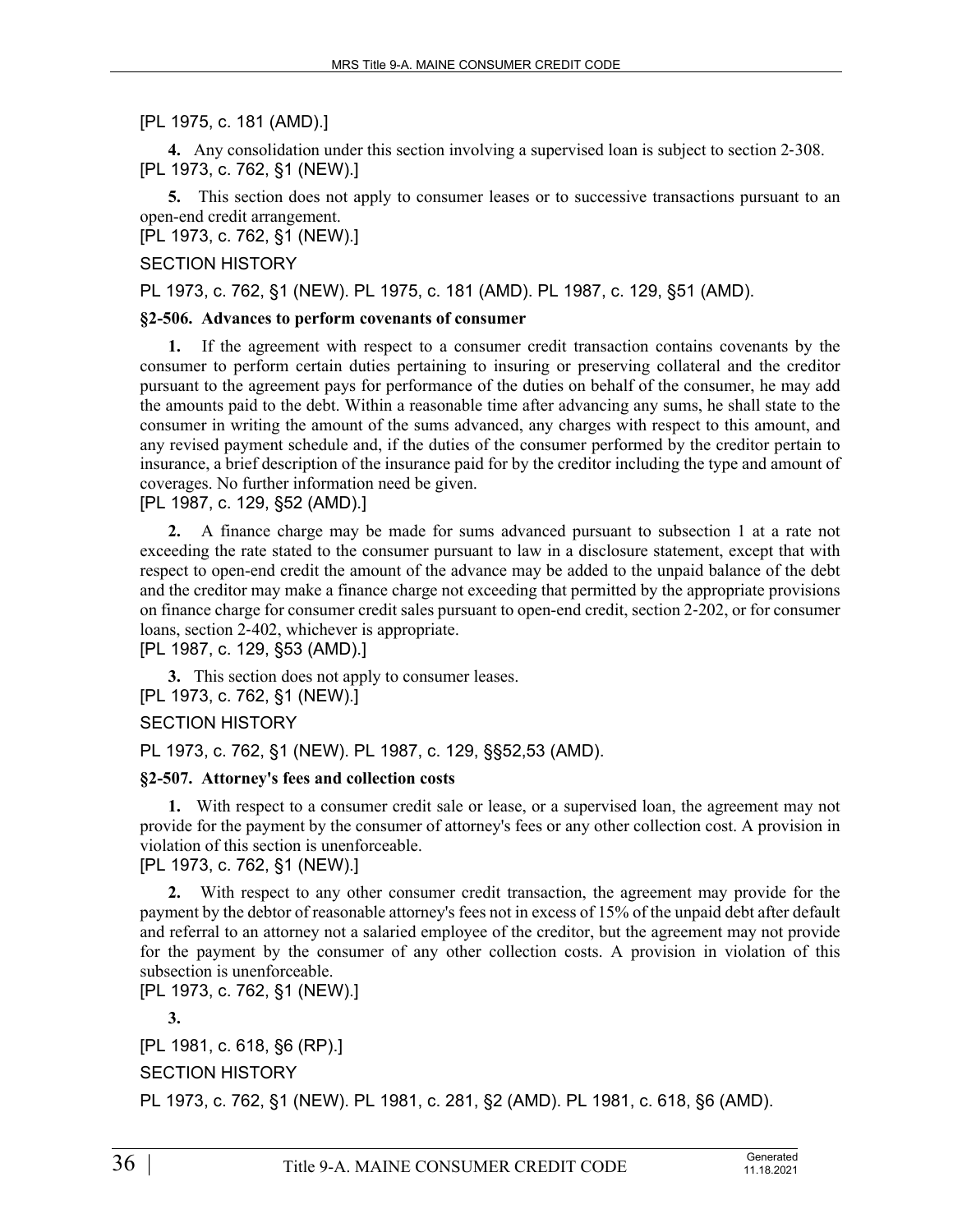## **§2-508. Conversion to open end credit**

The parties may agree to add the unpaid balance of a consumer credit transaction not made pursuant to open-end credit to the consumer's open-end credit account with the creditor. The unpaid balance so added is an amount equal to the amount financed determined according to the provisions on finance charge on refinancing, section 2–504. This section does not apply to consumer leases. [PL 1973, c. 762, §1 (NEW).]

## SECTION HISTORY

PL 1973, c. 762, §1 (NEW).

## **§2-509. Right to prepay**

Subject to the provisions on rebate upon prepayment, section 2‑510, the consumer may prepay, in full or in part, the unpaid balance of a consumer credit transaction at any time without penalty, except for minimum charges as permitted by law. Notwithstanding any other provision of this Title, a reasonable charge may be assessed upon a consumer related to prepayment of a consumer loan made by a supervised financial organization and secured by an interest in land, other than a high-cost mortgage loan, as defined in the Federal Truth in Lending Act, 15 United States Code, Section 1601 et seq. if the charge is reasonably calculated to offset the cost of origination of the loan. The administrator shall adopt rules to implement this section. Rules adopted pursuant to this section are routine technical rules as defined in Title 5, chapter 375, subchapter 2-A. [PL 2011, c. 427, Pt. D, §9 (AMD).]

## SECTION HISTORY

PL 1973, c. 762, §1 (NEW). PL 2003, c. 263, §1 (AMD). PL 2007, c. 99, §1 (AMD). PL 2007, c. 273, Pt. C, §2 (AMD). PL 2009, c. 362, Pt. C, §1 (AMD). PL 2011, c. 427, Pt. D, §9 (AMD).

## **§2-510. Rebate upon prepayment**

**1.** Except as provided in subsection 2, upon prepayment in full of the unpaid balance of a precomputed consumer credit transaction, an amount not less than the unearned portion of the finance charge calculated according to this section shall be rebated to the consumer. If the rebate otherwise required is less than \$1, no rebate need be made.

## [PL 1975, c. 433, §1 (RPR).]

**2.** Upon prepayment in full, but not upon a refinancing, section 2‑504, of a consumer credit transaction, whether or not precomputed, other than one pursuant to open-end credit, the creditor may collect or retain a minimum charge as permitted by section 2‑201, subsection 6, and section 2‑401, subsection 7, if the minimum charge was contracted for and the finance charge at the time of prepayment is less than the minimum charge contracted for.

# [PL 1975, c. 433, §1 (RPR).]

**3.** The creditor shall recompute or redetermine the earned finance charge by applying, according to the actuarial method, the annual percentage rate of finance charge required to be disclosed to the consumer pursuant to law to the actual unpaid balances of the amount financed for the actual time that the unpaid balances were outstanding as of the date of prepayment, giving effect to each payment, including payments of any deferral and delinquency charges, as of the date of the payment. The administrator shall adopt rules to simplify the calculation of the unearned portion of the finance charge, including allowance of the use of tables or other methods derived by application of a percentage rate which deviates by not more than  $1/2$  of  $1\%$  from the rate of the finance charge required to be disclosed to the consumer pursuant to law, and based on the assumption that all payments were made as originally scheduled or as deferred.

[PL 1979, c. 661, §2 (RPR).]

**4.** 

[PL 1979, c. 661, §2 (RP).]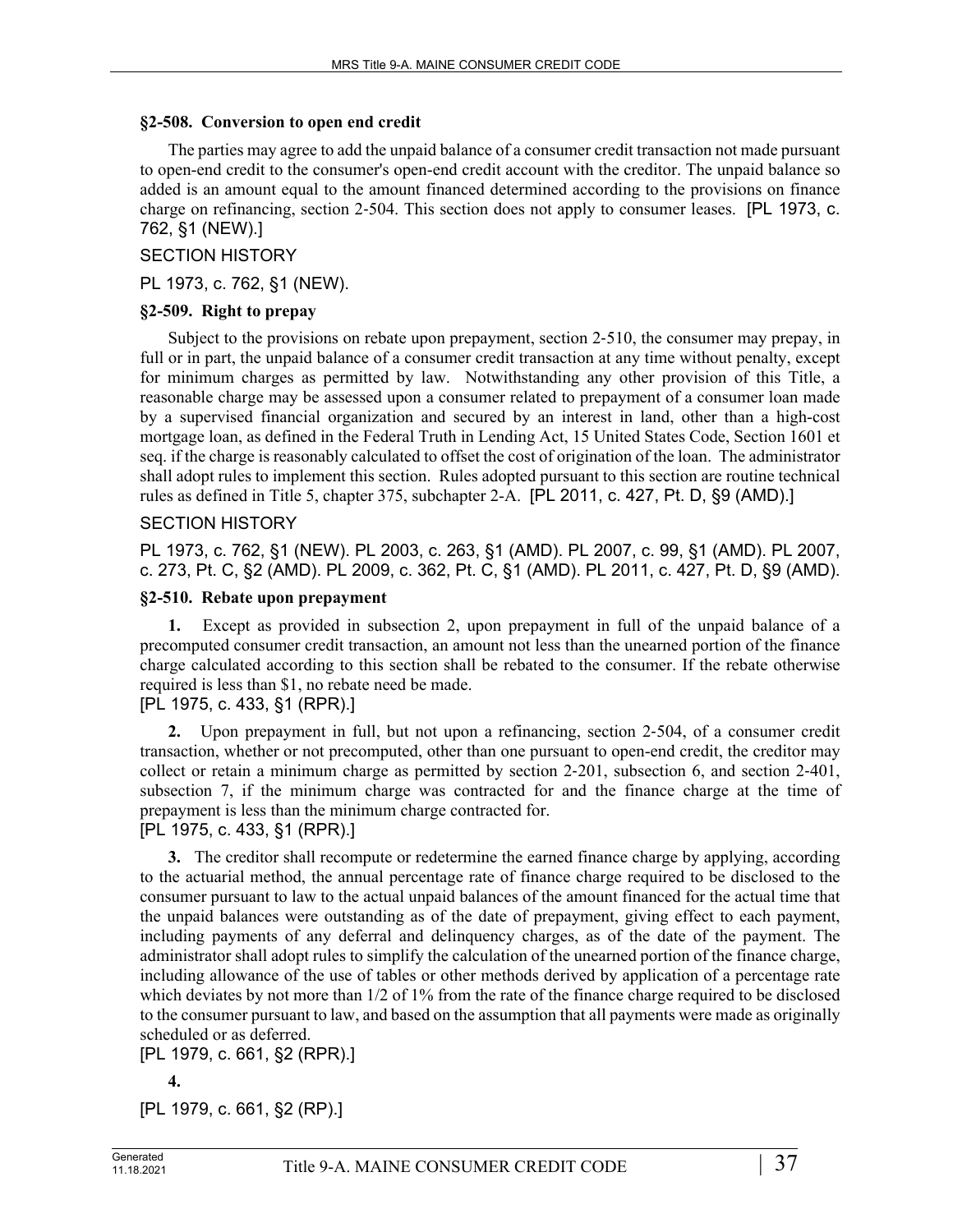**5.** 

# [PL 1979, c. 661, §2 (RP).]

**6.** For transactions in which payments are not scheduled to be made in substantially equal instalments at equal periodic intervals, the administrator shall adopt rules consistent with this section providing for the calculation of the unearned portion of the finance charge. [PL 1975, c. 433, §1 (RPR).]

**7.** Except as otherwise provided in subsection 3, this section does not preclude the collection or retention by the creditor of delinguency charges, section 2–502. [PL 1979, c. 661, §3 (AMD).]

**8.** If the maturity is accelerated for any reason and judgment is entered, the consumer is entitled to the same rebate as if payment had been made on the date judgment is entered. [PL 1975, c. 433, §1 (RPR).]

**9.** Upon prepayment in full of a precomputed consumer credit transaction by the proceeds of consumer credit insurance, section 4‑103, the consumer or his estate is entitled to the same rebate as though the consumer had prepaid the agreement on the date the proceeds of insurance are paid to the creditor, but no later than 14 days after satisfactory proof of loss is furnished to the creditor. [PL 1975, c. 433, §1 (RPR).]

## SECTION HISTORY

PL 1973, c. 762, §1 (NEW). PL 1975, c. 433, §1 (RPR). PL 1979, c. 661, §§2,3 (AMD).

# **PART 6**

# **OTHER CREDIT TRANSACTIONS**

## **§2-601. Finance charge for other credit transactions**

Except where otherwise provided by law with respect to a credit transaction other than a consumer credit transaction, the parties may contract for the payment by the debtor of any finance charge. [PL 1973, c. 762, §1 (NEW).]

## SECTION HISTORY

PL 1973, c. 762, §1 (NEW).

# **PART 7**

## **FRAUDULENT PRACTICES**

## **§2-701. Engaging in pretense to evade requirements of this Article prohibited**

An entity covered by this Article may not engage in any device, subterfuge or pretense to evade the requirements of this Article, including, but not limited to, making a loan disguised as a personal property sale and leaseback transaction, disguising loan proceeds as a cash rebate for the pretextual installment sale of goods or services or making, offering, assisting or arranging a debtor to obtain a loan with a greater rate of interest, consideration or charge than is permitted by this Article through any method. A loan made in violation of this Part is void and uncollectible as to any principal, fee, interest or charge. [PL 2021, c. 297, §1 (NEW).]

# SECTION HISTORY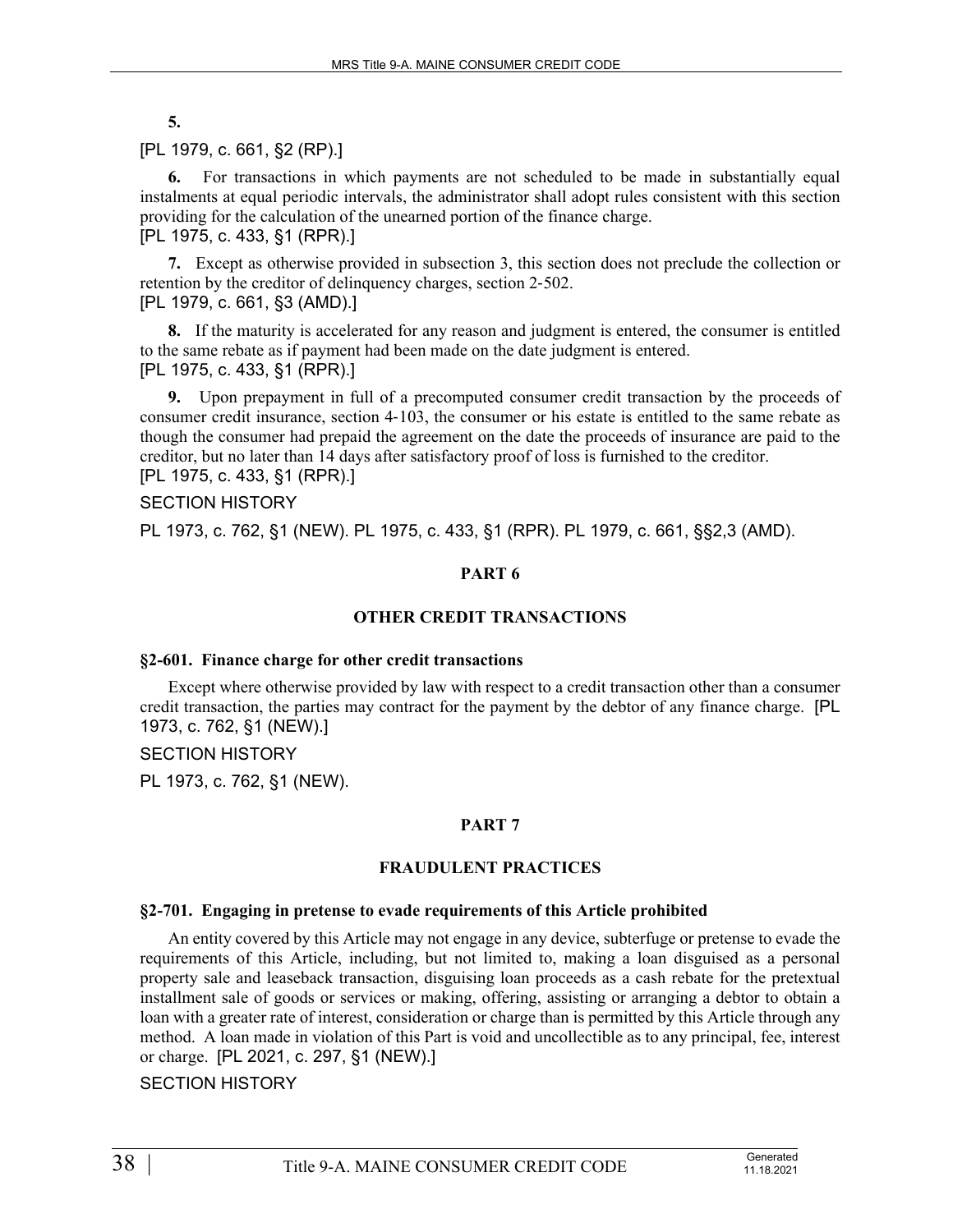PL 2021, c. 297, §1 (NEW).

## **§2-702. Purporting to act as agent or service provider for another entity exempt from this Article**

A person is a lender subject to the requirements of this Article notwithstanding the fact that the person purports to act as an agent or service provider or in another capacity for another entity that is exempt from this Article, if, among other things: [PL 2021, c. 297, §1 (NEW).]

**1.** The person holds, acquires or maintains, directly or indirectly, the predominant economic interest in the loan;

## [PL 2021, c. 297, §1 (NEW).]

**2.** The person markets, brokers, arranges or facilitates the loan and holds the right, requirement or first right of refusal to purchase the loan or a receivable or interest in the loan; or [PL 2021, c. 297, §1 (NEW).]

**3.** The totality of the circumstances indicate that the person is the lender and the transaction is structured to evade the requirements of this Article. Circumstances that weigh in favor of a person being a lender include, without limitation, when the person:

A. Indemnifies, insures or protects an exempt entity for any costs or risks related to the loan; [PL 2021, c. 297, §1 (NEW).]

B. Predominantly designs, controls or operates the loan program; or [PL 2021, c. 297, §1 (NEW).]

C. Purports to act as an agent or service provider or in another capacity for an exempt entity while acting directly as a lender in other states. [PL 2021, c. 297, §1 (NEW).]

[PL 2021, c. 297, §1 (NEW).]

SECTION HISTORY

PL 2021, c. 297, §1 (NEW).

# **ARTICLE 3**

# **REGULATION OF AGREEMENTS AND PRACTICES**

# **PART 1**

## **GENERAL PROVISIONS**

## **§3-101. Short title**

This Article shall be known and may be cited as the "Maine Consumer Credit Code -- Regulation of Agreements and Practices." [PL 1973, c. 762, §1 (NEW).]

## SECTION HISTORY

PL 1973, c. 762, §1 (NEW).

## **§3-102. Scope**

Parts 2, 3 and 4 of this Article apply, respectively, to disclosure, limitations on agreements and practices, and limitations on consumer's liability with respect to consumer credit transactions. Part 5 applies to home solicitation sales. [PL 1973, c. 762, §1 (NEW).]

## SECTION HISTORY

PL 1973, c. 762, §1 (NEW).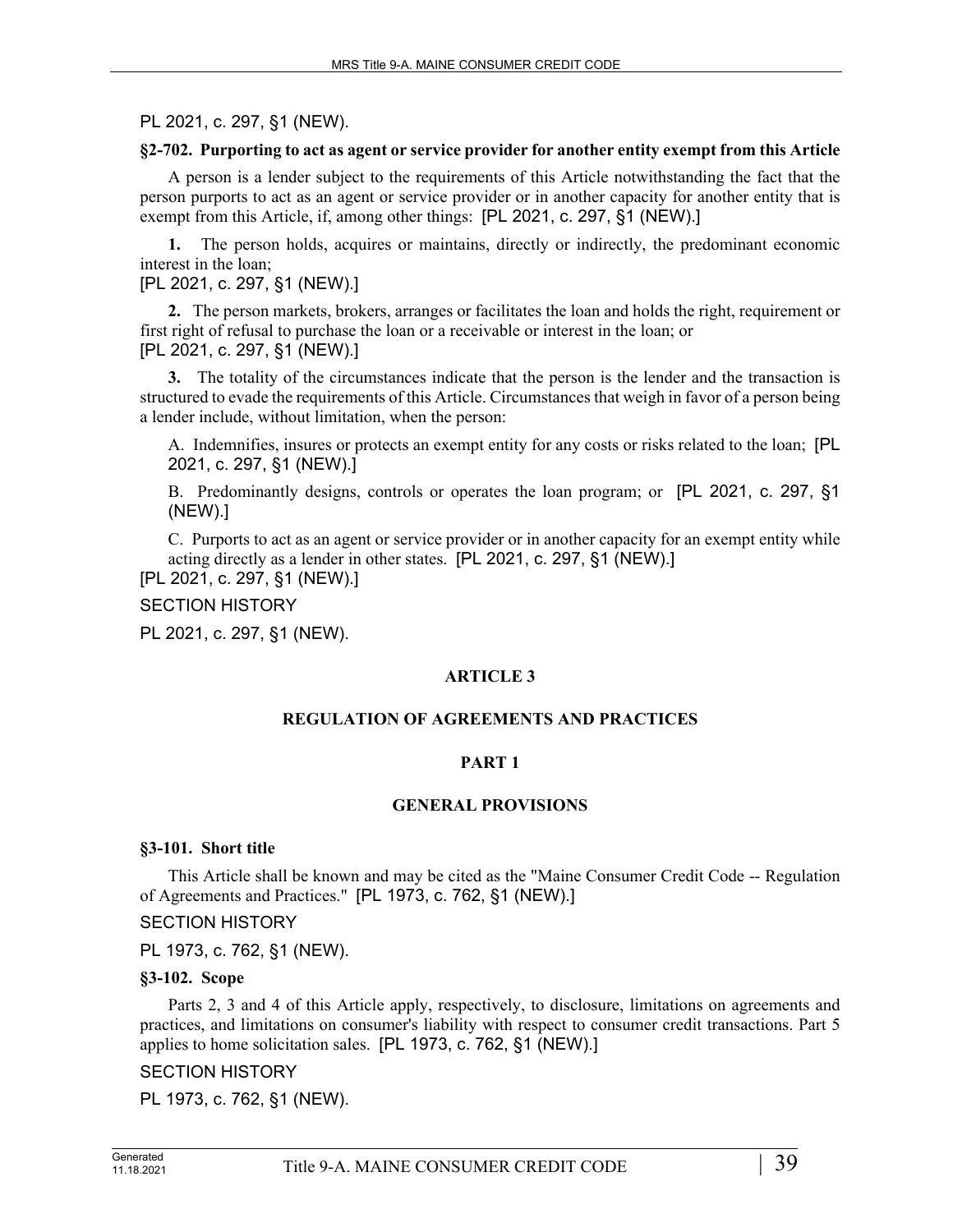## **PART 2**

## **DISCLOSURE**

## **§3-201. Advertising**

**1.** No creditor may engage in this State in false or misleading advertising concerning the terms or conditions of credit with respect to a consumer credit transaction or an open-end credit plan. [PL 1987, c. 129, §54 (AMD).]

**2.** Without limiting the generality of subsection 1 and without requiring a statement of rate of finance charge if the finance charge is not more than \$5 when the amount financed does not exceed \$75, or \$7.50 when the amount financed exceeds \$75, an advertisement with respect to a consumer credit transaction or an open-end credit plan is misleading if:

A. It states the rate of finance charge and the rate is not stated in the form required by the provisions on disclosure; or [PL 1973, c. 762, §1 (NEW).]

B. It states the dollar amounts of the finance charge or instalment payments, and does not also state the rate of any finance charge and the number and amount of the installment payments. [PL 1985, c. 819, Pt. A, §13 (AMD).]

# [PL 1987, c. 129, §55 (AMD).]

**3.** In this section a catalog or other multiple-page advertisement is considered a single advertisement if it clearly and conspicuously displays a credit terms table setting forth the information required by this section.

## [PL 1973, c. 762, §1 (NEW).]

**4.** This section imposes no liability on the owner or personnel, as such, of any medium in which an advertisement appears or through which it is disseminated. [PL 1973, c. 762, §1 (NEW).]

**5.** Advertising which complies with the Federal Consumer Credit Protection Act, 15 U.S.C.A. § 1601 et seq., does not violate subsection 2.

[PL 1973, c. 762, §1 (NEW).]

# SECTION HISTORY

PL 1973, c. 762, §1 (NEW). PL 1985, c. 819, §A13 (AMD). PL 1987, c. 129, §§54,55 (AMD).

# **§3-202. Entitlement to copy of written agreement**

When a written agreement that requires or provides for the signature of the consumer and that evidences a consumer credit transaction other than one pursuant to open-end credit, the consumer is entitled to a copy of the agreement upon consummation of the transaction or within a reasonable time thereafter in the case of transactions entered into by mail, telephone or electronic means. [PL 1999, c. 150, §1 (RPR).]

# SECTION HISTORY

PL 1973, c. 762, §1 (NEW). PL 1981, c. 281, §3 (AMD). PL 1981, c. 293, §3 (AMD). PL 1981, c. 618, §7 (RPR). PL 1999, c. 150, §1 (RPR).

# **§3-203. Notice of assignment**

The consumer is authorized to pay the original creditor until he receives notification of assignment of rights to payment pursuant to a consumer credit transaction and that payment is to be made to the assignee. A notification which does not clearly and conspicuously identify the rights assigned is ineffective. If requested by the consumer, the assignee must seasonably furnish reasonable proof that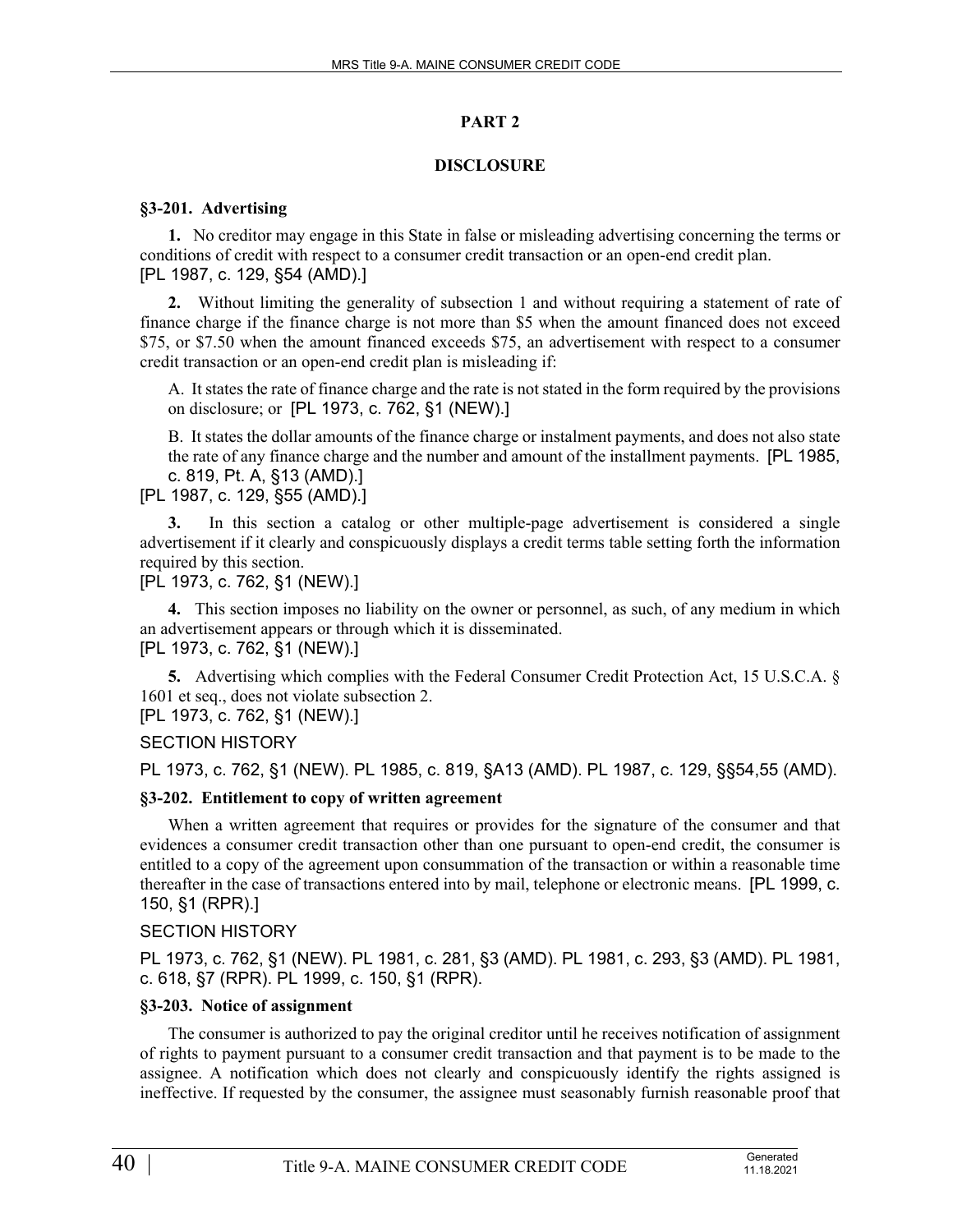the assignment has been made and unless he does so the consumer may pay the original creditor. [PL 1973, c. 762, §1 (NEW).]

## SECTION HISTORY

PL 1973, c. 762, §1 (NEW).

## **§3-204. Change in terms of open-end credit accounts**

**1.** If a creditor makes a change in the terms of an open-end credit account without complying with this section, any additional cost or charge to the consumer resulting from the change is an excess charge and subject to the remedies available to consumers, section 5-201, and to the administrator, section 6- 113.

[PL 1973, c. 762, §1 (NEW).]

**2.** Unless otherwise provided for in Article 8‑A, a creditor may change the terms of an open-end credit account. Except as provided in subsections 3 and 3-A, the creditor shall give to the consumer written notice of any change of terms relating to penalties, interest or other charges at least 30 days before the effective date of the change. A change of terms that would increase any penalty, interest or other charges may not affect outstanding balances incurred prior to the effective date of any such change unless:

A. The creditor includes in the notice of change an offer to finance by a separate loan arrangement the outstanding unpaid balance as of the effective date of the change at the same rate of interest with the same repayment schedule as applies to that open-end credit account; [PL 1983, c. 212, §6 (AMD).]

B. The consumer may accept the offer of a separate loan arrangement with respect to the then existing unpaid balance anytime prior to 7 days before the change is to become effective; [PL 1983, c. 212, §6 (AMD).]

C. The creditor has legal authority to make such a loan; and [PL 1983, c. 212, §6 (AMD).]

D. No minimum finance charge is assessed nor prepayment penalty charged on the loan. [PL 1983, c. 212, §6 (AMD).]

# [PL 2011, c. 427, Pt. A, §9 (AMD).]

**3.** The notice procedure specified in subsection 2 does not have to be followed if:

A. The consumer, after receiving the notice of the change and his rights specified in subsection 2, agrees in writing to the change; or [PL 1983, c. 720, §12 (AMD).]

B. [PL 1983, c. 720, §12 (RP).]

C. The change applies only to debts incurred after a date specified in a notice of the change given 15 days prior to the effective date of the change. [PL 1983, c. 212, §7 (AMD).] [PL 1983, c. 720, §12 (AMD).]

**3-A.** No notice of a change in terms is required if the change involves no significant cost to the consumer.

[PL 1983, c. 720, §13 (NEW).]

**4.** The notice provided for in this section is given to the consumer when mailed to him at the address used by the creditor for sending periodic billing statements. [PL 1973, c. 762, §1 (NEW).]

# SECTION HISTORY

PL 1973, c. 762, §1 (NEW). PL 1975, c. 178 (AMD). PL 1983, c. 212, §§6,7 (AMD). PL 1983, c. 720, §§11-13 (AMD). PL 1999, c. 150, §2 (AMD). PL 2011, c. 427, Pt. A, §9 (AMD).

**§3-205. Receipts; statements of account; evidence of payment**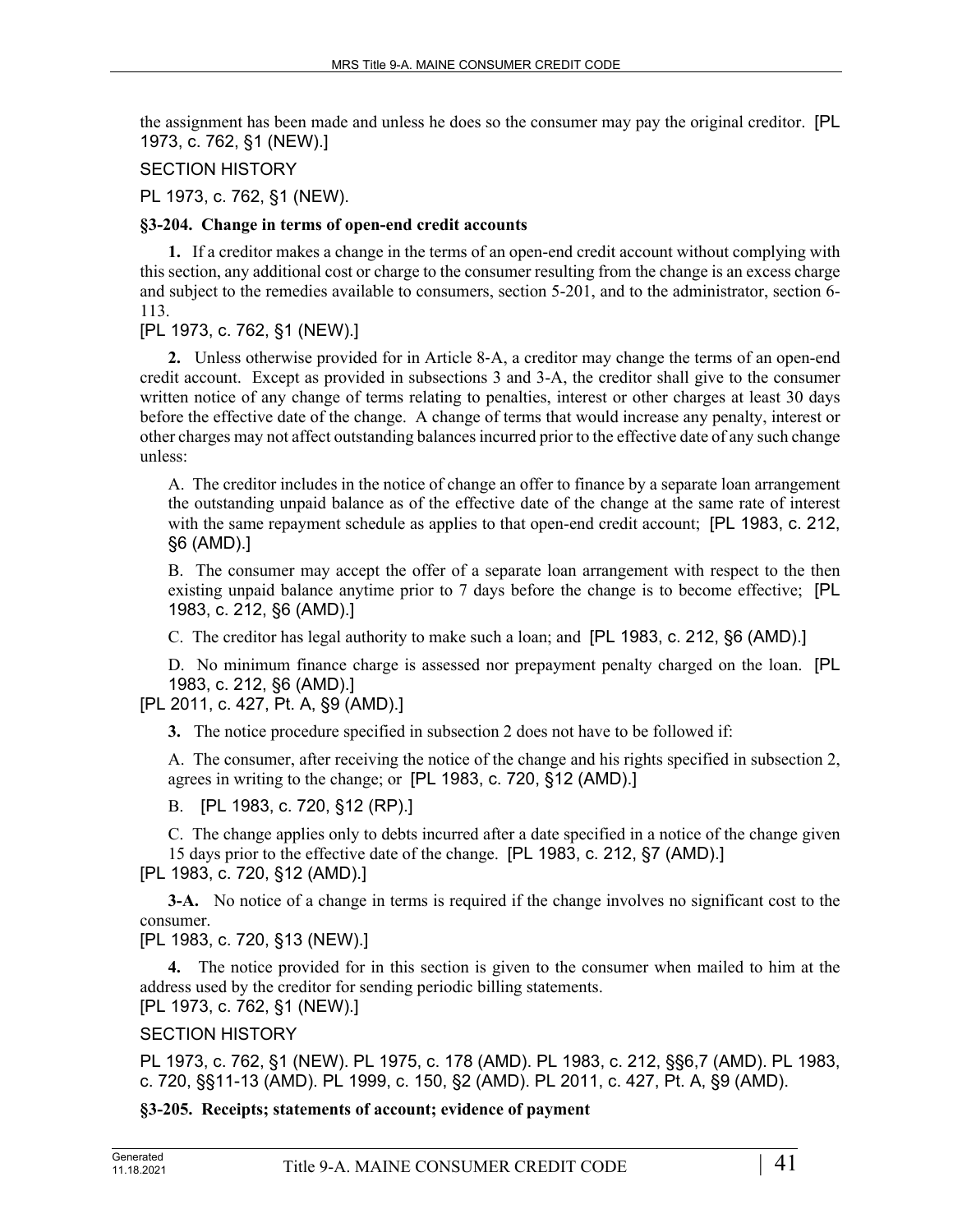**1.** The creditor shall give or send to the consumer, without request, a written receipt for each payment by coin or currency on an obligation pursuant to a consumer credit transaction. A seller, but not an assignee, shall send, without request, a written receipt for each payment by money order on an obligation pursuant to a consumer credit sale. Sending to the customer a periodic statement showing a payment received by mail complies with this subsection, if it is sent to the debtor within 45 days after receipt of the payment.

# [PL 1973, c. 762, §1 (NEW).]

**2.** Upon written request of the consumer, the person to whom an obligation is owed pursuant to a consumer credit transaction, other than one pursuant to open end credit, shall provide a written statement of the dates and amounts of payments made within the past 15 months and the total amount unpaid. The statement shall be provided without charge once during each year of the term of the obligation. If additional statements are requested, the creditor may charge not in excess of \$1 for each additional statement.

# [PL 1973, c. 762, §1 (NEW).]

**3.** Within 30 days after the consumer has fulfilled all obligations with respect to a consumer credit transaction, other than one pursuant to open end credit, the person to whom the obligation was owed shall give or send to the consumer written evidence acknowledging payment in full of all obligations with respect to the transaction.

[PL 1973, c. 762, §1 (NEW).]

## SECTION HISTORY

PL 1973, c. 762, §1 (NEW).

## **§3-206. Notice to cosigners and similar parties**

**1. Notice required.** A consumer is not obligated as a cosigner, as that term is defined in section 1‑301, subsection 14‑A, with respect to a consumer credit transaction, unless, before or contemporaneously with signing any separate agreement or any writing setting forth the terms of the debtor's agreement or in the case of an open-end account or plan prior to the first extension of credit pursuant to the plan, the consumer receives a written notice conforming to the requirements of subsection 2 and the following notices required to be given to the debtor as applicable:

A. Notice of the right to cure default under Article V; [PL 1981, c. 264, §1 (NEW).]

B. The material disclosures required under Article 8‑A; [PL 2011, c. 427, Pt. D, §10 (AMD).]

C. Notices required under Title 11, Article 9‑A; and [PL 1999, c. 699, Pt. D, §3 (AMD); PL 1999, c. 699, Pt. D, §30 (AFF).]

D. Notices required under Title 14, chapter 713. [PL 1981, c. 264, §1 (NEW).] [PL 2011, c. 427, Pt. D, §10 (AMD).]

**2. Form of notice.** The notice required by subsection 1 shall be clear and conspicuous and shall contain the following information:

A. An identification of the creditor, debtor and date of transaction; [PL 1981, c. 264, §1 (NEW).]

B. A description of the nature and extent of the person's obligation in connection with the transaction; [PL 1981, c. 264, §1 (NEW).]

C. Except for open-end credit, the total of payments and, if applicable, the fact that delinquency charges and other costs may also be assessed; [PL 1981, c. 638, §4 (AMD).]

D. The fact that the creditor can take legal action against the person even though he has not received any personal benefit in connection with the transaction; and [PL 1981, c. 264, §1 (NEW).]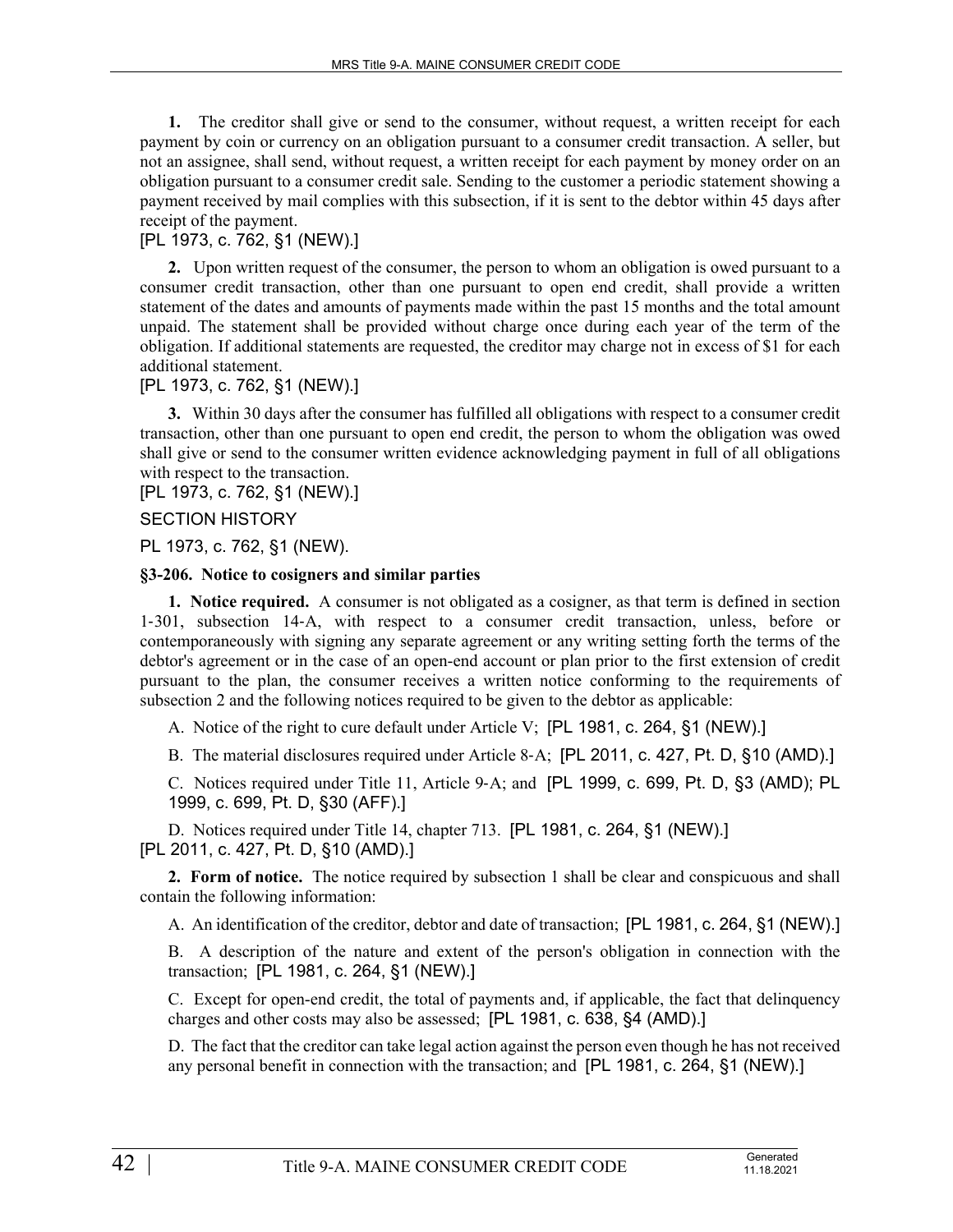E. A statement informing the person of his right to a copy of the agreement that creates his obligation. [PL 1981, c. 638, §5 (AMD).]

[PL 1981, c. 638, §§4 and 5 (AMD).]

**3. Exception.** The notice required by this section need not be given to a seller, lessor or lender who is obligated to an assignee of his rights.

[PL 1981, c. 264, §1 (NEW).]

**4. Copy of agreement.** A person entitled to notice under this section shall be given a copy of any writing setting forth the terms of the debtor's agreement and any separate agreement signed by the person entitled to the notice.

[PL 1981, c. 638, §6 (AMD).]

**5. Priority for collection.** A creditor may not begin a legal action against a person entitled to notice under this section until he has exercised due diligence to collect the debt from the debtor. This subsection does not apply if the person is jointly and severally liable with respect to the transaction. [PL 1981, c. 264, §1 (NEW).]

# **6. Definitions.**

[PL 1987, c. 129, §57 (RP).]

**7. Application.** This section applies to all consumer credit transactions and open-end credit plans entered into after October 1, 1982.

[PL 1987, c. 129, §58 (AMD).]

**8. Notice not required where cosigners given notice in conformance with certain federal regulations.** The notice described in subsection 2 is not required in any consumer credit transaction or open-end credit plan in which the creditor gives a notice to cosigners in the form set forth in regulations promulgated by the Federal Trade Commission, the Federal Reserve Board or the Federal Home Loan Bank Board.

[PL 1987, c. 129, §59 (AMD).]

# SECTION HISTORY

PL 1981, c. 264, §1 (NEW). PL 1981, c. 638, §§2-8 (AMD). PL 1985, c. 134, §§1,2 (AMD). PL 1987, c. 129, §§56-59 (AMD). PL 1999, c. 699, §D3 (AMD). PL 1999, c. 699, §D30 (AFF). PL 2011, c. 427, Pt. D, §10 (AMD).

# **PART 3**

# **LIMITATIONS ON AGREEMENTS AND PRACTICES**

# **§3-301. Security in sales or leases**

**1.** With respect to a consumer credit sale, a seller may take a security interest in the property sold. In addition, a seller may take a security interest in goods upon which services are performed or in which goods sold are installed or to which they are annexed, or in land to which the goods are affixed or which is maintained, repaired or improved as a result of the sale of the goods or services, if in the case of a security interest in land the debt secured is \$2,800 or more, or, in the case of a security interest in goods, the debt secured is \$1,000 or more. Except as provided with respect to cross-collateral, section 3-302, a seller may not otherwise take a security interest in property of the buyer to secure the debt arising from a consumer credit sale.

[PL 1997, c. 727, Pt. B, §13 (AMD).]

**2.** With respect to a consumer lease, a lessor may not take a security interest in property of the lessee to secure the debt arising from the lease.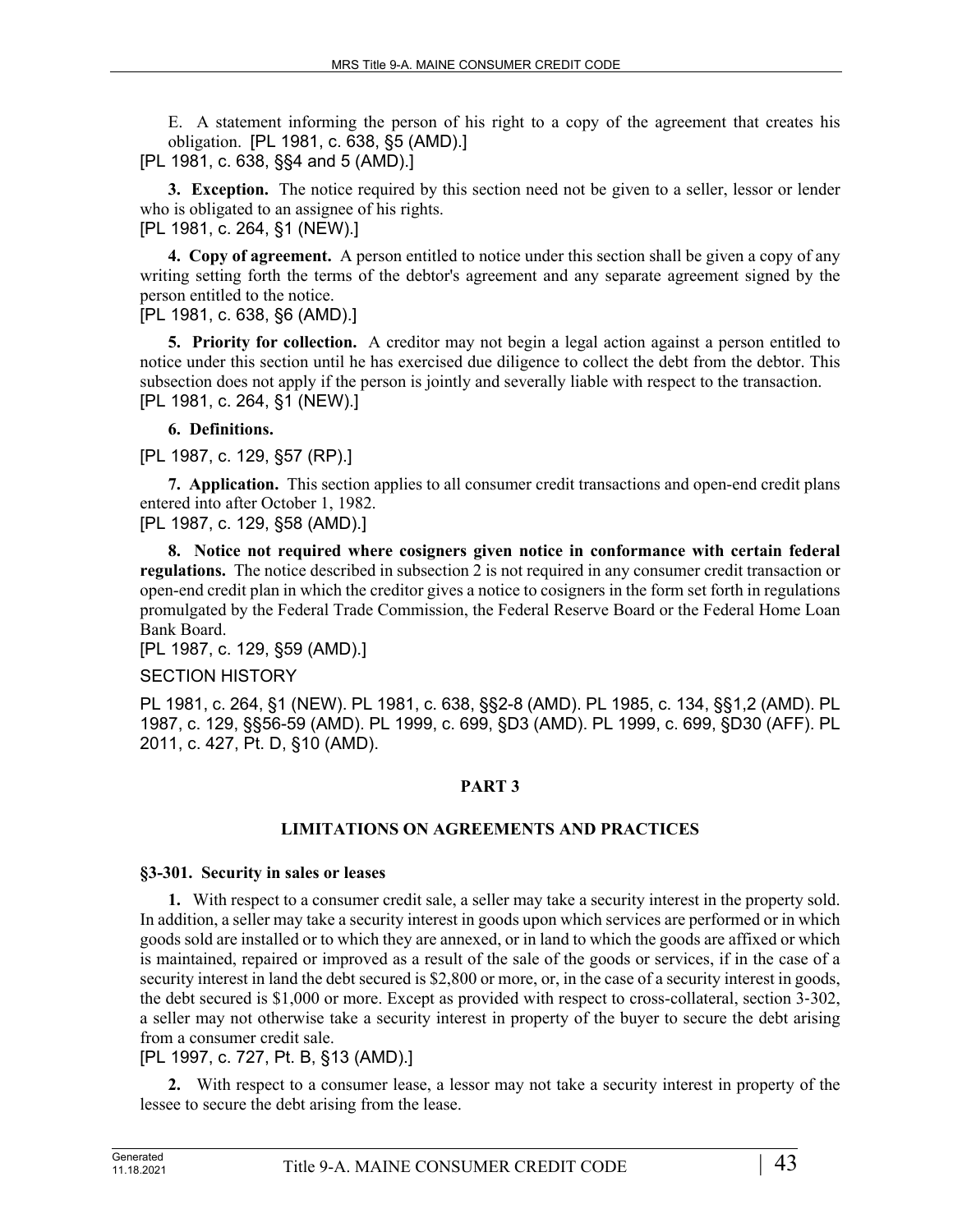# [PL 1981, c. 243, §§16 and 26 (AMD).]

**3.** A security interest taken in violation of this section is void. [PL 1973, c. 762, §1 (NEW).]

**4.** 

[PL 1997, c. 727, Pt. B, §14 (RP).]

# SECTION HISTORY

PL 1973, c. 762, §1 (NEW). PL 1981, c. 243, §§15,16,26 (AMD). PL 1981, c. 551, §3 (AMD). PL 1985, c. 316, §2 (AMD). PL 1985, c. 763, §§A36,37 (AMD). PL 1997, c. 727, §§B13,14 (AMD).

## **§3-302. Cross-collateral**

**1.** In addition to contracting for a security interest pursuant to the provisions on security in sales or leases, section 3‑301, a seller in a consumer credit sale may secure the debt arising from the sale by contracting for a security interest in other property if as a result of a prior sale the seller has an existing security interest in the other property. The seller may also contract for a security interest in the property sold in the subsequent sale as security for the previous debt.

## [PL 1973, c. 762, §1 (NEW).]

**2.** If the seller contracts for a security interest in other property pursuant to this section, the rate of finance charge thereafter on the aggregate unpaid balances so secured may not exceed that permitted if the balances so secured were consolidated pursuant to the provisions on consolidation involving a refinancing, section 2-505, subsection 1. The seller has a reasonable time after so contracting to make any adjustments required by this section. "Seller" in this section does not include an assignee not related to the original seller.

[PL 1987, c. 129, §60 (AMD).]

# SECTION HISTORY

PL 1973, c. 762, §1 (NEW). PL 1987, c. 129, §60 (AMD).

# **§3-303. Debt secured by cross-collateral**

**1.** If debts arising from 2 or more consumer credit sales, other than sales pursuant to open-end credit, are secured by cross-collateral, section 3‑302 or consolidated into one debt payable on a single schedule of payments, and the debt is secured by security interests taken with respect to one or more of the sales, payments received by the seller after the taking of the cross-collateral or the consolidation are deemed, for the purpose of determining the amount of the debt secured by the various security interests, to have been first applied to the payment of the debts arising from the sales first made. To the extent debts are paid according to this section, security interests in items of property terminate as the debts originally incurred with respect to each item is paid.

# [PL 1981, c. 243, §17 (AMD).]

**2.** Payments received by the seller upon an open-end credit account are deemed, for the purpose of determining the amount of the debt secured by the various security interests, to have been applied first to the payment of finance charges in the order of their entry to the account and then to the payment of debts in the order in which the entries to the account showing the debts were made. [PL 1973, c. 762, §1 (NEW).]

**3.** If the debts consolidated arose from two or more sales made on the same day, payments received by the seller are deemed, for the purpose of determining the amount of the debt secured by the various security interests, to have been applied first to the payment of the smallest debt.

[PL 1973, c. 762, §1 (NEW).]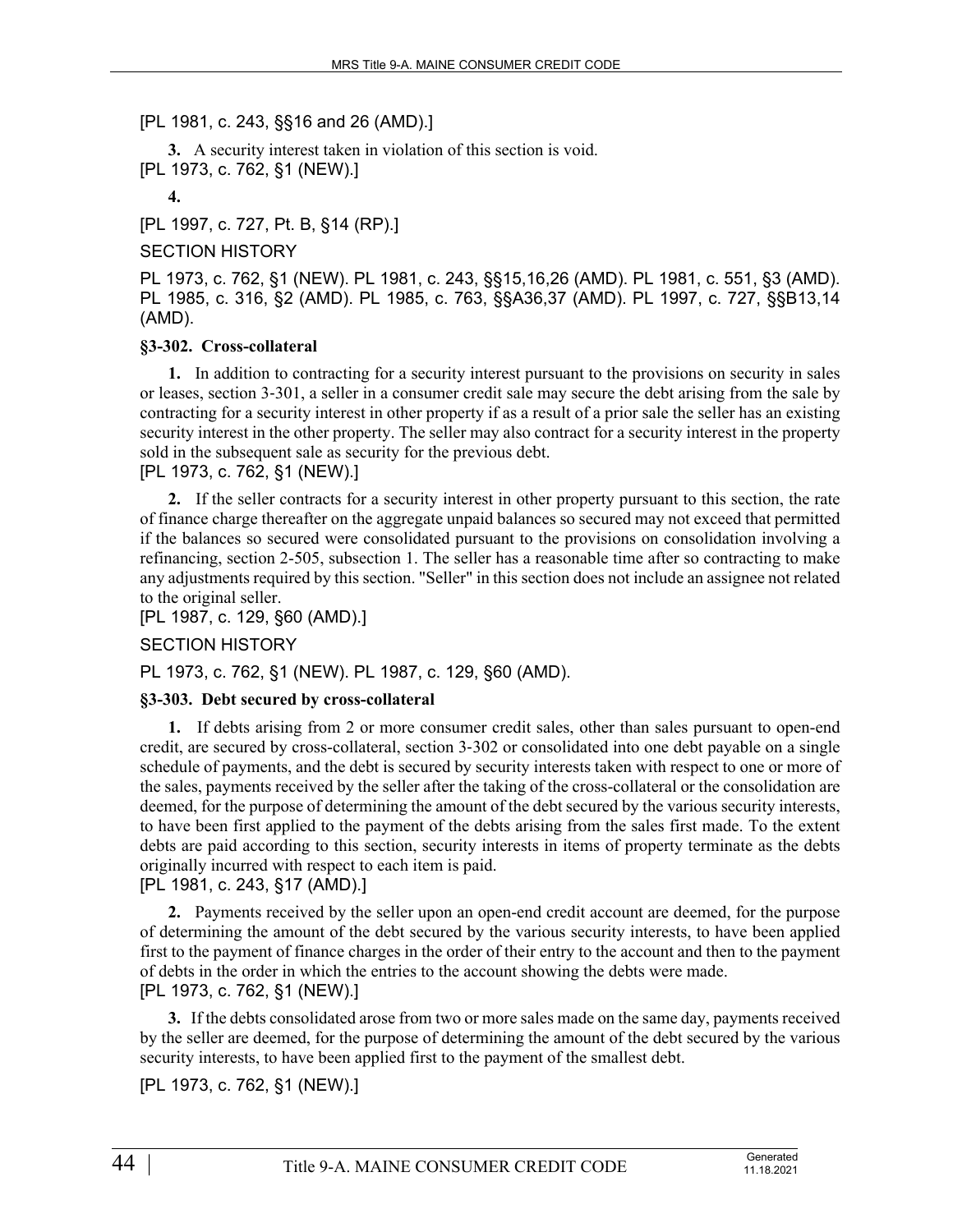# SECTION HISTORY

PL 1973, c. 762, §1 (NEW). PL 1981, c. 243, §17 (AMD). PL 1981, c. 243, §§17,26 (AMD). PL 1981, c. 551, §3 (AMD).

## **§3-304. Use of multiple agreements**

**1.** A creditor may not use multiple agreements with intent to obtain a higher finance charge than would otherwise be permitted by the provisions of the Article on Finance Charges and Related Provisions, Article II.

# [PL 1973, c. 762, §1 (NEW).]

**2.** With respect to a supervised loan, a lender uses multiple agreements if, with intent to obtain a higher finance charge than would otherwise be permitted, he allows any person, or husband and wife, to become obligated in any way under more than one loan agreement with the lender or with a person related to the lender.

[PL 1973, c. 762, §1 (NEW).]

**3.** The intent necessary, under subsections 1 and 2, shall be rebuttably presumed in any transaction in which a creditor who is required to disclose an annual percentage rate which is greater than 18% per year in a significant portion of its consumer credit transactions uses multiple agreements with the result of obtaining a higher credit service charge than would otherwise be permitted by this Article. [PL 1973, c. 762, §1 (NEW).]

**4.** The excess amount of finance charge provided for in this section is an excess charge for the purposes of the provisions on rights of parties, section 5‑201, and the provisions on civil actions by administrator, section 6‑113.

[PL 1973, c. 762, §1 (NEW).]

SECTION HISTORY

PL 1973, c. 762, §1 (NEW).

## **§3-305. No assignment of earnings**

**1.** A creditor may not take an assignment of earnings of the consumer for payment or as security for payment of a debt arising out of a consumer credit transaction. An assignment of earnings in violation of this section is unenforceable by the assignee of the earnings and revocable by the consumer. This section does not prohibit an employee from authorizing deductions from his earnings if the authorization is revocable at will.

[PL 1973, c. 762, §1 (NEW).]

**2.** A sale of unpaid earnings made in consideration of the payment of money to or for the account of the seller of the earnings is deemed to be a loan to him secured by an assignment of earnings. [PL 1973, c. 762, §1 (NEW).]

## SECTION HISTORY

PL 1973, c. 762, §1 (NEW).

## **§3-306. Authorization to confess judgment prohibited**

No agreement for a consumer credit transaction may contain an authorization for any person to confess judgment on any claim. No seller or lessor may take such an authorization. Any such authorization is void. [PL 1973, c. 762, §1 (NEW).]

# SECTION HISTORY

PL 1973, c. 762, §1 (NEW).

# **§3-307. Certain negotiable instruments prohibited**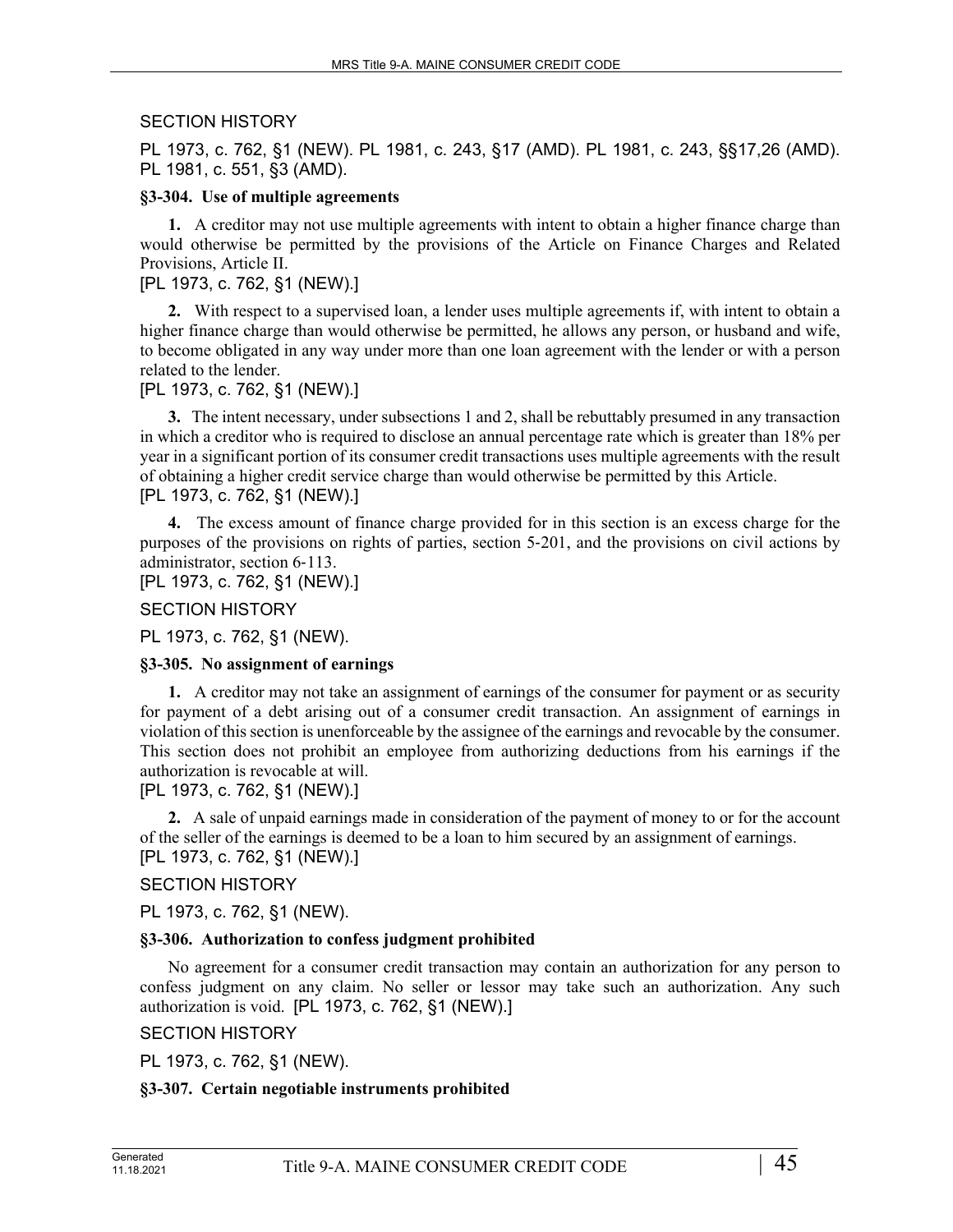With respect to a consumer credit sale or consumer lease, the creditor may not take a negotiable instrument, other than a currently dated check or a draft payable within 7 days of such sale or lease. [PL 1981, c. 243, §18 (AMD).]

## SECTION HISTORY

PL 1973, c. 762, §1 (NEW). PL 1981, c. 243, §§18,26 (AMD). PL 1981, c. 551, §3 (AMD).

## **§3-308. Schedule of payments; balloon payments**

With respect to a consumer credit transaction having a schedule of payments requiring more than one payment of principal other than one pursuant to open-end credit: [PL 1985, c. 113, §2 (RPR).]

**1.** Except as provided in this section, no creditor may contract for or receive payments of principal and interest pursuant to a schedule of payments under which any one payment is not substantially equal to all other payments, excluding any down payment receivable by the creditor or under which the intervals between any consecutive payments differ substantially;

## [PL 1985, c. 113, §2 (RPR).]

**2.** When a consumer's livelihood is dependent upon seasonal or intermittent income, the parties may agree in a separate writing that one or more payments or the intervals between one or more payments may be reduced or expanded in accordance with the needs of the consumer if the payments or intervals are expressly related to the consumer's expected income; [PL 1985, c. 113, §2 (RPR).]

**3.** A schedule of payments may provide for the deferral of the first periodic payment subsequent to any down payment for a period of not more than 12 months, except that interest or costs may not accrue in connection with the deferral of the first periodic payment if the deferral is for a period of time in excess of 120 days;

## [PL 2011, c. 87, §1 (AMD).]

**4.** A schedule of payments may require a final payment not substantially equal to all other periodic payments if the transaction is made for a term of not less than 4 years and if the contract evidencing the consumer credit transaction gives the consumer the right to refinance the amount of the final payment in order to fully amortize the obligation on terms then generally offered by the creditor, if the consumer satisfies reasonable credit standards and if the property satisfies reasonable loan-to-value standards. The administrator shall examine the reasonableness of standards during regular examinations and upon consumer complaint. At least 60 days but not more than 180 days prior to the maturity of the loan, the creditor must notify the consumer in writing of the maturity date and the amount due on the maturity date. The 4-year limitation does not apply to a consumer credit transaction secured by a motor vehicle if the contract evidencing the transaction otherwise conforms to the requirements of this section and also permits the consumer to transfer the motor vehicle to the creditor in lieu of making the final payment without further liability, except that the contract may provide for the assessment against the consumer of one or more of the following:

- A. A reasonable disposition fee; [PL 2003, c. 543, §1 (NEW).]
- B. Reasonable charges for excess mileage; [PL 2003, c. 543, §1 (NEW).]
- C. Reasonable charges for excess wear and tear; and [PL 2003, c. 543, §1 (NEW).]

D. Reasonable charges for damage to the motor vehicle; and [PL 2003, c. 543, §1 (NEW).] [PL 2003, c. 543, §1 (AMD).]

**5.** With respect to any transaction in violation of this section, the consumer shall have the right, at any time, without further cost or obligation, to revise the schedule of payments to conform both the payments and intervals to the average of all payments and intervals. [PL 1985, c. 113, §2 (NEW).]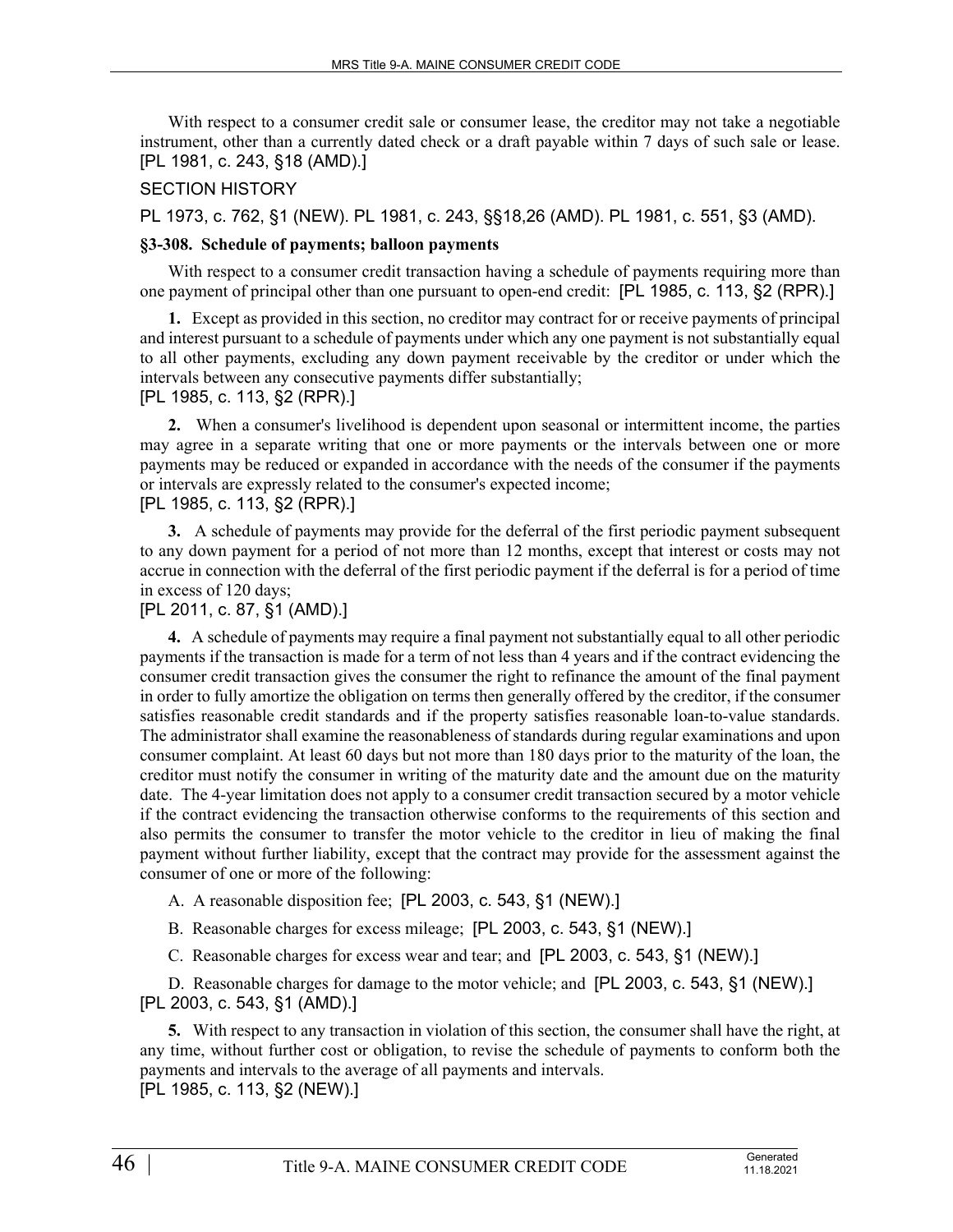# SECTION HISTORY

PL 1973, c. 762, §1 (NEW). PL 1981, c. 243, §§19,26 (AMD). PL 1981, c. 551, §3 (AMD). PL 1985, c. 113, §2 (RPR). PL 1997, c. 94, §2 (AMD). PL 2001, c. 82, §1 (AMD). PL 2001, c. 482, §1 (AMD). PL 2003, c. 543, §1 (AMD). PL 2011, c. 87, §1 (AMD).

# **§3-309. Referral sales**

With respect to a consumer credit sale or consumer lease, the seller or lessor may not give or offer to give a rebate or discount or otherwise pay or offer to pay value to the buyer or lessee as an inducement for a sale or lease in consideration of his giving to the seller or lessor the names of prospective purchasers or lessees, or otherwise aiding the seller or lessor in making a sale or lease to another person, if the earning of the rebate, discount or other value is contingent upon the occurrence of an event subsequent to the time the buyer or lessee agrees to buy or lease. An agreement containing a violation of this section is unenforceable by the seller or lessor; and the buyer or lessee, at his option, may rescind the agreement or retain the goods delivered and the benefit of any services performed, without any obligation to pay for them. [PL 1973, c. 762, §1 (NEW).]

# SECTION HISTORY

PL 1973, c. 762, §1 (NEW).

# **§3-310. Variable rate transactions**

**1.** In connection with a consumer credit transaction in which the interest rate may vary during the term of the transaction, the creditor shall make disclosures in accordance with section 8‑504.

- A. [PL 2013, c. 464, §1 (RP).]
- B. [PL 2013, c. 464, §1 (RP).]
- C. [PL 2013, c. 464, §1 (RP).]
- D. [PL 2013, c. 464, §1 (RP).]
- E. [PL 1989, c. 457, §§3, 9 (RP); PL 1989, c. 600, Pt. B, §§7, 8 (AFF).]
- F. [PL 1989, c. 457, §§3, 9 (RP); PL 1989, c. 600, Pt. B, §§7, 8 (AFF).]
- G. [PL 1989, c. 457, §§3, 9 (RP); PL 1989, c. 600, Pt. B, §§7, 8 (AFF).]

H. [PL 1989, c. 457, §§3, 9 (RP); PL 1989, c. 600, Pt. B, §§7, 8 (AFF).] [PL 2013, c. 464, §1 (AMD).]

**1-A.** In connection with a consumer credit transaction in which the interest rate may vary during the term of the transaction, the creditor may only use an index or other method that is beyond its control for determining any increase or decrease in the interest rate. [PL 1989, c. 457, §§4, 9 (AMD); PL 1989, c. 600, Pt. B, §§7, 8 (AFF).]

**2.** A variation in the interest rate in accordance with the disclosures required by subsection 1 shall

not be considered a refinancing under section 2-504 or a change in terms under section 3-204. [PL 1989, c. 457, §§5, 9 (AMD); PL 1989, c. 600, Pt. B, §§7, 8 (AFF).]

**3.** A variation in the interest rate not in accordance with the disclosures of limits on interest rate changes and examples of the effects of a change made in accordance with subsection 1, shall be considered a charge in excess of that allowed by this Code under section 5‑201, subsections 3 and 4. [PL 1989, c. 457, §§6, 9 (AMD); PL 1989, c. 600, Pt. B, §§7, 8 (AFF).]

**4.** Subsection 1‑A does not apply to a consumer loan secured by a savings or time deposit if the difference between the rate of interest on the savings or time deposit and the interest rate on the loan at no time exceeds the difference between the 2 when the loan was made.

[PL 1989, c. 457, §§7, 9 (AMD); PL 1989, c. 600, Pt. B, §§7, 8 (AFF).]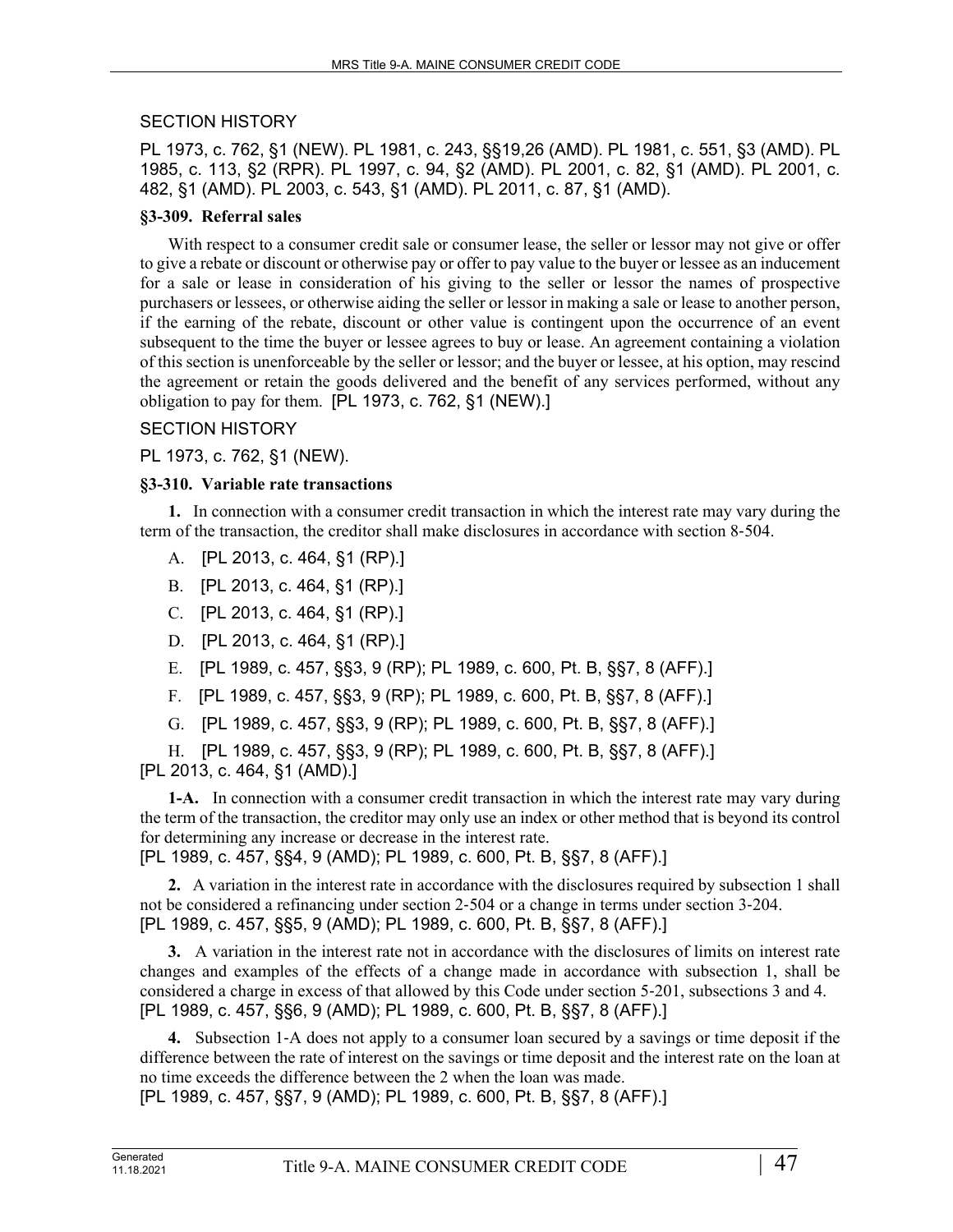```
5.
```
[PL 1987, c. 396, §9 (RP).]

**6.** 

[PL 1987, c. 396, §10 (RP).]

## SECTION HISTORY

PL 1981, c. 138 (NEW). PL 1981, c. 579 (AMD). PL 1983, c. 212, §8 (AMD). PL 1983, c. 720, §§14-20 (AMD). PL 1985, c. 336, §§5, 6 (AMD). PL 1985, c. 763, §A38 (AMD). PL 1987, c. 129, §61 (AMD). PL 1987, c. 396, §§9, 10 (AMD). PL 1989, c. 457, §§3-7, 9 (AMD). PL 1989, c. 600, §§B7, 8 (AFF). PL 1999, c. 150, §3 (AMD). PL 2011, c. 427, Pt. A, §10 (AMD). PL 2013, c. 464, §1 (AMD).

## **§3-311. Consumer's choice of attorney in residential mortgage transaction**

Every supervised lender which accepts an application for a residential mortgage loan for one to 4 residential units and which requires that an attorney search the title of the subject real estate shall permit the prospective mortgagor to select a qualified attorney of his own choice to search the title of the subject real estate and certify that title to the lender or land title insurance company, provided that the lender may require the prospective mortgagor's attorney to provide it with evidence of adequate liability insurance or land title insurance or such other written policy requirements as the lender may deem necessary to protect its interests, provided that if all such requirements are met by the attorney chosen by the mortgagor, no additional legal costs may be assessed by the lender against the mortgagor for review of the title search or any other relevant title documents by the lender, its title company or attorney. [PL 1985, c. 311, §1 (RPR).]

Every supervised lender subject to this section shall provide written notice to the prospective mortgagor that he has the right to select a qualified attorney of his own choice for the performance of title work. The notice shall inform the prospective mortgagor that if the attorney chosen by the mortgagor meets the lender's requirements, then no additional fees may be charged to the mortgagor for title work. If the prospective mortgagor indicates on the written notice that he does not wish to exercise his right to select an attorney, then the lender may recommend an attorney. [PL 1985, c. 311, §1 (NEW).]

Nothing in this section may be construed to require certification of title to a supervised lender if that lender does not so require, or to a land title insurance company if that company does not so require. [PL 1985, c. 311, §1 (RPR).]

# SECTION HISTORY

PL 1983, c. 150, §1 (NEW). PL 1985, c. 311, §1 (RPR).

# **§3-312. Interest to be paid on funds held in escrow**

A supervised lender, including any of its assignees, that makes loans secured by a mortgage on real estate and which holds funds of a mortgagor in an escrow account for the payment of taxes or insurance premiums, either on its own behalf or on behalf of another mortgagee, shall pay interest on those funds in accordance with Title 9‑B, section 429. [PL 1983, c. 679, §1 (NEW).]

## SECTION HISTORY

PL 1983, c. 679, §1 (NEW).

# **§3-313. Real estate appraisals; copies**

A creditor that imposes a fee on a person for the cost of an appraisal of any real estate shall furnish to the person, at no cost, one copy of the appraisal upon request, if the request is made within 90 days after the creditor has provided notice of action taken on the application for credit or the date of the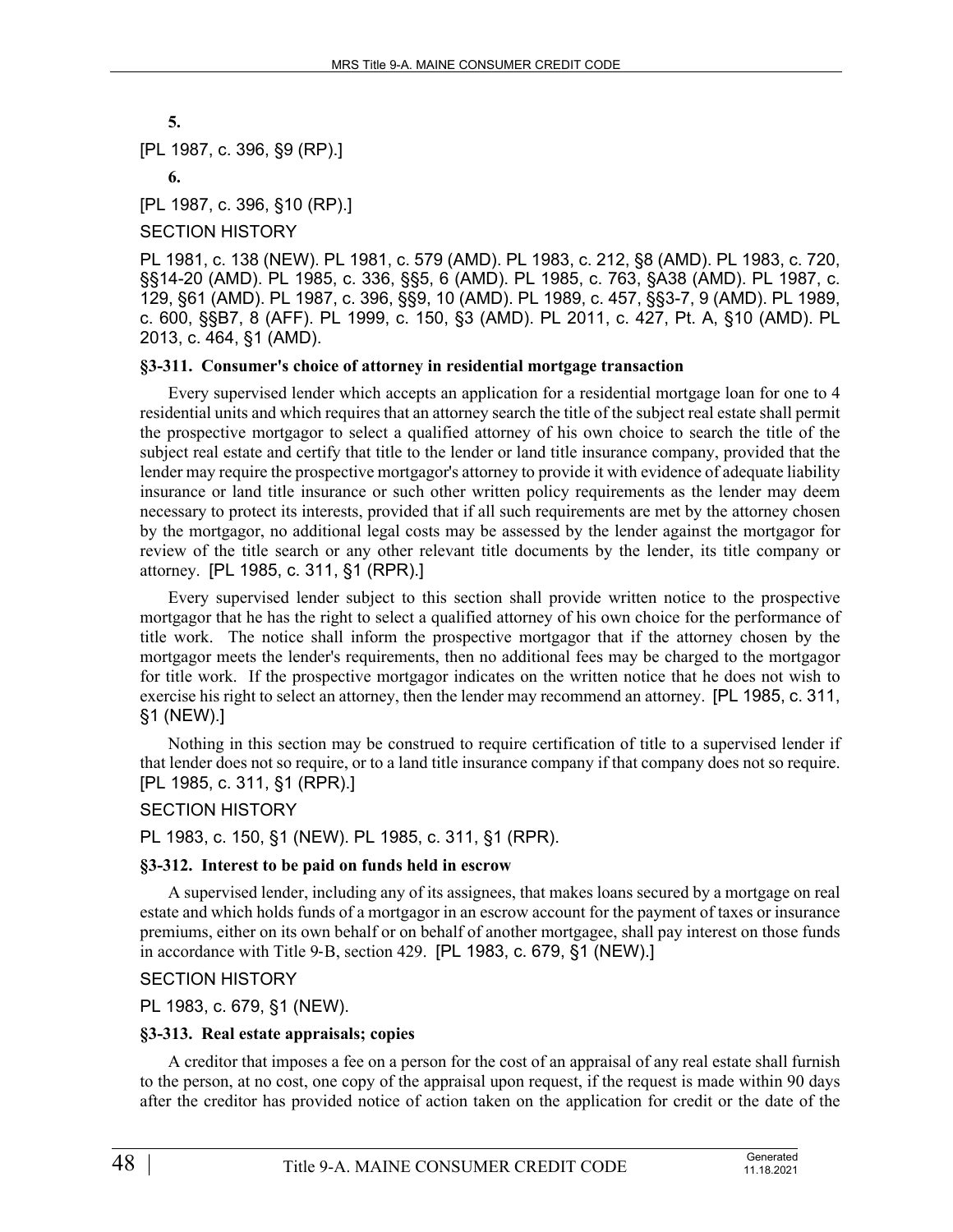closing, whichever is later, or 90 days after the application is withdrawn. [PL 1999, c. 150, §4 (AMD).]

# SECTION HISTORY

PL 1987, c. 265, §1 (NEW). PL 1999, c. 150, §4 (AMD).

## **§3-314. Privacy of consumer financial information**

A creditor shall comply with the provisions of the federal Gramm-Leach-Bliley Act, 15 United States Code, Section 6801 et seq. (1999) and the applicable implementing federal Privacy of Consumer Information regulations, as adopted by the Office of the Comptroller of the Currency, 12 Code of Federal Regulations, Part 40 (2001); the Board of Governors of the Federal Reserve System, 12 Code of Federal Regulations, Part 216 (2001); the Federal Deposit Insurance Corporation, 12 Code of Federal Regulations, Part 332 (2001); the Office of Thrift Supervision, 12 Code of Federal Regulations, Part 573 (2001); the National Credit Union Administration, 12 Code of Federal Regulations, Part 716 (2001); the Federal Trade Commission, 16 Code of Federal Regulations, Part 313 (2001); or the Securities and Exchange Commission, 17 Code of Federal Regulations, Part 248 (2001), if the creditor is a financial institution as defined in those regulations. This section is not intended to permit the release of health care information except as permitted by Title 22, section 1711-C or Title 24-A, chapter 24. This section does not apply to a supervised financial organization. [PL 2001, c. 262, Pt. A, §1 (NEW).]

# SECTION HISTORY

PL 2001, c. 262, §A1 (NEW).

## **§3-315. Choice of accounting, tax or attest services provider**

A supervised lender may not, in connection with the extension of credit, interfere with a purchaser's or borrower's free choice of an accounting, tax or attest services provider who is accredited as a certified public accountant, public accountant or enrolled agent, except that the supervised lender may require the provider chosen by the purchaser or borrower to provide adequate evidence of liability insurance or such other written policy requirements as the supervised lender may determine necessary to protect its interest. [PL 2007, c. 466, Pt. B, §3 (RPR); PL 2007, c. 466, Pt. B, §5 (AFF).]

# SECTION HISTORY

PL 2007, c. 185, §1 (NEW). PL 2007, c. 273, Pt. A, §1 (NEW). PL 2007, c. 273, Pt. A, §41 (AFF). PL 2007, c. 466, Pt. B, §3 (RPR). PL 2007, c. 466, Pt. B, §5 (AFF).

## **§3-316. Real estate settlement procedures**

A creditor and its mortgage loan originators shall comply with the provisions of the federal Real Estate Settlement Procedures Act of 1974, 12 United States Code, Section 2601 et seq. and its implementing regulation, Regulation X, 12 Code of Federal Regulations, Section 1024.1 et seq. [PL 2013, c. 464, §2 (AMD).]

## SECTION HISTORY

PL 2007, c. 466, Pt. B, §4 (NEW). PL 2007, c. 466, Pt. B, §5 (AFF). PL 2011, c. 427, Pt. B, §9 (AMD). PL 2013, c. 464, §2 (AMD).

# **PART 4**

## **LIMITATIONS ON CONSUMER'S LIABILITY**

## **§3-401. Restriction on liability in consumer lease**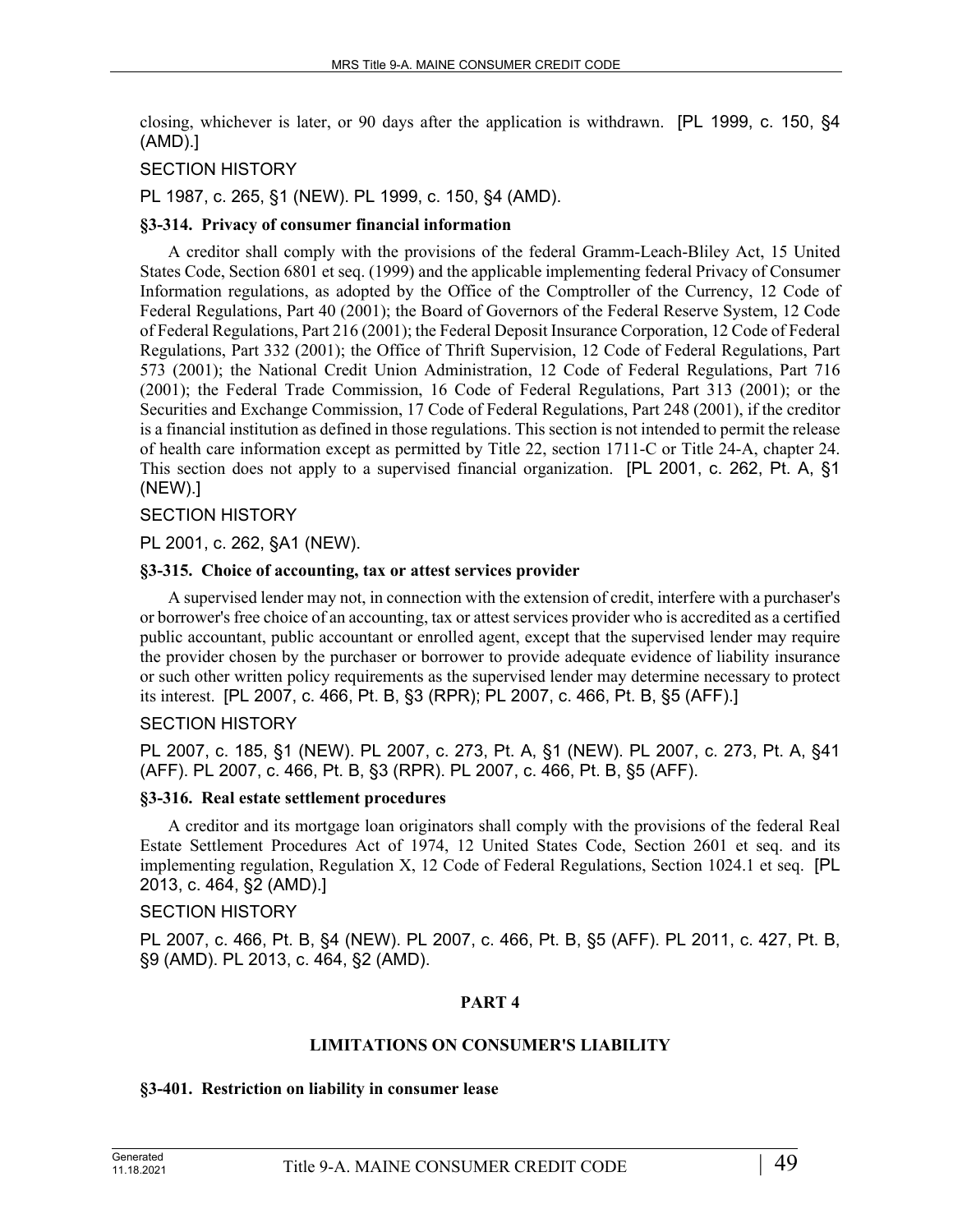The obligation of a lessee upon expiration of a consumer lease may not exceed twice the average payment allocable to a monthly period under the lease. This limitation does not apply to charges for damages to the leased property or for other default. [PL 1981, c. 243, §20 (AMD).]

# SECTION HISTORY

PL 1973, c. 762, §1 (NEW). PL 1981, c. 243, §§20,26 (AMD). PL 1981, c. 551, §3 (AMD).

## **§3-402. Limitation on default charges**

**1.** The agreement with respect to a consumer credit transaction may not provide for any charges as a result of default by the consumer, except that the agreement may provide for the following:

A. Charges authorized by other provisions of this Act; [PL 1991, c. 237 (NEW).]

B. Notwithstanding section 2‑507, reasonable charges incurred in realizing on a security interest in personal property securing a consumer loan, consumer lease or a consumer credit sale, other than attorney's fees; and [PL 1999, c. 150, §5 (AMD).]

C. Notwithstanding section 2‑507, reasonable attorney's fees, legal expenses and other reasonable costs incurred in realizing on real property securing a consumer loan or a consumer credit sale. [PL 1991, c. 237 (NEW).]

[PL 1999, c. 150, §5 (AMD).]

**2.** A provision in violation of this section is unenforceable. [PL 1991, c. 237 (NEW).]

**3.** Notwithstanding subsections 1 and 2, a creditor that complies with Title 14, sections 6071 and 6073 is entitled to the remedies provided in those sections when an instrument that the creditor has taken in connection with a consumer loan, consumer lease or consumer credit sale is dishonored. [PL 1999, c. 150, §6 (NEW).]

# SECTION HISTORY

PL 1973, c. 762, §1 (NEW). PL 1981, c. 293, §4 (AMD). PL 1991, c. 237 (RPR). PL 1999, c. 150, §§5,6 (AMD).

## **§3-403. Assignee subject to defenses**

**1.** With respect to a consumer credit sale or consumer lease, an assignee of the rights of the seller or lessor is subject to all claims and defenses of the buyer or lessee against the seller or lessor arising out of the sale or lease notwithstanding that:

A. There is an agreement to the contrary; or [PL 1973, c. 762, §11 (NEW).]

B. The assignee is a holder in due course of a negotiable instrument issued in violation of the provisions on prohibition of certain negotiable instruments, section 3‑307. [PL 1973, c. 762, §11 (NEW).]

[PL 1981, c. 243, §§ 21, 26 (AMD).]

**2.** The assignee's liability under subsection 1 may not exceed the amount owing to the assignee with respect to the sale or lease at the time the assignee has notice of a claim or defense of the buyer or lessee. If debts arising from 2 or more consumer credit sales, other than pursuant to open-end credit, or consumer leases are consolidated, payments received after the consolidation are deemed, for the purpose of determining the amount owing the assignee with respect to a sale or lease, to have been first applied to the payment of debts arising from the sales or leases first made; if the debts consolidated arose from sales or leases made on the same day, payments are deemed to have been first applied to the smallest debt. Payments received upon a revolving charge account are deemed, for the purpose of determining the amount owing, the assignee with respect to a sale, to have been first applied to the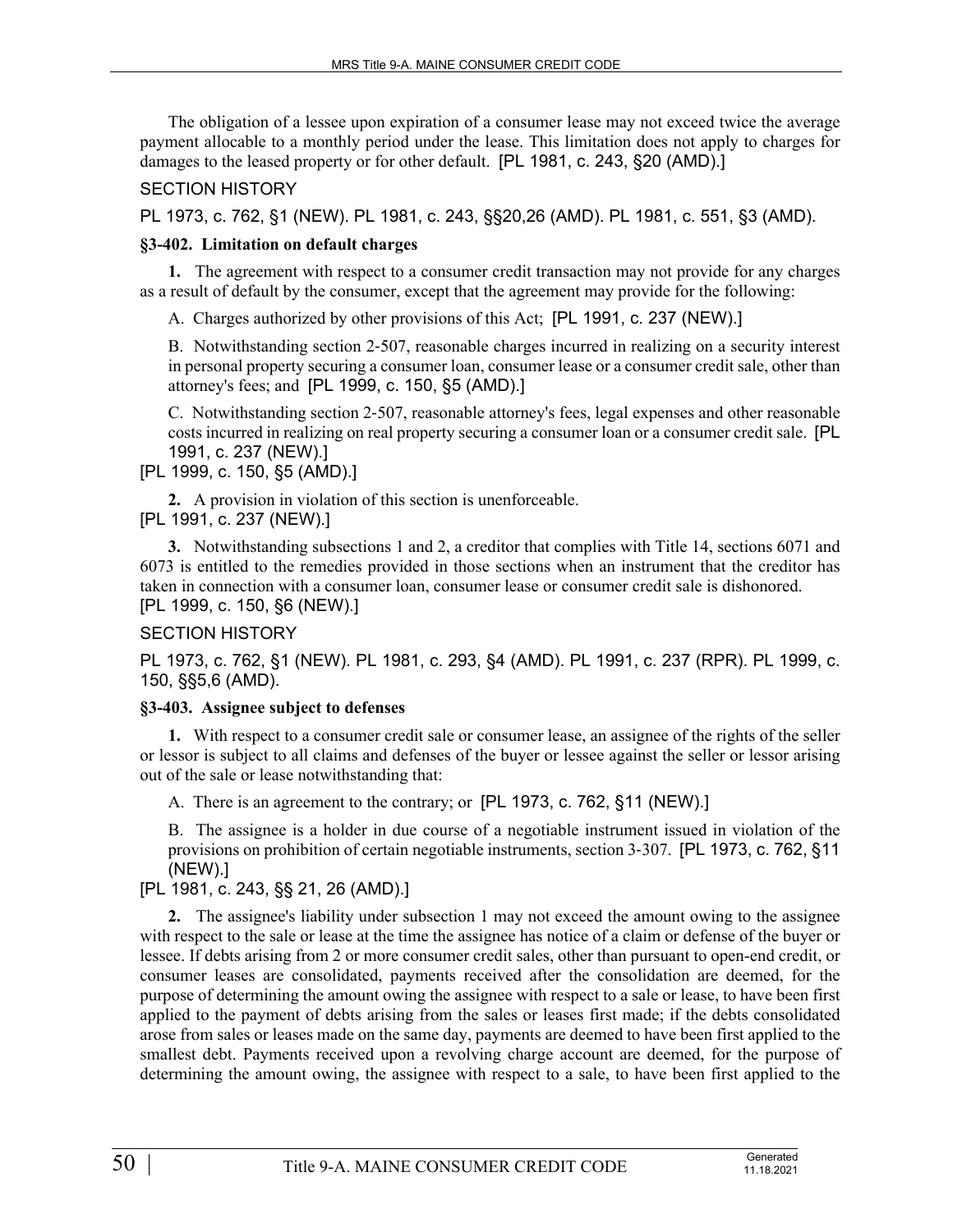payment of credit service charges in the order of their entry to the account and then to the payment of debts in the order in which the entries to the account showing the debts were made. [PL 1973, c. 762, §1 (NEW).]

**3.** No agreement may provide greater rights for an assignee than this section permits and any provision granting such greater rights is unenforceable.

[PL 1973, c. 762, §1 (NEW).]

**4.** For the purposes of this section, assignee includes the issuer of a credit card, other than a lender credit card, when such card is used in a consumer sale or lease made with a person other than the issuer. [PL 1973, c. 762, §1 (NEW).]

## SECTION HISTORY

PL 1973, c. 762, §1 (NEW). PL 1981, c. 243, §§21,26 (AMD). PL 1981, c. 551, §3 (AMD).

## **§3-404. Interlocking loans**

**1.** A lender who makes a consumer loan for the purpose of enabling a consumer to buy from a seller goods or services, is subject to all claims and defenses of the consumer against the seller arising from the sale of the goods and services if:

A. The cash price of the item with respect to which a dispute exists is in excess of \$50 and is made in this State by a seller who allows the consumer to purchase the goods or services pursuant to a lender credit card or similar arrangement involving third parties and the residence of the consumer is in this State and the consumer has made a good faith effort to communicate to the seller the existence of the dispute; [PL 1975, c. 284, §1 (AMD).]

B. The lender was a person having a legal relationship with the seller and the relationship was not remote or was a factor in making the sale or loan; [PL 1973, c. 762, §1 (NEW).]

C. The seller guaranteed the loan or otherwise assumed the risk of loss by the lender upon the loan; or [PL 1973, c. 762, §1 (NEW).]

D. The lender directly supplied the seller with a form used by the debtor to evidence or secure the loan. [PL 1973, c. 762, §1 (NEW).]

# [PL 1981, c. 243, §§22, 26 (AMD).]

**2.** The lender's liability under this section may not exceed the amount owing to the lender with respect to the cash price of the disputed item at the time the lender has notice of a claim or defense of the buyer against the seller. If 2 or more consumer loans, other than pursuant to a revolving loan account, are consolidated, payments received after the consolidation are deemed, for the purpose of determining the amount owing the lender with respect to the sale, to have been first applied to the payment of the loans first made; if the loans consolidated arose from sales made on the same day, payments are deemed to have been first applied to the smallest loan. Payments received upon open-end credit are deemed, for the purpose of determining the amount owing the lender with respect to the sale, to have been first applied to the payment of finance charges in the order of their entry to the account and then to the payment of loans in the order in which the entries to the account showing the loans were made.

[PL 1975, c. 284, §2 (AMD).]

SECTION HISTORY

PL 1973, c. 762, §1 (NEW). PL 1975, c. 284, §§1,2 (AMD). PL 1981, c. 243, §§22,26 (AMD). PL 1981, c. 551, §3 (AMD).

# **§3-404-A. Interlocking leases**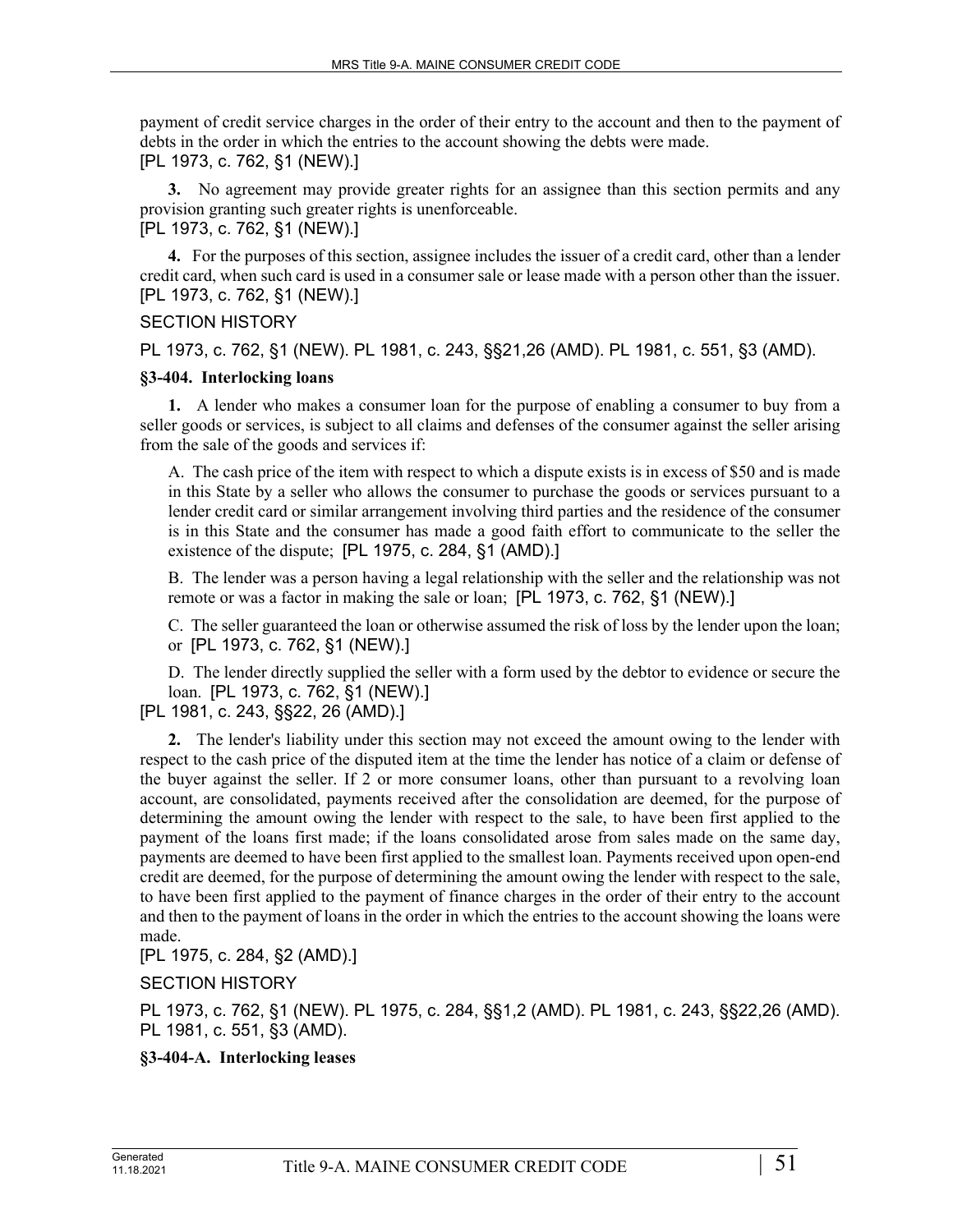**1.** A lessor who enters into a consumer lease for the purpose of enabling a consumer to obtain the use and possession of goods from a seller who is a merchant with respect to the goods is subject to all claims and defenses of the consumer against the seller with respect to the leased goods if:

A. The lessor was a person having a legal relationship with the seller and the relationship was not remote or was a factor in entering into the lease; [PL 1991, c. 805, §1 (NEW).]

B. The seller guaranteed the lease or otherwise assumed the risk of loss by the lessor upon the lease; or [PL 1991, c. 805, §1 (NEW).]

C. The lessor directly supplied the seller with a form used by the lessee to evidence or secure the lease. [PL 1991, c. 805, §1 (NEW).]

[PL 1991, c. 805, §1 (NEW).]

**2.** The lessor's liability under this section may not exceed the amount that would be due to the lessor if the lease were terminated on the date the lessor receives notice of a claim or defense of the lessee against the seller.

[PL 1991, c. 805, §1 (NEW).]

SECTION HISTORY

PL 1991, c. 805, §1 (NEW).

#### **PART 5**

#### **HOME SOLICITATION SALES**

#### **§3-501. Definition: "Home solicitation sale"**

"Home solicitation sale" means a consumer credit sale of goods, other than farm equipment, or services in which the seller or a person acting for him engages in a personal solicitation of the sale at a residence of the buyer and the buyer's agreement or offer to purchase is there given to the seller or a person acting for him. It includes a sale in which the seller allows the buyer to purchase goods or services pursuant to a lender credit card. It does not include a sale made pursuant to a preexisting openend credit account, a sale made pursuant to prior negotiations between the parties at a business establishment at a fixed location where goods or services are offered or exhibited for sale, or a sale which is subject to the provisions on the consumer's right to rescind certain transactions of the Federal Truth in Lending Act. A sale which would be a home solicitation sale if credit were extended by the seller is a home solicitation sale although the goods or services are paid for in whole or in part by a consumer loan in which the lender is subject to defenses arising from the sale, section 3–404. [PL 1973, c. 762, §1 (NEW).]

## SECTION HISTORY

PL 1973, c. 762, §1 (NEW).

## **§3-502. Buyer's right to cancel**

**1.** In addition to any right otherwise to revoke an offer, the buyer has the right to cancel a home solicitation sale until midnight of the third business day after the day on which the buyer signs an agreement or offer to purchase which complies with this Part. [PL 1973, c. 762, §1 (NEW).]

**1-A.** In addition to any other right to avoid a contract or sale, the first-time buyer of a home solicitation sale of a home food service plan has the right prior to delivery of the food or nonfood items to cancel the sale until midnight of the 10th day after the date on which the buyer signs an agreement or offer to purchase that complies with this Part.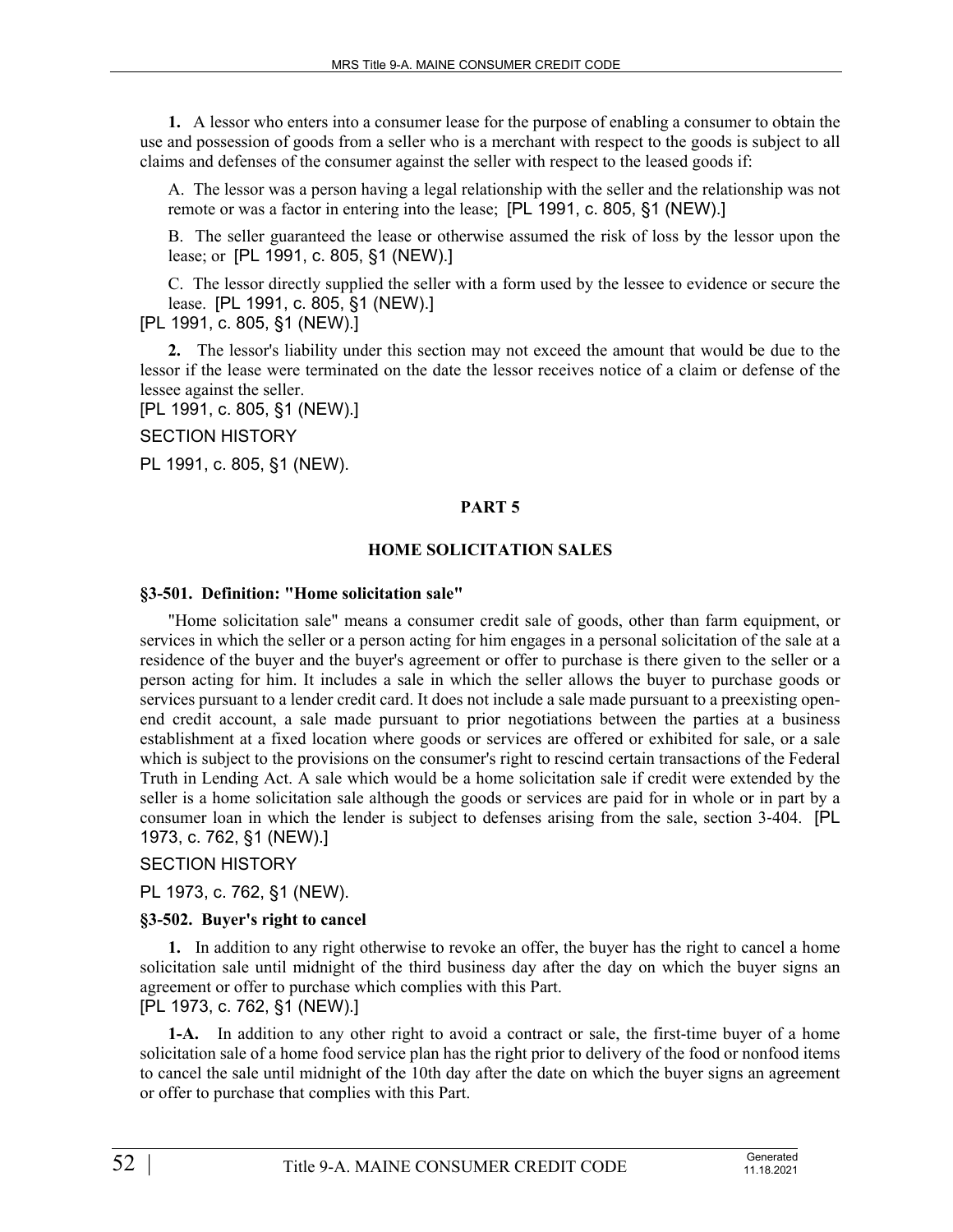# [PL 1991, c. 750, §1 (NEW).]

**2.** Cancellation occurs when the buyer gives written notice of cancellation to the seller at the address stated in the agreement or offer to purchase.

[PL 1973, c. 762, §1 (NEW).]

**3.** Notice of cancellation, if given by mail, is given when it is deposited in a mailbox properly addressed and postage prepaid.

# [PL 1973, c. 762, §1 (NEW).]

**4.** Notice of cancellation given by the buyer need not take a particular form and is sufficient if it indicates by any form of written expression the intention of the buyer not to be bound by the home solicitation sale.

[PL 1973, c. 762, §1 (NEW).]

**5.** If the agreement or offer to purchase requires the seller to affix goods permanently to real estate or its appurtenances, then the seller may not begin performance as long as the buyer has the right to cancel.

[PL 1981, c. 187, §1 (NEW).]

**6.** If the agreement or offer to purchase requires the seller to deliver a home food service plan, the seller shall allow the first-time buyer of a home food service plan to cancel the plan, without charge, at the time of delivery of the food or nonfood items.

[PL 1991, c. 750, §1 (NEW).]

# SECTION HISTORY

PL 1973, c. 762, §1 (NEW). PL 1981, c. 187, §1 (AMD). PL 1991, c. 750, §1 (AMD).

# **§3-503. Form of agreement or offer; statement of buyer's rights**

**1.** In a home solicitation sale, the seller must present to the buyer and obtain his signature to a written agreement or offer to purchase which designates as the date of the transaction the date on which the buyer actually signs, contains a statement of the buyer's rights which complies with subsection 2, and the terms of the sale. A completely executed copy of the agreement shall be furnished by the seller to the buyer immediately after the buyer signs the agreement.

[PL 1973, c. 762, §1 (NEW).]

**2.** The statement must:

A. Appear under the conspicuous caption: "BUYER'S RIGHT TO CANCEL;" and [PL 1973, c. 762, §1 (NEW).]

B. Read as follows: "If this agreement was solicited at your residence and you do not want the goods or services, you may cancel this agreement by mailing a notice to the seller. The notice must say that you do not want the goods or services and must be mailed before midnight of ..........(Stated date) when cancellation right lapses. The notice must be mailed to: .......... (Insert name and mailing address of seller). If you cancel by this date, the seller may not keep any of your cash down payment. If this agreement requires the seller to affix goods to real estate, then the seller may not begin the work until .......... (Stated date) when cancellation right lapses." [PL 1981, c. 187, §2 (AMD).]

# [PL 1981, c. 187, §2 (AMD).]

**3.** A home solicitation sales contract which contains the notice of cancellation forms and content required by the Federal Trade Commission's trade regulation rule providing for a time period within which a home solicitation sale may be cancelled shall be deemed as complying with the requirements of this Part, so long as the Federal Trade Commission rule provides at least equal information to the consumer concerning his right to cancel as is required by this Part.

[PL 1973, c. 762, §1 (NEW).]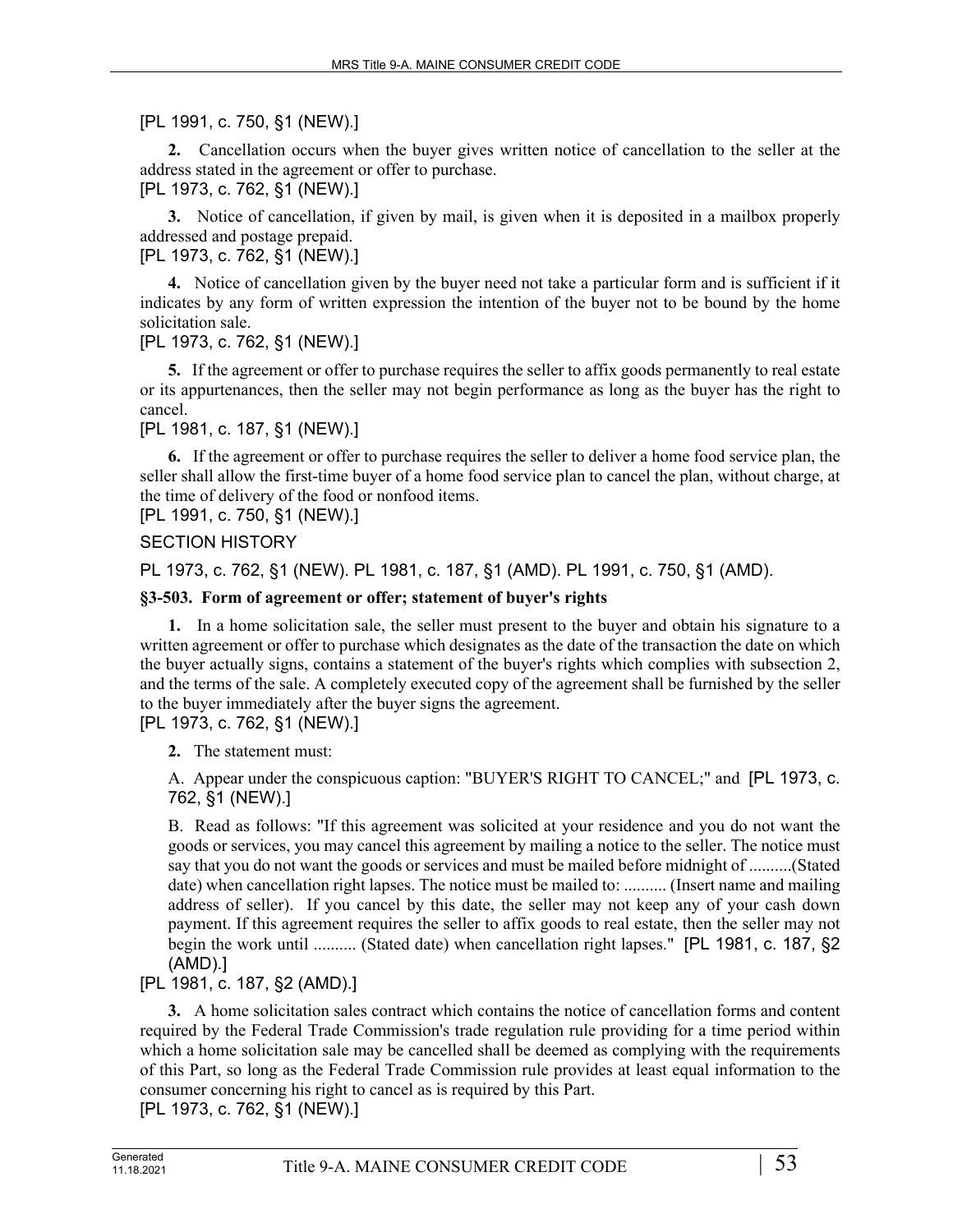**4.** Until the seller has complied with this section, the buyer may cancel the home solicitation sale by notifying the seller in any manner and by any means of his intention to cancel. [PL 1973, c. 762, §1 (NEW).]

## SECTION HISTORY

PL 1973, c. 762, §1 (NEW). PL 1975, c. 134, §1 (AMD). PL 1981, c. 187, §2 (AMD).

## **§3-503-A. Frozen food contracts**

## **(REPEALED)**

## SECTION HISTORY

PL 1991, c. 239, §1 (NEW). PL 1991, c. 750, §2 (RP).

## **§3-504. Restoration of down payment; no retention of cancellation fee**

**1.** Within 20 days after a home solicitation sale has been cancelled or an offer to purchase revoked, the seller must tender to the buyer any payments made by the buyer and any note or other evidence of indebtedness. A provision permitting the seller to keep all or any part of any payment, note or evidence of indebtedness is in violation of this section and unenforceable.

## [PL 1973, c. 762, §1 (NEW).]

**2.** If the down payment includes goods traded in, the goods must be tendered in substantially as good condition as when received by the seller. If the seller fails to tender the goods as provided by this section, the buyer may elect to recover an amount equal to the trade-in allowance stated in the agreement.

[PL 1973, c. 762, §1 (NEW).]

**3.** Until the seller has complied with the obligations imposed by this section, the buyer may retain possession of goods delivered to him by the seller and has a lien on the goods in his possession or control for any recovery to which he is entitled.

[PL 1973, c. 762, §1 (NEW).]

**4.** The seller is not entitled to retain any cancellation fee. [PL 1973, c. 762, §1 (NEW).]

SECTION HISTORY

PL 1973, c. 762, §1 (NEW).

## **§3-505. Duty of buyer; no compensation for services prior to cancellation**

**1.** Except as provided by the provisions on retention of goods by the buyer, subsection 3 of section 3‑504, within a reasonable time after a home solicitation sale has been cancelled or an offer to purchase revoked, the buyer upon demand must tender to the seller any goods delivered by the seller pursuant to the sale but he is not obligated to tender at any place other than his residence. If the seller fails to demand possession of goods within a reasonable time after cancellation or revocation, the goods become the property of the buyer without obligation to pay for them. For the purpose of this section, 40 days is presumed to be a reasonable time.

[PL 1973, c. 762, §1 (NEW).]

**2.** The buyer has a duty to take reasonable care of the goods in his possession before cancellation or revocation and for a reasonable time thereafter, during which time the goods are otherwise at the seller's risk.

[PL 1973, c. 762, §1 (NEW).]

**3.** If the seller has performed any services pursuant to a home solicitation sale prior to its cancellation, the seller is entitled to no compensation.

[PL 1973, c. 762, §1 (NEW).]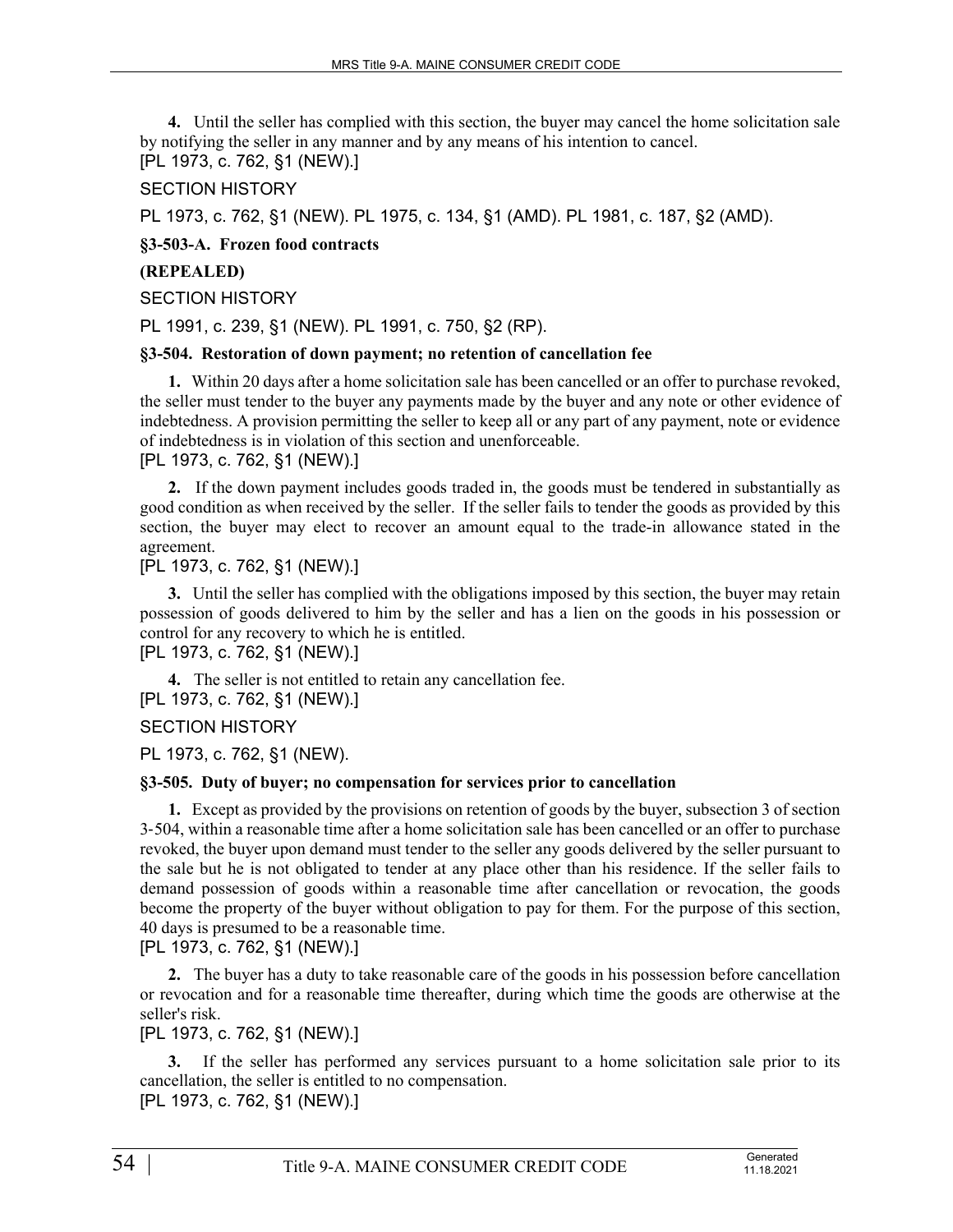SECTION HISTORY

PL 1973, c. 762, §1 (NEW).

## **§3-506. Limitation**

This Part does not apply to any consumer credit transaction covered by Article 8‑A and subject to the right of rescission pursuant to the Federal Truth in Lending Act, 15 United States Code, Section 1601 et seq., nor does it apply to any sale, by any dealer or agent or salesperson of a registered dealer, registered pursuant to Title 32, chapter 135, of stocks, bonds, debentures or securities representing stocks, bonds or debentures registered pursuant to Title 32, chapter 135 or expressly exempt from registration thereof. [PL 2011, c. 427, Pt. D, §11 (AMD).]

## SECTION HISTORY

PL 1973, c. 762, §1 (NEW). PL 1977, c. 564, §45 (AMD). PL 1981, c. 698, §19 (AMD). PL 1987, c. 129, §62 (AMD). PL 2005, c. 65, §C4 (AMD). PL 2011, c. 427, Pt. D, §11 (AMD).

## **§3-507. Violation as unfair trade practice**

Any violation of this Part shall constitute a violation of Title 5, chapter 10, Unfair Trade Practices Act. [PL 1973, c. 762, §1 (NEW).]

## SECTION HISTORY

PL 1973, c. 762, §1 (NEW).

## **ARTICLE 4**

# **INSURANCE**

# **PART 1**

# **INSURANCE IN GENERAL**

## **§4-101. Short title**

This Article shall be known and may be cited as the "Maine Consumer Credit Code -- Insurance." [PL 1973, c. 762, §1 (NEW).]

# SECTION HISTORY

PL 1973, c. 762, §1 (NEW).

# **§4-102. Scope; relation to Credit Insurance Act; applicability to parties**

**1.** Except as provided in subsection 2, Parts 1, 2 and 3 of this Article apply to insurance provided or to be provided in relation to a consumer credit transaction. [PL 1997, c. 315, §1 (AMD).]

**2.** The provision on cancellation by a creditor, section 4‑304, applies to loans, the primary purpose of which is the financing of insurance. No other provision of Parts 1, 2 and 3 of this Article applies to insurance so financed.

[PL 1997, c. 315, §1 (AMD).]

**3.** This Article supplements and does not repeal the Credit Insurance Act. The provisions of this Act concerning administrative controls, liabilities and penalties do not apply to persons acting as insurers. The similar provisions of the Credit Insurance Act do not apply to creditors and debtors, except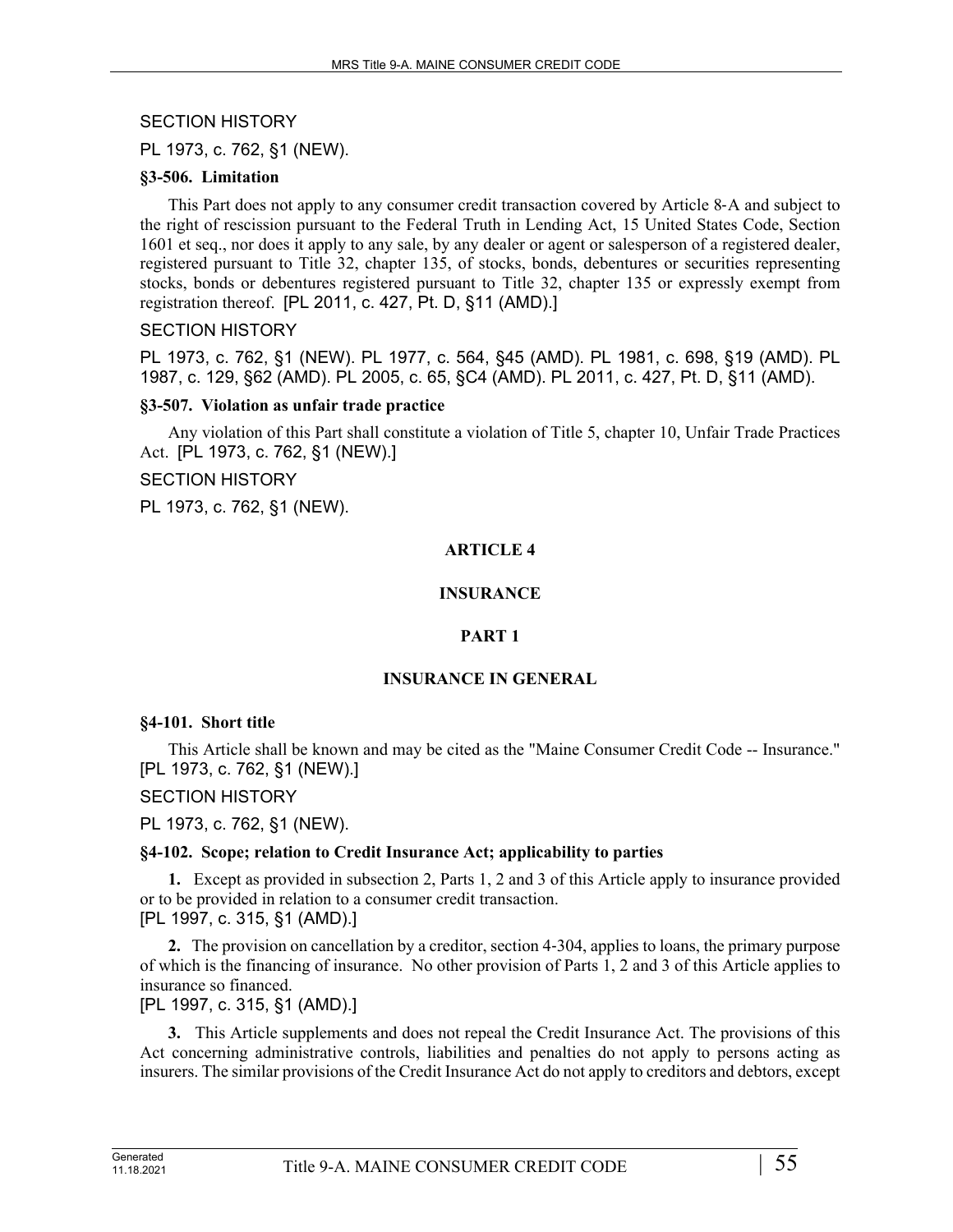as otherwise provided in this Article. The administrator shall have the power under Article VI to enforce against creditors the provisions of the Credit Insurance Act referred to in this Article. [PL 1973, c. 762, §1 (NEW).]

SECTION HISTORY

PL 1973, c. 762, §1 (NEW). PL 1997, c. 315, §1 (AMD).

**§4-103. Definition: "consumer credit insurance," "Credit Insurance Act"**

In this Act: [PL 1973, c. 762, §1 (NEW).]

**1.** "Consumer credit insurance" means insurance, other than insurance on property, by which the satisfaction of debt in whole or in part is a benefit provided, but does not include:

A. Insurance provided in relation to a credit transaction in which a payment is scheduled more than 15 years after the extension of credit; [PL 1975, c. 288, §1 (AMD).]

B. Insurance issued as an isolated transaction on the part of the insurer not related to an agreement or plan for insuring consumers of the creditor; or [PL 1973, c. 762, §1 (NEW).]

C. Insurance indemnifying the creditor against loss due to the consumer's default. [PL 1973, c. 762, §1 (NEW).]

[PL 1975, c. 288, §1 (AMD).]

**2.** "Credit Insurance Act" means Title 24‑A, chapter 37.

[PL 2001, c. 138, §1 (AMD).]

## SECTION HISTORY

PL 1973, c. 762, §1 (NEW). PL 1975, c. 288, §1 (AMD). PL 2001, c. 138, §1 (AMD).

## **§4-104. Creditor's provision of and charge for insurance; excess amount of charge**

**1.** Except as otherwise provided in Parts 1, 2 and 3 of this Article and subject to the provisions on additional charges, section 2‑501, and maximum finance charges, Parts 2 and 4 of Article II, a creditor may agree to provide insurance, and may contract for and receive a charge for insurance separate from and in addition to other charges. A creditor need not make a separate charge for insurance provided or required by that creditor. This Act does not authorize the issuance of any insurance prohibited under any statute, or rule thereunder, governing the business of insurance.

[PL 1997, c. 315, §2 (AMD).]

**2.** The excess amount of a charge for insurance provided for in agreements in violation of Parts 1, 2 and 3 of this Article is an excess charge for the purposes of the provisions of the Article on Remedies and Penalties, Article V, as to effect of violations on rights of parties, section 5‑201, and of the provisions of the Article on Administration, Article VI, as to civil actions by the administrator, section 6‑113.

# [PL 1997, c. 315, §2 (AMD).]

**3.** In any consumer credit sale or any supervised loan, except pursuant to open-end credit sales, a creditor may not contract for or receive a separate charge for consumer credit insurance providing for accident and health coverage unless there is a minimum payment of \$30 per month or a loan duration of at least 18 months. All consumer credit insurance providing for accident and health coverage in any consumer credit sale or any supervised loan shall provide for a waiting period of 30 days or more. If a creditor offers consumer credit insurance providing for accident and health coverage for which a separate charge may be received, the creditor shall offer the consumer the option of purchasing consumer credit insurance which does not pay a benefit for the 30-day waiting period and shall disclose to the consumer the cost thereof in accordance with section 2‑501, subsection 2, paragraph B. [PL 1981, c. 151 (AMD).]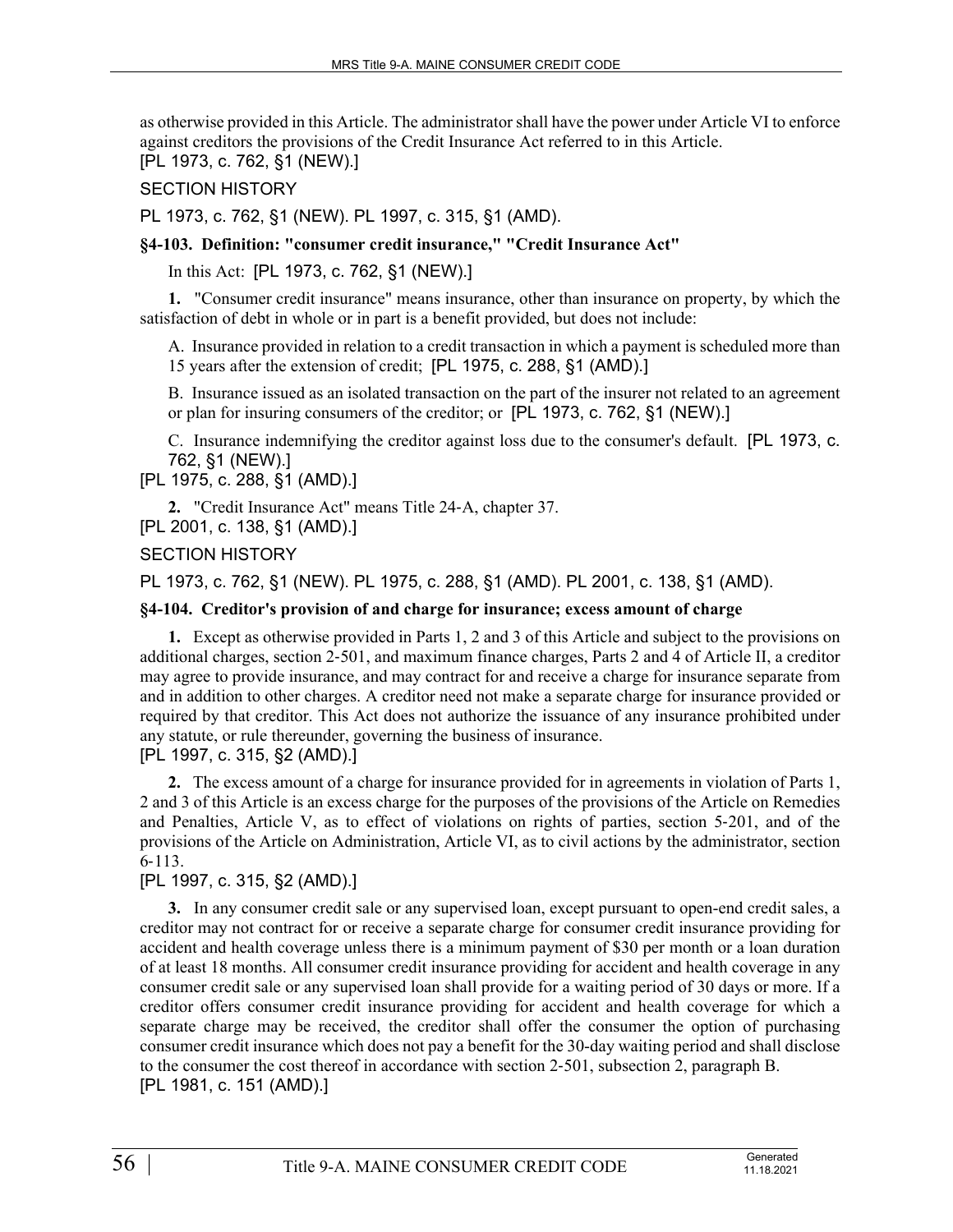## SECTION HISTORY

PL 1973, c. 762, §1 (NEW). PL 1975, c. 288, §2 (AMD). PL 1981, c. 151 (AMD). PL 1997, c. 315, §2 (AMD).

## **§4-105. Conditions applying to insurance to be provided by creditor**

The provisions of Title 24‑A, section 2857, shall apply to insurance provided or to be provided in relation to a consumer credit transaction. [PL 1973, c. 762, §1 (NEW).]

## SECTION HISTORY

PL 1973, c. 762, §1 (NEW).

## **§4-106. Unconscionability**

**1.** In applying the provisions of this Act on unconscionability, sections 5-108 and 6-111, to a separate charge for insurance, consideration shall be given, among other factors, to:

A. Potential benefits to the consumer including the satisfaction of his obligations; [PL 1973, c. 762, §1 (NEW).]

B. The creditor's need for the protection provided by the insurance; and [PL 1973, c. 762, §1 (NEW).]

C. The relation between the amount and terms of credit granted and the insurance benefits provided. [PL 1973, c. 762, §1 (NEW).]

[PL 1973, c. 762, §1 (NEW).]

**2.** If consumer credit insurance otherwise complies with Parts 1, 2 and 3 of this Article and other applicable law, neither the amount nor the term of the insurance nor the amount of a charge therefor is in and of itself unconscionable in the absence of other practices and circumstances. [PL 1997, c. 315, §3 (AMD).]

## SECTION HISTORY

PL 1973, c. 762, §1 (NEW). PL 1997, c. 315, §3 (AMD).

## **§4-107. Maximum charge by creditor for insurance**

**1.** Except as provided in subsection 2, if a creditor contracts for or receives a separate charge for insurance, the amount charged to the consumer for the insurance may not exceed the premium to be charged by the insurer, as computed at the time the charge to the consumer is determined, conforming to any rate filings required by law and made by the insurer with the Superintendent of Insurance. [PL 1973, c. 762, §1 (NEW).]

**2.** A creditor who provides consumer credit insurance in relation to open end credit may calculate the charge to the consumer in each billing cycle by applying the current premium rate to the unpaid balance of debt in the same manner as is permitted with respect to finance charges by the provisions on finance charges for consumer credit sales pursuant to open end credit, section 2.202.

[PL 1973, c. 762, §1 (NEW).]

## SECTION HISTORY

PL 1973, c. 762, §1 (NEW).

## **§4-108. Refund or credit required; amount**

The provisions of Title 24–A, sections 2859, 2860, and 2861, shall apply to insurance provided or to be provided in relation to a consumer credit transaction. [PL 1973, c. 762, §1 (NEW).]

# SECTION HISTORY

PL 1973, c. 762, §1 (NEW).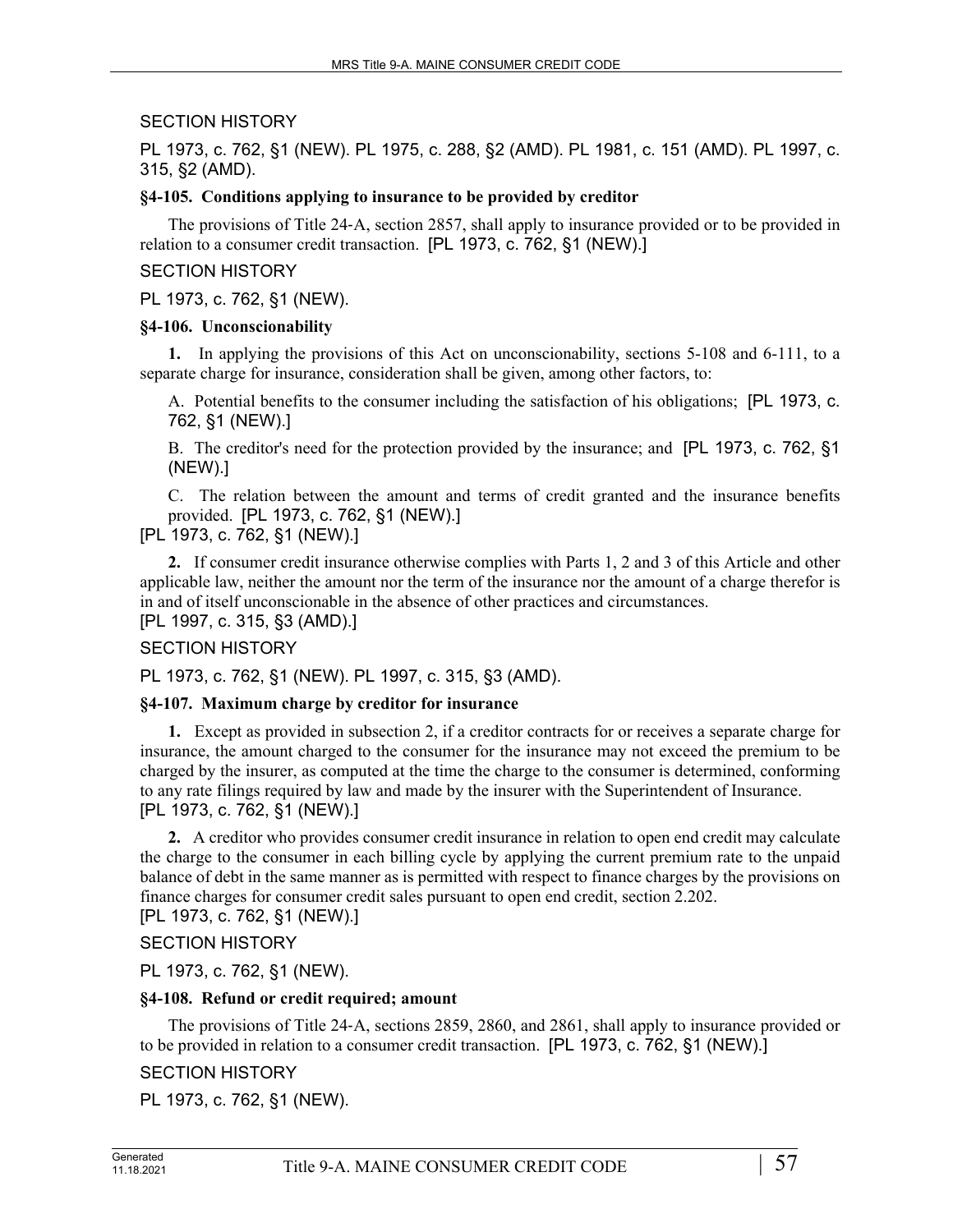## **§4-109. Existing insurance; choice of insurer**

The provisions of Title 24‑A, section 2863 shall apply to insurance provided or to be provided in relation to a consumer credit transaction. [PL 1973, c. 762, §1 (NEW).]

SECTION HISTORY

PL 1973, c. 762, §1 (NEW).

## **§4-110. Charge for insurance in connection with a refinancing or consolidation**

The provisions of Title 24-A, section 2856, subsection 4 and section 2859, shall apply to insurance provided or to be provided in relation to a consumer credit transaction. [PL 1973, c. 762, §1 (NEW).]

## SECTION HISTORY

PL 1973, c. 762, §1 (NEW).

## **§4-111. Cooperation between administrator and Superintendent of Insurance**

The administrator and the Superintendent of Insurance are authorized and directed to consult and assist one another in maintaining compliance with Parts 1, 2 and 3 of this Article. They may jointly pursue investigations, prosecute suits and take other official action as may seem to them appropriate, if either of them is otherwise empowered to take the action. If the administrator is informed of a violation or suspected violation by an insurer of Parts 1, 2 and 3 of this Article, or of the insurance laws, rules and regulations of this State, the administrator shall advise the Superintendent of Insurance of the circumstances. [PL 1997, c. 315, §4 (AMD).]

## SECTION HISTORY

PL 1973, c. 762, §1 (NEW). PL 1997, c. 315, §4 (AMD).

## **§4-112. Administrative action of Superintendent of Insurance**

**1.** To the extent of required responsibility under Parts 1, 2 and 3 of this Article, the Superintendent of Insurance shall issue rules with respect to insurers, and with respect to refunds, section 4-108, forms, schedules of premium rates and charges, section 4-203, and the Superintendent of Insurance's approval or disapproval thereof and, in case of violation, may make an order for compliance. [PL 1997, c. 315, §5 (AMD).]

**2.** 

[PL 1985, c. 763, Pt. A, §39 (RP).]

SECTION HISTORY

PL 1973, c. 762, §1 (NEW). PL 1985, c. 763, §A39 (AMD). PL 1997, c. 315, §5 (AMD).

# **PART 2**

# **CONSUMER CREDIT INSURANCE**

# **§4-201. Term of insurance**

The provisions of Title 24‑A, section 2856, shall apply to insurance provided or to be provided in relation to a consumer credit transaction. [PL 1973, c. 762, §1 (NEW).]

SECTION HISTORY

PL 1973, c. 762, §1 (NEW).

**§4-202. Amount of insurance**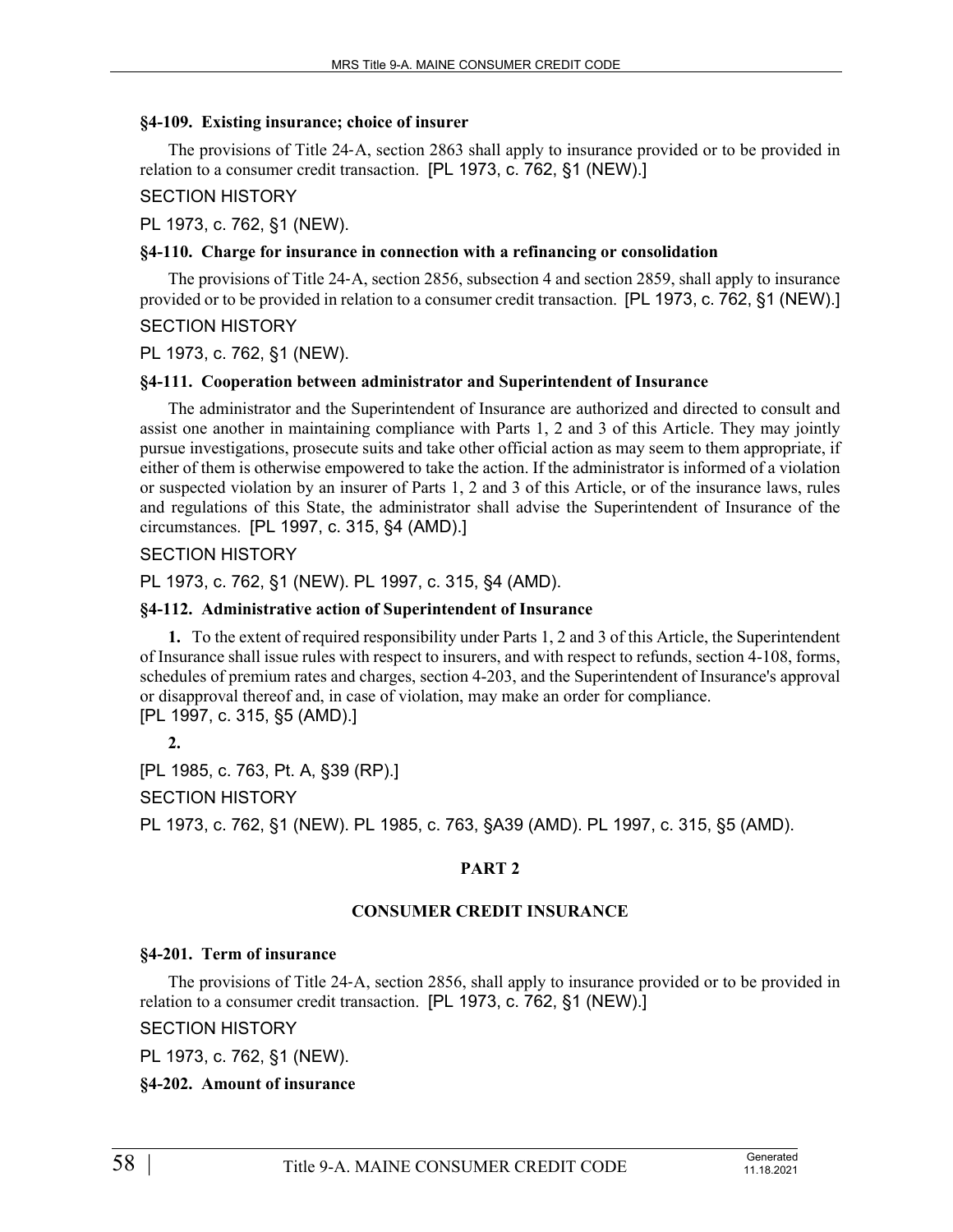The provisions of Title 24‑A, section 2855, shall apply to insurance provided or to be provided in relation to a consumer credit transaction. [PL 1973, c. 762, §1 (NEW).]

## SECTION HISTORY

PL 1973, c. 762, §1 (NEW).

## **§4-203. Filing and approval of rates and forms**

The provisions of Title 24‑A, section 2858, shall apply to insurance provided or to be provided in relation to a consumer credit transaction. [PL 1973, c. 762, §1 (NEW).]

## SECTION HISTORY

PL 1973, c. 762, §1 (NEW).

## **§4-204. Notice of right to cancel credit insurance in open-end transactions**

A creditor who provides consumer credit insurance in relation to open-end credit shall, at least annually, inform the consumer of the voluntary nature of the insurance and of his right to cancel that insurance at will. [PL 1985, c. 336, §7 (NEW).]

## SECTION HISTORY

PL 1985, c. 336, §7 (NEW).

# **PART 3**

# **PROPERTY AND LIABILITY INSURANCE**

## **§4-301. Property insurance**

The following provisions apply to insurance provided or to be provided in relation to a consumer credit transaction: [PL 1997, c. 315, §6 (NEW).]

**1.** A creditor may not contract for or receive a separate charge for insurance against loss of or damage to property unless:

A. The insurance covers a substantial risk of loss of or damage to property related to the credit transaction; [PL 1973, c. 762, §1 (NEW).]

B. The amount, terms and conditions of the insurance are reasonable in relation to the character and value of the property insured or to be insured; [PL 1973, c. 762, §1 (NEW).]

C. The term of the insurance is reasonable in relation to the term of credit. [PL 1973, c. 762, §1 (NEW).]

[PL 1975, c. 368, §1 (AMD).]

**2.** The term of the insurance is reasonable if it is customary and does not extend substantially beyond a scheduled maturity.

[PL 1973, c. 762, §1 (NEW).]

**3.** With respect to a transaction, except pursuant to open-end credit, a creditor may not contract for or receive a separate charge for insurance against loss of or damage to property, unless the amount financed exclusive of charges for the insurance is \$1,400 or more and the cash price of the item or property is \$1,400 or more.

[PL 1997, c. 727, Pt. B, §15 (AMD).]

**4.** With respect to a transaction pursuant to open-end credit, the administrator may adopt rules consistent with the principles set out in subsections 1 and 2 prescribing whether, and the conditions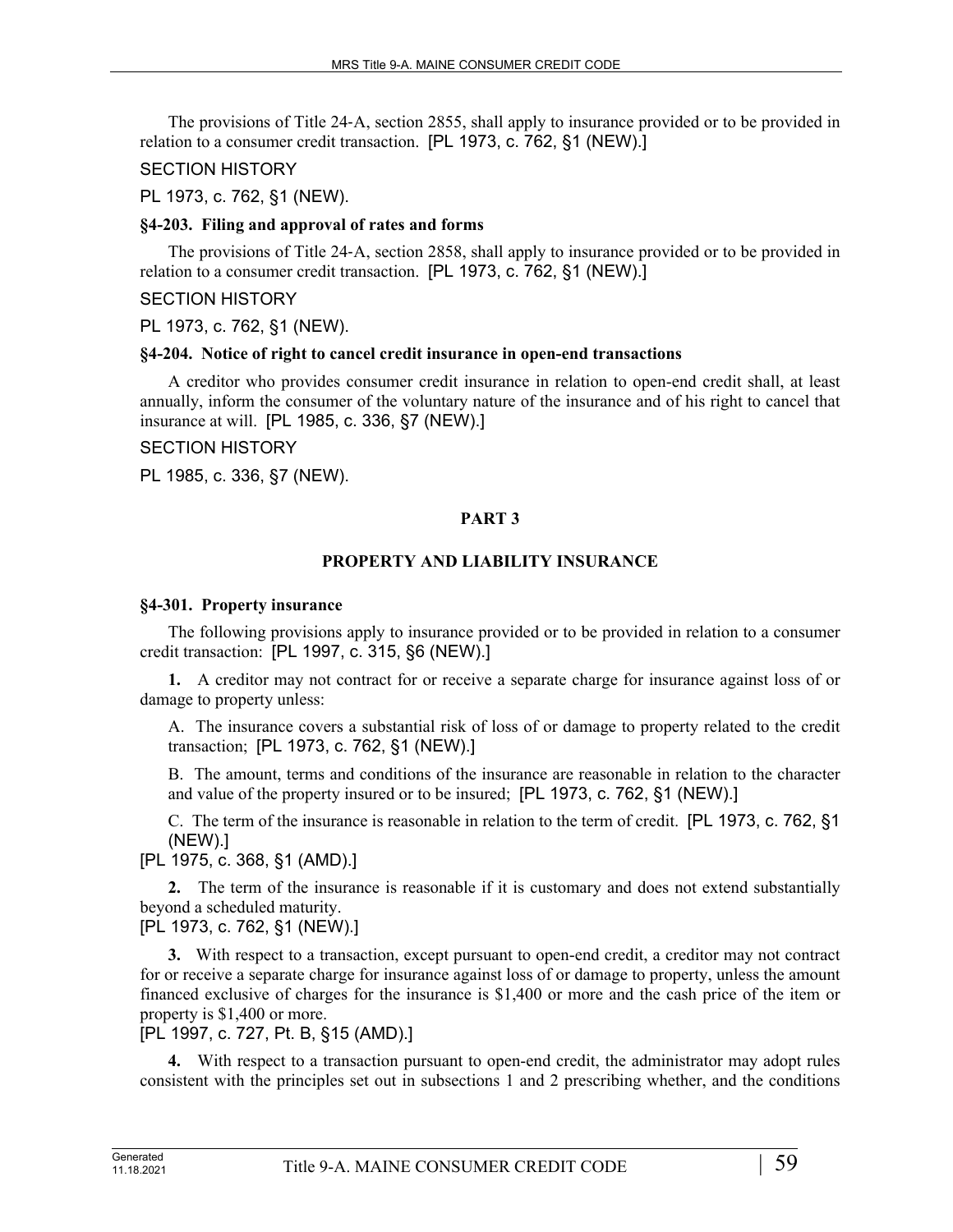under which, a creditor may contract for or receive a separate charge for insurance against loss of or damage to property.

[PL 1975, c. 368, §2 (NEW).]

**5.** 

[PL 1997, c. 727, Pt. B, §16 (RP).]

## SECTION HISTORY

PL 1973, c. 762, §1 (NEW). PL 1975, c. 368, §§1,2 (AMD). PL 1985, c. 763, §A40 (AMD). PL 1997, c. 315, §6 (AMD). PL 1997, c. 727, §§B15,16 (AMD).

#### **§4-302. Insurance on creditor's interest only**

If a creditor contracts for or receives a separate charge for insurance against loss of or damage to property, the risk of loss or damage not willfully caused by the consumer is on the consumer only to the extent of any deficiency in the effective coverage of the insurance, even though the insurance covers only the interest of the creditor. [PL 1973, c. 762, §1 (NEW).]

#### SECTION HISTORY

PL 1973, c. 762, §1 (NEW).

**§4-303. Liability insurance**

## **(REPEALED)**

SECTION HISTORY

PL 1973, c. 762, §1 (NEW). PL 1987, c. 129, §63 (AMD). PL 1997, c. 315, §7 (RP).

#### **§4-304. Cancellation by creditor**

A creditor shall not request cancellation of a policy of property or liability insurance except after the consumer's default or in accordance with a written authorization by the consumer and until written notice is delivered to the consumer or mailed to him at his address as stated by him. The notice shall state that the policy may be cancelled on a date not less than 10 days after the notice is delivered, or, if the notice is mailed, not less than 13 days after it is mailed. [PL 1975, c. 316 (AMD).]

## SECTION HISTORY

PL 1973, c. 762, §1 (NEW). PL 1975, c. 316 (AMD).

## **PART 4**

## **INSURANCE ACTIVITIES BY SUPERVISED LENDERS**

#### **§4-401. Scope**

**1. Scope.** This Part applies to supervised lenders who are not supervised financial organizations. [PL 1997, c. 315, §8 (NEW).]

**2. Exceptions.** Except for sections 4-402 and 4-405, this Part does not apply to group health and group life insurance to the extent authorized by Title 24‑A, chapters 31 and 35 when the insured is enrolled in the insurance policy, credit life and credit health insurance to the extent authorized by Title 24‑A, chapter 37, credit property insurance, credit involuntary unemployment insurance, forced placed property insurance, a vendor's single interest policy or any other insurance product as determined by the Superintendent of Insurance.

[PL 1997, c. 315, §8 (NEW).]

## SECTION HISTORY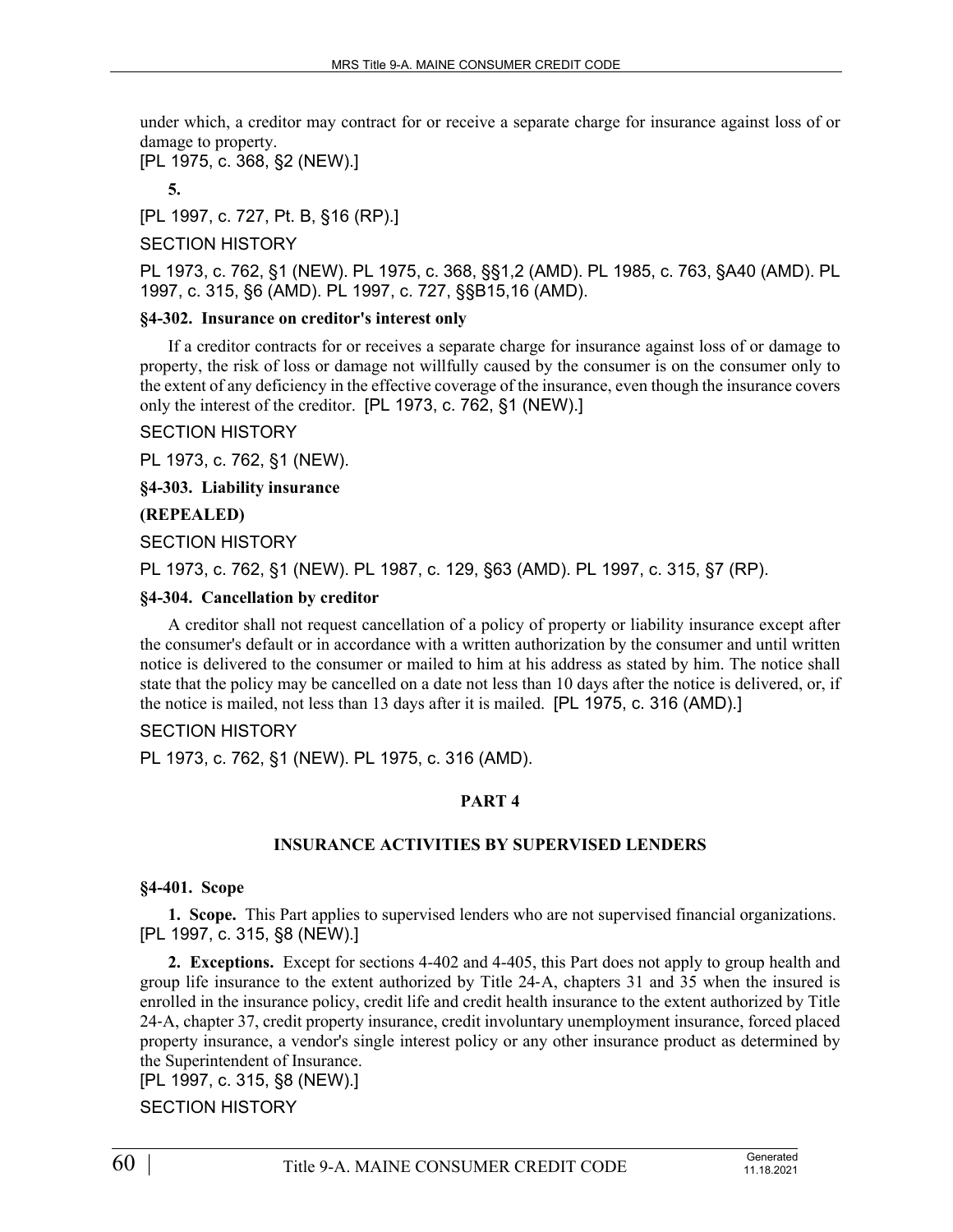PL 1997, c. 315, §8 (NEW).

## **§4-402. Insurance agency activities**

A supervised lender and any affiliate may become licensed under Title 24‑A as an insurance agent or agency, broker or consultant for the sale of insurance products in this State and may act as an insurance agent, broker or consultant for the sale of insurance products in this State. [PL 1997, c. 315, §8 (NEW).]

SECTION HISTORY

PL 1997, c. 315, §8 (NEW).

## **§4-403. Definitions**

As used in this Part, unless the context otherwise indicates, the following terms have the following meanings. [PL 1997, c. 315, §8 (NEW).]

**1. Affiliate.** "Affiliate" means any of the following entities:

A. A subsidiary of a supervised lender; [PL 1997, c. 315, §8 (NEW).]

B. An entity of which a supervised lender is a subsidiary; [PL 1997, c. 315, §8 (NEW).]

C. An employee, officer other than a director or licensed 3rd-party agent of a supervised lender or any institution listed in paragraph A or B; [PL 1997, c. 315, §8 (NEW).]

D. A person or entity possessing 5% or more of the ownership interests of a supervised lender or any institution listed in paragraph A or B; or [PL 1997, c. 315, §8 (NEW).]

E. An insurer or insurance agent, broker or consultant utilizing space in the retail area of a supervised lender, or an institution listed in paragraph A or B in order to engage in the transaction of insurance when payments for use of such space are made to the supervised lender or other such institution pursuant to a space-sharing agreement based directly or indirectly on a percentage of the volume of business conducted by the insurer, insurance agent, broker or consultant. [PL 1997, c. 315, §8 (NEW).]

# [PL 1997, c. 315, §8 (NEW).]

**2. Customer.** "Customer" means a person or an authorized representative who has been personally and directly offered or presently maintains an investment security, trust, credit or an insurance product with a supervised lender.

[PL 1997, c. 315, §8 (NEW).]

**3. Insurance agent or agency.** "Insurance agent or agency" means a person engaged in the business of an insurance agent as defined in Title 24‑A, section 1502. [PL 1997, c. 315, §8 (NEW).]

**4. Insurance broker.** "Insurance broker" means a person engaged in the business of an insurance broker as defined in Title 24‑A, section 1506. [PL 1997, c. 315, §8 (NEW).]

**5. Insurance consultant.** "Insurance consultant" means a person engaged in the business of an insurance consultant as defined in Title 24‑A, section 1402, subsection 4, 8 or 11. [PL 1999, c. 127, Pt. A, §18 (AMD).]

**6. Insurance product.** "Insurance product" means a contract of insurance that is offered for sale by a licensed agent or broker employed by or affiliated with a supervised lender. [PL 1997, c. 315, §8 (NEW).]

**7. Licensed 3rd-party agent.** "Licensed 3rd-party agent" means a licensed insurance agent, broker or consultant who engages in authorized insurance activities related to insurance products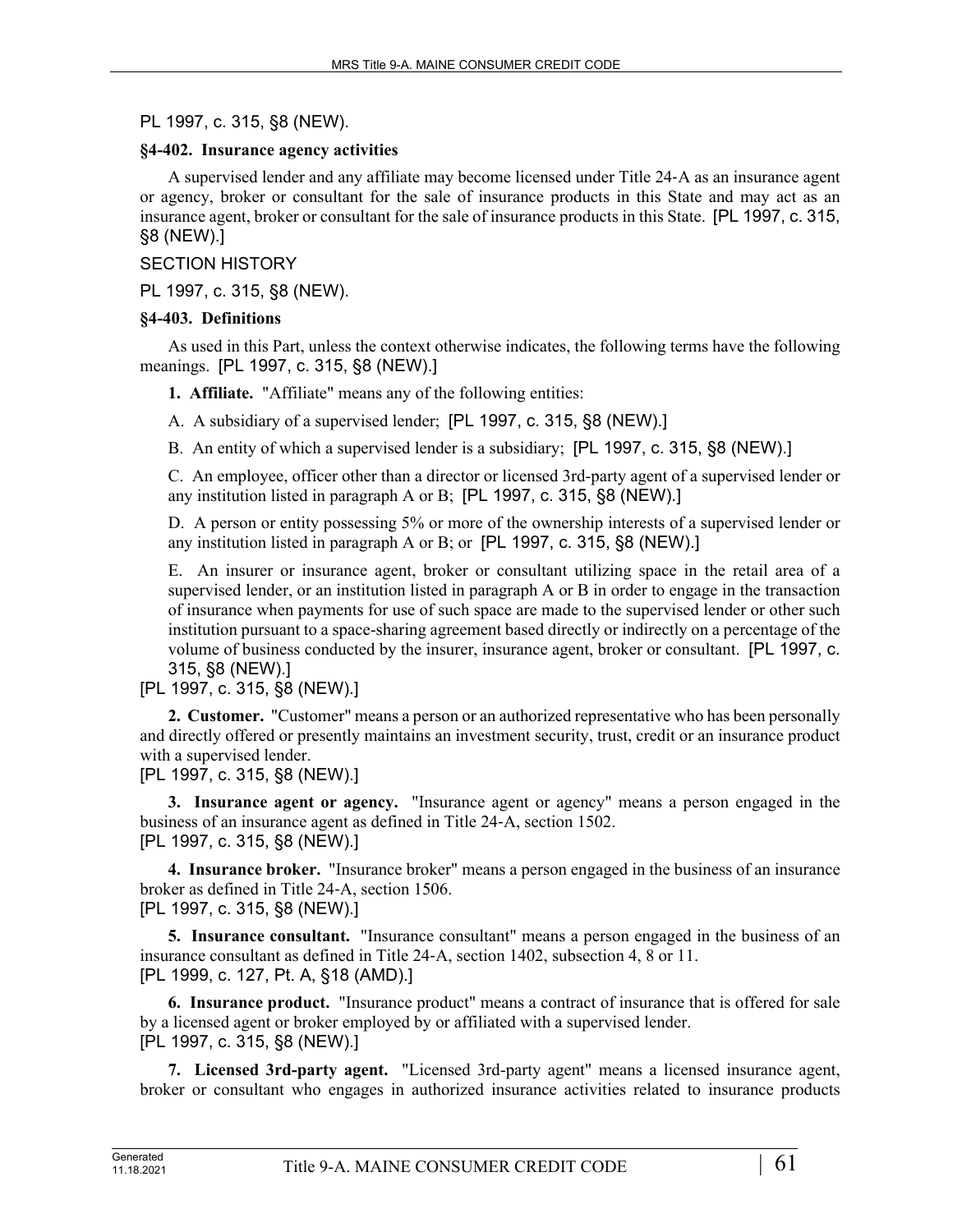directly on behalf of a specified licensed insurance entity through an independent contractor relationship.

[PL 1997, c. 315, §8 (NEW).]

**8. Ownership interest.** "Ownership interest" includes general partnership shares, limited partnership shares and shares of stock that possess any voting rights.

[PL 1997, c. 315, §8 (NEW).]

**9. Subsidiary.** "Subsidiary" means any corporation, partnership, association or other business entity in which either:

A. One or more supervised lenders or any of their officers, employees, agents or representatives possess, directly or indirectly, singly or in the aggregate, an ownership interest of at least 25%; or [PL 1997, c. 315, §8 (NEW).]

B. It is determined by the Superintendent of Consumer Credit Protection after notice and opportunity for hearing that one or more supervised lenders or any of their officers, employees, agents or representatives, singly or in the aggregate exercise a controlling influence over the management and policies of the entity. [PL 1997, c. 315, §8 (NEW); PL 2007, c. 273, Pt. B, §6 (REV); PL 2007, c. 695, Pt. A, §47 (AFF).]

[PL 1997, c. 315, §8 (NEW); PL 2007, c. 273, Pt. B, §6 (REV); PL 2007, c. 695, Pt. A, §47 (AFF).]

## SECTION HISTORY

PL 1997, c. 315, §8 (NEW). PL 1999, c. 127, §A18 (AMD). PL 2007, c. 273, Pt. B, §6 (REV). PL 2007, c. 273, Pt. B, §7 (AFF). PL 2007, c. 695, Pt. A, §47 (AFF).

#### **§4-404. Choice of insurance agent or broker**

A supervised lender or its affiliate that negotiates or sells insurance products to purchasers or borrowers as authorized under section 4‑402 may not, in connection with the extension of credit, interfere with a purchaser's or borrower's free choice of an insurance agent or company under applicable provisions set forth in Title 24‑A. [PL 1997, c. 315, §8 (NEW).]

## SECTION HISTORY

PL 1997, c. 315, §8 (NEW).

## **§4-405. Tie-in arrangements**

A supervised lender, a subsidiary of a supervised lender or an entity of which a supervised lender is a subsidiary may not sell in any manner an insurance product as authorized under section 4‑402 or fix or vary the consideration for that product on the condition, agreement, requirement or understanding that the purchaser or borrower obtain additional or other credit, property or other service from the supervised lender, a subsidiary of a supervised lender or an entity of which a supervised lender is a subsidiary. This section does not prohibit a tie-in involving insurance products that is permitted under Title 24‑A. [PL 1997, c. 315, §8 (NEW).]

SECTION HISTORY

PL 1997, c. 315, §8 (NEW).

## **§4-406. Distinguishing insurance products from loan products; identification of insurance brokers and agents**

To the extent practicable, sales of insurance products authorized by this Part must take place in a manner that minimizes customer confusion between any noninsurance product offered by the supervised lender or its affiliates and those insurance products. A supervised lender, or its affiliates, is in compliance with this section if it utilizes signs clearly visible to its customers that distinguish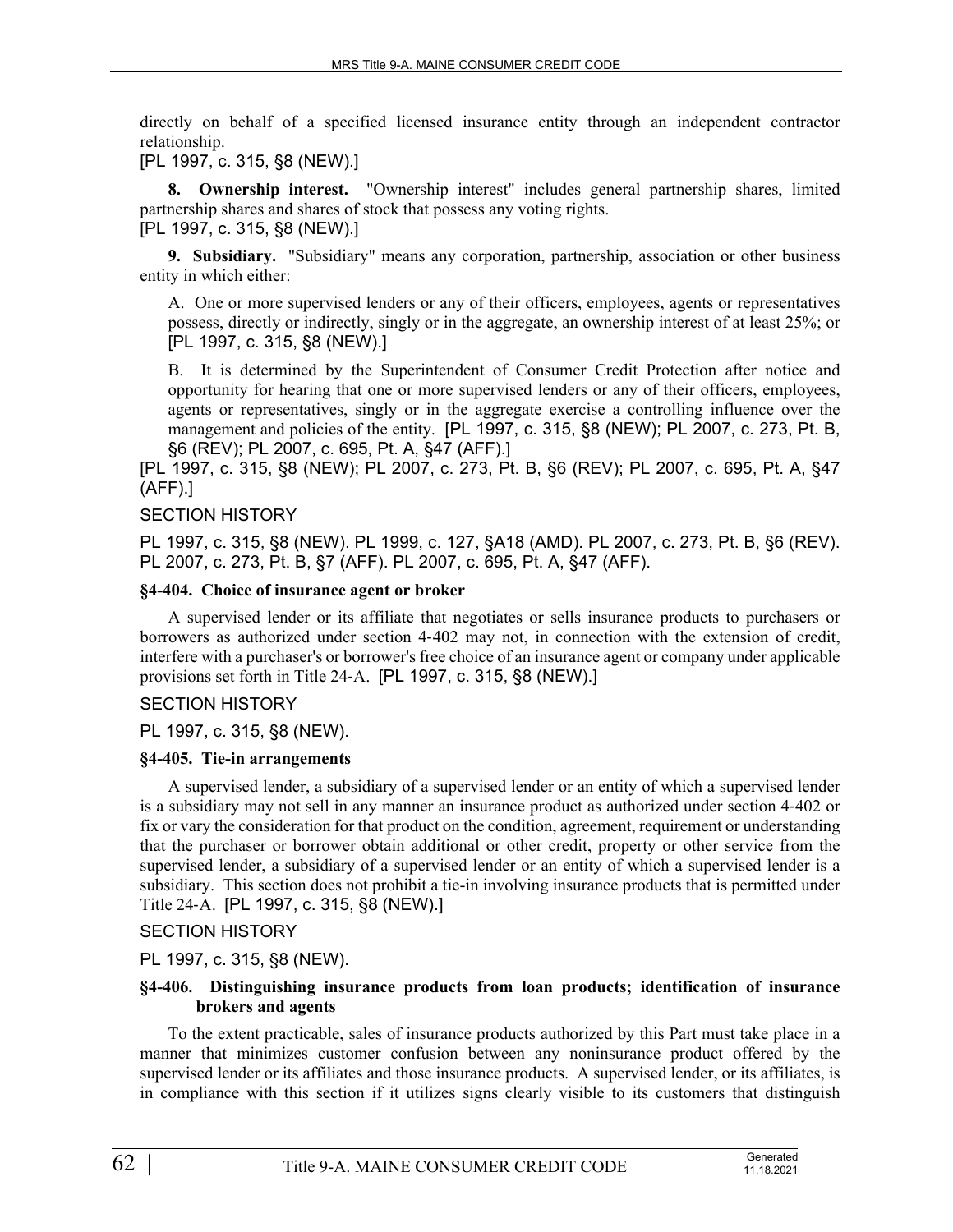insurance products of the supervised lender, or its affiliates, from its noninsurance products and that adequately identify insurance agents, brokers and consultants affiliated with the supervised lender. [PL 1997, c. 315, §8 (NEW).]

SECTION HISTORY

PL 1997, c. 315, §8 (NEW).

## **§4-407. Rulemaking**

The Superintendent of Financial Institutions, the Superintendent of Insurance and the Superintendent of Consumer Credit Protection may undertake joint rulemaking, pursuant to this section, Title 9-B, section 448, subsection 5 and Title 24-A, section 1443-A, subsection 3 to carry out the purposes of section 4-406, including issues regarding signs, the physical location of sales of insurance and identification of agents and brokers affiliated with financial institutions, credit unions, financial institution holding companies or supervised lenders. In adopting rules pursuant to this Part, the Superintendent of Financial Institutions, the Superintendent of Insurance and the Superintendent of Consumer Credit Protection shall consider the possibility of confusion and perception of coercion among the insurance consuming public, the need for cost-effective delivery of insurance products to insurance consumers and the importance of parity among agents and brokers affiliated with federally chartered and state-chartered financial institutions and credit unions. Any rule adopted may not interfere significantly with the ability of an agent or broker to solicit or negotiate the sale of an insurance product, whether or not that agent or broker is affiliated with a financial institution, credit union, financial institution holding company or supervised lender, except when no other reasonable alternative exists that protects the insurance consuming public. Rules adopted under this Part are routine technical rules pursuant to Title 5, chapter 375, subchapter II-A. Nothing in this section is intended to restrict or interfere with the ability of the Bureau of Insurance, the Bureau of Financial Institutions or the Bureau of Consumer Credit Protection to adopt rules with respect to areas in which the respective agencies have independent jurisdiction. [PL 1999, c. 127, Pt. A, §19 (AMD); PL 2001, c. 44, §11 (AMD); PL 2001, c. 44, §14 (AFF); PL 2007, c. 273, Pt. B, §§5, 6 (REV); PL 2007, c. 695, Pt. A, §47 (AFF).]

## SECTION HISTORY

PL 1997, c. 315, §8 (NEW). PL 1999, c. 127, §A19 (AMD). PL 2001, c. 44, §11 (AMD). PL 2001, c. 44, §14 (AFF). PL 2007, c. 273, Pt. B, §§5, 6 (REV). PL 2007, c. 273, Pt. B, §7 (AFF). PL 2007, c. 695, Pt. A, §47 (AFF).

## **ARTICLE 5**

## **REMEDIES AND PENALTIES**

## **PART 1**

## **LIMITATIONS ON CREDITORS' REMEDIES**

**§5-101. Short title**

This Article shall be known and may be cited as the "Maine Consumer Credit Code -- Remedies and Penalties." [PL 1973, c. 762, §1 (NEW).]

SECTION HISTORY

PL 1973, c. 762, §1 (NEW).

**§5-102. Scope**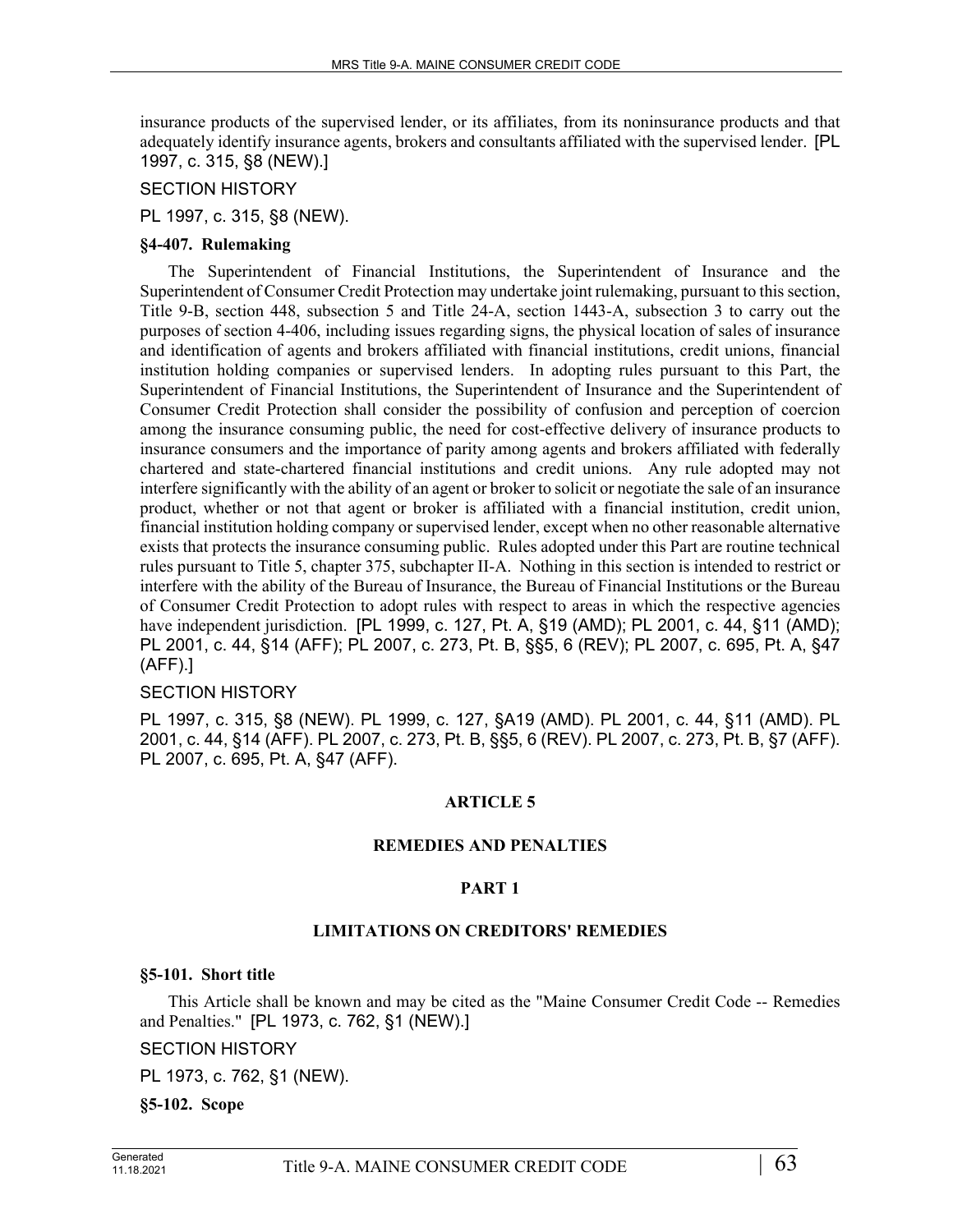This Part applies to actions or other proceedings to enforce rights arising from consumer credit transactions; and, in addition, to extortionate extensions of credit, section 5‑107. [RR 2013, c. 2, §9 (COR).]

SECTION HISTORY

PL 1973, c. 762, §1 (NEW). RR 2013, c. 2, §9 (COR).

# **§5-103. Restrictions on deficiency judgments**

**1.** This section applies to any consumer credit sale of goods or services and to any supervised loan.

# [PL 1973, c. 762, §1 (NEW).]

**2.** If a creditor takes possession of or voluntarily accepts surrender of goods in which that creditor has a security interest to secure a debt and the amount financed is \$2,800 or less, the consumer and any sureties are not personally liable to the creditor for the unpaid balance of the debt. [PL 1997, c. 727, Pt. B, §17 (AMD).]

**3.** For the purpose of determining the unpaid balance of consolidated debts or debts pursuant to open end credit, the allocation of payments to a debt shall be determined in the same manner as provided for determining the amount of debt secured by various security interests, section 3–303. [PL 1973, c. 762, §1 (NEW).]

**4.** The consumer may be liable in damages to the creditor if the consumer has willfully or intentionally damaged the collateral or if, after default and demand, the consumer has concealed the collateral from the creditor.

[PL 1973, c. 762, §1 (NEW).]

**5.** If the creditor elects to bring an action against the consumer for a debt arising from a consumer loan or consumer credit sale of goods or services, when under this section he would not be entitled to a deficiency judgment if he repossessed the collateral and obtains judgment:

A. He may not repossess the collateral; and [PL 1973, c. 762, §1 (NEW).]

B. The collateral is not subject to levy or sale on execution or similar proceedings pursuant to the judgment. [PL 1975, c. 288, §3 (AMD).]

[PL 1975, c. 288, §3 (AMD).]

**6.** 

[PL 1997, c. 727, Pt. B, §18 (RP).]

SECTION HISTORY

PL 1973, c. 762, §1 (NEW). PL 1975, c. 288, §3 (AMD). PL 1985, c. 763, §A41 (AMD). PL 1997, c. 727, §§B17,18 (AMD).

# **§5-104. No garnishment before judgment**

Prior to entry of judgment in an action against the consumer for debt arising from a consumer credit transaction, the creditor may not obtain an interest in any property of the debtor by attachment, garnishment or like proceedings. [PL 1973, c. 762, §1 (NEW).]

SECTION HISTORY

PL 1973, c. 762, §1 (NEW).

# **§5-105. Limitation on garnishment**

**1.** For the purposes of this Part: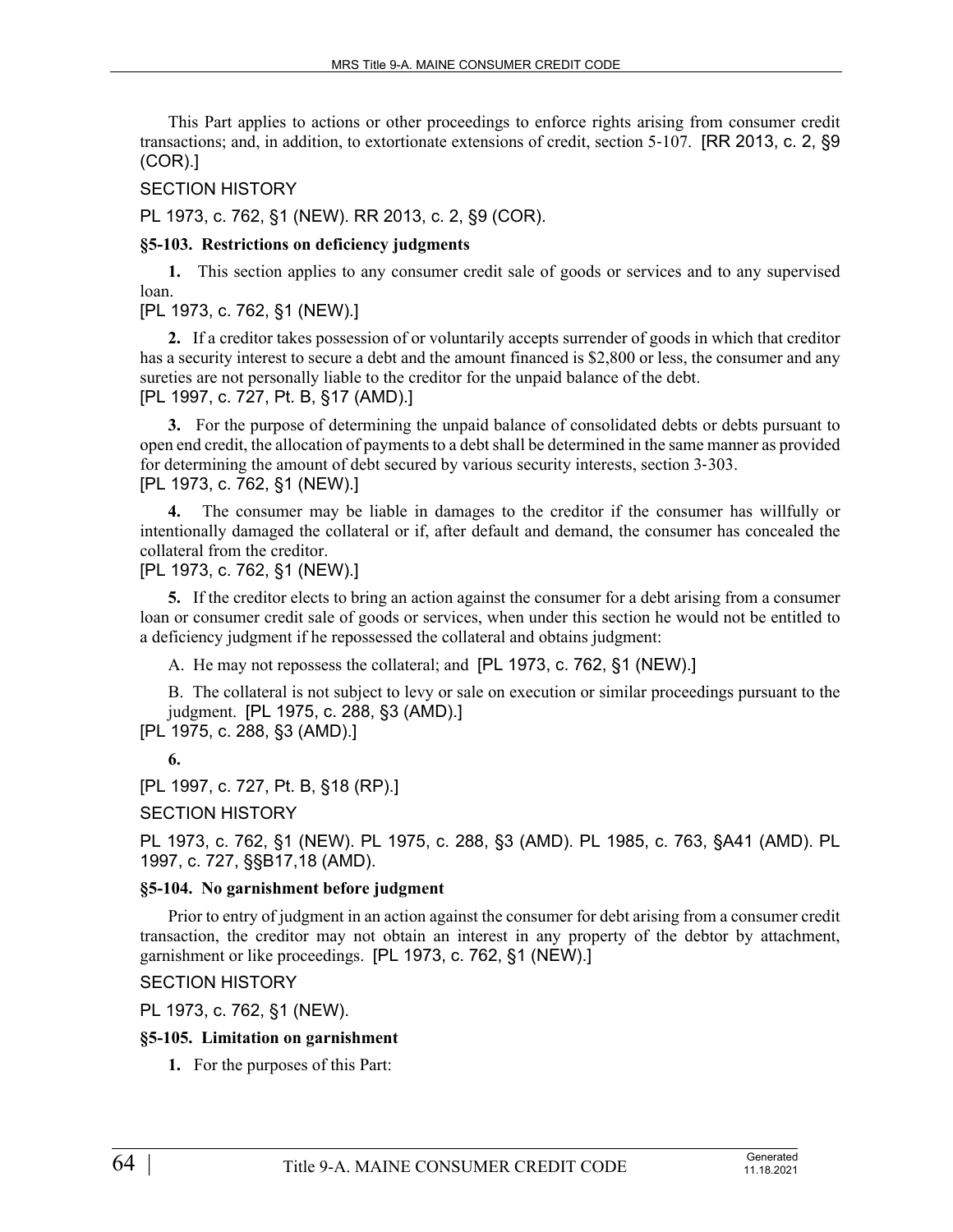A. "Disposable earnings" means that part of the earnings of an individual remaining after the deduction from those earnings of amounts required by law to be withheld; and [PL 1973, c. 762, §1 (NEW).]

B. "Garnishment" means an installment payment order under Title 14, chapter 502. [PL 1973, c. 762, §1 (NEW).]

[PL 1973, c. 762, §1 (NEW).]

**2.** The maximum part of the aggregate disposable earnings of an individual for any workweek that is subjected to garnishment to enforce payment of a judgment arising from a consumer credit transaction may not exceed the lesser of:

A. Twenty-five percent of the individual's disposable earnings for that week; and [PL 2007, c. 7, §1 (RPR).]

B. The amount by which the individual's disposable earnings for that week exceed 40 times the federal minimum hourly wage prescribed by Section 6(a)(I) of the Fair Labor Standards Act of 1938, 29 United States Code, Section 206(a)(I), or the state minimum wage prescribed by Title 26, section 664, whichever is higher, in effect at the time the earnings are payable.

In the case of earnings for a pay period other than a week, the administrator shall prescribe by rule a multiple of the minimum hourly wage equivalent in effect to that set forth in this paragraph. [PL 2007, c. 7, §1 (RPR).]

C. [PL 2007, c. 7, §1 (RP).] [PL 2007, c. 7, §1 (RPR).]

**3.** No court may make, execute or enforce an order or process in violation of this section. [PL 1973, c. 762, §1 (NEW).]

SECTION HISTORY

PL 1973, c. 762, §1 (NEW). PL 1995, c. 614, §A5 (AMD). PL 2007, c. 7, §1 (AMD).

# **§5-106. No discharge from employment for garnishment**

No employer shall discharge an employee for the reason that a creditor of the employee has subjected or attempted to subject unpaid earnings of the employee to garnishment or like proceedings directed to the employer for the purpose of paying a judgment arising from a consumer credit transaction. [PL 1973, c. 762, §1 (NEW).]

# SECTION HISTORY

PL 1973, c. 762, §1 (NEW).

# **§5-107. Extortionate extensions of credit**

**1.** If it is the understanding of the creditor and the consumer at the time an extension of credit is made that delay in making repayment or failure to make repayment could result in the use of violence or other criminal means to cause harm to the person, reputation or property of any person, the repayment of the extension of credit is unenforceable through civil judicial processes against the consumer. [PL 1973, c. 762, §1 (NEW).]

**2.** If it is shown that an extension of credit was made at an annual rate exceeding 33% calculated according to the actuarial method and that the creditor then had a reputation for the use or threat of use of violence or other criminal means to cause harm to the person, reputation or property of any person to collect extensions of credit or to punish the nonrepayment thereof, there is prima facie evidence that the extension of credit was unenforceable under subsection 1.

# [PL 1973, c. 762, §1 (NEW).]

SECTION HISTORY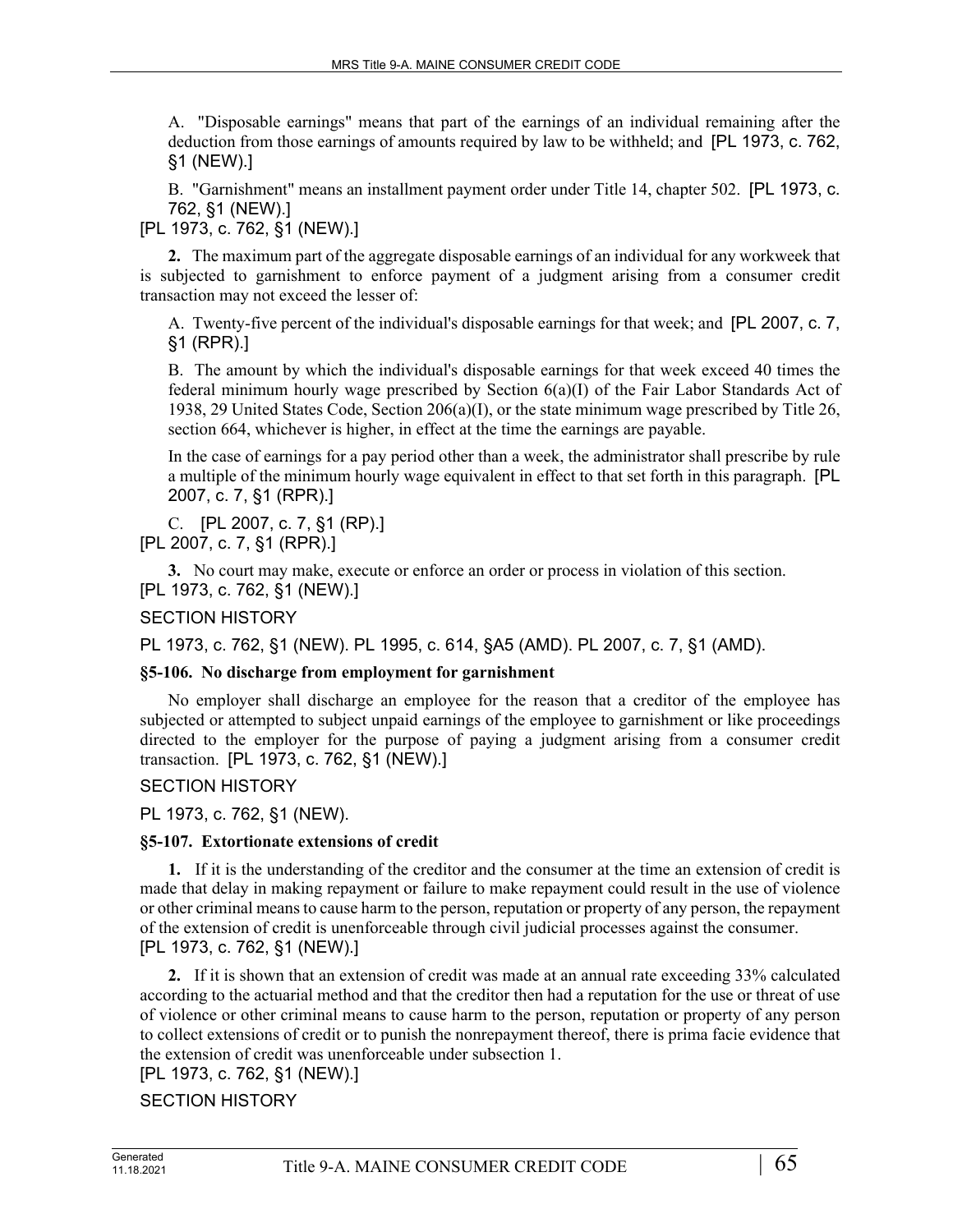# PL 1973, c. 762, §1 (NEW).

## **§5-108. Unconscionability; inducement by unconscionable conduct**

**1.** With respect to a consumer credit transaction, if the court as a matter of law finds:

A. The agreement to have been unconscionable at the time it was made, or to have been induced by unconscionable conduct, the court may refuse to enforce the agreement; or [PL 1973, c. 762, §1 (NEW).]

B. Any clause of the agreement to have been unconscionable at the time it was made, the court may refuse to enforce the agreement, or may enforce the remainder of the agreement without the unconscionable clause, or may so limit the application of any unconscionable clause as to avoid any unconscionable result. [PL 1973, c. 762, §1 (NEW).]

## [PL 1973, c. 762, §1 (NEW).]

**2.** If it is claimed or appears to the court that the agreement or any clause thereof may be unconscionable, the parties shall be afforded a reasonable opportunity to present evidence as to its setting, purpose and effect to aid the court in making the determination.

[PL 1973, c. 762, §1 (NEW).]

**3.** For the purpose of this section, a change or practice expressly permitted by this Act is not in and of itself unconscionable in the absence of other practices and circumstances.

[PL 1973, c. 762, §1 (NEW).]

# SECTION HISTORY

PL 1973, c. 762, §1 (NEW).

## **§5-109. Default**

An agreement of the parties to a consumer credit transaction with respect to default on the part of the consumer is enforceable only to the extent that: [PL 1973, c. 762, §1 (NEW).]

**1.** The consumer fails to make a payment as required by agreement; or [PL 1973, c. 762, §1 (NEW).]

**2.** The prospect of payment, performance or realization of collateral is significantly impaired. The burden of establishing the prospect of significant impairment is on the creditor. [PL 1973, c. 762, §1 (NEW).]

**3.** The following without limitation shall constitute a significant impairment of the prospect of payment, performance or realization of collateral:

A. Death, insolvency, assignment for the benefit of creditors, the commencement of any proceeding under any bankruptcy or insolvency laws by or against debtors; [PL 1973, c. 762, §1 (NEW).]

B. Loss, theft, substantial damage to or destruction of the collateral not covered by insurance; [PL 1973, c. 762, §1 (NEW).]

C. Sale or prior encumbrance of the collateral; [PL 1987, c. 129, §64 (AMD).]

D. Failure to renew insurance on the collateral; or termination of insurance on the collateral when substitute insurance is not obtained before the insurance coverage terminates; and [PL 1987, c. 129, §64 (AMD).]

E. Discovery by the creditor of a misstatement of a material fact in any document signed by the consumer which forms part of the basis for extending credit. [PL 1987, c. 129, §64 (NEW).] [PL 1987, c. 129, §64 (AMD).]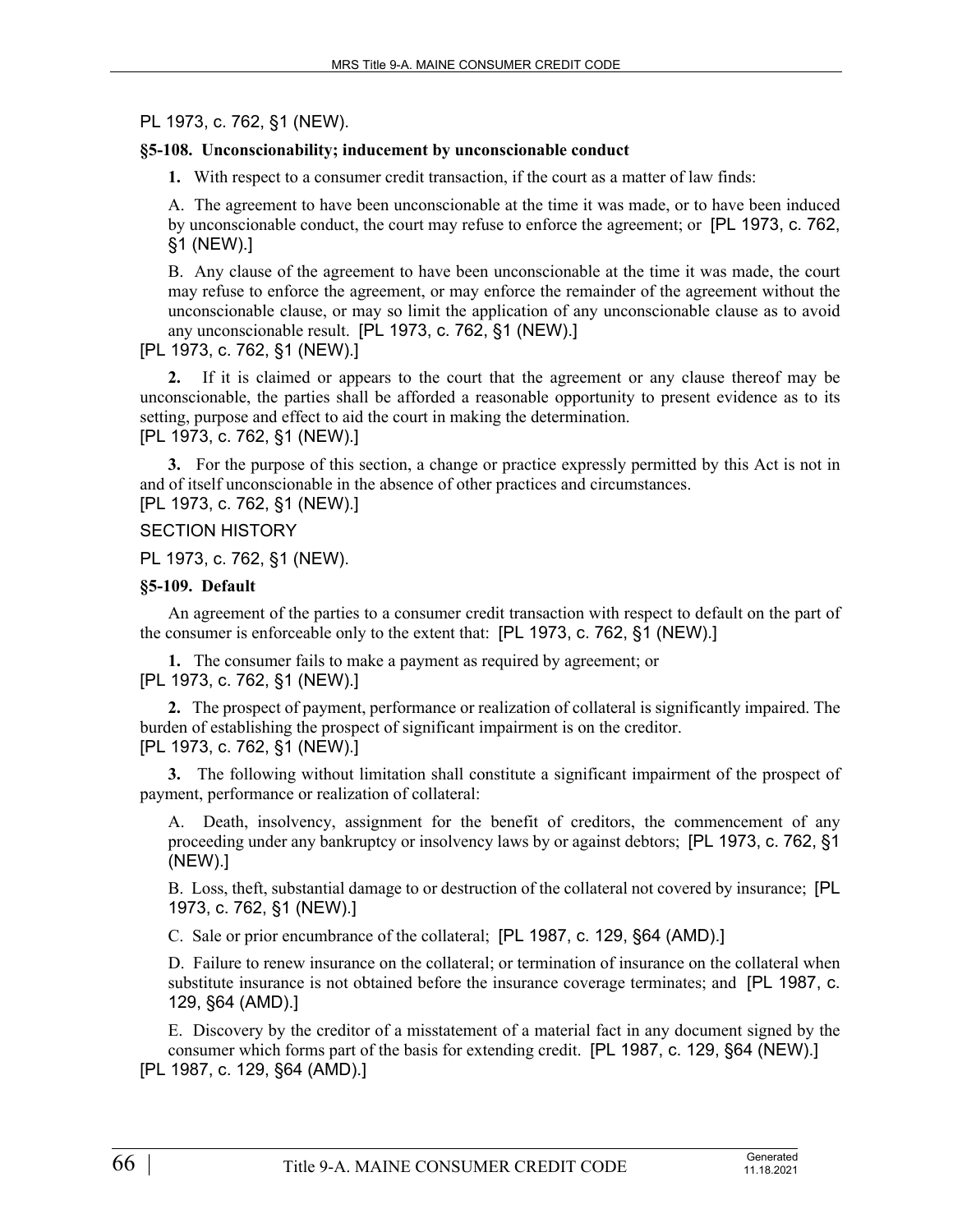**4.** The consumer fails to make a payment as required by agreement if he fails to pay when due an amount equal to or greater than the amount of the average installment under a schedule of payments, other than any down payment or balloon payment permitted under section 3‑308, which conforms both as to amounts and intervals to the average of all installments and intervals under the agreement. The unpaid amount due may consist of any unpaid installment or accumulation of partially unpaid installments, delinquency or deferral charges, or any combination thereof.

[PL 1979, c. 486 (NEW).]

## SECTION HISTORY

PL 1973, c. 762, §1 (NEW). PL 1975, c. 250 (AMD). PL 1979, c. 486 (AMD). PL 1987, c. 129, §64 (AMD).

## **§5-110. Notice of consumer's right to cure**

**1.** With respect to a consumer credit transaction, after a consumer has been in default for 10 days for failure to make a required payment and has not voluntarily surrendered possession of goods that are collateral, a creditor may give the consumer the notice described in this section. For purposes of this section, goods that are collateral shall include any right of setoff that the creditor may have.

A creditor gives notice to the consumer under this section by mailing the notice to the consumer's last known address:

A. By certified mail, return receipt requested. For purposes of this paragraph, the time when notice is given shall be the date the consumer signs the receipt or, if the notice is undeliverable, the date the post office last attempts to deliver it; or [PL 1979, c. 417, §2 (NEW).]

B. By ordinary mail. For purposes of this paragraph, the time when notice is given shall be the date the consumer receives it. A post office department certificate of mailing to the consumer shall be conclusive proof of receipt on the 3rd calendar day after mailing. [PL 1979, c. 417, §2 (NEW).]

[PL 1985, c. 336, §8 (AMD).]

**2.** Except as provided in subsection 3, the notice shall be in writing and shall conspicuously state the name, address and telephone number of the creditor to whom payment is to be made, a brief identification of the credit transaction, the consumer's right to cure the default and the amount of payment and date by which payment must be made to cure the default. A notice in substantially the following form complies with this subsection:

(Name, address and telephone number of creditor)

(Account number, if any)

(Brief identification of credit transaction)

(Date) is the LAST DAY FOR PAYMENT

(Amount) is the AMOUNT NOW DUE

You are late in making your payment(s). If you pay the AMOUNT NOW DUE (above) by the LAST DAY FOR PAYMENT (above), you may continue with the contract as though you were not late. If you do not pay by that date, we may exercise our rights under the law.

If you are late again within the next 12 months in making your payments, we may exercise our rights without sending you another notice like this one. If you have questions, write or telephone the creditor promptly.

[PL 1985, c. 336, §9 (AMD).]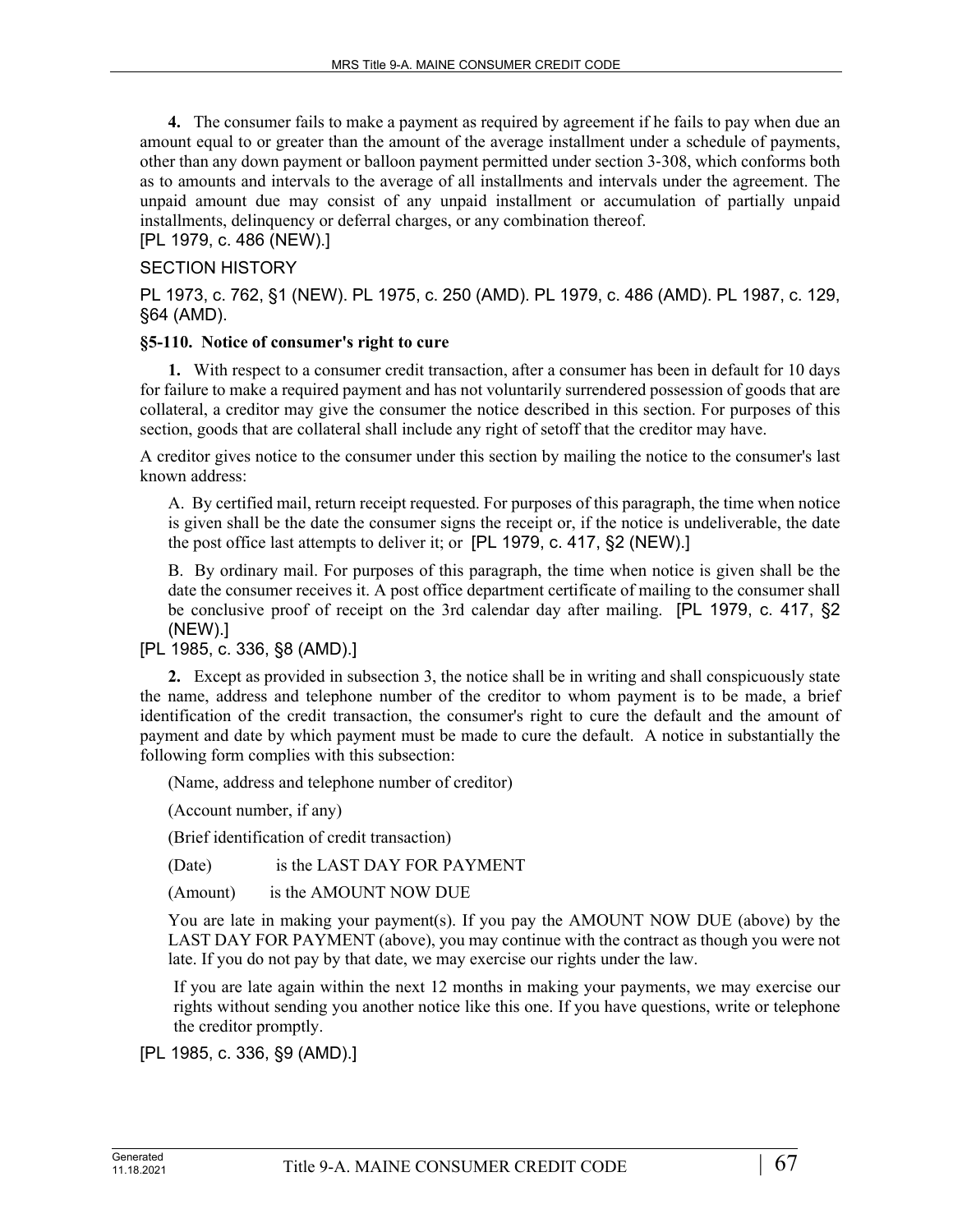**2-A.** If a consumer credit transaction is secured by a motor vehicle, the notice must conform to the requirements of subsection 2, except that the following paragraph must be included between the penultimate paragraph and the final paragraph:

The rights we may exercise under law include repossession of the motor vehicle securing this debt. If the motor vehicle is repossessed, either involuntarily or voluntarily, it may be sold and you may owe the difference between the net proceeds from the sale and the remaining balance due under the contract.

This subsection applies only to notices sent on or after January 1, 2004. [PL 2003, c. 98, §1 (NEW).]

**3.** If the consumer credit transaction is an insurance premium loan, the notice shall conform to the requirements of subsection 2 and a notice in substantially the form specified in that subsection complies with this subsection, except for the following:

A. In lieu of a brief identification of the credit transaction, the notice shall identify the transaction as an insurance premium loan and each insurance policy or contract that may be cancelled; [PL 1985, c. 763, Pt. A, §42 (AMD).]

B. In lieu of the statement in the form of notice specified in subsection 2 that the creditor may exercise his rights under the law, the statement that each policy or contract identified in the notice may be cancelled; and [PL 1975, c. 429, §2 (RPR).]

C. The last paragraph of the form of notice specified in subsection 2 shall be omitted. [PL 1975, c. 429, §2 (RPR).]

[PL 1985, c. 763, Pt. A, §42 (AMD).]

**4.** If the goods that are collateral in a consumer credit transaction include a right of setoff, the notice shall conform to the requirements of subsection 2 and a notice in substantially the form specified in that subsection complies with this subsection, except for the following:

A. The 3rd sentence in the next to the last paragraph of the form of notice specified in subsection 2 shall read: If you do not pay by that date, we may exercise our rights under the law, including the right to set off funds in your checking or savings accounts with us against the balance on this delinquent account; and [PL 1979, c. 402 (NEW).]

B. The first sentence in the last paragraph of the form of notice shall read: If you are late again within the next 12 months in making your payments, we may exercise our rights, including the right of setoff, without sending you another notice like this one. [PL 1985, c. 336, §10 (AMD).] [PL 1985, c. 336, §10 (AMD).]

**5.** 

[PL 1981, c. 618, §8 (RP).]

# SECTION HISTORY

PL 1973, c. 762, §1 (NEW). PL 1975, c. 429, §2 (RPR). PL 1977, c. 159, §2 (AMD). PL 1979, c. 402 (AMD). PL 1979, c. 417, §§1,2 (AMD). PL 1981, c. 281, §4 (AMD). PL 1981, c. 618, §8 (AMD). PL 1985, c. 336, §§8-10 (AMD). PL 1985, c. 763, §A42 (AMD). PL 2003, c. 98, §1 (AMD).

# **§5-111. Cure of default**

**1.** With respect to a consumer credit transaction, except as provided in subsection 2, after a default consisting only of the consumer's failure to make a required payment, a creditor, because of that default, may neither accelerate maturity of the unpaid balance of the obligation, nor take possession of or otherwise enforce a security interest in goods that are collateral until 14 days after a notice of the consumer's right to cure, as provided in section 5‑110, is given, nor with respect to an insurance premium loan, give notice of cancellation as provided in subsection 4 until 10 days after a notice of the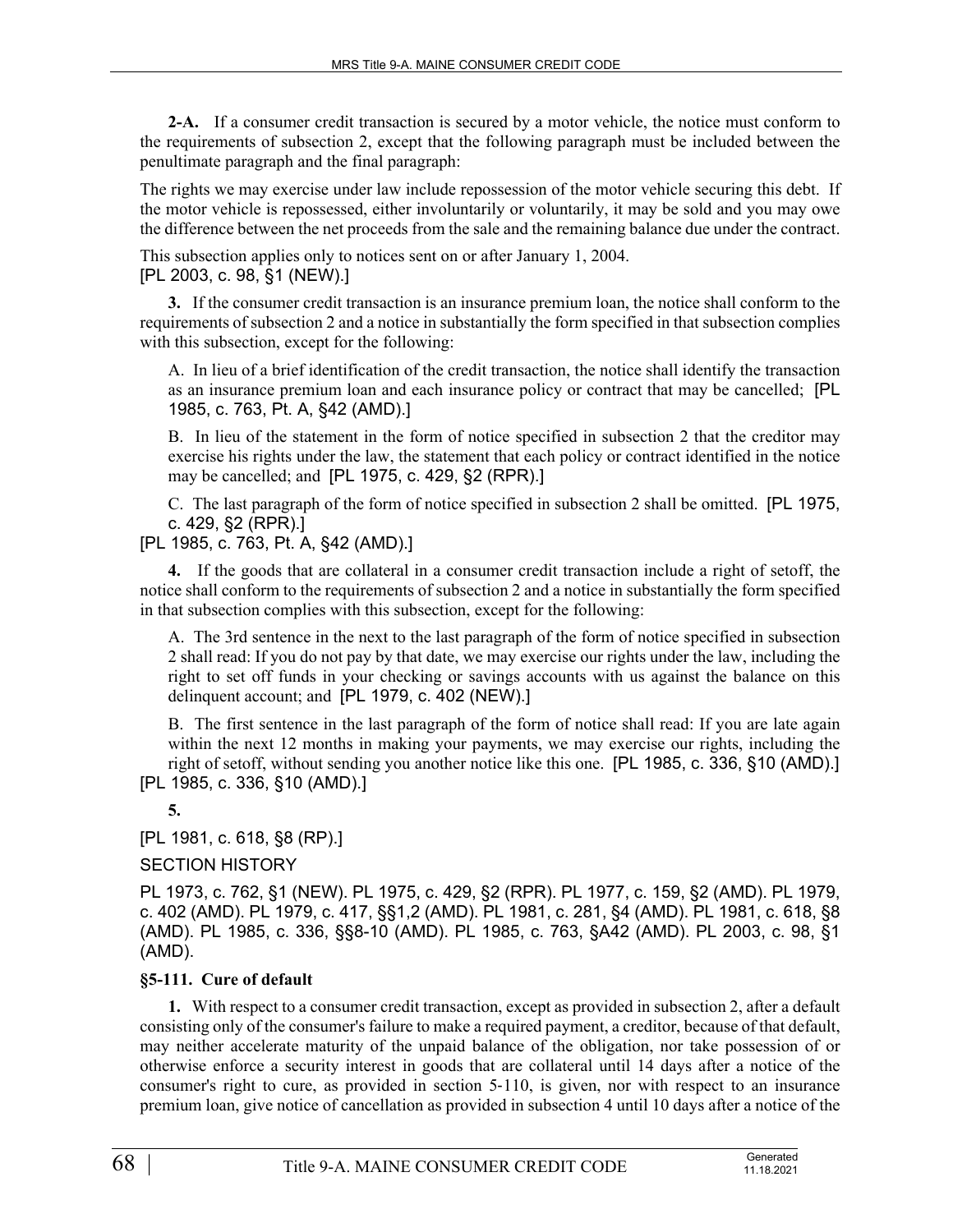consumer's right to cure, as provided in section 5‑110, is given. For purposes of this section, goods that are collateral shall include any right of set-off that the creditor may have. Until expiration of the minimum applicable period after the notice is given, the consumer may cure all defaults consisting of a failure to make the required payment by tendering the amount of all unpaid sums due at the time of the tender, without acceleration, plus any unpaid delinquency or deferral charges. Cure restores the consumer to his rights under the agreement as though the defaults had not occurred.

[PL 1985, c. 763, Pt. A, §43 (AMD).]

**2.** With respect to defaults on the same obligation and subject to subsection 1, after a creditor has once given a notice of consumer's right to cure, as provided in section 5‑110, this section gives the consumer no right to cure and imposes no limitation on the creditor's right to proceed against the consumer or goods that are collateral with respect to a default that occurs within 12 months after an earlier default as to which a creditor has given a notice of consumer's right to cure, as provided in section 5–110. For the purpose of this section, in open-end credit, the obligation is the unpaid balance of the account.

# [PL 1985, c. 763, Pt. A, §44 (AMD).]

**3.** This section and the provisions on waiver, agreements to forego rights and settlement of claims, as provided in section 1‑107, do not prohibit a consumer from voluntarily surrendering possession of goods which are collateral and the creditor from thereafter accelerating maturity of the obligation and enforcing the obligation and his security interest in the goods at any time after default. [PL 1975, c. 180 (AMD).]

**4.** If a default on an insurance premium loan is not cured, the lender may give notice of cancellation of each insurance policy or contract to be cancelled. If given, the notice of cancellation shall be in writing and given to the insurer who issued the policy or contract and to the insured. The insurer, within 2 business days after receipt of the notice of cancellation together with a copy of the insurance premium loan agreement if not previously given to him, shall give any notice of cancellation required by the policy, contract or law and, within 10 business days after the effective date of the cancellation, pay to the lender any premium unearned on the policy or contract as of that effective date. Within 10 business days after receipt of the unearned premium, the lender shall pay to the consumer indebted upon the insurance premium loan agreement any excess of the unearned premium received over the amount owing by the consumer upon the insurance premium loan. [PL 1985, c. 763, Pt. A, §45 (AMD).]

**5.** 

# [PL 1981, c. 618, §9 (RP).]

**6.** Notwithstanding the other provisions of this section, a notice to cure default for a consumer credit transaction secured by a mortgage subject to Title 14, section 6111 must satisfy the requirements of Title 14, section 6111 and not the requirements of this section.

[PL 2009, c. 476, Pt. A, §1 (NEW).]

# SECTION HISTORY

PL 1973, c. 762, §1 (NEW). PL 1975, c. 180 (AMD). PL 1975, c. 429, §2 (RPR). PL 1977, c. 159, §3 (AMD). PL 1981, c. 281, §5 (AMD). PL 1981, c. 618, §9 (AMD). PL 1985, c. 336, §§11,12 (AMD). PL 1985, c. 763, §§A43-45 (AMD). PL 2009, c. 476, Pt. A, §1 (AMD).

# **§5-112. Creditor's right to take possession after default**

Upon default by a consumer, unless the consumer voluntarily surrenders possession of the collateral to the creditor, the creditor may take possession of the collateral without judicial process only if possession can be taken without entry into a dwelling, unless such entry has been authorized after default, and without the use of force or other breach of the peace. [PL 1973, c. 762, §1 (NEW).]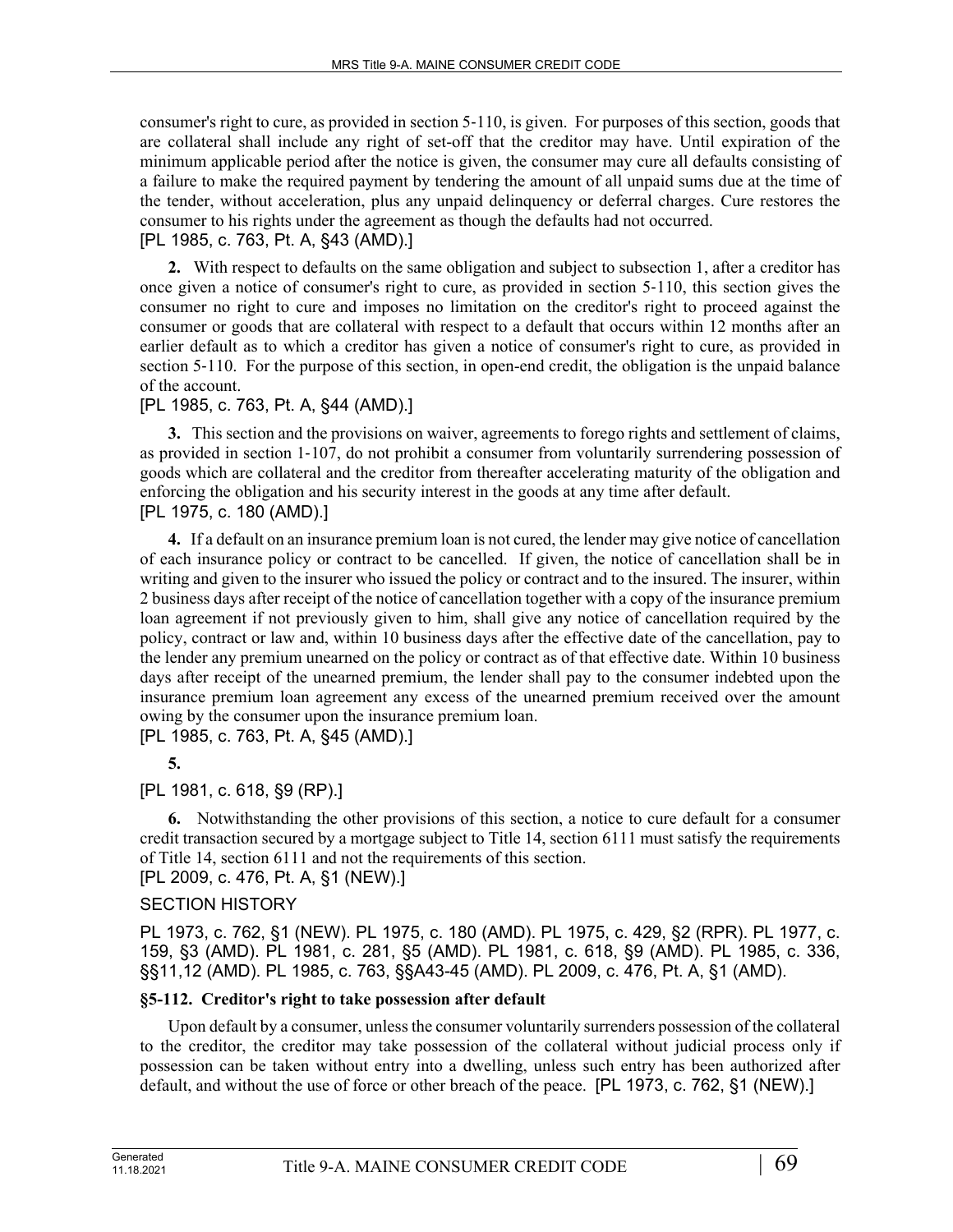# SECTION HISTORY

PL 1973, c. 762, §1 (NEW).

## **§5-113. Venue**

An action against a consumer arising from a consumer credit transaction shall be brought in any county or division of the consumer's residence, section 1‑201, subsection 6, in the county or division in which the transaction was made or where an interest in land secures the consumer's obligation, the action may be brought in the county or division in which the land or a part thereof is located. The consumer may have the action removed to the county or division of the consumer's current residence upon motion accompanied by an allegation of a claim or defense to the action. If the residence of the consumer is not within this State, the action may be brought in the county or division in which the sale, lease or loan was made. [PL 1973, c. 762, §1 (NEW).]

## SECTION HISTORY

## PL 1973, c. 762, §1 (NEW).

## **§5-114. Stay of enforcement of judgment**

At any time after the entry of a judgment in favor of a creditor against a consumer in an action arising from a consumer credit transaction, the court, for cause and upon motion of a party or on its own motion, may, while such court retains jurisdiction, stay enforcement of the judgment by order upon just and equitable conditions, and continue, modify or revoke the order as the interests of justice may require. [PL 1973, c. 762, §1 (NEW).]

## SECTION HISTORY

PL 1973, c. 762, §1 (NEW).

## **§5-115. Misrepresentation**

A creditor or a person acting for him may not induce a consumer to enter into a consumer credit transaction by misrepresentation of a material fact with respect to the terms and conditions of the extension of credit. A consumer so induced may rescind the sale, lease or loan or recover actual damages, or both. [PL 1973, c. 762, §1 (NEW).]

## SECTION HISTORY

PL 1973, c. 762, §1 (NEW).

## **§5-116. Illegal, fraudulent or unconscionable conduct in attempted collection of debts**

**1.** In attempting to collect an alleged debt arising from a consumer credit sale, consumer lease or consumer loan, a person shall not:

A. Use or threaten force or violence; [PL 1973, c. 762, §1 (NEW).]

B. Threaten criminal prosecution; [PL 1973, c. 762, §1 (NEW).]

C. Disclose or threaten to disclose information affecting the debtor's reputation for credit worthiness with knowledge or reason to know that the information is false; [PL 1973, c. 762, §1 (NEW).]

D. Communicate more than twice or threaten to communicate more than twice to the debtor's employer information concerning the existence of a debt before or after obtaining final judgment against the debtor except as permitted by statute; [PL 1973, c. 762, §1 (NEW).]

E. Disclose or threaten to disclose to a person other than the debtor or his spouse information affecting the debtor's reputation, whether or not for credit worthiness, with knowledge or reason to know that the other person does not have a legitimate business need for the information, but this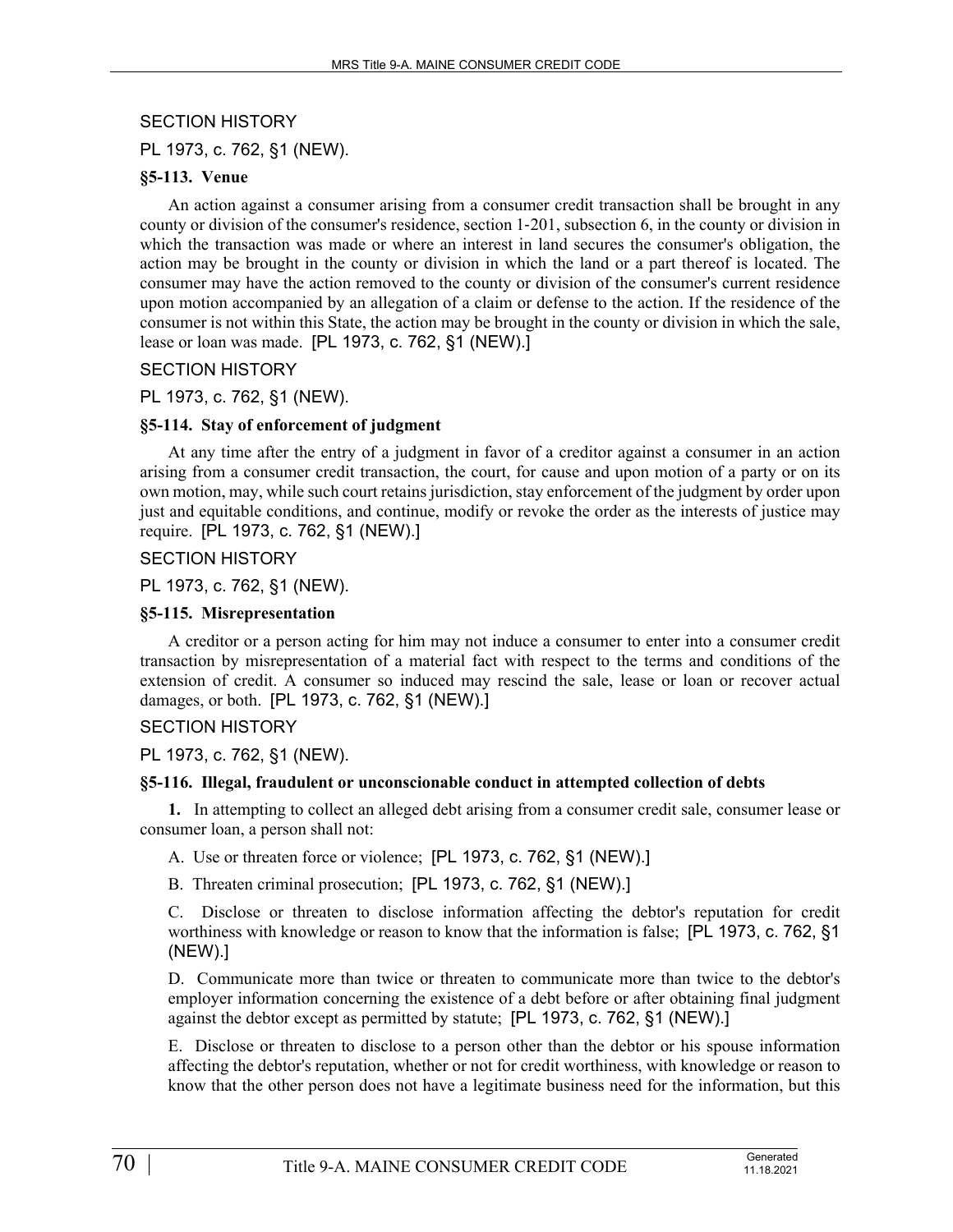subsection does not prohibit the disclosure to another person of information permitted to be disclosed to him by statute; [PL 1973, c. 762, §1 (NEW).]

F. Disclose or threaten to disclose information concerning the existence of a debt known to be disputed by the debtor without disclosing that fact; [PL 1973, c. 762, §1 (NEW).]

G. Claim, or attempt or threaten to enforce a right that has been barred by statute or a final order of the Supreme Judicial Court or a court of the United States; [PL 1973, c. 762, §1 (NEW).]

H. Use a communication which simulates legal or judicial process or which gives the appearance of being authorized, issued or approved by a government, government agency, or attorney-at-law when it is not; or [PL 1973, c. 762, §1 (NEW).]

I. Engage in conduct in violation of a rule adopted and published by the administrator after like conduct has been restrained or enjoined by a final order of a court in a civil action by the administrator against any person pursuant to the provisions or injunctions against fraudulent or unconscionable agreements or conduct, section 6‑111. [PL 1973, c. 762, §1 (NEW).]

[PL 1973, c. 762, §1 (NEW).]

# SECTION HISTORY

PL 1973, c. 762, §1 (NEW).

## **§5-116-A. Debts owed to health care providers**

**1. Definition of "health care provider."** For purposes of this section, "health care provider" means a physician, health care practitioner, hospital, clinic, clinical laboratory, health care facility or other person or facility that provides health care services and is licensed or registered by the State. [PL 2009, c. 526, §1 (NEW).]

**2. Agreement by or on behalf of health care provider.** An agreement by a health care provider, or by a debt collector on behalf of a health care provider, to accept partial payments over time without assessment of interest from a consumer on a debt for health care services is not a consumer credit transaction as defined by section 1‑301, subsection 12.

# [PL 2009, c. 526, §1 (NEW).]

**3. Disclosure of available payment arrangements.** A health care provider shall notify a consumer of the availability of any payment arrangements offered by the health care provider to satisfy a debt for health care services.

[PL 2009, c. 526, §1 (NEW).]

**4. Rehabilitation of defaulted medical debt.** A payment arrangement offered by a health care provider must provide a consumer the opportunity to reasonably rehabilitate, cure or remedy a defaulted status of a debt for health care services under terms and conditions established by the health care provider, including, but not limited to, making payment in full or making 6 consecutive monthly payments in a timely manner.

[PL 2009, c. 526, §1 (NEW).]

# SECTION HISTORY

PL 2009, c. 526, §1 (NEW).

# **§5-117. Prohibited practices**

A seller may not: [PL 1991, c. 524, §1 (NEW).]

**1. Misrepresentations.** Misrepresent any material fact relating to the terms or conditions of sale; [PL 1991, c. 524, §1 (NEW).]

**2. False impressions.** Create an impression that is false or the seller does not believe to be true; and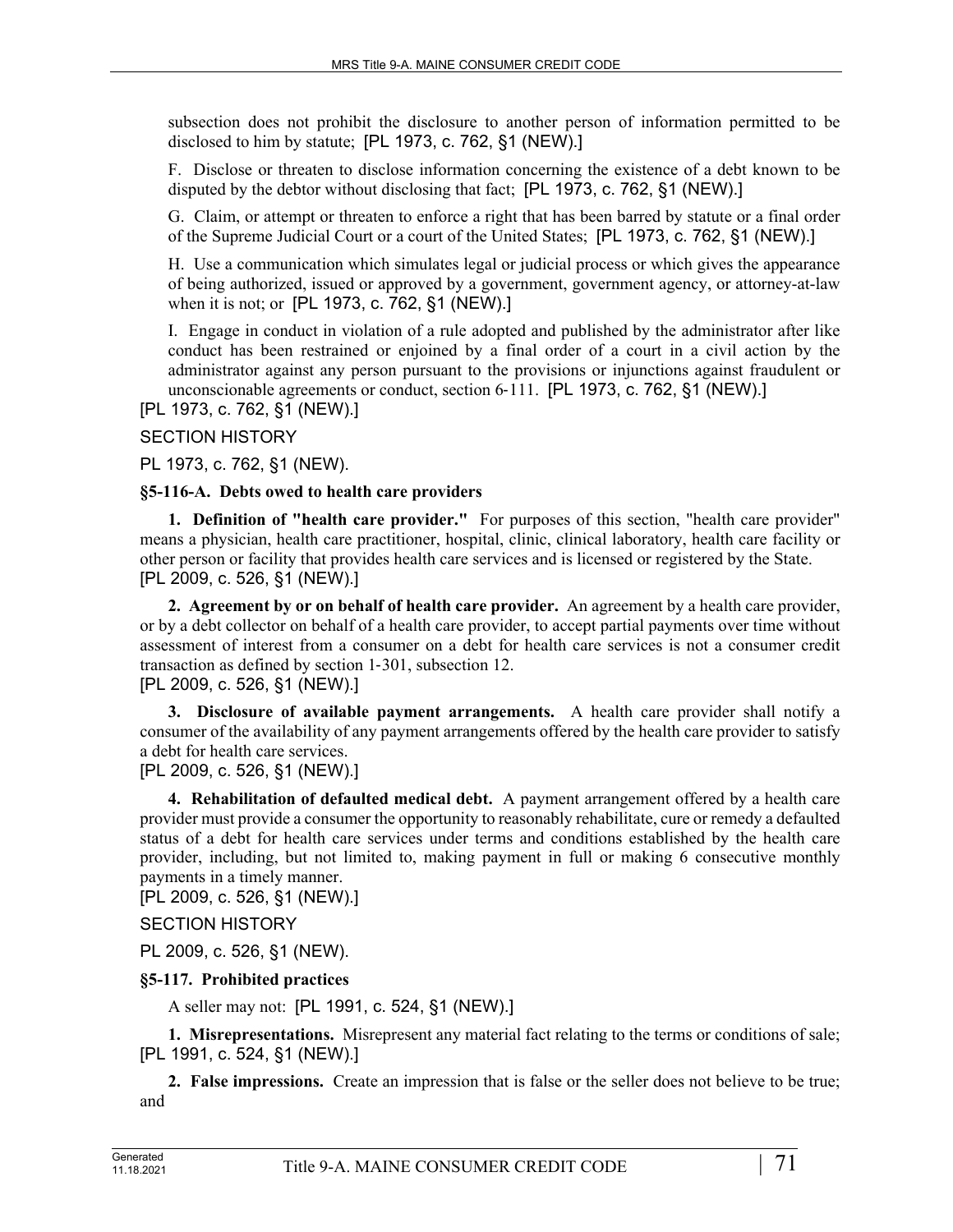[PL 1991, c. 524, §1 (NEW).]

**3. False promises.** Promise performance that the seller does not intend to perform or knows will not be performed.

[PL 1991, c. 524, §1 (NEW).]

SECTION HISTORY

PL 1991, c. 524, §1 (NEW).

## **§5-118. Unlicensed loan transactions**

**1. Definitions.** As used in this section, unless the context otherwise indicates, the following terms have the following meanings.

A. "Automated clearinghouse" means the nationwide electronic funds transfer system that provides for an interbank exchange of either checks or automated debit or credit entries. [PL 2013, c. 480, §1 (NEW).]

B. "Financial account" means a checking, savings, share, stored value, prepaid, payroll card or other depository account. [PL 2013, c. 480, §1 (NEW).]

C. "Lender" means a person engaged in the business of making loans of money and charging, contracting for or receiving on any such loan interest, a finance charge, a discount or consideration. For purposes of this section, "lender" does not include a supervised financial organization. [PL 2013, c. 480, §1 (NEW).]

D. "Process" or "processing" includes printing a check, draft or other form of negotiable instrument drawn on or debited against a consumer's financial account, formatting or transferring data for use in connection with the debiting of a consumer's financial account by means of such an instrument or an electronic funds transfer or arranging for such services to be provided to a lender. [PL 2013, c. 480, §1 (NEW).]

E. "Processor" means a person who engages in processing. For purposes of this section, "processor" does not include the automated clearinghouse. [PL 2013, c. 480, §1 (NEW).] [PL 2013, c. 480, §1 (NEW).]

**2. Certain loans prohibited.** It is an unfair or deceptive act or practice in commerce, a violation of the Maine Unfair Trade Practices Act and a violation of this Title for a lender directly or through an agent to solicit or make a loan to a consumer by any means unless the lender is in compliance with Article 2, Part 3 or is otherwise exempt from the requirements of Article 2, Part 3. [PL 2013, c. 480, §1 (NEW).]

**3. Certain processing prohibited.** It is an unfair or deceptive act or practice in commerce, a violation of the Maine Unfair Trade Practices Act and a violation of this Title for a processor, other than a supervised financial organization, to process a check, draft, other form of negotiable instrument or an electronic funds transfer from a consumer's financial account in connection with a loan solicited from or made by any means to a consumer unless the lender is in compliance with Article 2, Part 3 or is otherwise exempt from the requirements of Article 2, Part 3.

[PL 2013, c. 480, §1 (NEW).]

**4. Certain assistance to lenders or processors prohibited.** It is an unfair or deceptive act or practice in commerce, a violation of the Maine Unfair Trade Practices Act and a violation of this Title for a person or lender to provide substantial assistance to a lender or processor when the person or lender or the person's or lender's authorized agent receives notice from a regulatory, law enforcement or similar governmental authority, knows from its normal monitoring and compliance systems or consciously avoids knowing that the lender or processor is in violation of subsection 2 or 3 or is engaging in an unfair or deceptive act or practice in commerce. This subsection does not apply to a supervised financial organization.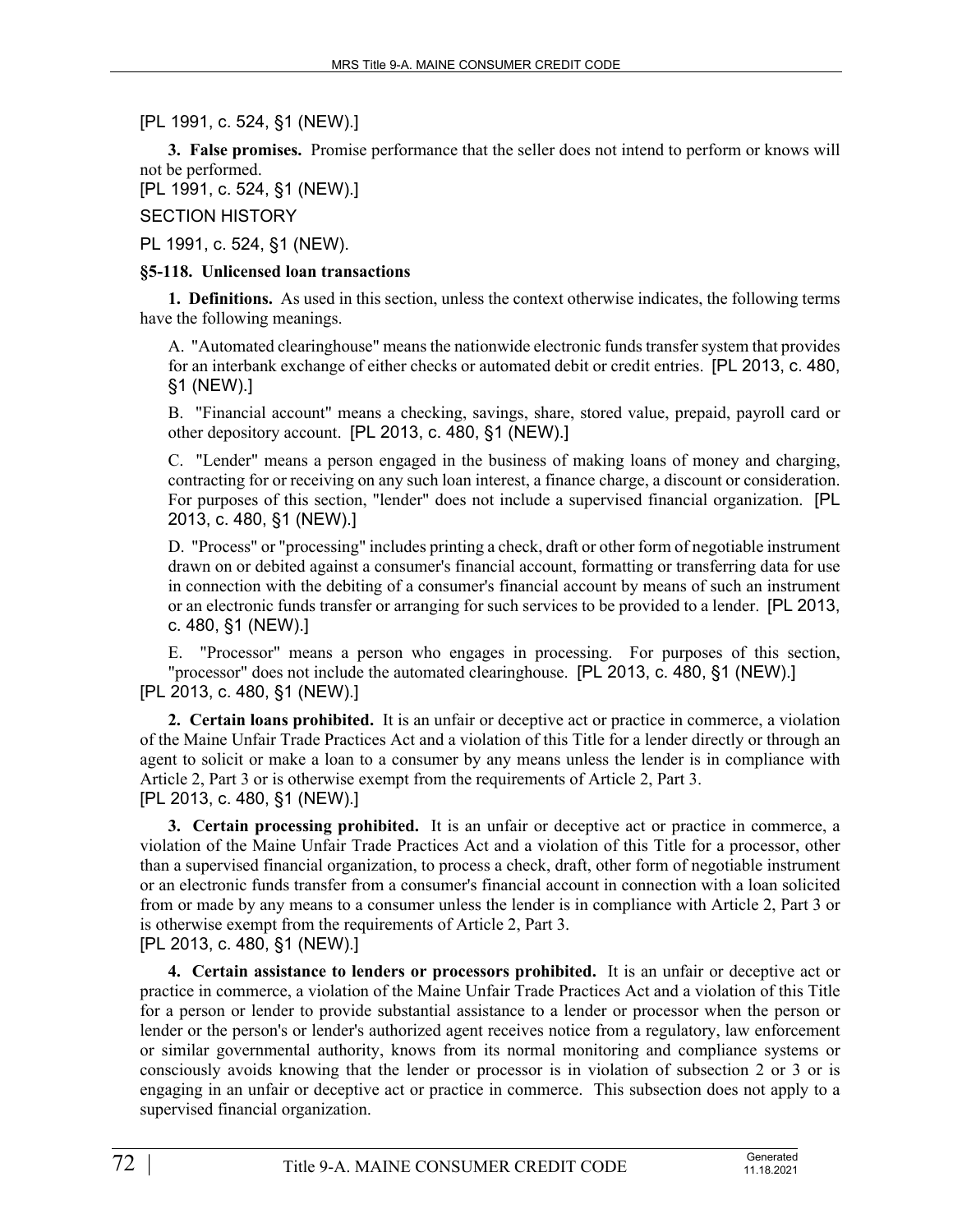[PL 2013, c. 480, §1 (NEW).] SECTION HISTORY PL 2013, c. 480, §1 (NEW).

#### **PART 2**

#### **CONSUMERS' REMEDIES**

#### **§5-201. Effect of violations on rights of parties**

**1.** If a creditor has violated the provisions of this Act applying to collection of excess charges or enforcement of rights, section 1–201, subsection 5, waiver clauses, section 1–107, use of multiple agreements, section 3‑304, certain negotiable instruments, section 3‑307, assignee subject to defenses, sections 3-403 and 3-404, restrictions on liability in consumer leases, section 3-401, balloon payment, section 3-308, security in sales or leases, section 3-301, cross-collateral, sections 3-302 and 3-303, assignments of earnings, section 3‑305, attorney's fees, section 2‑507, limitations on default charges, section 3-402, authorizations to confess judgment, section 3-306, restrictions on interests in land as security, section 2-307, limitations on the schedule of payments or loan term for regulated loans, section 2‑308, for credit insurance, section 4‑104, separate charges for excess charge for property insurance, section 4–301, restrictions on deficiency judgments, section 5–103, garnishment before judgment, section 5-104, or limitations on garnishment, section 5-105, cure of default, section 5-111, misrepresentation, section 5‑115, illegal, fraudulent or unconscionable conduct in an attempted collection of debts, section 5‑116, any aggrieved consumer has a right to recover actual damages from a person violating this Act, or in lieu thereof any consumer named as a plaintiff in the complaint as originally filed has a right to recover from a person violating this Act an amount determined by the court not less than \$250 nor more than \$1,000. With respect to violations from open-end credit, no action pursuant to this subsection may be brought more than 2 years after the violations occurred. With respect to violations arising from other consumer credit transactions, no action pursuant to this subsection may be brought more than 2 years after the due date of the last scheduled payment of the agreement.

#### [PL 1979, c. 660, §9 (AMD).]

**2.** If a creditor has violated the provisions of this Act applying to authority to make supervised loans, section 2‑301, the debtor is not obligated to pay the loan. If the debtor has paid any part of the loan, the debtor has a right to recover the payment from the person violating this Act or from an assignee of that person's rights who undertakes direct collection of payments or enforcement of rights arising from the debt. With respect to violations arising from loans made pursuant to open-end credit, no action pursuant to this subsection may be brought more than 2 years after the violation occurred. With respect to violations arising from other loans, no action pursuant to this subsection may be brought more than one year after the due date of the last scheduled payment of the agreement pursuant to which the charge was paid.

## [PL 2021, c. 297, §2 (AMD).]

**2-A.** If a lender has violated the provisions of this Act applying to authority to make supervised loans as set forth in section 2‑301, the lender:

A. May not furnish information concerning a debt associated with that violation to a consumer reporting agency, as defined in Title 10, section 1308, subsection 3; and [PL 2021, c. 297, §3 (NEW).]

B. May not refer a debt associated with that violation to a debt collector, as defined in Title 32, section 11002, subsection 6. [PL 2021, c. 297, §3 (NEW).]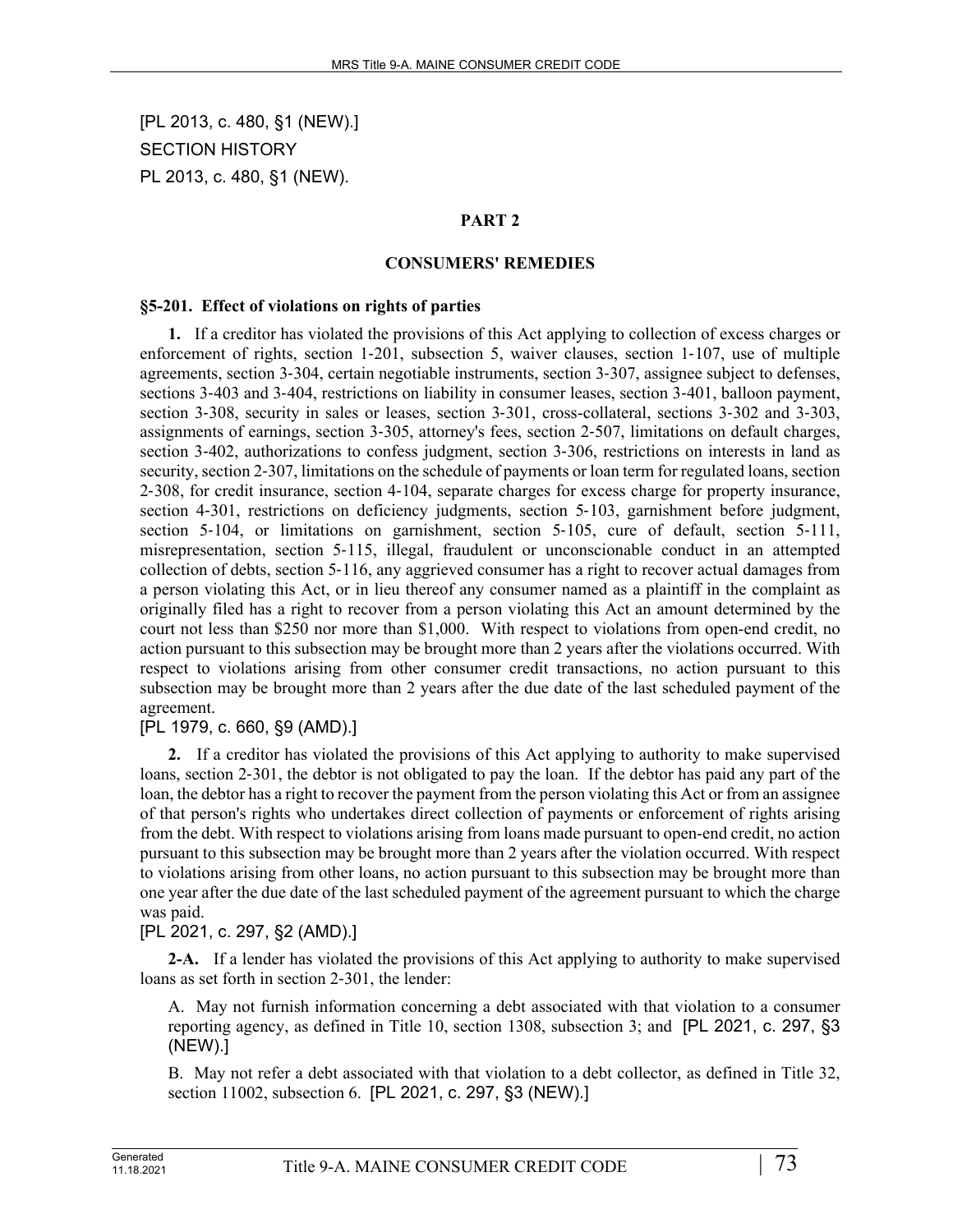## [PL 2021, c. 297, §3 (NEW).]

**3.** A debtor is not obligated to pay a charge in excess of that allowed by this Act, and if he has paid an excess charge he has a right to a refund. A refund may be made by reducing the debtor's obligation by the amount of the excess charge. If the debtor has paid an amount in excess of the lawful obligation under the agreement, the debtor may recover the excess amount from the person who made the excess charge or from an assignee of that person's rights who undertakes direct collection of payments from or enforcement of rights against debtors arising from the debt. [PL 1973, c. 762, §1 (NEW).]

**4.** If a creditor has contracted for or received a charge in excess of that allowed by this Act, or if a debtor is entitled to a refund and a person liable to the debtor refuses to make a refund within a reasonable time after demand, the debtor may recover from the creditor or the person liable an amount determined by the court not less than \$250 nor more than \$1,000. With respect to excess charges arising from open-end credit, no action pursuant to this subsection may be brought more than 2 years after the time the excess charge was made. With respect to excess charges arising from other consumer credit transactions, no action pursuant to this subsection may be brought more than one year after the due date of the last scheduled payment of the agreement pursuant to which the charge was made, or the date the agreement was paid in full, whichever was earlier.

#### [PL 1987, c. 129, §65 (AMD).]

**5.** Except as otherwise provided, no violation of this Act impairs rights on a debt. [PL 1973, c. 762, §1 (NEW).]

**6.** If an employer discharges an employee in violation of the provisions prohibiting discharge, section 5–106, the employee may within one year bring a civil action for recovery of wages lost as a result of the violation and for an order requiring the reinstatement of the employee. Damages recoverable shall not exceed lost wages for 6 weeks.

#### [PL 1973, c. 762, §1 (NEW).]

**7.** A creditor has no liability under subsection 1 or subsection 4 if, within 60 days after discovering an error, and prior to the institution of an action under this section or the receipt of written notice of the error, the creditor notifies the person concerned of the error and corrects the error. If the violation consists of a prohibited agreement, giving the debtor a corrected copy of the writing containing the error is sufficient notification and correction. If the violation consists of an excess charge, correction shall be made by an adjustment or refund.

[PL 1985, c. 763, Pt. A, §47 (AMD).]

**8.** If the creditor establishes by a preponderance of evidence that a violation is unintentional and the result of a bona fide error notwithstanding the maintenance of procedures reasonably adapted to avoid any such violation or error, no liability is imposed under subsections 1 and 3, the validity of the transaction is not affected, and no liability is imposed under subsection 4, except for refusal to make a refund.

## [PL 1993, c. 496, §2 (AMD).]

**9.** In an action in which it is found that a creditor has violated this Act, the court shall award the debtor the costs of the action together with reasonable attorney's fees. Reasonable attorney's fees shall be determined by the value of the time reasonably expended by the attorney and not by the amount of the recovery on behalf of the debtor.

[PL 1973, c. 762, §1 (NEW).]

**10.** A creditor has no liability under subsection 1 or subsection 4, or under subsection 2 of section 6‑113, for any act done or omitted in good faith in conformity with any rule, regulation or interpretation thereof by the administrator, notwithstanding that after such act or omission has occurred, such rule, regulation or interpretation is amended, rescinded or determined by judicial or other authority to be invalid for any reason.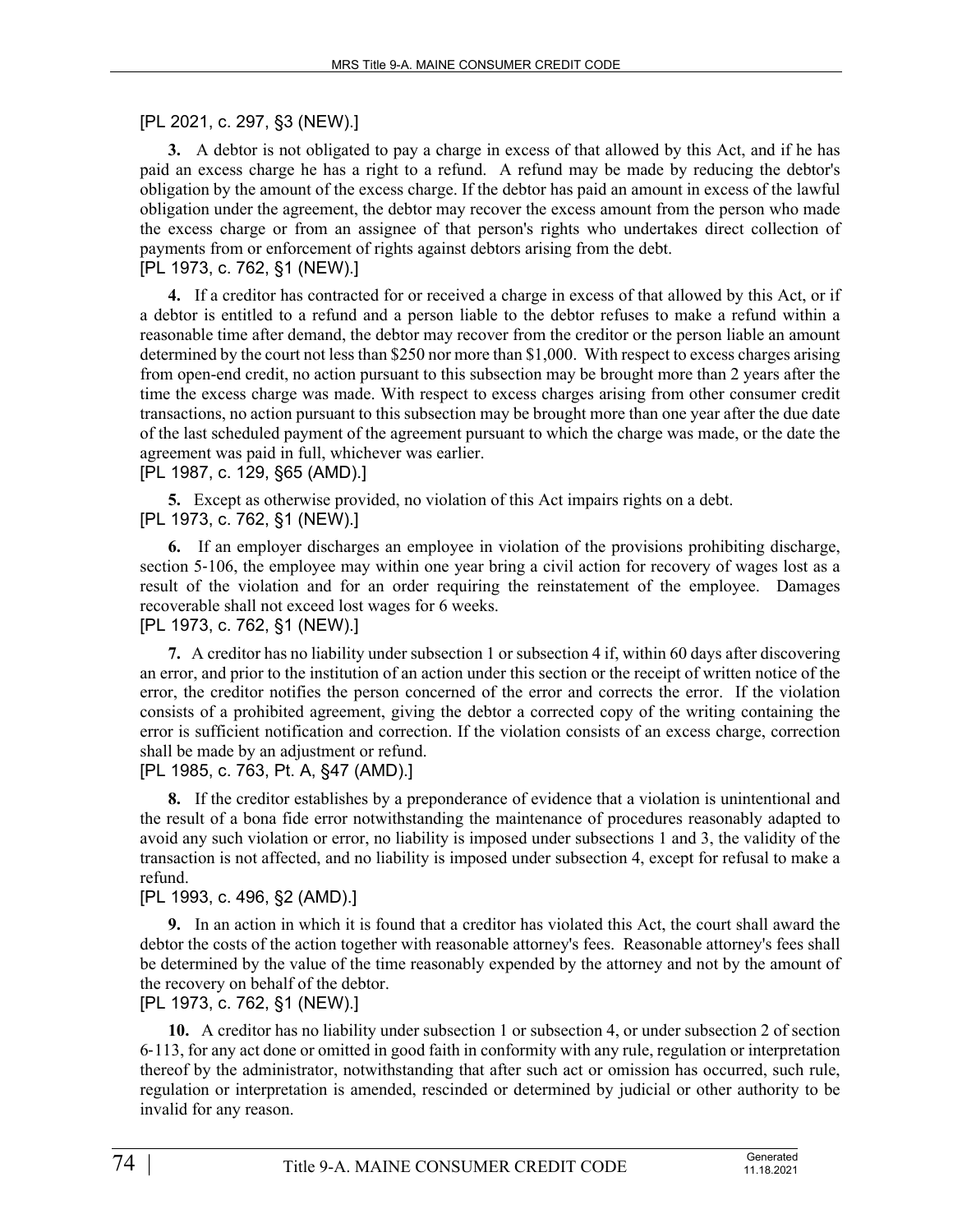[PL 1973, c. 762, §1 (NEW).]

#### SECTION HISTORY

PL 1973, c. 762, §1 (NEW). PL 1975, c. 134, §2 (AMD). PL 1979, c. 660, §9 (AMD). PL 1985, c. 763, §§A46,47 (AMD). PL 1987, c. 129, §65 (AMD). PL 1993, c. 496, §§1,2 (AMD). PL 2021, c. 297, §§2, 3 (AMD).

#### **§5-202. Refunds and penalties as set-off to obligation**

Refunds or penalties to which the consumer is entitled pursuant to this Part may be set off against the consumer's obligation, and may be raised as a defense to a suit on the obligation without regard to the time limitations prescribed by this Part. [PL 1973, c. 762, §1 (NEW).]

#### SECTION HISTORY

PL 1973, c. 762, §1 (NEW).

#### **PART 3**

#### **CRIMINAL PENALTIES**

#### **§5-301. Violations**

Any creditor, any officer or employee of a creditor, or any other person who wilfully and knowingly violates any of the provisions of this Act, or directly or indirectly counsels, aids or abets such violation, shall be punished by a fine of not more than \$2,500 for each offense, or by imprisonment for not more than 6 months, or by both. [PL 1973, c. 762, §1 (NEW).]

#### SECTION HISTORY

PL 1973, c. 762, §1 (NEW).

#### **ARTICLE 6**

#### **ADMINISTRATION**

#### **PART 1**

#### **POWERS AND FUNCTIONS OF ADMINISTRATOR**

#### **§6-101. Short title**

This Article shall be known and may be cited as the "Maine Consumer Credit Code -- Administration." [PL 1973, c. 762, §1 (NEW).]

#### SECTION HISTORY

PL 1973, c. 762, §1 (NEW).

#### **§6-102. Applicability**

This Part applies to persons who in this State: [PL 1973, c. 762, §1 (NEW).]

**1.** Make or solicit consumer credit transactions; or

[PL 1973, c. 762, §1 (NEW).]

**2.** Directly collect payments from or enforce rights against consumers arising from consumer credit transactions, wherever they are made.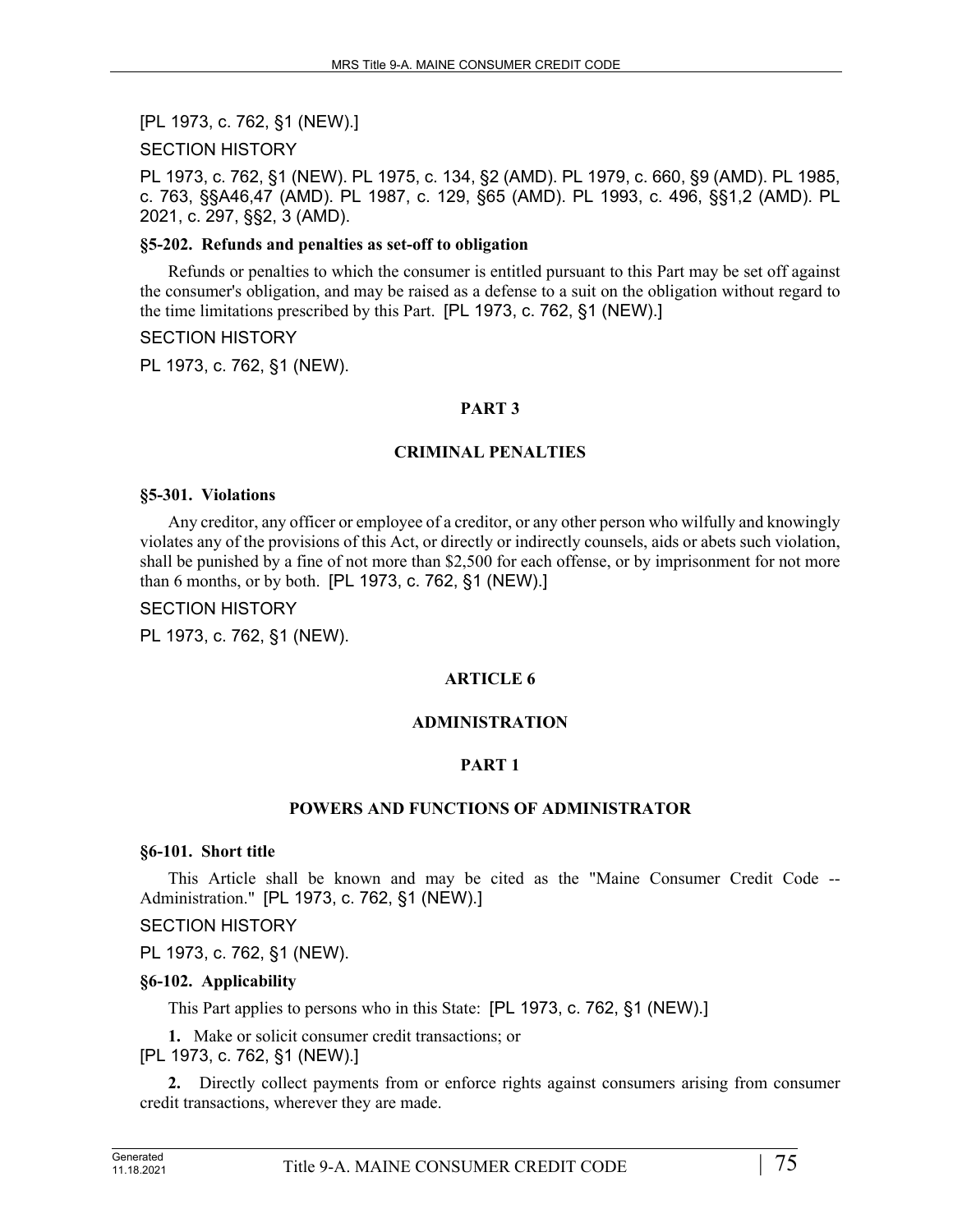[PL 1973, c. 762, §1 (NEW).] SECTION HISTORY PL 1973, c. 762, §1 (NEW).

#### **§6-103. Administration**

There is created and established the Bureau of Consumer Credit Protection within the Department of Professional and Financial Regulation. The Superintendent of Consumer Credit Protection is the head of the Bureau of Consumer Credit Protection. As used in this Act, and except as provided in section 1-301, subsection 2, "administrator" means the Superintendent of Consumer Credit Protection. The administrator is appointed by the Governor and subject to review by the joint standing committee of the Legislature having jurisdiction over insurance and financial services matters and to confirmation by the Legislature. The administrator is appointed for a 5-year term, or until a successor is appointed and qualified. Any vacancy occurring must be filled by appointment for the unexpired portion of the term. The administrator may be removed from office for cause by the Governor and Title 5, section 931, subsection 2 does not apply. [PL 2007, c. 273, Pt. B, §3 (RPR); PL 2007, c. 695, Pt. A, §47 (AFF).]

#### SECTION HISTORY

PL 1973, c. 762, §1 (NEW). PL 1975, c. 771, §109 (AMD). PL 1981, c. 359, §3 (AMD). PL 1981, c. 501, §26 (AMD). PL 1983, c. 553, §§9,46 (AMD). PL 1985, c. 763, §A48 (AMD). PL 1987, c. 105, §1 (AMD). PL 1987, c. 402, §A84 (AMD). PL 1987, c. 769, §A39 (RPR). PL 1989, c. 702, §E5 (AMD). PL 1995, c. 309, §6 (AMD). PL 1995, c. 309, §29 (AFF). PL 1995, c. 502, §H2 (AMD). PL 2007, c. 273, Pt. B, §3 (RPR). PL 2007, c. 273, Pt. B, §7 (AFF). PL 2007, c. 695, Pt. A, §47 (AFF).

#### **§6-104. Powers of administrator; reliance on rules; duty to report**

**1.** In addition to other powers granted by this Act, the administrator within the limitations provided by law may:

A. Receive and act on complaints, take action designed to obtain voluntary compliance with this Act, or refer cases to the Attorney General who shall appear for and represent the administrator in court; [PL 1973, c. 762, §1 (NEW).]

B. Counsel persons and groups on their rights and duties under this Act; [PL 1973, c. 762, §1 (NEW).]

C. Establish programs for the education of consumers with respect to credit practices and problems; [PL 1973, c. 762, §1 (NEW).]

D. Make studies appropriate to effectuate the purposes and policies of this Act and make the results available to the public; [PL 1973, c. 762, §1 (NEW).]

E. Adopt, amend, and repeal rules to carry out the specific provisions of this Act; [PL 1973, c. 762, §1 (NEW).]

F. Maintain offices within this State; [PL 1973, c. 762, §1 (NEW).]

G. With the approval of the Commissioner of Professional and Financial Regulation, appoint any necessary hearing examiners, clerks and other employees and agents and fix their compensation, subject to the Civil Service Law; [PL 1995, c. 309, §7 (AMD); PL 1995, c. 309, §29 (AFF).]

H. Maintain a public file of all enforcement proceedings instituted and of their disposition, including all assurances of voluntary compliance accepted and their terms and the pleadings and briefs in all actions in which the administrator is a party; [PL 2011, c. 427, Pt. A, §11 (AMD).]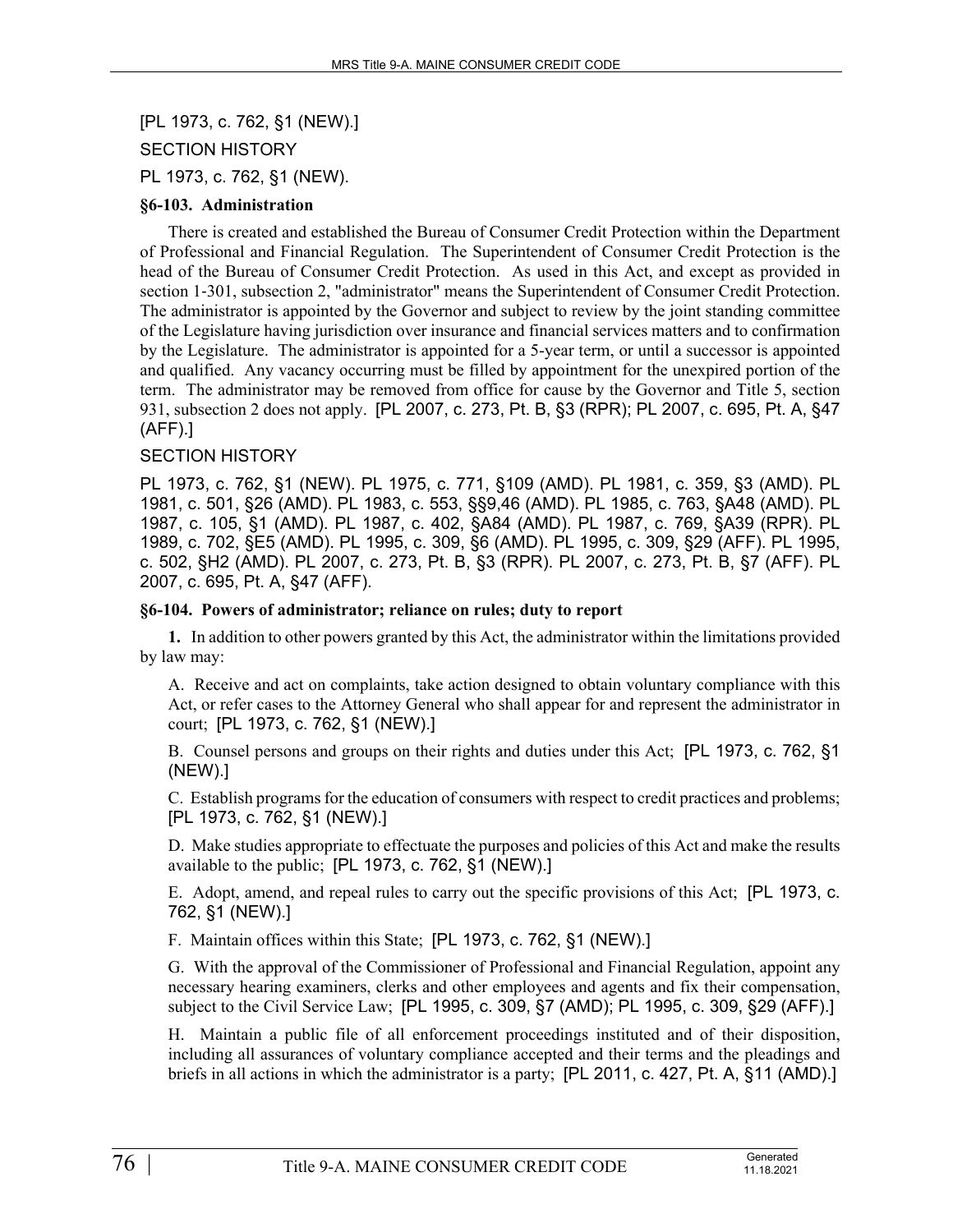I. Convene meetings of individuals representing various segments of the public and the consumer credit industry to advise and consult with the administrator concerning the exercise of powers under this Act and to make recommendations to the administrator. The administrator may authorize reimbursement of reasonable expenses incurred in attending the meetings; and [PL 2011, c. 427, Pt. A, §12 (AMD).]

J. To the extent permitted in Title X of the federal Dodd-Frank Wall Street Reform and Consumer Protection Act, Public Law 111-203, Section 1042, enforce the provisions of Title X of the federal Dodd-Frank Wall Street Reform and Consumer Protection Act, Public Law 111-203 or regulations issued under those provisions with respect to entities that are state-chartered, incorporated, licensed or otherwise authorized to do business under the laws of this State and secure remedies under provisions of Title X of the federal Dodd-Frank Wall Street Reform and Consumer Protection Act, Public Law 111-203 or remedies otherwise provided under other provisions of law with respect to entities that are state-chartered, incorporated, licensed or otherwise authorized to do business under the laws of this State. [PL 2011, c. 427, Pt. A, §13 (NEW).]

## [PL 2011, c. 427, Pt. A, §§11-13 (AMD).]

**2.** Except for refund of an excess charge, no liability is imposed under this Act for an act done or omitted in conformity with a rule or advisory ruling of the administrator notwithstanding that after the act or omission the rule or advisory ruling may be amended or repealed or be determined by judicial or other authority to be invalid for any reason.

[PL 1983, c. 212, §9 (AMD).]

**3.** On or before August 1st each year, the administrator shall report to the Commissioner of Professional and Financial Regulation for the preceding fiscal year ending June 30th on the operation of the administrator's office, on the use of consumer credit in the State and on the problems of persons of small means obtaining credit from persons regularly engaged in extending sales or loan credit. For the purpose of making the report, the administrator is authorized to conduct research and make appropriate studies. The report must include a description of the examination and investigation procedures and policies of the administrator's office, a statement of policies followed in deciding whether to investigate or examine the offices of credit suppliers subject to this Act, a statement of the number and percentages of offices that are periodically investigated or examined, a statement of the types of consumer credit problems of both creditors and consumers that have come to the administrator's attention through the administrator's examinations and investigations and the disposing of them under existing law, and a general statement of the activities of the administrator's office and of others to promote the purposes of this Act.

[RR 1993, c. 1, §21 (COR).]

**4.** In addition to other rule-making requirements imposed by law, the administrator shall:

A. Adopt as a rule a description of the organization of his office, stating the general course and method of the operations of his office and the methods whereby the public may obtain information or make submissions or requests; [PL 1985, c. 763, Pt. A, §49 (NEW).]

B. Adopt rules of practice setting forth the nature and requirements of all formal and informal procedures available, including a description of all forms and instructions used by the administrator or his office; [PL 1985, c. 763, Pt. A, §49 (NEW).]

C. Make available for public inspection all rules and all other written statements of policy or interpretations formulated, adopted or used by the administrator in the discharge of his functions; and [PL 1985, c. 763, Pt. A, §49 (NEW).]

D. Make available for public inspection all final orders, decisions and opinions. [PL 1985, c. 763, Pt. A, §49 (NEW).]

[PL 1985, c. 763, Pt. A, §49 (NEW).]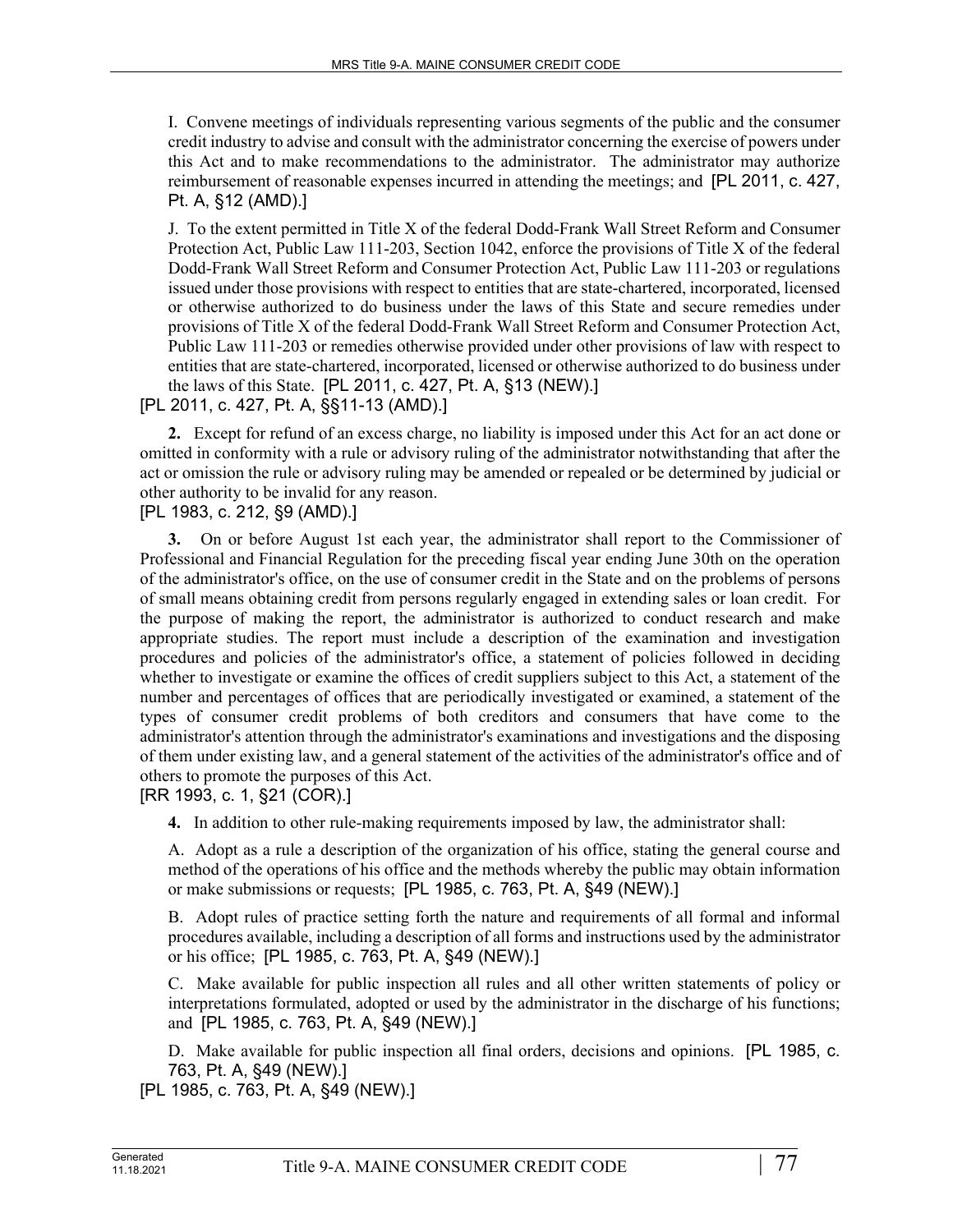**5.** No rule, order or decision of the administrator is valid or effective against any person or party, nor may it be invoked by the administrator or any party, for any purpose, until it has been made available for public inspection as herein required. This provision is not applicable in favor of any person or party who has actual knowledge thereof.

# [PL 1985, c. 763, Pt. A, §49 (NEW).]

**6.** Any rule, license, opinion, bulletin or advisory ruling issued by the Superintendent of Consumer Credit Protection remains applicable to supervised financial organizations after December 31, 1995 unless subsequently modified by the Superintendent of Financial Institutions. In addition, any rule, license, opinion, bulletin or advisory ruling issued by the Superintendent of Consumer Credit Protection with respect to all regulated entities other than supervised financial organizations remains in effect after December 31, 1995 as if issued by the Director of Consumer Credit Regulation.

[PL 1995, c. 309, §10 (NEW); PL 1995, c. 309, §29 (AFF); PL 2001, c. 44, §11 (AMD); PL 2001, c. 44, §14 (AFF).]

#### SECTION HISTORY

PL 1973, c. 762, §1 (NEW). PL 1975, c. 767, §7 (AMD). PL 1983, c. 212, §9 (AMD). PL 1983, c. 553, §46 (AMD). PL 1985, c. 763, §A49 (AMD). PL 1985, c. 785, §B53 (AMD). RR 1993, c. 1, §§20,21 (COR). PL 1995, c. 309, §§7-10 (AMD). PL 1995, c. 309, §29 (AFF). PL 2001, c. 44, §11 (AMD). PL 2001, c. 44, §14 (AFF). PL 2011, c. 427, Pt. A, §§11-13 (AMD).

#### **§6-104-A. Deputy superintendent**

## **(REPEALED)**

#### SECTION HISTORY

PL 1981, c. 501, §27 (NEW). PL 1995, c. 309, §11 (AMD). PL 1995, c. 309, §29 (AFF).

#### **§6-105. Administrative powers with respect to supervised financial organizations**

**1.** With respect to supervised financial organizations, all powers of the administrator under this Act must be exercised by the Superintendent of Financial Institutions.

[PL 1995, c. 309, §12 (AMD); PL 1995, c. 309, §29 (AFF); PL 2001, c. 44, §11 (AMD); PL 2001, c. 44, §14 (AFF).]

#### **2.**

[PL 1995, c. 309, §12 (RP); PL 1995, c. 309, §29 (AFF).]

**3.** An administrator, as defined in section 1‑301, subsection 2, and any official or agency of this State having supervisory authority over a supervised financial organization are authorized and directed to consult and assist one another in maintaining compliance with this Act. They may jointly pursue investigations, prosecute suits and take other official action, as they determine appropriate, if either of them otherwise is empowered to take the action.

[PL 1995, c. 309, §12 (AMD); PL 1995, c. 309, §29 (AFF).]

**4.** In carrying out the responsibilities assigned under section 1‑301, subsection 2, the Superintendent of Financial Institutions shall designate an employee within the Bureau of Financial Institutions and shall assign to that employee the responsibility of promoting the purposes and policies of the Maine Consumer Credit Code with respect to supervised financial organizations.

[PL 1995, c. 309, §12 (NEW); PL 1995, c. 309, §29 (AFF); PL 2001, c. 44, §11 (AMD); PL 2001, c. 44, §14 (AFF).]

#### SECTION HISTORY

PL 1973, c. 762, §1 (NEW). PL 1987, c. 129, §66 (AMD). PL 1995, c. 309, §12 (AMD). PL 1995, c. 309, §29 (AFF). PL 2001, c. 44, §11 (AMD). PL 2001, c. 44, §14 (AFF).

## **§6-105-A. Uniform multistate automated licensing system**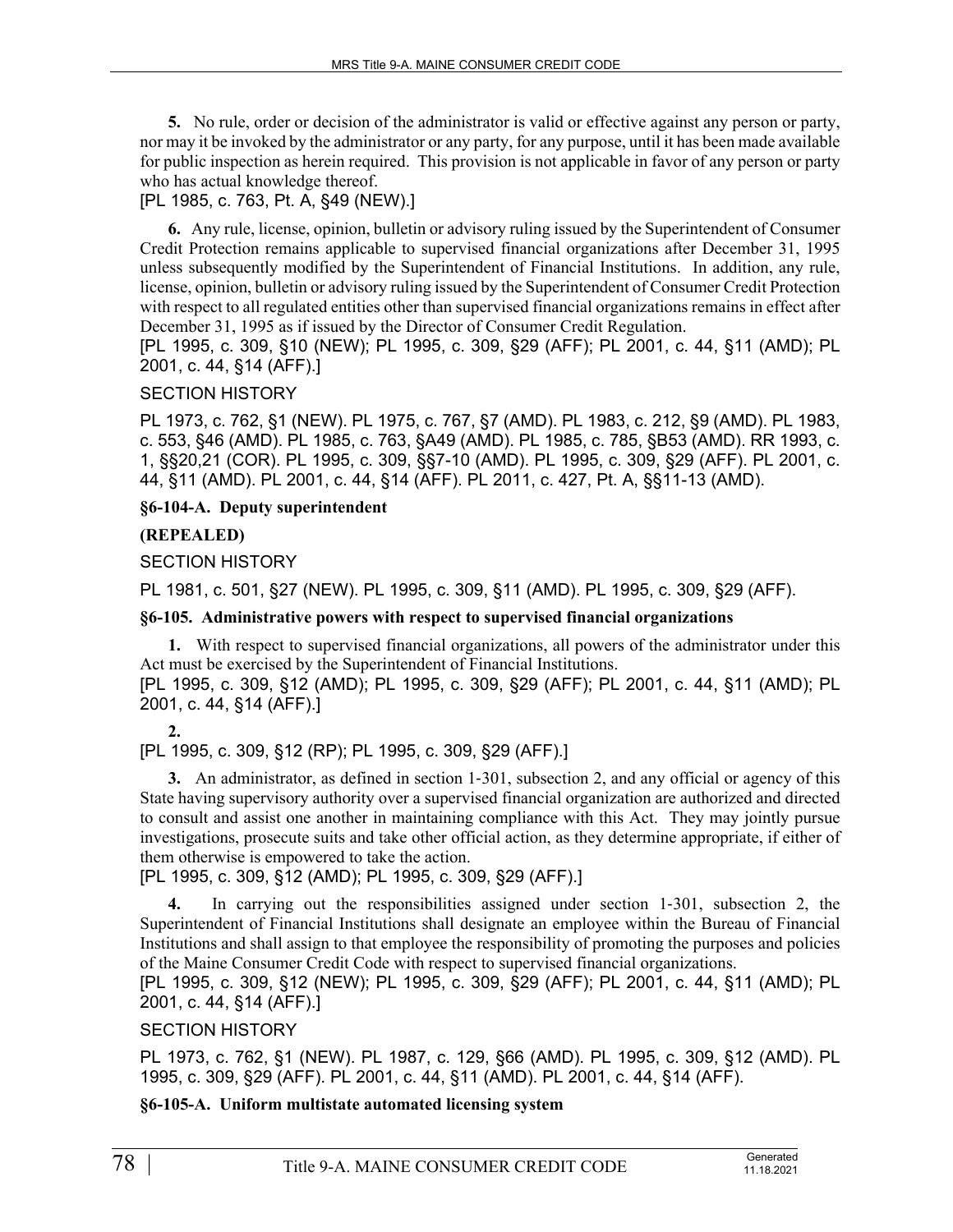For the purposes of participating in the establishment and implementation of a uniform multistate automated licensing system, referred to in this section as "the system," for loan brokers, supervised lenders that are not supervised financial organizations and individual mortgage loan originators thereof, or entities in other license categories processed by the system that are licensed or registered by the administrator, the administrator may undertake the following actions. [PL 2021, c. 245, Pt. B, §1 (AMD).]

**1.** The administrator may establish new rules and procedures, consistent with the principles for operation and implementation established by the system, that are necessary for the State to participate in the system, including rules and procedures authorizing the system to collect license fees on behalf of the State and remit those fees to the State, authorizing collection fees by the system to pay for its services, authorizing the system to process and maintain license records and authorizing use of the system's uniform forms, upon the administrator's finding that each new rule or procedure is consistent with the public interest and the purposes of this Act. Rules adopted pursuant to this subsection are routine technical rules as defined in Title 5, chapter 375, subchapter 2‑A.

# [PL 2021, c. 245, Pt. B, §1 (AMD).]

**2.** The administrator may require a credit and background investigation of each applicant for a license as a loan broker, a supervised lender that is not a supervised financial organization or a mortgage loan originator thereof, or entity in another license category processed by the system that is licensed or registered by the administrator, by means including fingerprint checks for state and national criminal histories, commencing at the time the State joins the system pursuant to this section. The cost of the investigations must be charged to the applicants. Information obtained or held by the administrator pursuant to this subsection is nonpublic pursuant to section 6‑116 and not subject to disclosure. [PL 2021, c. 245, Pt. B, §1 (AMD).]

Any information provided by or to the administrator pursuant to this section that has been designated as confidential by another state's regulatory agency remains the property of the agency furnishing the information and must be kept confidential by the administrator and the system except as authorized by the agency that furnished the information. [PL 2007, c. 273, Pt. A, §2 (NEW); PL 2007, c. 273, Pt. A, §41 (AFF).]

# SECTION HISTORY

PL 2007, c. 273, Pt. A, §2 (NEW). PL 2007, c. 273, Pt. A, §41 (AFF). PL 2011, c. 427, Pt. B, §§10, 11 (AMD). PL 2021, c. 245, Pt. B, §1 (AMD).

# **§6-106. Examinations and investigations**

**1.** The administrator may, at any time, but not more frequently than once every 3 months, conduct an examination or make an investigation of any person he believes has engaged in conduct governed by this Act. For these purposes, the administrator shall have free and reasonable access to the offices, places of business and records of the person and may make and procure copies of those records, books, documents or other tangible things without employing the subpoena powers provided by subsection 2. [PL 1987, c. 129, §67 (RPR).]

**2.** For the purposes of this section, the administrator may administer oaths or affirmations and, upon his own motion or upon request of any party, may subpoena witnesses, compel their attendance, adduce evidence and require the production of any matter which is relevant to an examination or investigation, including the existence, description, nature, custody, condition and location of any books, documents or other tangible things and the identity and location of persons having knowledge of relevant facts, or any other matter reasonably calculated to lead to the discovery of admissible evidence. [PL 1987, c. 129, §67 (RPR).]

**3.** If the person's records are located outside this State, that person, at the administrator's option, either shall make the records available to the administrator at a convenient location within the State or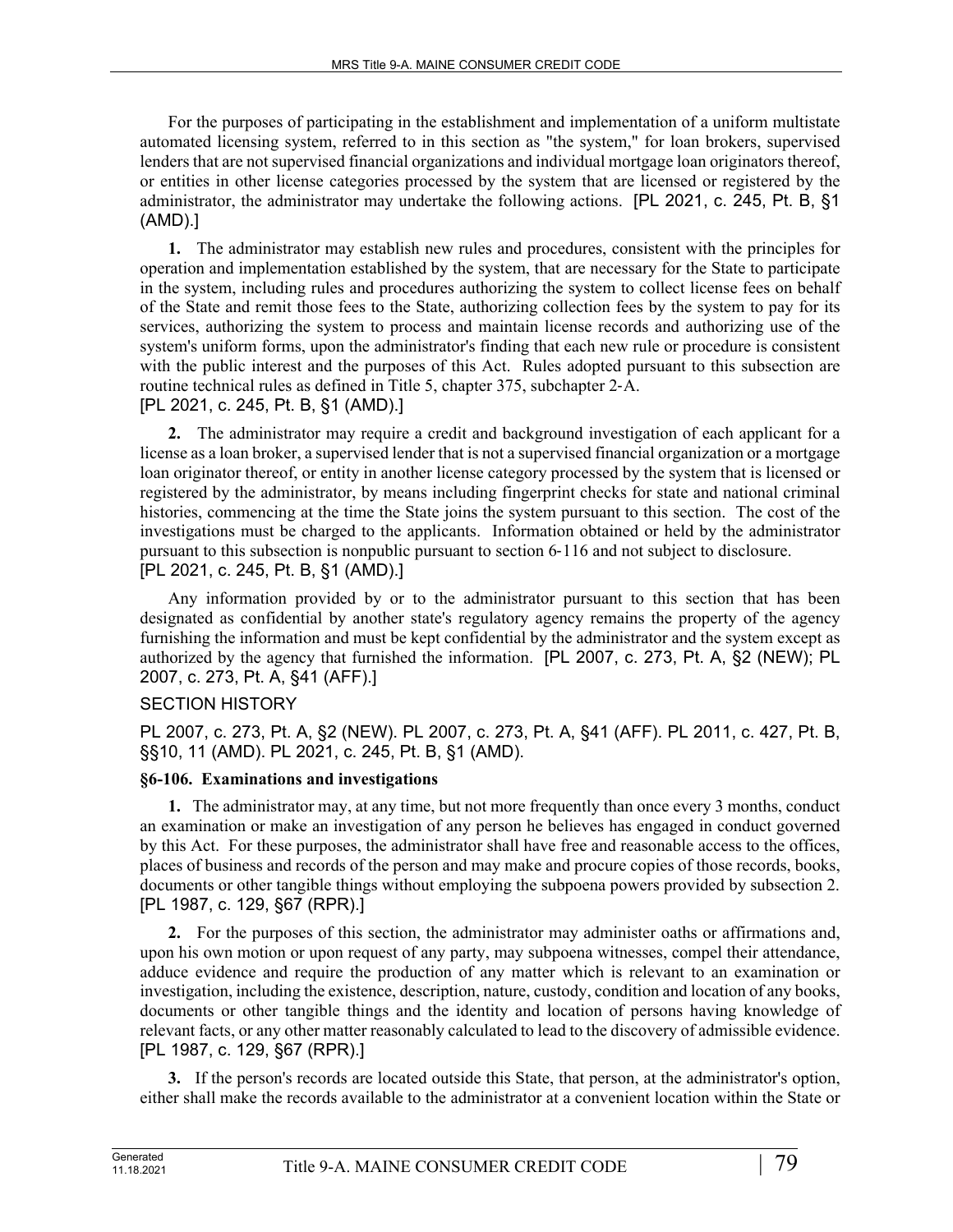allow the administrator or his representatives to examine them at the place where they are maintained. The administrator may designate representatives, including comparable officials of the state in which the records are located, to inspect them on the administrator's behalf.

[PL 1987, c. 129, §67 (RPR).]

**4.** If the administrator finds a violation of this Act, he may notify any party to the transaction involved.

## [PL 1987, c. 129, §67 (NEW).]

**5.** If any individual without lawful excuse fails to obey a subpoena or to give testimony when directed to do so by the administrator or obstructs the proceedings by any means, whether or not in the presence of the administrator, that individual is guilty of contempt. The administrator, through the Attorney General, may file a complaint in the Superior Court setting forth the facts constituting the contempt and requesting an order returnable in not less than 2 days nor more than 5 days, directing the alleged contemner to show cause before the court why he should not be punished for contempt. If the court determines that the respondent has committed any alleged contempt, the court shall punish the offender for contempt.

## [PL 1987, c. 129, §67 (NEW).]

**6.** The expenses of the administrator necessarily incurred in the examination or investigation of any person engaged in conduct governed by this Act must be chargeable to that person. The expenses of the administrator incurred in the examination of supervised financial organizations must be assessed in accordance with the provisions of Title 9-B, section 214, subsection 1. With respect to any other person, that person must be assessed for the actual expenses incurred by the administrator, including, but not necessarily limited to, travel expenses and the proportionate part of the salaries and expenses of examiners engaged in the examination or investigation. Notwithstanding this subsection, for a person other than a supervised financial organization, the administrator may adjust the examination assessments to make more equitable travel-related costs that result from a creditor's location in this State. Notice of the assessment of those costs must be given to the person by the administrator as soon as feasible after the close of the examination or investigation and the person must have the time specified by the administrator to pay the assessment, which may not be less than 30 days. [PL 1997, c. 727, Pt. B, §19 (AMD).]

SECTION HISTORY

PL 1973, c. 762, §1 (NEW). PL 1977, c. 694, §§155-E (AMD). PL 1981, c. 235, §4 (AMD). PL 1987, c. 129, §67 (RPR). PL 1997, c. 727, §B19 (AMD).

## **§6-107. Application of part on administrative procedure and judicial review**

Except as otherwise provided, an administrative action taken by the administrator pursuant to this Article or the Part on supervised lenders, Part 2, of the Article on Finance Charges, Article II, may be taken under Part on Administrative Procedure and Judicial Review, Part 4, of this Article, notwithstanding Title 9-B, section 231, subsections 2 and 3 and section 233. [PL 1977, c. 564, §46 (AMD).]

## SECTION HISTORY

PL 1973, c. 762, §1 (NEW). PL 1977, c. 564, §46 (AMD).

## **§6-108. Administrative enforcement orders**

**1.** After notice and hearing, the administrator may order any person to cease and desist from engaging in violations of this Act or any lawful regulation issued by the administrator and may further order that the person take appropriate corrective action to reimburse consumers in cases where consumers have been charged amounts in excess of those permitted by this Act. Notice and hearing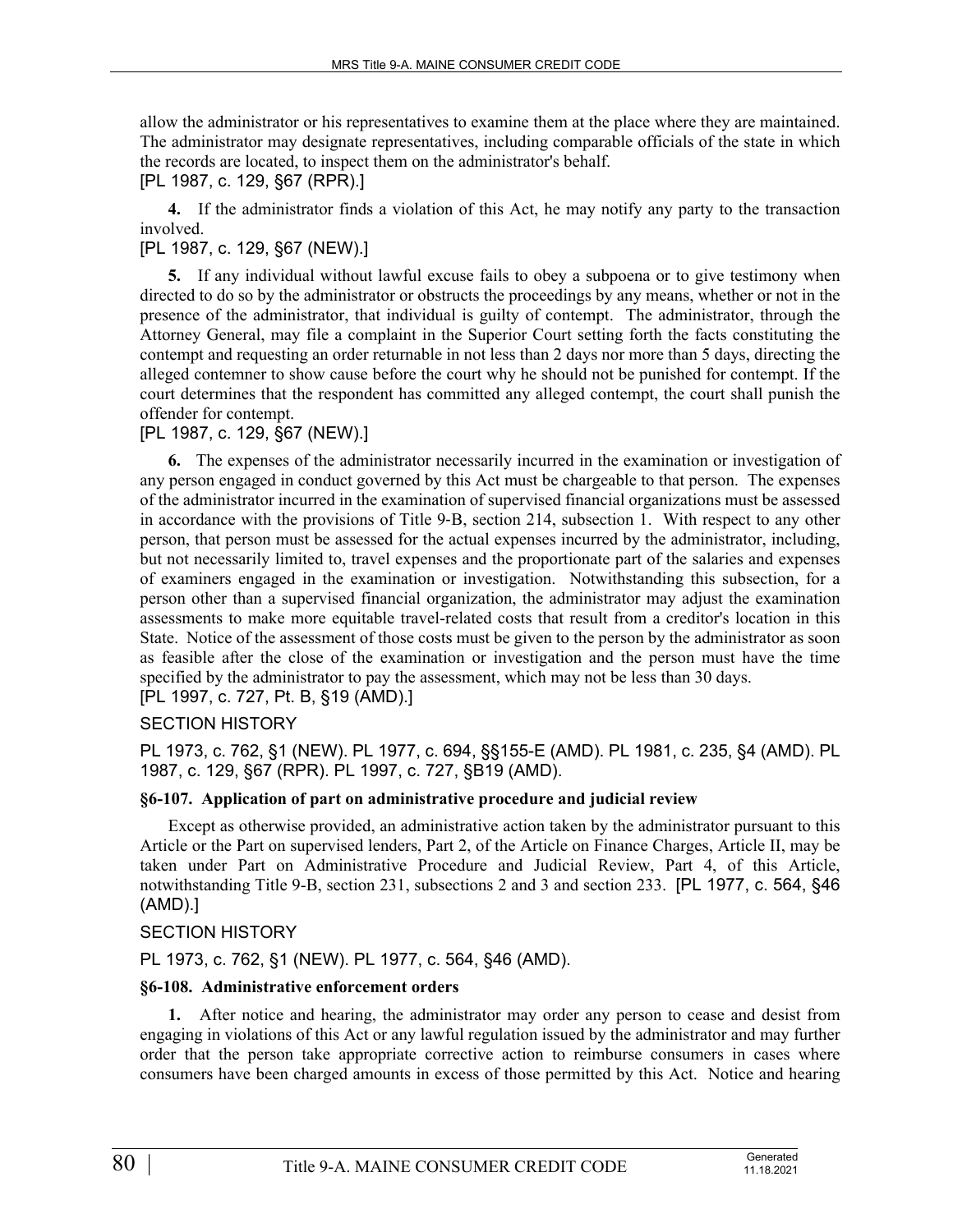need not be provided prior to issuance of an order to cease and desist, when, in the opinion of the administrator, immediate action is required to protect the public interest, and:

A. The creditor has not complied with section 6‑202; or [PL 1973, c. 762, §1 (NEW).]

B. The creditor does not maintain a permanent place of business in this State. [PL 1973, c. 762, §1 (NEW).]

A respondent aggrieved by an order of the administrator may obtain judicial review of the order in the Superior Court. The proceeding for review is initiated and conducted in accordance with Title 5, chapter 375, subchapter VII.

[PL 1983, c. 389 (AMD).]

**2.** 

[PL 1977, c. 694, §155-G (RP).]

**3.** An objection not urged at the hearing shall not be considered by the court unless the failure to urge the objection is excused for good cause shown. A party may move the court to remand the case to the administrator in the interest of justice for the purpose of adducing additional specified and material evidence and seeking findings thereon upon good cause shown for the failure to adduce this evidence before the administrator.

[PL 1973, c. 762, §1 (NEW).]

**4.** The administrator's copy of the testimony shall be available at reasonable times to all parties for examination without cost.

[PL 1977, c. 694, §155-H (AMD).]

**5.** If no proceeding is initiated, the administrator, through the Attorney General, may obtain a decree of the Superior Court for enforcement of its order upon showing that the order was issued in compliance with this section, that no proceeding for review was timely initiated and that the respondent is subject to the jurisdiction of the court. The decree of the Superior Court may also provide any relief available in an action brought under section 6-110.

## [PL 1977, c. 694, §155-I (AMD).]

**6.** With respect to unconscionable agreements or fraudulent or unconscionable conduct by the respondent, the administrator may not issue an order pursuant to this section but, through the Attorney General, may bring a civil action for an injunction, section 6-111.

[PL 1973, c. 762, §1 (NEW).]

**7.** No order may be issued under this section if the creditor establishes by a preponderance of evidence that a violation was unintentional and the result of a bona fide error notwithstanding the maintenance of procedures reasonably adapted to avoid any such violation or error except that this subsection does not apply if the violation had previously been brought to the attention of the creditor by way of examination, investigation or formal complaint through the administrator, or if the violation involves the obligation to refund excess charges, as specified in section 5‑201, subsections 2 and 3 or section 9-405, subsections 2 and 4.

[PL 1993, c. 496, §3 (AMD).]

# SECTION HISTORY

PL 1973, c. 762, §1 (NEW). PL 1977, c. 694, §§155F-155I (AMD). PL 1983, c. 212, §10 (AMD). PL 1983, c. 389 (AMD). PL 1985, c. 763, §A50 (AMD). PL 1993, c. 496, §3 (AMD).

# **§6-109. Assurance of discontinuance**

If it is claimed that a person has engaged in conduct which could be subject to an order by the administrator, section 6-108, or by a court, sections 6-110 to 6-112, the administrator may accept an assurance in writing that the person will not engage in the same or in similar conduct in the future. Such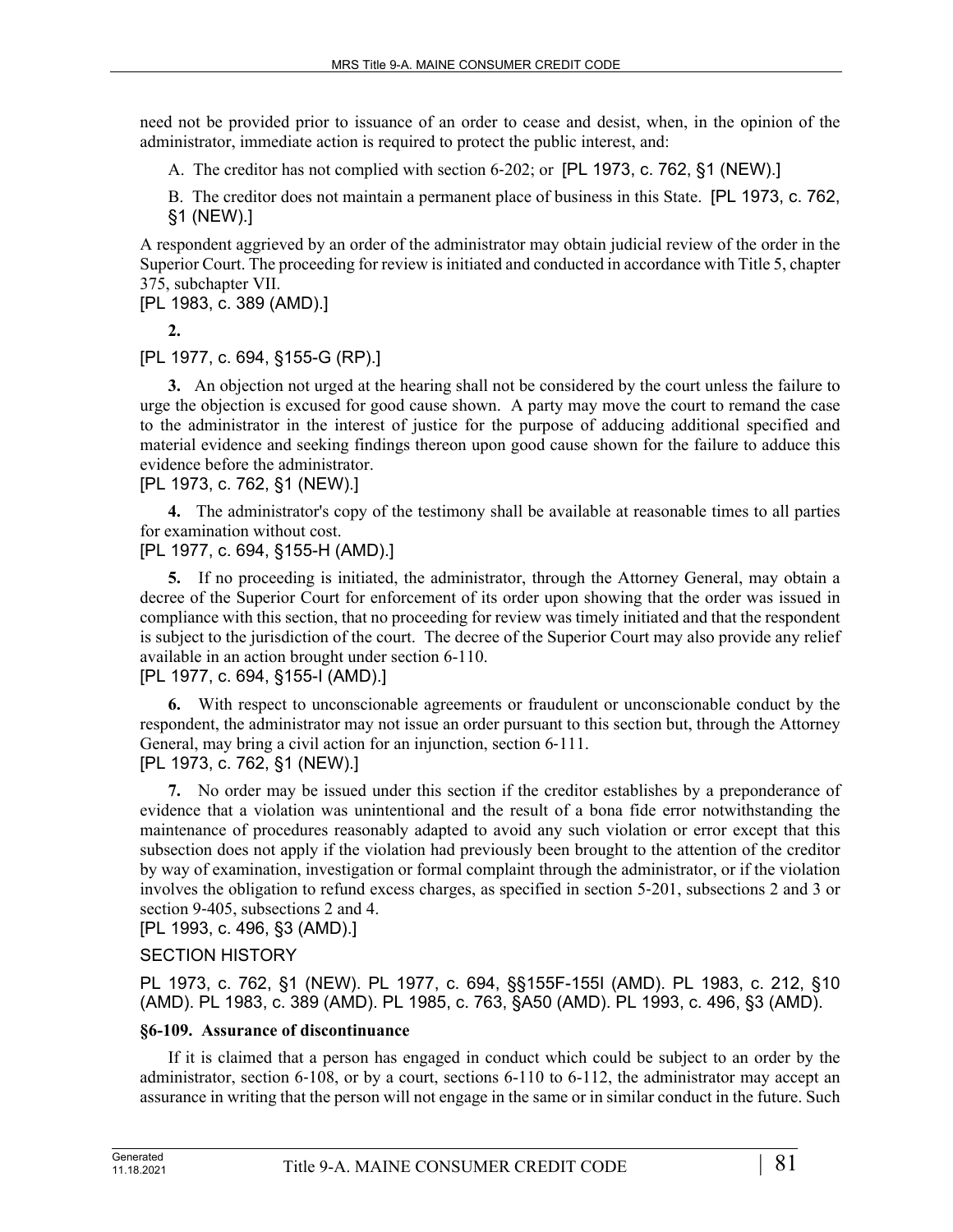an assurance may include any, or any combination, of the following: Stipulations for the voluntary payment by the creditor of the costs of investigation or of an amount to be held in escrow as restitution to debtors aggrieved by past or future conduct of the creditor or to cover costs of future investigation, or admissions of past specific acts by the creditor or that such acts violated this Act or other statutes. A violation of an assurance of discontinuance shall be a violation of this Act. [PL 1973, c. 762, §1 (NEW).]

#### SECTION HISTORY

PL 1973, c. 762, §1 (NEW).

#### **§6-110. Injunctions against violations of act**

The administrator, through the Attorney General, may bring a civil action to restrain any person from violating this Act. [PL 1975, c. 134, §3 (AMD).]

In such an action, the court may make such orders or judgments as may be necessary to prevent the use or employment by a person of any practices prohibited by this Act, to reform contracts to conform to this Act or to rescind contracts in which a violation has tended to induce the debtor to contract with the creditor, even though the debtors are not parties to the action. In such an action, the court may, in its discretion, award the administrator his reasonable costs of investigation and reasonable attorneys' fees incurred in bringing the action. An action under this section and an action under section 6‑113 may be brought jointly using a single complaint. [PL 1983, c. 212, §11 (AMD).]

#### SECTION HISTORY

PL 1973, c. 762, §1 (NEW). PL 1975, c. 134, §3 (AMD). PL 1983, c. 212, §11 (AMD).

#### **§6-111. Injunctions against unconscionable agreements and fraudulent or unconscionable conduct**

**1.** The administrator, through the Attorney General, may bring a civil action to restrain a creditor or a person acting in his behalf from engaging in a course of:

A. Making or enforcing unconscionable terms or provisions of consumer credit transactions; [PL 1973, c. 762, §1 (NEW).]

B. Fraudulent or unconscionable conduct in inducing consumers to enter into consumer credit transactions; or [PL 1973, c. 762, §1 (NEW).]

C. Fraudulent or unconscionable conduct in the collection of debts arising from consumer credit transactions. [PL 1973, c. 762, §1 (NEW).]

[PL 1973, c. 762, §1 (NEW).]

**2.** In an action brought pursuant to this section, the court may grant relief only if it finds:

A. That the respondent has made unconscionable agreements or has engaged or is likely to engage in a course of fraudulent or unconscionable conduct; [PL 1973, c. 762, §1 (NEW).]

B. That the agreements or conduct of the respondent has caused or is likely to cause injury to consumers; and [PL 1973, c. 762, §1 (NEW).]

C. That the respondent has been able to cause or will be able to cause the injury primarily because the transactions involved are credit transactions. [PL 1973, c. 762, §1 (NEW).]

[PL 1973, c. 762, §1 (NEW).]

**3.** In applying this section, consideration shall be given to each of the following factors, among others:

A. Belief by the creditor at the time consumer credit transactions are entered into that there was no reasonable probability of payment in full of the obligation by the consumer; [PL 1973, c. 762, §1 (NEW).]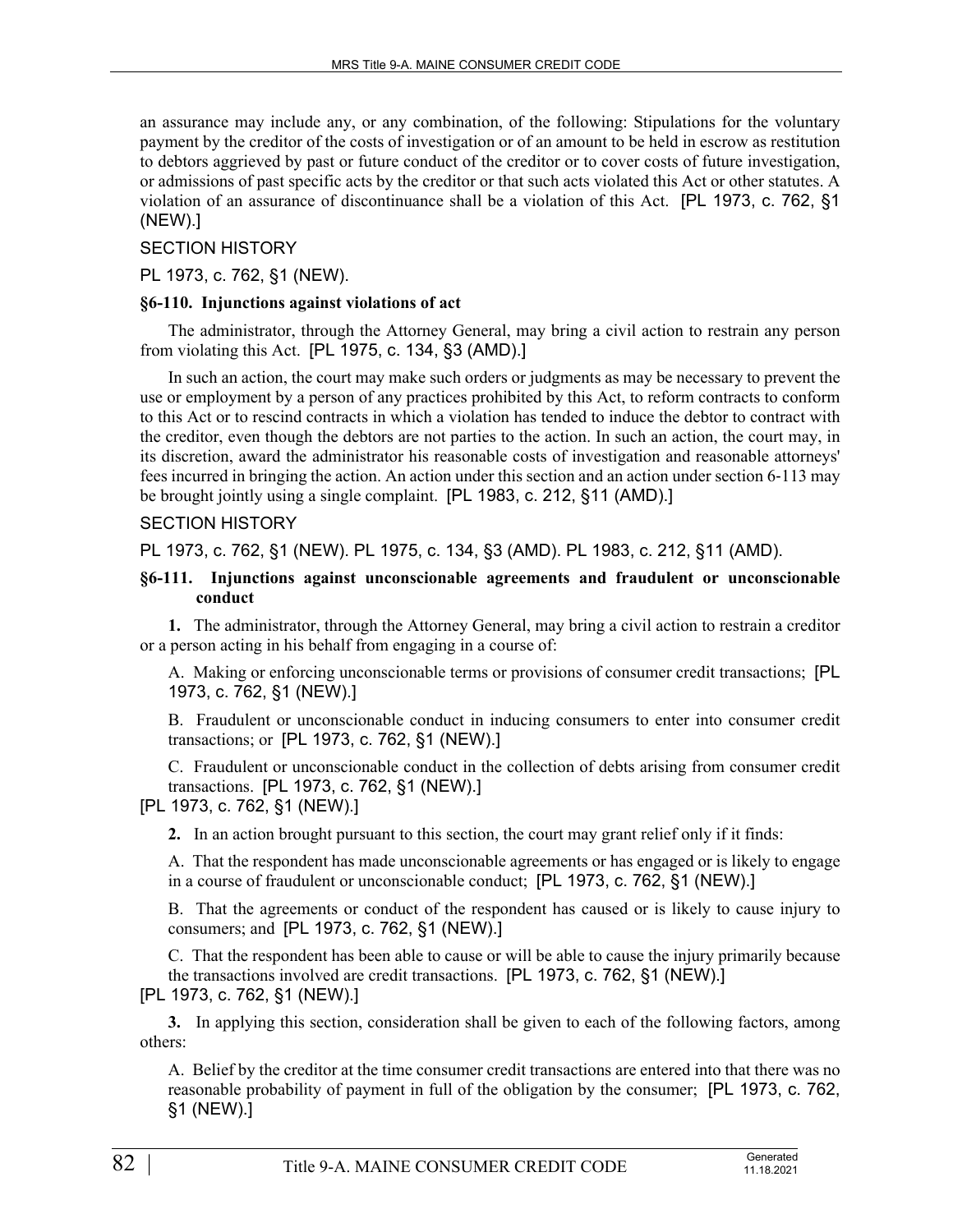B. In the case of consumer credit sales or consumer leases, knowledge by the seller or lessor at the time of the sale or lease of the inability of the buyer or lessee to receive substantial benefits from the property or services sold or leased; [PL 1973, c. 762, §1 (NEW).]

C. In the case of consumer credit sales or consumer leases, gross disparity between the price of the property or services sold or leased and the value of the property or services measured by the price at which similar property or services are readily obtainable in credit transactions by like buyers or lessees; [PL 1973, c. 762, §1 (NEW).]

D. The fact that the creditor contracted for or received separate charges for insurance with respect to consumer credit sales or consumer loans with the effect of making the sales or loans, considered as a whole, unconscionable; and [PL 1973, c. 762, §1 (NEW).]

E. The fact that the respondent has knowingly taken advantage of the inability of the consumer reasonably to protect his interests by reason of physical or mental infirmities, ignorance, illiteracy or inability to understand the language of the agreement, or similar factors. [PL 1973, c. 762, §1 (NEW).]

[PL 1973, c. 762, §1 (NEW).]

**4.** In an action brought pursuant to this section, a charge or practice expressly permitted by this Act is not in and of itself unconscionable in the absence of other practices or circumstances. [PL 1973, c. 762, §1 (NEW).]

## SECTION HISTORY

PL 1973, c. 762, §1 (NEW).

## **§6-112. Temporary relief**

With respect to an action brought to enjoin violations of the Act, section 6-110, or unconscionable agreements or fraudulent or unconscionable conduct, section 6‑111, the administrator, through the Attorney General, may apply to the court for appropriate temporary relief against a respondent, pending final determination of proceedings. If the court finds that there is reasonable cause to believe that the respondent is engaging in or is likely to engage in conduct sought to be restrained, it may grant any temporary relief or restraining order it deems appropriate. [PL 1973, c. 762, §1 (NEW).]

# SECTION HISTORY

PL 1973, c. 762, §1 (NEW).

# **§6-113. Civil actions by administrator**

**1.** After demand, the administrator, through the Attorney General, may bring a civil action against a creditor for any violation listed in section 5–201 or for a violation of Article 8–A. An action may relate to transactions with more than one consumer. If it is found that the creditor has made a violation so listed, the court shall order respondent to grant to each consumer affected the option to recover all excess charges, to have the contract reformed to conform to this Act or to rescind the contract. The court shall order amounts recovered or recoverable under this subsection paid to each consumer or set off against the consumer's obligation. A consumer's action takes precedence over a prior or subsequent action by the administrator with respect to the claim of that consumer. When an action takes precedence over another action under this subsection, to the extent appropriate, the other action may be stayed while the precedent action is pending and may be dismissed if the precedent action is dismissed with prejudice or results in a final judgment granting or denying the claim asserted in the precedent action. A consumer whose action is dismissed or results in a final judgment denying the claim may not participate in any subsequent recovery on the claim by the administrator. [PL 2011, c. 427, Pt. D, §12 (AMD).]

**2.** The administrator, through the Attorney General, may bring a civil action against a creditor or a person acting in his behalf to recover a civil penalty for willfully violating this Act or violating an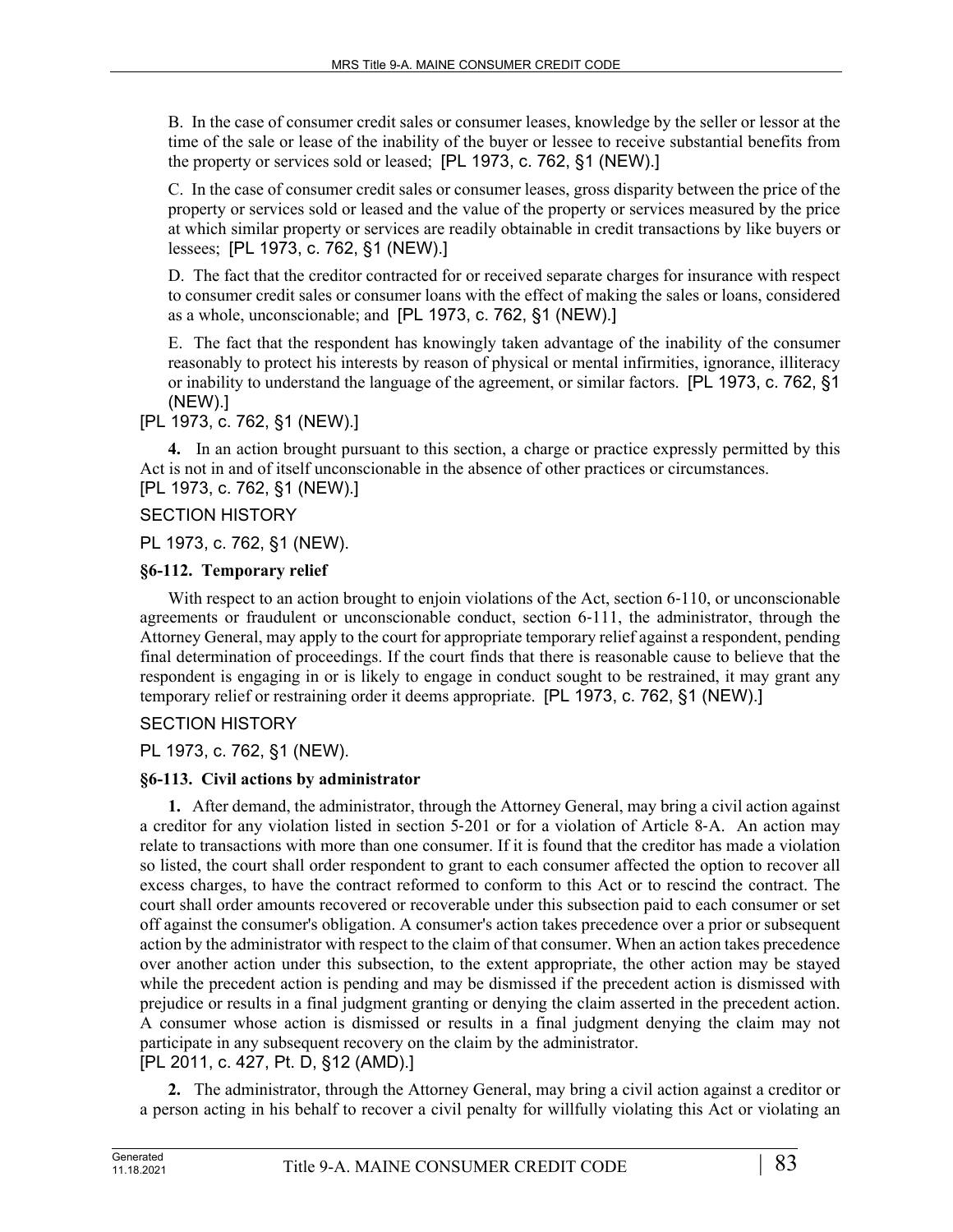assurance of discontinuance, and if the court finds that the defendant has engaged in repeated violations, a willful violation of this Act or a violation of an assurance of discontinuance, it may assess a civil penalty of not more than \$5,000.

If the creditor establishes by a preponderance of evidence that repeated violations were the result of a bona fide error notwithstanding the maintenance of procedures reasonably adapted to avoid any such violation or error, no liability is imposed under this subsection.

No civil penalty pursuant to this subsection may be imposed for violations of this Act occurring more than 2 years before the action is brought.

[PL 1973, c. 762, §1 (NEW).]

## SECTION HISTORY

PL 1973, c. 762, §1 (NEW). PL 1981, c. 243, §§23,26 (AMD). PL 1981, c. 551, §3 (AMD). PL 2011, c. 427, Pt. D, §12 (AMD).

## **§6-114. Consumer's remedies not affected**

The grant of powers to the administrator in this Article does not affect remedies available to consumers under this Act or under other principles of law or equity. [PL 1973, c. 762, §1 (NEW).]

#### SECTION HISTORY

PL 1973, c. 762, §1 (NEW).

#### **§6-115. Venue**

The administrator, through the Attorney General, may bring actions or proceedings in a court in a county or division in which an act on which the action or proceeding is based occurred or in a county or division in which respondent resides or transacts business. [PL 1973, c. 762, §1 (NEW).]

#### SECTION HISTORY

PL 1973, c. 762, §1 (NEW).

## **§6-116. Confidentiality of records**

The following records of the Bureau of Consumer Credit Protection shall be confidential, unless those records become part of the record of a judicial proceeding or administrative hearing: [PL 1995, c. 309, §26 (AMD); PL 1995, c. 309, §29 (AFF); PL 2007, c. 273, Pt. B, §5 (REV); PL 2007, c. 695, Pt. A, §47 (AFF).]

**1.** Records that identify consumers by name or identify accounts with information from which consumers can be identified by name, provided that, if the names and other information identifying consumers has been deleted, copies of any such records shall be public records; [PL 1985, c. 763, Pt. A, §51 (NEW).]

**2.** Financial information not normally available to the public that is submitted in confidence by an individual or organization to comply with the licensing, registration or other regulatory functions of the administrator, including information derived from a credit or background investigation conducted pursuant to section 6‑105‑A, subsection 2;

[PL 2021, c. 245, Pt. A, §4 (AMD).]

**3.** Proposed loan documents and other commercial paper submitted to be approved for use and not yet available to the general public or customers of the submitting institution or firm; and [PL 2009, c. 402, §5 (AMD).]

**4.** Any contact information or financial information relating to a mortgagor submitted pursuant to Title 14, section 6111, subsection 3‑A and any written notice sent to a mortgagor pursuant to Title 14, section 6111, subsection 4–A that includes a mortgagor's contact information. [PL 2009, c. 402, §6 (NEW).]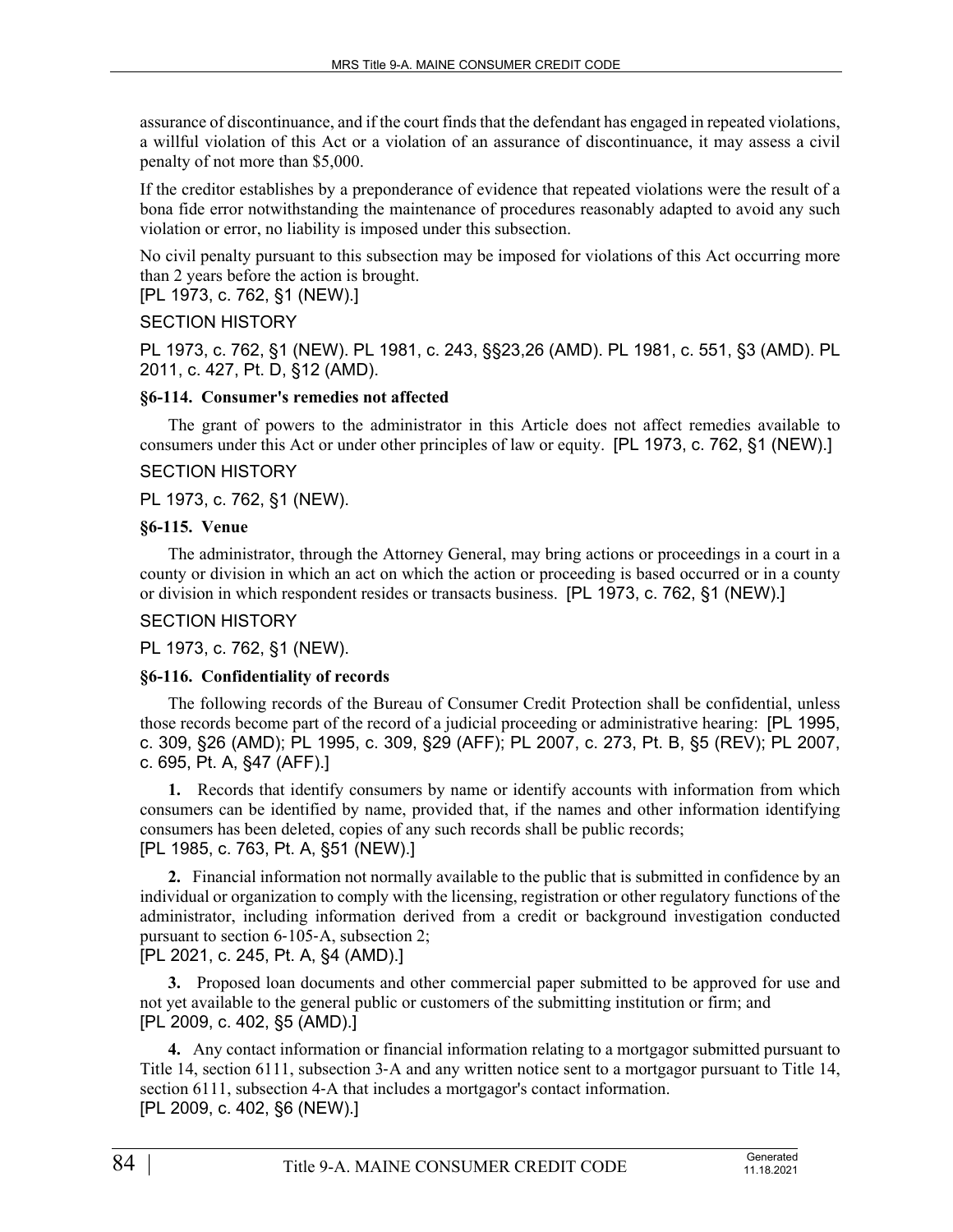SECTION HISTORY

PL 1985, c. 763, §A51 (NEW). PL 1995, c. 309, §26 (AMD). PL 1995, c. 309, §29 (AFF). PL 1995, c. 397, §1 (AMD). PL 2007, c. 273, Pt. B, §5 (REV). PL 2007, c. 273, Pt. B, §7 (AFF). PL 2007, c. 695, Pt. A, §47 (AFF). PL 2009, c. 402, §§4-6 (AMD). PL 2021, c. 245, Pt. A, §4 (AMD).

## **§6-117. Contracts with other state and federal agencies**

**1.** The administrator may employ and engage experts, professionals or other personnel of other state or federal regulatory agencies as may be necessary to assist the administrator in carrying out the regulatory functions of this Act. The administrator may contract agency staff to other state and federal agencies to assist those other state and federal agencies in carrying out their regulatory functions. [PL 1999, c. 184, §5 (NEW).]

**2.** The administrator may enter into cooperative agreements with other state, federal or foreign agencies to facilitate the regulatory functions of the administrator, including, but not limited to, information sharing, coordination of examinations and joint examinations. [PL 1999, c. 184, §5 (NEW).]

**3.** Any information furnished pursuant to this section by or to the administrator that has been designated as confidential by the agency furnishing the information remains the property of the agency furnishing the information and must be kept confidential by the recipient of the information except as authorized by the furnishing agency.

[PL 1999, c. 184, §5 (NEW).]

#### SECTION HISTORY

PL 1999, c. 184, §5 (NEW).

## **PART 2**

## **NOTIFICATION AND FEES**

#### **§6-201. Applicability**

This Part applies to a person engaged in this State in entering into consumer credit transactions and to a person having an office or place of business in this State who takes assignments of or undertakes direct collection of payments from or enforcement of rights against debtors arising from these transactions. In addition, this Part applies to a person, wherever located, who takes assignments of or undertakes direct collection of payments from or enforcement of rights against debtors arising from a consumer credit transaction subject to this Title. This Part also applies to a person, other than a supervised financial organization, wherever located, who takes assignments of or undertakes direct collection of payments from or enforcement of rights against debtors arising from a consumer credit transaction subject to Article 9. [PL 2005, c. 206, §2 (AMD).]

## SECTION HISTORY

PL 1973, c. 762, §1 (NEW). PL 1979, c. 660, §10 (AMD). PL 1989, c. 70, §2 (AMD). PL 1997, c. 727, §B20 (AMD). PL 2001, c. 371, §5 (AMD). PL 2005, c. 206, §2 (AMD).

#### **§6-202. Notification**

**1.** Persons subject to this Part shall file notification with the administrator before commencing business in this State, and, annually thereafter, on or before January 31st or an alternate date established by the administrator. The notification filings must be made to the administrator and must be in a form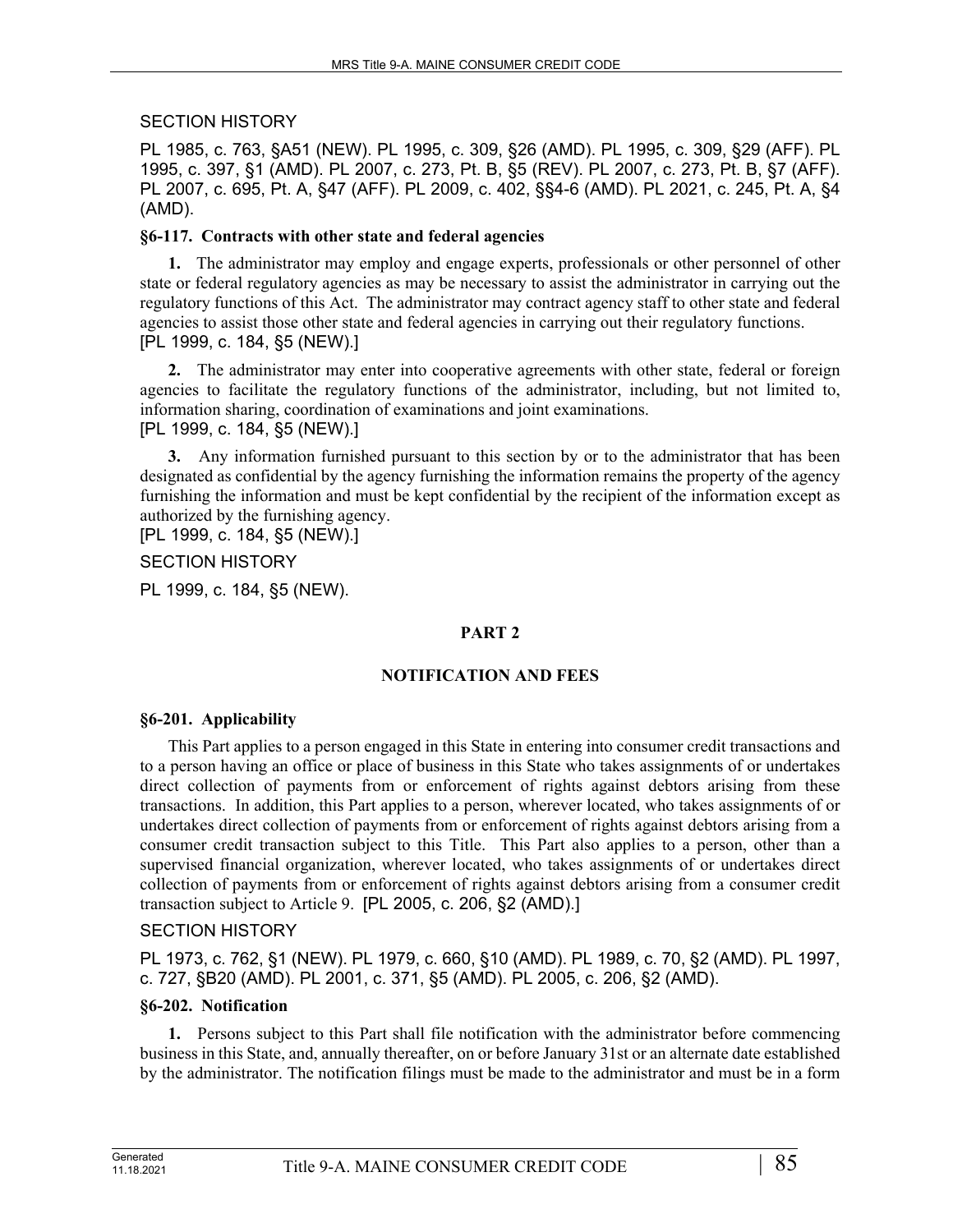and contain information that the administrator considers appropriate for the proper supervision and regulation of such persons.

- A. [PL 2009, c. 228, §1 (RP).]
- B. [PL 2009, c. 228, §1 (RP).]
- C. [PL 2009, c. 228, §1 (RP).]
- D. [PL 2009, c. 228, §1 (RP).]
- E. [PL 2009, c. 228, §1 (RP).]
- F. [PL 2009, c. 228, §1 (RP).]

G. [PL 2009, c. 228, §1 (RP).]

[PL 2021, c. 245, Pt. B, §2 (AMD).]

**2.** 

[PL 2009, c. 228, §1 (RP).]

**3.** In addition to the notification filings required in subsection 1, the administrator may require reports and other information at such times and in such form as the administrator considers appropriate for the proper supervision of the persons subject to this Part. [PL 2009, c. 228, §1 (NEW).]

**4.** If information in a notification required in subsection 1 becomes inaccurate after filing, the administrator must be advised in writing of the new or corrected information. [PL 2009, c. 228, §1 (NEW).]

## SECTION HISTORY

PL 1973, c. 762, §1 (NEW). PL 1975, c. 767, §8 (AMD). PL 2009, c. 228, §1 (AMD). PL 2021, c. 245, Pt. B, §2 (AMD).

## **§6-203. Fees**

**1.** A person required to file notification shall at the time he files such notification pay to the administrator an annual fee of \$20 for that year and an annual fee of \$10 for each branch thereof. [PL 1981, c. 460 (AMD).]

**2.** Persons required to file notification who are sellers, lessors or lenders shall pay an additional fee, at the time and in the manner stated in subsection 1, of \$25 for each \$100,000, or part thereof, of the original unpaid balances arising from consumer credit transactions entered into in this State within the preceding calendar year and held either by the seller, lessor or lender for more than 30 days after the inception of the sale, lease or loan giving rise to the obligations, or by an assignee who has not filed notification.

## [PL 2003, c. 462, §1 (AMD).]

**2-A.** For purposes of assessing fees under this section, a refinancing of a sale, lease or loan made by the original creditor of the obligation that results in an increase in the amount of an obligation over the unpaid principal balance of the prior sale, lease or loan is considered a new sale, lease or loan to the extent of the amount of the increase, and volume fees must be paid on the amount of the increase. Volume fees must be paid on the full amount of a refinancing of a sale, lease or loan made by a creditor other than the original creditor.

## [PL 2003, c. 462, §2 (NEW).]

**3.** Persons required to file notification who are assignees shall pay an additional fee, at the time and in the manner stated in subsection 1, of \$25 for each \$100,000, or part thereof, of the unpaid balances at the time of the assignment of obligations arising from consumer credit transactions entered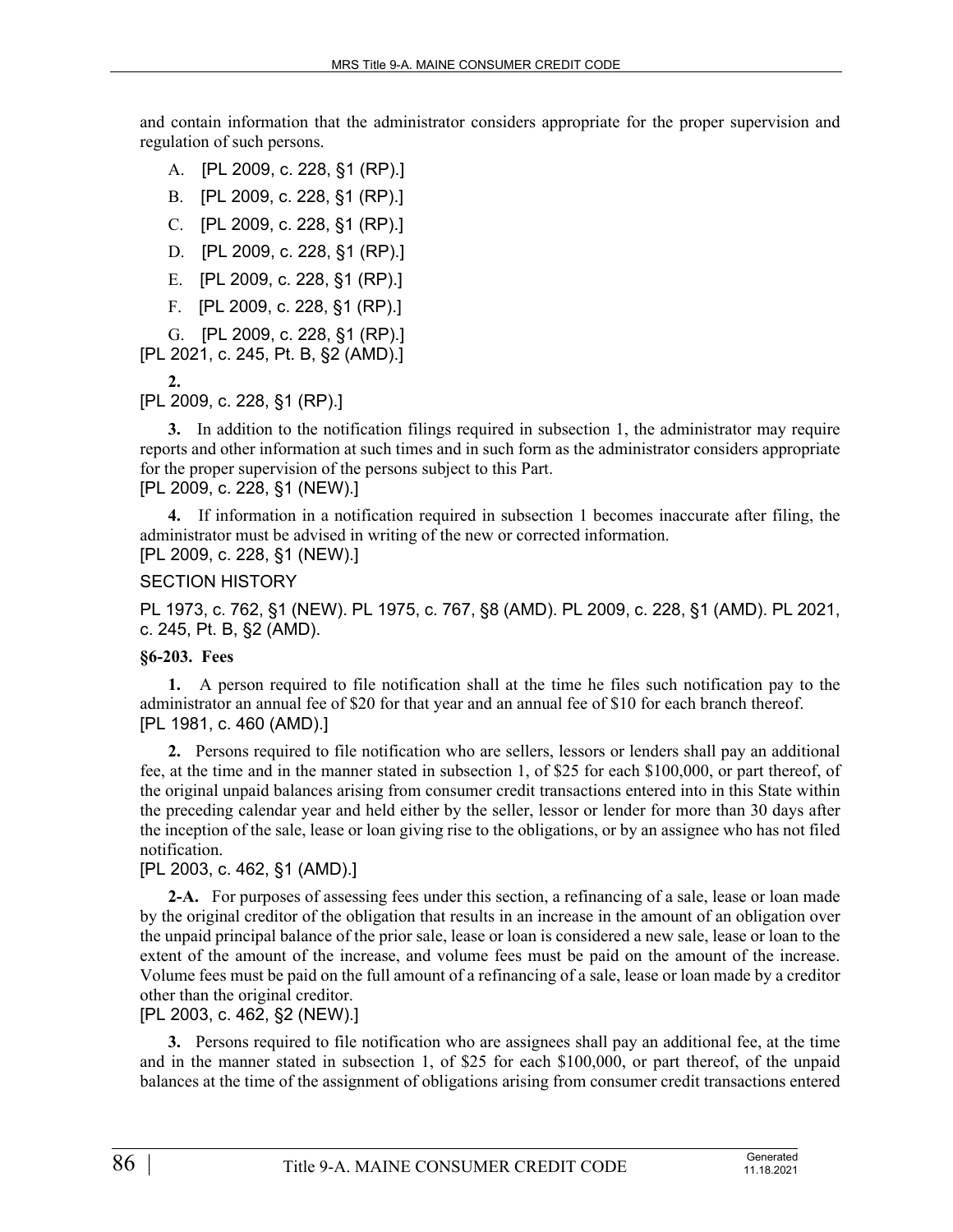into in this State taken by assignment during the preceding calendar year, but an assignee need not pay a fee with respect to an obligation on which the assignor or other person has already paid a fee. [PL 1983, c. 204, §2 (AMD).]

**3-A.** Notwithstanding subsections 2 and 3, lenders who are supervised financial organizations shall pay a volume fee of \$20 for each \$100,000, or part thereof, of the original unpaid balances arising from or taken by assignment from consumer credit transactions entered into in this State during the previous calendar year.

[PL 1993, c. 268, §2 (NEW).]

**3-B.** Notwithstanding subsections 2 and 3, lenders regulated by the Bureau of Consumer Credit Protection who are supervised lenders making loans secured by an interest in land shall pay a volume fee on the original unpaid balances arising from consumer credit transactions entered into in this State during the previous calendar year of:

A. Fifteen dollars for each \$100,000, or part thereof, if the fund balance of the Bureau of Consumer Credit Protection as of October 1st of the previous calendar year exceeds 125% of the office's current annual budget; or [PL 2003, c. 654, §1 (NEW); PL 2007, c. 273, Pt. B, §5 (REV); PL 2007, c. 695, Pt. A, §47 (AFF).]

B. Twenty dollars for each \$100,000, or part thereof, if the fund balance of the Bureau of Consumer Credit Protection as of October 1st of the previous calendar year does not exceed 125% of the office's current annual budget. [PL 2003, c. 654, §1 (NEW); PL 2007, c. 273, Pt. B, §5 (REV); PL 2007, c. 695, Pt. A, §47 (AFF).]

[PL 2003, c. 654, §1 (RPR); PL 2007, c. 273, Pt. B, §5 (REV); PL 2007, c. 695, Pt. A, §47 (AFF).]

**3-C.** The administrator may adjust the volume fees set out in subsections 2, 3 and 3‑B by rule not more frequently than annually. In setting the fees, the administrator shall consider the reasonable costs of regulation of all aspects of such transactions and the staffing levels required to administer the responsibilities of the Bureau of Consumer Credit Protection. The fee assessed pursuant to subsections 2 and 3 may not exceed \$25 per \$100,000, and the fee assessed pursuant to subsection 3‑B may not exceed \$20 per \$100,000. Rules adopted pursuant to this subsection are routine technical rules as defined in Title 5, chapter 375, subchapter 2‑A.

[PL 2003, c. 654, §2 (NEW); PL 2007, c. 273, Pt. B, §5 (REV); PL 2007, c. 695, Pt. A, §47 (AFF).]

**3-D.** Notwithstanding subsection 3-C, the administrator may by rule adjust the fees paid with respect to creditors that are not supervised financial organizations making residential mortgage loans to support the costs of compliance and staff attorney positions. Rules adopted pursuant to this subsection are routine technical rules as defined in Title 5, chapter 375, subchapter 2‑A. [PL 2021, c. 245, Pt. A, §5 (NEW).]

**4.** 

[PL 1987, c. 129, §68 (RP).]

**4-A.** The bureau may charge fees to nonresident individuals and resident or nonresident organizations wishing to purchase educational materials produced and distributed by the bureau. [PL 1977, c. 179, §1 (NEW).]

**5.** The aggregate of fees provided for by this section is appropriated for the use of the administrator. Any balance of said funds shall not lapse but shall be carried forward to be expended for the same purposes in the following fiscal year.

[PL 1973, c. 762, §1 (NEW).]

**6. Volume fees.** Volume fees paid with respect to consumer credit transactions that are originated by a seller, lessor or lender, other than a supervised financial organization, and that are subsequently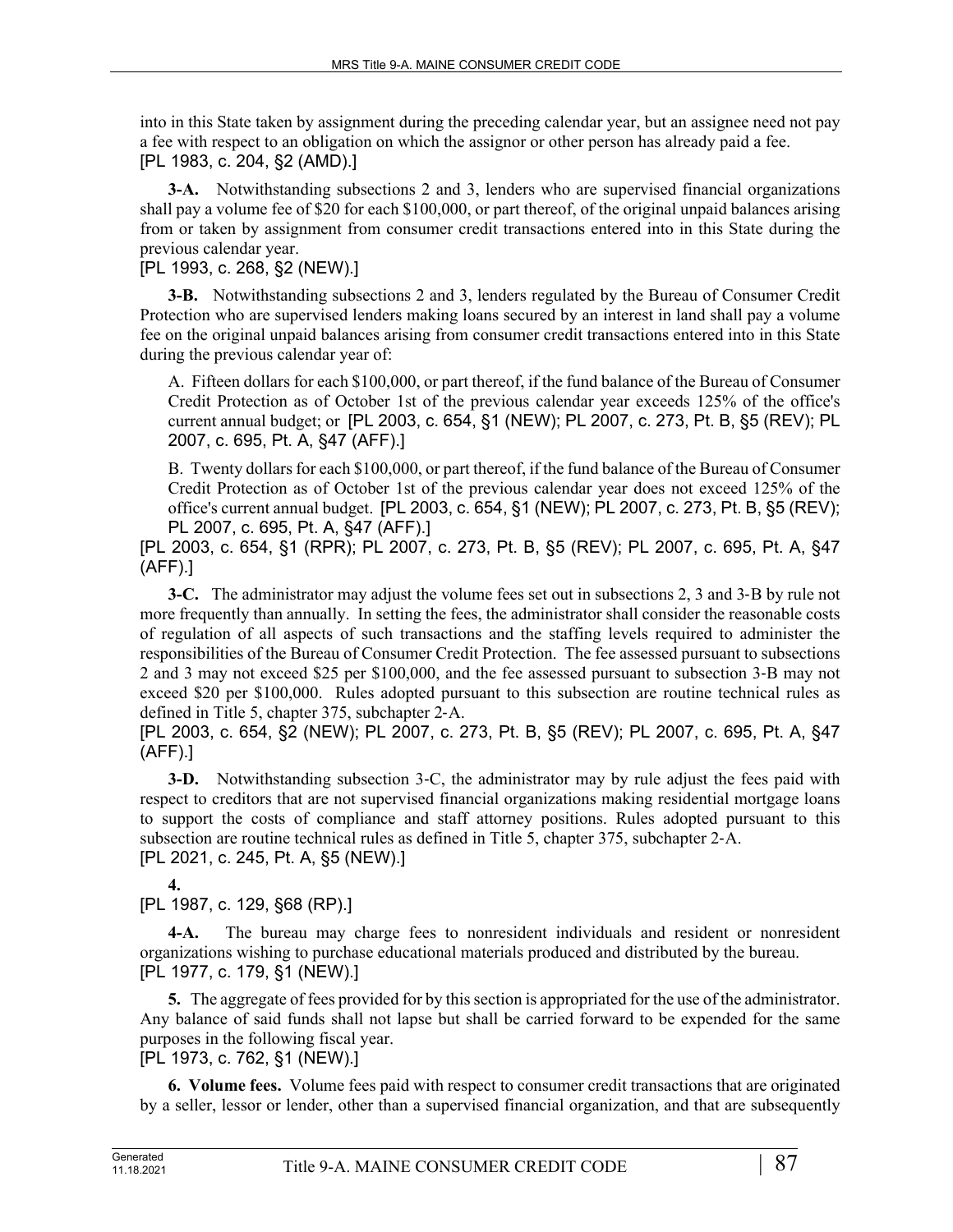assigned to a financial institution, as defined in Title 9‑B, section 131, subsection 17, or to a credit union, as defined in Title 9‑B, section 131, subsection 12, within 30 days after the inception of the consumer credit transaction must be allocated within the Department of Professional and Financial Regulation, between the Bureau of Consumer Credit Protection and the Bureau of Financial Institutions in proportion to the reasonable costs of regulation of all aspects of such transactions. The agreement for allocation must be established by the Commissioner of Professional and Financial Regulation, in consultation with the Superintendent of Consumer Credit Protection and the Superintendent of Financial Institutions, not more frequently than every 24 months.

[PL 1997, c. 393, Pt. B, §5 (AMD); PL 2001, c. 44, §11 (AMD); PL 2001, c. 44, §14 (AFF); PL 2007, c. 273, Pt. B, §§5, 6 (REV); PL 2007, c. 695, Pt. A, §47 (AFF).]

#### SECTION HISTORY

PL 1973, c. 762, §1 (NEW). PL 1975, c. 179, §3 (AMD). PL 1975, c. 402, §§1,2 (AMD). PL 1977, c. 179, §1 (AMD). PL 1981, c. 460 (AMD). PL 1983, c. 204, §§1,2 (AMD). PL 1987, c. 129, §68 (AMD). PL 1987, c. 396, §11 (AMD). PL 1987, c. 590 (AMD). PL 1993, c. 268, §§1,2 (AMD). PL 1997, c. 155, §F1 (AMD). PL 1997, c. 155, §F2 (AFF). PL 1997, c. 393, §B5 (AMD). PL 2001, c. 44, §11 (AMD). PL 2001, c. 44, §14 (AFF). PL 2003, c. 462, §§1,2 (AMD). PL 2003, c. 654, §§1,2 (AMD). PL 2007, c. 273, Pt. B, §§5, 6 (REV). PL 2007, c. 273, Pt. B, §7 (AFF). PL 2007, c. 695, Pt. A, §47 (AFF). PL 2021, c. 245, Pt. A, §5 (AMD).

#### **§6-204. Penalty**

**1.** The administrator may impose a penalty of \$5 per day on any person failing to comply with the requirements of sections 6-106, subsection 6; 6-202 and 6-203. [PL 1987, c. 129, §69 (AMD).]

**2.** No penalty may be imposed if the fees required by section 6‑203, subsections 1 to 3, are paid not more than 30 days after the date established in section 6-202, subsection 1, or if the expenses of examination or investigation incurred by the administrator pursuant to section 6-106, subsection 6, are paid within the time period prescribed by the administrator which shall not be less than 30 days of receipt of notice by the examinee of their assessment.

[PL 1987, c. 129, §70 (AMD).]

**3.** If a licensee fails to pay the fees required by section 6-203, subsections 1 to 3 on or before February 20th of any year, or if the licensee fails to pay the expenses of examination or investigation of the administrator within the time period prescribed by the administrator which shall not be less than 30 days of receipt of the notice of assessment, the failure may be treated by the administrator as grounds for revocation of the license.

#### [PL 1987, c. 129, §70 (AMD).]

**4.** The administrator shall comply with the provisions of the Maine Administrative Procedure Act, Title 5, chapter 375, subchapter IV, in seeking compliance with this section. The administrator may seek enforcement of any order issued under this section in a court of competent jurisdiction. [PL 1979, c. 660, §11 (NEW).]

#### SECTION HISTORY

PL 1979, c. 660, §11 (NEW). PL 1983, c. 720, §21 (AMD). PL 1985, c. 763, §A52 (AMD). PL 1987, c. 129, §§69,70 (AMD).

#### **PART 3**

#### **COUNCIL OF ADVISORS ON CONSUMER CREDIT**

#### **§6-301. Council of advisors on consumer credit**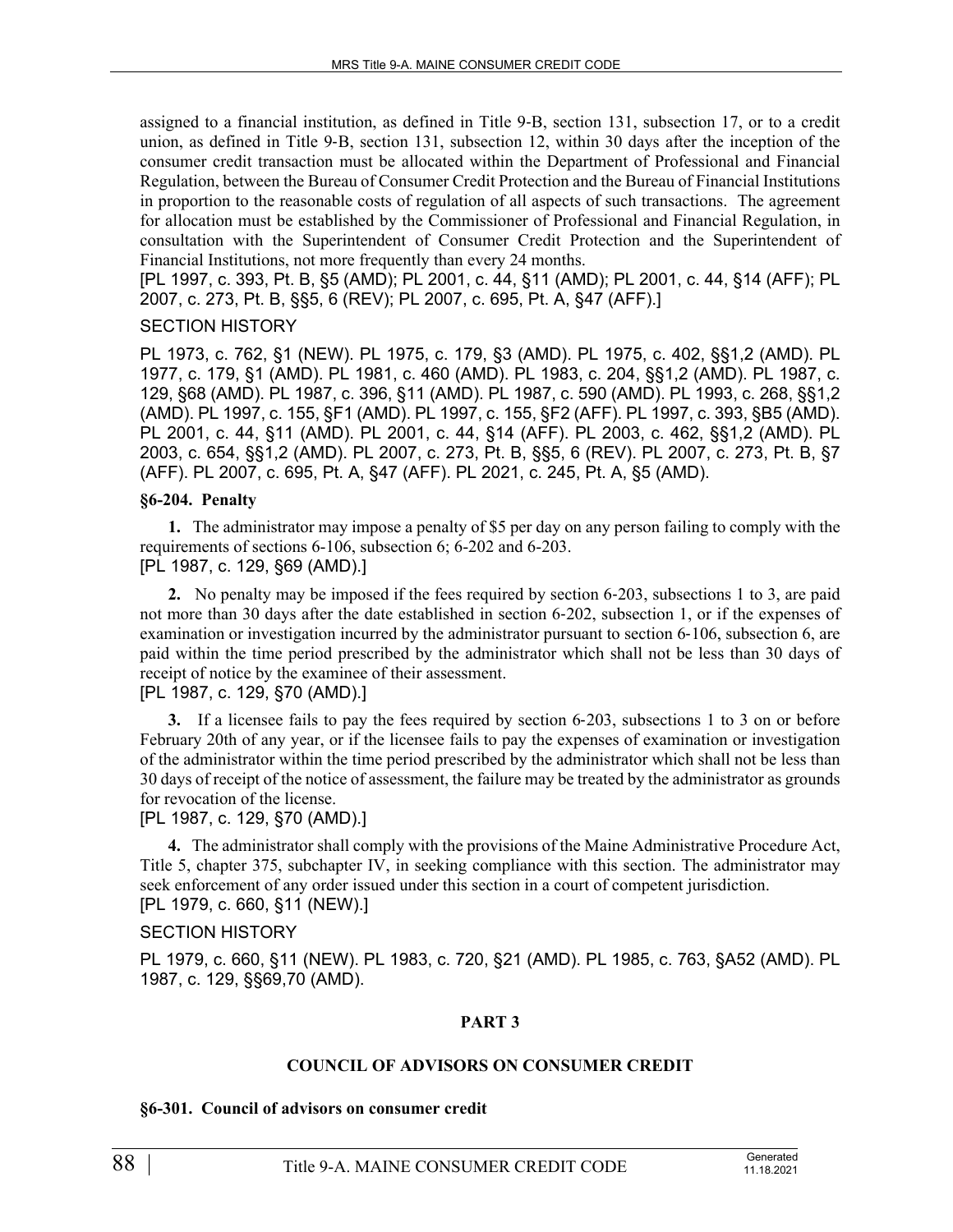SECTION HISTORY

PL 1973, c. 762, §1 (NEW). PL 1985, c. 295, §§26,27 (AMD). PL 1995, c. 309, §13 (RP). PL 1995, c. 309, §29 (AFF).

**§6-302. Function of council; conflict of interest**

#### **(REPEALED)**

SECTION HISTORY

PL 1973, c. 762, §1 (NEW). PL 1995, c. 309, §13 (RP). PL 1995, c. 309, §29 (AFF).

#### **§6-303. Meetings**

#### **(REPEALED)**

SECTION HISTORY

PL 1973, c. 762, §1 (NEW). PL 1995, c. 309, §13 (RP). PL 1995, c. 309, §29 (AFF).

#### **PART 4**

#### **ADMINISTRATIVE PROCEDURE AND JUDICIAL REVIEW**

**§6-401. Applicability and scope**

**(REPEALED)**

SECTION HISTORY

PL 1973, c. 762, §1 (NEW). PL 1985, c. 763, §A53 (RP).

**§6-402. Definitions in part: "contested case"; "license"; "licensing"**

## **(REPEALED)**

SECTION HISTORY

PL 1973, c. 762, §1 (NEW). PL 1977, c. 694, §§155-J (AMD). PL 1985, c. 763, §A54 (RP).

**§6-403. Public information; adoption of rules; availability of rules**

#### **(REPEALED)**

SECTION HISTORY

PL 1973, c. 762, §1 (NEW). PL 1985, c. 763, §A55 (RP).

## **§6-404. Procedure for adoption of rules**

## **(REPEALED)**

SECTION HISTORY

PL 1973, c. 762, §1 (NEW). PL 1977, c. 694, §§155-K (RPR). PL 1985, c. 763, §A56 (RP).

**§6-405. Taking effect of rules**

**(REPEALED)**

SECTION HISTORY

PL 1973, c. 762, §1 (NEW). PL 1977, c. 694, §§155-L (RPR). PL 1985, c. 763, §A57 (RP). **§6-406. Publication of rules**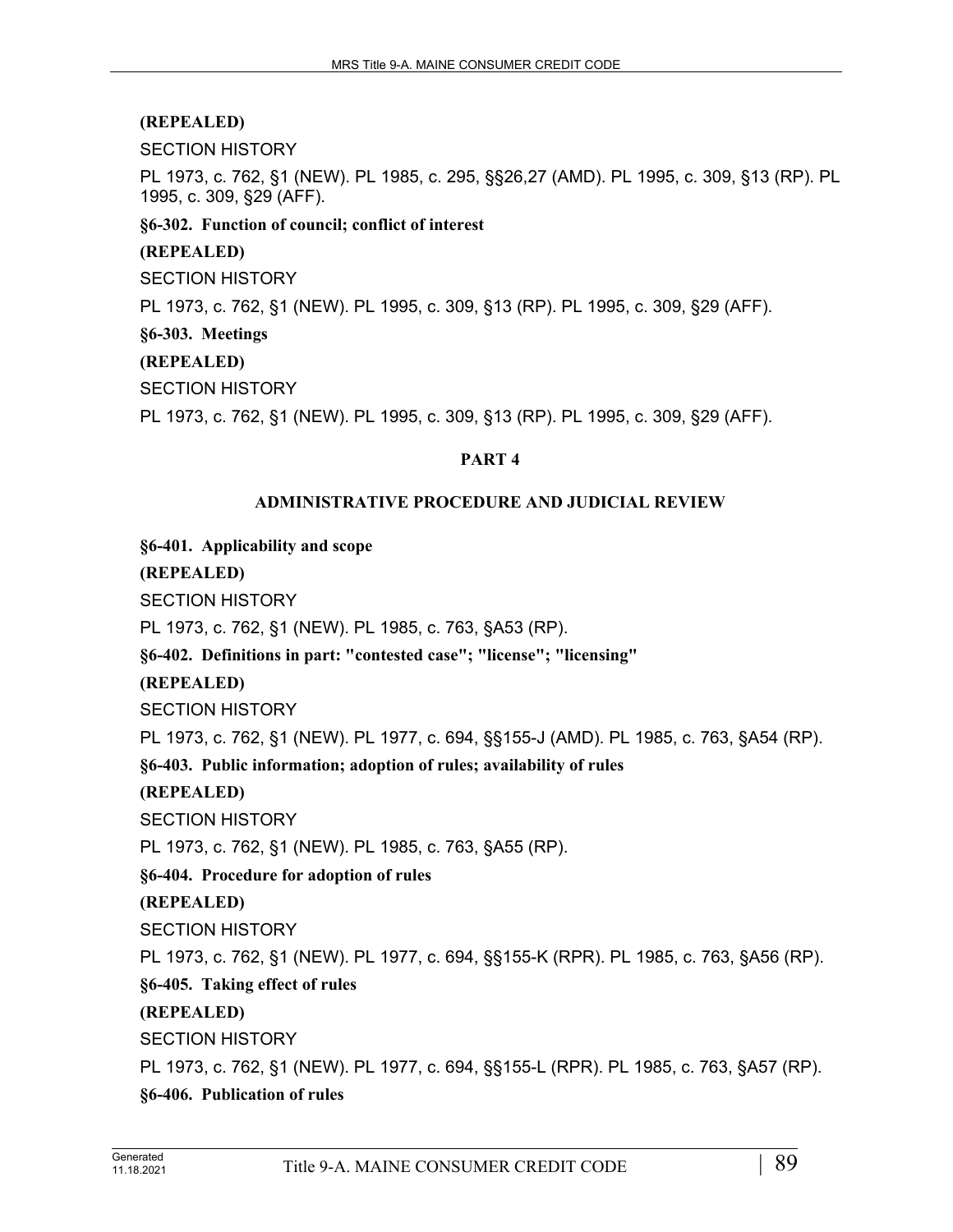SECTION HISTORY

PL 1973, c. 762, §1 (NEW). PL 1977, c. 694, §§155-M (RP).

**§6-407. Petition for adoption of rules**

**(REPEALED)**

SECTION HISTORY

PL 1973, c. 762, §1 (NEW). PL 1977, c. 694, §§155-N (RP).

**§6-408. Declaratory judgment on validity or applicability of rules**

**(REPEALED)**

SECTION HISTORY

PL 1973, c. 762, §1 (NEW). PL 1977, c. 694, §§155-O (AMD). PL 1983, c. 212, §12 (RP).

**§6-409. Advisory rulings by administrator**

**(REPEALED)**

SECTION HISTORY

PL 1973, c. 762, §1 (NEW). PL 1977, c. 694, §§155-P (RPR). PL 1985, c. 763, §A58 (RP).

**§6-410. Contested cases**

**(REPEALED)**

SECTION HISTORY

PL 1973, c. 762, §1 (NEW). PL 1977, c. 694, §§155-Q (RPR). PL 1985, c. 763, §A59 (RP).

**§6-411. Rules of evidence; official notice**

**(REPEALED)**

SECTION HISTORY

PL 1973, c. 762, §1 (NEW). PL 1983, c. 212, §13 (AMD). PL 1985, c. 763, §A60 (RP).

**§6-412. Decisions and orders**

**(REPEALED)**

SECTION HISTORY

PL 1973, c. 762, §1 (NEW). PL 1985, c. 763, §A61 (RP).

**§6-413. Licenses**

**(REPEALED)**

SECTION HISTORY

PL 1973, c. 762, §1 (NEW). PL 1985, c. 763, §A62 (RP).

**§6-414. Judicial review of contested cases**

**(REPEALED)**

SECTION HISTORY

PL 1973, c. 762, §1 (NEW). PL 1977, c. 694, §§155R,155S (AMD). PL 1985, c. 763, §A63 (RP).

**§6-415. Appeals**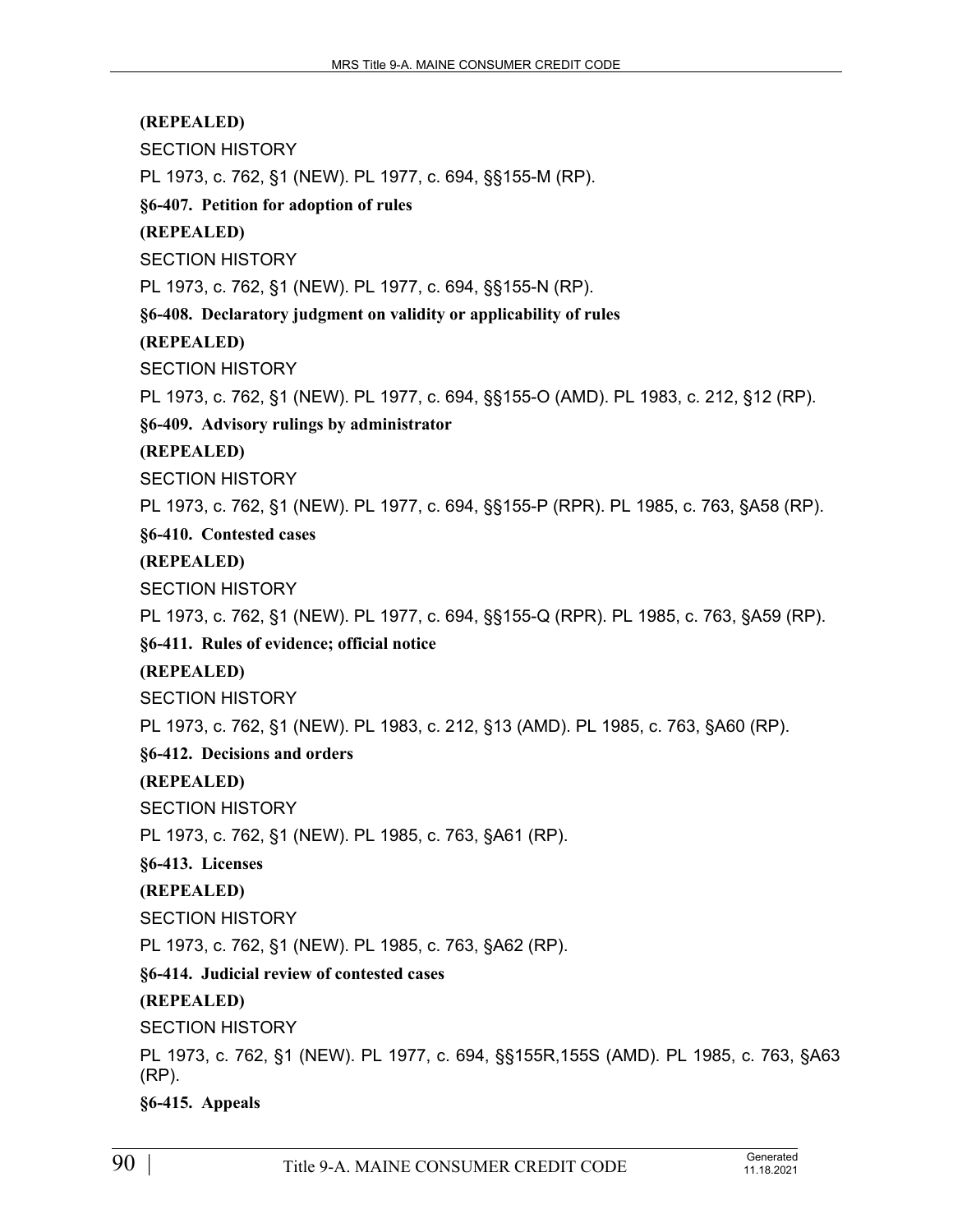SECTION HISTORY

PL 1973, c. 762, §1 (NEW). PL 1977, c. 694, §§155-T (RP).

#### **ARTICLE 7**

#### **TRUTH-IN-LENDING**

#### **PART 1**

#### **GENERAL PROVISIONS**

**§7-101. Short title**

**(REPEALED)**

SECTION HISTORY

PL 1975, c. 446, §2 (NEW). PL 1981, c. 243, §24 (RP).

**§7-102. Findings and declaration of purpose**

**(REPEALED)**

SECTION HISTORY

PL 1975, c. 446, §2 (NEW). PL 1981, c. 243, §24 (RP).

**§7-103. Definitions and rules of construction**

**(REPEALED)**

SECTION HISTORY

PL 1975, c. 446, §2 (NEW). PL 1981, c. 243, §24 (RP).

**§7-104. Exempted transactions**

**(REPEALED)**

SECTION HISTORY

PL 1975, c. 446, §2 (NEW). PL 1981, c. 243, §24 (RP).

**§7-105. Regulations**

**(REPEALED)**

SECTION HISTORY

PL 1975, c. 446, §2 (NEW). PL 1979, c. 660, §12 (AMD). PL 1981, c. 243, §24 (RP).

**§7-106. Determination of finance charge**

## **(REPEALED)**

SECTION HISTORY

PL 1975, c. 446, §2 (NEW). PL 1981, c. 243, §24 (RP).

**§7-107. Determination of annual percentage rate**

**(REPEALED)**

SECTION HISTORY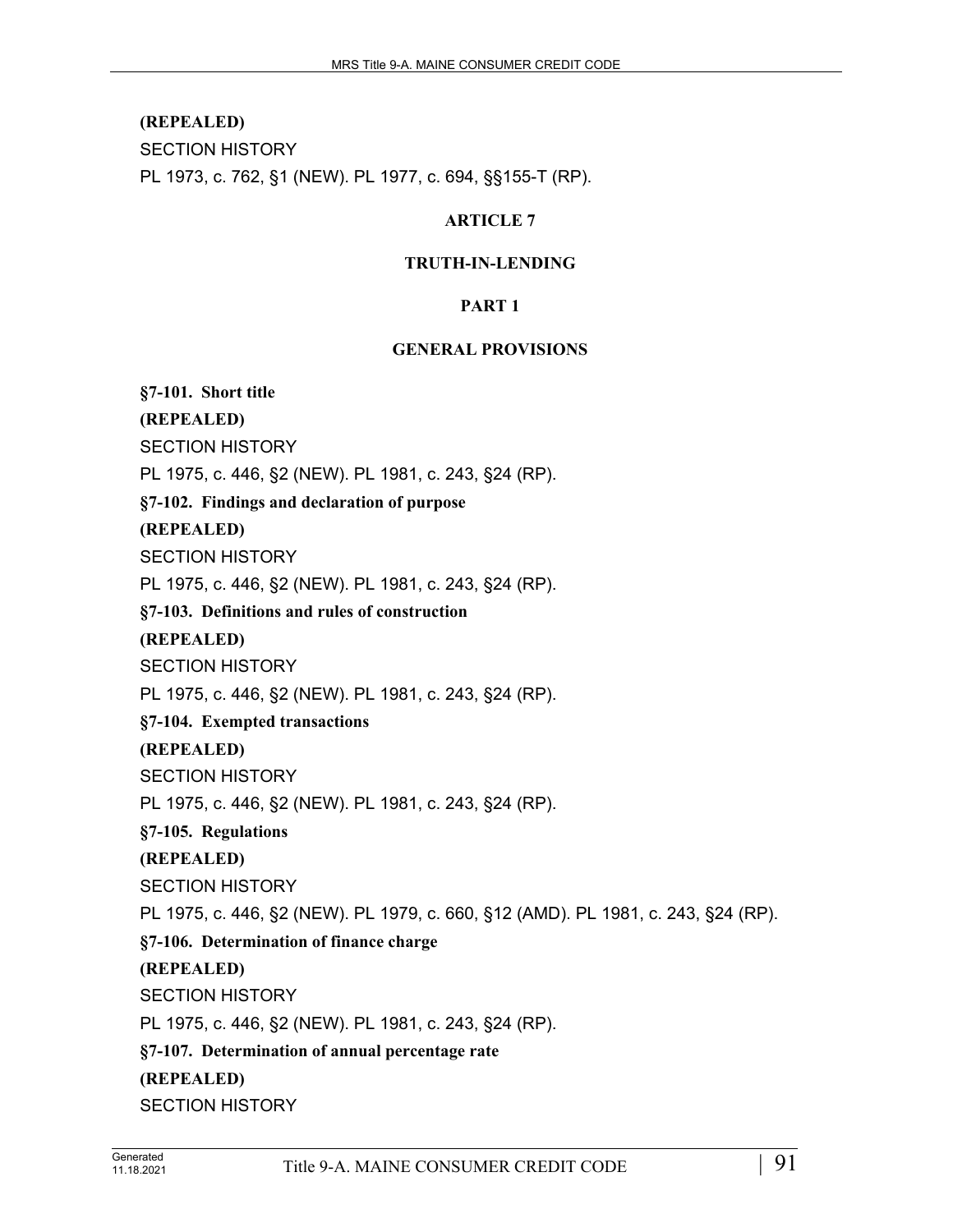PL 1975, c. 446, §2 (NEW). PL 1981, c. 243, §24 (RP). **§7-108. Application to Federal Reserve Board (REPEALED)** SECTION HISTORY PL 1975, c. 446, §2 (NEW). PL 1981, c. 243, §24 (RP). **§7-109. Views of other agencies (REPEALED)** SECTION HISTORY PL 1975, c. 446, §2 (NEW). PL 1981, c. 243, §24 (RP). **§7-110. Effect on other laws (REPEALED)** SECTION HISTORY PL 1975, c. 446, §2 (NEW). PL 1981, c. 243, §24 (RP). **§7-111. Criminal liability for willful and knowing violation (REPEALED)** SECTION HISTORY PL 1975, c. 446, §2 (NEW). PL 1981, c. 243, §24 (RP). **§7-112. Penalties inapplicable to governmental agencies (REPEALED)** SECTION HISTORY PL 1975, c. 446, §2 (NEW). PL 1981, c. 243, §24 (RP). **§7-112-A. Liability of assignees (REPEALED)** SECTION HISTORY PL 1975, c. 567, §1 (NEW). PL 1981, c. 243, §24 (RP). **§7-113. Reports by administrator (REPEALED)** SECTION HISTORY PL 1975, c. 446, §2 (NEW). PL 1981, c. 243, §24 (RP). **§7-114. General requirement of disclosure (REPEALED)** SECTION HISTORY PL 1975, c. 446, §2 (NEW). PL 1981, c. 243, §24 (RP). **§7-115. Form of disclosure; additional information (REPEALED)** SECTION HISTORY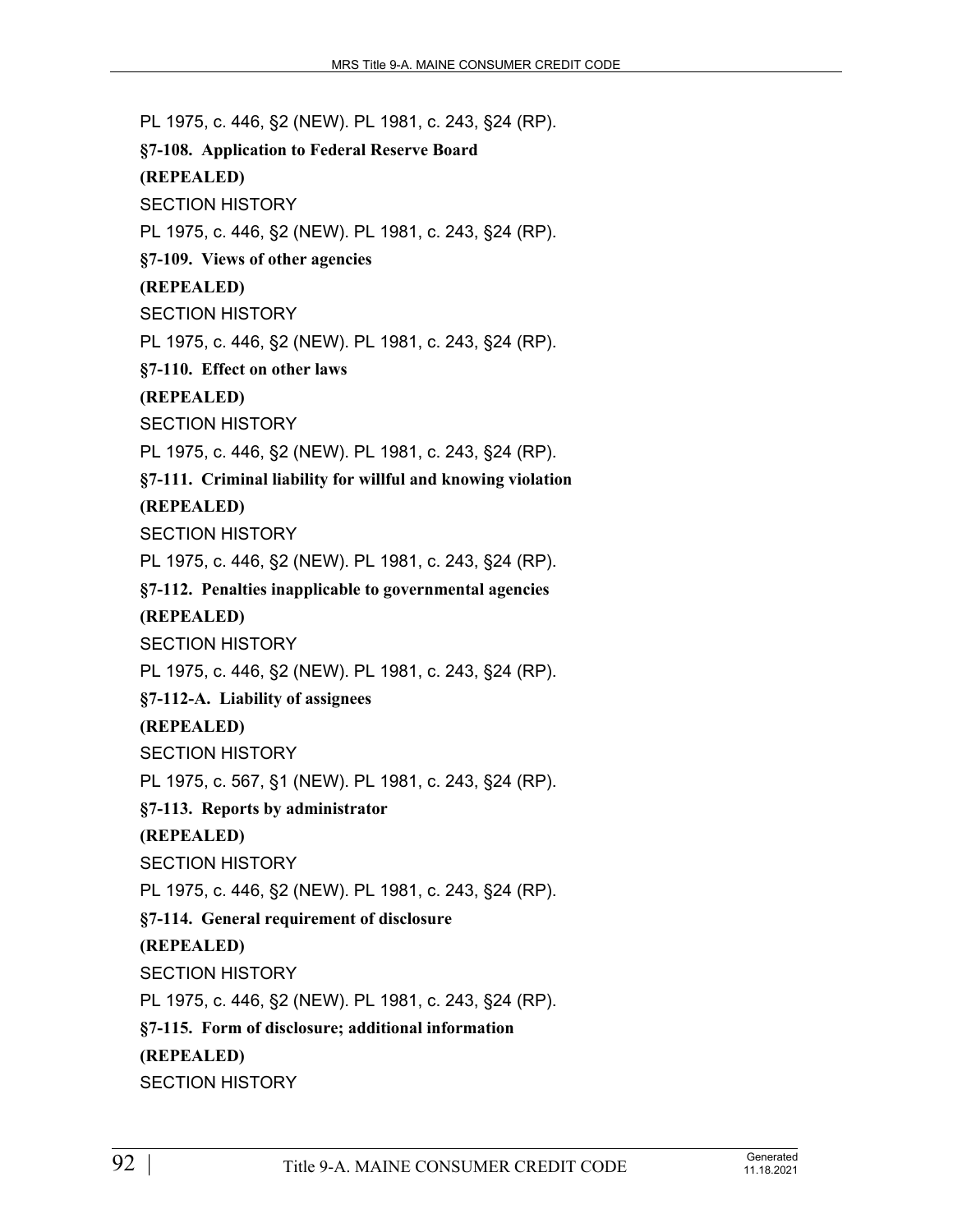PL 1975, c. 446, §2 (NEW). PL 1981, c. 243, §24 (RP).

**§7-116. Effect of subsequent occurrence**

#### **(REPEALED)**

SECTION HISTORY

PL 1975, c. 446, §2 (NEW). PL 1981, c. 243, §24 (RP).

**§7-117. Right of rescission as to certain transactions**

#### **(REPEALED)**

SECTION HISTORY

PL 1975, c. 446, §2 (NEW). PL 1975, c. 567, §§2,3 (AMD). PL 1975, c. 662 (AMD). PL 1975, c. 770, §50 (AMD). PL 1981, c. 243, §24 (RP).

**§7-118. Content of periodic statements**

**(REPEALED)**

SECTION HISTORY

PL 1975, c. 446, §2 (NEW). PL 1981, c. 243, §24 (RP).

**§7-119. Open-end consumer credit plans**

**(REPEALED)**

SECTION HISTORY

PL 1975, c. 446, §2 (NEW). PL 1975, c. 567, §§4-6 (AMD). PL 1981, c. 243, §24 (RP).

**§7-120. Sales not under open end credit plans**

**(REPEALED)**

SECTION HISTORY

PL 1975, c. 446, §2 (NEW). PL 1981, c. 243, §24 (RP).

**§7-121. Consumer loans not under open-end credit plans**

**(REPEALED)**

SECTION HISTORY

PL 1975, c. 446, §2 (NEW). PL 1981, c. 243, §24 (RP).

**§7-122. Civil liability**

**(REPEALED)**

SECTION HISTORY

PL 1975, c. 446, §2 (NEW). PL 1981, c. 243, §24 (RP).

**§7-123. Written acknowledgement as proof of receipt**

#### **(REPEALED)**

SECTION HISTORY

PL 1975, c. 446, §2 (NEW). PL 1981, c. 243, §24 (RP).

**§7-124. Conformity with federal law**

## **(REPEALED)**

SECTION HISTORY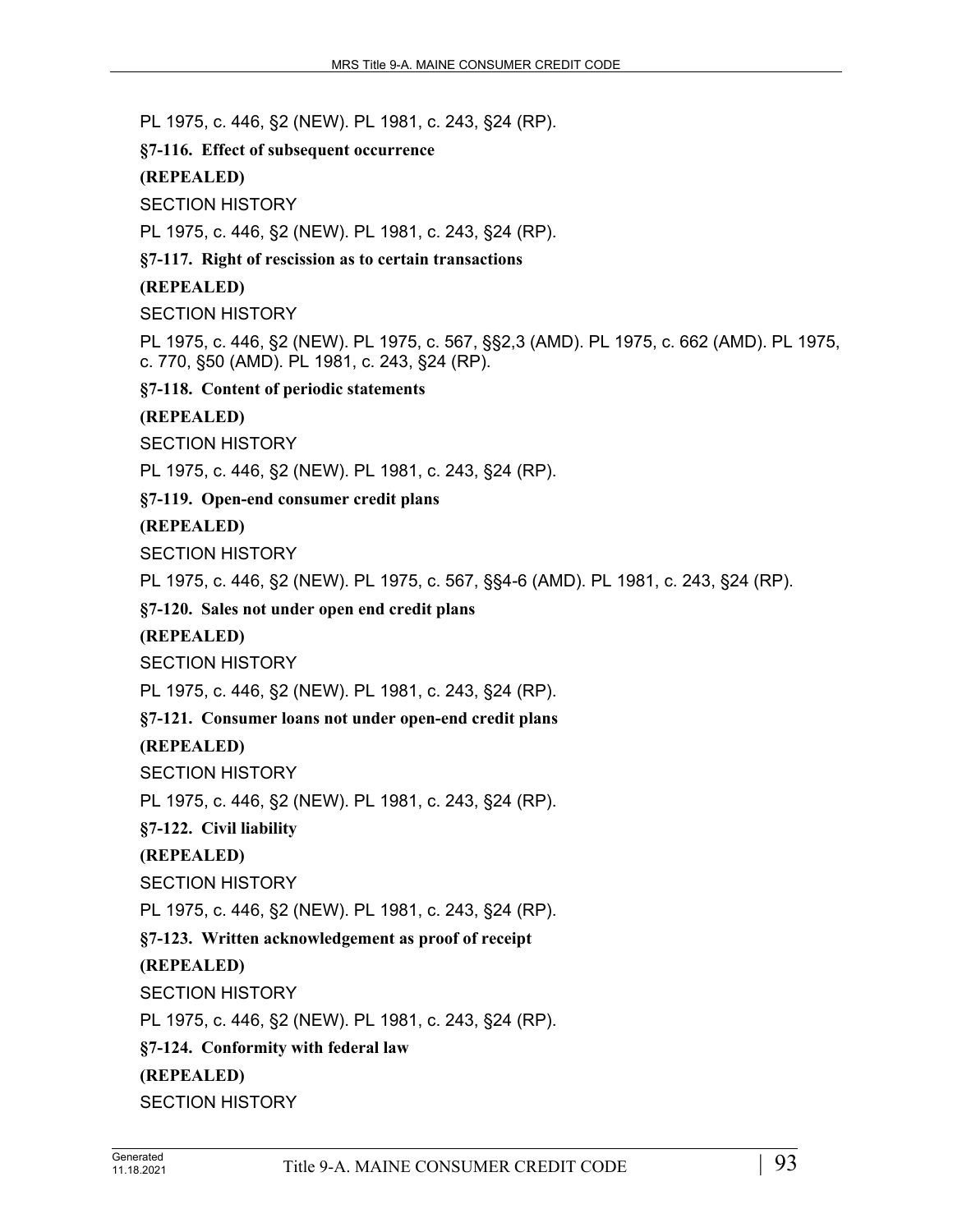PL 1975, c. 446, §2 (NEW). PL 1977, c. 564, §47 (AMD). PL 1981, c. 243, §24 (RP).

**§7-125. Exemption from Federal Truth-in-lending Act**

#### **(REPEALED)**

SECTION HISTORY

PL 1975, c. 446, §2 (NEW). PL 1981, c. 243, §24 (RP).

**§7-126. Issuance of credit cards**

## **(REPEALED)**

SECTION HISTORY

PL 1975, c. 446, §2 (NEW). PL 1981, c. 243, §24 (RP).

**§7-127. Liability of holder of credit card**

## **(REPEALED)**

SECTION HISTORY

PL 1975, c. 446, §2 (NEW). PL 1981, c. 243, §§24,26 (RP).

## **ARTICLE 8**

## **TRUTH-IN-LENDING**

## **PART 1**

## **GENERAL PROVISIONS**

**§8-101. Short title**

## **(REPEALED)**

SECTION HISTORY

PL 1981, c. 243, §§25,26 (NEW). PL 1981, c. 551, §3 (AMD). PL 2011, c. 427, Pt. A, §14 (RP).

**§8-102. Findings and declaration of purpose**

## **(REPEALED)**

SECTION HISTORY

PL 1981, c. 243, §§25,26 (NEW). PL 1981, c. 551, §3 (AMD). PL 2011, c. 427, Pt. A, §14 (RP).

**§8-103. Definitions and rules of construction**

## **(REPEALED)**

SECTION HISTORY

PL 1981, c. 243, §§25,26 (NEW). PL 1981, c. 551, §3 (AMD). PL 1991, c. 330, §1 (AMD). PL 1995, c. 326, §§2,3 (AMD). PL 2003, c. 49, §1 (AMD). PL 2007, c. 273, Pt. A, §§3, 4 (AMD). PL 2007, c. 273, Pt. A, §§37, 41 (AFF). PL 2007, c. 466, Pt. B, §6 (AMD). PL 2007, c. 466, Pt. B, §10 (AFF). PL 2007, c. 471, §§2-7 (AMD). PL 2007, c. 471, §18 (AFF). PL 2009, c. 362, Pt. A, §§1-6 (AMD). PL 2011, c. 427, Pt. A, §14 (RP).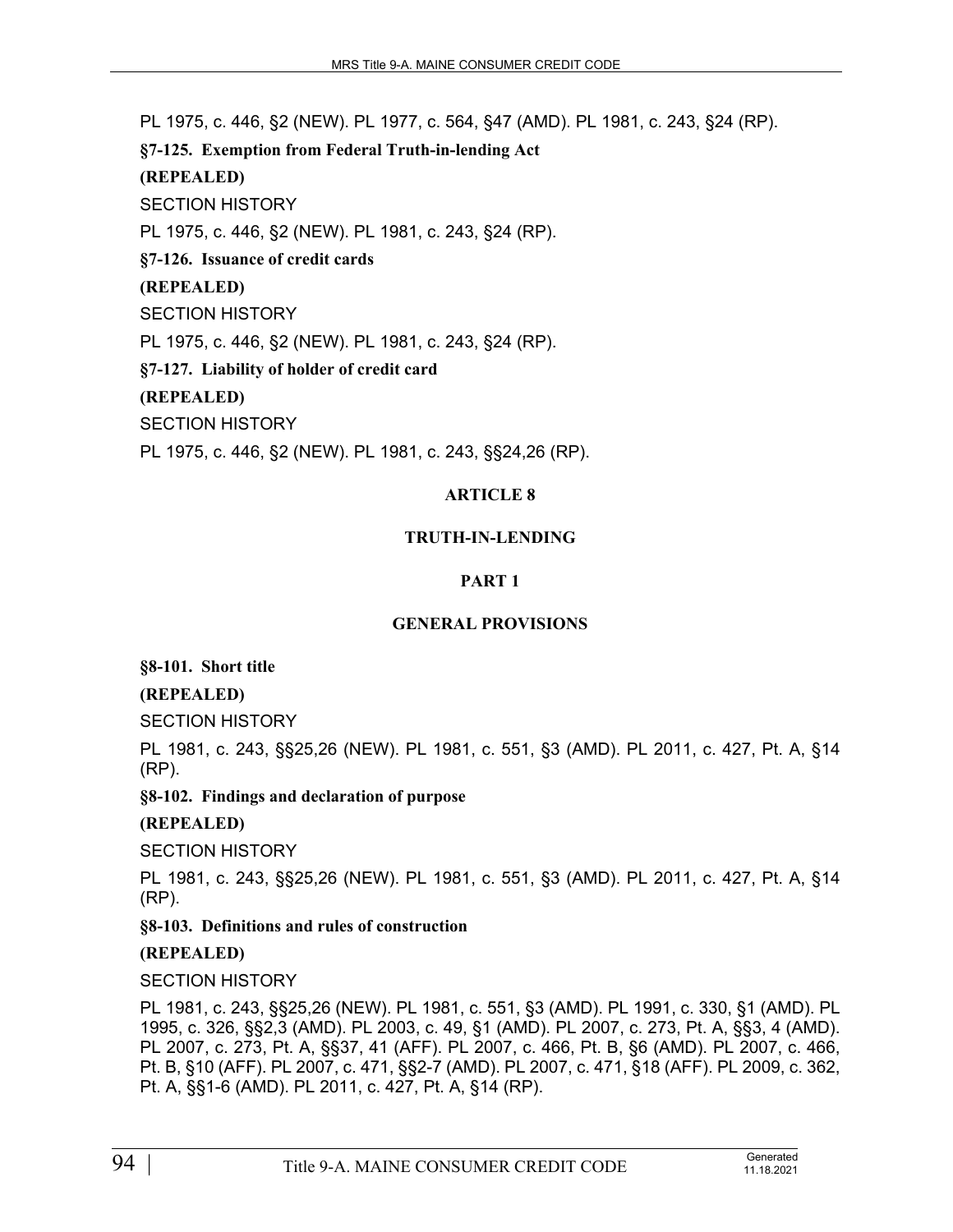#### **§8-104. Regulations; model forms**

## **(REPEALED)**

#### SECTION HISTORY

PL 1981, c. 243, §§25,26 (NEW). PL 1981, c. 551, §3 (AMD). PL 1989, c. 502, §§D4,D5 (AMD). PL 1997, c. 155, §C2 (AMD). PL 2007, c. 273, Pt. C, §3 (AMD). PL 2007, c. 471, §8 (AMD). PL 2007, c. 471, §18 (AFF). PL 2009, c. 362, Pt. A, §7 (AMD). PL 2011, c. 427, Pt. A, §14 (RP).

#### **§8-105. Determination of finance charge**

#### **(REPEALED)**

#### SECTION HISTORY

PL 1981, c. 243, §§25,26 (NEW). PL 1981, c. 551, §3 (AMD). PL 1987, c. 129, §§71,72 (AMD). PL 1995, c. 329, §2 (AMD). PL 1995, c. 614, §§A6-9,B1-3 (AMD). PL 1995, c. 614, §B4 (AFF). PL 2007, c. 273, Pt. C, §4 (AMD). PL 2009, c. 362, Pt. C, §2 (AMD). PL 2011, c. 427, Pt. A, §14 (RP).

#### **§8-106. Determination of annual percentage rate**

#### **(REPEALED)**

SECTION HISTORY

PL 1981, c. 243, §§25,26 (NEW). PL 1981, c. 551, §3 (AMD). PL 1991, c. 330, §2 (AMD). PL 2009, c. 248, §1 (AMD). PL 2011, c. 427, Pt. A, §14 (RP).

#### **§8-106-A. Number of percentage points**

#### **(REPEALED)**

SECTION HISTORY

PL 1995, c. 326, §4 (NEW). PL 2007, c. 273, Pt. C, §5 (AMD). PL 2007, c. 471, §§9, 10 (AMD). PL 2007, c. 471, §18 (AFF). PL 2011, c. 427, Pt. A, §14 (RP).

#### **§8-107. Exemption**

#### **(REPEALED)**

SECTION HISTORY

PL 1981, c. 243, §§25,26 (NEW). PL 1981, c. 551, §3 (AMD). PL 2011, c. 427, Pt. A, §14 (RP).

#### **§8-108. Enforcement**

## **(REPEALED)**

#### SECTION HISTORY

PL 1981, c. 243, §25 (NEW). PL 1981, c. 243, §§25,26 (NEW). PL 1981, c. 551, §3 (AMD). PL 1997, c. 155, §C3 (AMD). PL 2011, c. 427, Pt. A, §14 (RP).

## **§8-109. Criminal liability for willful and knowing violation**

## **(REPEALED)**

## SECTION HISTORY

PL 1981, c. 243, §§25,26 (NEW). PL 1981, c. 551, §3 (AMD). PL 2011, c. 427, Pt. A, §14 (RP).

## **§8-110. Penalties inapplicable to governmental agencies**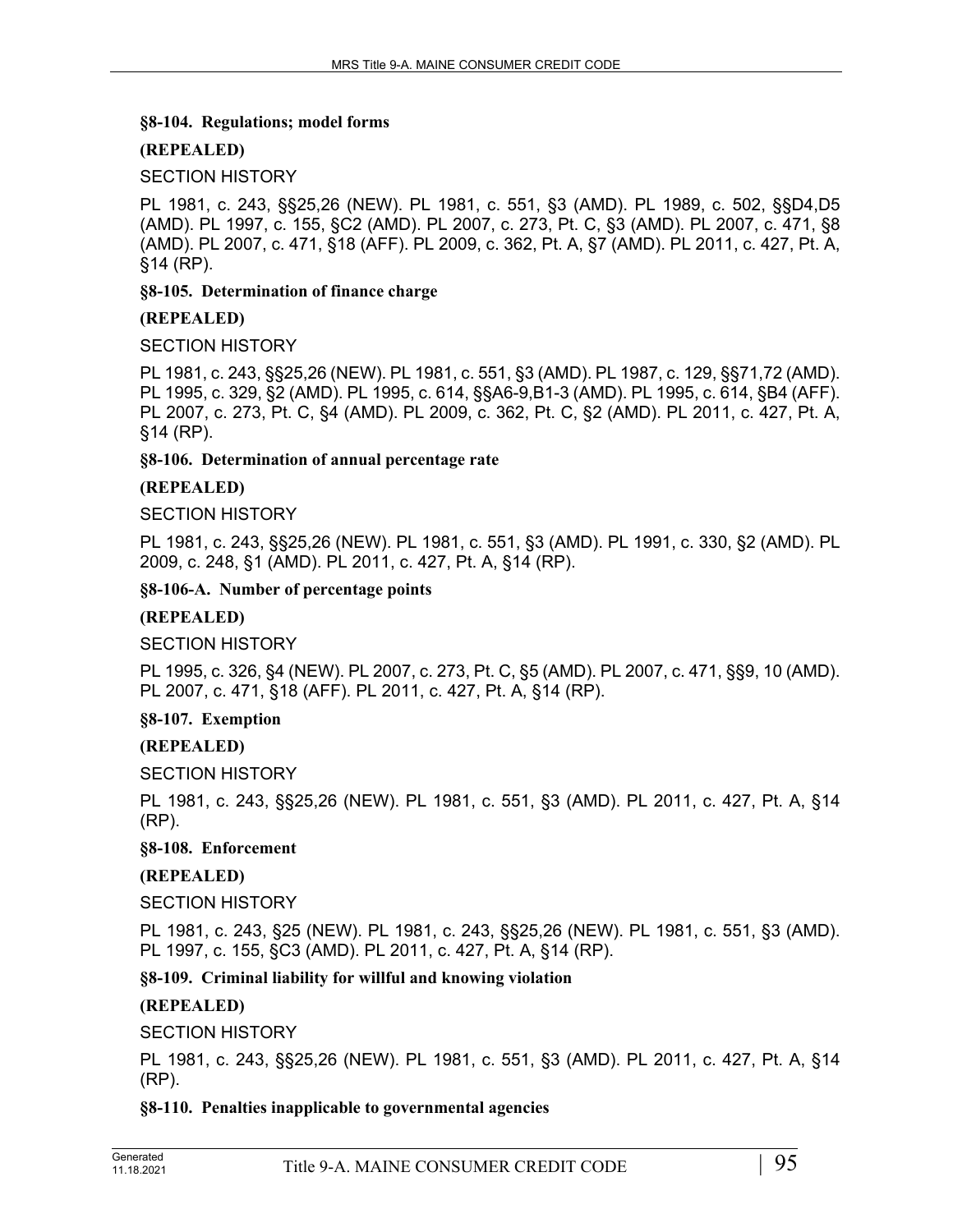SECTION HISTORY

PL 1981, c. 243, §§25,26 (NEW). PL 1981, c. 551, §3 (AMD). PL 2011, c. 427, Pt. A, §14 (RP).

#### **PART 2**

#### **DISCLOSURE REQUIREMENTS**

#### **§8-201. General requirement of disclosure**

#### **(REPEALED)**

SECTION HISTORY

PL 1981, c. 243, §§25,26 (NEW). PL 1981, c. 551, §3 (AMD). PL 1987, c. 129, §73 (AMD). PL 1995, c. 614, §A10 (AMD). PL 2011, c. 427, Pt. A, §14 (RP).

**§8-202. Form of disclosure; additional information; tabular format required for certain credit and charge card disclosures**

#### **(REPEALED)**

SECTION HISTORY

PL 1981, c. 243, §§25,26 (NEW). PL 1981, c. 551, §3 (AMD). PL 1989, c. 472, §1 (AMD). PL 1989, c. 472, §1 (NEW). PL 2011, c. 427, Pt. A, §14 (RP).

**§8-203. Effect of subsequent occurrence**

#### **(REPEALED)**

SECTION HISTORY

PL 1981, c. 243, §§25,26 (NEW). PL 1981, c. 551, §3 (AMD). PL 2011, c. 427, Pt. A, §14 (RP).

**§8-204. Right of rescission as to certain transactions**

#### **(REPEALED)**

SECTION HISTORY

PL 1981, c. 243, §§25,26 (NEW). PL 1981, c. 551, §3 (AMD). PL 1981, c. 698, §20 (AMD). PL 1983, c. 720, §22 (AMD). PL 1987, c. 129, §74 (AMD). PL 1995, c. 614, §A11 (AMD). PL 2007, c. 273, Pt. C, §6 (AMD). PL 2011, c. 427, Pt. A, §14 (RP).

#### **§8-205. Open-end consumer credit plans**

**(REPEALED)**

SECTION HISTORY

PL 1981, c. 243, §§25,26 (NEW). PL 1981, c. 551, §3 (AMD). PL 1989, c. 472, §2 (AMD). PL 2011, c. 427, Pt. A, §14 (RP).

#### **§8-206. Consumer credit not under open-end credit plans**

**(REPEALED)**

SECTION HISTORY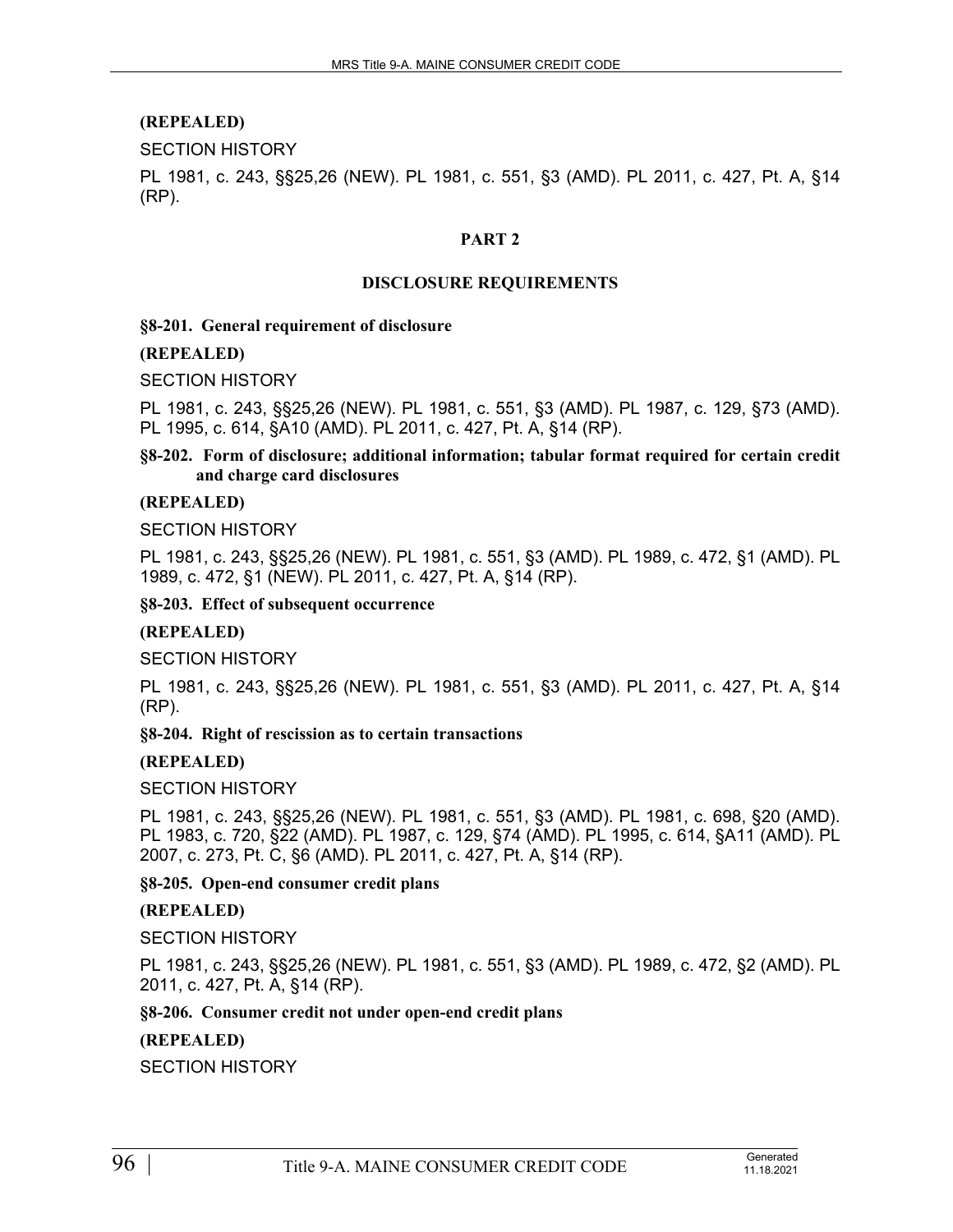PL 1981, c. 243, §§25,26 (NEW). PL 1981, c. 551, §3 (AMD). PL 1997, c. 155, §§C4, 5 (AMD). PL 2007, c. 273, Pt. A, §5 (AMD). PL 2007, c. 273, Pt. A, §41 (AFF). PL 2009, c. 362, Pt. A, §8 (AMD). PL 2009, c. 362, Pt. A, §16 (AFF). PL 2011, c. 427, Pt. A, §14 (RP).

**§8-206-A. High-rate, high-fee mortgages**

#### **(REPEALED)**

SECTION HISTORY

PL 1995, c. 326, §5 (NEW). PL 2003, c. 49, §§2-6 (AMD). PL 2007, c. 273, Pt. A, §§6-18 (AMD). PL 2007, c. 273, Pt. A, §§37, 41 (AFF). PL 2007, c. 273, Pt. B, §5 (REV). PL 2007, c. 273, Pt. B, §7 (AFF). PL 2007, c. 273, Pt. C, §7 (AMD). PL 2007, c. 695, Pt. A, §47 (AFF). PL 2011, c. 427, Pt. A, §14 (RP).

#### **§8-206-B. Reverse mortgages**

**(REPEALED)**

SECTION HISTORY

PL 1995, c. 326, §5 (NEW). PL 2011, c. 427, Pt. A, §14 (RP).

**§8-206-C. High-rate, high-fee mortgages; additional requirements**

#### **(REPEALED)**

SECTION HISTORY

RR 2007, c. 1, §4 (COR). PL 2007, c. 273, Pt. A, §19 (NEW). PL 2007, c. 273, Pt. A, §§37,41 (AFF). PL 2009, c. 362, Pt. A, §9 (RP).

#### **§8-206-D. Residential mortgage loan requirements**

#### **(REPEALED)**

## SECTION HISTORY

PL 2007, c. 273, Pt. A, §20 (NEW). PL 2007, c. 273, Pt. A, §§37, 41 (AFF). PL 2007, c. 471, §§11, 12 (AMD). PL 2007, c. 471, §18 (AFF). PL 2009, c. 362, Pt. A, §10 (RP).

#### **§8-206-E. Special liability for violations of residential mortgage loan, higher-priced mortgage loan and high-rate, high-fee mortgage loan requirements**

## **(REPEALED)**

SECTION HISTORY

RR 2007, c. 1, §5 (COR). PL 2007, c. 273, Pt. A, §21 (NEW). PL 2007, c. 273, Pt. A, §§37, 41 (AFF). PL 2009, c. 362, Pt. A, §11 (AMD). PL 2011, c. 427, Pt. A, §14 (RP).

## **§8-206-F. Investigative and legal compliance personnel**

## **(REPEALED)**

SECTION HISTORY

PL 2007, c. 273, Pt. A, §22 (NEW). PL 2007, c. 273, Pt. A, §41 (AFF). PL 2011, c. 427, Pt. A, §14 (RP).

## **§8-206-G. Annual report to Legislature**

## **(REPEALED)**

SECTION HISTORY

PL 2007, c. 273, Pt. A, §23 (NEW). PL 2007, c. 273, Pt. A, §41 (AFF). PL 2011, c. 427, Pt. A, §14 (RP).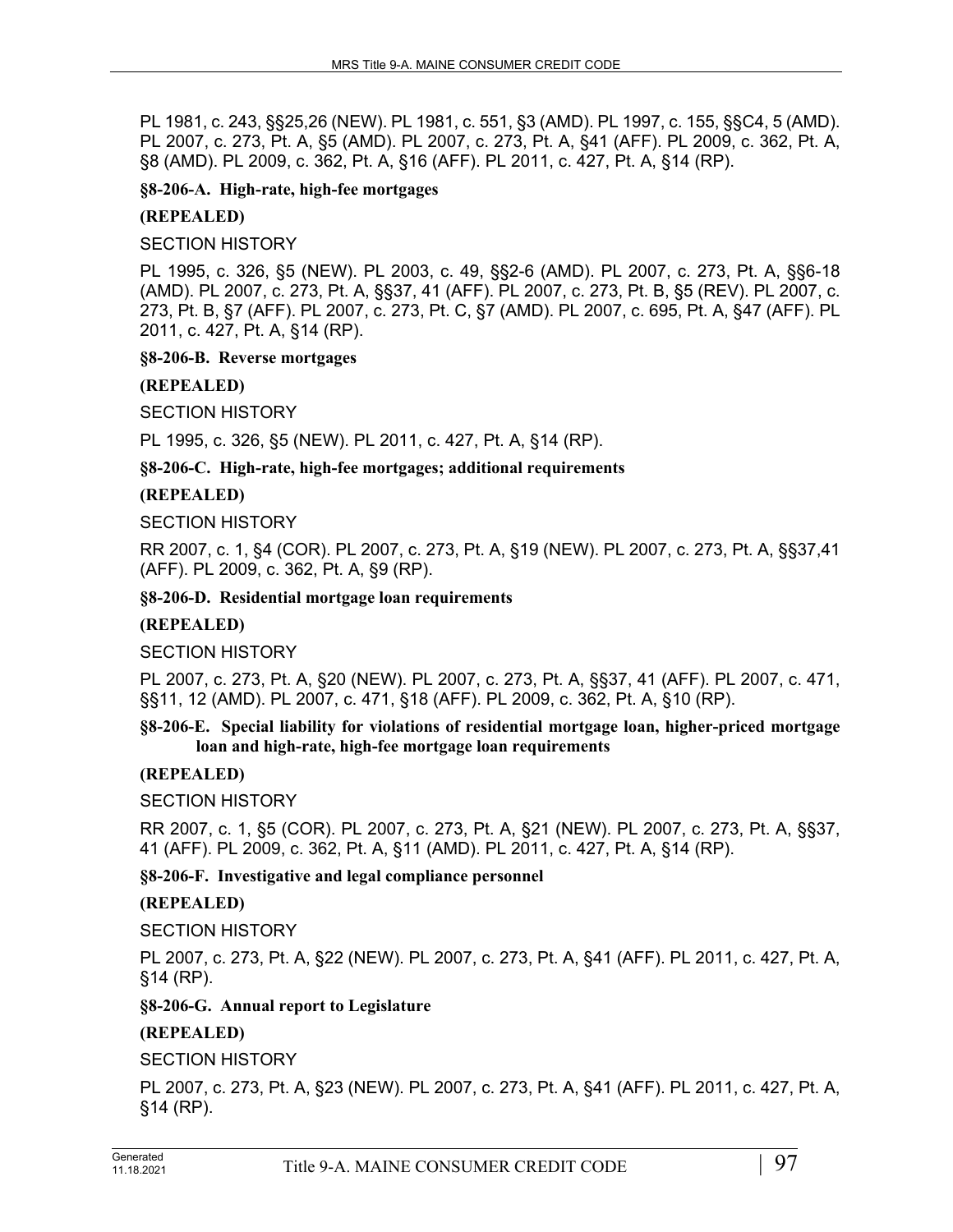#### **§8-206-H. High-rate, high-fee mortgages**

## **(REPEALED)**

SECTION HISTORY

PL 2009, c. 362, Pt. A, §12 (NEW). PL 2011, c. 427, Pt. A, §14 (RP).

#### **§8-206-I. Higher-priced mortgage loans**

#### **(REPEALED)**

SECTION HISTORY

PL 2009, c. 362, Pt. A, §13 (NEW). PL 2011, c. 427, Pt. A, §14 (RP).

**§8-206-J. Residential mortgage loan requirements**

#### **(REPEALED)**

SECTION HISTORY

PL 2009, c. 362, Pt. A, §14 (NEW). PL 2011, c. 427, Pt. A, §14 (RP).

**§8-207. Consumer lease disclosures**

## **(REPEALED)**

SECTION HISTORY

PL 1981, c. 243, §§25,26 (NEW). PL 1981, c. 551, §3 (AMD). PL 1987, c. 321, §§1-3 (AMD). PL 2011, c. 427, Pt. A, §14 (RP).

#### **§8-208. Civil liability**

#### **(REPEALED)**

SECTION HISTORY

PL 1981, c. 243, §§25,26 (NEW). PL 1981, c. 551, §3 (AMD). PL 1981, c. 698, §§21-23 (AMD). PL 1983, c. 720, §23 (AMD). PL 1989, c. 472, §§3,4 (AMD). RR 1995, c. 2, §18 (COR). PL 1995, c. 614, §§A12,C1 (AMD). PL 2007, c. 471, §13 (AMD). PL 2007, c. 471, §18 (AFF). PL 2009, c. 362, Pt. A, §15 (AMD). PL 2009, c. 362, Pt. A, §16 (AFF). PL 2011, c. 427, Pt. A, §14 (RP).

**§8-208-A. Certain limitations on liability**

## **(REPEALED)**

## SECTION HISTORY

PL 1995, c. 614, §A13 (NEW). PL 1995, c. 614, Pt. A, §13 (NEW). PL 1997, c. 155, §C6 (AMD). PL 1997, c. 155, Pt. C, §6 (AMD). PL 2011, c. 427, Pt. A, §14 (RP).

**§8-209. Liability of assignees**

## **(REPEALED)**

#### SECTION HISTORY

PL 1981, c. 243, §§25,26 (NEW). PL 1981, c. 551, §3 (AMD). PL 1987, c. 129, §75 (AMD). PL 1995, c. 614, §A14 (AMD). PL 2007, c. 273, Pt. C, §§8, 9 (AMD). PL 2007, c. 471, §§14- 17 (AMD). PL 2007, c. 471, §18 (AFF). PL 2009, c. 362, Pt. C, §3 (AMD). PL 2011, c. 427, Pt. A, §14 (RP).

#### **PART 3**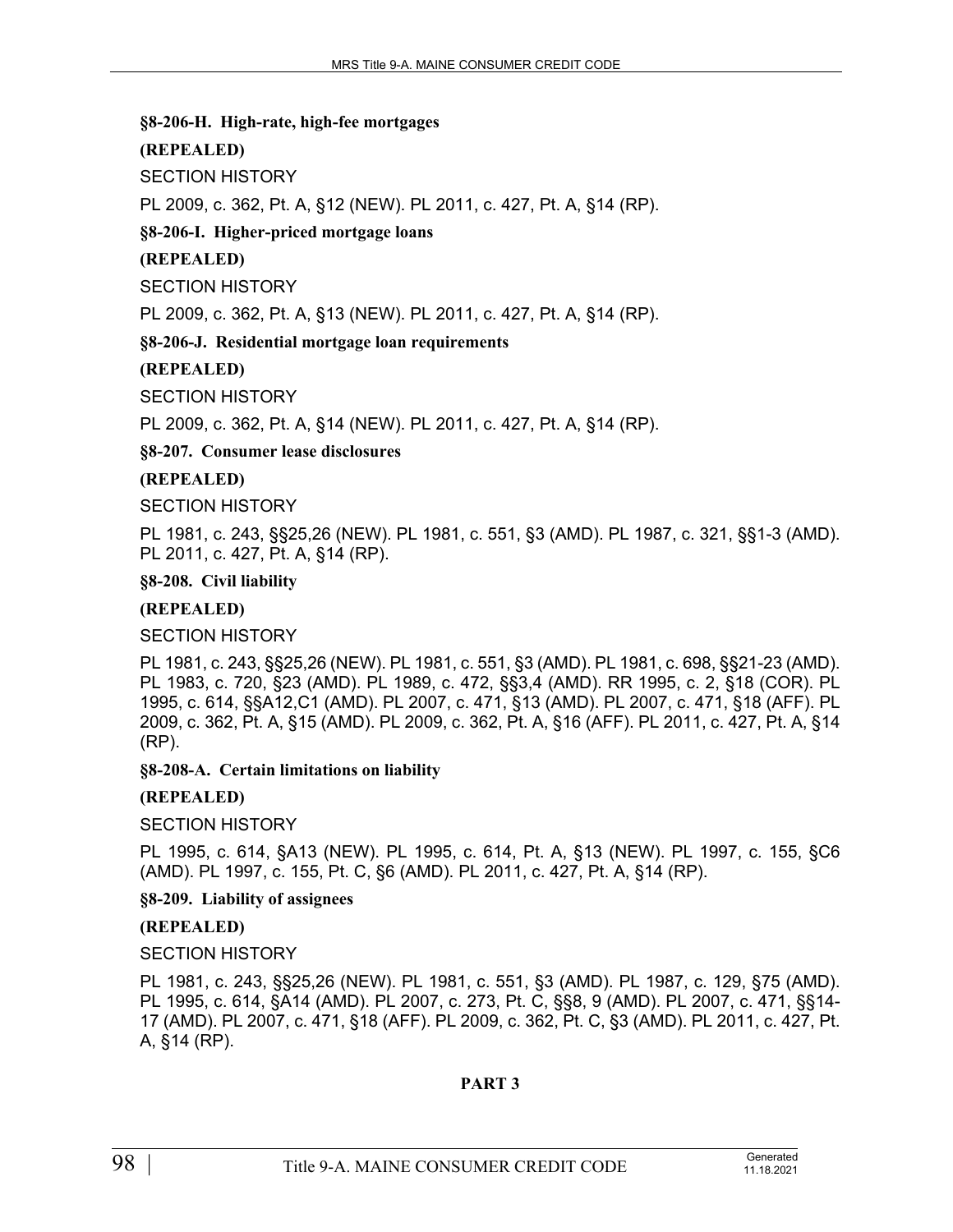#### **CREDIT CARD RESTRICTIONS**

#### **§8-301. Issuance of credit cards**

## **(REPEALED)**

SECTION HISTORY

PL 1981, c. 243, §§25,26 (NEW). PL 1981, c. 551, §3 (AMD). PL 2011, c. 427, Pt. A, §14 (RP).

## **§8-302. Liability of holder of credit card**

#### **(REPEALED)**

SECTION HISTORY

PL 1981, c. 243, §§25,26 (NEW). PL 1981, c. 551, §3 (AMD). PL 2011, c. 427, Pt. A, §14 (RP).

**§8-303. Credit card restrictions**

#### **(REPEALED)**

SECTION HISTORY

PL 1981, c. 243, §§25,26 (NEW). PL 1981, c. 551, §3 (AMD). PL 1991, c. 212 (AMD). PL 1991, c. 755, §1 (AMD). PL 1995, c. 614, §A15 (AMD). PL 1997, c. 660, §D1 (AMD). PL 2009, c. 113, §1 (AMD). PL 2009, c. 571, Pt. LLL, §1 (AMD). PL 2009, c. 618, §2 (AMD). PL 2011, c. 427, Pt. A, §14 (RP).

**§8-304. Disclosure of lists of the names, addresses and account numbers of credit card holders**

#### **(REPEALED)**

SECTION HISTORY

RR 1993, c. 1, §22 (COR). PL 1993, c. 86, §1 (NEW). PL 1993, c. 135, §1 (NEW). PL 2011, c. 427, Pt. A, §14 (RP).

## **§8-305. Recurring charges to credit or charge cards**

## **(REPEALED)**

SECTION HISTORY

RR 1993, c. 1, §22 (RNU). PL 1993, c. 135, §1 (NEW). PL 2011, c. 427, Pt. A, §14 (RP).

## **PART 4**

#### **FAIR CREDIT BILLING**

## **§8-401. Correction of billing errors**

## **(REPEALED)**

SECTION HISTORY

PL 1981, c. 243, §§25,26 (NEW). PL 1981, c. 551, §3 (AMD). PL 2011, c. 427, Pt. A, §14 (RP).

**§8-402. Regulation of credit reports**

**(REPEALED)**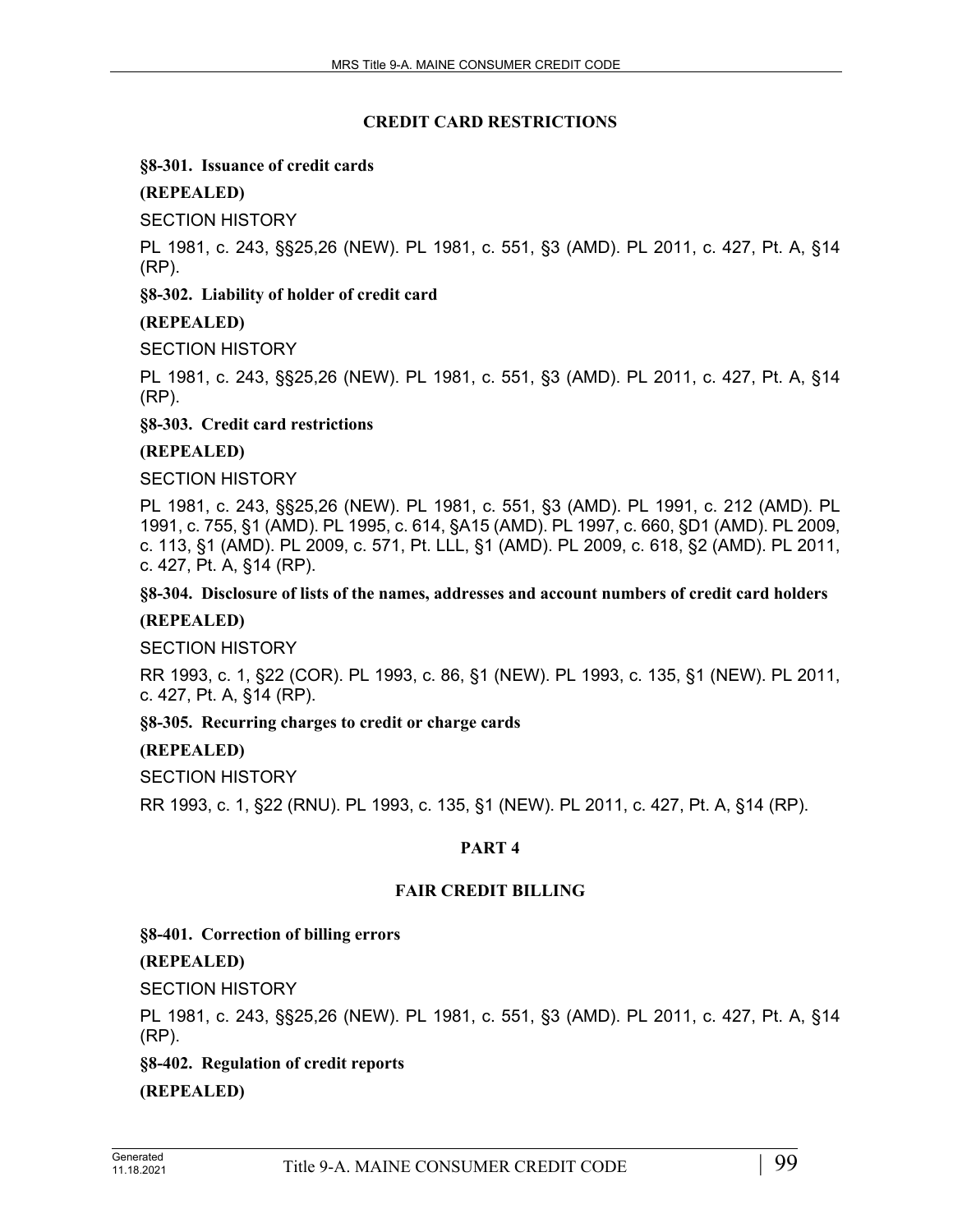#### SECTION HISTORY

PL 1981, c. 243, §§25,26 (NEW). PL 1981, c. 551, §3 (AMD). PL 2011, c. 427, Pt. A, §14 (RP).

**§8-403. Treatment of credit balances; returns**

## **(REPEALED)**

SECTION HISTORY

PL 1981, c. 243, §§25,26 (NEW). PL 1981, c. 551, §3 (AMD). PL 2011, c. 427, Pt. A, §14 (RP).

## **§8-404. Prompt crediting of payments**

## **(REPEALED)**

SECTION HISTORY

PL 1981, c. 243, §§25,26 (NEW). PL 1981, c. 551, §3 (AMD). PL 2011, c. 427, Pt. A, §14 (RP).

## **ARTICLE 8-A**

## **MAINE TRUTH-IN-LENDING**

## **§8-501. Short title**

This Article may be known and cited as the "Maine Consumer Credit Code - Truth-in-Lending." [PL 2011, c. 427, Pt. A, §15 (NEW).]

SECTION HISTORY

PL 2011, c. 427, Pt. A, §15 (NEW).

## **§8-502. Findings and declaration of purpose**

The Legislature finds that economic stabilization would be enhanced and the competition among the various financial institutions and other firms engaged in the extension of consumer credit would be strengthened by the informed use of credit. The informed use of credit results from an awareness of the cost thereof by consumers. It is the purpose of this Article to ensure a meaningful disclosure of credit terms so that the consumer will be able to compare more readily the various credit terms available to the consumer and avoid the uninformed use of credit and to protect the consumer against inaccurate and unfair credit billing and credit card practices. [PL 2011, c. 427, Pt. A, §15 (NEW).]

## SECTION HISTORY

PL 2011, c. 427, Pt. A, §15 (NEW).

## **§8-503. Conformity with federal law**

Unless the context otherwise indicates, any word or phrase that is not defined in this Article but that is defined in the Federal Truth in Lending Act, Title I of the federal Consumer Credit Protection Act, 15 United States Code, Section 1601 et seq. or its implementing regulation, Regulation Z, 12 Code of Federal Regulations, Section 1026.1 et seq., has the meaning set forth in the Federal Truth in Lending Act and its implementing regulations. [PL 2013, c. 464, §3 (AMD).]

## SECTION HISTORY

PL 2011, c. 427, Pt. A, §15 (NEW). PL 2013, c. 464, §3 (AMD).

**§8-504. Maine Consumer Credit Code - Truth-in-Lending**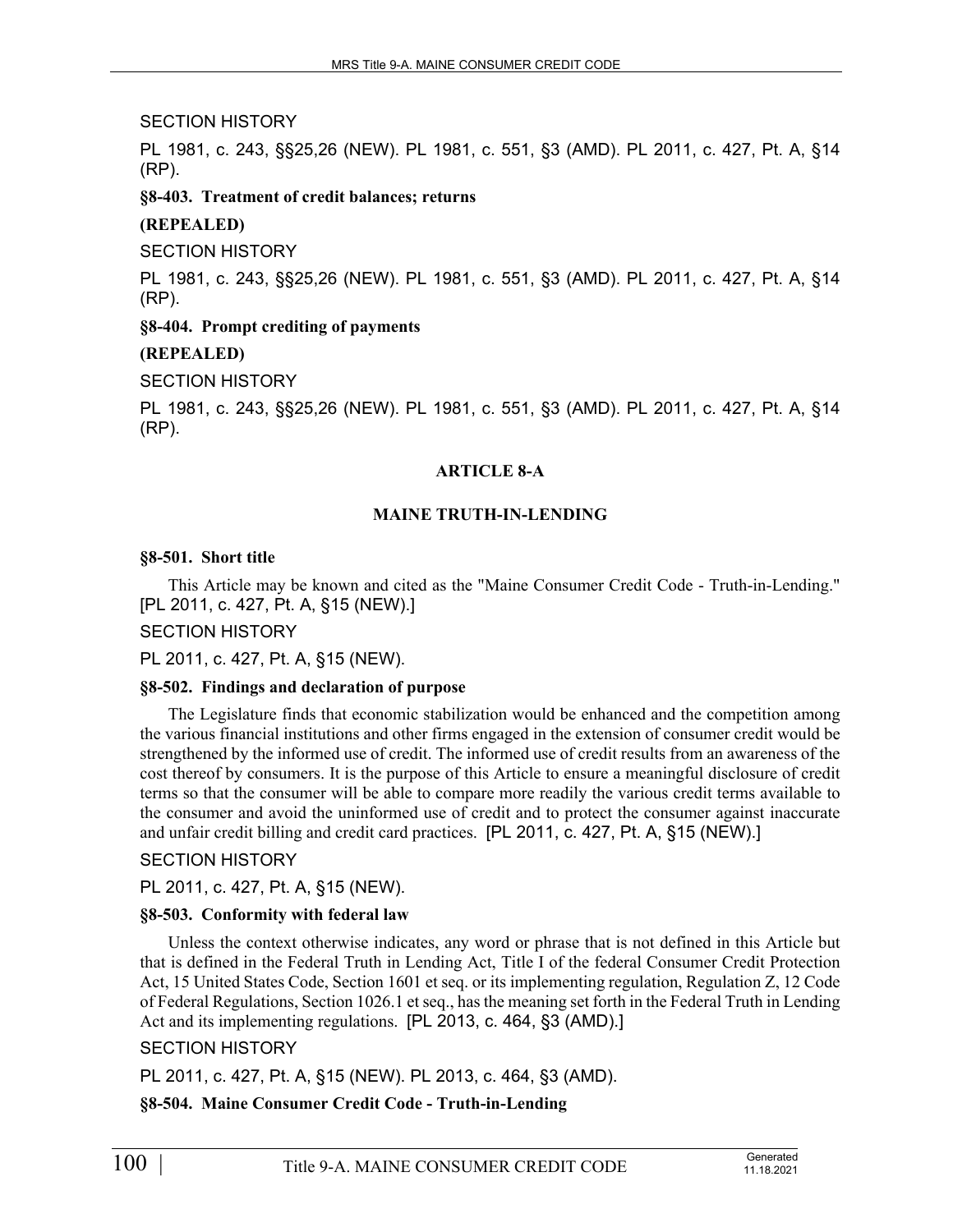**1. Compliance with Federal Truth in Lending Act.** Notwithstanding any other law, a creditor shall comply with the Federal Truth in Lending Act, Title I of the federal Consumer Credit Protection Act, 15 United States Code, Section 1601 et seq. and its implementing regulations, Regulation Z, 12 Code of Federal Regulations, Section 1026.1 et seq. and Regulation M, 12 Code of Federal Regulations, Section 1013.1 et seq.

[PL 2013, c. 464, §4 (AMD).]

**2. Rule-making authority.** Consistent with the purposes of Title X and Title XIV of the federal Dodd-Frank Wall Street Reform and Consumer Protection Act, Public Law 111-203 and with the purposes set forth in sections 1-102 and 8-502 and notwithstanding other law, the administrator may adopt rules substantially similar to or that afford more protection for consumers than those codified in 12 Code of Federal Regulations, Part 1026 and 12 Code of Federal Regulations, Part 1013. Rules adopted pursuant to this subsection are routine technical rules as defined in Title 5, chapter 375, subchapter 2-A. In adopting rules pursuant to this subsection, the administrator shall specifically consider whether there is a substantial impact on consumer protection before adopting rules affecting the following provisions of section 8-506:

A. The rate thresholds pertaining to high-cost mortgage loans in section 8–506, subsection 1, paragraph H; [PL 2011, c. 427, Pt. A, §15 (NEW).]

B. The prepayment penalties for high-cost mortgage loans in section 8–506, subsection 2, paragraph D; [PL 2011, c. 427, Pt. A, §15 (NEW).]

C. The assignee liability for high-cost mortgage loans in section 8‑506, subsection 3; [PL 2011, c. 427, Pt. A, §15 (NEW).]

D. The ability to repay in section 8–506, subsection 4; [PL 2011, c. 427, Pt. A, §15 (NEW).]

E. The prohibition against flipping and the principles of tangible net benefit in section 8‑506, subsection 5; and [PL 2013, c. 464, §4 (AMD).]

F. The enhanced penalties for violations in section 8‑506, subsection 6. [PL 2011, c. 427, Pt. A, §15 (NEW).]

The rules may contain classifications, differentiations or other provisions and may provide for adjustments and exceptions for any class of transactions subject to this Title that in the judgment of the administrator are necessary or proper to effectuate the purposes of this Title, or to prevent circumvention or evasion of or to facilitate compliance with, the provisions of this Title. [PL 2013, c. 464, §4 (AMD).]

**3. Compliance with rules prior to effective date.** A creditor may comply with any rules adopted by the administrator pursuant to subsection 2 prior to the effective date of those rules. [PL 2011, c. 427, Pt. A, §15 (NEW).]

SECTION HISTORY

PL 2011, c. 427, Pt. A, §15 (NEW). PL 2013, c. 464, §4 (AMD).

# **§8-505. Enforcement**

**1. Enforcement under Article 6.** The administrator shall enforce this Article under the provisions of Article 6. When the Superintendent of Financial Institutions is acting as administrator, the superintendent may, in addition to the enforcement authority under Article 6, use any authority provided in Title 9‑B for the supervision of financial institutions.

[PL 2011, c. 427, Pt. A, §15 (NEW).]

**2. Reimbursement.** The administrator may adopt by rule a reimbursement program such that creditors subject to an administrative order under section 6‑108 may be ordered to make whatever adjustments are necessary to ensure that any person will not be required to pay a finance charge in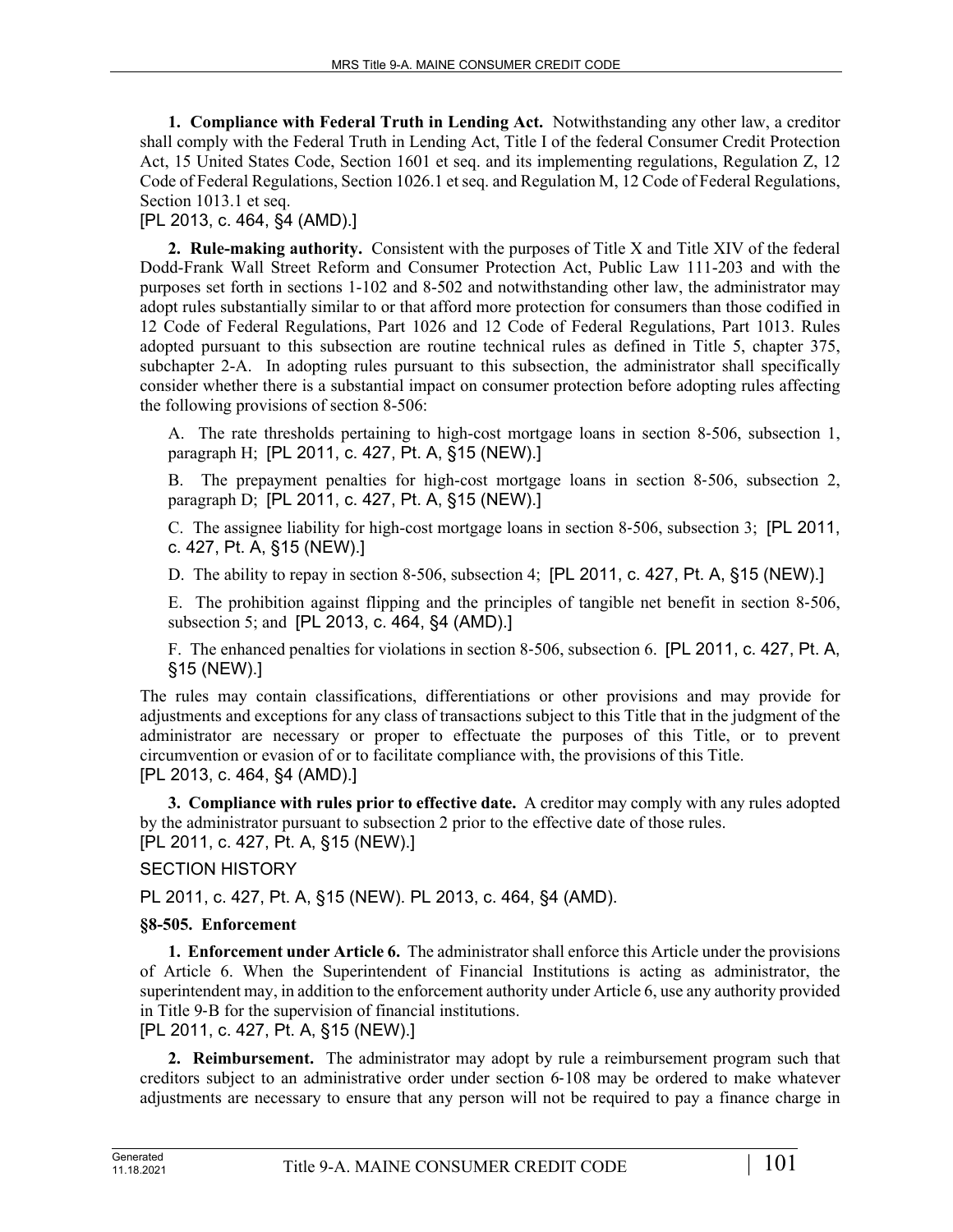excess of the finance charge actually disclosed or the dollar equivalent of the annual percentage rate actually disclosed, whichever is lower. In determining any readjustment, the administrator shall apply, with respect to the annual percentage rate, a tolerance allowed under the Federal Truth in Lending Act, 15 United States Code, Section 1607 and its implementing regulation, Regulation Z, 12 Code of Federal Regulations, Section 1026.1 et seq. and, with respect to the finance charge, a corresponding numerical tolerance as generated by the tolerance allowed by the Federal Truth in Lending Act and its implementing regulations for the annual percentage rate. The administrator may order partial adjustment or partial payments over an extended period if the administrator determines that a partial adjustment or making partial payments over an extended period is necessary to avoid causing the creditor to become undercapitalized pursuant to the Federal Deposit Insurance Act. [PL 2013, c. 464, §5 (AMD).]

**3. Criminal liability for willful and knowing violation.** Whoever willfully and knowingly gives false or inaccurate information or fails to provide information that the person is required to disclose under the provisions of this Article or any regulation issued thereunder, uses any chart or table authorized by the administrator under this Article in such a manner as to consistently understate the annual percentage rate determined under this Article or otherwise fails to comply with any requirement imposed under this Article is guilty of a Class D crime.

[PL 2011, c. 427, Pt. A, §15 (NEW).]

**4. Penalties inapplicable to governmental agencies.** A civil or criminal penalty provided under this Article for any violation thereof may not be imposed upon the United States or any agency thereof, or upon any state or political subdivision thereof, or any agency of any state or political subdivision thereof.

## [PL 2011, c. 427, Pt. A, §15 (NEW).]

**5. Civil liability.** Except as otherwise provided for transactions subject to section 8-506, subsection 6, any creditor that fails to comply with the requirements imposed under this Article with respect to any person is liable to that person as provided for in the Federal Consumer Credit Protection Act, 15 United States Code, Section 1640.

# [PL 2011, c. 427, Pt. A, §15 (NEW).]

**6. Liability of assignees.** Except as otherwise provided for transactions subject to section 8‑506, subsection 3, any civil action for a violation of this Article that may be brought against a creditor may be maintained against any assignee of such creditor as provided for in the federal Consumer Credit Protection Act, 15 United States Code, Section 1641. [PL 2011, c. 427, Pt. A, §15 (NEW).]

**7. Attorney General.** The Attorney General has jurisdiction to enforce this Article against mortgage brokers as defined in section 8-506, subsection 1, paragraph J and supervised lenders that are not supervised financial organizations through their general regulatory powers and through civil process. The administrator, through the Attorney General, may bring a civil action to restrain any person from violating this Article.

[PL 2011, c. 427, Pt. A, §15 (NEW).]

## SECTION HISTORY

PL 2011, c. 427, Pt. A, §15 (NEW). PL 2013, c. 464, §5 (AMD).

## **§8-506. Enhanced restrictions on certain creditors**

In addition to the compliance requirements of section 8-504, subsection 1, unless otherwise required by rules adopted pursuant to section 8‑504, subsection 2, a creditor shall comply with the following enhanced restrictions. [PL 2011, c. 427, Pt. A, §15 (NEW).]

**1. Definitions.** The following definitions apply to the enhanced restrictions set forth in this section.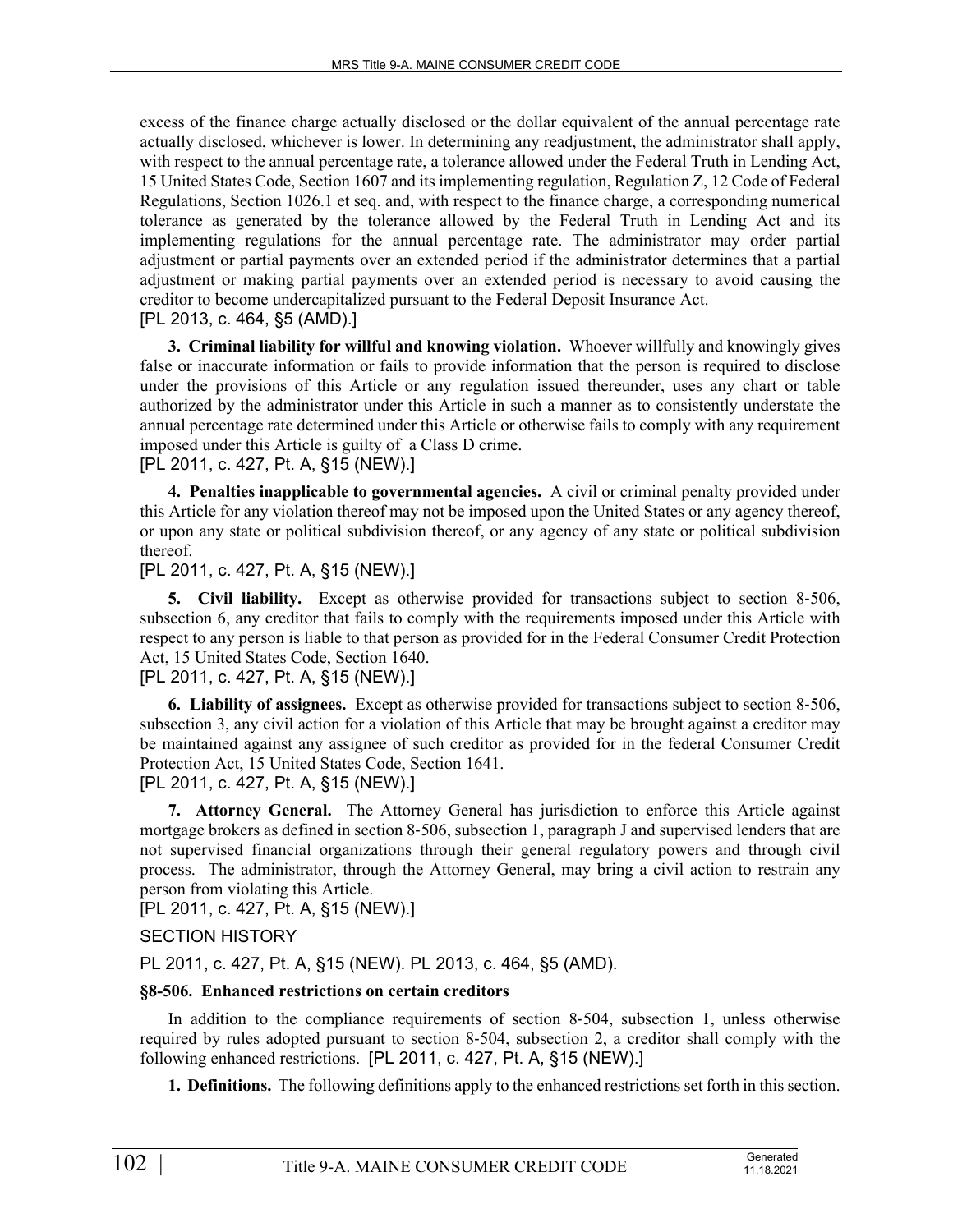A. "Administrator" has the same meaning as set forth in section 1‑301. [PL 2011, c. 427, Pt. A, §15 (NEW).]

B. "Bona fide discount points" means an amount knowingly paid by a borrower for the express purpose of reducing, and that in fact does result in a bona fide reduction of, the interest rate applicable to a residential mortgage loan, as long as the undiscounted interest rate for the residential mortgage loan does not exceed the conventional mortgage rate by more than 2 percentage points for a residential mortgage loan secured by a first lien or by 3 1/2 percentage points for a residential mortgage loan secured by a subordinated lien. [PL 2011, c. 427, Pt. A, §15 (NEW).]

C. "Borrower" means any natural person obligated to repay a loan, including a coborrower, cosigner or guarantor. [PL 2011, c. 427, Pt. A, §15 (NEW).]

D. "Conventional mortgage rate" means the most recently published annual yield on conventional mortgages published by the Board of Governors of the Federal Reserve System, as published in statistical release H.15 or any superseding publication, as of the applicable time set forth in 12 Code of Federal Regulations, Section 1026.32(a)(1)(i). [PL 2013, c. 464, §6 (AMD).]

E. "Conventional prepayment penalty" means any prepayment penalty or fee that may be collected or charged in a residential mortgage loan and that is authorized by law other than this section, as long as the residential mortgage loan does not have an annual percentage rate that exceeds the conventional mortgage rate by more than 2 percentage points and does not permit any prepayment fees or penalties that exceed 2% of the amount prepaid. [PL 2011, c. 427, Pt. A, §15 (NEW).]

F. "Creditor" has the same meaning as set forth in section 1–301, subsection 17. For purposes of this section, "creditor" also includes an entity defined as a lender as set forth in 12 Code of Federal Regulations, Section 1024.2, including a mortgage broker. [PL 2013, c. 464, §7 (AMD).]

G. "Excluded points and fees" means, in connection with a residential mortgage loan, all bona fide fees paid to a federal or state government agency that insures payment of some portion of a residential mortgage loan plus an amount not to exceed 2% of the total loan amount attributable to bona fide discount points or a conventional prepayment penalty. [PL 2011, c. 427, Pt. A, §15 (NEW).]

H. "High-cost mortgage loan" means a residential mortgage loan in which the terms of the loan meet or exceed one or more of the following thresholds:

(1) Rate threshold, which, for a residential mortgage loan, is the point at which the annual percentage rate equals or exceeds the rate set forth in 12 Code of Federal Regulations, Section 1026.32(a)(1)(i) without regard to whether the residential mortgage loan may be considered a "residential mortgage transaction" or an extension of "open-end credit" as those terms are set forth in 12 Code of Federal Regulations, Section 1026.2; and

(2) The total points and fees threshold, which is:

(a) For loans in which the total loan amount is \$40,000 or more, the point at which the total points and fees payable in connection with the residential mortgage loan less any excluded points and fees exceed 5% of the total loan amount; and

(b) For loans in which the total loan amount is less than \$40,000, the point at which the total points and fees payable in connection with the residential mortgage loan less any excluded points and fees exceed 6% of the total loan amount. [PL 2013, c. 464, §8 (AMD).]

I. "Higher-priced mortgage loan" has the same meaning as set forth in the Federal Truth in Lending Act and its implementing regulation, Regulation Z, 12 Code of Federal Regulations, Section 1026.35(a). "Higher-priced mortgage loan" also includes a residential mortgage loan that is a nontraditional mortgage as described in the "Interagency Guidance on Nontraditional Mortgage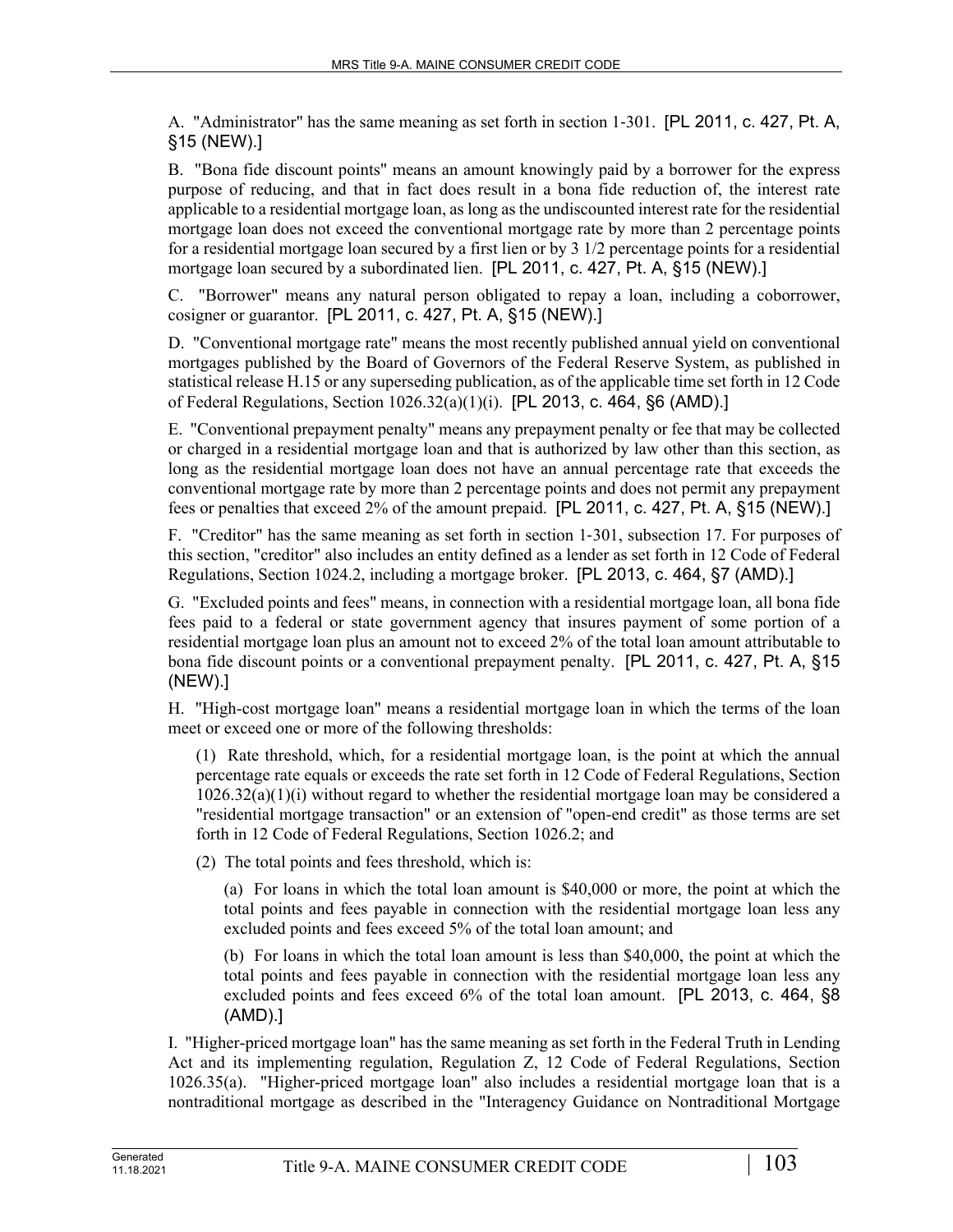Product Risks" issued September 29, 2006 and published in 71 Federal Register, 58609 on October 4, 2006 and as updated from time to time, except that "higher-priced mortgage loan" does not include a mortgage that does not allow a borrower to defer repayment of principal or interest. [PL 2013, c. 464, §8 (AMD).]

J. "Mortgage broker" has the same meaning as set forth in 12 Code of Federal Regulations, Section 1024.2, except as otherwise provided in this Article. [PL 2013, c. 464, §8 (AMD).]

K. "Points and fees" has the same meaning as set forth in 12 Code of Federal Regulations, Section 1026.32(b)(1). In addition, "points and fees" includes:

(1) The maximum prepayment fees and penalties that may be charged or collected under the terms of the loan documents;

(2) All prepayment fees and penalties that are incurred by the borrower if the loan refinances a previous loan made or currently held by the same creditor or an affiliate of the creditor; and

(3) All compensation paid directly or indirectly to a mortgage broker from any source, including a mortgage broker that originates a loan in its own name in a table-funded transaction.

For open-end loans, points and fees are calculated by adding the total points and fees known at or before closing, including the maximum prepayment penalties that may be charged or collected under the terms of the loan documents and the minimum additional fees the borrower would be required to pay to draw down an amount equal to the total credit line. [PL 2013, c. 464, §8 (AMD).]

L. "Residential mortgage loan" means an extension of credit, including an open-end credit plan, in which:

(1) The loan does not exceed the maximum original principal obligation as set forth in and from time to time adjusted according to the provisions of 12 United States Code, Section  $1454(a)(2)$ ;

(2) The loan is considered a federally related mortgage loan as set forth in 12 Code of Federal Regulations, Section 1024.2;

(3) The loan is not a reverse mortgage transaction or a loan made primarily for business, agricultural or commercial purposes;

(4) The loan is not a construction loan; and

(5) The loan is secured by the borrower's principal dwelling. [PL 2013, c. 464, §8 (AMD).]

M. "Servicing" has the same meaning as set forth in 12 Code of Federal Regulations, Section 1024.2 and includes any other activities or responsibilities undertaken in connection with a residential mortgage loan by a person who acts as a servicer with respect to that residential mortgage loan, including collection and default management functions. [PL 2013, c. 464, §8 (AMD).]

N. "Total loan amount" means the principal of a loan minus those points and fees that are included in the principal amount of the loan. For open-end loans, the total loan amount must be calculated using the total line of credit allowed under the residential mortgage loan at closing. [PL 2011, c. 427, Pt. A, §15 (NEW).]

[PL 2013, c. 464, §§6-8 (AMD).]

**2. High-cost mortgage loans; restrictions.** A high-cost mortgage loan is subject to the provisions applying to certain closed-end home mortgages covered by Regulation Z, 12 Code of Federal Regulations, Section 1026.32 and the following restrictions.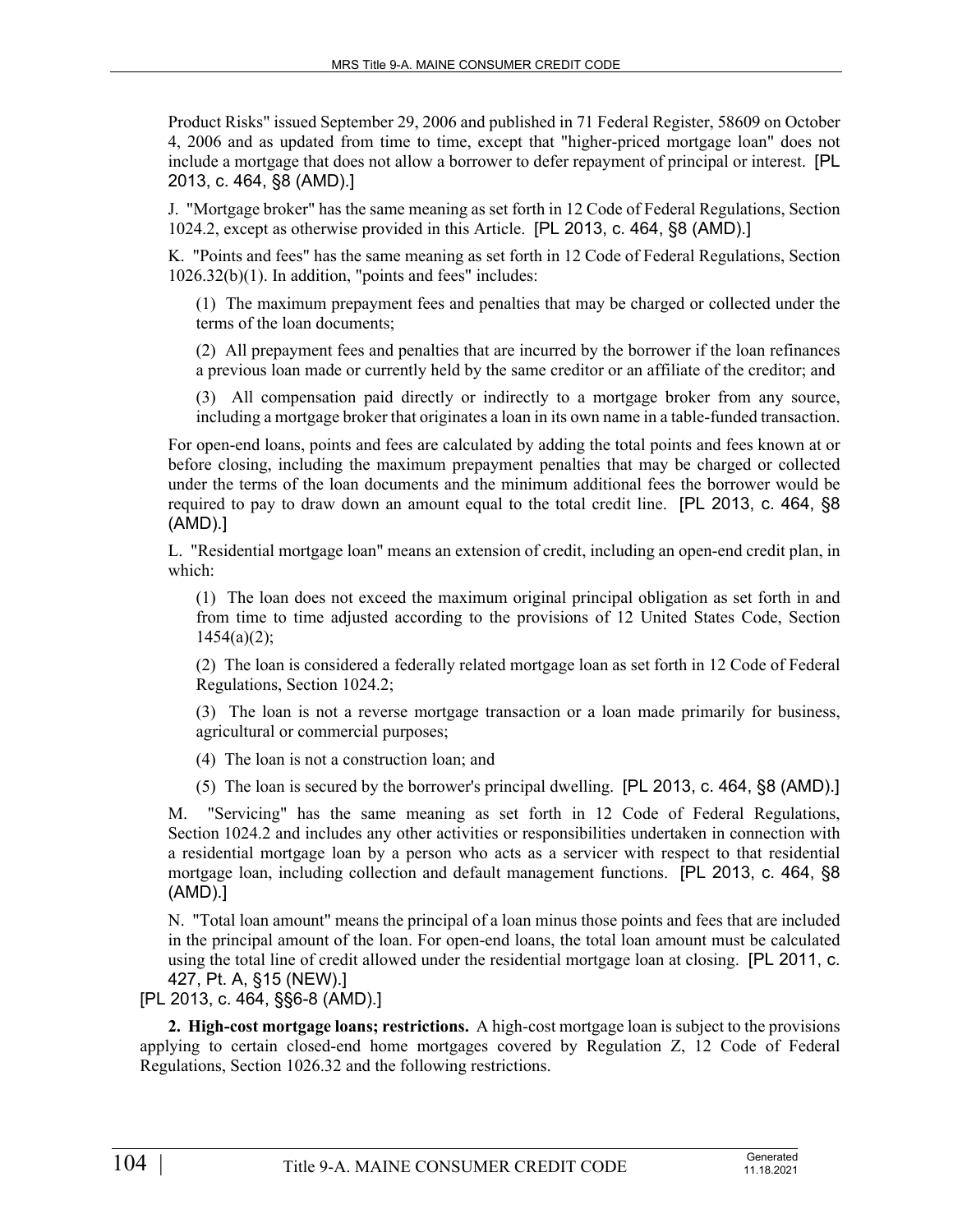A. In connection with a high-cost mortgage loan, a creditor may not directly or indirectly finance any points or fees. [PL 2011, c. 427, Pt. A, §15 (NEW).]

B. In addition to the limitation on balloon payments found in Regulation Z, 12 Code of Federal Regulations, Section 1026.32, a high-cost mortgage loan may not contain a scheduled payment that is more than twice as large as the average of earlier scheduled payments. This paragraph does not apply when the payment schedule is adjusted to the seasonal or irregular income of the borrower. [PL 2013, c. 464, §9 (AMD).]

C. A creditor may not make a high-cost mortgage loan without first receiving certification from a counselor with a 3rd-party, nonprofit organization approved by the United States Department of Housing and Urban Development, a housing financing agency of this State or the Department of Professional and Financial Regulation, Bureau of Consumer Credit Protection that the borrower has received counseling on the advisability of the loan transaction. [PL 2011, c. 427, Pt. A, §15 (NEW).]

D. A prepayment fee or penalty may not be included in the loan documents or charged under the terms of a high-cost mortgage loan. [PL 2011, c. 427, Pt. A, §15 (NEW).] [PL 2013, c. 464, §9 (AMD).]

**3. High-cost mortgage loans; assignee liability.** The following provisions apply to a claim made by a borrower against a purchaser or assignee of a high-cost mortgage loan.

A. Any person who purchases or is otherwise assigned a high-cost mortgage loan is subject to all affirmative claims and any defenses with respect to the loan that the borrower may assert against a creditor of the loan, except that this paragraph does not apply if the purchaser or assignee demonstrates by a preponderance of the evidence that it:

(1) Has in place, at the time of the purchase or assignment of the subject loan, policies that expressly prohibit the purchaser or assignee's purchase or acceptance of assignment of any high-cost mortgage loan;

(2) Requires by contract that a seller or assignor of residential high-cost mortgage loans to the purchaser or assignee represent and warrant to the purchaser or assignee that neither the seller or assignor will sell or assign any high-cost mortgage loans to the purchaser or assignee, nor that the seller or assignor is a beneficiary of a representation and warranty from a previous seller or assignor to that effect; and

(3) Exercises reasonable due diligence, at the time of purchase or assignment of residential mortgage loans or within a reasonable period of time after the purchase or assignment of such residential mortgage loans, intended by the purchaser or assignee to prevent the purchaser or assignee from purchasing or taking assignment of any high-cost mortgage loan. For purposes of this subparagraph, reasonable due diligence must provide for sampling and may not require loan-by-loan review. [PL 2011, c. 427, Pt. A, §15 (NEW).]

B. Notwithstanding paragraph A, liability pursuant to this subsection may not accrue to a purchaser or assignee of a high-cost mortgage loan as a result of an alleged violation by a creditor of subsection 5. [PL 2011, c. 427, Pt. A, §15 (NEW).] [PL 2011, c. 427, Pt. A, §15 (NEW).]

**4. Ability to repay.** A creditor may not extend a high-cost mortgage loan or a higher-priced mortgage loan to a consumer based on the value of the consumer's collateral without regard to the consumer's repayment ability as of consummation, including the consumer's current and reasonably expected income, employment, assets other than the collateral, credit history, debt-to-income ratio, current obligations and mortgage-related obligations.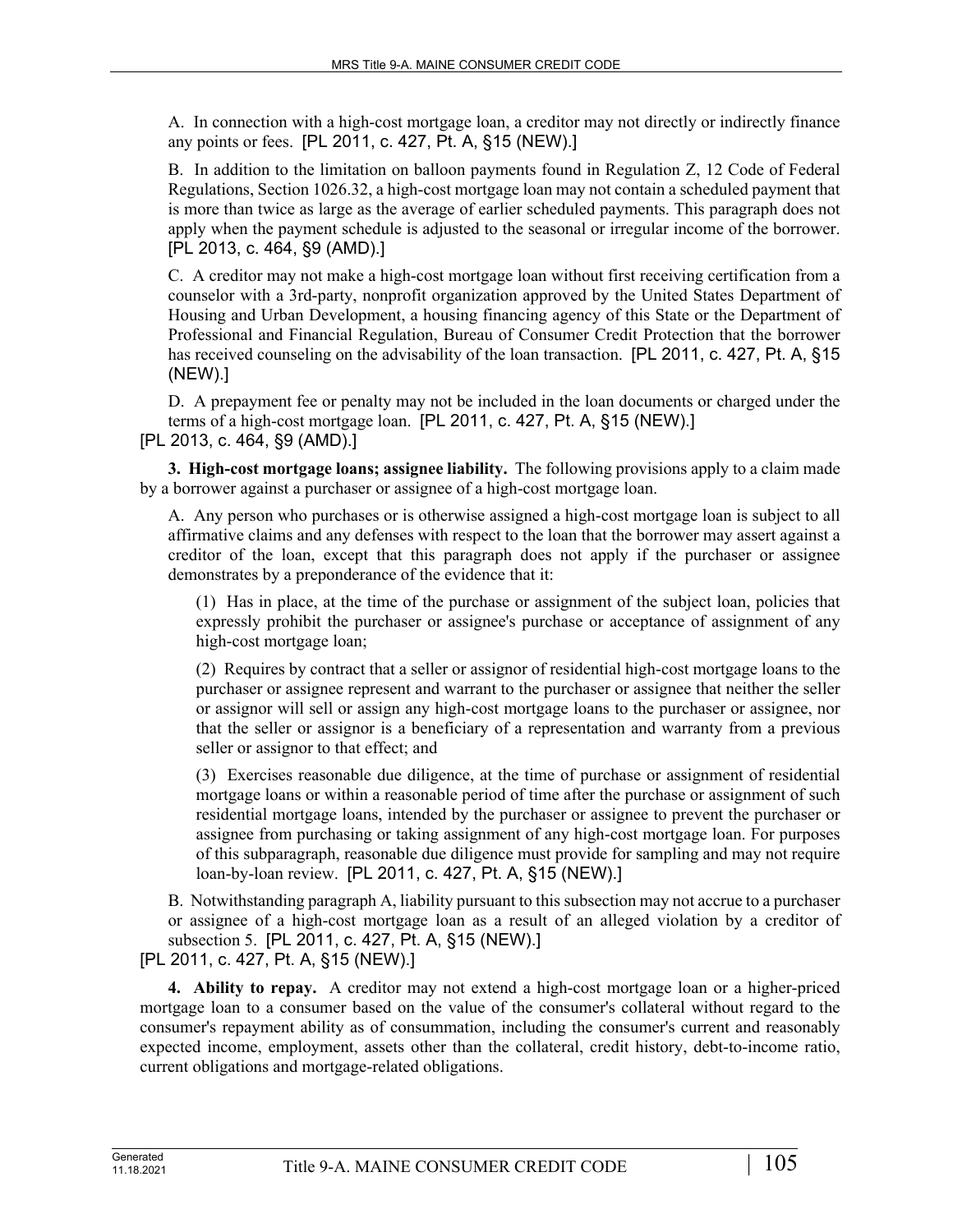A. For purposes of this subsection, mortgage-related obligations are expected property taxes, premiums for mortgage-related insurance required by the creditor, such as insurance against loss of or damage to property or against liability arising out of the ownership or use of the property or insurance protecting the creditor against the consumer's default or other credit loss, and similar expenses. [PL 2011, c. 427, Pt. A, §15 (NEW).]

B. Under this subsection, a creditor must verify the consumer's repayment ability as follows.

(1) A creditor must verify amounts of income or assets that it relies on to determine repayment ability, including expected income or assets, by the consumer's federal Internal Revenue Service Form W-2, tax returns, payroll receipts, financial institution records or other 3rd-party documents that provide reasonably reliable evidence of the consumer's income or assets. For the purposes of this subparagraph, "reasonably reliable evidence of the consumer's income or assets" includes, but is not limited to, statements from investment advisors, broker-dealers and others in a fiduciary relationship with the consumer as long as the statements reflect the consumer's actual income and not estimated, projected or anticipated income or a range of earnings for a consumer's type or class of employment.

(2) A creditor must verify the consumer's current obligations. [PL 2011, c. 427, Pt. A, §15 (NEW).]

C. A creditor is presumed to have complied with this subsection with respect to a transaction if the creditor:

(1) Verifies the consumer's repayment ability as provided in paragraph B;

(2) Determines the consumer's repayment ability using the largest payment of principal and interest scheduled in the first 7 years following consummation and taking into account current obligations and mortgage-related obligations; and

(3) Assesses the consumer's repayment ability taking into account at least one of the following:

(a) The ratio of total debt obligations to income; and

(b) The income the consumer will have after paying debt obligations. [PL 2011, c. 427, Pt. A, §15 (NEW).]

D. Notwithstanding paragraph C, no presumption of compliance is available for a transaction for which:

(1) The regular periodic payments for the first 7 years would cause the principal balance to increase; or

(2) The term of the loan is less than 7 years and the regular periodic payments when aggregated do not fully amortize the outstanding principal balance. [PL 2011, c. 427, Pt. A, §15 (NEW).]

E. This subsection does not apply to a temporary or so-called "bridge" loan with a term of 12 months or less, such as a loan to purchase a new dwelling when the consumer plans to sell a current dwelling within 12 months. [PL 2011, c. 427, Pt. A, §15 (NEW).]

[PL 2011, c. 427, Pt. A, §15 (NEW).]

**5. Flipping.** A creditor or a mortgage broker may not knowingly or intentionally engage in the act or practice of flipping a residential mortgage loan when making a high-cost mortgage loan or higherpriced mortgage loan. The administrator may adopt rules defining with reasonable specificity the requirements for compliance with this subsection. Rules adopted pursuant to this subsection are routine technical rules pursuant to Title 5, chapter 375, subchapter 2-A. For the purposes of this subsection, "flipping a residential mortgage loan" means the making of a residential mortgage loan to a borrower that refinances an existing residential mortgage loan when the new loan does not have reasonable,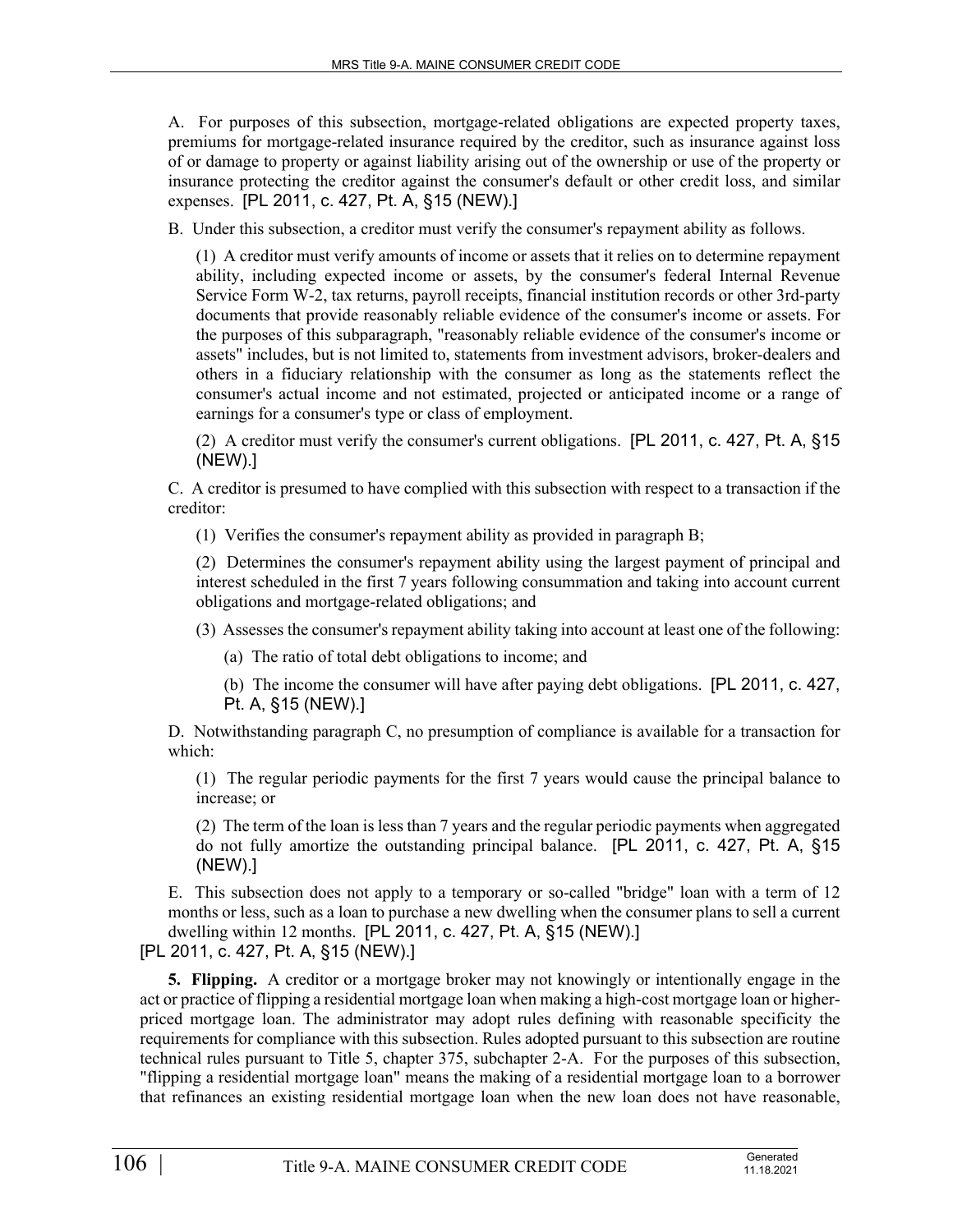tangible net benefit to the borrower considering all the circumstances, including, but not limited to, the terms of both the new and refinanced loans, the cost of the new loan and the borrower's circumstances. [PL 2011, c. 427, Pt. A, §15 (NEW).]

**6. Special liability.** This subsection applies to any violation of this section in connection with the origination, brokering or servicing of a residential mortgage loan. This subsection does not apply to a purchaser or assignee of a residential mortgage loan except as permitted in subsection 3.

A. Any person who has been found in violation of this section with regard to residential mortgage loans may be liable to the borrower for the following:

(1) Actual damages, including consequential and incidental damages. The borrower may not be required to demonstrate reliance in order to receive actual damages;

(2) Punitive damages for violations of subsections 2 and 5, when the violation was malicious or reckless;

(3) Costs, including reasonable attorney's fees; and

(4) Statutory damages as follows:

(a) For violations described in subsection 2, statutory damages equal to 2 times the finance charge paid under the loan and forfeiture of the remaining interest under the loan; and

(b) For any other violations of this section, statutory damages in the amount of \$5,000 per violation. [PL 2011, c. 427, Pt. A, §15 (NEW).]

B. A borrower may be granted injunctive, declaratory and other equitable relief that the court determines appropriate in an action to enforce compliance with this section. [PL 2011, c. 427, Pt. A, §15 (NEW).]

C. The right of rescission granted under 15 United States Code, Chapter 41, Subchapter I, Part A for a violation of that law is available to a borrower acting only in an individual capacity by way of recoupment as a defense against a party foreclosing on a residential mortgage loan at any time during the term of the loan. Any recoupment claim asserted pursuant to this provision is limited to amounts required to reduce or extinguish the borrower's liability under the residential mortgage loan plus amounts required to recover costs, including reasonable attorney's fees. This paragraph may not be construed to limit recoupment rights available to the borrower under any other law. [PL 2011, c. 427, Pt. A, §15 (NEW).]

D. The remedies provided in this subsection are not intended to be the exclusive remedies available to a borrower, nor must the borrower exhaust any administrative remedies provided under this subsection or any other applicable law before proceeding under this subsection. [PL 2011, c. 427, Pt. A, §15 (NEW).]

E. Any person who knowingly violates a provision of this section is guilty of a Class E crime. [PL 2011, c. 427, Pt. A, §15 (NEW).]

F. A creditor in a residential mortgage loan who, when acting in good faith, fails to comply with any provision of this section related to residential mortgage loans is deemed not to have violated this section if the creditor establishes that either:

(1) Within 30 days of the loan closing and prior to receiving any notice of the compliance failure, the creditor has made appropriate restitution to the borrower and appropriate adjustments have been made to the loan; or

(2) Within 60 days of the loan closing and prior to receiving any notice of the compliance failure, when the compliance failure was not intentional and resulted from a bona fide error notwithstanding the maintenance of procedures reasonably adopted to avoid such errors, the borrower is notified of the compliance failure, appropriate restitution is made to the borrower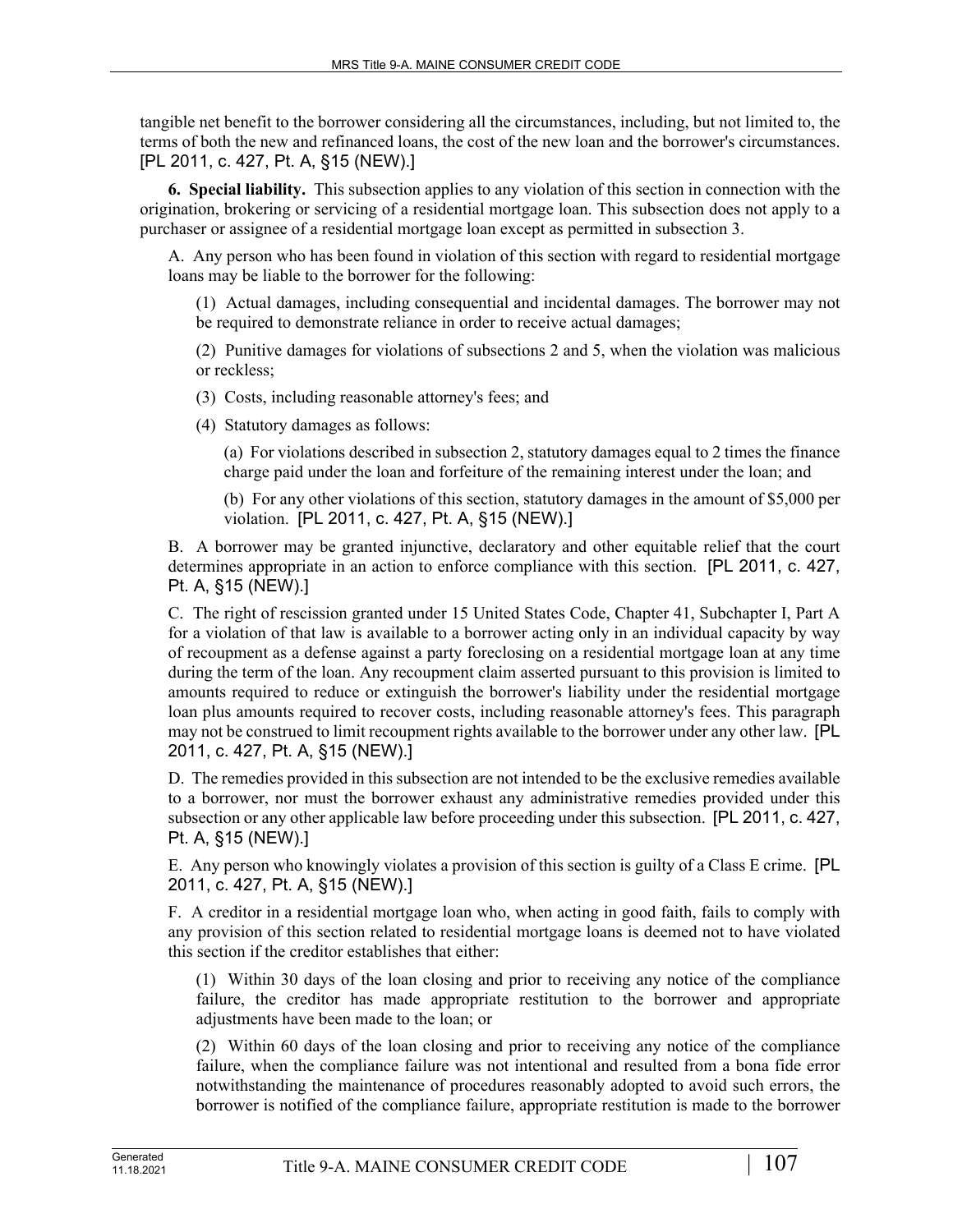and appropriate adjustments are made to the loan. Examples of a bona fide error include clerical, calculation, computer malfunction and programming and printing errors. An error of legal judgment with respect to a person's obligations under this section is not a bona fide error. [PL 2011, c. 427, Pt. A, §15 (NEW).]

G. The remedies provided in this subsection are cumulative. [PL 2011, c. 427, Pt. A, §15 (NEW).]

H. Notwithstanding any other provision of law, a residential mortgage loan agreement may not include any provision that waives any borrower's remedies available at law or equity, whether acting individually or on behalf of others similarly situated, or the borrower's rights to civil discovery or appeal. Any such provision is unenforceable and void as a matter of law. [PL 2011, c. 427, Pt. A, §15 (NEW).]

I. Without regard to whether a borrower is acting individually or on behalf of others similarly situated, any provision of a residential mortgage loan agreement that allows a person to require a borrower to assert any claim or defense in a forum that is less convenient, more costly or more dilatory for the resolution of a dispute than a judicial forum established in this State where the borrower may otherwise properly bring a claim or defense or that limits in any way any claim or defense the borrower may have is unconscionable and void as a matter of law. [PL 2011, c. 427, Pt. A, §15 (NEW).]

J. It is a violation of this section for any person to attempt in bad faith to avoid the application of this section by dividing any loan transaction into separate parts or structuring a residential mortgage loan transaction as an open-end loan for the purpose of evading the provisions of this section when the loan would have been a high-cost mortgage loan if the loan had been structured as a closed-end loan or by engaging in any other subterfuge with the intent of evading any provision of this section. [PL 2011, c. 427, Pt. A, §15 (NEW).]

[PL 2011, c. 427, Pt. A, §15 (NEW).]

**7. Exemption for supervised financial organizations and the Maine State Housing Authority.**  This section does not apply to any supervised financial organization as defined in section 1‑301, subsection 38‑A or to the Maine State Housing Authority. [PL 2011, c. 427, Pt. A, §15 (NEW).]

SECTION HISTORY

PL 2011, c. 427, Pt. A, §15 (NEW). PL 2013, c. 464, §§6-9 (AMD).

## **§8-507. Exemption from the Federal Truth in Lending Act**

**1. Preservation of federal exemption.** As required by the Federal Truth in Lending Act, 15 United States Code, Section 1633 and its implementing regulation, Regulation Z, 12 Code of Federal Regulations, Section 1026.29, the administrator may take any action necessary to apply for or to preserve a determination by the federal Consumer Financial Protection Bureau or its successor agency that under the laws of this State any class of credit transactions within this State is subject to requirements substantially similar to federal requirements and that there are adequate provisions for enforcement of such requirements.

[PL 2013, c. 464, §10 (AMD).]

**2. Application.** This Article does not apply to any class of credit transactions within this State that is subject to the requirements of the Federal Truth in Lending Act, Title I of the federal Consumer Credit Protection Act unless any such class of transactions has first been exempted by a regulation of the federal Consumer Financial Protection Bureau and that exemption remains in effect.

[PL 2013, c. 464, §10 (AMD).]

SECTION HISTORY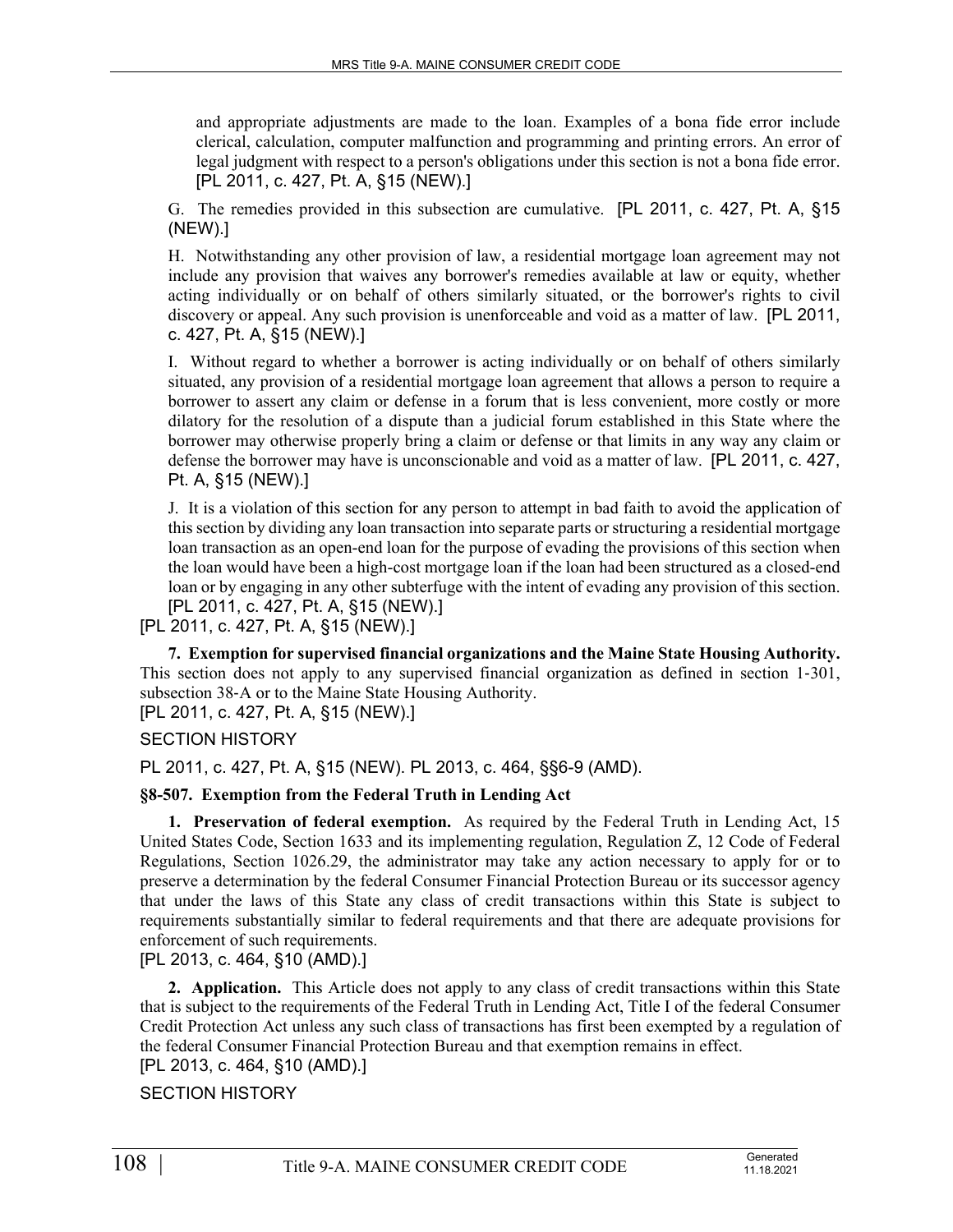PL 2011, c. 427, Pt. A, §15 (NEW). PL 2013, c. 464, §10 (AMD).

## **§8-508. Authority of administrator**

The administrator, by rule or order, shall prohibit acts or practices in connection with: [PL 2011, c. 427, Pt. A, §15 (NEW).]

**1. Unfair or deceptive mortgage loans.** The making of a residential mortgage loan that the administrator finds unfair, deceptive or designed to evade the provisions of section 8‑506; and [PL 2011, c. 427, Pt. A, §15 (NEW).]

**2. Refinancing; abusive lending practices.** The refinancing of a residential mortgage loan that the administrator finds is associated with abusive lending practices or that is otherwise not in the interest of the borrowing public.

[PL 2011, c. 427, Pt. A, §15 (NEW).]

Rules adopted pursuant to this section are routine technical rules as defined in Title 5, chapter 375, subchapter 2‑A. [PL 2011, c. 427, Pt. A, §15 (NEW).]

## SECTION HISTORY

PL 2011, c. 427, Pt. A, §15 (NEW).

## **§8-509. Credit card and debit card surcharge prohibition**

**1. Surcharge prohibited.** A seller in a sales transaction may not impose a surcharge on a cardholder who elects to use a credit card or debit card in lieu of payment by cash, check or similar means. For purposes of this section, "surcharge" means any means of increasing the regular price to a cardholder that is not imposed on a customer paying by cash, check or similar means. A discount or reduction from the regular price is not a surcharge.

[PL 2011, c. 427, Pt. A, §15 (NEW).]

**2. Surcharge permitted for governmental entity.** Notwithstanding subsection 1, a governmental entity may impose a surcharge for payments made with a credit card or debit card for taxes, fines, charges, utility fees, regulatory fees, registration fees, license or permit fees or the provision of a specific service or good provided by that governmental entity if the surcharge:

A. Is disclosed clearly to the consumer prior to payment; and [PL 2011, c. 427, Pt. A, §15 (NEW).]

B. Does not exceed the costs associated with providing the credit card or debit card service that are directly incurred by the governmental entity or assessed by an authorized 3rd-party payment service provider for a credit card or debit card transaction. If there is not a cost assessed by an authorized 3rd-party payment service provider for a debit card transaction, the governmental entity may not impose a surcharge associated with a debit card transaction. [PL 2011, c. 427, Pt. A, §15 (NEW).]

A governmental entity shall disclose to the consumer that the surcharge may be avoided if the consumer makes payments by cash, check or other means not a credit card or debit card. A governmental entity is not subject to any liability to the issuer of a credit card or an authorized 3rd-party payment service provider for nonpayment of credit card charges by the consumer. As used in this subsection, "governmental entity" includes, but is not limited to, a state department or agency, a county established or governed by Title 30‑A, Part 1, a municipality as defined in Title 30‑A, section 2001, subsection 8, a plantation established or governed by Title 30‑A, chapter 301, a quasi-municipal corporation as defined in Title 30‑A, section 2604, subsection 3, the Judicial Department as described in Title 4, the University of Maine System, the Maine Community College System and the Maine Maritime Academy. [PL 2021, c. 150, §2 (AMD).]

SECTION HISTORY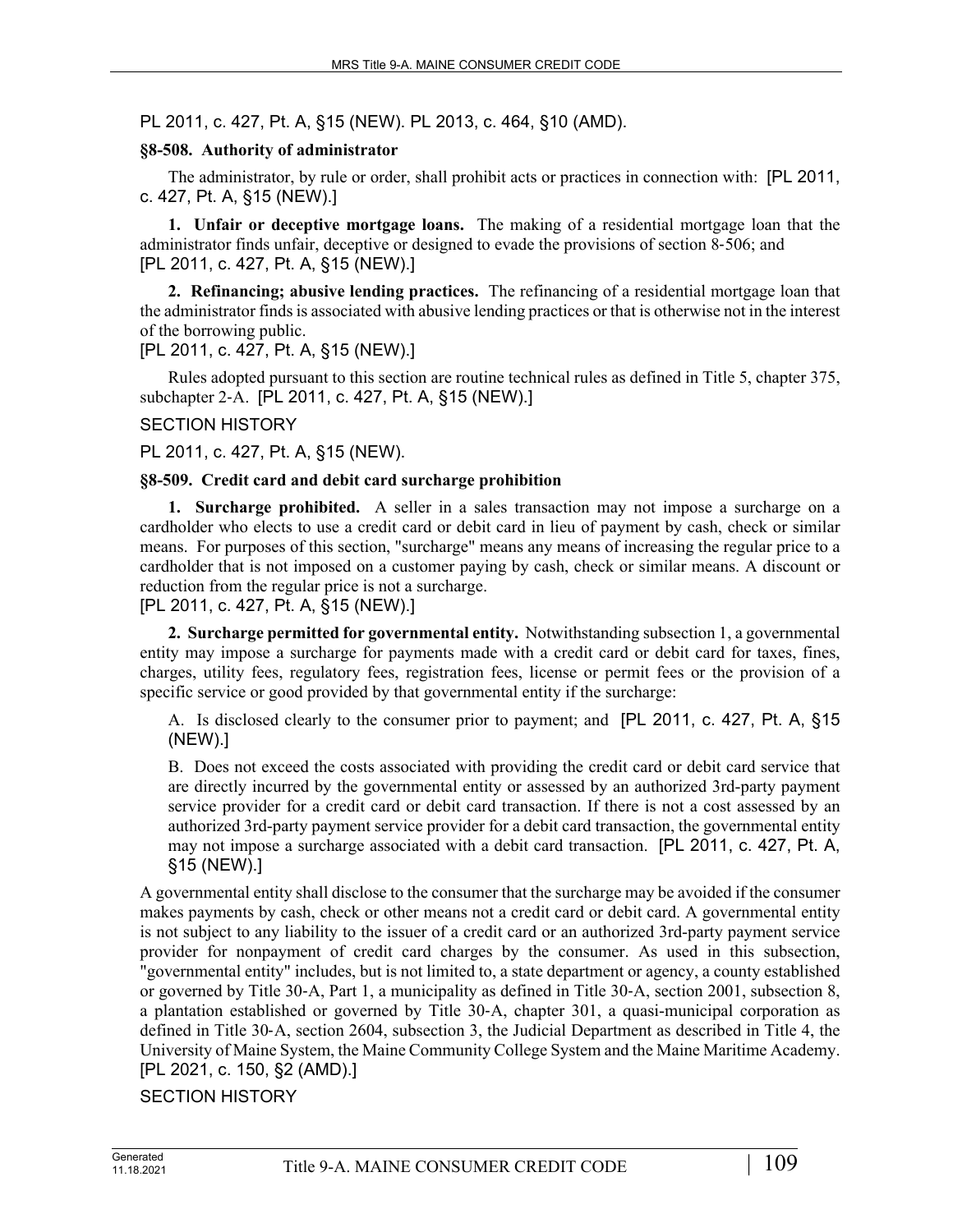PL 2011, c. 427, Pt. A, §15 (NEW). PL 2021, c. 150, §2 (AMD).

## **§8-510. Disclosure of lists of the names, addresses and account numbers of credit card holders**

**1. Disclosure prohibited.** Except as provided in subsection 2, it is unlawful for a person, business, corporation, partnership, agency, financial institution, credit card registration service or other entity to rent, sell, exchange or otherwise disclose or make available to another person or entity a list containing the names, addresses and account numbers of credit card holders without the express, written permission of the credit card holders.

[PL 2011, c. 427, Pt. A, §15 (NEW).]

**2. Exceptions.** The following disclosures of lists containing the names, addresses and account numbers of credit card holders are not prohibited:

A. Disclosure to or from a consumer reporting agency, as defined in Title 10, section 1308, subsection 3, as long as the transfer is for purposes of compliance with and in a manner consistent with the terms of the Fair Credit Reporting Act; [PL 2013, c. 588, Pt. C, §1 (AMD).]

B. Disclosure between a parent corporation and a subsidiary or affiliate of that corporation or between subsidiaries or affiliates of a parent corporation; [PL 2011, c. 427, Pt. A, §15 (NEW).]

C. Disclosure in connection with the sale or pledge, or negotiation of the sale or pledge, of any portion of a business or the assets of a business, as long as the party to whom disclosure is made maintains the confidentiality of the information disclosed; [PL 2011, c. 427, Pt. A, §15 (NEW).]

D. Disclosure in connection with authorization, processing, billing, collection, charge-back, fraud prevention or credit card recovery; and [PL 2011, c. 427, Pt. A, §15 (NEW).]

E. Disclosure pursuant to state or federal law or at the direction of a governmental entity pursuant to law or in response to a court order. [PL 2011, c. 427, Pt. A, §15 (NEW).] [PL 2013, c. 588, Pt. C, §1 (AMD).]

**3. Violation.** A violation of this section constitutes a violation of the Maine Consumer Credit Code and the Maine Unfair Trade Practices Act.

[PL 2011, c. 427, Pt. A, §15 (NEW).]

SECTION HISTORY

PL 2011, c. 427, Pt. A, §15 (NEW). PL 2013, c. 588, Pt. C, §1 (AMD).

## **§8-511. Recurring charges to credit card or charge card accounts**

If a sale of goods, services or insurance is charged to a credit card or charge card account on an annual basis without substantially contemporaneous authorizations by the consumer, the seller shall inform the consumer of the voluntary nature of the charge to the credit card or charge card account and of the steps necessary to prevent this charge at least 30 days prior to the annual charge. The card issuer may provide the notice on behalf of the seller. This section does not apply to insurance subject to notice and cancellation rights pursuant to section 4‑204. [PL 2011, c. 427, Pt. A, §15 (NEW).]

SECTION HISTORY

PL 2011, c. 427, Pt. A, §15 (NEW).

## **ARTICLE 9**

## **CONSUMER CREDIT TRANSACTIONS MADE TO ACQUIRE REAL ESTATE OR SECURED BY FIRST-LIEN MORTGAGES**

# **PART 1**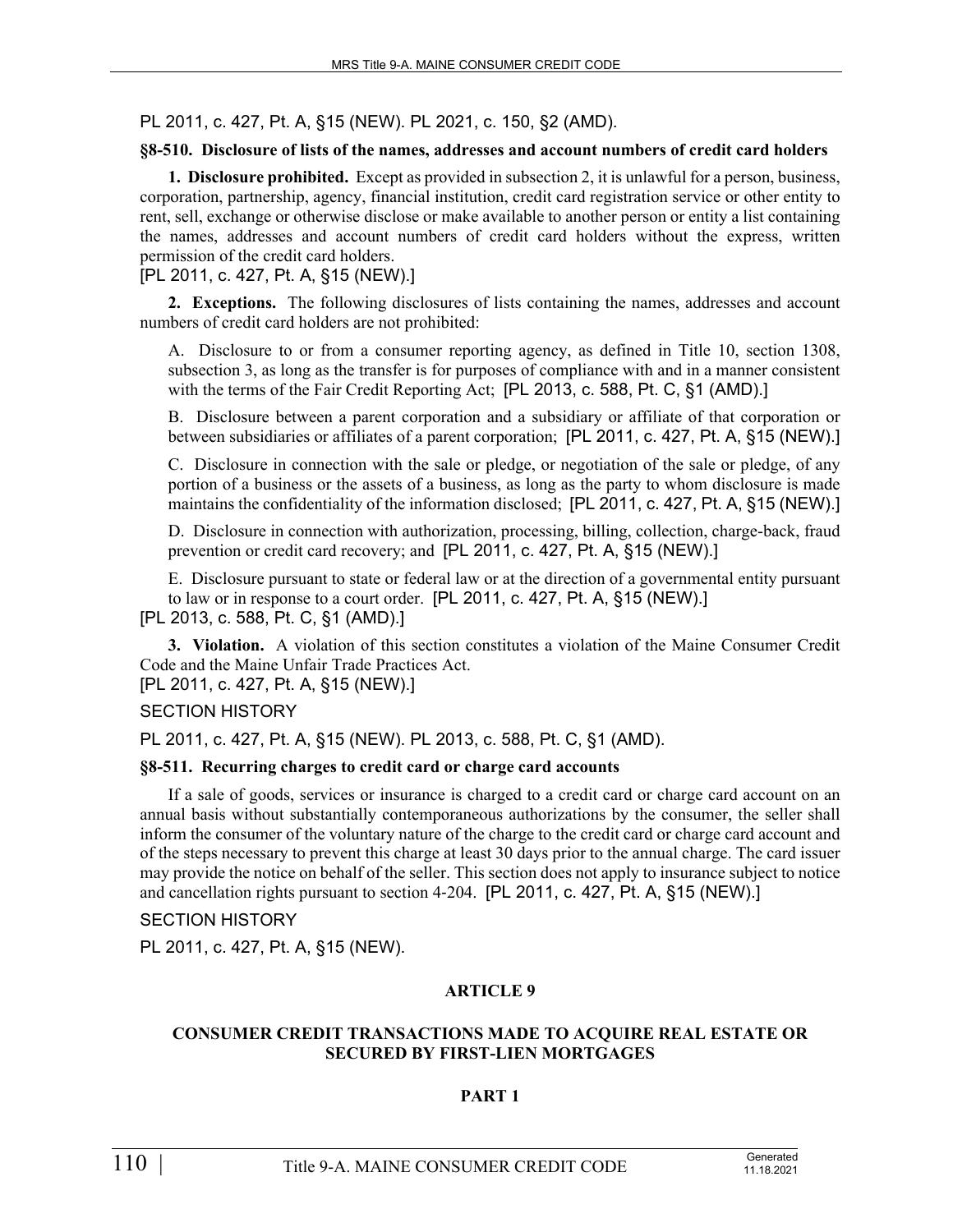## **GENERAL PROVISIONS**

## **§9-101. Scope**

This Article applies to all consumer credit transactions made by creditors that are not supervised financial organizations, that are made to finance or refinance the acquisition of real estate or the initial construction of a dwelling or that are secured by a first-lien mortgage on real estate and applies to the servicing of those transactions. [PL 2017, c. 106, §10 (AMD).]

## SECTION HISTORY

PL 1987, c. 396, §12 (NEW). PL 2007, c. 273, Pt. A, §24 (AMD). PL 2007, c. 273, Pt. A, §41 (AFF). PL 2017, c. 106, §10 (AMD).

# **PART 2**

# **LICENSING**

# **§9-201. Authority to make or service supervised loans; licensing**

The provisions of sections 2-301 to 2-304 control the authority of supervised lenders and mortgage loan servicers that are not supervised financial organizations to make or service loans governed by this Article. [PL 2017, c. 106, §11 (AMD).]

## SECTION HISTORY

PL 1987, c. 396, §12 (NEW). PL 2017, c. 106, §11 (AMD).

# **PART 3**

# **REGULATION OF AGREEMENTS AND PRACTICES**

# **§9-301. Advertising**

**1.** No creditor may engage in this State in false or misleading advertising concerning the terms and conditions of a consumer credit transaction subject to this article. [PL 1987, c. 396, §12 (NEW).]

**2.** This section imposes no liability on the owner or personnel, as such, of any medium in which an advertisement appears or through which it is disseminated.

[PL 1987, c. 396, §12 (NEW).]

# SECTION HISTORY

PL 1987, c. 396, §12 (NEW).

# **§9-302. Terms and conditions of consumer credit transactions; rulemaking**

**1.** In addition to other rule making authority that the administrator may have, he may adopt reasonable rules in accordance with this section governing agreements which are alternative mortgage transactions as defined in the Alternative Mortgage Transaction Parity Act of 1982, the United States Code, Title 12, Section 3802, subsection 1. In adopting any rule, the administrator shall take into consideration the terms of any similar rules adopted by the Superintendent of Financial Institutions for supervised financial organizations chartered under the laws of this State.

[PL 1987, c. 396, §12 (NEW); PL 2001, c. 44, §11 (AMD); PL 2001, c. 44, §14 (AFF).]

**2.** In any rule governing alternative mortgage transactions, the administrator may specify: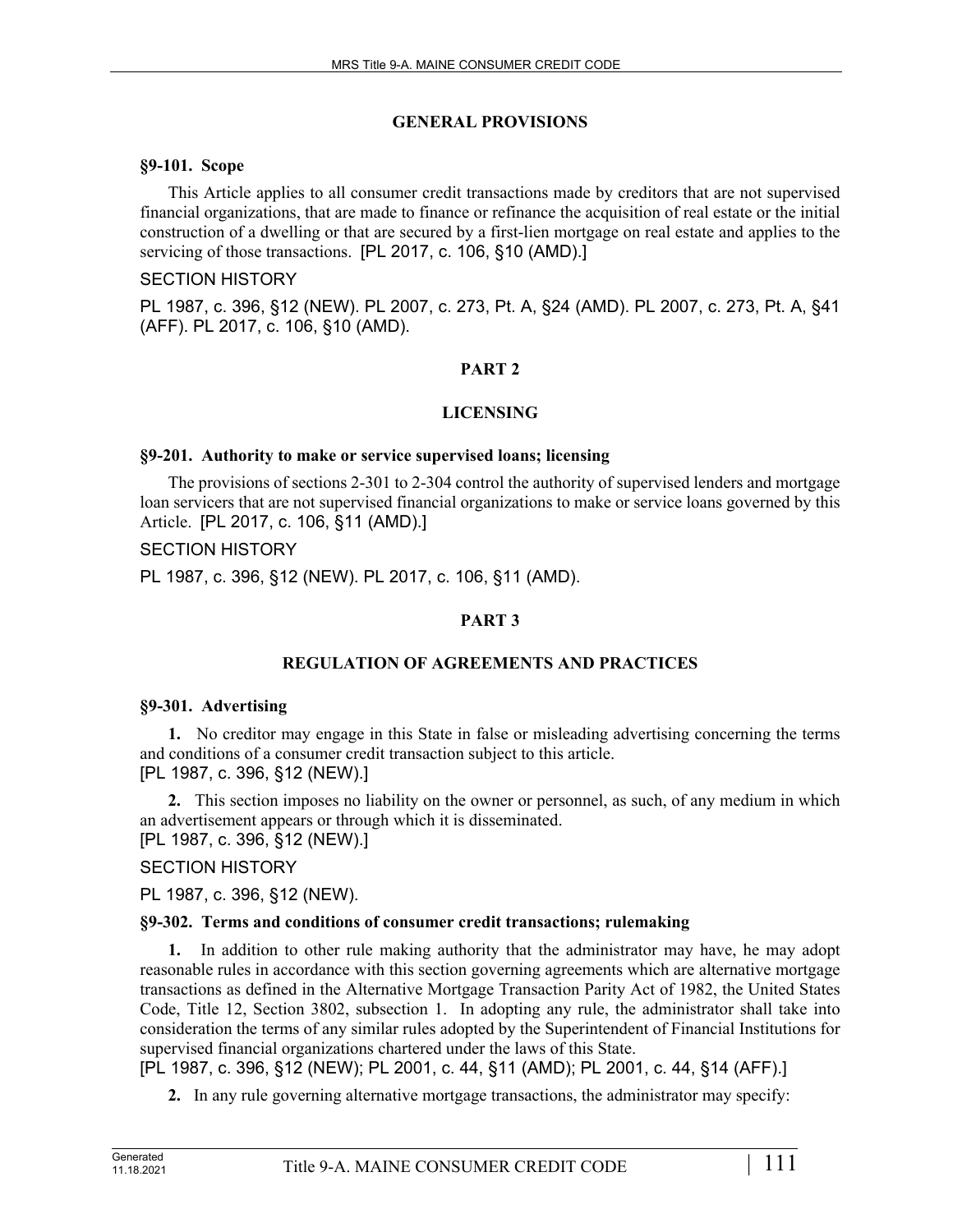A. The maximum amount by which the annual percentage rate may change during a period of time and over the entire term of the agreement; [PL 1987, c. 396, §12 (NEW).]

B. The minimum notice that may be required to be given to the mortgagor prior to a change in the annual percentage rate; [PL 1987, c. 396, §12 (NEW).]

C. Acceptable indices that may be used by creditors for the purpose of determining when, and the amount by which changes in the annual percentage rate may occur and what effects, if any, the choice of index may have on the rate movement allowances specified in paragraph A; [PL 1987, c. 396, §12 (NEW).]

D. Appropriate hypothetical examples to illustrate the effects of changes in the annual percentage rate; [PL 1987, c. 396, §12 (NEW).]

E. Permissible variations in payment schedules, payment amounts, loan amortization and loan term resulting from rate variations or other contract terms; and [PL 1987, c. 396, §12 (NEW).]

F. Permissible limitations on refunds of prepaid finance charges and notice requirements for prepayment. [PL 1987, c. 396, §12 (NEW).]

[PL 1987, c. 396, §12 (NEW).]

#### SECTION HISTORY

PL 1987, c. 396, §12 (NEW). PL 2001, c. 44, §11 (AMD). PL 2001, c. 44, §14 (AFF).

#### **§9-303. Consumer's choice of title attorney in consumer credit transactions secured by real estate**

**1.** Every creditor, which accepts an application for consumer credit transaction involving one to 4 residential units and which requires that an attorney search the title of the subject real estate, shall permit the prospective mortgagor to select a qualified attorney of his own choice to search the title of the subject real estate and certify that title to the creditor or land title insurance company, provided that the creditor may require the prospective mortgagor's attorney to provide it with evidence of adequate liability insurance or land title insurance or such other written policy requirements as the creditor may deem necessary to protect its interests, provided that if all such requirements are met by the attorney chosen by the mortgagor, no additional legal costs may be assessed by the creditor against the mortgagor for review of the title search or any other relevant title documents by the creditor, its title company or attorney.

[PL 1987, c. 396, §12 (NEW).]

**2.** Every creditor subject to this section shall provide written notice to the prospective mortgagor that he has the right to select a qualified attorney of his own choice for the performance of title work. The notice shall inform the prospective mortgagor that if the attorney chosen by the mortgagor meets the creditor's requirements, then no additional fees may be charged to the mortgagor for title work. If the prospective mortgagor indicates on the written notice that he does not wish to exercise his right to select an attorney, then the creditor may recommend an attorney.

[PL 1987, c. 396, §12 (NEW).]

**3.** Nothing in this section may be construed to require certification of title to a creditor if that creditor does not so require, or to a land title insurance company if that company does not so require. [PL 1987, c. 396, §12 (NEW).]

SECTION HISTORY

PL 1987, c. 396, §12 (NEW).

#### **§9-304. Servicing requirements of assigned consumer credit transactions**

No consumer credit transaction secured by a mortgage on real estate may be assigned under this article unless: [PL 1987, c. 396, §12 (NEW).]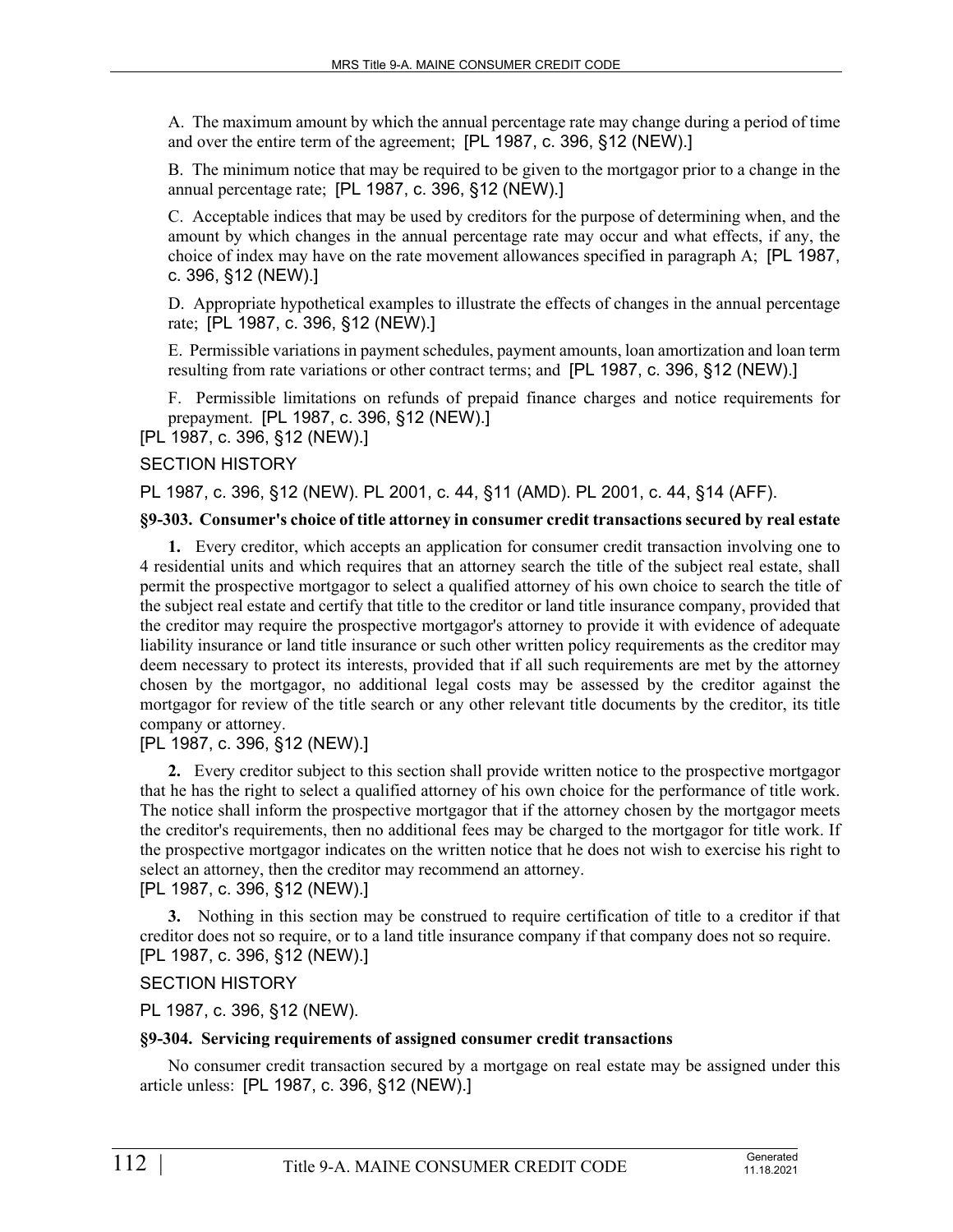**1.** The creditor entering into the agreement retains servicing of the account and either maintains a place of business in this State or maintains a toll-free telephone number or other free means of oral communication that is disclosed to mortgagors and staffed in the manner described in subsection 2; or [PL 1987, c. 396, §12 (NEW).]

**2.** The assignee or servicing agent retained to collect the account maintains a toll-free telephone number, or other free means of oral communication, that is disclosed to mortgagors in each coupon book or on each periodic billing notice or statement of account and that is staffed during normal business hours for mortgagors to use to communicate with the assignee or servicing agent concerning the consumer credit transaction.

[PL 1987, c. 396, §12 (NEW).]

SECTION HISTORY

PL 1987, c. 396, §12 (NEW).

## **§9-305. Interest to be paid on funds held in escrow**

A creditor, including any of its assignees, that enters into consumer credit transactions secured by a mortgage on real estate and which holds funds of a mortgagor in an escrow account for the payment of taxes or insurance premiums, either on its own behalf or on behalf of another mortgagee, shall pay interest on those funds in accordance with Title 9-B, section 429. [PL 1987, c. 396, §12 (NEW).]

## SECTION HISTORY

PL 1987, c. 396, §12 (NEW).

## **§9-305-A. Timely payments from escrow**

A creditor, assignee or servicer that holds or controls funds of a consumer in an escrow account for the payment of taxes or insurance premiums shall make timely payments from that escrow account for a consumer credit transaction secured by a mortgage on real estate. A creditor, assignee or servicer is liable to the consumer for actual damages resulting from failure to make timely payments from that escrow account. The creditor, assignee or servicer shall also rectify the results of a failure to make timely payments, including causing corrections of the consumer's credit report and causing the discharge of any liens against the consumer's real estate. [PL 2005, c. 206, §3 (NEW).]

# SECTION HISTORY

PL 2005, c. 206, §3 (NEW).

# **§9-305-B. Timely responses to requests for payoff figures**

A creditor, assignee or servicer shall respond to a request for a payoff figure within 3 business days following receipt of such a request from a consumer or an agent of the consumer for a consumer credit transaction secured by a mortgage on real estate. The response must include a precise payoff figure as of a date certain and must contain information permitting the consumer or the consumer's agent to update that figure, such as providing a per diem rate from a date certain. A charge may not be assessed for the first 2 requests in any calendar year, and a charge for each subsequent request may not exceed \$5. [PL 2005, c. 206, §3 (NEW).]

SECTION HISTORY

PL 2005, c. 206, §3 (NEW).

# **§9-306. Notice of assignment**

A consumer is not obligated to make payments on a consumer credit transaction to any creditor, other than the original creditor, until he receives notification of assignment of rights to payment and that payment is to be made to the assignee. A notification which does not clearly and conspicuously identify the rights assigned is ineffective. If requested by the consumer, the assignee must seasonably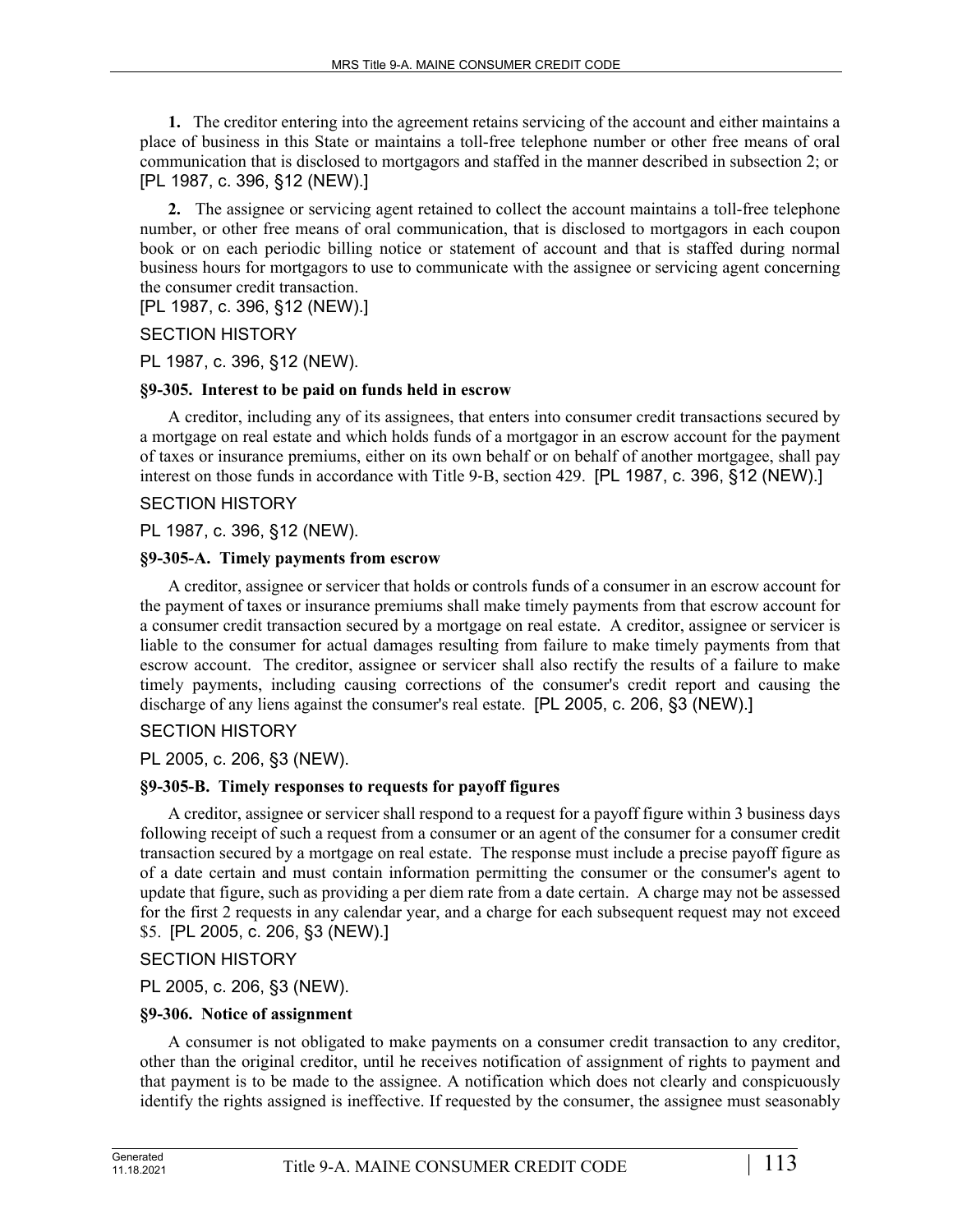furnish reasonable proof that the assignment has been made and unless he does so the consumer may pay the original creditor. [PL 1987, c. 396, §12 (NEW).]

## SECTION HISTORY

## PL 1987, c. 396, §12 (NEW).

## **§9-307. Receipts; statements of account; evidence of payment**

**1.** The creditor shall give or send to a consumer, without request, a written receipt for each payment by coin or currency on an obligation pursuant to a consumer credit transaction. Sending to the consumer a periodic statement showing a payment received by mail complies with this subsection, if it is sent to the debtor within 45 days after receipt of the payment.

# [PL 1987, c. 396, §12 (NEW).]

**2.** Upon written request of a consumer, the person to whom an obligation is owed pursuant to a consumer credit transaction, shall provide a written statement of the dates and amounts of payments made within the past 15 months and the total amount unpaid. The statement shall be provided without charge once during each year of the term of the obligation. If additional statements are requested, the creditor may charge not in excess of \$1 for each additional statement.

# [PL 1987, c. 396, §12 (NEW).]

**3.** Within 30 days after the consumer has fulfilled all obligations with respect to a consumer credit transaction, the person to whom the obligation was owed shall give or send to the consumer written evidence acknowledging payment in full of all obligations with respect to the transaction. [PL 1987, c. 396, §12 (NEW).]

## SECTION HISTORY

PL 1987, c. 396, §12 (NEW).

## **§9-308. Right to prepay**

A consumer may prepay in full or in part the unpaid balance of a consumer credit transaction that is an alternative mortgage transaction, as defined in section 9‑302, subsection 1, at any time without penalty. [PL 1995, c. 614, Pt. A, §16 (AMD).]

## SECTION HISTORY

PL 1987, c. 396, §12 (NEW). PL 1995, c. 614, §A16 (AMD).

## **§9-309. Real estate appraisals; copies**

A creditor that imposes a fee on a person for the cost of an appraisal of any real estate shall furnish to the person, at no cost, one copy of the appraisal upon request, if the request is made within 90 days after the creditor has provided notice of action taken on the application for credit or the date of the closing, whichever is later, or 90 days after the application is withdrawn. [PL 1999, c. 150, §7 (AMD).]

## SECTION HISTORY

PL 1987, c. 396, §12 (NEW). PL 1999, c. 150, §7 (AMD).

## **§9-310. Privacy of consumer financial information**

A creditor shall comply with the provisions of the federal Gramm-Leach-Bliley Act, 15 United States Code, Section 6801 et seq. (1999) and the applicable implementing federal Privacy of Consumer Information regulations as adopted by the Office of the Comptroller of the Currency, 12 Code of Federal Regulations, Part 40 (2001); the Board of Governors of the Federal Reserve System, 12 Code of Federal Regulations, Part 216 (2001); the Federal Deposit Insurance Corporation, 12 Code of Federal Regulations, Part 332 (2001); the Office of Thrift Supervision, 12 Code of Federal Regulations, Part 573 (2001); the National Credit Union Administration, 12 Code of Federal Regulations, Part 716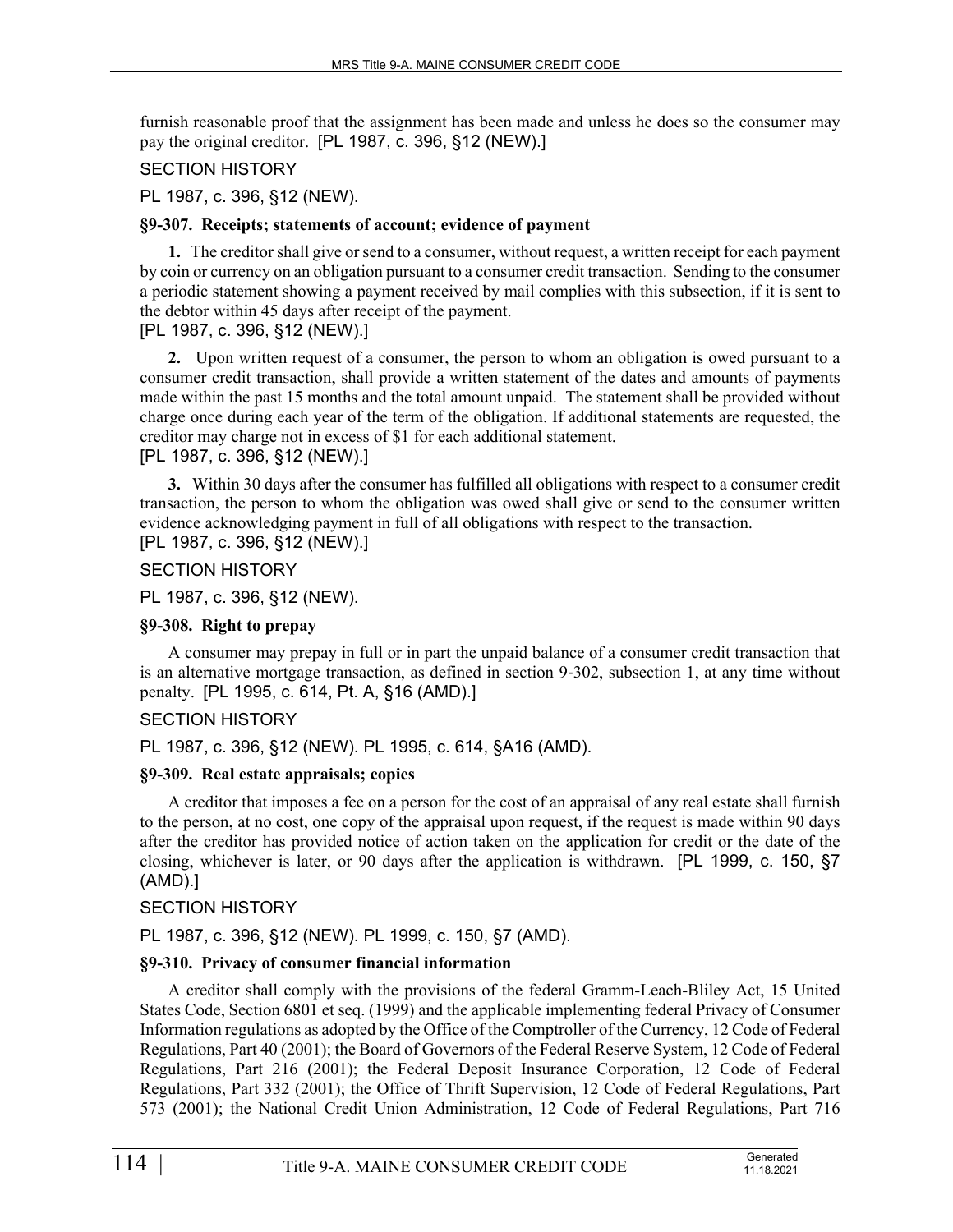(2001); the Federal Trade Commission, 16 Code of Federal Regulations, Part 313 (2001); or the Securities and Exchange Commission, 17 Code of Federal Regulations, Part 248 (2001), if the creditor is a financial institution as defined in those regulations. This section is not intended to permit the release of health care information except as permitted by Title 22, section 1711-C or Title 24-A, chapter 24. [RR 2001, c. 1, §14 (COR).]

# SECTION HISTORY

RR 2001, c. 1, §14 (COR). PL 2001, c. 262, §A2 (NEW).

## **§9-311. Choice of accounting, tax or attest services provider**

A creditor may not, in connection with the extension of credit, interfere with a purchaser's or borrower's free choice of an accounting, tax or attest services provider who is accredited as a certified public accountant, public accountant or enrolled agent, except that the creditor may require the provider chosen by the purchaser or borrower to provide adequate evidence of liability insurance or such other written policy requirements as the creditor may determine necessary to protect its interest. [PL 2007, c. 466, Pt. B, §7 (RPR); PL 2007, c. 466, Pt. B, §10 (AFF).]

## SECTION HISTORY

PL 2007, c. 185, §2 (NEW). PL 2007, c. 273, Pt. A, §25 (NEW). PL 2007, c. 273, Pt. A, §41 (AFF). PL 2007, c. 466, Pt. B, §7 (RPR). PL 2007, c. 466, Pt. B, §10 (AFF).

# **§9-311-A. Real estate settlement procedures**

A creditor and its mortgage loan originators shall comply with the provisions of the federal Real Estate Settlement Procedures Act of 1974, 12 United States Code, Section 2601 et seq. and its implementing regulation, Regulation X, 12 Code of Federal Regulations, Section 1024.1 et seq. [PL 2013, c. 464, §11 (AMD).]

## SECTION HISTORY

PL 2007, c. 466, Pt. B, §8 (NEW). PL 2007, c. 466, Pt. B, §10 (AFF). PL 2011, c. 427, Pt. B, §12 (AMD). PL 2013, c. 464, §11 (AMD).

## **§9-312. False information on application for credit**

A supervised lender, or any mortgage loan originator of a supervised lender, may not knowingly permit, encourage or assist a consumer to submit false information on any application for credit, nor may a supervised lender or mortgage loan originator of a supervised lender knowingly falsify such information on a consumer's application. [PL 2011, c. 427, Pt. B, §13 (AMD).]

# SECTION HISTORY

PL 2007, c. 273, Pt. A, §26 (NEW). PL 2007, c. 273, Pt. A, §41 (AFF). PL 2011, c. 427, Pt. B, §13 (AMD).

# **§9-313. Rate locks**

If a supervised lender charges a consumer a fee to lock in a certain interest rate for a certain length of time, that supervised lender shall: [PL 2007, c. 273, Pt. A, §27 (NEW); PL 2007, c. 273, Pt. A, §41 (AFF).]

**1.** Take steps that are necessary to actually secure or guarantee the specified rate for the appropriate length of time;

[PL 2007, c. 273, Pt. A, §27 (NEW); PL 2007, c. 273, Pt. A, §41 (AFF).]

**2.** Select a time period within which the loan can reasonably be expected to close; and [PL 2007, c. 273, Pt. A, §27 (NEW); PL 2007, c. 273, Pt. A, §41 (AFF).]

**3.** Use good faith efforts to close the loan within the rate lock period.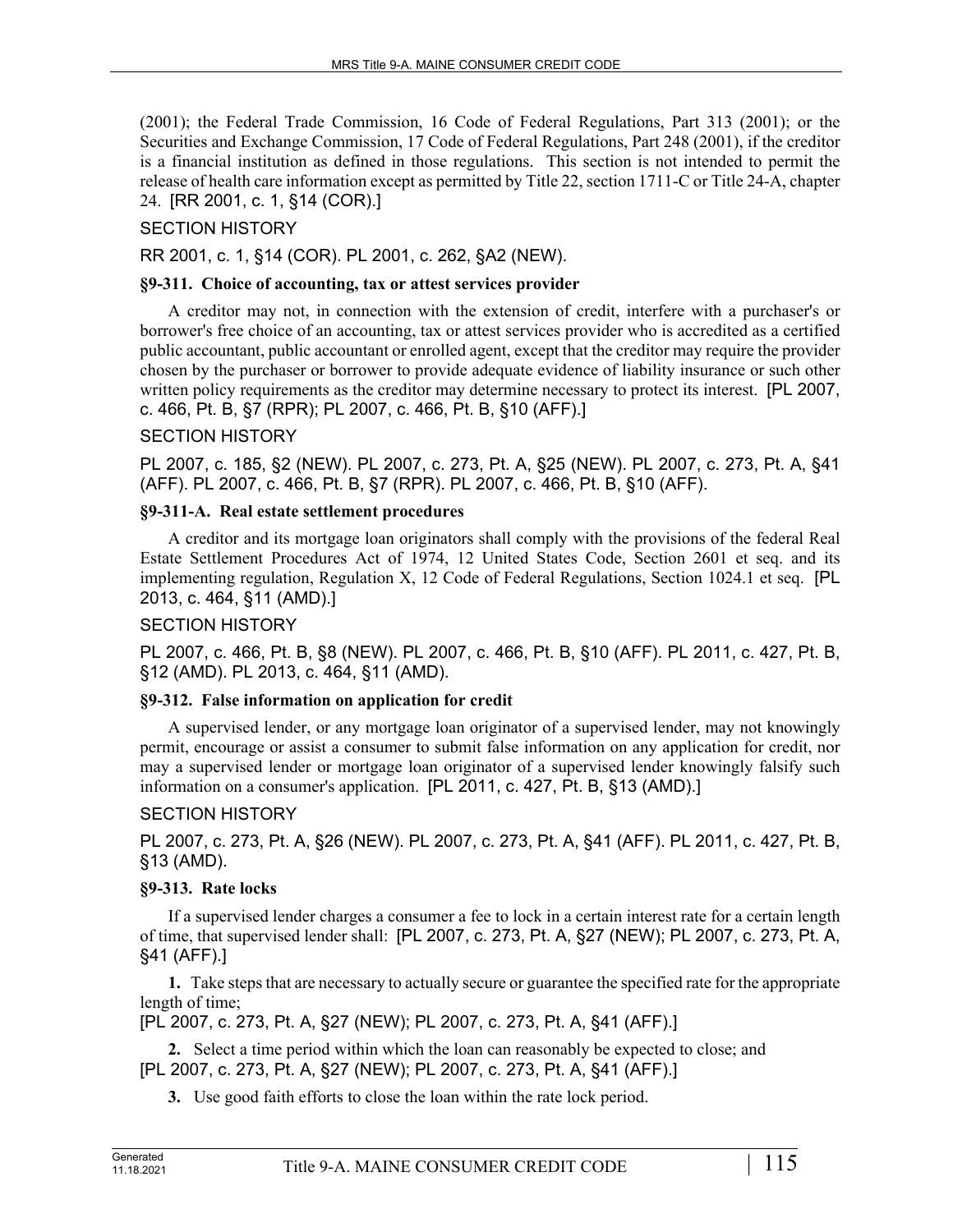[PL 2007, c. 273, Pt. A, §27 (NEW); PL 2007, c. 273, Pt. A, §41 (AFF).] SECTION HISTORY

PL 2007, c. 273, Pt. A, §27 (NEW). PL 2007, c. 273, Pt. A, §41 (AFF).

## **§9-314. Prepayment penalty riders**

A supervised lender may not impose a prepayment penalty provision through use of a rider or amendment to the loan contract if the terms of the loan contract state that no such prepayment penalty may be imposed or that such a penalty is not specifically authorized under state law. [PL 2007, c. 273, Pt. A, §28 (NEW); PL 2007, c. 273, Pt. A, §41 (AFF).]

#### SECTION HISTORY

PL 2007, c. 273, Pt. A, §28 (NEW). PL 2007, c. 273, Pt. A, §41 (AFF).

## **PART 4**

#### **REMEDIES AND PENALTIES**

#### **§9-401. Misrepresentation**

A creditor or a person acting for him may not induce a consumer to enter into a consumer credit transaction by misrepresentation of a material fact with respect to the terms and conditions of the extension of credit. A consumer so induced may rescind the sale, lease or loan or recover actual damages, or both. [PL 1987, c. 396, §12 (NEW).]

SECTION HISTORY

PL 1987, c. 396, §12 (NEW).

#### **§9-402. Unconscionability; inducement by unconscionable conduct**

**1.** With respect to a consumer credit transaction, if the court as a matter of law finds:

A. The agreement to have been unconscionable at the time it was made, or to have been induced by unconscionable conduct, the court may refuse to enforce the agreement; or [PL 1987, c. 396, §12 (NEW).]

B. Any clause of the agreement to have been unconscionable at the time it was made, the court may refuse to enforce the agreement, or may enforce the remainder of the agreement without the unconscionable clause, or may so limit the application of any unconscionable clause as to avoid any unconscionable result. [PL 1987, c. 396, §12 (NEW).]

[PL 1987, c. 396, §12 (NEW).]

**2.** If it is claimed or appears to the court that the agreement or any clause thereof may be unconscionable, the parties shall be afforded a reasonable opportunity to present evidence as to its setting, purpose and effect to aid the court in making the determination.

[PL 1987, c. 396, §12 (NEW).]

**3.** For the purpose of this section, a change or practice expressly permitted by this article is not in and of itself unconscionable in the absence of other practices and circumstances.

[PL 1987, c. 396, §12 (NEW).]

SECTION HISTORY

PL 1987, c. 396, §12 (NEW).

#### **§9-403. Illegal, fraudulent or unconscionable conduct in attempted collection of debts**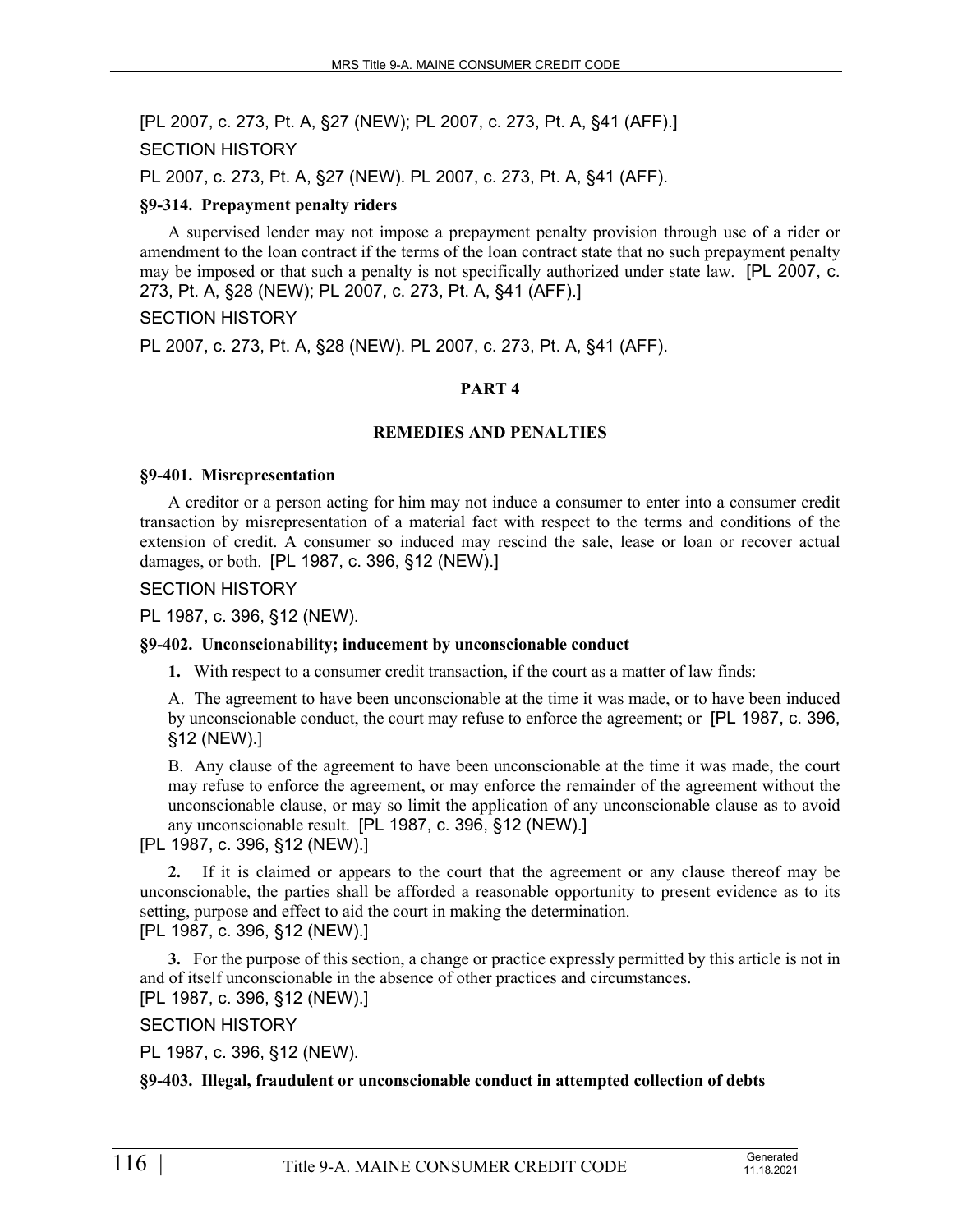**1.** In attempting to collect an alleged debt arising from a consumer credit transaction, a person shall not:

A. Use or threaten force or violence; [PL 1987, c. 396, §12 (NEW).]

B. Threaten criminal prosecution; [PL 1987, c. 396, §12 (NEW).]

C. Disclose or threaten to disclose information affecting the debtor's reputation for credit worthiness with knowledge or reason to know that the information is false; [PL 1987, c. 396, §12 (NEW).]

D. Communicate more than twice or threaten to communicate more than twice to the debtor's employer information concerning the existence of a debt before or after obtaining final judgment against the debtor, except as permitted by law; [PL 1987, c. 396, §12 (NEW).]

E. Disclose or threaten to disclose to a person other than the debtor or his spouse, information affecting the debtor's reputation, whether or not for credit worthiness, with knowledge or reason to know that the other person does not have a legitimate business need for the information, but this subsection does not prohibit the disclosure to another person of information permitted to be disclosed to him by law; [PL 1987, c. 396, §12 (NEW).]

F. Disclose or threaten to disclose information concerning the existence of a debt known to be disputed by the debtor without disclosing that fact; [PL 1987, c. 396, §12 (NEW).]

G. Claim, attempt or threaten to enforce a right that has been barred by law or a final order of the Supreme Judicial Court or a court of the United States; [PL 1987, c. 396, §12 (NEW).]

H. Use a communication which simulates legal or judicial process or which gives the appearance of being authorized, issued or approved by a government, government agency or attorney-at-law when it is not; or [PL 1987, c. 396, §12 (NEW).]

I. Engage in conduct in violation of a rule adopted and published by the administrator after like conduct has been restrained or enjoined by a final order of a court in a civil action by the administrator against any person pursuant to the provisions or injunctions against fraudulent or unconscionable agreements or conduct, section 6‑111. [PL 1987, c. 396, §12 (NEW).]

[PL 1987, c. 396, §12 (NEW).]

SECTION HISTORY

PL 1987, c. 396, §12 (NEW).

## **§9-404. Stay of enforcement of judgment**

At any time after the entry of a judgment in favor of a creditor against a consumer in an action arising from a consumer credit transaction, the court, for cause and upon motion of a party or on its own motion, while such court retains jurisdiction, may stay enforcement of the judgment by order upon just and equitable conditions and continue, modify or revoke the order as the interests of justice may require. [PL 1987, c. 396, §12 (NEW).]

SECTION HISTORY

PL 1987, c. 396, §12 (NEW).

# **§9-405. Effect of violations on rights of parties**

**1.** If a creditor, assignee or servicer has violated the provisions of this article applying to timely payments from escrow, section 9‑305‑A, timely responses to requests for payoff figures, section 9‑305‑B, misrepresentation, section 9‑401, or illegal, fraudulent or unconscionable conduct in an attempted collection of debts, section 9‑403, any aggrieved consumer has a right to recover actual damages from that person, or in lieu thereof any consumer named as a plaintiff in the complaint as originally filed has a right to recover from a person violating this article an amount determined by the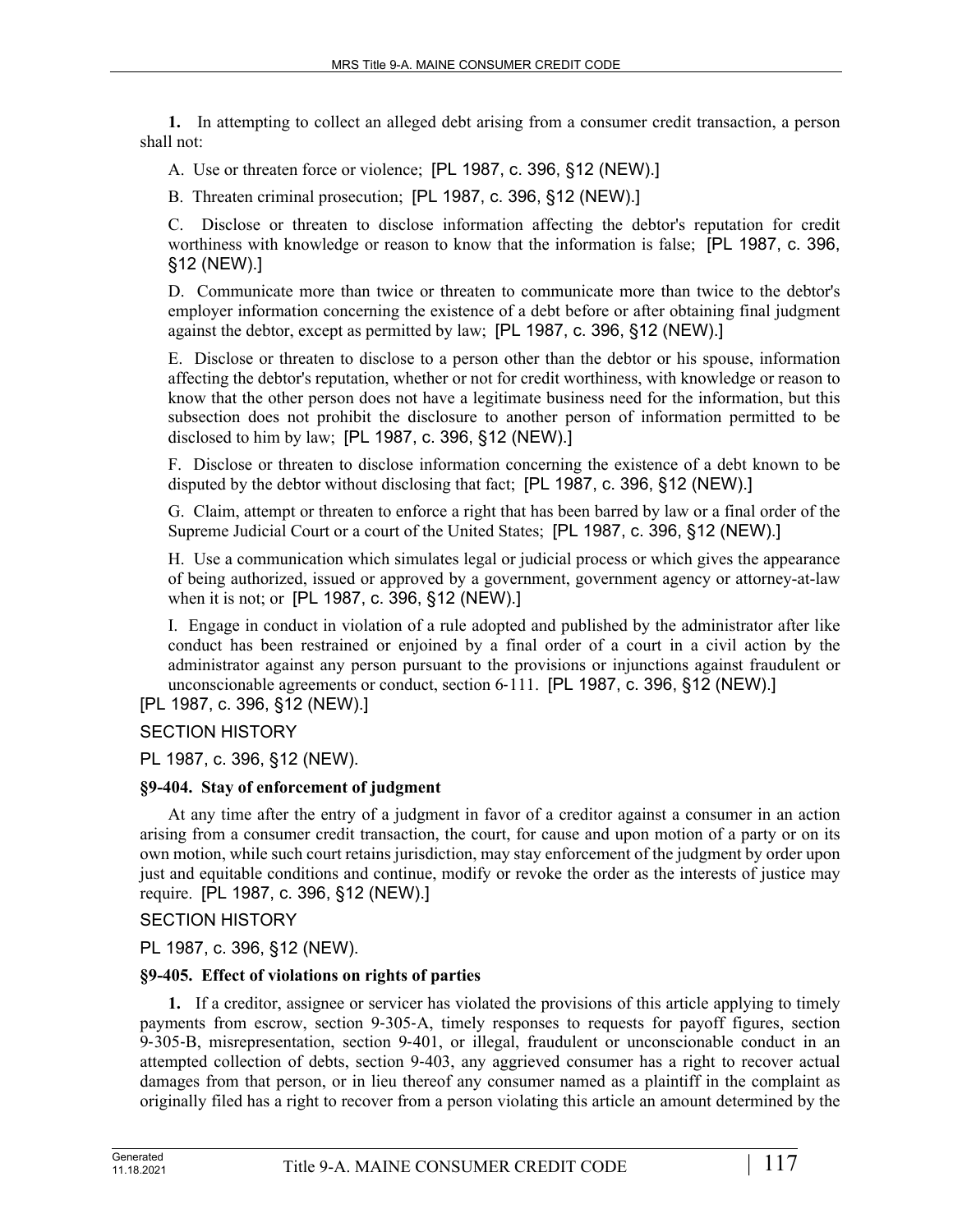court not less than \$250 nor more than \$1,000. No action pursuant to this subsection may be brought more than 2 years after the due date of the last scheduled payment. [PL 2005, c. 206, §4 (AMD).]

**2.** A debtor is not obligated to pay a charge in excess of that allowed by this article and if he has paid an excess charge he has a right to a refund. A refund may be made by reducing the debtor's obligation by the amount of the excess charge. If the debtor has paid an amount in excess of the lawful obligation under the agreement, the debtor may recover the excess amount from the person who made the excess charge or from an assignee of that person's rights who undertakes direct collection of payments from or enforcement of rights against debtors arising from the debt. [PL 1987, c. 396, §12 (NEW).]

**3.** If the creditor has contracted for or received a charge in excess of that allowed by this article, or if a debtor, is entitled to a refund and a person liable to the debtor refuses to make a refund within a reasonable time after demand, the debtor may recover from the creditor or the person liable an amount determined by the court not less than \$250 nor more than \$1,000. No action pursuant to this subsection may be brought more than one year after the due date of the last scheduled payment of the agreement pursuant to which the charge was made or the date the agreement was paid in full, whichever was earlier.

## [PL 1987, c. 396, §12 (NEW).]

**4.** If a creditor has violated the provisions of this article applying to authority to make supervised loans, section 9‑201, the debtor is not obligated to pay any application fee, prepaid finance charge or closing cost, nor the loan finance charge owed for the first 12 months of the loan. If the debtor has paid any part of the application fee, prepaid finance charge, closing cost or loan finance charge owed for the first 12 months of the loan, the debtor has a right to recover the payment from the person violating this article or from an assignee of that person's rights who undertakes direct collection of payments or enforcement of rights arising from the debt. No action pursuant to this subsection may be brought more than one year after the due date of the last scheduled payment of the agreement pursuant to which the charge was paid.

# [PL 1993, c. 496, §4 (AMD).]

**5.** Except as otherwise provided, no violation of this article impairs rights on a debt. [PL 1987, c. 396, §12 (NEW).]

**6.** A creditor has no liability under subsections 1 or 3 if, within 60 days after discovering an error and prior to the institution of an action under this section or the receipt of written notice of the error, the creditor notifies the person concerned of the error and corrects the error. If the violation consists of a prohibited agreement, giving the debtor a corrected copy of the writing containing the error is sufficient notification and correction. If the violation consists of an excess charge, correction shall be made by an adjustment or refund.

# [PL 1987, c. 396, §12 (NEW).]

**7.** If the creditor establishes by a preponderance of evidence that a violation is unintentional and the result of a bona fide error notwithstanding the maintenance of procedures reasonably adapted to avoid any such violation or error, no liability is imposed under subsections 1 and 2, the validity of the transaction is not affected, and no liability is imposed under subsection 3, except for refusal to make a refund.

## [PL 1993, c. 496, §4 (AMD).]

**8.** In an action in which it is found that a creditor has violated this article, the court shall award the debtor the costs of the action together with reasonable attorneys fees. Reasonable attorneys fees shall be determined by the value of the time reasonably expended by the attorney and not by the amount of the recovery on behalf of the debtor.

[PL 1987, c. 396, §12 (NEW).]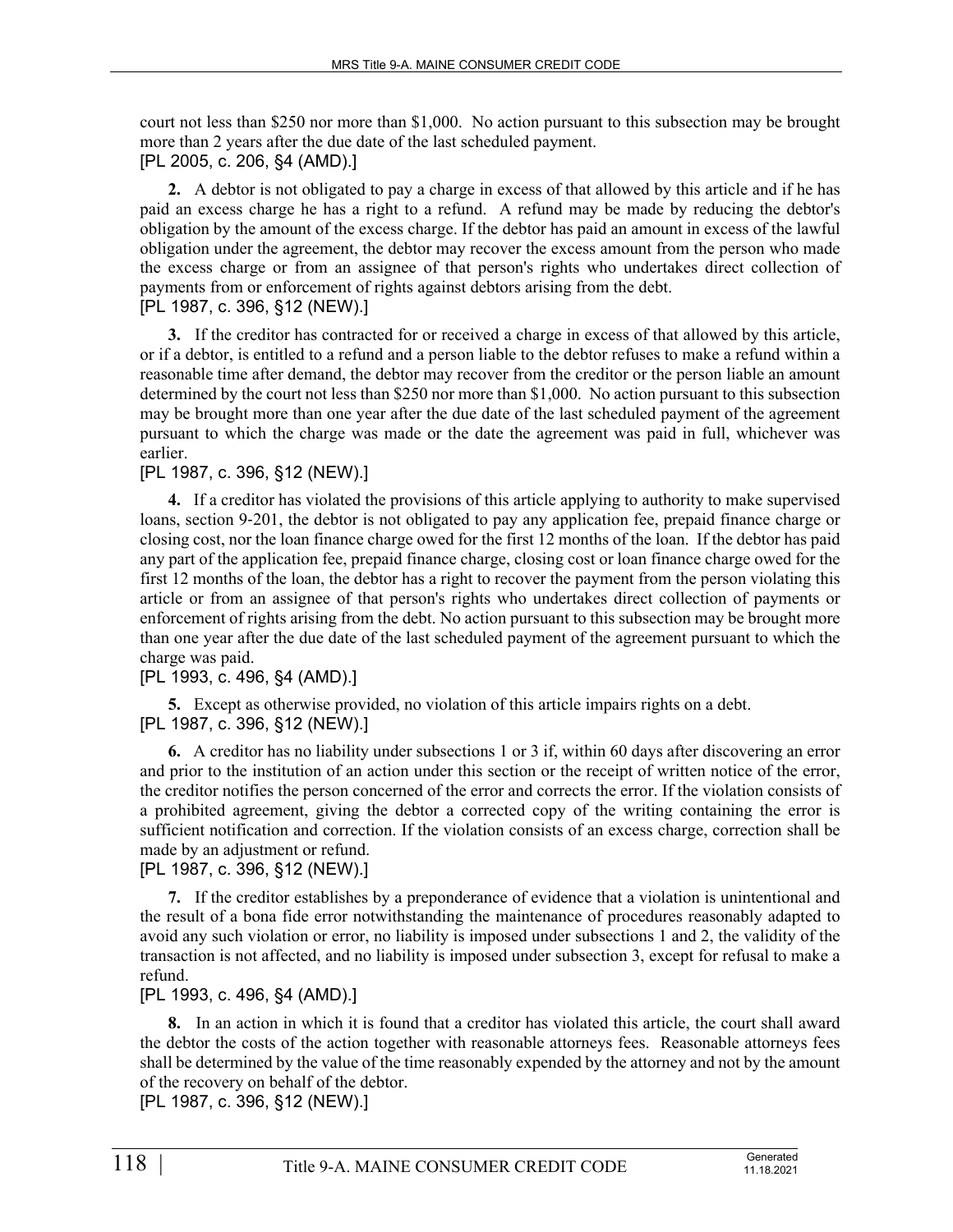**9.** A creditor has no liability under subsections 1 or 3, or under section 6–113, subsection 2, for any act done or omitted in good faith in conformity with any rule or interpretation thereof by the administrator, notwithstanding that after such act or omission has occurred, the rule or interpretation is amended, rescinded or determined by judicial or other authority to be invalid for any reason.

[PL 1987, c. 396, §12 (NEW).]

## SECTION HISTORY

PL 1987, c. 396, §12 (NEW). PL 1993, c. 496, §4 (AMD). PL 2005, c. 206, §4 (AMD).

## **§9-406. Refunds and penalties as set-off to obligation**

Refunds or penalties to which the consumer is entitled pursuant to this Part may be set off against the consumer's obligation and may be raised as a defense to a suit on the obligation without regard to the time limitations prescribed by this Part. [PL 1987, c. 396, §12 (NEW).]

## SECTION HISTORY

PL 1987, c. 396, §12 (NEW).

## **§9-407. Criminal penalties**

Any creditor, any officer or employee of a creditor, or any other person who willfully and knowingly violates this article, or directly or indirectly counsels, aids or abets that violation, shall be punished by a fine of not more than \$2,500 for each offense or by imprisonment for not more than 6 months, or by both. [PL 1987, c. 396, §12 (NEW).]

SECTION HISTORY

PL 1987, c. 396, §12 (NEW).

## **§9-408. Violation of the Maine Unfair Trade Practices Act**

Any violation of this article constitutes a violation of the Maine Unfair Trade Practices Act. [PL 2009, c. 402, §7 (NEW).]

SECTION HISTORY

PL 2009, c. 402, §7 (NEW).

# **ARTICLE 10**

## **LOAN BROKERS**

# **PART 1**

## **GENERAL PROVISIONS**

## **§10-101. Short title**

This article may be known and cited as the "Maine Consumer Credit Code - Loan Brokers." [PL 2005, c. 274, §3 (AMD).]

## SECTION HISTORY

PL 1989, c. 70, §3 (NEW). PL 2005, c. 274, §3 (AMD).

## **§10-102. Definitions**

As used in this article, unless the context otherwise indicates, the following terms have the following meanings. [PL 1989, c. 70, §3 (NEW).]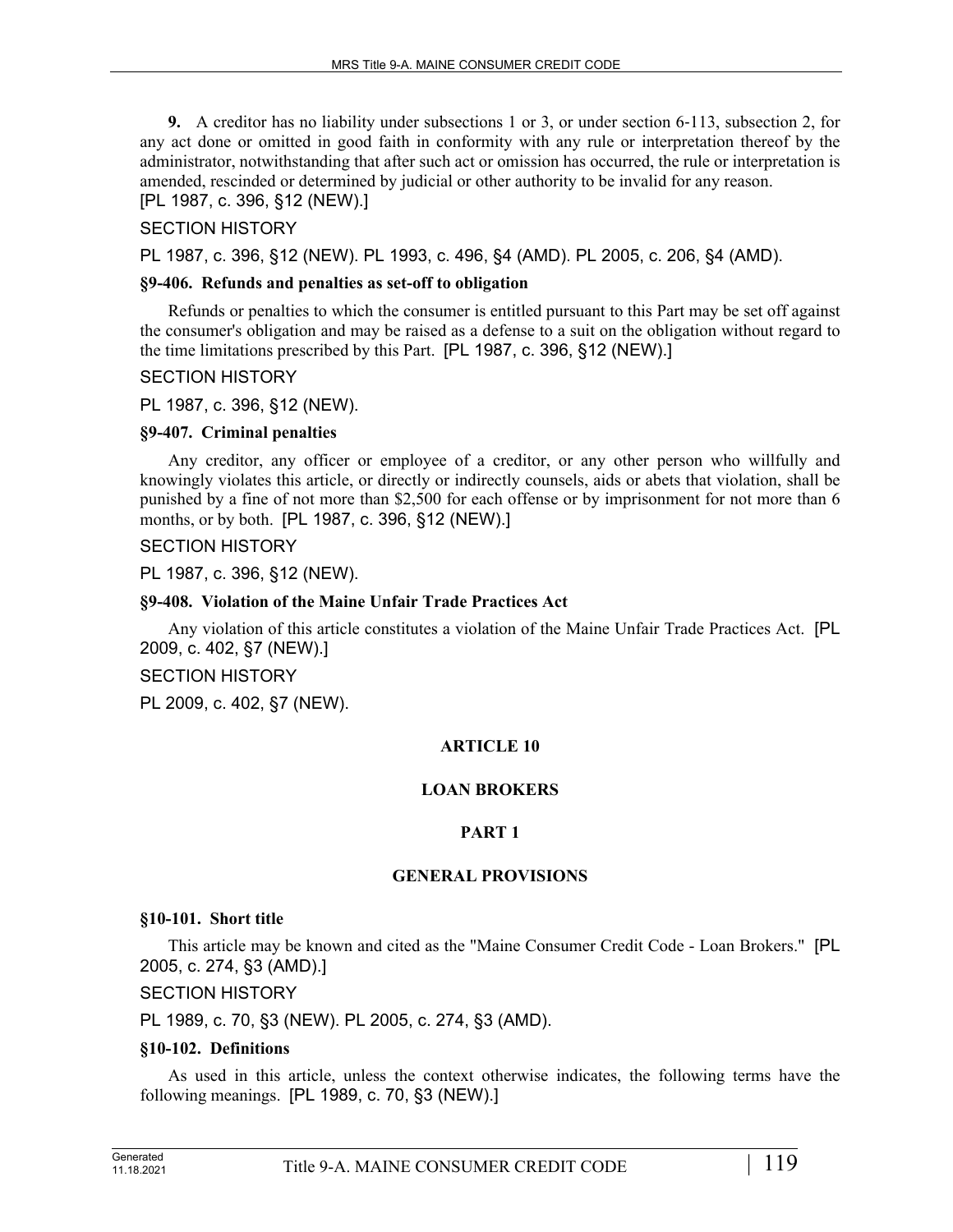**1.** "Loan broker" is defined as follows.

A. "Loan broker" means any person who, with respect to the extension of consumer credit by others, provides or offers to provide, in return for the separate payment of money or other valuable consideration, any of the following services:

(1) Improving a consumer's credit record, history or rating;

(2) Arranging for or obtaining an extension of credit for a consumer; or

(3) Providing advice or assistance to a consumer with respect to subparagraph (1) or (2).

"Loan broker" also means any person who serves as a facilitator of a refund anticipation loan or refund anticipation check, whether or not in return for the separate payment of money or other valuable consideration. [PL 2009, c. 248, §2 (AMD).]

B. "Loan broker" does not include:

(1) A supervised financial organization;

(2) A supervised lender other than a supervised financial organization, except that, with respect to any transaction in which a supervised lender other than a supervised financial organization is acting solely as a loan broker, section 10‑302 applies;

(3) A person licensed by the Real Estate Commission to the extent that the person is engaged in activities regulated by that commission;

(4) A person currently admitted to the practice of law in this State;

(5) Any nonprofit organization exempt from taxation under the United States Internal Revenue Code, Section  $501(c)(3)$  to the extent that the organization's activities are consistent with those set forth in its application for tax exemption to the Internal Revenue Service;

(6) A consumer reporting agency, as defined in the Fair Credit Reporting Act, Title 10, chapter 209‑B;

(7) An affiliate of a supervised lender when the affiliate provides services described in paragraph A, subparagraph (1), (2) or (3) for or on behalf of that supervised lender and when the affiliate is not compensated by the consumer for those services;

(8) An employee of a supervised lender or an employee of an affiliate of a supervised lender when the employee provides services described in paragraph  $A$ , subparagraph  $(1)$ ,  $(2)$  or  $(3)$ for or on behalf of that supervised lender or affiliate and when the employee or the affiliate is not compensated by the consumer for those services;

(9) A person paid by a supervised lender or a consumer to document a loan, attend or conduct a loan closing, disburse loan proceeds or record or file loan documents;

(10) A person who performs marketing services for a creditor, such as a telemarketer, an advertising agency or a mailing house, when the person is not compensated by the consumer for those services;

(11) A seller of consumer goods or services that provides services described in paragraph A, subparagraph (1), (2) or (3) in connection with a sale or proposed sale of consumer goods or services by that seller when the seller is not compensated by a consumer for those services; or

(12) An employee of a seller of consumer goods or services that provides services described in paragraph A, subparagraph (1), (2) or (3) in connection with a sale or proposed sale of consumer goods or services by that seller when the employee or seller is not compensated by a consumer for those services.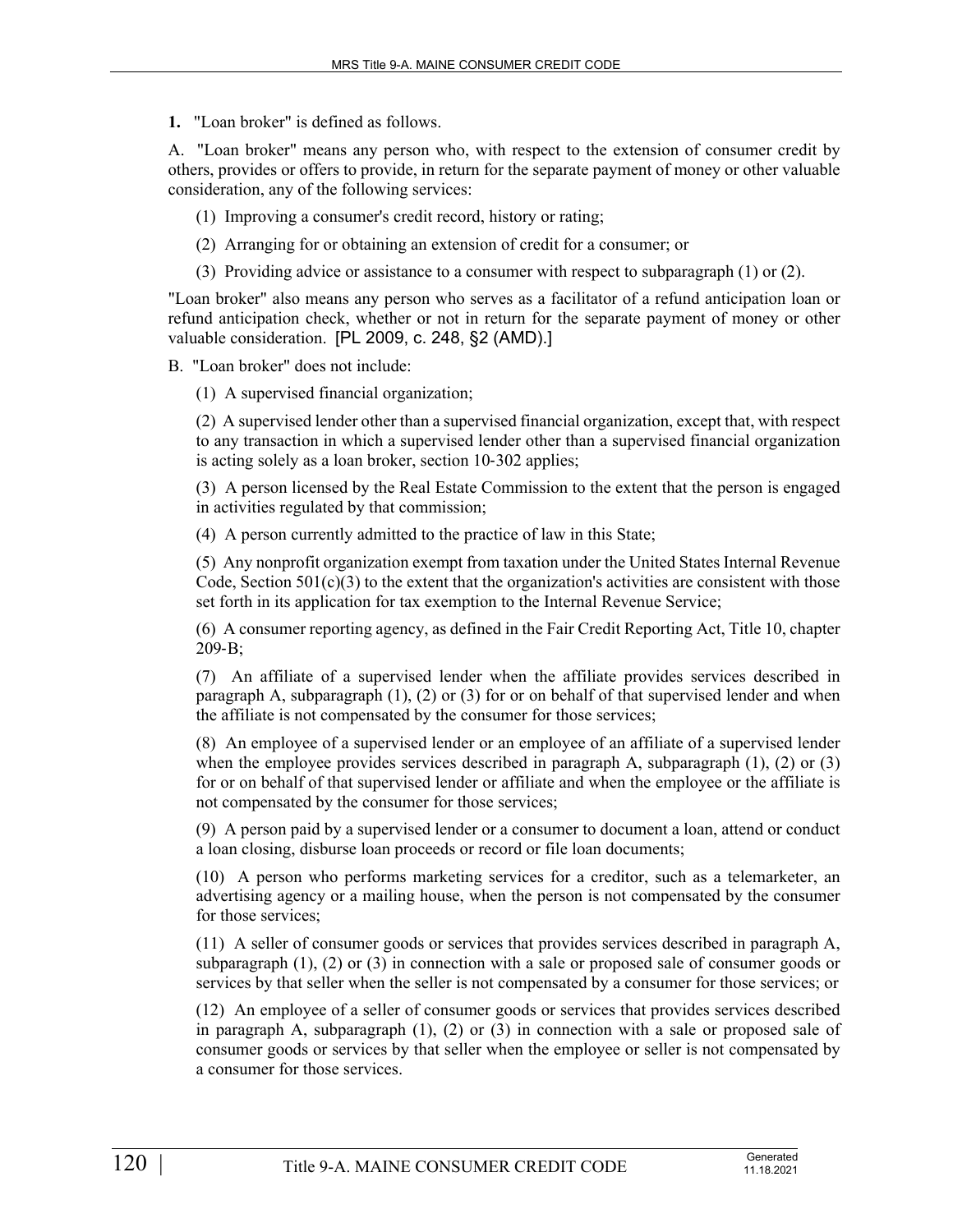For the purposes of this paragraph, "affiliate" has the same meaning as defined in Title 9-B, section 131, subsection 1-A. [PL 2013, c. 588, Pt. C, §2 (AMD).]

[PL 2013, c. 588, Pt. C, §2 (AMD).]

**2.** "Bona fide 3rd-party fee" means a verifiable fee paid to a 3rd party for a credit report, appraisal, investigation, title examination or survey.

[PL 1989, c. 70, §3 (NEW).]

**2-A.** "Facilitator of a refund anticipation loan or refund anticipation check" means a person who individually or in conjunction or cooperation with another person:

A. Solicits the execution of, processes, receives or accepts application or agreement for a refund anticipation loan or refund anticipation check; [PL 2009, c. 248, §3 (NEW).]

B. Services or collects upon a refund anticipation loan or refund anticipation check; or [PL 2009, c. 248, §3 (NEW).]

C. Facilitates the making of a refund anticipation loan or refund anticipation check in any other manner. [PL 2009, c. 248, §3 (NEW).]

If there is no 3rd-party facilitator of a refund anticipation loan or refund anticipation check because a creditor directly solicits the execution of, receives or accepts application or agreement for a refund anticipation loan or refund anticipation check, that creditor is considered a facilitator of a refund anticipation loan or refund anticipation check for purposes of this subsection. For purposes of this subsection, "creditor" means any person who makes a refund anticipation loan or who takes assignment of a refund anticipation loan.

[PL 2009, c. 248, §3 (NEW).]

**3.**  [PL 2011, c. 427, Pt. B, §14 (RP).]

**4.** "Refund anticipation check" means a check, stored value card or other payment mechanism representing the proceeds of the consumer's tax refund that was issued by a depository institution or other person that received a direct deposit of the consumer's tax refund or tax credit and for which the consumer has paid a fee or other consideration.

[PL 2009, c. 248, §4 (NEW).]

**5.** "Refund anticipation loan" means a loan that is secured by or that the creditor arranges to be repaid directly or indirectly from the proceeds of the consumer's income tax refund or tax credits. A refund anticipation loan also includes any sale, assignment or purchase of a consumer's tax refund at a discount or for a fee, whether or not the consumer is required to repay the buyer or assignee if the federal Internal Revenue Service reduces the consumer's tax refund.

[PL 2009, c. 248, §5 (NEW).]

**6.** "Refund anticipation loan fee" means the charge, fee or other consideration charged or imposed directly or indirectly by the creditor for the making of or in connection with a refund anticipation loan. "Refund anticipation loan fee" includes any charge, fee or other consideration for a deposit account if the deposit account is used for the receipt of the consumer's tax refund to repay the amount owed on the loan.

# [PL 2009, c. 248, §6 (NEW).]

**7.** "Refund anticipation loan interest rate" or "interest rate" means the interest rate based on the creditor's reasonable estimate of the time the refund will be delivered.

[PL 2011, c. 427, Pt. D, §13 (AMD).]

# SECTION HISTORY

PL 1989, c. 70, §3 (NEW). PL 1991, c. 824, §A10 (AMD). PL 1993, c. 495, §1 (AMD). PL 1997, c. 66, §5 (AMD). PL 2001, c. 371, §6 (AMD). PL 2001, c. 509, §§1,2 (AMD). PL 2005,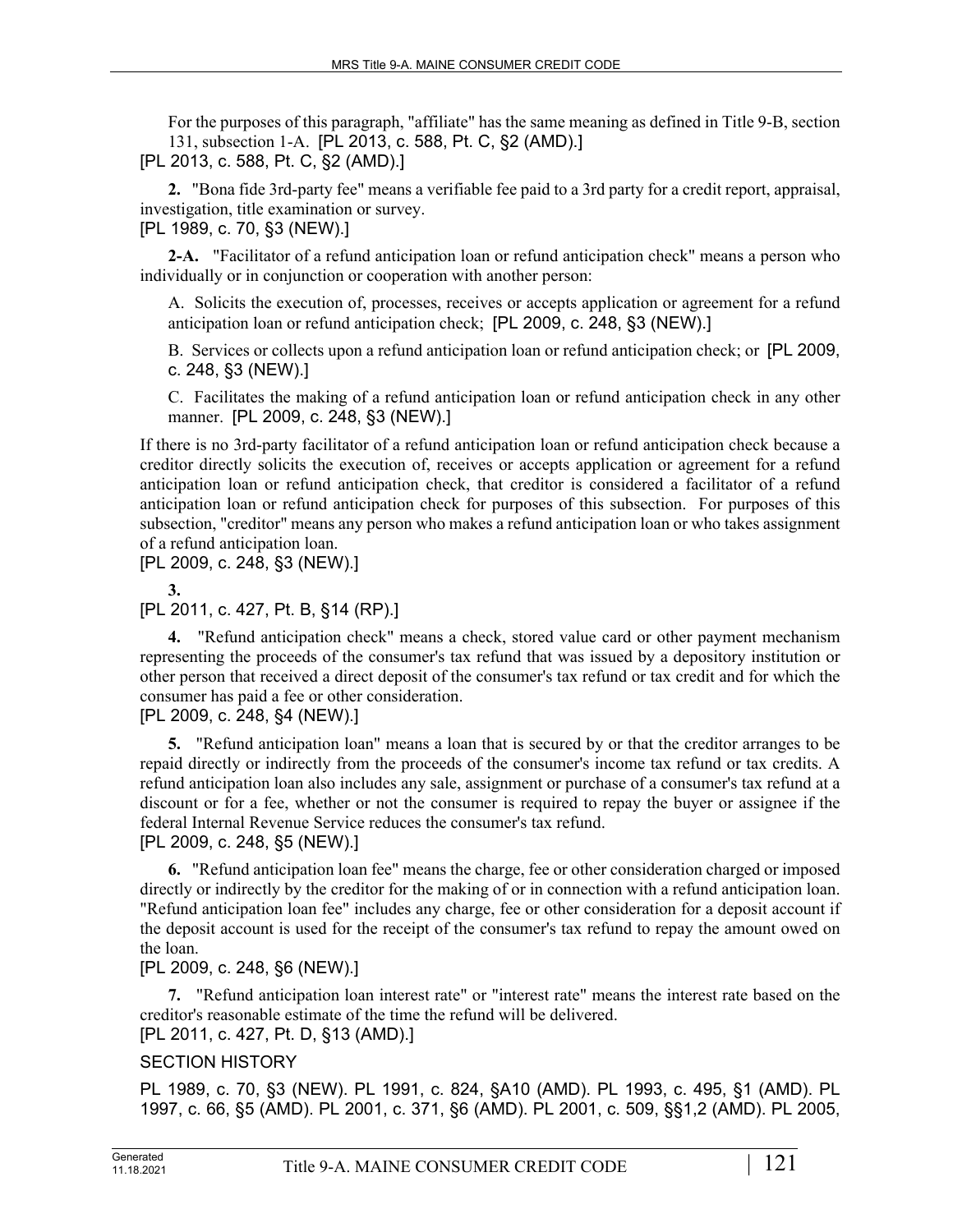c. 164, §8 (AMD). PL 2005, c. 274, §4 (AMD). PL 2009, c. 248, §§2-7 (AMD). PL 2011, c. 427, Pt. B, §14 (AMD). PL 2011, c. 427, Pt. D, §13 (AMD). PL 2013, c. 588, Pt. C, §2 (AMD).

# **PART 2**

## **REGISTRATION AND BONDING**

#### **§10-201. Licensing and renewal licensing**

A person desiring to engage or continue in business in this State as a loan broker shall apply to the administrator for a license under this Article as set forth in this section. The administrator may refuse the application if it contains erroneous or incomplete information. A license may not be issued unless the administrator, upon investigation, finds that the financial responsibility, character and fitness of the applicant and, when applicable, its partners, officers and directors and, when applicable, the character and fitness of its mortgage loan originators warrant belief that the business will be operated honestly and fairly within the purposes of this Title. [PL 2021, c. 245, Pt. D, §2 (AMD).]

**1. Loan broker whose activities include arranging for or obtaining an extension of credit for a residential mortgage loan.** 

[PL 2021, c. 245, Pt. D, §2 (RP).]

**2. Loan broker whose activities do not include arranging for or obtaining an extension of credit for a residential mortgage loan.**  [PL 2021, c. 245, Pt. D, §2 (RP).]

**3. Nationwide mortgage licensing system and registry.** The administrator may require licensing of loan brokers subject to this section through the nationwide mortgage licensing system and registry as defined in section 13‑102, subsection 8. The administrator is authorized to participate in the

nationwide mortgage licensing system and registry.

[PL 2021, c. 245, Pt. D, §2 (NEW).]

**4. Fees and requirements.** In all cases, whether licensing of loan brokers subject to this section is through the nationwide mortgage licensing system and registry as defined in section 13–102, subsection 8 or otherwise, the administrator may establish, by rule, requirements for licensing, including but not limited to:

A. Background checks for:

(1) Criminal history through fingerprint or other databases;

(2) Civil or administrative records;

(3) Credit history; or

(4) Any other information determined necessary by the nationwide mortgage licensing system and registry; [PL 2021, c. 245, Pt. D, §2 (NEW).]

B. The payment of fees to apply for or renew licenses, except that the fee for an initial application may not exceed \$1,000 and for a yearly renewal may not exceed \$600. If licensing is through the nationwide mortgage licensing system and registry, an applicant must also pay a nationwide mortgage licensing system and registry processing fee in an amount to be determined by the administrators of the nationwide mortgage licensing system and registry. Renewal applications received after the due date are subject to an additional fee of \$100; [PL 2021, c. 245, Pt. D, §2 (NEW).]

C. The setting or resetting as necessary of renewal or reporting dates; and [PL 2021, c. 245, Pt. D, §2 (NEW).]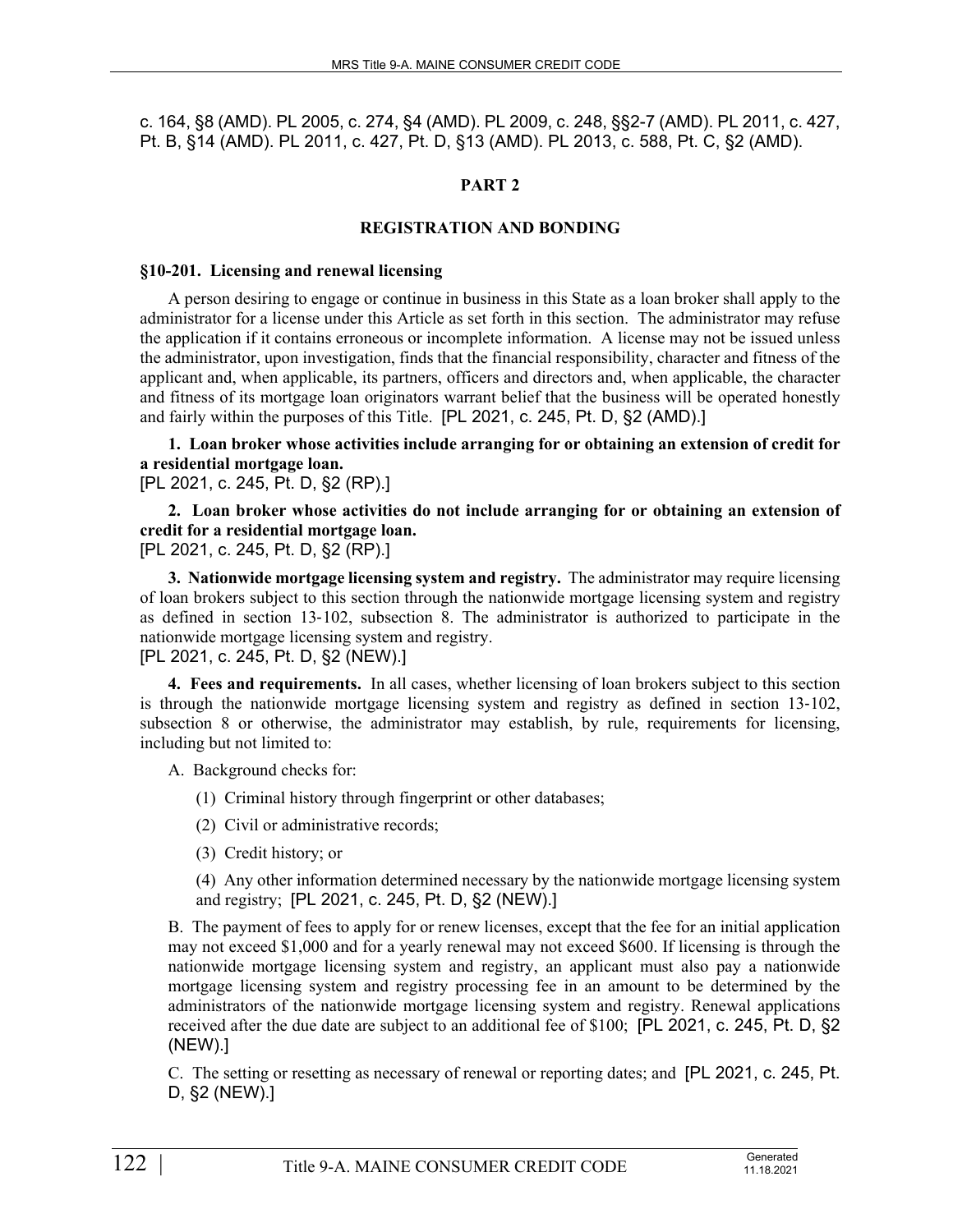D. Other requirements for application for, amendment of or revocation of a license or any other such activities as the administrator considers necessary. [PL 2021, c. 245, Pt. D, §2 (NEW).] [PL 2021, c. 245, Pt. D, §2 (NEW).]

A licensed loan broker whose activities include arranging for or obtaining an extension of credit for a residential mortgage loan may conduct business only through a mortgage loan originator who possesses a current, valid license. [PL 2021, c. 245, Pt. D, §2 (AMD).]

The administrator may direct each licensee to file composite annual and quarterly reports relating to all brokered loans arranged or obtained by that licensee. Information contained in annual and quarterly reports is confidential and may be published only in composite form. The administrator may at any time require additional reports if the administrator determines such action necessary to the proper supervision of licensees. [PL 2013, c. 466, §7 (NEW).]

Rules adopted pursuant to this section are routine technical rules as defined in Title 5, chapter 375, subchapter 2‑A. [PL 2021, c. 245, Pt. D, §2 (NEW).]

## SECTION HISTORY

PL 1989, c. 70, §3 (NEW). PL 1993, c. 495, §2 (AMD). PL 2005, c. 164, §9 (AMD). PL 2005, c. 274, §5 (AMD). PL 2005, c. 683, §B4 (RPR). PL 2009, c. 243, §3 (AMD). PL 2011, c. 427, Pt. B, §15 (AMD). PL 2013, c. 466, §7 (RPR). PL 2021, c. 245, Pt. D, §2 (AMD).

## **§10-202. Bond**

Each application must be accompanied by evidence of a surety bond, in a form approved by the administrator in the aggregate amount of \$25,000, to run to the State for use by the State and any person or persons who may have a cause of action against a loan broker. Notwithstanding this section, the aggregate amount of a surety bond accompanying the application of a loan broker conducting business solely as a facilitator of a refund anticipation loan or refund anticipation check must be \$10,000. The terms of the bond must run concurrent with the period of time during which the license is in effect. [PL 2009, c. 248, §8 (AMD).]

## SECTION HISTORY

PL 1989, c. 70, §3 (NEW). PL 1997, c. 727, §B21 (AMD). PL 2005, c. 274, §6 (AMD). PL 2009, c. 248, §8 (AMD).

## **PART 3**

## **REGULATION OF PRACTICES**

## **§10-301. Escrow of funds**

Each loan broker shall place fees from consumers, other than bona fide 3rd-party fees, in an escrow account separate from any operating accounts of the business, pending completion of services offered. With respect to loan brokers offering to arrange for or obtain extensions of credit for consumers, or provide advice or assistance to arrange for or obtain extensions of credit, "completion of services offered" means procurement of credit under the terms agreed to by the parties. [PL 2005, c. 274, §7 (AMD).]

## SECTION HISTORY

PL 1989, c. 70, §3 (NEW). PL 1993, c. 495, §3 (AMD). PL 2005, c. 274, §7 (AMD).

# **§10-302. Requirement for written agreement**

Each agreement between a consumer and a loan broker must be in writing, dated and signed by the consumer and must include the following: [PL 2005, c. 274, §8 (AMD).]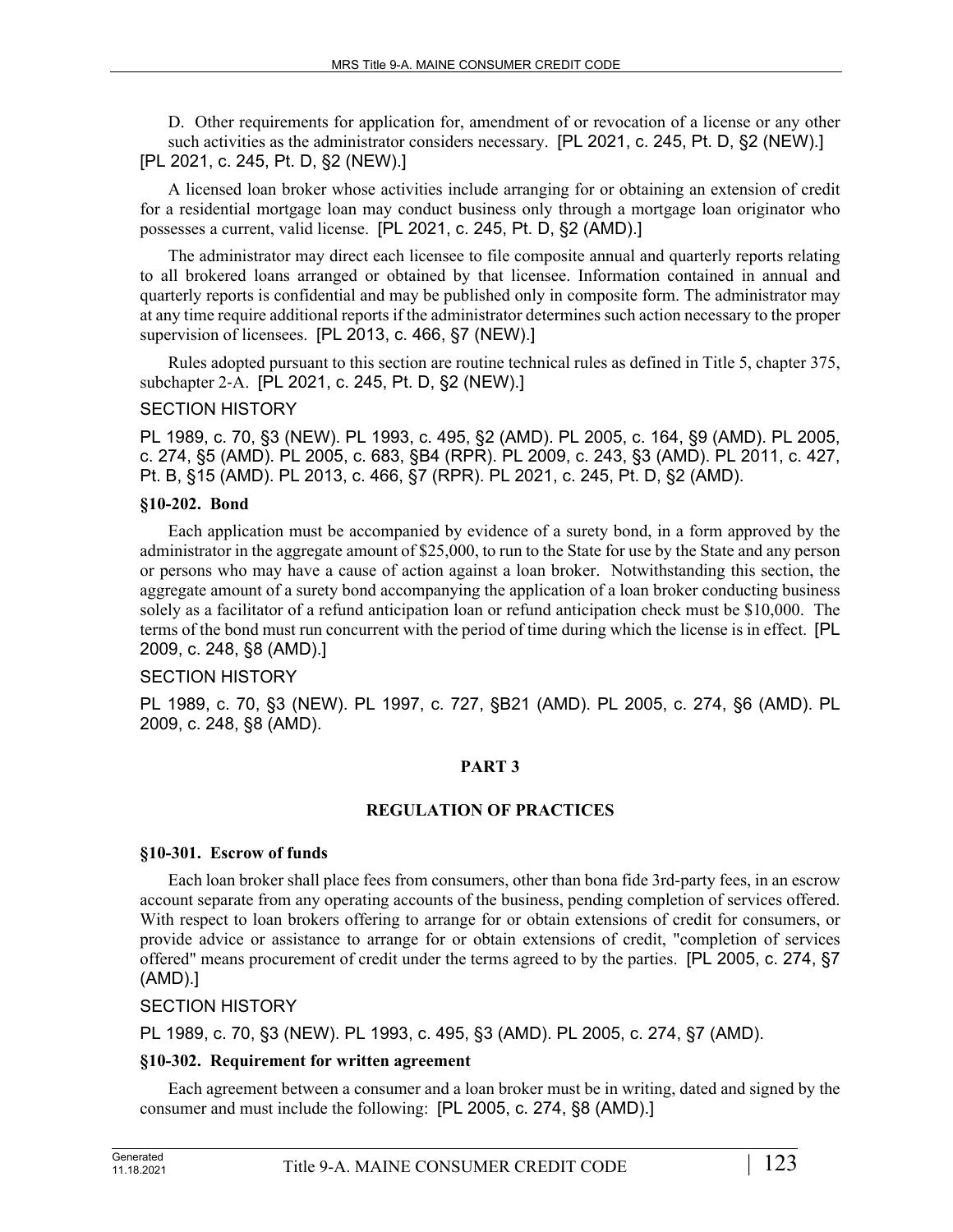**1.** A full and detailed description of the services to be performed for the consumer, including all guarantees and all promises of full or partial refund of fees paid, whether or not services are completed, and the length of time for which the agreement remains in effect before return of the fees for nonperformance can be required by the consumer;

[PL 1993, c. 495, §4 (AMD).]

**2.** The terms and conditions of payment, including the total of all payments to be made by the consumer or by any other person or entity, whether to the loan broker or to some other person; and [PL 2007, c. 273, Pt. A, §29 (AMD); PL 2007, c. 273, Pt. A, §41 (AFF).]

**3.** The following notice:

NOTICE TO CONSUMER: Do not sign this agreement before you read it. You are entitled to a copy of this agreement.

[PL 1989, c. 70, §3 (NEW).]

SECTION HISTORY

PL 1989, c. 70, §3 (NEW). PL 1993, c. 495, §4 (AMD). PL 2005, c. 274, §§8,9 (AMD). PL 2007, c. 273, Pt. A, §29 (AFF). PL 2007, c. 273, Pt. A, §41 (AMD).

# **§10-303. Requirement for written disclosure**

Before any agreement is entered into, or before any money is paid by a consumer, whichever occurs first, the loan broker shall provide the consumer with written disclosure of material consumer protections, including the following: [PL 2005, c. 274, §10 (AMD).]

**1.** The existence and purpose of the surety bond on file with the State, and the procedure for instituting an action against that bond;

[PL 1989, c. 70, §3 (NEW).]

**2.** The requirement that all fees from the consumer, other than bona fide 3rd-party fees, be placed in an escrow account; and

[PL 1989, c. 70, §3 (NEW).]

**3.** The requirement for a written, signed agreement between the parties. [PL 1989, c. 70, §3 (NEW).]

SECTION HISTORY

PL 1989, c. 70, §3 (NEW). PL 2005, c. 274, §10 (AMD).

# **§10-303-A. Good faith and fair dealing**

**1.** A loan broker shall, in addition to duties imposed by other statutes or at common law:

A. Act in good faith and with fair dealing in any transaction, practice or course of business in connection with the brokering or making of any mortgage loan; [PL 2007, c. 273, Pt. A, §30 (NEW); PL 2007, c. 273, Pt. A, §41 (AFF).]

B. Safeguard and account for any money handled for the borrower; [PL 2007, c. 273, Pt. A, §30 (NEW); PL 2007, c. 273, Pt. A, §41 (AFF).]

C. Follow reasonable and lawful instructions from the borrower; [PL 2007, c. 273, Pt. A, §30 (NEW); PL 2007, c. 273, Pt. A, §41 (AFF).]

D. Use reasonable skill, care and diligence; [PL 2007, c. 273, Pt. A, §30 (NEW); PL 2007, c. 273, Pt. A, §41 (AFF).]

E. Timely and clearly disclose to the borrower material information that might reasonably affect the borrower's rights, interests or ability to receive the borrower's intended benefit from the residential mortgage loan, including the total compensation the broker would receive from any of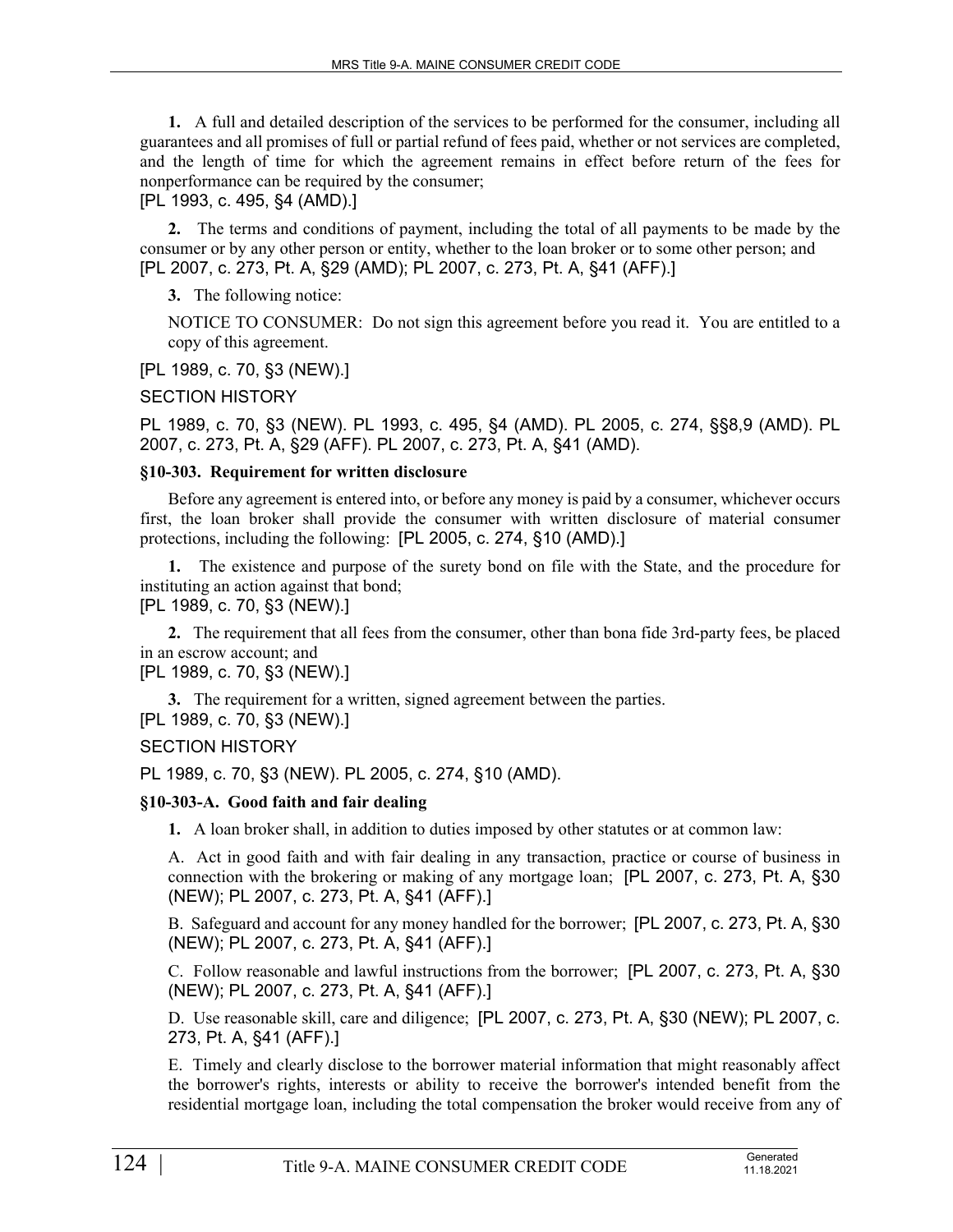the loan options the broker presents to the borrower; and [PL 2007, c. 273, Pt. A, §30 (NEW); PL 2007, c. 273, Pt. A, §41 (AFF).]

F. Make reasonable efforts to secure a loan that is reasonably advantageous to the borrower considering all the circumstances, including the rates, charges and repayment terms of the loan. [PL 2007, c. 273, Pt. A, §30 (NEW); PL 2007, c. 273, Pt. A, §41 (AFF).] [PL 2007, c. 273, Pt. A, §30 (NEW); PL 2007, c. 273, Pt. A, §41 (AFF).]

**2.** The duties and standards of care created in this section may not be waived or modified. [PL 2007, c. 273, Pt. A, §30 (NEW); PL 2007, c. 273, Pt. A, §41 (AFF).]

## SECTION HISTORY

PL 2007, c. 273, Pt. A, §30 (NEW). PL 2007, c. 273, Pt. A, §41 (AFF).

## **§10-304. Advertising**

**1.** A loan broker may not engage in this State in false or misleading advertising concerning the terms and conditions of any services or assistance offered. [PL 2005, c. 274, §11 (AMD).]

**2.** This section imposes no liability on the owner or personnel of any medium in which an advertisement appears or through which it is disseminated. [PL 1989, c. 70, §3 (NEW).]

**3.** A loan broker shall include its license number in all print advertising in this State. [PL 2005, c. 274, §11 (NEW).]

## SECTION HISTORY

PL 1989, c. 70, §3 (NEW). PL 2005, c. 274, §11 (AMD).

## **§10-305. Rulemaking**

The administrator may adopt reasonable rules pursuant to the Maine Administrative Procedure Act, Title 5, chapter 375, and in accordance with this article governing loan brokers. [PL 2005, c. 274, §12 (AMD).]

## SECTION HISTORY

PL 1989, c. 70, §3 (NEW). PL 2005, c. 274, §12 (AMD).

## **§10-306. Privacy of consumer financial information**

A loan broker shall comply with the provisions of the federal Gramm-Leach-Bliley Act, 15 United States Code, Section 6801 et seq. (1999) and the applicable implementing federal Privacy of Consumer Information regulations, as adopted by the Office of the Comptroller of the Currency, 12 Code of Federal Regulations, Part 40 (2001); the Board of Governors of the Federal Reserve System, 12 Code of Federal Regulations, Part 216 (2001); the Federal Deposit Insurance Corporation, 12 Code of Federal Regulations, Part 332 (2001); the Office of Thrift Supervision, 12 Code of Federal Regulations, Part 573 (2001); the National Credit Union Administration, 12 Code of Federal Regulations, Part 716 (2001); the Federal Trade Commission, 16 Code of Federal Regulations, Part 313 (2001); or the Securities and Exchange Commission, 17 Code of Federal Regulations, Part 248 (2001), if the loan broker is a financial institution as defined in those regulations. This section is not intended to permit the release of health care information except as permitted by Title 22, section 1711-C or Title 24-A, chapter 24. [PL 2005, c. 274, §13 (AMD).]

## SECTION HISTORY

PL 2001, c. 262, §A3 (NEW). PL 2005, c. 274, §13 (AMD).

## **§10-307. Real estate settlement procedures**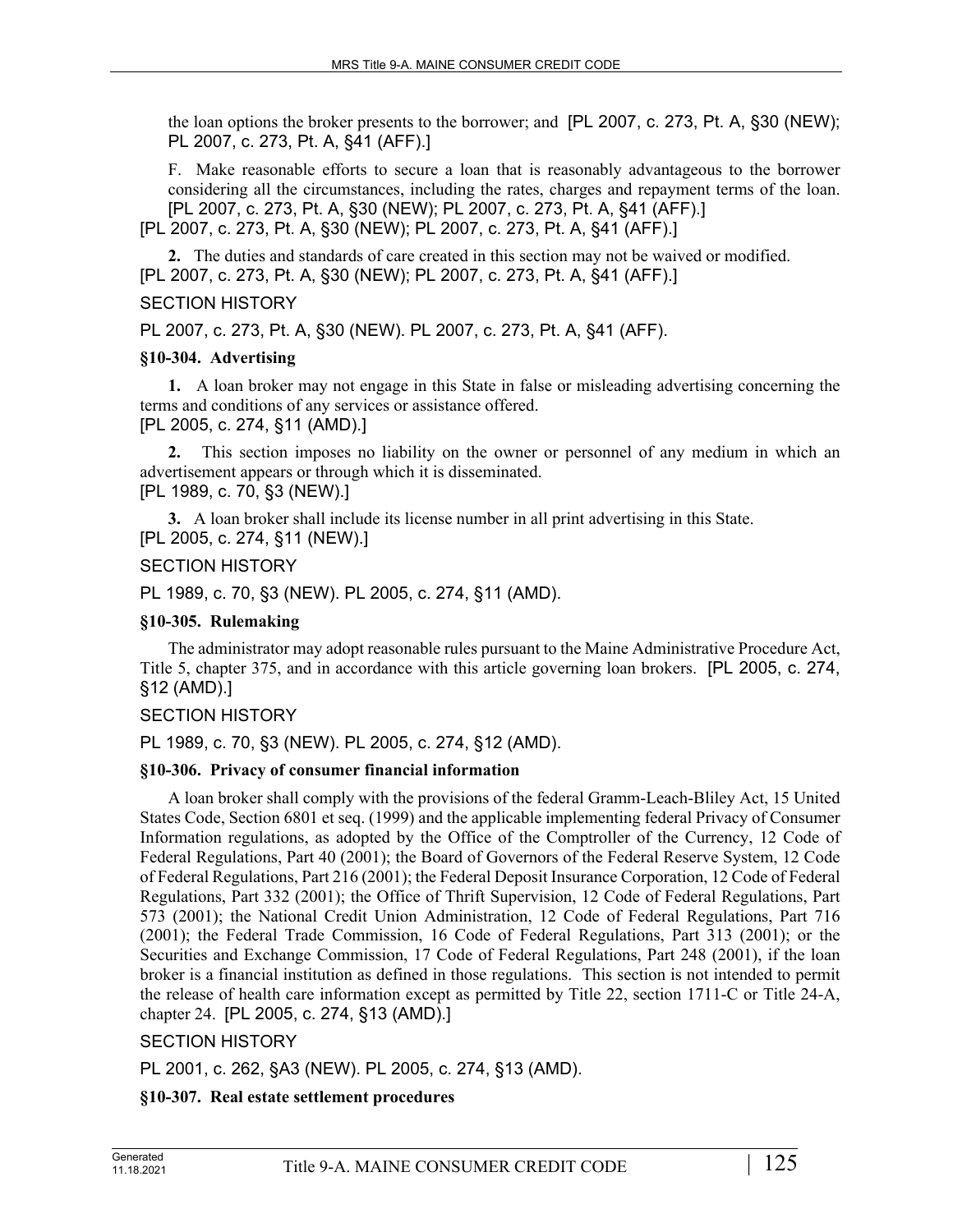A loan broker and its mortgage loan originators shall comply with the provisions of 12 United States Code, Section 2601 et seq., the federal Real Estate Settlement Procedures Act of 1974 and its implementing regulation, Regulation X, 12 Code of Federal Regulations, Section 1024.1 et seq. [PL 2013, c. 464, §12 (AMD).]

# SECTION HISTORY

PL 2007, c. 273, Pt. A, §31 (NEW). PL 2007, c. 273, Pt. A, §41 (AFF). PL 2007, c. 466, Pt. B, §9 (AMD). PL 2007, c. 466, Pt. B, §10 (AFF). PL 2011, c. 427, Pt. B, §16 (AMD). PL 2013, c. 464, §12 (AMD).

## **§10-307-A. Application of truth in lending limits**

A loan broker and its mortgage loan originators shall comply with the provisions of the Federal Truth in Lending provisions of Article 8‑A and any rules adopted in accordance with that Article. [PL 2011, c. 427, Pt. A, §16 (NEW).]

## SECTION HISTORY

PL 2011, c. 427, Pt. A, §16 (NEW).

## **§10-308. False information on application for credit**

A loan broker or any mortgage loan originator of a loan broker may not knowingly permit, encourage or assist a consumer to submit false information on any application for credit, nor may a loan broker or mortgage loan originator of a loan broker knowingly falsify such information on a consumer's application. [PL 2011, c. 427, Pt. B, §17 (AMD).]

## SECTION HISTORY

PL 2007, c. 273, Pt. A, §32 (NEW). PL 2007, c. 273, Pt. A, §41 (AFF). PL 2011, c. 427, Pt. B, §17 (AMD).

## **§10-309. Rate locks**

If a loan broker collects a fee from a consumer to lock in a certain interest rate for a certain length of time, that loan broker shall: [PL 2007, c. 273, Pt. A, §33 (NEW); PL 2007, c. 273, Pt. A, §41 (AFF).]

**1.** Take steps that are necessary to actually secure or guarantee the specified rate for the appropriate length of time;

## [PL 2007, c. 273, Pt. A, §33 (NEW); PL 2007, c. 273, Pt. A, §41 (AFF).]

**2.** Select a time period within which the loan can reasonably be expected to close; and [PL 2007, c. 273, Pt. A, §33 (NEW); PL 2007, c. 273, Pt. A, §41 (AFF).]

**3.** Use good faith efforts to close the loan within the rate lock period. [PL 2007, c. 273, Pt. A, §33 (NEW); PL 2007, c. 273, Pt. A, §41 (AFF).] SECTION HISTORY

# PL 2007, c. 273, Pt. A, §33 (NEW). PL 2007, c. 273, Pt. A, §41 (AFF).

# **§10-310. Requirements related to refund anticipation loan and refund anticipation check**

**1.** A facilitator of a refund anticipation loan or refund anticipation check shall make the following disclosures in accordance with this section.

A. A facilitator of a refund anticipation loan or refund anticipation check shall prominently display a schedule showing the current fees for a refund anticipation loan or refund anticipation check at its place of business. Each fee schedule must include at least 5 examples of refund anticipation loans in different amounts ranging from \$300 to \$5,000. [PL 2009, c. 248, §9 (NEW).]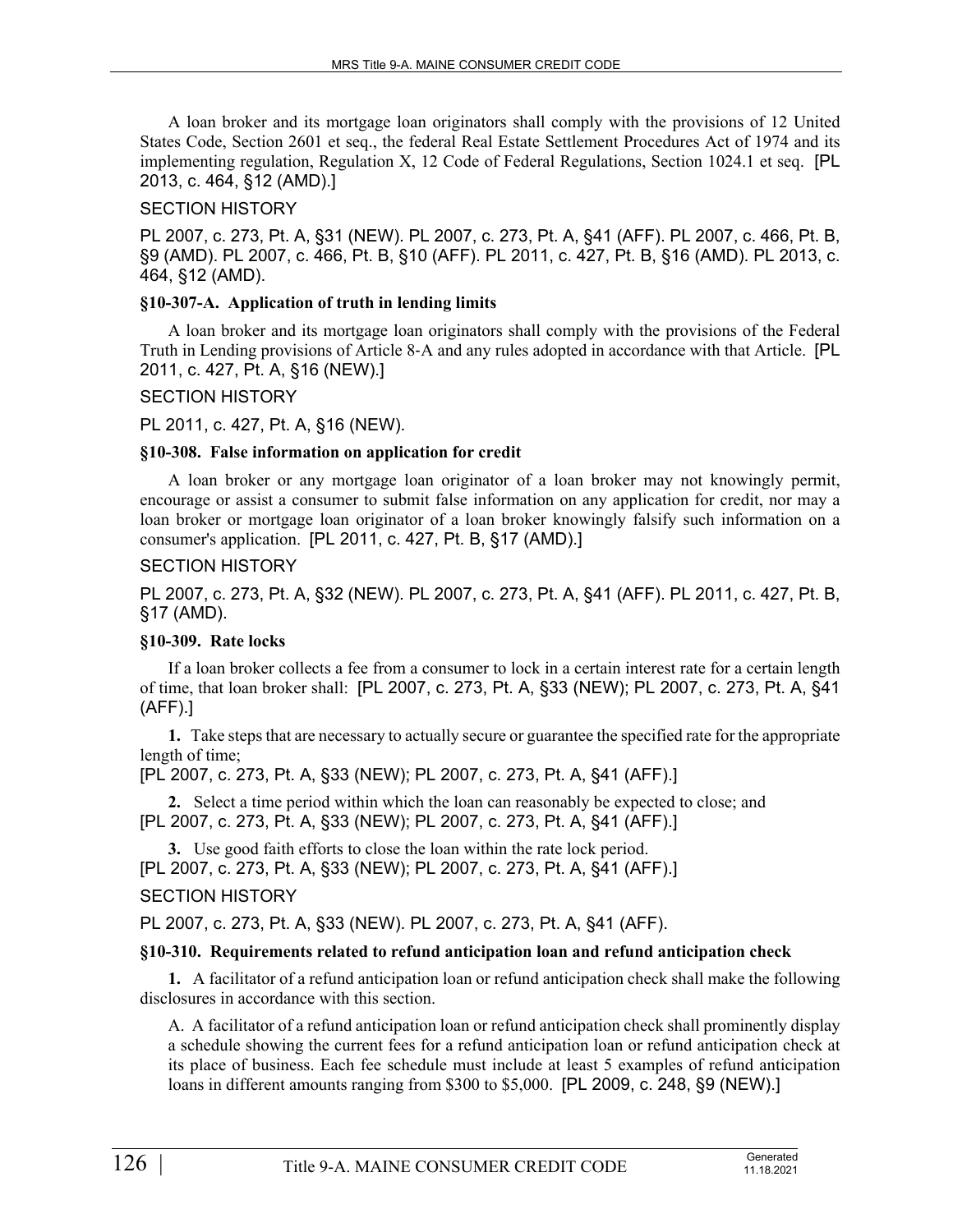B. A facilitator of a refund anticipation loan or refund anticipation check shall post the following notice to consumers: "When you take out a refund anticipation loan, you are borrowing money against your tax refund. If your tax refund is less than expected, you will still owe the entire amount of the loan. If your refund is delayed, you may have to pay additional costs. You can get your refund in 8 to 15 days without paying any extra fees and taking out a refund anticipation loan. You can have your tax return filed electronically and your refund deposited directly into your own bank account without obtaining a refund anticipation loan or paying fees for an extra product." [PL 2009, c. 248, §9 (NEW).]

C. At the time a person applies for a refund anticipation loan or refund anticipation check, the facilitator of a refund anticipation loan or refund anticipation check shall disclose, on a form separate from the application, the refund anticipation loan fee or refund anticipation check fee; the fee for tax preparation or any other fee; the time within which the proceeds of the refund anticipation loan or refund anticipation check will be paid if the loan or check is approved; and, in the case of a refund anticipation loan, if it is the practice of the facilitator to demand repayment upon delivery of the refund, the annual percentage rate based on the facilitator's reasonable estimate of the time the refund will be delivered. [PL 2011, c. 427, Pt. D, §14 (AMD).]

D. Prior to the consummation of the refund anticipation loan or refund anticipation check transaction, the facilitator of a refund anticipation loan or refund anticipation check shall also provide a copy of the completed loan or check application and agreement and, for a refund anticipation loan, the disclosures required by Article 8‑A. [PL 2011, c. 427, Pt. D, §14 (AMD).]

E. If a person applies for a refund anticipation loan, the facilitator of a refund anticipation loan or refund anticipation check shall orally inform the applicant that the product is a loan that lasts only one to 2 weeks, that the applicant is liable for the full amount of the loan if the anticipated tax refund is less than expected, the amount of any loan fees and the interest rate for the loan. If a person applies for a refund anticipation check, the facilitator of a refund anticipation loan or refund anticipation check shall orally inform the applicant of any check fee and that the applicant can receive a refund without a loan or extra fees if the refund is filed electronically and the applicant chooses direct deposit to the applicant's own bank account. [PL 2009, c. 248, §9 (NEW).]

[PL 2011, c. 427, Pt. D, §14 (AMD).]

**2.** A facilitator of a refund anticipation loan or refund anticipation check is prohibited from engaging in any of the following activities.

A. A facilitator of a refund anticipation loan or refund anticipation check may not assess or impose any fee, charge or other consideration in the making of a refund anticipation loan or refund anticipation check unless that fee, charge or other consideration is included in the disclosed refund anticipation loan fee and the refund anticipation loan interest rate charged by the creditor or bank that provides the loan or check. In addition, any such fee, charge or other consideration, from whatever source, must be disclosed on the written agreement required by section 10-302. A facilitator of a refund anticipation loan or refund anticipation check may charge a fee for tax preparation if the same fee in the same amount is charged to customers who do not receive a refund anticipation loan, refund anticipation check or any other tax-related financial product. [PL 2009, c. 248, §9 (NEW).]

B. A facilitator of a refund anticipation loan or refund anticipation check may not engage in unfair or deceptive acts or practices in the facilitating of a refund anticipation loan or refund anticipation check, including making any oral statements contradicting any of the information required to be disclosed under this Article. [PL 2009, c. 248, §9 (NEW).]

C. A facilitator of a refund anticipation loan or refund anticipation check may not threaten to take any action prohibited by this Article in facilitating a refund anticipation loan or refund anticipation check. [PL 2009, c. 248, §9 (NEW).]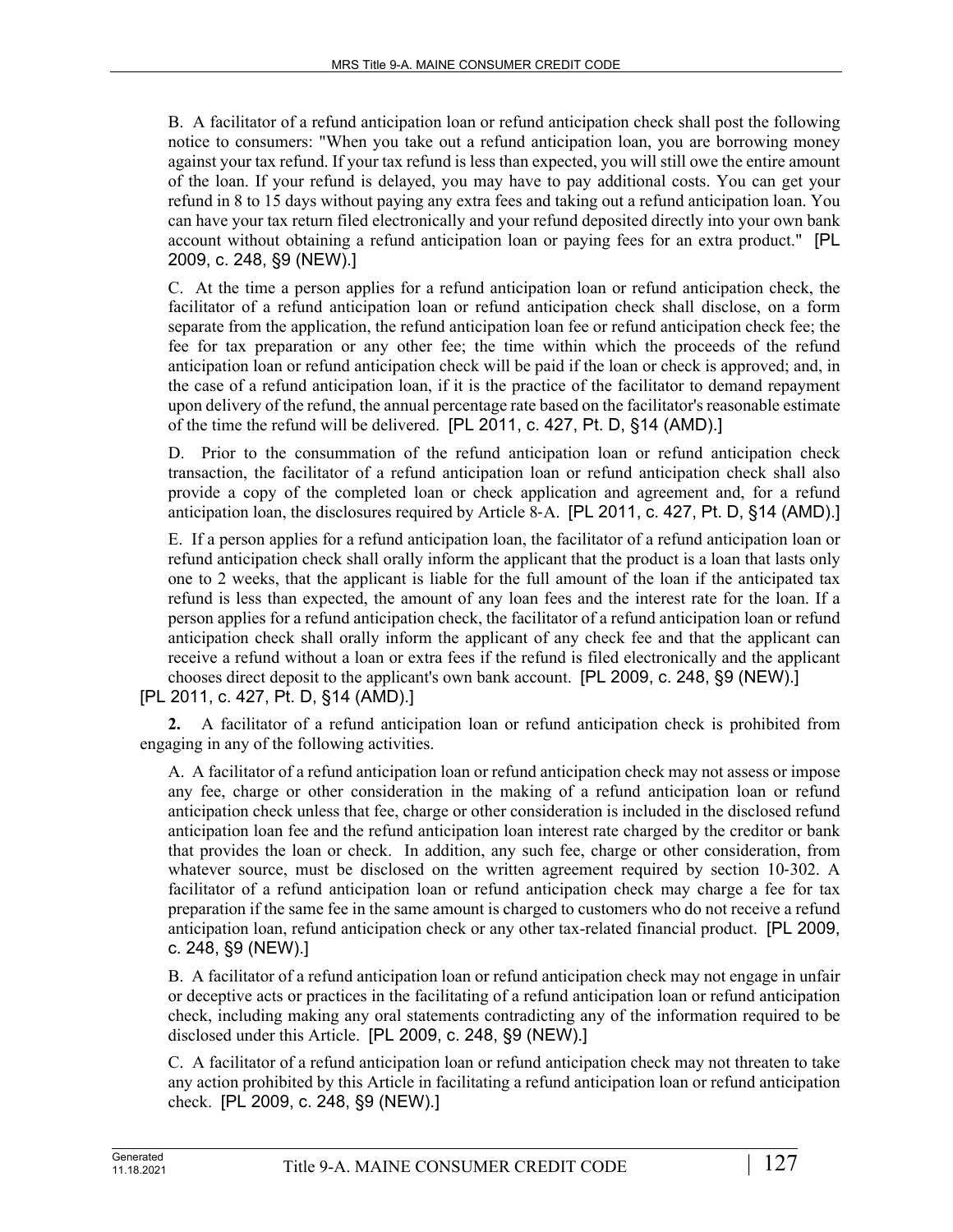D. A facilitator of a refund anticipation loan or refund anticipation check may not directly or indirectly arrange for any 3rd party to charge any interest, fee or charge related to a refund anticipation loan or refund anticipation check, including but not limited to charges for insurance, check cashing or attorney's fees or other collection costs. [PL 2009, c. 248, §9 (NEW).]

E. A facilitator of a refund anticipation loan or refund anticipation check may not include any of the following provisions in a refund anticipation loan application or agreement:

(1) A hold-harmless clause;

(2) A confession-of-judgment clause;

(3) A waiver of the right to a jury trial in any action;

(4) Any assignment of or order for payment of wages or other compensation for services;

(5) An agreement that the consumer will not assert any claim or defense arising out of the contract or seek any remedies pursuant to this Title;

(6) A waiver of any requirement of this Article;

(7) A waiver of the right to injunctive, declaratory or other equitable relief or relief on a classwide basis; or

(8) A requirement that any aspect of a resolution of a dispute between the parties to the agreement be kept confidential. [PL 2009, c. 248, §9 (NEW).]

F. A facilitator of a refund anticipation loan or refund anticipation check may not take or arrange for a creditor to take a security interest in any property of the consumer other than the proceeds of the consumer's tax refund to secure payment of a refund anticipation loan. [PL 2009, c. 248, §9 (NEW).]

G. A facilitator of a refund anticipation loan or refund anticipation check may not directly or indirectly engage in the collection of an outstanding or delinquent refund anticipation loan for any creditor or assignee. [PL 2009, c. 248, §9 (NEW).]

H. A facilitator of a refund anticipation loan or refund anticipation check may not refer, facilitate or solicit consumers on behalf of a 3rd party engaged in check cashing for a fee or permit 3rd-party check cashing for a fee in any place of business in which refund anticipation loans or refund anticipation checks are facilitated. [PL 2009, c. 248, §9 (NEW).]

I. A facilitator of a refund anticipation loan or refund anticipation check may not facilitate any refund anticipation loan that is secured by or that the creditor arranges to be repaid directly from the proceeds of the consumer's state tax refund. [PL 2009, c. 248, §9 (NEW).]

J. A facilitator of a refund anticipation loan or refund anticipation check may not make a misrepresentation of fact in obtaining or attempting to obtain a registration as a facilitator. [PL 2009, c. 248, §9 (NEW).]

K. A facilitator of a refund anticipation loan or refund anticipation check may not advertise or market a refund anticipation loan without including in the advertising or marketing materials a disclosure that the product is a loan and that tax refunds can be obtained without a loan or extra fees if tax returns are electronically filed with direct deposit. [PL 2009, c. 248, §9 (NEW).]

L. A facilitator of a refund anticipation loan or refund anticipation check may not advertise or market a refund anticipation check without including in the advertising or marketing materials a disclosure that there is a fee associated with the check and that tax refunds can be obtained without a loan or extra fees if tax returns are electronically filed with direct deposit. [PL 2009, c. 248, §9 (NEW).]

[PL 2009, c. 248, §9 (NEW).]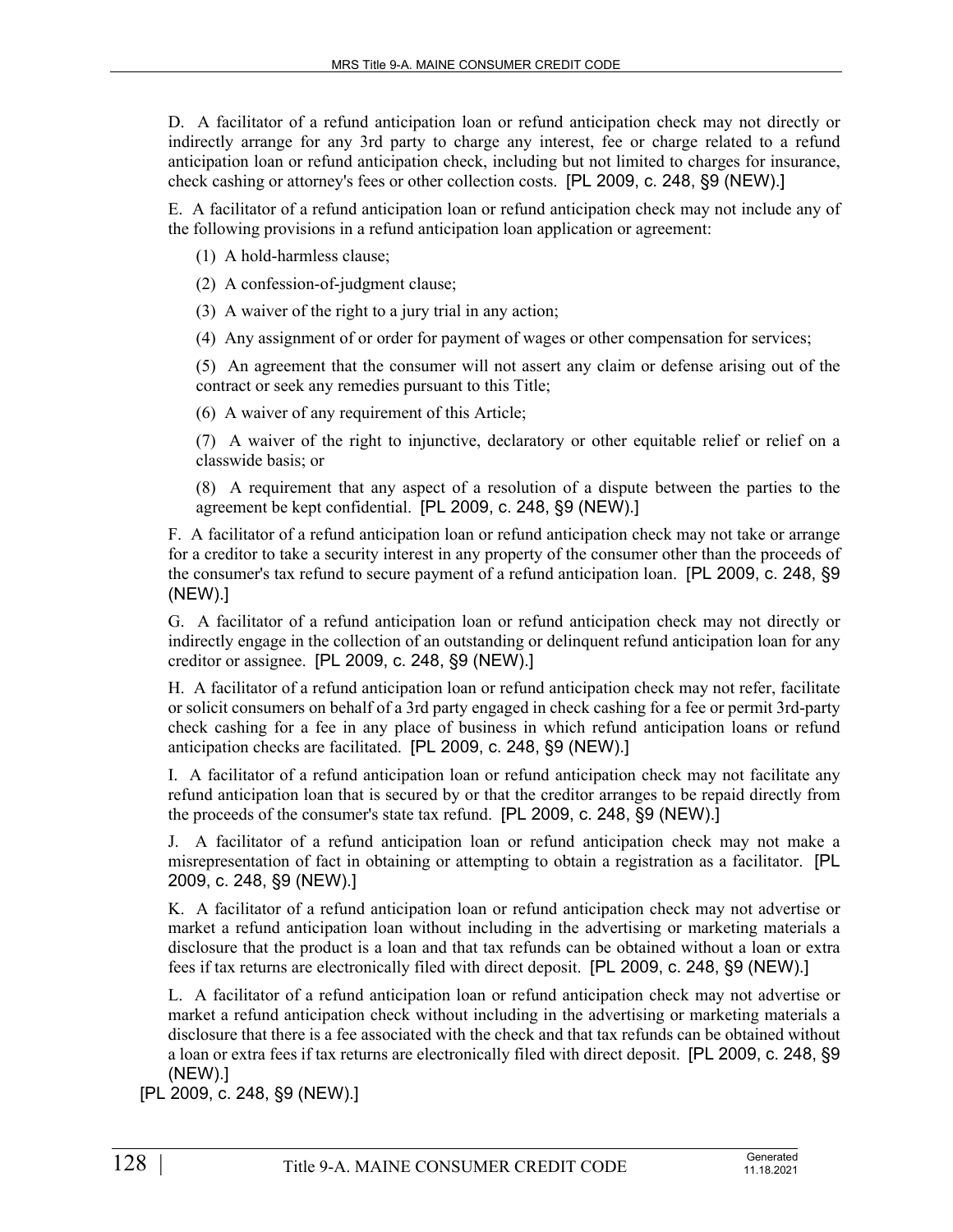SECTION HISTORY

PL 2009, c. 248, §9 (NEW). PL 2011, c. 427, Pt. D, §14 (AMD).

# **PART 4**

# **REMEDIES AND PENALTIES**

## **§10-401. Effects of violations on rights of parties**

Any loan broker or mortgage loan originators of any loan broker that violate any provision of this Title or any rule issued by the administrator, or that through any unfair, unconscionable or deceptive practice cause actual damage to a consumer, are subject to the following: [PL 2011, c. 427, Pt. B, §18 (AMD).]

**1.** After notice and hearing, a cease and desist order from the administrator; [PL 1989, c. 70, §3 (NEW).]

**2.** After notice and hearing, forfeiture of such portion of the required bond as proportionately may make aggrieved parties whole;

# [PL 1989, c. 70, §3 (NEW).]

**3.** A civil action, by the administrator through the Attorney General, after which a court may assess a civil penalty of not more than \$5,000; [PL 1993, c. 495, §5 (AMD).]

**4.** A civil action by an aggrieved consumer in which that consumer has the right to recover actual damages from the loan broker or its mortgage loan originators in an amount determined by the court, plus costs of the action together with reasonable attorney's fees; and [PL 2011, c. 427, Pt. B, §19 (AMD).]

**5.** Revocation, suspension or nonrenewal of its license. [PL 2005, c. 274, §14 (AMD).]

# SECTION HISTORY

PL 1989, c. 70, §3 (NEW). PL 1993, c. 495, §5 (AMD). PL 2005, c. 164, §§10,11 (AMD). PL 2005, c. 274, §14 (AMD). PL 2005, c. 683, §§B5,6 (AMD). PL 2011, c. 427, Pt. B, §§18, 19 (AMD).

# **ARTICLE 11**

# **RENTAL-PURCHASE PRACTICES**

# **§11-101. Short title**

This Article may be known and cited as the "Maine Consumer Credit Code - Rental-purchase Agreements." [PL 1991, c. 787 (NEW).]

# SECTION HISTORY

PL 1991, c. 787 (NEW).

# **§11-102. Purpose; rules of construction**

**1.** This Article must be liberally construed and applied to promote its underlying purposes and policies.

[PL 1991, c. 787 (NEW).]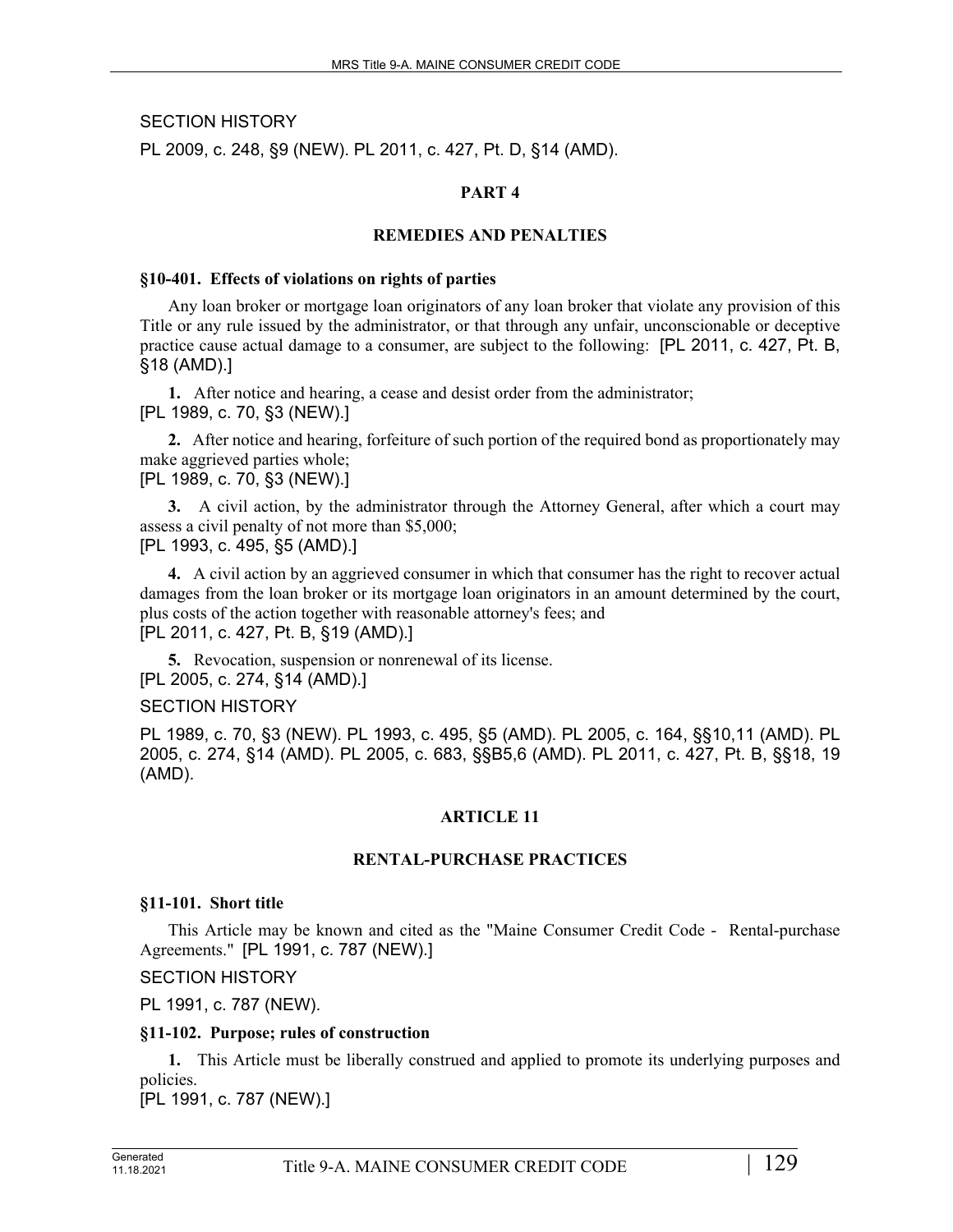**2.** The underlying purposes and policies of this Article are to:

A. Simplify, clarify and modernize the law governing rental-purchase agreements; [PL 1991, c. 787 (NEW).]

B. Provide certain disclosures to consumers who enter into rental-purchase agreements and to promote consumer understanding of the terms of rental-purchase agreements; [PL 1991, c. 787 (NEW).]

C. Protect consumers against unfair practices by some rental-purchase dealers, having due regard for the interests of legitimate and scrupulous rental-purchase dealers; and [PL 1991, c. 787 (NEW).]

D. Permit and encourage the development of fair and economically sound rental-purchase practices. [PL 1991, c. 787 (NEW).]

[PL 1991, c. 787 (NEW).]

#### SECTION HISTORY

PL 1991, c. 787 (NEW).

#### **§11-103. Supplementary general principles of law applicable**

Unless displaced by the particular provisions of this Article, the "Uniform Commercial Code" and the principles of law and equity, including the law relative to capacity to contract, principal and agent, estoppel, fraud, misrepresentation, duress, coercion, mistake, bankruptcy or other validating or invalidating cause, supplement the provisions of this Article. [PL 1991, c. 787 (NEW).]

## SECTION HISTORY

PL 1991, c. 787 (NEW).

## **§11-104. Application**

This Article applies to rental-purchase agreements or acts, practices or conduct related to a rentalpurchase agreement if: [PL 1991, c. 787 (NEW).]

**1.** The rental-purchase agreement is entered into in this State; or [PL 1991, c. 787 (NEW).]

**2.** The consumer is a resident of this State at the time the merchant, wherever located, offering the rental-purchase agreement solicits the rental-purchase agreement or modification of the rental-purchase agreement in this State, whether the solicitation is made personally, by mail or by telephone.

For the purposes of this Article, the residence of the consumer is the address given by the consumer as the consumer's residence in any writing signed by the consumer in connection with the rental-purchase agreement. Unless the consumer notifies the merchant of a new or different residence address, the given residence address is presumed to be unchanged.

# [PL 2001, c. 287, §1 (AMD).]

#### SECTION HISTORY

PL 1991, c. 787 (NEW). PL 2001, c. 287, §1 (AMD).

## **§11-105. Definitions**

As used in this Article, unless the context otherwise indicates, the following terms have the following meanings. [PL 1991, c. 787 (NEW).]

**1.** "Administrator" means the administrator designated in Article VI, section 6-103. [PL 1991, c. 787 (NEW).]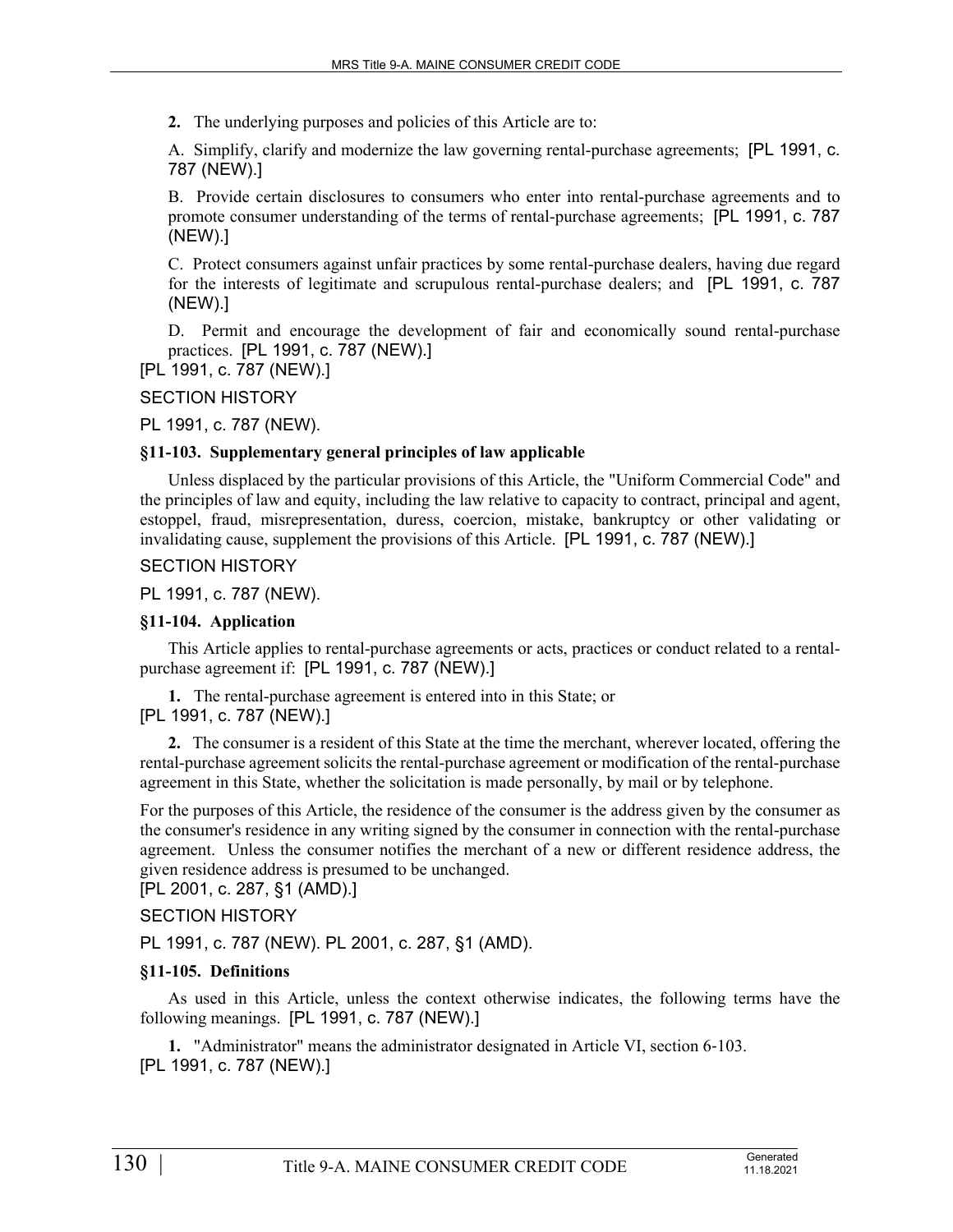**2.** "Advertisement" means a commercial message in any medium that directly or indirectly aids, promotes or assists a rental-purchase agreement, but does not include in-store merchandising aids such as window signs and ceiling banners.

[PL 2001, c. 287, §2 (AMD).]

**3.** "Cash price" means the price for which the merchant would sell the property to the consumer for cash on the date of the rental-purchase agreement. The cash price must be reasonably related to the fair market value of the property. The cash price of new merchandise is reasonably related to fair market value if it is equal to or less than the amounts determined under the formula set forth in paragraph A.

A. The cash price of new merchandise may not exceed the amount produced by multiplying the merchant cost by the applicable factor set forth below. For purposes of this paragraph, "merchant cost" means the bona fide actual cost, including freight charges, of the rental property paid by the merchant to a wholesaler, distributor, manufacturer or other provider, net of volume rebates, discounts or other incentives received by the merchant at the time the merchant purchased the item. The maximum cash price must be computed as follows:

(1) For appliances, the applicable factor is 1.75;

(2) For electronics having merchant cost less than \$150, the applicable factor is 1.75;

(3) For electronics having merchant cost greater than or equal to \$150, the applicable factor is 2.00;

(4) For furniture and jewelry, the applicable factor is 2.50; and

(5) For items not listed in subparagraphs (1) to (4), the applicable factor is 2.00. [PL 2001, c. 287, §2 (NEW).]

B. The cash price of used merchandise offered for rerental may not exceed the maximum permitted cash price of the property when new and must be adjusted for other relevant factors. Other relevant factors include:

(1) The duration of prior rentals and whether the item has been repaired one or more times;

(2) Whether the consumer price of the general class of items to which the item belongs has decreased or increased since the merchant originally purchased it; and

(3) The condition of the item. [PL 2001, c. 287, §2 (NEW).] [PL 2001, c. 287, §2 (AMD).]

**4.** "Consumer" means an individual who rents personal property under a rental-purchase agreement used primarily for personal, family or household purposes. [PL 1991, c. 787 (NEW).]

**5.** "Consummation" means the time at which a consumer becomes contractually obligated under a rental-purchase agreement for personal property used primarily for personal, family or household purposes.

[PL 1991, c. 787 (NEW).]

**5-A.** "Debt" means an obligation or alleged obligation of a consumer to surrender or return rental property or pay money arising out of a rental-purchase agreement. [PL 2001, c. 287, §3 (NEW).]

**5-B.** "Location information" means a consumer's place of residence and the consumer's telephone numbers at that location and at the consumer's place of employment. [PL 2001, c. 287, §3 (NEW).]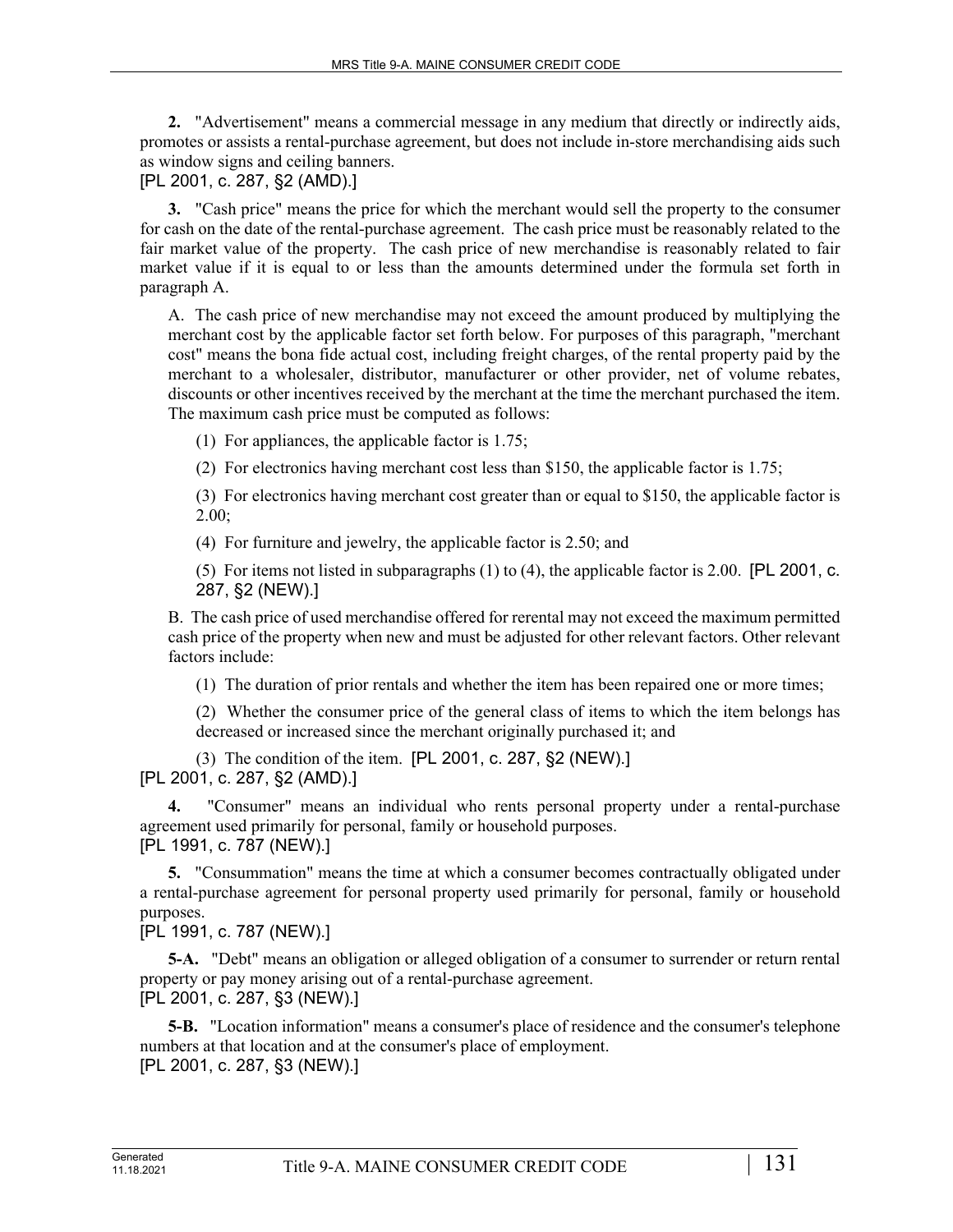**6.** "Merchant" means a person who regularly provides the use of property through rental-purchase agreements and to whom rental payments are initially payable on the face of the rental-purchase agreement.

# [PL 1991, c. 787 (NEW).]

**6-A.** "Periodic payment" means the total payment the consumer will make for a specific rental period, including the rental payment, any administrative fees or delivery charges, taxes and fees or charges for optional products and services.

## [PL 2001, c. 287, §3 (NEW).]

**6-B.** "Rental payment" means a payment to be made by a consumer for the right of possession and use of rental property for a specific rental period, but does not include taxes imposed on such payment.

## [PL 2001, c. 287, §3 (NEW).]

**6-C.** "Rental period" means a week, month or other specific period of time during which the consumer has a right to possess and use the property after making the rental payment and applicable tax payment for such period.

[PL 2001, c. 287, §3 (NEW).]

**7.** "Rental-purchase agreement" means an agreement for the use of personal property by an individual primarily for personal, family or household purposes for an initial period of 4 months or less that is automatically renewable with each payment after the initial period and that permits the consumer to become the owner of the property, but does not obligate or require the consumer to continue renting or using the property beyond the initial period.

[PL 1991, c. 787 (NEW).]

**8.** "Rental-purchase cost" means the total of charges payable by the consumer and imposed by the merchant as a condition of entering into and acquiring ownership of property under a rental-purchase agreement. "Rental-purchase cost" includes rental payments and any initial administrative fees, but does not include taxes, delivery charges, late charges, payment pick-up fees or any optional charges or fees that meet the requirements of section 11-111, subsection 4. [PL 2001, c. 287, §3 (NEW).]

**9.** "Total of payments to acquire ownership" means the total of all charges payable by the consumer to acquire ownership of the rental property. "Total of payments to acquire ownership" includes any initial administrative fee, the total of all rental payments and taxes, but does not include delivery charges, late charges, payment pick-up fees or any optional charges or fees that meet the requirements of section 11-111, subsection 4.

[PL 2001, c. 287, §3 (NEW).]

# SECTION HISTORY

PL 1991, c. 787 (NEW). PL 2001, c. 287, §§2,3 (AMD).

# **§11-106. Inapplicability of other laws; exempt transactions**

**1.** A rental-purchase agreement that complies with this Article is not considered or governed by the laws related to:

A. A "home solicitation sale" as defined in section 3‑501; [PL 1991, c. 787 (NEW).]

B. A "consumer credit sale" as defined in section 1-301, subsection 11; except that the following sections of the Maine Consumer Credit Code apply: section 1-107, waiver, agreement to forego rights, settlement of claims; section 1‑111, record retention; section 1‑201, territorial application; section 1-202, exclusions; section 1-203, jurisdiction and service of process; section 2-507, attorney's fees and collection costs; section 3‑202, notice to consumer; section 3‑203, notice of assignment; section 3‑305, no assignment of earnings; section 3‑306, authorization to confess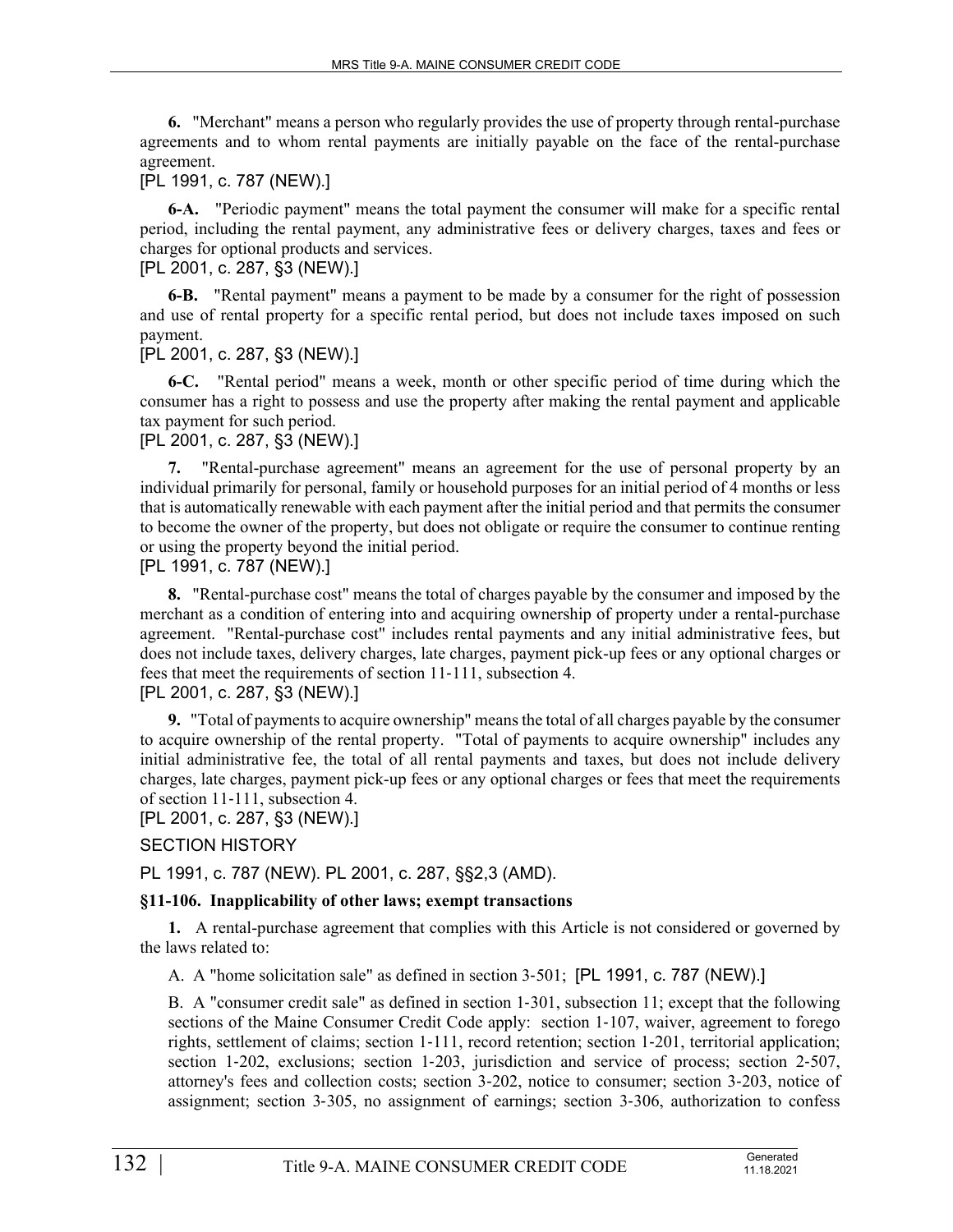judgment prohibited; section 3‑307, certain negotiable instruments prohibited; section 3‑309, referral sales; section 3‑403, assignee subject to defenses; section 5‑104, no garnishment before judgment; section 5‑105, limitation on garnishment; section 5‑106, no discharge from employment for garnishment; section 5-112, creditor's right to take possession after default; section 5-113, venue; section 5‑114, stay of enforcement of judgment; section 5‑115, misrepresentation; section 5‑116, illegal, fraudulent or unconscionable conduct in attempted collection of debts; section 5‑117, prohibited practices; section 5‑201, effect of violations on rights of parties; section 5‑202, refunds and penalties as setoff to obligation; section 5‑301, violations; Article VI in its entirety, except that the term "original unpaid balances arising from consumer credit transactions" described in section 6‑203, subsection 2 means "gross rental receipts from rental-purchase agreements" for purposes of administration of this Article; Article 8-A requirements related to model forms; and Federal Truth in Lending Act, 15 United States Code, Section 1666a requirements related to credit reports; [PL 2011, c. 427, Pt. D, §15 (AMD).]

C. A "consumer lease" as defined in section 1–301, subsection 13; [PL 1991, c. 787 (NEW).]

D. A "sale of goods" as defined in section 1–301, subsection 33; or [PL 1991, c. 787 (NEW).]

E. A "security interest" as defined in Title 11, section 1‑201, subsection (37). [PL 1991, c. 787 (NEW).]

[PL 2011, c. 427, Pt. D, §15 (AMD).]

**2.** This Article does not apply to:

A. A rental-purchase agreement made primarily for business, commercial or agricultural purposes or made with a governmental agency or instrumentality; [PL 1991, c. 787 (NEW).]

B. A lease of a safe-deposit box; [PL 1991, c. 787 (NEW).]

C. A lease or bailment of personal property that is incidental to the lease of real property and does not provide the consumer with an option to purchase the leased property; [PL 1991, c. 787 (NEW).]

D. A lease of an automobile; or [PL 1991, c. 787 (NEW).]

E. A lease of real estate. [PL 1991, c. 787 (NEW).]

[PL 1991, c. 787 (NEW).]

SECTION HISTORY

PL 1991, c. 787 (NEW). PL 2011, c. 427, Pt. D, §15 (AMD).

# **§11-107. General requirements of disclosure**

**1.** The merchant shall disclose to the consumer the information required by this Article. In a transaction involving more than one merchant, only one merchant need make the disclosure but all merchants are bound by the disclosure.

# [PL 1991, c. 787 (NEW).]

**2.** The disclosure must be made during or before consummation of the rental-purchase agreement. [PL 1991, c. 787 (NEW).]

**3.** The disclosure must be made clearly and conspicuously, in a clear and coherent manner, in writing, in type size not less than 8-point standard type and appropriately divided and captioned by various sections. A copy of the rental-purchase agreement must be provided to the consumer. If more than one consumer executes a rental-purchase agreement, the merchant shall provide a copy of the agreement to each consumer. The disclosure required under section 11‑108 must be made above the line for the consumer's signature. If disclosures are made on more than one page, the contract complies with this subsection if the consumer signs each page of the contract.

[PL 2001, c. 287, §4 (AMD).]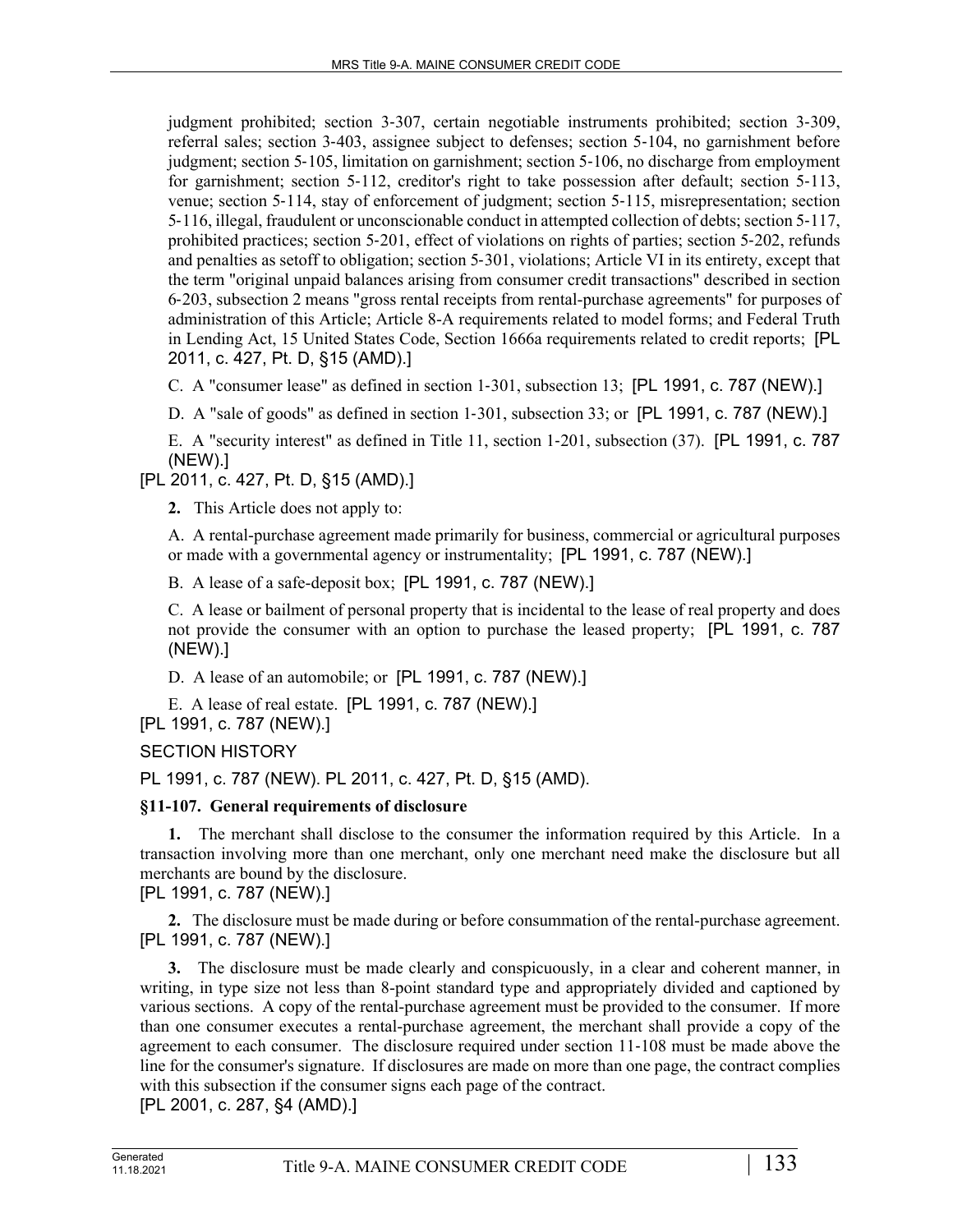**4.** If a disclosure becomes inaccurate as a result of any act, occurrence or agreement by the consumer after delivery of the required disclosure, the inaccuracy is not a violation of this Article. [PL 1991, c. 787 (NEW).]

**5.** A merchant may disclose information that is not required by this Article if the additional information is not stated, used or placed in a manner that contradicts, obscures or distracts attention from the required information.

[PL 2001, c. 287, §5 (NEW).]

# SECTION HISTORY

PL 1991, c. 787 (NEW). PL 2001, c. 287, §§4,5 (AMD).

# **§11-108. Disclosure**

**1.** For each rental-purchase agreement, the merchant shall disclose in the agreement the following items, as applicable:

A. [PL 2001, c. 287, §6 (RP).]

B. [PL 2001, c. 287, §6 (RP).]

C. A statement that the consumer is responsible for the fair market value, remaining rent, early purchase option amount or cost of repair of the property, whichever is least, if, and as of the time, it is lost, stolen, damaged or destroyed; [PL 2001, c. 287, §7 (AMD).]

D. A brief description of the rented property sufficient to identify the property to the consumer and the merchant, including an identification number if applicable and a statement indicating whether the property is new or used. A statement that indicates new property is used is not a violation of this Article; [PL 1991, c. 787 (NEW).]

E. A statement of the cash price of the property. A statement of the aggregate cash price of all items involving the rental of 2 or more items as a set satisfies this requirement; [PL 1991, c. 787 (NEW).]

F. [PL 2001, c. 287, §8 (RP).]

G. A statement that the total of payments to acquire ownership does not include other charges the consumer may incur, such as late-payment, payment pick-up fees and charges or fees for optional products or services. Late-payment, payment pick-up fees and charges or fees for optional products or services must be separately disclosed in the agreement; [PL 2001, c. 287, §9 (AMD).]

H. A statement clearly summarizing the terms of the consumer's option to purchase, including a statement that the consumer has the right to exercise an early-purchase option, the price at which the property may be purchased and the formula or method for determining that price; [PL 1991, c. 787 (NEW).]

I. A description of any damage to the property; [PL 1991, c. 787 (NEW).]

J. A statement identifying the merchant as the party responsible for maintaining or servicing the property while it is rented, together with a description of that responsibility and a statement that, if any part of a manufacturer's express warranty covers the rental property at the time the consumer acquires ownership of the property, that warranty is transferred to the consumer if allowed by the terms of the warranty; [PL 1991, c. 787 (NEW).]

K. The date of the transaction and the identities of the merchant and the consumer; [PL 1991, c. 787 (NEW).]

L. A statement that the consumer may terminate the agreement without penalty by voluntarily surrendering or returning the property to the merchant in good repair on or before the expiration of any rental period along with any past due rental payments; [PL 2001, c. 287, §9 (AMD).]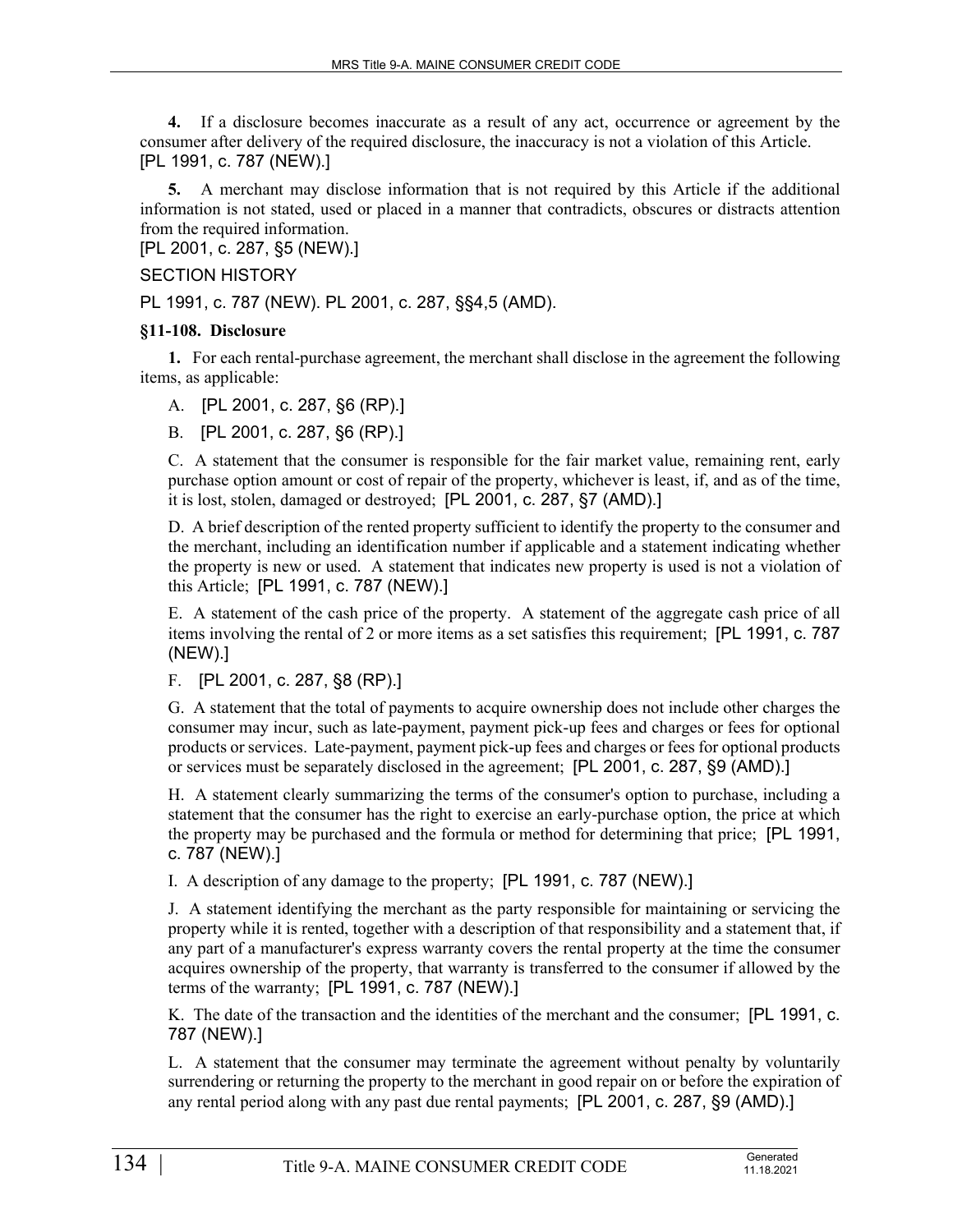M. Notice of the right to reinstate an agreement as provided in this Article; [PL 1991, c. 787 (NEW).]

N. A description of what conditions constitute default by the consumer; and [PL 1991, c. 787 (NEW).]

O. A notice to the consumer pursuant to section 3‑202. [PL 1991, c. 787 (NEW).] [PL 2001, c. 287, §§6 - 9 (AMD).]

**2.** To the extent applicable, the following information must be disclosed and grouped together in each rental-purchase agreement:

A. The amount of the payment required at or before consummation of the agreement or delivery of the property, whichever is later, using the term "initial payment." The merchant shall itemize each component of the initial payment by type and amount, including any initial administrative fee, delivery charge, rental payment, taxes and charges or fees for optional products or services; [PL 2001, c. 287, §10 (NEW).]

B. The amount of the "regular periodic payment," using that term. The merchant shall itemize each component of the regular periodic payment by type and amount, including the rental payment, taxes and charges or fees for optional products or services. If the final periodic payment is less than or equal to the regular periodic payment, the components of the final periodic payment need not be itemized; [PL 2001, c. 287, §10 (NEW).]

C. The "total of payments to acquire ownership," using that term and a brief description, such as "the total amount you will have paid, including any initial administrative fee, the total of all rental payments and taxes, if you acquire ownership of the property by making all scheduled payments, but not including late charges or payment pick-up fees you may incur or charges or fees for optional products or services you may elect to purchase"; [PL 2001, c. 287, §10 (NEW).]

D. A statement in substantially the following form in no less than 8-point boldface type: "YOU WILL BE RENTING THE PROPERTY. YOU WILL NOT ACQUIRE EQUITY OR OWNERSHIP RIGHTS IN THE PROPERTY UNLESS YOU MAKE ALL PAYMENTS NECESSARY TO ACQUIRE OWNERSHIP."; [PL 2001, c. 287, §10 (NEW).]

E. The following statement: "Other important terms. See your rental-purchase agreement for additional important information on termination, purchase option, reinstatement rights, warranties, maintenance responsibilities, late charges and payment pick-up fees and your liability for loss, theft, damage or destruction of the property."; and [PL 2001, c. 287, §10 (NEW).]

F. The "payment schedule," using that term, and a description of the number, amount and due dates or periods of payments scheduled under the agreement. A merchant may also disclose alternative periodic payments and payment schedules. [PL 2001, c. 287, §10 (NEW).]

## [PL 2001, c. 287, §10 (NEW).]

## SECTION HISTORY

PL 1991, c. 787 (NEW). PL 2001, c. 287, §§6-10 (AMD). PL 2001, c. 287, §9 (AMD).

## **§11-109. Prohibited practices**

A rental-purchase agreement may not contain: [PL 1991, c. 787 (NEW).]

**1.** A confession of judgment;

[PL 1991, c. 787 (NEW).]

**2.** A negotiable instrument; [PL 1991, c. 787 (NEW).]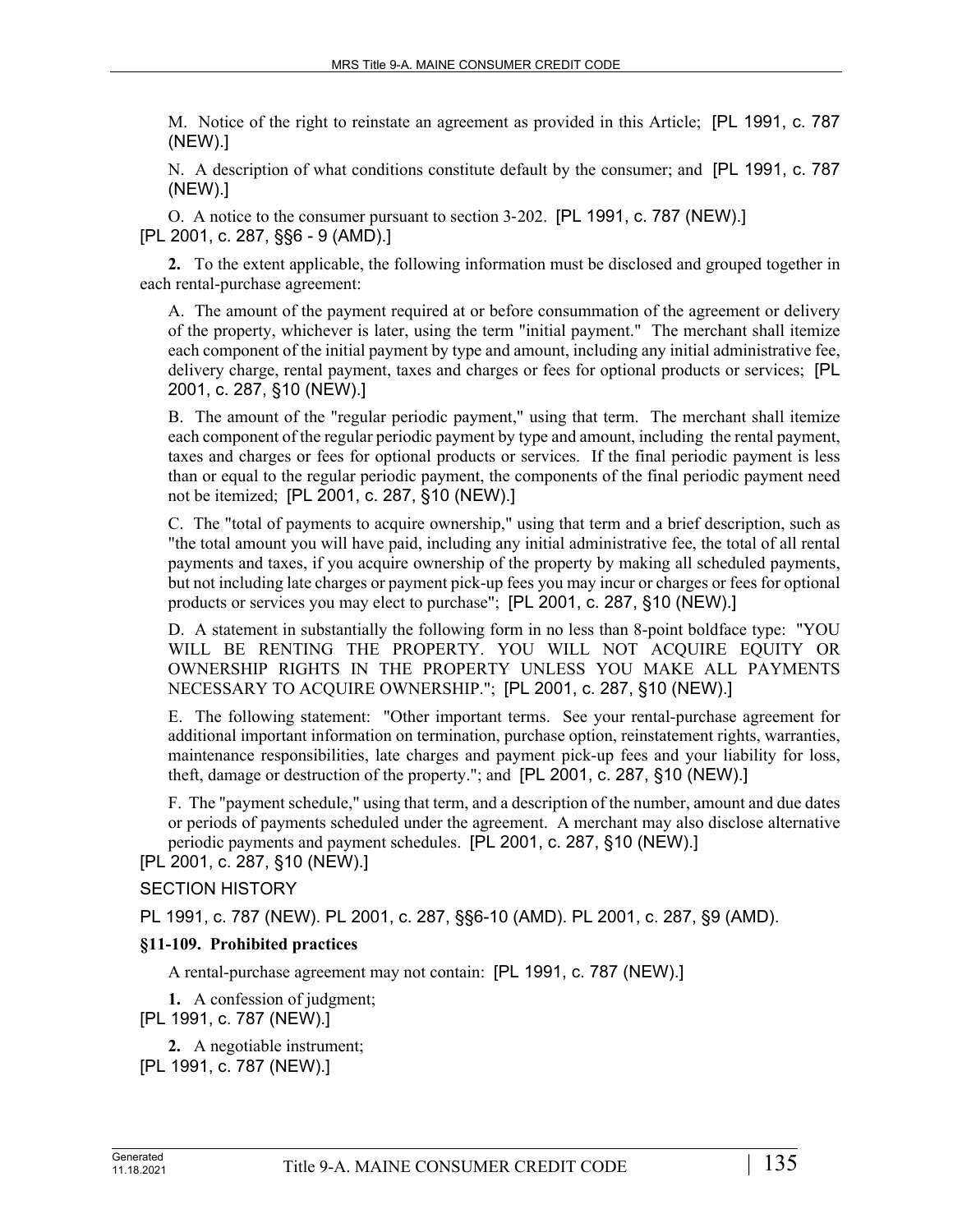**3.** A security interest or any other claim of a property interest in any goods except those goods delivered by the merchant pursuant to the rental-purchase agreement; [PL 1991, c. 787 (NEW).]

**4.** A wage assignment; [PL 1991, c. 787 (NEW).]

**5.** A waiver by the consumer of claims or defenses; [PL 1991, c. 787 (NEW).]

**6.** A provision authorizing the merchant or a person acting on the merchant's behalf to enter on the consumer's premises or commit any breach of the peace in repossession of goods; [PL 1991, c. 787 (NEW).]

**7.** A provision requiring the purchase from the merchant of a liability damage waiver or insurance for the merchandise;

[PL 1991, c. 787 (NEW).]

**8.** A provision requiring the payment of a late charge unless a rental payment is more than 3 days late for an agreement that is renewed on a weekly basis or more than 5 days late for an agreement that is renewed less frequently than on a weekly basis; [PL 1991, c. 787 (NEW).]

**9.** A provision requiring a payment at the end of the rental-purchase agreement period in excess of or in addition to a regular periodic payment in order for the consumer to acquire ownership of the property or payment of rental payments in excess of the total amount necessary to acquire ownership of the property;

[PL 1991, c. 787 (NEW).]

**10.** A penalty for early termination of a rental-purchase agreement or for the return of an item at any time;

[PL 1991, c. 787 (NEW).]

**11.** A provision for payment by a cosigner of the rental-purchase agreement of any fees or charges that could not be assessed to the consumer as part of the rental-purchase agreement; or [PL 1991, c. 787 (NEW).]

**12.** An offer of insurance from the merchant to the consumer.

[PL 1991, c. 787 (NEW).]

SECTION HISTORY

PL 1991, c. 787 (NEW).

## **§11-110. Calculation of late charges**

Any late charge assessed pursuant to section 11‑109, subsection 8 may not exceed the greater of 5% of the delinquent payment amount or \$3. Only one late charge may be assessed on any delinquent payment, regardless of how long the payment remains unpaid. [PL 2001, c. 287, §11 (AMD).]

SECTION HISTORY

PL 1991, c. 787 (NEW). PL 2001, c. 287, §11 (AMD).

# **§11-111. Allowable charges**

In addition to rental payments, a merchant may contract for and receive the following charges or fees. [PL 2001, c. 287, §12 (AMD).]

**1.** An initial administrative fee not to exceed \$15 may be assessed but the fee must be refunded to the consumer if the rental agreement is not consummated. If a consumer enters into more than one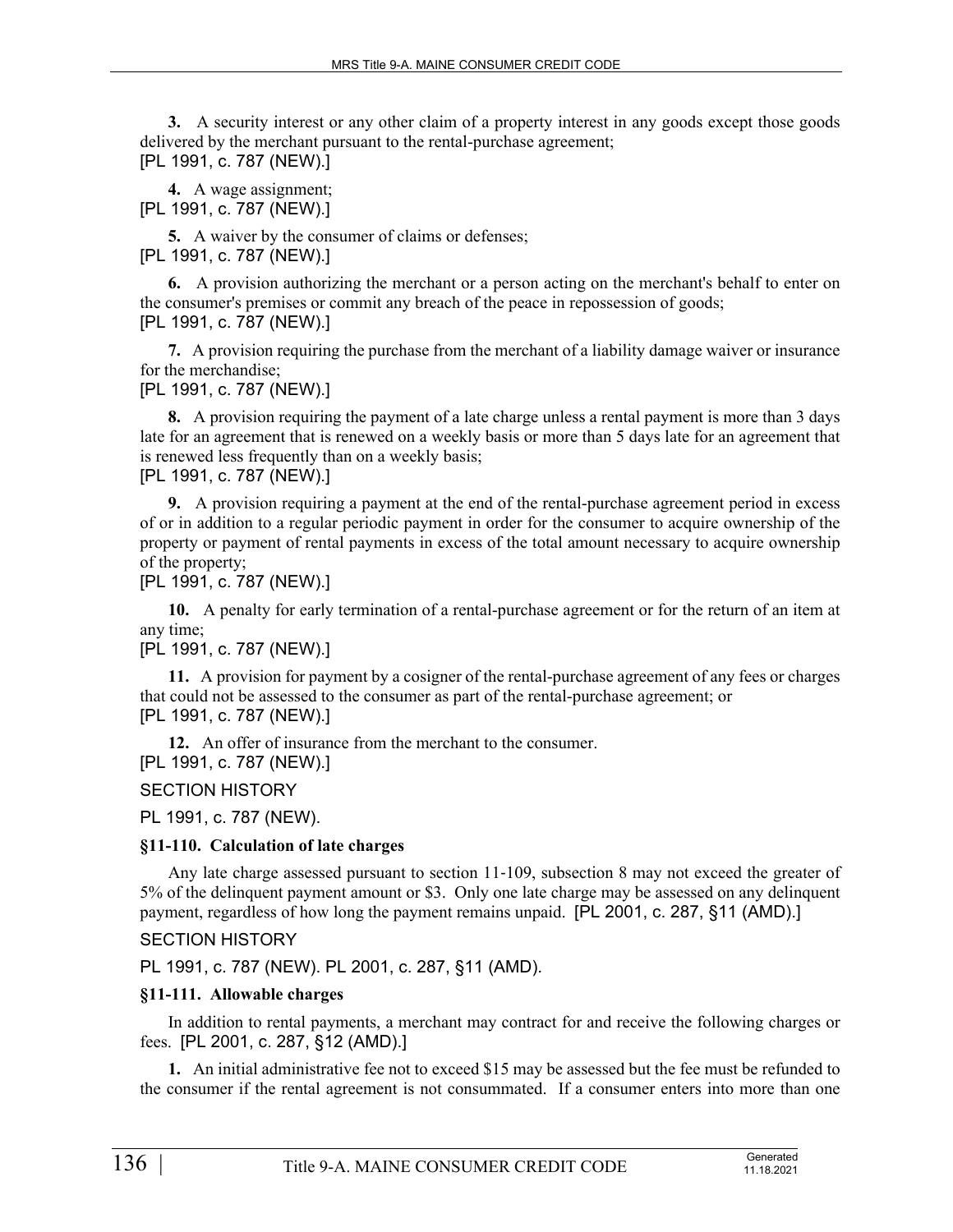rental-purchase agreement with a merchant on the same day, only one initial administrative fee may be assessed.

[PL 2001, c. 287, §12 (AMD).]

**2.** An optional delivery charge may not exceed \$30 for 3 or fewer items actually delivered or \$60 for 4 or more items actually delivered.

[PL 2001, c. 287, §12 (AMD).]

**3.** An optional payment pick-up fee may not exceed \$7.50 and may be assessed only once per payment.

[PL 2001, c. 287, §12 (AMD).]

**4.** A liability damage waiver fee may be contracted for and received pursuant to section 11‑115. [PL 1991, c. 787 (NEW).]

## SECTION HISTORY

PL 1991, c. 787 (NEW). PL 2001, c. 287, §12 (AMD).

## **§11-112. Default; notice of default and right to cure**

**1.** An agreement of the parties to a rental-purchase agreement with respect to default on the part of the consumer is enforceable only to the extent that the consumer fails to renew an agreement and fails to return the rented property or make arrangements for its return as provided for by the agreement. [PL 1991, c. 787 (NEW).]

**2.** In consumer rental-purchase agreements, after a consumer is in default for 3 business days and does not voluntarily surrender possession of the rented property, a merchant may give the consumer the notice provided in this section. A merchant gives the notice to the consumer under this section when the merchant delivers notice in the same manner as a notice provided under the Maine Consumer Credit Code, section 5-110.

# [PL 1991, c. 787 (NEW).]

**3.** The notice must be in writing and conspicuously state the name, address and telephone number of the merchant to whom payment is made, a brief identification of the transaction, the consumer's right to cure the default, the amount of payment and the date the payment must be made to cure the default. A notice in substantially the following form complies with this subsection:

(Name, address and telephone number of merchant)

(Account number, if any)

(Brief identification of transaction)

(Date) is LAST DATE FOR PAYMENT

(Amount) is the AMOUNT NOW DUE

You have failed to renew your rental agreement(s). If you pay the AMOUNT NOW DUE (above) by the LAST DATE FOR PAYMENT (above), you may continue with the contract as though you had renewed on time. If you do not pay by that date, we may exercise our rights under the law. You may be required to pay reasonable costs authorized by law.

PLEASE ALSO NOTE: As of the LAST DATE FOR PAYMENT (above) you will owe the following additional payments:.

(date due) (amount)

In order to cure your account fully, the payment or payments listed above must also be paid in full on or before the LAST DATE FOR PAYMENT.

 $\mathcal{L}_\text{max} = \frac{1}{2} \sum_{i=1}^n \mathcal{L}_\text{max}(\mathbf{z}_i - \mathbf{z}_i)$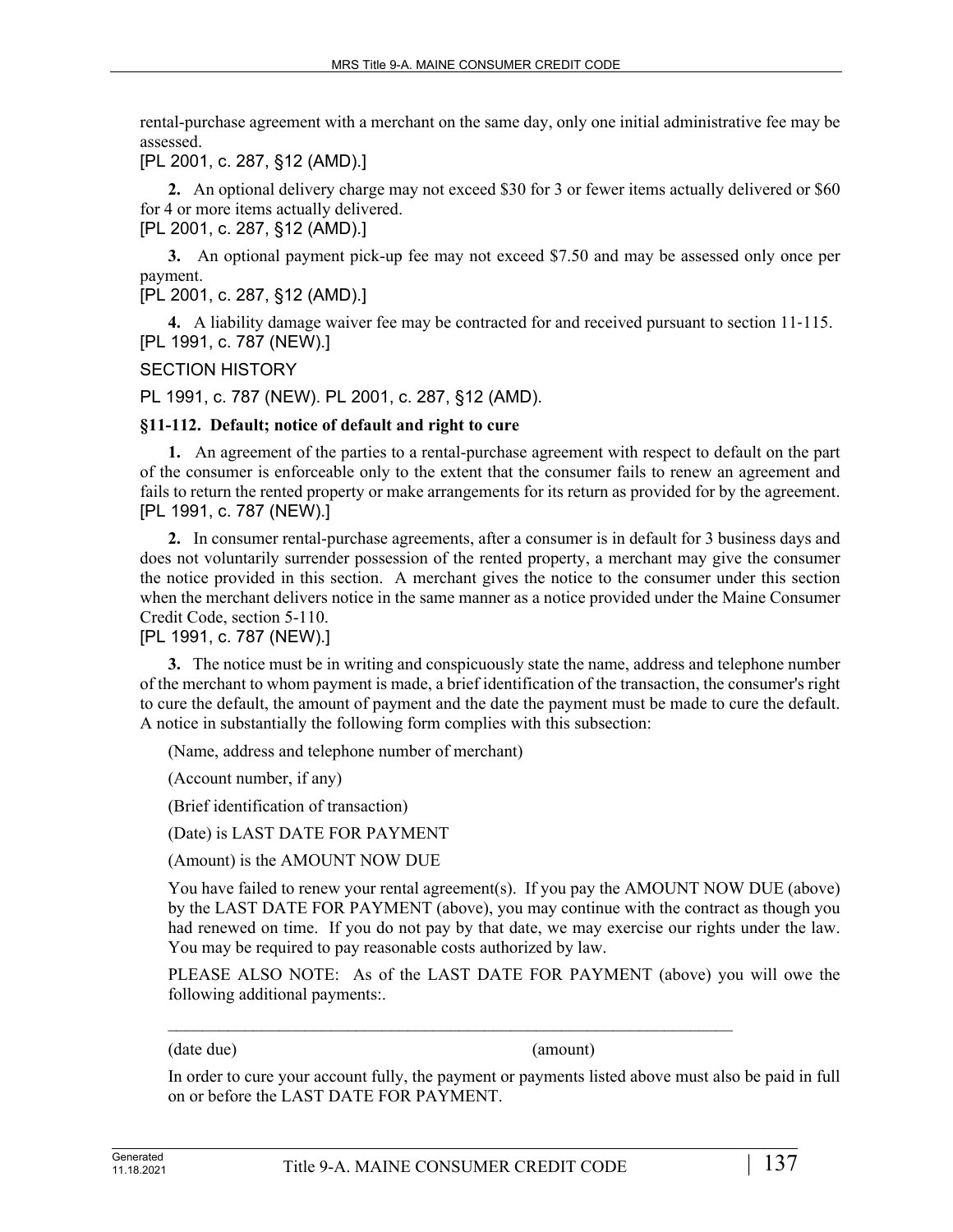If you are late again within the next 6 months in making your payments, we may exercise our rights without sending you another notice. If you have questions, promptly write or telephone (name of merchant).

## [PL 1991, c. 787 (NEW).]

**4.** With respect to consumer rental-purchase agreements with payments or options to renew more frequently than monthly, after default consisting of failure to renew or return the property, a merchant may not initiate court action to recover rented property until 3 business days after notice of the consumer's right to cure is given. With respect to all other rental-purchase agreements, after default consisting of failure to renew or return the property, a merchant may not initiate court action to recover rented property until 5 business days after notice of the consumer's right to cure is given. [PL 1991, c. 787 (NEW).]

**5.** After notice is given and until expiration of the minimum applicable period, a consumer may cure all defaults consisting of failure to renew and failure to return the property by tendering the amount of all unpaid sums due at the same time of the tender. [PL 1991, c. 787 (NEW).]

**6.** This section and the provisions on waiver, agreements to forego rights and settlement of claims do not prohibit a consumer from voluntarily surrendering possession of goods that are rented and a merchant from enforcing the security interest in the goods at any time after default. In any enforcement proceeding, a merchant shall affirmatively plead and prove either that the notice to cure is not required or that the merchant has given the required notice. The failure to plead does not invalidate any action taken by the merchant that is otherwise lawful and if the merchant had rightfully repossessed any collateral the repossession does not constitute conversion.

[PL 1991, c. 787 (NEW).]

**7.** Any repossession of rented property in violation of this section is void and the merchant is liable for conversion.

[PL 1991, c. 787 (NEW).]

## SECTION HISTORY

PL 1991, c. 787 (NEW).

## **§11-113. Reinstatement**

**1.** A consumer who fails to make a timely rental payment but has returned or surrendered the rental property to the merchant within 7 days after missing a payment or within 2 business days of the merchant's request, whichever comes later, may reinstate the agreement without losing any rights or options that exist under the agreement by payment of:

A. All past due rental charges; and [PL 1991, c. 787 (NEW).]

B. Other charges expressly provided in this Article, except any initial administrative fee. [PL 2001, c. 287, §13 (AMD).]

[PL 2001, c. 287, §13 (AMD).]

**2.** 

[PL 2001, c. 287, §13 (RP).]

**3.** 

[PL 2001, c. 287, §13 (RP).]

**4.** A consumer who has returned or surrendered the rental property within the reinstatement period set forth in subsection 1 may reinstate the agreement during a period of not less than 180 days after the date of the missed payment.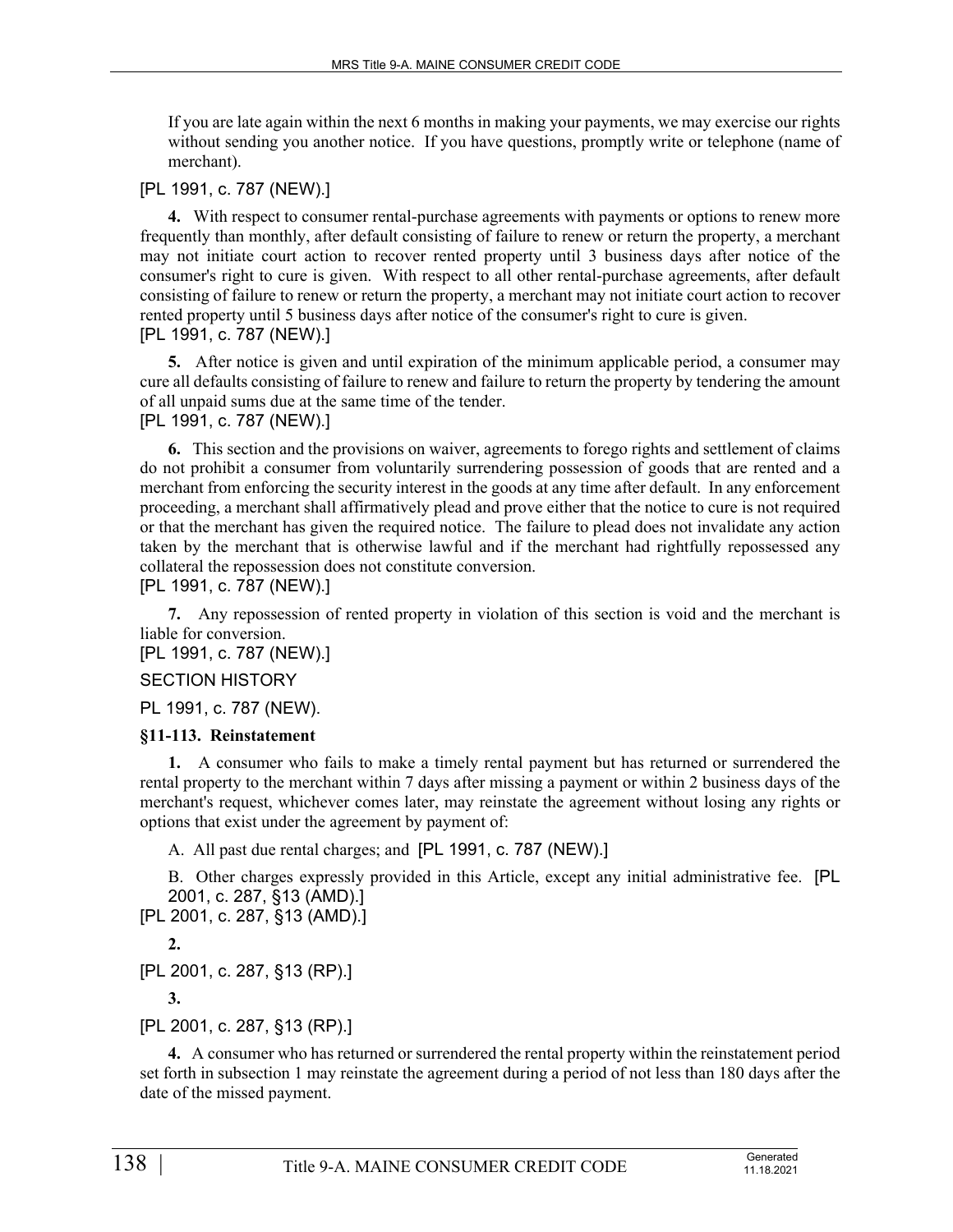[PL 2001, c. 287, §13 (AMD).]

**5.** Nothing in this section prevents a merchant from attempting to repossess property during the reinstatement period, but such a repossession does not affect the consumer's right to reinstate. [PL 1991, c. 787 (NEW).]

**6.** Upon reinstatement, the merchant shall provide the consumer with the same property or substitute property of comparable quality and condition.

[PL 1991, c. 787 (NEW).]

## SECTION HISTORY

PL 1991, c. 787 (NEW). PL 2001, c. 287, §13 (AMD).

## **§11-114. Consumer's right to acquire ownership when 50% of payments equals cash price**

**1.** The total number of rental payments necessary to acquire ownership of the property under any rental-purchase agreement may not exceed 2 times the cash price of the property. When 50% of all rental payments made by a consumer equals the cash price of the property disclosed to the consumer pursuant to section 11‑108, subsection 1, paragraph E, the consumer acquires ownership of the property and the rental-purchase agreement terminates.

## [PL 1991, c. 787 (NEW).]

**2.** At any time after tendering an initial lease payment, a consumer may acquire ownership of the property that is the subject of the rental-purchase agreement by tendering an amount equal to the amount by which the cash price of the rented property exceeds 50% of all rental payments made by the consumer.

# [PL 1991, c. 787 (NEW).]

**3.** It is not a violation of this section for the merchant and the consumer to agree in writing to allow the consumer to acquire ownership of the property for a lesser amount than the maximum limits set forth in subsections 1 and 2.

[PL 1991, c. 787 (NEW).]

# SECTION HISTORY

PL 1991, c. 787 (NEW).

# **§11-115. Liability damage waivers; fees**

In addition to the other charges permitted by this Article, the parties may contract for a liability damage waiver. The fee for the liability damage waiver may not exceed the greater of 5% of any periodic rental payment due or \$3 in the case of any rental-purchase agreement with renewal periods more frequent than monthly or the greater of 5% of any periodic rental payment due or \$7.50 in the case of any rental-purchase agreement with monthly renewal dates. The selling or offering for sale of a liability damage waiver pursuant to this Article is subject to the following prohibitions and requirements. [PL 2001, c. 287, §14 (AMD).]

**1.** The restrictions, conditions and exclusions of the liability damage waiver must be disclosed on a separate contract, sheet or handout given to the consumer prior to entering into the rental-purchase agreement. The separate contract, sheet or handout must be signed or otherwise acknowledged as received by the consumer prior to entering into the rental-purchase agreement. [PL 1991, c. 787 (NEW).]

**2.** A merchant may not sell or offer to sell a liability damage waiver unless all restrictions, conditions and exclusions are printed in the rental-purchase agreement or in a separate agreement in 8 point type or larger, written in ink or typewritten on the face of the rental-purchase agreement in a blank space provided. The liability damage waiver may exclude only loss or damage that is caused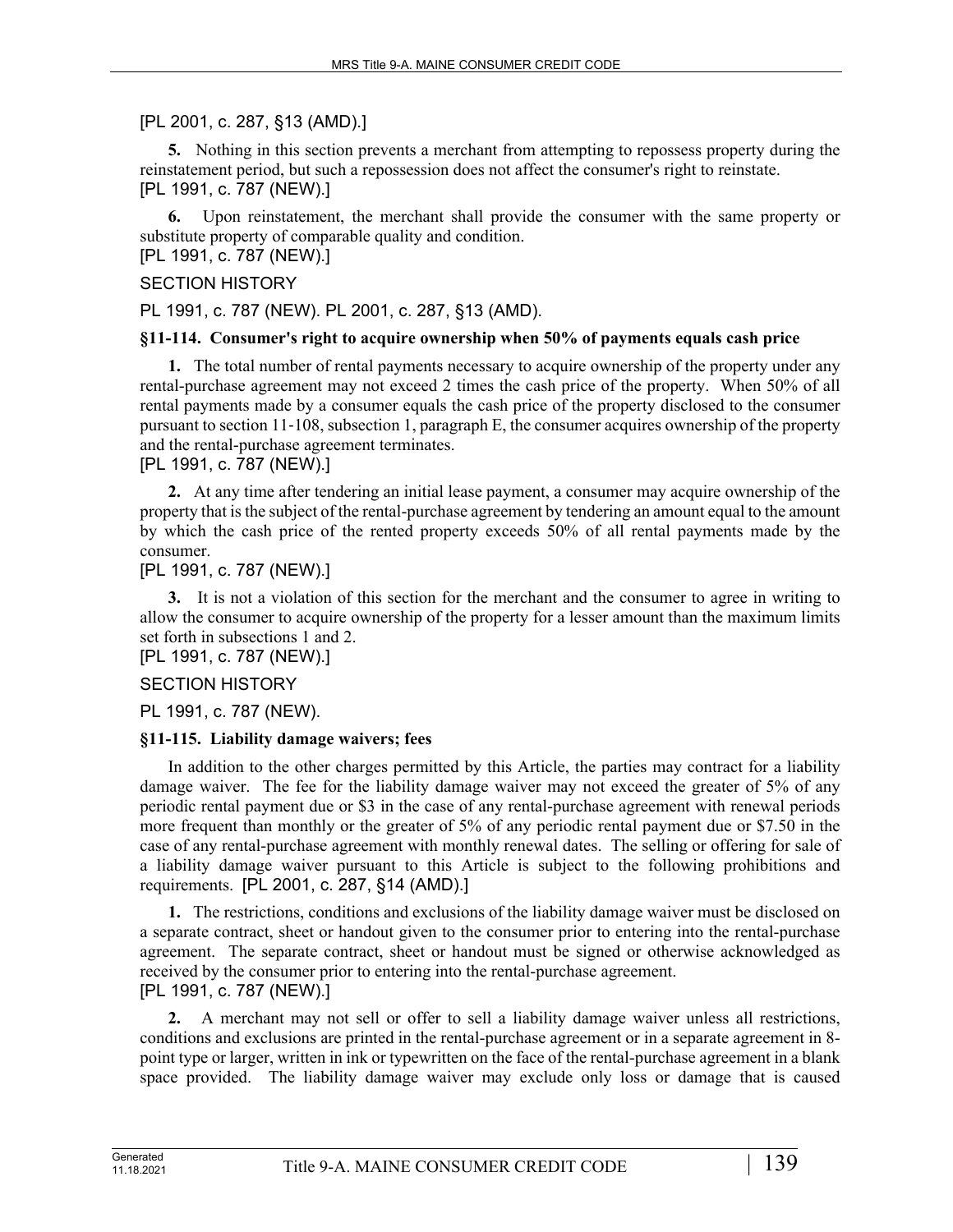intentionally by the consumer or resulting from the consumer's willful or wanton misconduct to the property that is the subject of the rental-purchase agreement.

[PL 1991, c. 787 (NEW).]

**3.** The liability damage waiver agreement must include a statement of the total charge for the liability damage waiver and must display in 8-point boldface type the following notice or a notice in a substantially similar form:

NOTICE: THIS CONTRACT OFFERS, FOR AN ADDITIONAL CHARGE, A LIABILITY DAMAGE WAIVER TO COVER YOUR RESPONSIBILITY FOR DAMAGE TO THE PROPERTY. BEFORE DECIDING WHETHER TO PURCHASE THE LIABILITY DAMAGE WAIVER, YOU MAY WISH TO DETERMINE WHETHER YOUR HOMEOWNERS OR CASUALTY INSURANCE AFFORDS YOU COVERAGE FOR DAMAGE TO THE RENTAL PROPERTY AND THE AMOUNT OF THE DEDUCTIBLE UNDER YOUR OWN INSURANCE COVERAGE. THE PURCHASE OF THIS LIABILITY DAMAGE WAIVER IS NOT MANDATORY AND MAY BE DECLINED.

[PL 2001, c. 287, §15 (AMD).]

**4.** A liability damage waiver may not be a factor in the approval by the merchant of the rentalpurchase transaction and the contract may take effect only after the consumer has signed or initialed an affirmative request to purchase the liability damage waiver after written disclosure of the cost of the liability damage waiver.

[PL 2001, c. 287, §16 (NEW).]

## SECTION HISTORY

PL 1991, c. 787 (NEW). PL 2001, c. 287, §§14-16 (AMD).

## **§11-116. Receipts and accounts**

A merchant shall furnish the consumer a written receipt for each payment made in cash or by any other method of payment that does not provide evidence of payment when any such payment is made in person during normal working hours. The merchant shall provide the consumer with a written statement of account within 7 days of the consumer's request. [PL 1991, c. 787 (NEW).]

## SECTION HISTORY

PL 1991, c. 787 (NEW).

## **§11-117. Renegotiations and extensions**

**1.** A renegotiation occurs when an existing rental-purchase agreement is satisfied and replaced by a new agreement undertaken by the same merchant and consumer. A renegotiation is considered a new agreement requiring new disclosures. The following are not considered renegotiations:

A. The addition or return of property in a multiple-item agreement or the substitution of the rental property, if that addition, return or substitution does not affect the total number, total amount or timing of all payments necessary to acquire ownership; [PL 1991, c. 787 (NEW).]

B. A deferral or extension of one or more periodic payments or portions of a periodic payment; [PL 1991, c. 787 (NEW).]

C. A reduction in charges in the agreement; and [PL 1991, c. 787 (NEW).]

D. An agreement involved in a court proceeding. [PL 1991, c. 787 (NEW).] [PL 1991, c. 787 (NEW).]

**2.** Disclosures are not required for any extension of a rental-purchase agreement. [PL 1991, c. 787 (NEW).]

# SECTION HISTORY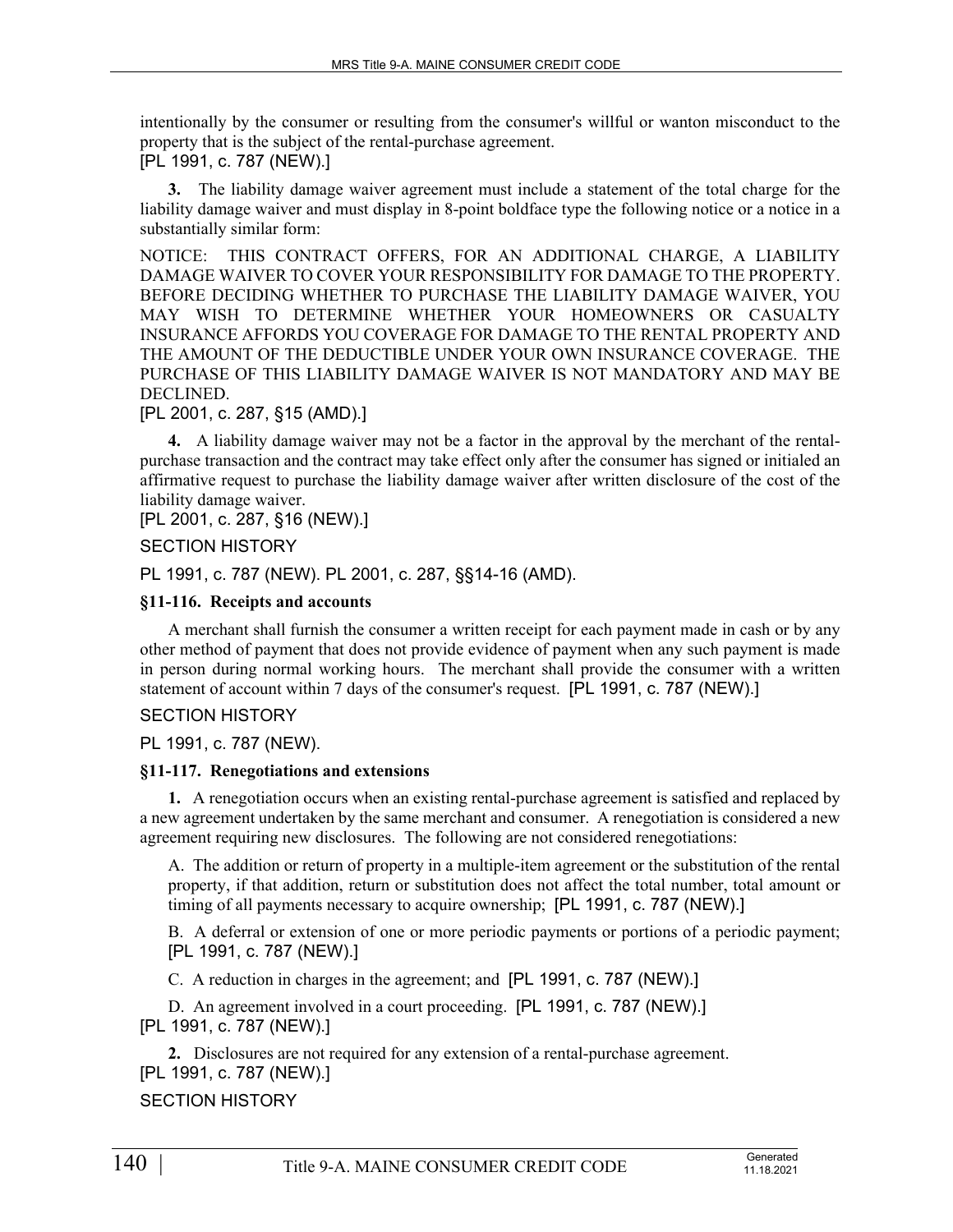## PL 1991, c. 787 (NEW).

## **§11-118. Advertising and point-of-sale disclosure**

**1.** An advertisement for a rental-purchase agreement that refers to or states the dollar amount of any payment for a specific item must state clearly and conspicuously:

A. That the transaction advertised is a rental-purchase agreement; [PL 1991, c. 787 (NEW).]

B. The rental-purchase cost; and [PL 2001, c. 287, §17 (AMD).]

C. That the consumer does not acquire ownership rights until the total of payments to acquire ownership is paid. [PL 2001, c. 287, §17 (AMD).]

[PL 2001, c. 287, §17 (AMD).]

**2.** For any item of property displayed or offered for rental-purchase, the merchant shall display a point-of-rental placard. The point-of-rental placard must disclose the rental payment amount and, in numerals and lettering at least as prominent as the rental payment amount, the following:

A. The number of rental payments necessary to acquire ownership of the item and the rental period; [PL 2001, c. 287, §17 (AMD).]

B. The rental-purchase cost of the item; and [PL 2001, c. 287, §17 (AMD).]

C. Whether the item is new or used. [PL 2001, c. 287, §17 (NEW).]

Labeling a new item as used is not a violation of this Article. [PL 2001, c. 287, §17 (AMD).]

**3.** An owner or the personnel of a medium in which an advertisement appears or through which an advertisement is disseminated is not liable under this section. [PL 1991, c. 787 (NEW).]

**4.** A merchant may make the disclosures required by subsection 2 in the form of a list or catalog that is readily available to the consumer if the property is not displayed in the merchant's showroom or if displaying a point-of-rental placard would be impractical due to the size of the property. [PL 2001, c. 287, §17 (NEW).]

This section does not apply to an advertisement that does not refer to or state the amount of any payment. [PL 1991, c. 787 (NEW).]

# SECTION HISTORY

PL 1991, c. 787 (NEW). PL 2001, c. 287, §17 (AMD).

## **§11-119. Collection activity**

The following provisions govern the debt collection practices of merchants under this Article. [PL 2001, c. 287, §18 (RPR).]

**1.** A merchant communicating with any person other than the consumer for the purpose of acquiring location information about the consumer may:

A. Identify the merchant and state that the merchant is confirming or correcting location information concerning the consumer; [PL 2001, c. 287, §18 (NEW).]

B. Not state that the consumer owes any debt; [PL 2001, c. 287, §18 (NEW).]

C. Not communicate with any such person more than once, unless requested to do so by that person or unless the merchant reasonably believes that the earlier response of that person was erroneous or incomplete and that the person now has correct or complete location information; [PL 2001, c. 287, §18 (NEW).]

D. Not communicate by postcard; [PL 2001, c. 287, §18 (NEW).]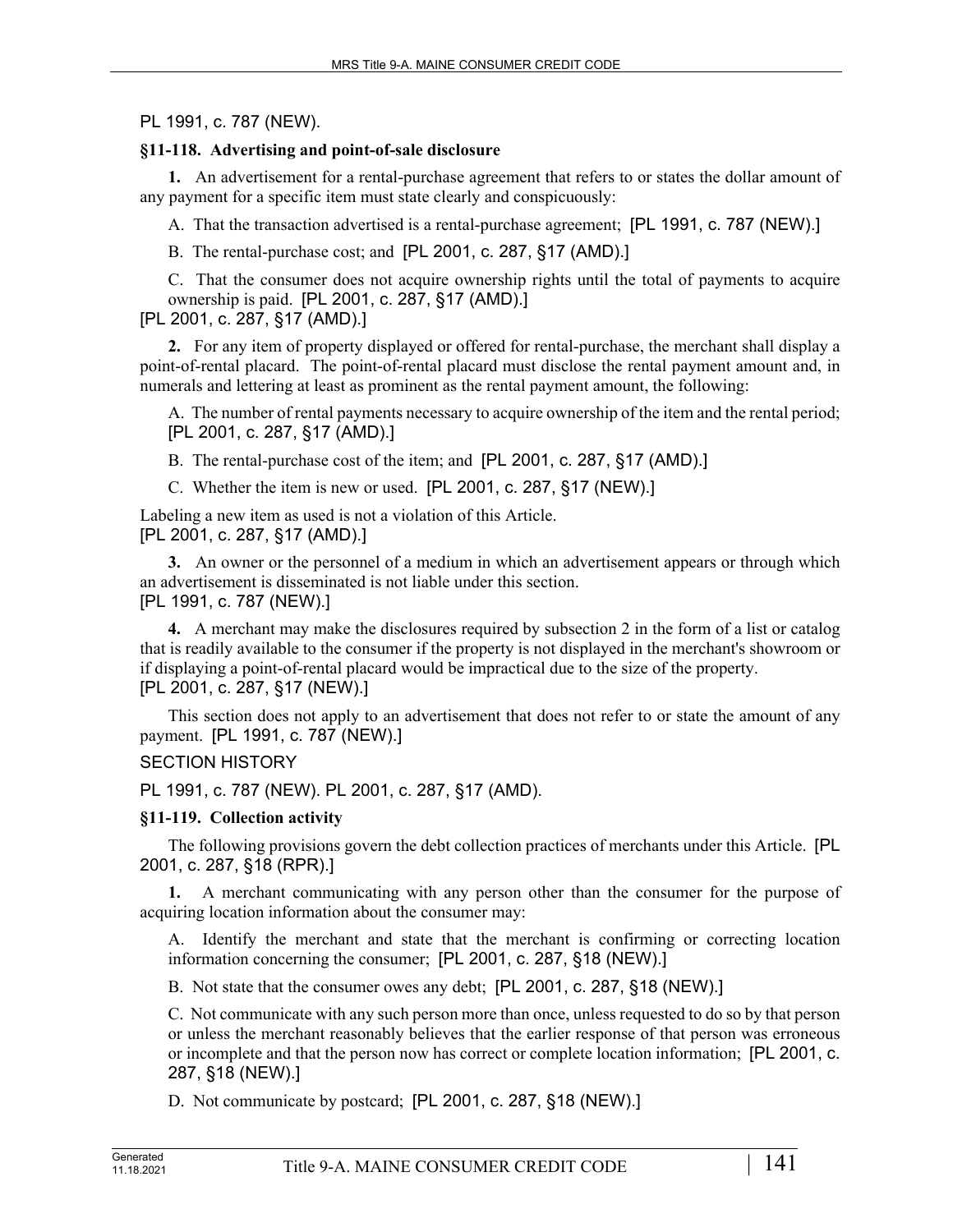E. Not use language or a symbol on an envelope or in the contents of a communication effected by the mails or by telegram that indicates that the communication relates to the collection of a debt; and [PL 2001, c. 287, §18 (NEW).]

F. After the merchant knows the consumer is represented by an attorney with regard to the subject debt and has knowledge of, or can readily ascertain, that attorney's name and address, not communicate with any person other than that attorney, unless the attorney fails to respond within a reasonable period of time to communication from the merchant. [PL 2001, c. 287, §18 (NEW).] [PL 2001, c. 287, §18 (NEW).]

**2.** Without the prior consent of the consumer given directly to the merchant or the express permission of a court of competent jurisdiction, a merchant may not communicate with a consumer in connection with the collection of any debt:

A. At an unusual time or place or a time or place known or that should be known to be inconvenient to the consumer. In the absence of knowledge of circumstances to the contrary, a merchant shall assume that the convenient time for communicating with a consumer is after 8 a.m. and before 9 p.m. local time at the consumer's location; [PL 2001, c. 287, §18 (NEW).]

B. If the merchant knows that the consumer is represented by an attorney with respect to that debt and has knowledge of, or can readily ascertain, that attorney's name and address, unless the attorney fails to respond within a reasonable period of time to a communication from the merchant or unless the attorney consents to direct communication with the consumer; or [PL 2001, c. 287, §18 (NEW).]

C. At the consumer's place of employment if the merchant knows or has reason to know that the consumer's employer prohibits the consumer from receiving a communication. [PL 2001, c. 287, §18 (NEW).]

[PL 2001, c. 287, §18 (NEW).]

**3.** Except as provided in subsection 1, without the prior consent of the consumer given directly to the merchant or the express permission of a court of competent jurisdiction, or except as reasonably necessary to effectuate a post-judgment judicial remedy, a merchant may not communicate, in connection with the collection of a debt, with a person other than the consumer, the consumer's attorney, a consumer reporting agency if otherwise permitted by law or the attorney of the merchant. [PL 2001, c. 287, §18 (NEW).]

**4.** A merchant may not engage in conduct the natural consequence of which is to harass, oppress or abuse a person in connection with the collection of a debt. Without limiting the general application of this subsection, the following conduct is a violation of this section:

A. The use or threat of use of violence or other criminal means to harm the physical person, reputation or property of a person; [PL 2001, c. 287, §18 (NEW).]

B. The use of obscene or profane language or language the natural consequence of which is to abuse the hearer or reader; [PL 2001, c. 287, §18 (NEW).]

C. The publication of a list of consumers who allegedly refuse to pay debts, except to a consumer reporting agency or to persons meeting the requirements of Title 10, chapter 209-B; [PL 2013, c. 588, Pt. C, §3 (AMD).]

D. The advertisement for sale of a debt to coerce payment of the debt; [PL 2001, c. 287, §18 (NEW).]

E. Causing a telephone to ring or engaging a person in telephone conversation repeatedly or continuously with intent to annoy, abuse or harass a person at the called number; [PL 2001, c. 287, §18 (NEW).]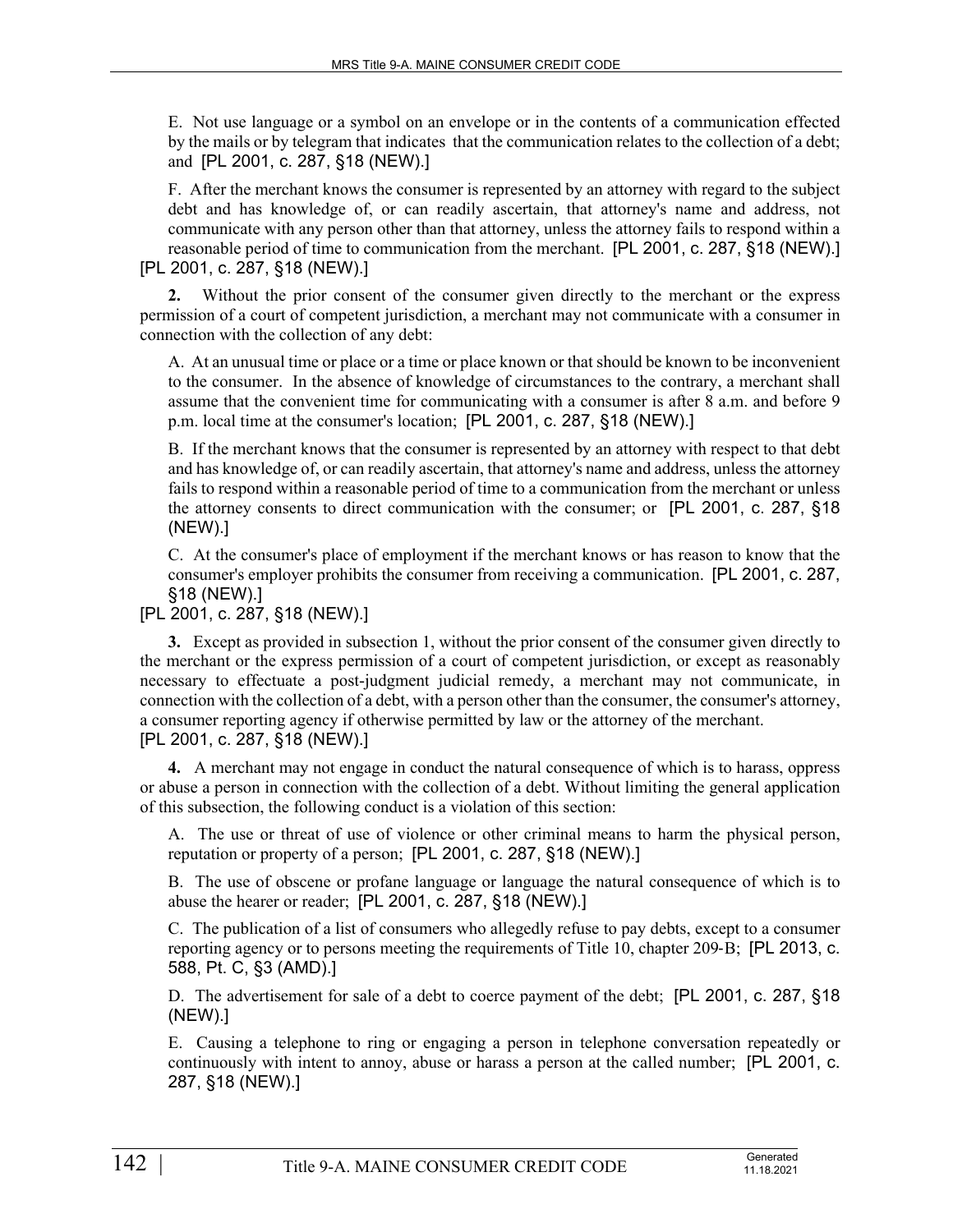F. Except as provided in subsection 1, the placement of telephone calls without meaningful disclosure of the caller's identity; and [PL 2001, c. 287, §18 (NEW).]

G. The use of "shame cards," "shame automobiles" or similar devices, except that delivery vehicles used by the merchant in the ordinary course of business may not be considered "shame automobiles." [PL 2001, c. 287, §18 (NEW).]

[PL 2013, c. 588, Pt. C, §3 (AMD).]

**5.** A merchant may not use a false, deceptive or misleading representation or means in connection with the collection of a debt. Without limiting the general application of this subsection, the following conduct is a violation of this section:

A. The false representation or implication that the merchant is vouched for, bonded by or affiliated with the United States or any state, including the use of any badge, uniform, seal, insignia or facsimile; [PL 2001, c. 287, §18 (NEW).]

B. The false representation of the character, amount or legal status of a debt; [PL 2001, c. 287, §18 (NEW).]

C. The false representation or implication that an individual is an attorney or that a communication is from an attorney; [PL 2001, c. 287, §18 (NEW).]

D. The representation or implication that nonpayment of a debt will result in the arrest or imprisonment of a person or the seizure, garnishment, attachment or sale of property or wages of a person, unless that action is lawful and the merchant intends to take that action; [PL 2001, c. 287, §18 (NEW).]

E. The threat to take an action that may not legally be taken or that is not intended to be taken; [PL 2001, c. 287, §18 (NEW).]

F. The false representation or implication that a sale, referral or other transfer of any interest in a debt will cause the consumer to:

- (1) Lose a claim or defense to payment of the debt; or
- (2) Become subject to a practice prohibited by this Article; [PL 2001, c. 287, §18 (NEW).]

G. The false representation or implication that the consumer committed a crime or other conduct in order to disgrace the consumer; [PL 2001, c. 287, §18 (NEW).]

H. Communicating or threatening to communicate to any person credit information that is known or that should be known to be false, including the failure to communicate that a disputed debt is disputed; [PL 2001, c. 287, §18 (NEW).]

I. The use or distribution of a written communication that simulates or is falsely represented to be a document authorized, issued or approved by a court, official or agency of the United States or any state, or that creates a false impression as to its source, authorization or approval; [PL 2001, c. 287, §18 (RPR).]

J. The use of a false representation or deceptive means to collect or attempt to collect a debt or to obtain information concerning a consumer; [PL 2001, c. 287, §18 (NEW).]

K. The false representation or implication that accounts have been turned over to innocent purchasers for value; [PL 2001, c. 287, §18 (NEW).]

L. The false representation or implication that documents are legal process; [PL 2001, c. 287, §18 (NEW).]

M. The use of a business, company or organization name other than the true name of the merchant's business, company or organization; [PL 2001, c. 287, §18 (NEW).]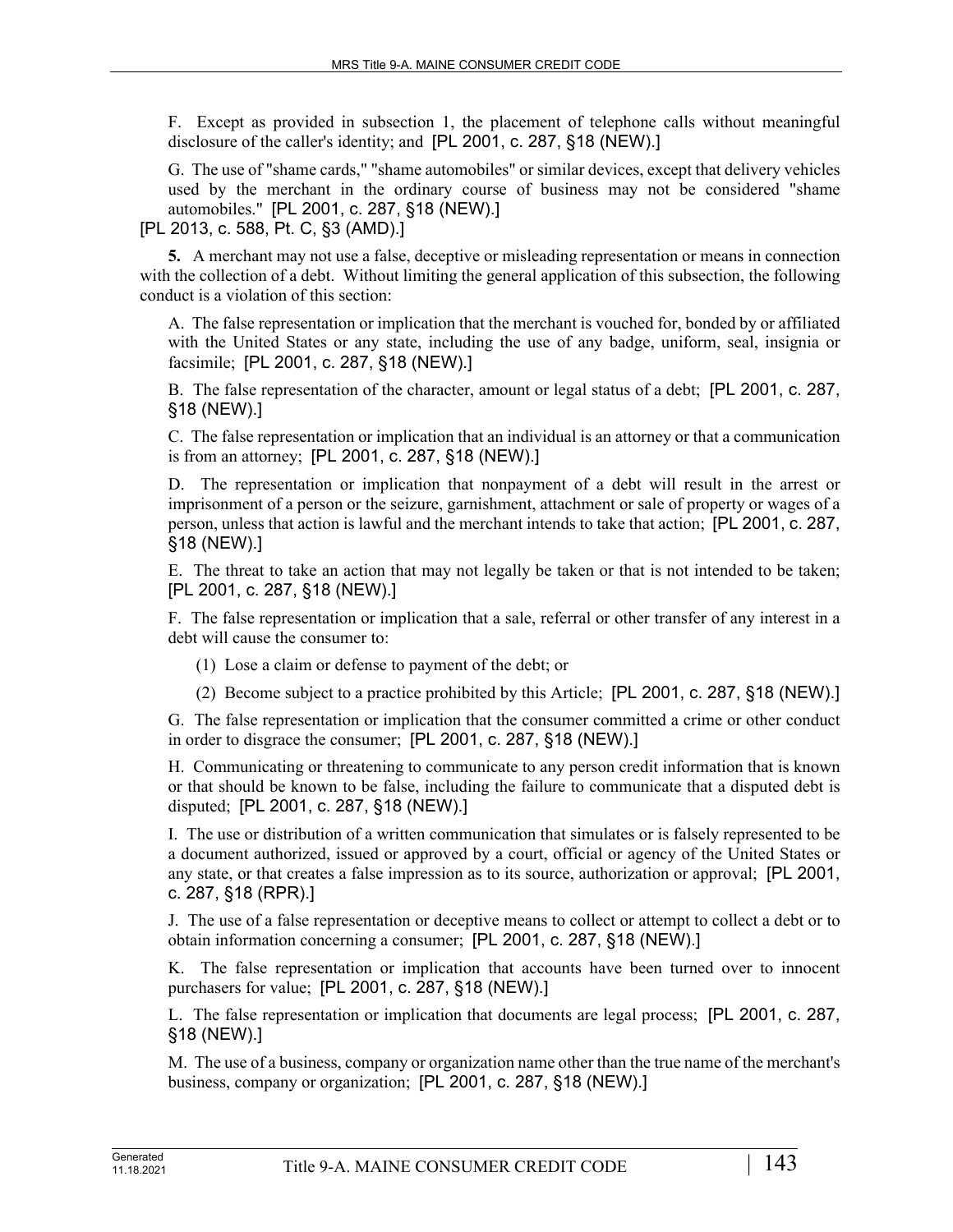N. The false representation or implication that documents are not legal process forms or do not require action by the consumer; or [PL 2001, c. 287, §18 (NEW).]

O. The false representation or implication that a merchant operates or is employed by a consumer reporting agency, as defined by Title 10, section 1308, subsection 3. [PL 2013, c. 588, Pt. C, §4 (AMD).]

[PL 2013, c. 588, Pt. C, §4 (AMD).]

**6.** A merchant may not use unfair or unconscionable means to collect or attempt to collect a debt. Without limiting the general application of this subsection, the following conduct is a violation of this section:

A. The collection of an amount, including any interest, fee, charge or expense incidental to the principal obligation, unless the amount is expressly authorized by the agreement creating the debt or permitted by law; [PL 2001, c. 287, §18 (NEW).]

B. The solicitation by a merchant of any postdated check or other postdated payment instrument for the purpose of threatening or instituting criminal prosecution; [PL 2001, c. 287, §18 (NEW).]

C. Depositing or threatening to deposit any postdated check or other postdated payment instrument prior to the date on the check or instrument; [PL 2001, c. 287, §18 (NEW).]

D. Causing charges to be made to a person for communications by concealment of the true purpose of the communication. These charges include, but are not limited to, collect telephone calls and telegram fees; [PL 2001, c. 287, §18 (NEW).]

E. Communicating with a consumer regarding a debt by postcard; [PL 2001, c. 287, §18 (NEW).]

F. Using language or a symbol, other than the merchant's address and business name, on an envelope when communicating with a consumer in connection with a debt; or [PL 2001, c. 287, §18 (NEW).]

G. Using or employing notaries public, constables, sheriffs or any other officer authorized to serve legal papers in the collection of a debt. [PL 2001, c. 287, §18 (NEW).]

# [PL 2001, c. 287, §18 (NEW).]

SECTION HISTORY

PL 1991, c. 787 (NEW). PL 2001, c. 287, §18 (RPR). PL 2013, c. 588, Pt. C, §§3, 4 (AMD).

## **§11-120. Enforcement; penalties**

A merchant who violates this Article or any rule issued by the administrator is subject to the following: [PL 1991, c. 787 (NEW).]

**1.** After notice and hearing, a cease and desist order and order of restitution from the administrator; [PL 1991, c. 787 (NEW).]

**2.** A civil action, by the administrator through the Attorney General, after which a court, upon a finding of repeated or willful violations or of violation of an assurance of discontinuance, may assess a civil penalty of not more than \$5,000; and

[PL 1991, c. 787 (NEW).]

**3.** A civil action by an aggrieved consumer in which the consumer may recover actual damages or \$250, whichever is greater, plus costs of the action and reasonable attorney's fees.

# [PL 1991, c. 787 (NEW).]

# SECTION HISTORY

PL 1991, c. 787 (NEW).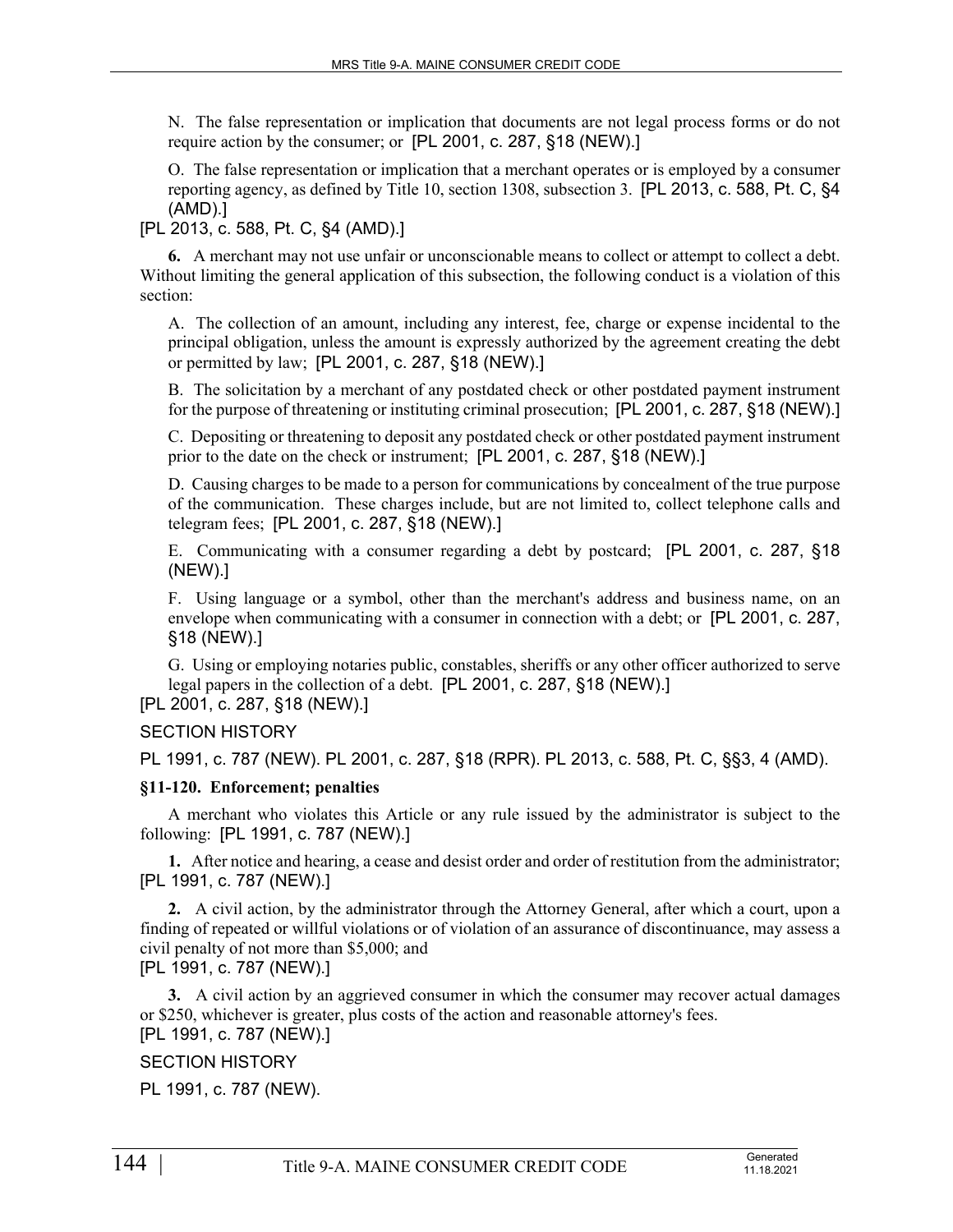### **§11-121. Effective date**

This Article takes effect January 1, 1993. [PL 1991, c. 787 (NEW).]

SECTION HISTORY

PL 1991, c. 787 (NEW).

### **§11-122. Privacy of consumer financial information**

A merchant who enters into a rental-purchase agreement with a consumer shall comply with the provisions of the federal Gramm-Leach-Bliley Act, 15 United States Code, Section 6801 et seq. (1999) and the applicable implementing federal Privacy of Consumer Information regulations, as adopted by the Office of the Comptroller of the Currency, 12 Code of Federal Regulations, Part 40 (2001); the Board of Governors of the Federal Reserve System, 12 Code of Federal Regulations, Part 216 (2001); the Federal Deposit Insurance Corporation, 12 Code of Federal Regulations, Part 332 (2001); the Office of Thrift Supervision, 12 Code of Federal Regulations, Part 573 (2001); the National Credit Union Administration, 12 Code of Federal Regulations, Part 716 (2001); the Federal Trade Commission, 16 Code of Federal Regulations, Part 313 (2001); or the Securities and Exchange Commission, 17 Code of Federal Regulations, Part 248 (2001), if the merchant is a financial institution as defined in those regulations. This section is not intended to permit the release of health care information except as permitted by Title 22, section 1711-C or Title 24-A, chapter 24. This section does not apply to a supervised financial organization. [PL 2001, c. 262, Pt. A, §4 (NEW).]

# SECTION HISTORY

PL 2001, c. 262, §A4 (NEW).

# **ARTICLE 12**

# **LEGAL FUNDING PRACTICES**

#### **§12-101. Short title**

This article may be known and cited as "the Maine Consumer Credit Code Legal Funding Practices." [PL 2007, c. 394, §1 (NEW); PL 2007, c. 394, §3 (AFF).]

# SECTION HISTORY

PL 2007, c. 394, §1 (NEW). PL 2007, c. 394, §3 (AFF).

#### **§12-102. Definitions**

As used in this article, unless the context otherwise indicates, the following terms have the following meanings. [PL 2007, c. 394, §1 (NEW); PL 2007, c. 394, §3 (AFF).]

**1.** "Consumer" means a person or entity residing or domiciled in this State with a pending civil claim or action and represented by an attorney.

[PL 2007, c. 394, §1 (NEW); PL 2007, c. 394, §3 (AFF).]

**2.** "Legal funding" means a transaction in which a company makes a cash payment to a consumer in exchange for the right to receive an amount out of the potential proceeds of any realized settlement, judgment, award or verdict the consumer may receive in a civil claim or action. If no proceeds in the civil claim or action are received, the consumer is not required to pay the company. [PL 2007, c. 394, §1 (NEW); PL 2007, c. 394, §3 (AFF).]

**3.** "Litigation funding provider" means a person or entity, wherever located, that provides legal funding to a consumer.

[PL 2007, c. 394, §1 (NEW); PL 2007, c. 394, §3 (AFF).]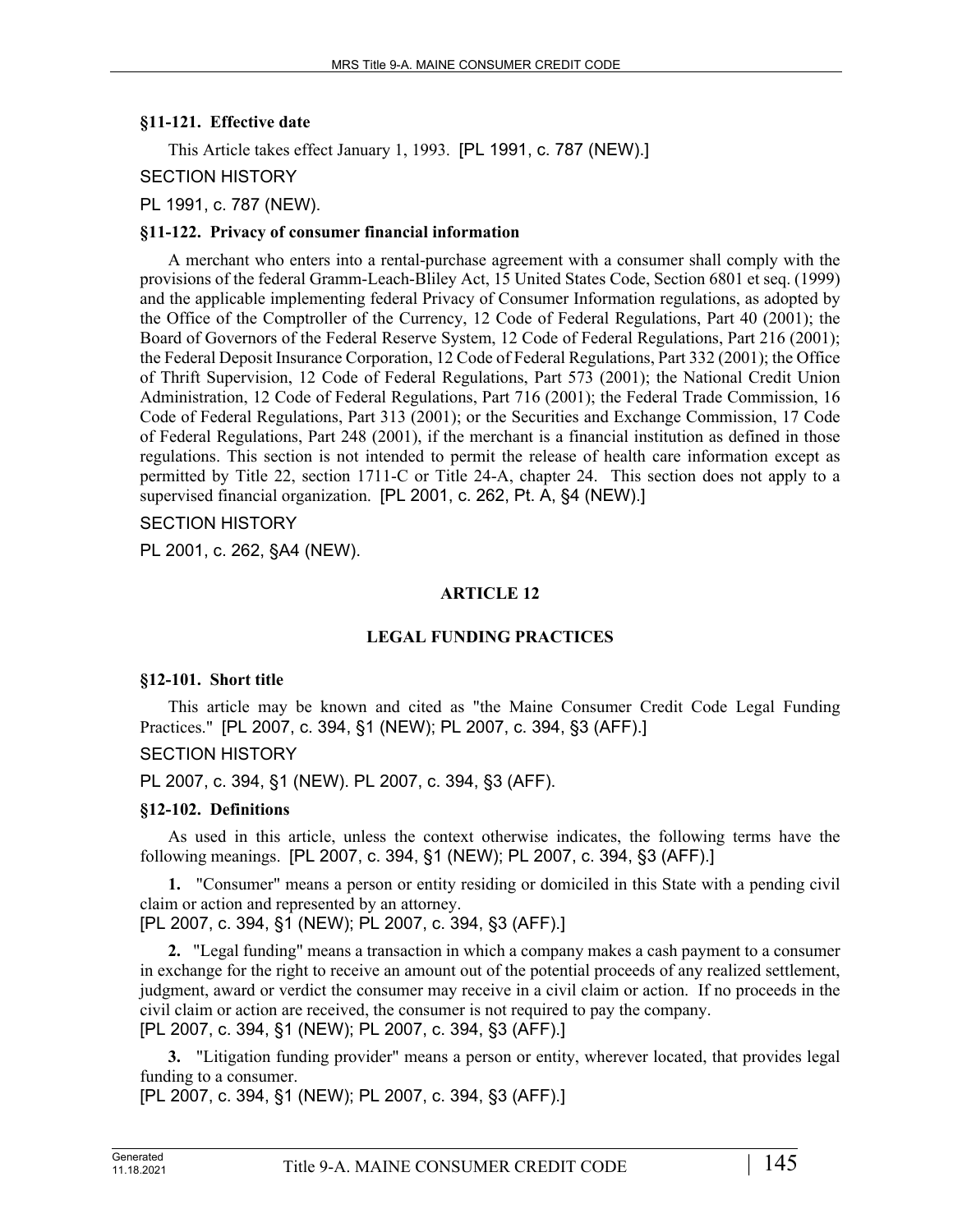# SECTION HISTORY

PL 2007, c. 394, §1 (NEW). PL 2007, c. 394, §3 (AFF).

#### **§12-103. Application of law**

**1.** This article does not apply to an advance made by a consumer's attorney to pay for expenses related to preparation for trial.

[PL 2007, c. 394, §1 (NEW); PL 2007, c. 394, §3 (AFF).]

**2.** Legal funding that is made pursuant to this article is not a consumer credit transaction as defined in section 1‑301, subsection 12.

[PL 2007, c. 394, §1 (NEW); PL 2007, c. 394, §3 (AFF).]

**3.** An advance made to a consumer other than pursuant to the terms of this article is a supervised loan as defined in section 1‑301, subsection 40.

[PL 2007, c. 394, §1 (NEW); PL 2007, c. 394, §3 (AFF).]

#### SECTION HISTORY

PL 2007, c. 394, §1 (NEW). PL 2007, c. 394, §3 (AFF).

#### **§12-104. Requirements for legal funding contracts**

The following provisions govern the legal funding contracts used by a litigation funding provider. [PL 2007, c. 394, §1 (NEW); PL 2007, c. 394, §3 (AFF).]

**1.** All contracts must be written in a clear and coherent manner using words with common, everyday meanings to enable the average consumer who makes a reasonable effort under ordinary circumstances to read and understand the terms of the legal funding contract without having to obtain the assistance of a professional. The contract must have a meaningful arrangement that is appropriately divided and captioned by its various sections.

This subsection applies to any agreement signed by the consumer in connection with a legal funding contract entered into in this State. This subsection does not apply to any acknowledgment or representation signed by an attorney. This subsection does not apply to legal funding contracts when an organization is the plaintiff; to language or arrangements that are specifically required by federal or state law, regulation or official agency interpretation; or to agreements, the form or any part of which is required by a governmental instrumentality as a condition of the assignability of the agreement. [PL 2007, c. 394, §1 (NEW); PL 2007, c. 394, §3 (AFF).]

**2.** All contracts must be completely filled in and must contain a disclosure form on the front page in at least 12-point bold type, in the following format:

#### DISCLOSURE STATEMENT

1. Total amount of legal funding received by consumer under this contract: \$

| 2. Itemized fees: |  |
|-------------------|--|
| Application       |  |
| Processing        |  |
| Attorney review   |  |
| <b>Broker</b>     |  |
| Other (           |  |
| Total fees:       |  |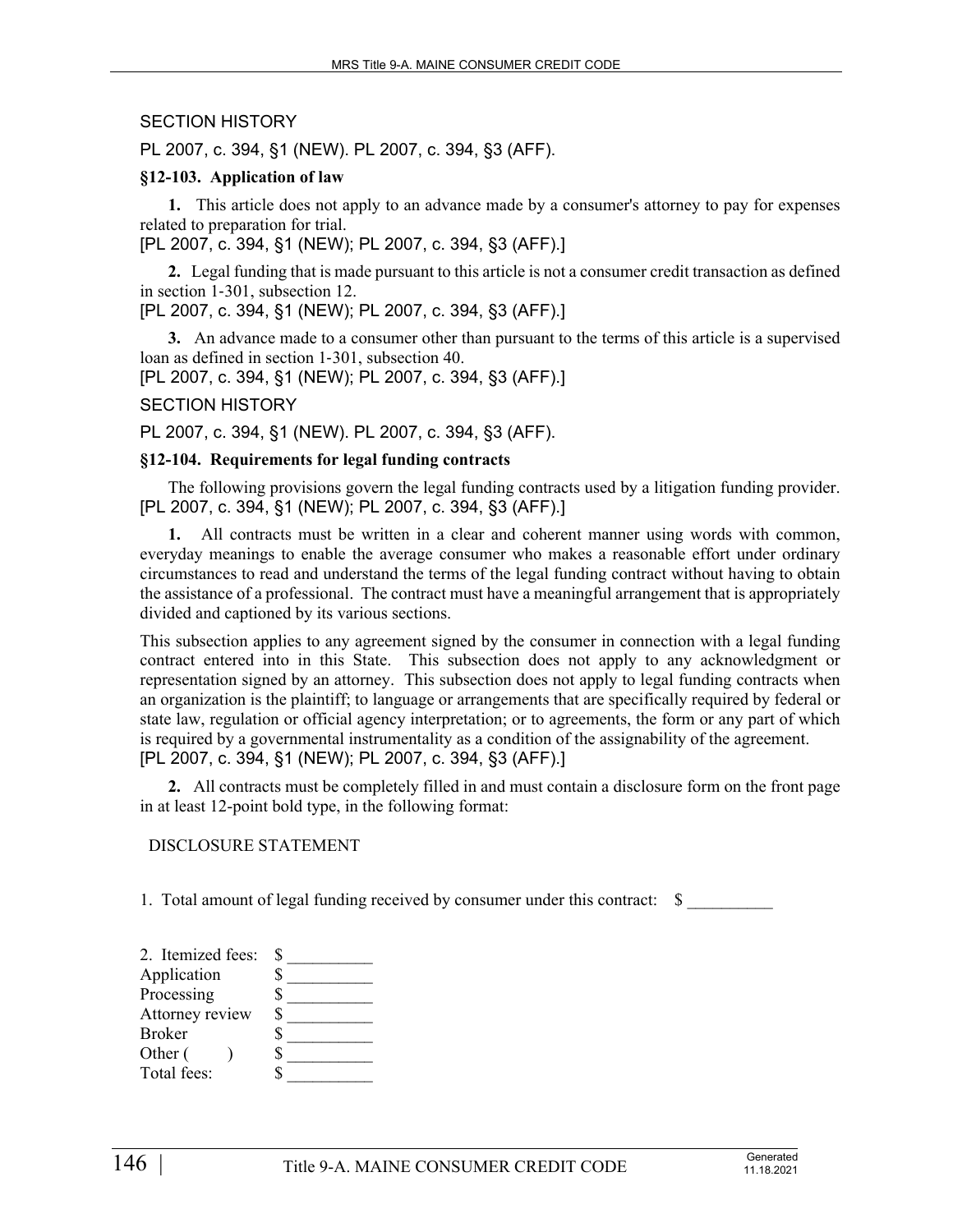- 3. Annual percentage fee (rate of return) on advance, compounded semiannually:  $\%$
- 4. Total amount to be repaid by consumer

| if at 6 months:    |                                                         |
|--------------------|---------------------------------------------------------|
| if at 12 months:   |                                                         |
| if at 18 months:   |                                                         |
| if at 24 months:   |                                                         |
| if at $30$ months: |                                                         |
| if at 36 months:   |                                                         |
| if at 42 months:   |                                                         |
|                    | [PL 2007, c. 394, §1 (NEW); PL 2007, c. 394, §3 (AFF).] |

**3.** All contracts must provide that the consumer may cancel the contract within 5 business days following the consumer's receipt of funds without penalty or further obligation. The contract must contain the following notice written in a clear and conspicuous manner: "MAINE CONSUMER'S RIGHT TO CANCELLATION: YOU MAY CANCEL THIS CONTRACT WITHOUT PENALTY OR FURTHER OBLIGATION WITHIN FIVE BUSINESS DAYS FROM THE DATE YOU RECEIVE FUNDING FROM [insert name of litigation funding provider]." The contract must also specify that in order for the cancellation to be effective, the consumer must either return the full amount of disbursed funds to the company by delivering the litigation funding provider's uncashed check to the provider's offices in person within 5 business days of the disbursement of funds or mail a notice of cancellation and include in the mailing a return of the full amount of disbursed funds in the form of the provider's check, or a registered or certified check or money order, by insured, registered or certified United States mail postmarked within 5 business days of receiving funds from the litigation funding provider, at the address specified for such cancellation in the contract. [PL 2007, c. 394, §1 (NEW); PL 2007, c. 394, §3 (AFF).]

**4.** The consumer shall initial each page of the contract. [PL 2007, c. 394, §1 (NEW); PL 2007, c. 394, §3 (AFF).]

**5.** All contracts must contain a legend above the consumer's signature in at least 12-point bold type to read:

"NOTICE: LEGAL FUNDING PROVIDERS MUST REGISTER WITH MAINE REGULATORS. GO TO www.maine.gov/pfr/ consumercredit AND SELECT THE "ROSTERS" LINK TO VERIFY A LITIGATION FUNDING PROVIDER'S REGISTRATION OR TO CONTACT PROVIDERS TO OBTAIN COMPARATIVE RATE QUOTES."

[PL 2007, c. 394, §1 (NEW); PL 2007, c. 394, §3 (AFF).]

**6.** All contracts must contain a legend immediately above the consumer's signature in at least 12 point bold type to read:

"DO NOT SIGN THIS CONTRACT BEFORE YOU READ IT COMPLETELY OR IF IT CONTAINS ANY BLANK SPACES. BEFORE YOU SIGN THIS CONTRACT YOU SHOULD OBTAIN THE ADVICE OF YOUR ATTORNEY. YOU ARE ENTITLED TO A COMPLETELY FILLED-IN COPY OF THIS CONTRACT."

[PL 2007, c. 394, §1 (NEW); PL 2007, c. 394, §3 (AFF).]

**7.** All contracts for legal funding must contain the following in at least 12-point bold type to read:

"THE LITIGATION FUNDING PROVIDER AGREES THAT IT HAS NO RIGHT TO AND WILL NOT MAKE ANY DECISIONS WITH RESPECT TO THE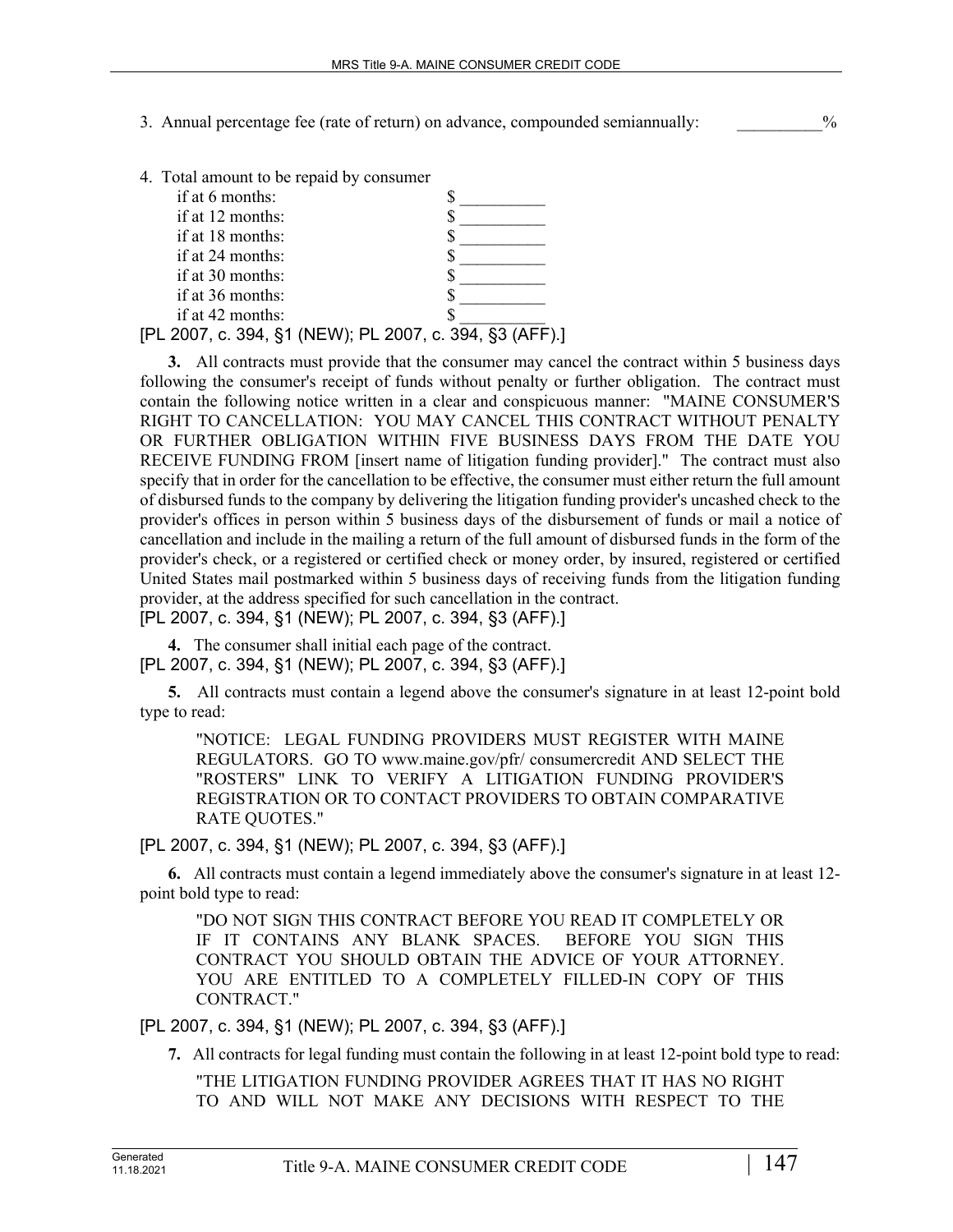CONDUCT OF THE UNDERLYING CIVIL ACTION OR CLAIM OR ANY SETTLEMENT OR RESOLUTION THEREOF AND THAT THE RIGHT TO MAKE SUCH DECISIONS REMAINS SOLELY WITH THE CONSUMER AND THE CONSUMER'S ATTORNEY."

[PL 2007, c. 394, §1 (NEW); PL 2007, c. 394, §3 (AFF).]

**8.** A contract may not require mandatory arbitration to resolve disputes under the contract. [PL 2007, c. 394, §1 (NEW); PL 2007, c. 394, §3 (AFF).]

**9.** All contracts for legal funding must contain a written acknowledgment by an attorney that states that:

A. The attorney has reviewed the contract and all costs and fees have been disclosed, including the amount to be paid by the consumer; [PL 2007, c. 394, §1 (NEW); PL 2007, c. 394, §3 (AFF).]

B. The attorney is being paid per a written fee agreement; [PL 2007, c. 394, §1 (NEW); PL 2007, c. 394, §3 (AFF).]

C. All proceeds of the civil claim or action will be disbursed via the attorney's trust account; and [PL 2007, c. 394, §1 (NEW); PL 2007, c. 394, §3 (AFF).]

D. The attorney is following written instructions of the consumer with regard to the legal funding. [PL 2007, c. 394, §1 (NEW); PL 2007, c. 394, §3 (AFF).]

[PL 2007, c. 394, §1 (NEW); PL 2007, c. 394, §3 (AFF).]

**10.** For English-speaking, French-speaking and Spanish-speaking consumers, contracts must be written in the same language in which the oral negotiations are conducted between the company and the consumer. For consumers whose primary language is neither English, French nor Spanish, the principal terms of the contract must be translated by a certified translator in the consumer's native language and the translator must sign a notarized affirmation confirming that the principal terms have been presented to the consumer in the consumer's native language and acknowledged by the consumer in writing. Principal terms must include all of the items required to be disclosed by this section. [PL 2007, c. 394, §1 (NEW); PL 2007, c. 394, §3 (AFF).]

**11.** To the extent the contract provides for attorney's fees and costs in addition to the amount due and owing under the contract, the contract must provide that in case of a breach of the contract by either party attorney's fees and costs may be recoverable by the prevailing party and must be reasonable. Any contractual cap on such attorney's fees and costs must apply equally to both parties.

[PL 2007, c. 394, §1 (NEW); PL 2007, c. 394, §3 (AFF).]

SECTION HISTORY

PL 2007, c. 394, §1 (NEW). PL 2007, c. 394, §3 (AFF).

# **§12-105. Fee requirements**

**1.** A litigation funding provider may not assess fees for any period exceeding 42 months from the date of the contract with the civil litigant.

[PL 2007, c. 394, §1 (NEW); PL 2007, c. 394, §3 (AFF).]

**2.** Fees assessed by a litigation funding provider may compound semiannually but may not compound based on any lesser time period.

[PL 2007, c. 394, §1 (NEW); PL 2007, c. 394, §3 (AFF).]

**3.** In calculating the annual percentage fee or rate of return, a litigation funding provider must include all charges payable directly or indirectly by the consumer, and must compute the rate based only on amounts actually received and retained by a consumer.

[PL 2007, c. 394, §1 (NEW); PL 2007, c. 394, §3 (AFF).]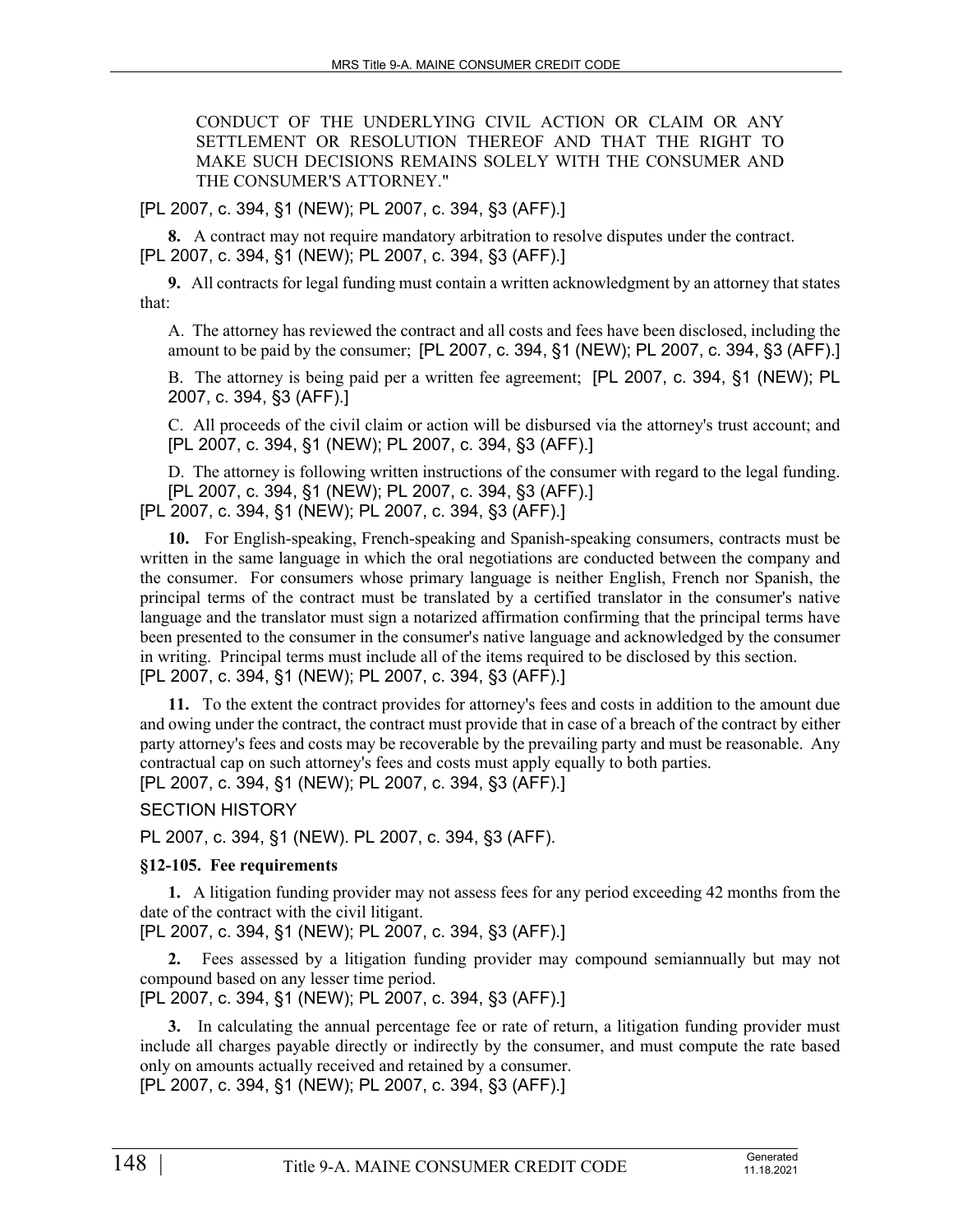# SECTION HISTORY

PL 2007, c. 394, §1 (NEW). PL 2007, c. 394, §3 (AFF).

### **§12-106. Registration of litigation funding provider; fees**

**1.** Unless a litigation funding provider has first registered pursuant to this article, the litigation funding provider may not engage in the business of legal funding. [PL 2007, c. 394, §1 (NEW); PL 2007, c. 394, §3 (AFF).]

**2.** Registration must be filed in the manner prescribed by the administrator and must contain the information the administrator requires to make an evaluation of the character, fitness and financial responsibility of the applicant. The administrator may require registration through the nationwide mortgage licensing system and registry as defined in section 13‑102, subsection 8. The administrator is authorized to participate in the nationwide mortgage licensing system and registry.

In all cases, whether registration is through the nationwide mortgage licensing system and registry or otherwise, the administrator may establish, by rule, requirements for registration, including but not limited to:

A. Background checks for:

- (1) Criminal history through fingerprint or other databases;
- (2) Civil or administrative records;
- (3) Credit history; or

(4) Any other information determined necessary by the nationwide mortgage licensing system and registry; [PL 2021, c. 245, Pt. D, §3 (NEW).]

B. The payment of fees to apply for or renew registrations, except that the fee for an initial application may not exceed \$800 and for a renewal may not exceed \$500. If registration is through the nationwide mortgage licensing system and registry, an applicant must also pay a nationwide mortgage licensing system and registry processing fee in an amount to be determined by the administrators of the nationwide mortgage licensing system and registry. Renewal applications received after the due date are subject to an additional fee of \$100; [PL 2021, c. 245, Pt. D, §3 (NEW).]

C. The setting or resetting as necessary of renewal or reporting dates; and [PL 2021, c. 245, Pt. D, §3 (NEW).]

D. Other requirements for application for, amendment of or revocation of a registration or any other such activities as the administrator considers necessary. [PL 2021, c. 245, Pt. D, §3 (NEW).]

Rules adopted pursuant to this subsection are routine technical rules as defined in Title 5, chapter 375, subchapter 2‑A.

[PL 2021, c. 245, Pt. D, §3 (AMD).]

**3.** Registration may not be issued unless the administrator, upon investigation, finds that the character and fitness of the applicant, and of the members thereof if the applicant is a copartnership or association, and of the officers and directors thereof if the applicant is a corporation, are such as to warrant belief that the business will be operated honestly and fairly within the purposes of this article. [PL 2007, c. 394, §1 (NEW); PL 2007, c. 394, §3 (AFF).]

**4.** For purposes of this section, an applicant demonstrates financial responsibility if:

A. The applicant has available for the operation of the registered business net assets of at least \$25,000; and [PL 2007, c. 394, §1 (NEW); PL 2007, c. 394, §3 (AFF).]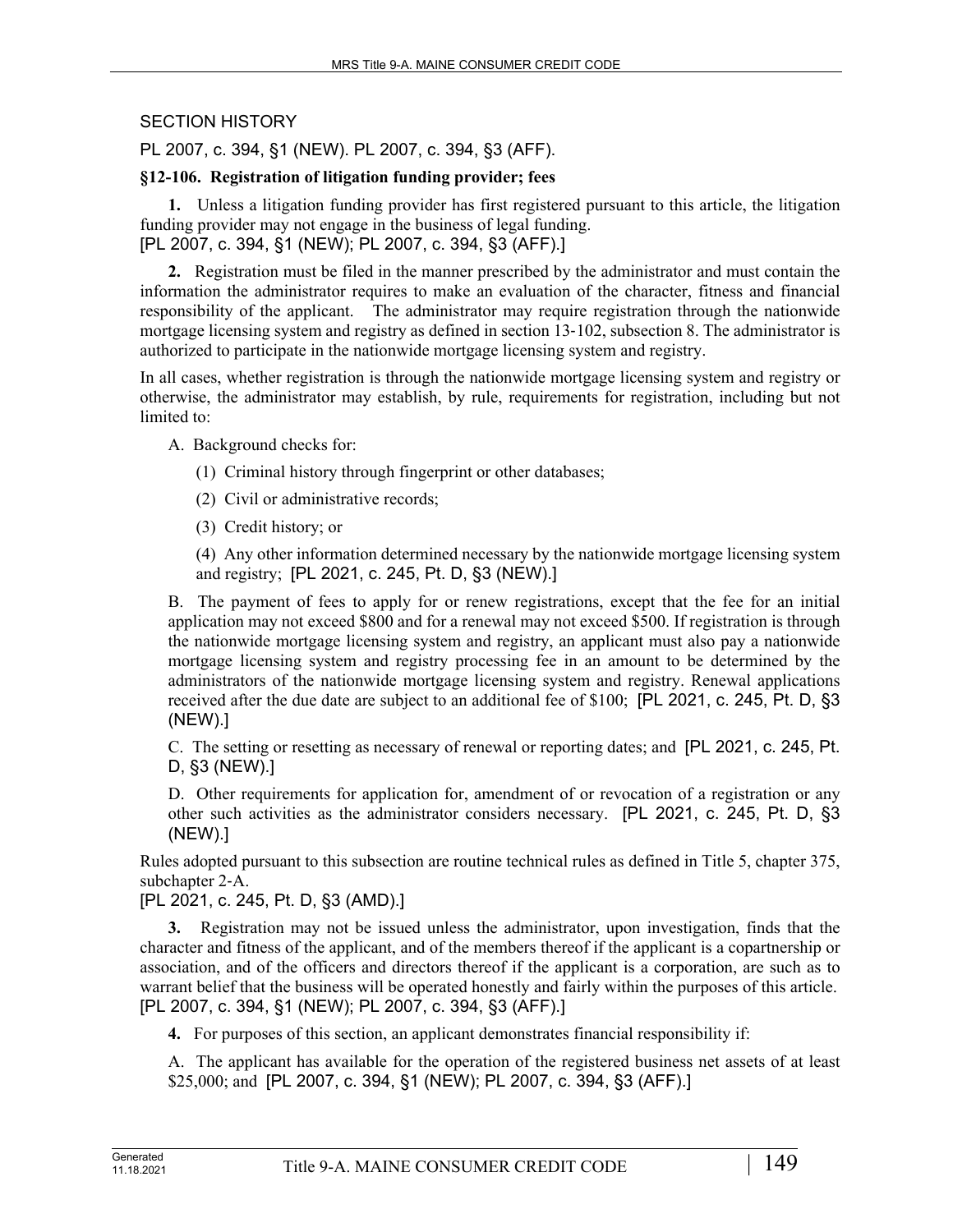B. Following the issuance of a registration under this section, the registrant maintains net assets of at least \$25,000 that are either used or readily available for use in the conduct of the business of each office of the registrant in which a legal funding is made. [PL 2007, c. 394, §1 (NEW); PL 2007, c. 394, §3 (AFF).]

# [PL 2007, c. 394, §1 (NEW); PL 2007, c. 394, §3 (AFF).]

**5.** Every applicant shall also, at the time of filing such an application, file with the administrator, if the administrator so requires, a bond satisfactory to the administrator in an amount not to exceed \$50,000. In lieu of the bond at the option of the registrant, the registrant may post an irrevocable letter of credit. The terms of the bond must run concurrent with the period of time during which the registration will be in effect. The bond must run to the State for the use of the State and of any person who may have a cause of action against the registrant under this article. The bond must be conditional that the registrant will faithfully conform to this article and to all rules made by the administrator under this article and will pay to the State and to any person all money that may become due or owing to the State or to such a person from the registrant under and by virtue of this article during the period for which the bond is given.

[PL 2007, c. 394, §1 (NEW); PL 2007, c. 394, §3 (AFF).]

**6.** A separate registration is required for each place of business. A registration fee of \$200 may be imposed for any registration issued for a place of business other than that of the first registered location of the registrant.

[PL 2007, c. 394, §1 (NEW); PL 2007, c. 394, §3 (AFF).]

**7.** A registrant may conduct the business of legal funding only at or from any place of business for which the registrant holds a license, including the names of other "doing business as" entities listed on the registration, and not under any other name than that on the registration.

[PL 2007, c. 394, §1 (NEW); PL 2007, c. 394, §3 (AFF).]

**8.** Upon written request, the applicant is entitled to a hearing on the question of the applicant's qualifications for a registration if:

A. The administrator has notified the applicant in writing that the application has been denied; or [PL 2007, c. 394, §1 (NEW); PL 2007, c. 394, §3 (AFF).]

B. The administrator has not issued a registration within 60 days after the application for the registration was filed. [PL 2007, c. 394, §1 (NEW); PL 2007, c. 394, §3 (AFF).]

A request for a hearing may not be made more than 15 days after the administrator has mailed a written notice to the applicant that the application has been denied and stating in substance the administrator's findings supporting denial of the application.

[PL 2007, c. 394, §1 (NEW); PL 2007, c. 394, §3 (AFF).]

SECTION HISTORY

PL 2007, c. 394, §1 (NEW). PL 2007, c. 394, §3 (AFF). PL 2021, c. 245, Pt. D, §3 (AMD).

# **§12-107. Powers and functions of the administrator**

**1.** The powers and functions of the administrator are as set forth in Article 6, except that references to "consumer credit transactions" in Article 6 are considered to be references to advances made pursuant to legal funding.

[PL 2007, c. 394, §1 (NEW); PL 2007, c. 394, §3 (AFF).]

**2.** The administrator shall maintain a list of all registered companies and make that list available to consumers, attorneys and others on a publicly accessible website. [PL 2007, c. 394, §1 (NEW); PL 2007, c. 394, §3 (AFF).]

**3.** The administrator shall require a litigation funding provider registered pursuant to section 12‑106 to annually submit certain data, in a form and manner acceptable to the administrator, regarding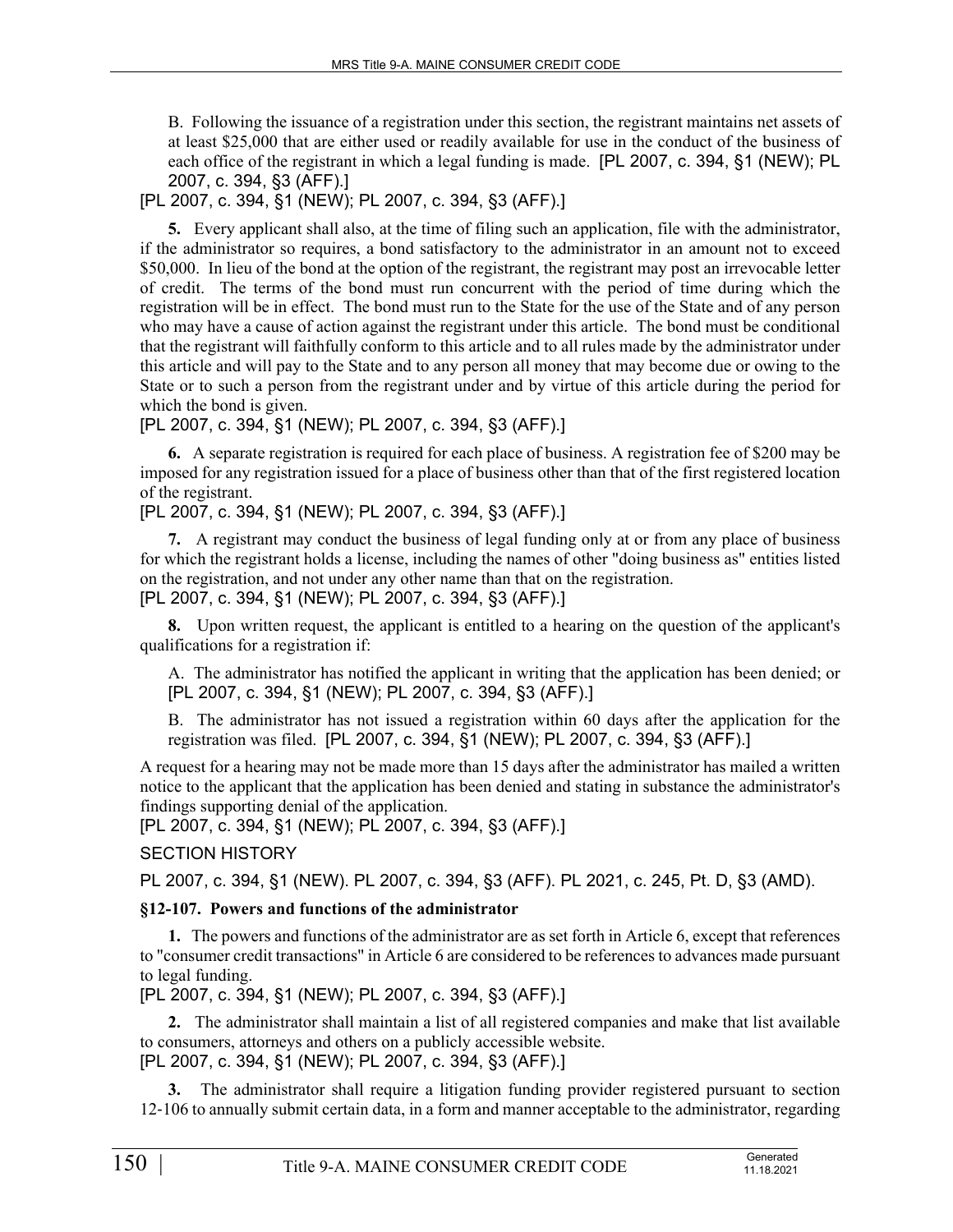the number of legal fundings, the amount of legal fundings, the number of legal fundings required to be repaid by the consumer and the amount charged to the consumer, including but not limited to the annual percentage fee charged to the consumer and the itemized fees charged to the consumer. [PL 2007, c. 394, §1 (NEW); PL 2007, c. 394, §3 (AFF).]

**4.**  [PL 2021, c. 245, Pt. C, §1 (RP).]

SECTION HISTORY

PL 2007, c. 394, §1 (NEW). PL 2007, c. 394, §3 (AFF). PL 2021, c. 245, Pt. C, §1 (AMD).

#### **ARTICLE 13**

### **MAINE SECURE AND FAIR ENFORCEMENT FOR MORTGAGE LICENSING ACT OF 2009**

#### **§13-101. Short title**

This Article may be known and cited as "the Maine Secure and Fair Enforcement for Mortgage Licensing Act of 2009." [PL 2009, c. 362, Pt. B, §1 (NEW).]

#### SECTION HISTORY

PL 2009, c. 362, Pt. B, §1 (NEW).

#### **§13-102. Definitions**

As used in this Article, unless the context otherwise indicates, the following terms have the following meanings. [PL 2009, c. 362, Pt. B, §1 (NEW).]

**1. Clerical or support duties.** "Clerical or support duties" may include subsequent to the receipt of an application:

A. The receipt, collection, distribution and analysis of information common for the processing, underwriting or modification of a residential mortgage loan; and [PL 2009, c. 362, Pt. B, §1 (NEW).]

B. Communicating with a consumer to obtain the information necessary for the processing or underwriting of a loan, to the extent that such communication does not include offering or negotiating loan rates or terms or counseling consumers about residential mortgage loan rates or terms. [PL 2009, c. 362, Pt. B, §1 (NEW).]

[PL 2009, c. 362, Pt. B, §1 (NEW).]

**1-A. Credit sale.** "Credit sale" means the sale of a dwelling or residential real estate purchased for a personal, family or household purpose in which credit is extended by the seller and either the debt is payable in installments or a finance charge is made.

[PL 2011, c. 289, §1 (NEW); PL 2011, c. 289, §5 (AFF).]

**2. Depository institution.** "Depository institution" has the same meaning as in Section 3 of the Federal Deposit Insurance Act, and includes any credit union. [PL 2009, c. 362, Pt. B, §1 (NEW).]

**3. Dwelling.** "Dwelling" has the same meaning as in the federal Truth in Lending Act, Section  $103(v)$ .

[PL 2009, c. 362, Pt. B, §1 (NEW).]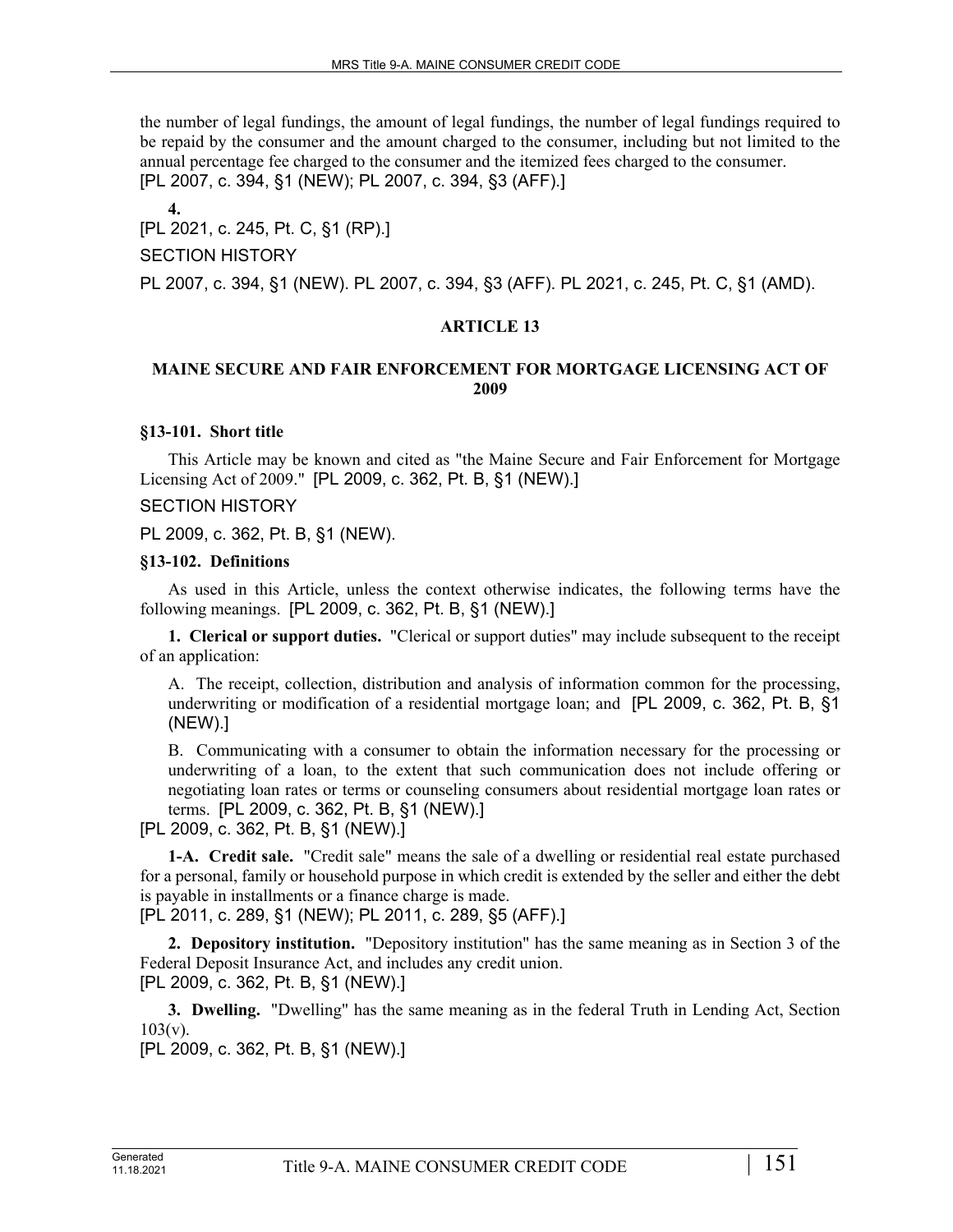**4. Immediate family member.** "Immediate family member" means a spouse, child, sibling, parent, grandparent or grandchild. "Immediate family member" includes stepparents, stepchildren, stepsiblings and adoptive relationships.

[PL 2009, c. 362, Pt. B, §1 (NEW).]

**5. Individual.** "Individual" means a natural person. [PL 2009, c. 362, Pt. B, §1 (NEW).]

**6. Loan processor or underwriter.** "Loan processor or underwriter" means an individual who performs clerical or support duties as an employee at the direction of and subject to the supervision and instruction of a person licensed or exempt from licensing under the provisions of this Title. An individual engaging solely in loan processor or underwriter activities may not represent to the public, through advertising or other means of communicating or providing information, including the use of business cards, stationery, brochures, signs, rate lists or other promotional items, that such individual can or will perform any of the activities of a mortgage loan originator.

[PL 2009, c. 362, Pt. B, §1 (NEW).]

**7. Mortgage loan originator.** "Mortgage loan originator" means an individual who for compensation or gain or in the expectation of compensation or gain takes a residential mortgage loan application or offers or negotiates terms of a residential mortgage loan. "Mortgage loan originator" does not include:

A. An individual engaged solely as a loan processor or underwriter except as otherwise provided in section 13‑103, subsection 3, paragraph A; [PL 2009, c. 362, Pt. B, §1 (NEW).]

B. A person or entity that only performs real estate brokerage activities and is licensed or registered in accordance with the laws of this State, unless the person or entity is compensated by a lender, a mortgage broker or other mortgage loan originator or by any agent of such lender, mortgage broker or other mortgage loan originator; or [PL 2009, c. 362, Pt. B, §1 (NEW).]

C. A person or entity solely involved in extensions of credit relating to time-share plans, as that term is defined in Title 11 United States Code, Section 101(53D). [PL 2009, c. 362, Pt. B, §1 (NEW).]

[PL 2009, c. 362, Pt. B, §1 (NEW).]

**8. Nationwide mortgage licensing system and registry.** "Nationwide mortgage licensing system and registry" means a mortgage licensing system developed and maintained by a national organization dedicated to advancing the state banking system and a national association of residential mortgage regulators for the licensing and registration of licensed mortgage loan originators. [PL 2009, c. 362, Pt. B, §1 (NEW).]

**9. Nontraditional mortgage product.** "Nontraditional mortgage product" means any mortgage product other than a 30-year fixed rate mortgage. [PL 2009, c. 362, Pt. B, §1 (NEW).]

**10. Person.** "Person" means a natural person, corporation, company, limited liability company, partnership or association.

[PL 2009, c. 362, Pt. B, §1 (NEW).]

**11. Real estate brokerage activity.** "Real estate brokerage activity" means any activity that involves offering or providing real estate brokerage services to the public, including:

A. Acting as a real estate agent or real estate broker for a buyer, seller, lessor or lessee of real property; [PL 2009, c. 362, Pt. B, §1 (NEW).]

B. Bringing together parties interested in the sale, purchase, lease, rental or exchange of real property; [PL 2009, c. 362, Pt. B, §1 (NEW).]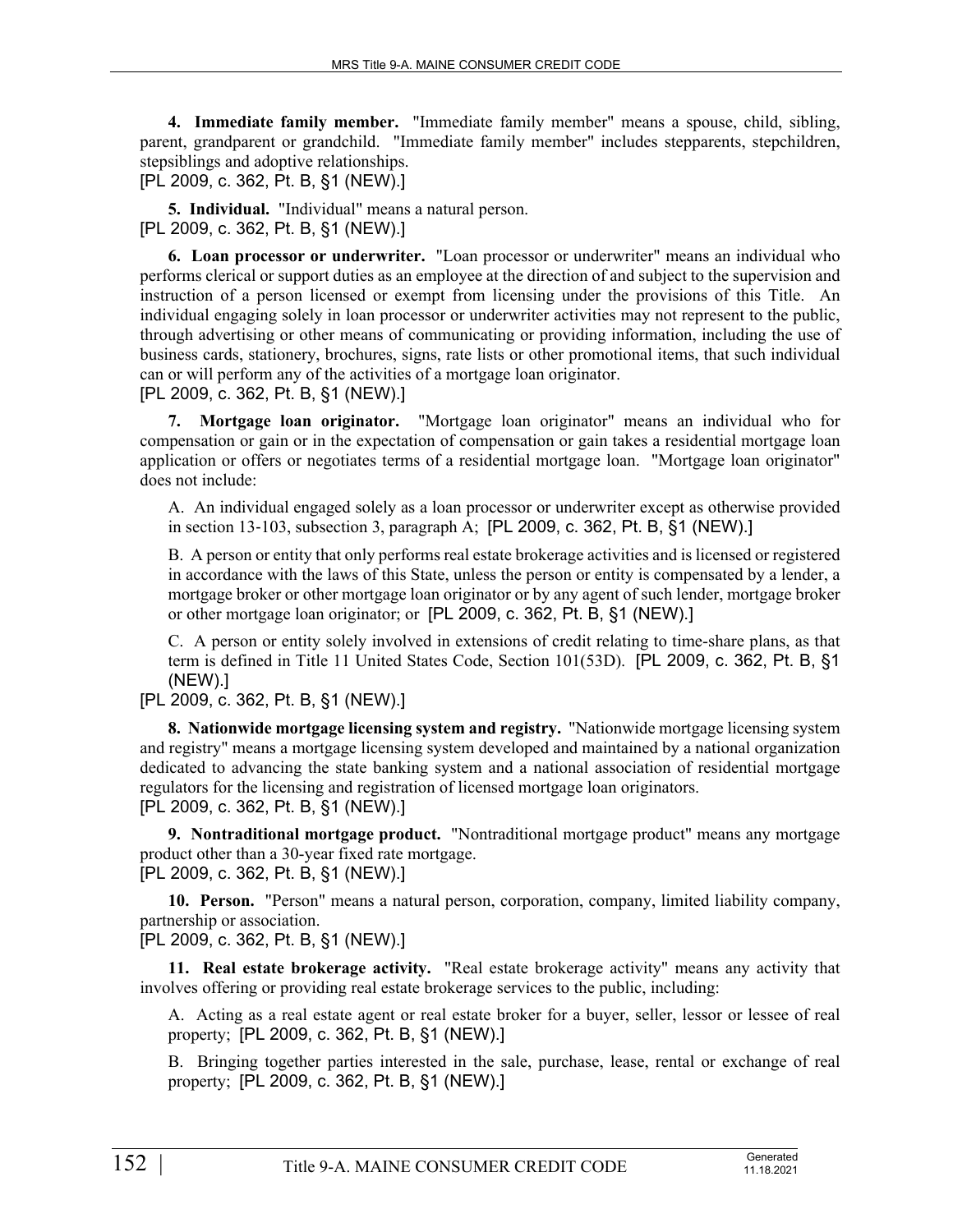C. Negotiating, on behalf of any party, any portion of a contract relating to the sale, purchase, lease, rental or exchange of real property, other than in connection with providing financing with respect to any such transaction; [PL 2009, c. 362, Pt. B, §1 (NEW).]

D. Engaging in any activity for which a person engaged in the activity is required to be registered or licensed as a real estate agent or real estate broker under any applicable law; and [PL 2009, c. 362, Pt. B, §1 (NEW).]

E. Offering to engage in any activity or act in any capacity, described in this subsection. [PL 2009, c. 362, Pt. B, §1 (NEW).]

[PL 2009, c. 362, Pt. B, §1 (NEW).]

**12. Registered mortgage loan originator.** "Registered mortgage loan originator" means an individual who:

A. Meets the definition of mortgage loan originator and is an employee of:

- (1) A depository institution;
- (2) A subsidiary that is:
	- (a) Owned and controlled by a depository institution; and
	- (b) Regulated by a federal banking agency; or
- (3) An institution regulated by the federal Farm Credit Administration; and [PL 2009, c. 362, Pt. B, §1 (NEW).]

B. Is registered with, and maintains a unique identifier through the nationwide mortgage licensing system and registry. [PL 2009, c. 362, Pt. B, §1 (NEW).]

[PL 2009, c. 362, Pt. B, §1 (NEW).]

**13. Residential mortgage loan.** "Residential mortgage loan" means any loan primarily for personal, family or household use that is secured by a mortgage, deed of trust or other equivalent consensual security interest on a dwelling or residential real estate upon which is constructed or intended to be constructed a dwelling. "Residential mortgage loan" does not include a credit sale unless the credit sale is determined to be a residential mortgage loan by any rule, advisory ruling or interpretation issued by the administrator or by the United States Department of Housing and Urban Development or successor federal agency responsible for ensuring state compliance with the provisions of the federal Secure and Fair Enforcement for Mortgage Licensing Act of 2008, 12 United States Code, Sections 5101 to 5113.

[PL 2011, c. 289, §2 (AMD); PL 2011, c. 289, §5 (AFF).]

**14. Residential real estate.** "Residential real estate" means any real property located in the State, upon which is constructed or intended to be constructed a dwelling. [PL 2009, c. 362, Pt. B, §1 (NEW).]

**15. Unique identifier.** "Unique identifier" means a number or other identifier assigned by protocols established by the nationwide mortgage licensing system and registry.

[PL 2009, c. 362, Pt. B, §1 (NEW).]

SECTION HISTORY

PL 2009, c. 362, Pt. B, §1 (NEW). PL 2011, c. 289, §§1, 2 (AMD). PL 2011, c. 289, §5 (AFF).

# **§13-103. License and registration required**

**1. Requirement.** An individual, unless specifically exempted from this Article under subsection 2, may not engage in the business of a mortgage loan originator without obtaining and maintaining annually a license under this Article. Each licensed mortgage loan originator must register with and maintain a valid unique identifier issued by the nationwide mortgage licensing system and registry.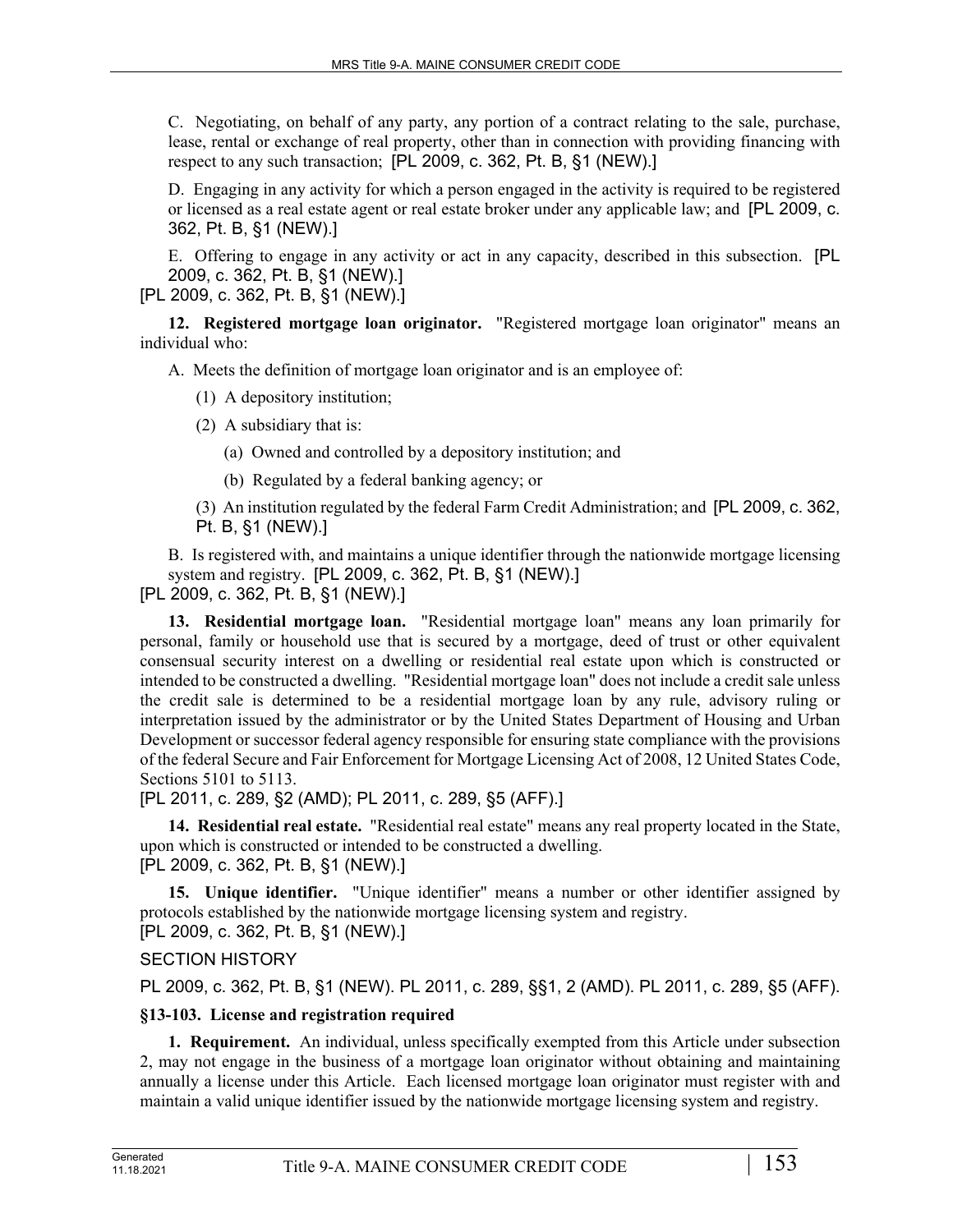As used in this subsection, "engaging in the business of a mortgage loan originator" means the individual, in a commercial context and habitually or repeatedly:

A. Takes a residential mortgage loan application and offers or negotiates terms of a residential mortgage loan for compensation or gain; or [PL 2013, c. 295, §1 (NEW).]

B. Represents to the public, through advertising or other means of communicating or providing information, including the use of business cards, stationery, brochures, signs, rate lists or other promotional items, that the individual can or will perform the activities described in paragraph A. [PL 2013, c. 295, §1 (NEW).]

An individual is considered to be acting habitually or repeatedly under this subsection if the individual takes a residential mortgage application and offers or negotiates terms of a residential mortgage loan for compensation or gain more than 3 times in a 12-month period. An exemption from the licensure requirements under this Article does not apply if the individual, alone or with others, is found by the administrator to have acted so as to intentionally circumvent or evade the provisions of this subsection. [PL 2013, c. 295, §1 (AMD).]

**2. Exemption.** The following persons are exempt from this Article.

A. Registered mortgage loan originators, when acting for a depository institution; a subsidiary that is owned and controlled by a depository institution and that is regulated by a federal banking agency; or an institution regulated by the federal Farm Credit Administration. [PL 2009, c. 362, Pt. B, §1 (NEW).]

B. An individual who offers or negotiates terms of a residential mortgage loan with or on behalf of an immediate family member of the individual. [PL 2009, c. 362, Pt. B, §1 (NEW).]

C. An individual who offers or negotiates terms of a residential mortgage loan secured by a dwelling that serves as the individual's residence. [PL 2009, c. 362, Pt. B, §1 (NEW).]

D. A licensed attorney who negotiates the terms of a residential mortgage loan on behalf of a client as an ancillary matter to the attorney's representation of the client, unless the attorney is compensated by a lender, a mortgage broker or other mortgage loan originator or by any agent of such lender, mortgage broker or other mortgage loan originator. [PL 2009, c. 362, Pt. B, §1 (NEW).]

E. An employee of a nonprofit organization exempt from taxation under the United States Internal Revenue Code, Section  $501(c)(3)$  and engaged in the financing of housing for low-income people under a program designed specifically for that purpose, to the extent exempted by the administrator by rule, advisory ruling or interpretation, after taking into consideration any rule, advisory ruling or interpretation issued by the United States Department of Housing and Urban Development. [PL 2009, c. 362, Pt. B, §1 (NEW).]

F. A retail seller of a manufactured home to the extent determined by any rule, advisory ruling or interpretation issued by the United States Department of Housing and Urban Development. [PL 2009, c. 362, Pt. B, §1 (NEW).]

G. An individual who, during any calendar year or other 12-month period, takes applications for or offers or negotiates terms of not more than the maximum number of residential mortgage loans to qualify for exemption as determined by rule, advisory ruling or interpretation issued by the administrator or by the United States Department of Housing and Urban Development or successor federal agency responsible for ensuring state compliance with the provisions of the federal Secure and Fair Enforcement for Mortgage Licensing Act of 2008, 12 United States Code, Sections 5101 to 5113. [PL 2011, c. 289, §3 (NEW); PL 2011, c. 289, §5 (AFF).]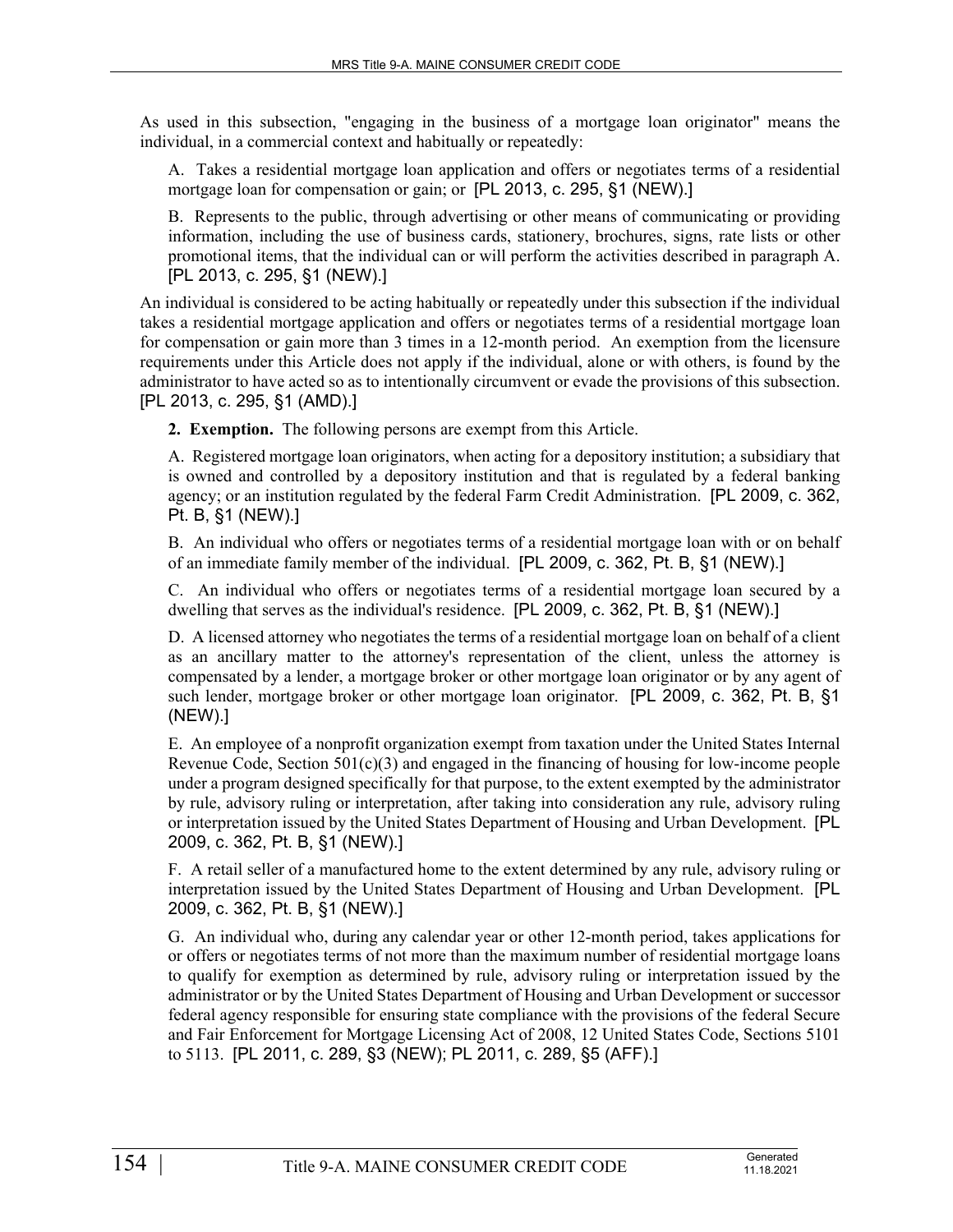H. An individual who acts as a mortgage loan originator in providing financing for the sale of a property owned by that individual as long as that individual does not habitually or repeatedly engage in that activity. [PL 2013, c. 295, §2 (NEW).]

I. An individual who acts as a mortgage loan originator as long as the source of prospective financing does not provide mortgage financing or perform other mortgage loan origination activities habitually or repeatedly. [PL 2013, c. 295, §2 (NEW).]

J. An employee of a government entity who acts as a mortgage loan originator pursuant to that employee's official duties as an employee of that government entity. [PL 2013, c. 295, §2 (NEW).]

[PL 2013, c. 295, §2 (AMD).]

**3. Loan processor or underwriter; license not required.** A loan processor or underwriter who does not represent to the public, through advertising or other means of communicating or by providing information, including the use of business cards, stationery, brochures, signs, rate lists or other promotional items, that the individual can or will perform any of the activities of a mortgage loan originator is not required to obtain and maintain a license under subsection 1.

A. An independent contractor may not engage in residential mortgage loan origination activities as a loan processor or underwriter unless that independent contractor obtains and maintains a license under subsection 1. Each independent contractor loan processor or underwriter licensed as a mortgage loan originator must have and maintain a valid unique identifier issued by the nationwide mortgage licensing system and registry. [PL 2009, c. 362, Pt. B, §1 (NEW).]

[PL 2009, c. 362, Pt. B, §1 (NEW).]

**4. Rules; interim procedures and accept applications.** For the purposes of implementing an orderly and efficient licensing process, the administrator may establish licensing rules and interim procedures for licensing and acceptance of applications. For previously registered or licensed individuals, the administrator may establish expedited review and licensing procedures. Rules adopted pursuant to this subsection are routine technical rules as defined in Title 5, chapter 375, subchapter 2‑A. [PL 2009, c. 362, Pt. B, §1 (NEW).]

# SECTION HISTORY

PL 2009, c. 362, Pt. B, §1 (NEW). PL 2011, c. 289, §3 (AMD). PL 2011, c. 289, §5 (AFF). PL 2013, c. 295, §§1, 2 (AMD).

# **§13-104. State license and registration application and issuance**

**1. Application form.** An applicant for a license as a mortgage loan originator shall apply using a form prescribed by the administrator. The form must contain content as set forth by rule, instruction or procedure of the administrator and may be changed or updated as necessary by the administrator in order to carry out the purposes of this Article.

[PL 2009, c. 362, Pt. B, §1 (NEW).]

**2. Relationships or contracts.** In order to fulfill the purposes of this Article, the administrator is authorized to establish relationships or contracts with the nationwide mortgage licensing system and registry or other entities designated by the nationwide mortgage licensing system and registry to collect and maintain records and process transaction fees or other fees related to licensees or other persons subject to this Article.

# [PL 2009, c. 362, Pt. B, §1 (NEW).]

**3. Waive or modify requirements.** For the purpose of participating in the nationwide mortgage licensing system and registry, the administrator is authorized to waive or modify, in whole or in part, by rule or order, any or all of the requirements of this Article and to establish new requirements as reasonably necessary to participate in the nationwide mortgage licensing system and registry.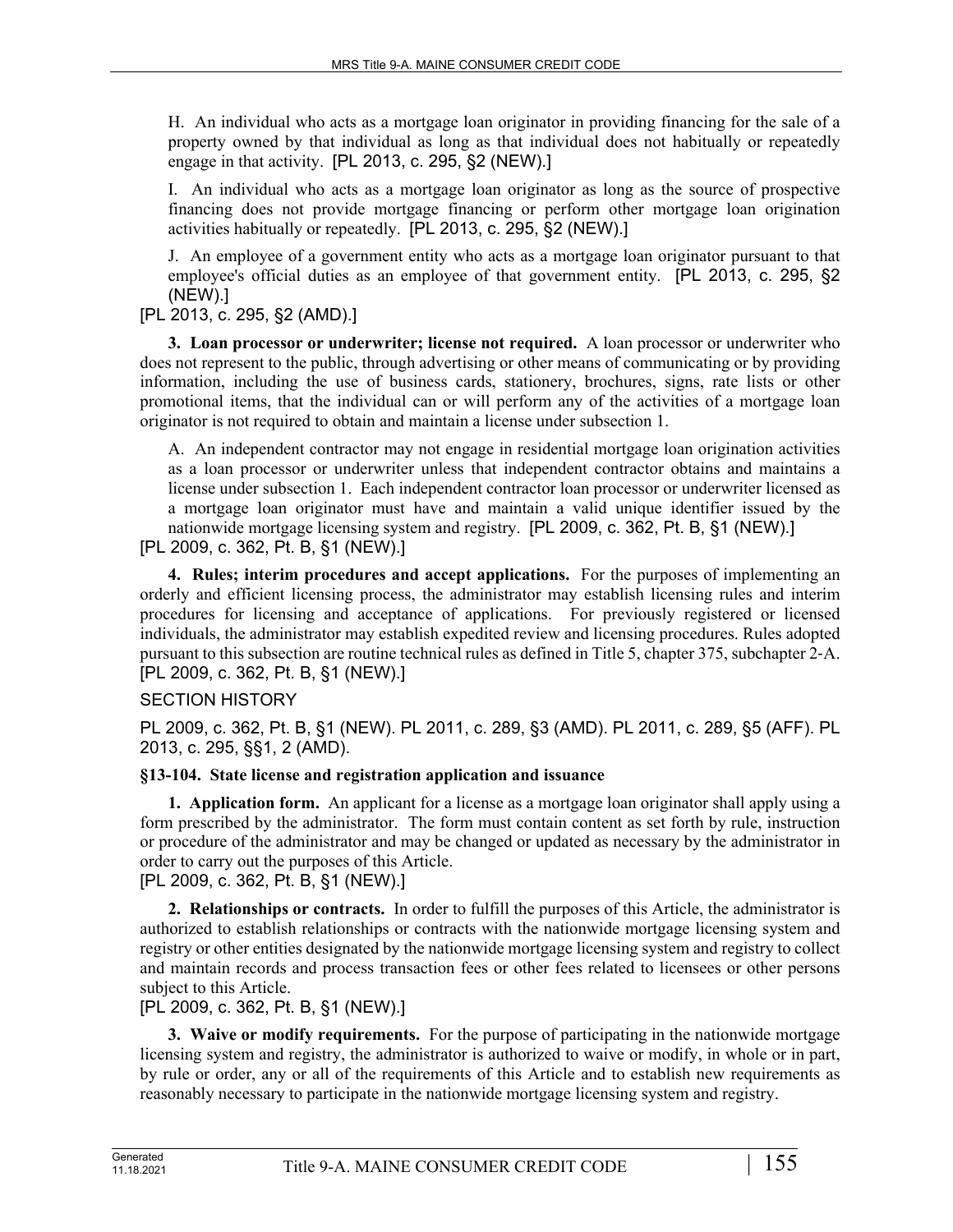# [PL 2009, c. 362, Pt. B, §1 (NEW).]

**4. Background checks.** In connection with an application for licensing as a mortgage loan originator, the applicant shall, at a minimum, furnish to the nationwide mortgage licensing system and registry information concerning the applicant's identity, including:

A. Fingerprints for submission to the Federal Bureau of Investigation and any governmental agency or entity authorized to receive such information for a state, national and international criminal history background check; and [PL 2009, c. 362, Pt. B, §1 (NEW).]

B. Personal history and experience in a form prescribed by the nationwide mortgage licensing system and registry, including the submission of authorization for the nationwide mortgage licensing system and registry and the administrator to obtain:

(1) An independent credit report from a consumer reporting agency described in the federal Fair Credit Reporting Act, Section 603(p) except that information on a credit report may not be used as the sole basis for the denial of a mortgage loan originator license pursuant to section 13‑105; and

(2) Information related to any administrative, civil or criminal findings by any governmental jurisdiction. [PL 2009, c. 362, Pt. B, §1 (NEW).]

# [PL 2009, c. 362, Pt. B, §1 (NEW).]

**5. Agent for purposes of requesting and distributing criminal information.** For the purposes of this section and in order to reduce the points of contact that the administrator or the Federal Bureau of Investigation may have to maintain for purposes of subsection 4, the administrator may use the nationwide mortgage licensing system and registry as a channeling agent for requesting information from and distributing information to the Department of Justice or any governmental agency and from any source directed by the administrator.

[PL 2009, c. 362, Pt. B, §1 (NEW).]

SECTION HISTORY

PL 2009, c. 362, Pt. B, §1 (NEW).

#### **§13-105. Issuance of license**

The administrator may not issue an applicant a mortgage loan originator license unless the applicant meets the following requirements. [PL 2009, c. 362, Pt. B, §1 (NEW).]

**1. No license revocation.** The applicant has never had a mortgage loan originator license revoked in any governmental jurisdiction.

[PL 2009, c. 362, Pt. B, §1 (NEW).]

**2. No felony conviction.** Except if the administrator determines that a conviction as described in paragraph A does not affect the applicant's demonstration of good character and fitness under subsection 3, the applicant has not been convicted of, or pleaded guilty or nolo contendere to, a felony in a domestic, foreign or military court:

A. During the 7-year period preceding the date of the application for licensing and registration; or [PL 2009, c. 362, Pt. B, §1 (NEW).]

B. At any time preceding the date of application, if the felony involved an act of fraud, dishonesty or a breach of trust or money laundering. [PL 2009, c. 362, Pt. B, §1 (NEW).] [PL 2009, c. 362, Pt. B, §1 (NEW).]

**3. Character and fitness.** The applicant has demonstrated financial responsibility, good character and general fitness commanding the confidence of the community and warranting a determination that the mortgage loan originator will operate honestly, fairly and efficiently in accordance with this Article. [PL 2009, c. 362, Pt. B, §1 (NEW).]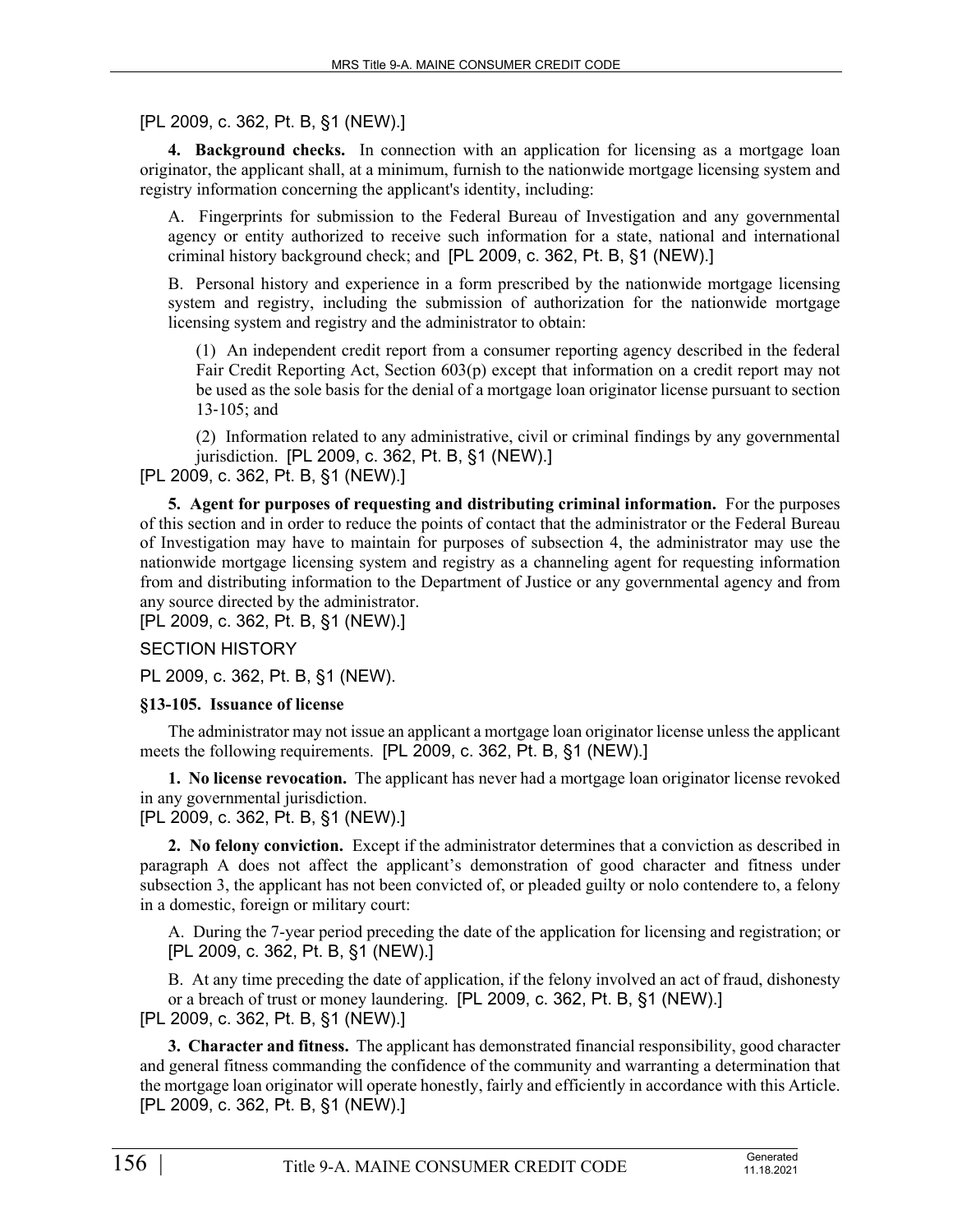**4. Prelicensing education.** The applicant has completed the prelicensing education requirement described in section 13‑106.

[PL 2009, c. 362, Pt. B, §1 (NEW).]

**5. Written test.** The applicant has passed a written test that meets the requirement described in section 13‑107.

[PL 2009, c. 362, Pt. B, §1 (NEW).]

**6. Surety bond or minimum net worth requirement.** The applicant has met the surety bond requirement or the net worth requirement as required pursuant to section 13–113. [PL 2009, c. 362, Pt. B, §1 (NEW).]

SECTION HISTORY

PL 2009, c. 362, Pt. B, §1 (NEW).

### **§13-106. Prelicensing education for mortgage loan originators**

**1. Minimum education requirements.** In order to meet the prelicensing education requirement set forth in section 13‑105, subsection 4, a person must complete at least 20 hours of education approved in accordance with subsection 2.

A. [PL 2013, c. 466, §8 (RP).]

B. [PL 2013, c. 466, §8 (RP).]

C. [PL 2013, c. 466, §8 (RP).]

[PL 2013, c. 466, §8 (AMD).]

**2. Approved education courses.** For purposes of subsection 1, prelicensing education courses must be reviewed and approved by the nationwide mortgage licensing system and registry based on reasonable standards. Review and approval of a prelicensing education course must include review and approval of the course provider.

[PL 2009, c. 362, Pt. B, §1 (NEW).]

**3. Approval of employer and affiliate education courses.** Nothing in this section precludes any prelicensing education course, as approved by the nationwide mortgage licensing system and registry, that is provided by the employer of the applicant or an entity that is affiliated with the applicant by an agency contract or any subsidiary or affiliate of such employer or entity. [PL 2009, c. 362, Pt. B, §1 (NEW).]

**4. Venue of education.** Prelicensing education may be offered either in a classroom, online or by any other means approved by the nationwide mortgage licensing system and registry. [PL 2009, c. 362, Pt. B, §1 (NEW).]

**5. Reciprocity of education.** The completion of the prelicensing education requirements approved by the nationwide mortgage licensing system and registry under this section for any state must be accepted as credit towards completion of prelicensing education requirements in this State. [PL 2009, c. 362, Pt. B, §1 (NEW).]

**6. Relicensing education requirements.** A person previously licensed under this Article who applies to be licensed again must prove that that person has completed all of the continuing education requirements for the year in which the license was last held.

[PL 2009, c. 362, Pt. B, §1 (NEW).]

SECTION HISTORY

PL 2009, c. 362, Pt. B, §1 (NEW). PL 2013, c. 466, §8 (AMD).

# **§13-107. Testing of mortgage loan originators**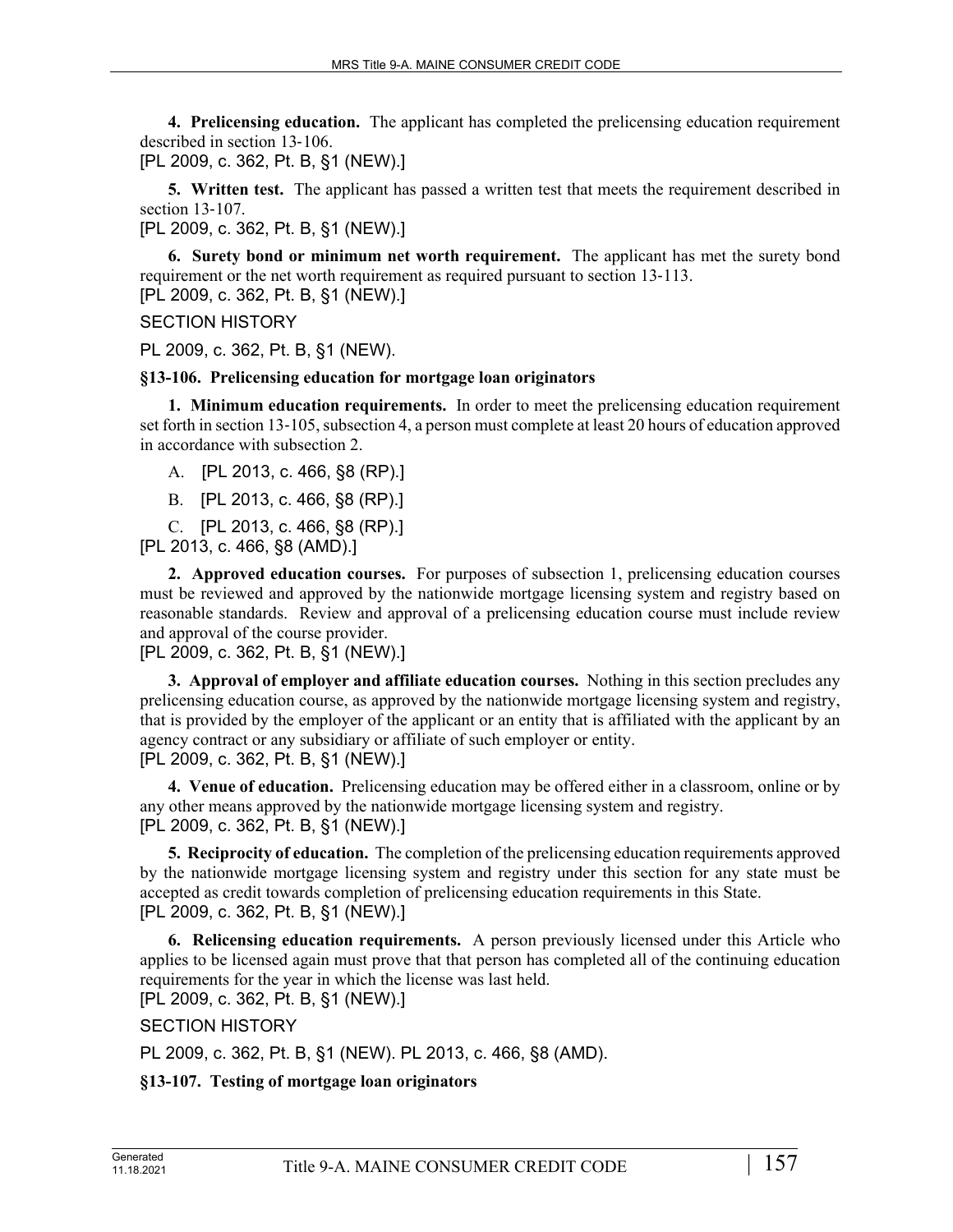**1. Written test.** In order to meet the written test requirement required under section 13–105, subsection 5, an individual must pass, in accordance with the standards established under this section, a written test developed by the nationwide mortgage licensing system and registry and administered by a test provider approved by the nationwide mortgage licensing system and registry based upon reasonable standards.

[PL 2013, c. 466, §9 (AMD).]

### **2. Qualified test.**

[PL 2013, c. 466, §9 (RP).]

**3. Testing location.** Nothing in this section prohibits a test provider approved by the nationwide mortgage licensing system and registry from providing a test at the location of the employer of the applicant, or any subsidiary or affiliate of the employer of the applicant, or any entity with which the applicant holds an exclusive arrangement to conduct the business of a mortgage loan originator. [PL 2009, c. 362, Pt. B, §1 (NEW).]

**4. Minimum competence.** An individual is not considered to have passed a written test unless the individual achieves a test score of not less than 75% correct answers to questions.

A. An individual may retake a test 3 consecutive times, undergoing each consecutive test at least 30 days after the preceding test. [PL 2009, c. 362, Pt. B, §1 (NEW).]

B. After failing 3 consecutive tests, an individual must wait at least 6 months before taking the test again. [PL 2009, c. 362, Pt. B, §1 (NEW).]

C. A licensed mortgage loan originator who fails to maintain a valid license for a period of 5 years or longer shall retake the test. [PL 2009, c. 362, Pt. B, §1 (NEW).]

[PL 2013, c. 466, §9 (AMD).]

SECTION HISTORY

PL 2009, c. 362, Pt. B, §1 (NEW). PL 2013, c. 466, §9 (AMD).

#### **§13-108. Standards for license renewal**

**1. Minimum standards.** The minimum standards for license renewal for mortgage loan originators include the following:

A. The mortgage loan originator continues to meet the minimum standards for license issuance under section 13-105, subsections 1 to 5; [PL 2009, c. 362, Pt. B, §1 (NEW).]

B. The mortgage loan originator has satisfied the annual continuing education requirements described in section 13‑109; and [PL 2009, c. 362, Pt. B, §1 (NEW).]

C. The mortgage loan originator has paid all required fees for renewal of the license. [PL 2009, c. 362, Pt. B, §1 (NEW).]

[PL 2009, c. 362, Pt. B, §1 (NEW).]

**2. Failure to satisfy minimum standards of license renewal.** If a mortgage loan originator fails to satisfy the minimum standards for license renewal, that individual's license expires. The administrator may adopt procedures for the reinstatement of expired licenses consistent with the standards established by the nationwide mortgage licensing system and registry. [PL 2009, c. 362, Pt. B, §1 (NEW).]

SECTION HISTORY

PL 2009, c. 362, Pt. B, §1 (NEW).

# **§13-109. Continuing education for mortgage loan originators**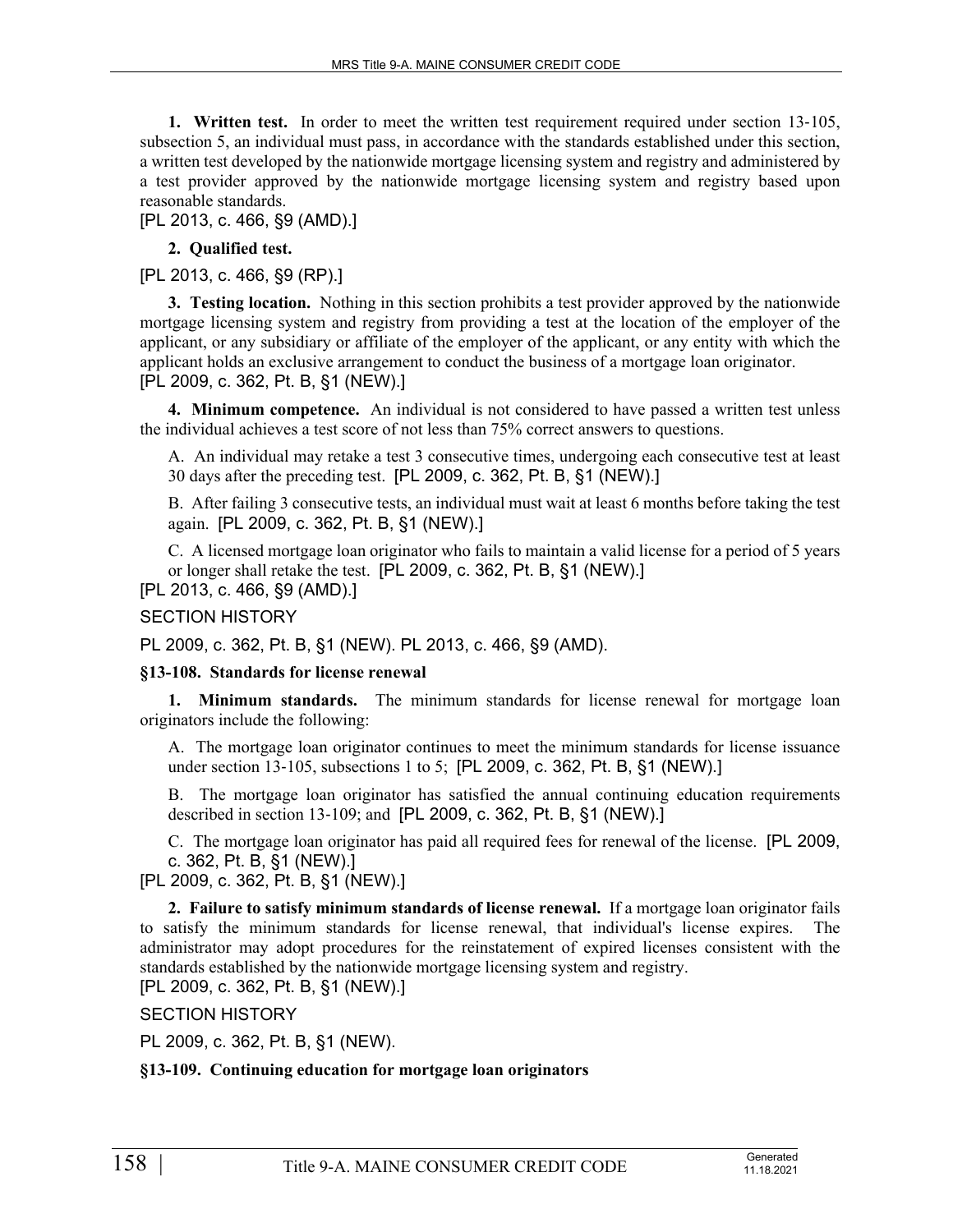**1. Requirement.** In order to meet the annual continuing education requirements set forth in section 13‑108, subsection 1, paragraph B, a licensed mortgage loan originator must complete at least 8 hours of education approved in accordance with subsection 2.

A. [PL 2013, c. 466, §10 (RP).]

B. [PL 2013, c. 466, §10 (RP).]

C. [PL 2013, c. 466, §10 (RP).]

[PL 2013, c. 466, §10 (AMD).]

**2. Approved education courses.** For purposes of subsection 1, continuing education courses must be reviewed and approved by the nationwide mortgage licensing system and registry based upon reasonable standards. Review and approval of a continuing education course includes review and approval of the course provider.

[PL 2009, c. 362, Pt. B, §1 (NEW).]

**3. Approval of employer and affiliate education courses.** Nothing in this section precludes any education course, as approved by the nationwide mortgage licensing system and registry, that is provided by the employer of the mortgage loan originator or an entity which is affiliated with the mortgage loan originator by an agency contract or any subsidiary or affiliate of such employer or entity. [PL 2009, c. 362, Pt. B, §1 (NEW).]

**4. Venue of education.** Continuing education may be offered either in a classroom, online or by any other means approved by the nationwide mortgage licensing system and registry. [PL 2009, c. 362, Pt. B, §1 (NEW).]

**5. Calculation of continuing education credits.** A licensed mortgage loan originator may:

A. Notwithstanding section 13‑108, subsection 2, receive credit for a continuing education course only in the year in which the course is taken; and [PL 2013, c. 466, §11 (AMD).]

B. Not repeat an approved course in the same or successive years to meet the annual requirements for continuing education. [PL 2009, c. 362, Pt. B, §1 (NEW).]

[PL 2013, c. 466, §11 (AMD).]

**6. Instructor credit.** 

[PL 2013, c. 466, §12 (RP).]

**7. Reciprocity of education.** The completion of the education requirements approved by the nationwide mortgage licensing system and registry under this section for any state must be accepted as credit towards completion of continuing education requirements in this State. [PL 2009, c. 362, Pt. B, §1 (NEW).]

**8. Lapse in license.** A person previously licensed under this Article as a licensed mortgage loan originator who subsequently becomes unlicensed must prove that the person has completed all of the continuing education requirements for the last year in which the license was held prior to issuance of a new or renewed license.

[PL 2009, c. 362, Pt. B, §1 (NEW).]

**9. Deficiency in continuing education.** 

[PL 2013, c. 466, §13 (RP).]

SECTION HISTORY

PL 2009, c. 362, Pt. B, §1 (NEW). PL 2013, c. 466, §§10-13 (AMD).

# **§13-110. Authority to require license**

In addition to any other duties imposed upon the administrator by law, the administrator shall require mortgage loan originators to be licensed and registered through the nationwide mortgage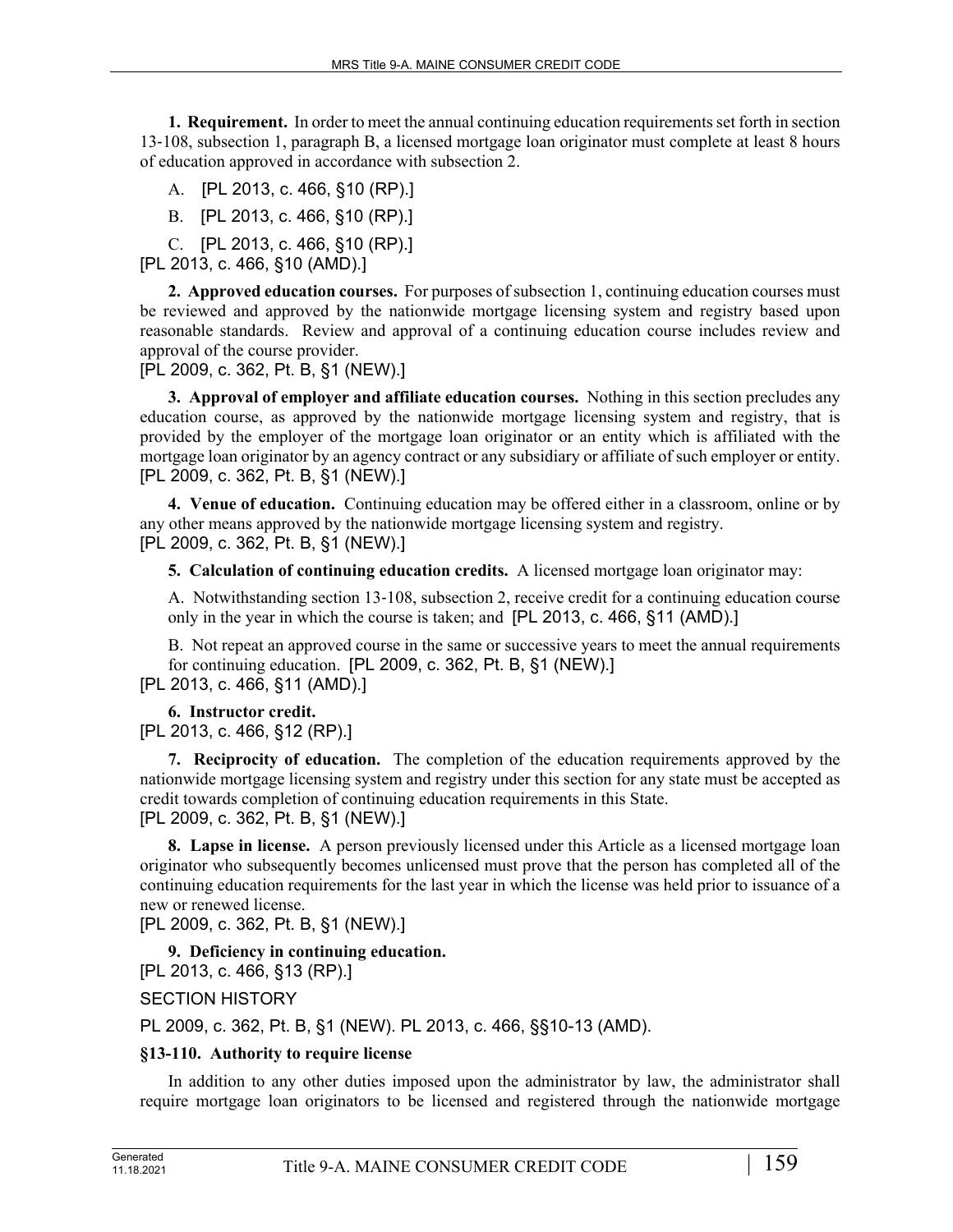licensing system and registry. In order to carry out this requirement, the administrator is authorized to participate in the nationwide mortgage licensing system and registry. For this purpose, the administrator may establish, by rule or order, requirements as necessary, including but not limited to: [PL 2009, c. 362, Pt. B, §1 (NEW).]

**1. Background checks.** Background checks for:

A. Criminal history through fingerprint or other databases; [PL 2009, c. 362, Pt. B, §1 (NEW).]

B. Civil or administrative records; [PL 2009, c. 362, Pt. B, §1 (NEW).]

C. Credit history; or [PL 2009, c. 362, Pt. B, §1 (NEW).]

D. Any other information determined necessary by the nationwide mortgage licensing system and registry; [PL 2009, c. 362, Pt. B, §1 (NEW).]

[PL 2009, c. 362, Pt. B, §1 (NEW).]

**2. Fees.** The payment of fees to apply for or renew licenses through the nationwide mortgage licensing system and registry, that fee being initially established in the amount of \$20 to the administrator at application and \$20 for renewal, subject to adjustment pursuant to rule or order as set forth under this section. Renewal applications received after the due date are subject to an additional fee of \$100;

[PL 2013, c. 466, §14 (AMD).]

**3. Dates.** The setting or resetting as necessary of renewal or reporting dates; and [PL 2009, c. 362, Pt. B, §1 (NEW).]

**4. Other requirements.** Other requirements for amending or revoking a license or any other such activities as the administrator considers necessary for participation in the nationwide mortgage licensing system and registry.

[PL 2009, c. 362, Pt. B, §1 (NEW).]

SECTION HISTORY

PL 2009, c. 362, Pt. B, §1 (NEW). PL 2011, c. 427, Pt. B, §20 (AMD). PL 2013, c. 466, §14 (AMD).

#### **§13-111. Nationwide mortgage licensing system and registry information challenge process**

The administrator shall establish a process by which mortgage loan originators may challenge information entered into the nationwide mortgage licensing system and registry by the administrator. [PL 2009, c. 362, Pt. B, §1 (NEW).]

SECTION HISTORY

PL 2009, c. 362, Pt. B, §1 (NEW).

#### **§13-112. Enforcement authorities, violations and penalties**

**1. Enforcement.** In order to ensure the effective supervision and enforcement of this Article, the administrator may, pursuant to this Title and the Maine Administrative Procedure Act:

A. Deny, suspend, revoke, condition or decline to renew a license for a violation of this Article or rules issued under this Article or an order or a directive entered under this Article; [PL 2009, c. 362, Pt. B, §1 (NEW).]

B. Deny, suspend, revoke, condition or decline to renew a license if an applicant or licensee fails at any time to meet the requirements of section 13‑105 or section 13‑108, or withholds information or makes a material misstatement in an application for a license or renewal of a license; [PL 2009, c. 362, Pt. B, §1 (NEW).]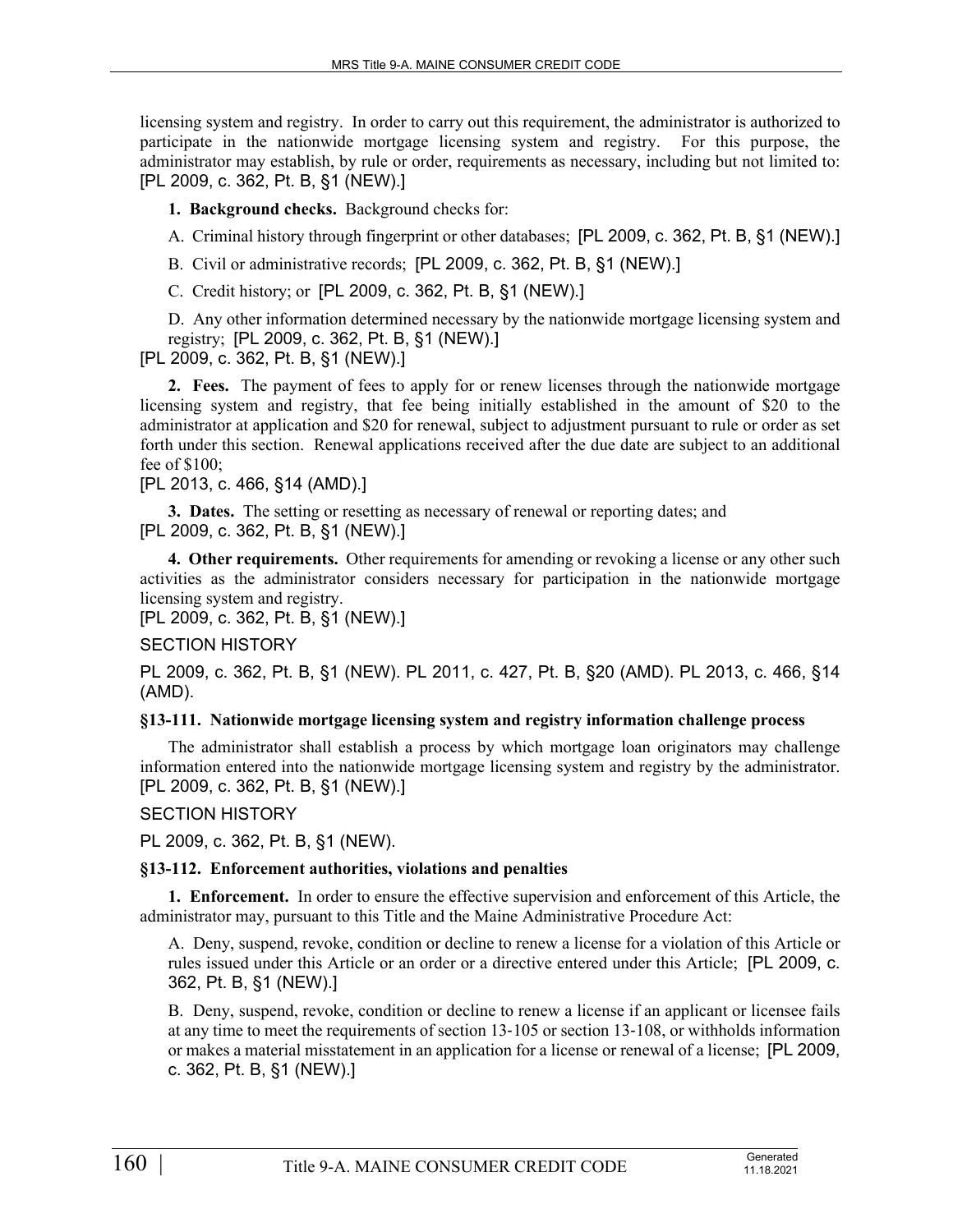C. Order restitution against persons subject to this Article for violations of this Article; [PL 2009, c. 362, Pt. B, §1 (NEW).]

D. Impose fines on persons subject to this Article pursuant to subsections 2 to 4; and [PL 2009, c. 362, Pt. B, §1 (NEW).]

E. Issue orders or directives under this Article as follows:

(1) Order or direct persons subject to this article to cease and desist from conducting business, including immediate temporary orders to cease and desist;

(2) Order or direct persons subject to this article to cease any harmful activities or violations of this article, including immediate temporary orders to cease and desist;

(3) Enter immediate temporary orders to cease business under a license issued pursuant to the authority granted under section 13‑103, subsection 4 if the administrator determines that such a license was erroneously granted or the licensee is in violation of this Article; and

(4) Order or direct other affirmative action that the administrator considers necessary. [PL 2009, c. 362, Pt. B, §1 (NEW).]

[PL 2009, c. 362, Pt. B, §1 (NEW).]

**2. Penalty.** The administrator may impose a civil fine on a mortgage loan originator or person subject to this Article if the administrator finds on the record after notice and opportunity for hearing, that such mortgage loan originator or person subject to this Article has violated or failed to comply with any requirement of this Article or any rule prescribed by the administrator under this Article or order issued under authority of this Article.

[PL 2009, c. 362, Pt. B, §1 (NEW).]

**3. Maximum fine.** A person who violates this section commits a civil violation for each act or omission described in subsection 2, a fine for which no more than \$25,000 must be adjudged. [PL 2009, c. 362, Pt. B, §1 (NEW).]

**4. Separate violation.** Each violation or failure to comply with any directive or order of the administrator is a separate and distinct violation or failure. [PL 2009, c. 362, Pt. B, §1 (NEW).]

**5. Effect on mortgage loans.** This article may not be construed to provide that a mortgage loan originator's good faith failure to comply with the requirements of this article affects the validity or enforceability of the obligations under any residential mortgage loan resulting from a transaction in which the mortgage loan originator participated.

[PL 2011, c. 289, §4 (NEW); PL 2011, c. 289, §5 (AFF).]

#### SECTION HISTORY

PL 2009, c. 362, Pt. B, §1 (NEW). PL 2011, c. 289, §4 (AMD). PL 2011, c. 289, §5 (AFF).

#### **§13-113. Surety bond or minimum net worth requirements**

Mortgage loan originators must comply with either subsection 1 or subsection 2. [PL 2009, c. 362, Pt. B, §1 (NEW).]

**1. Surety bond.** Unless in compliance with subsection 2, a mortgage loan originator must be covered by a surety bond in accordance with this subsection.

A. In the event that the mortgage loan originator is an employee or exclusive agent of a person subject to this Article, the surety bond of that person subject to this Article can be used in lieu of the mortgage loan originator's surety bond requirement.

(1) The surety bond must provide coverage for each mortgage loan originator in an amount prescribed in paragraph B.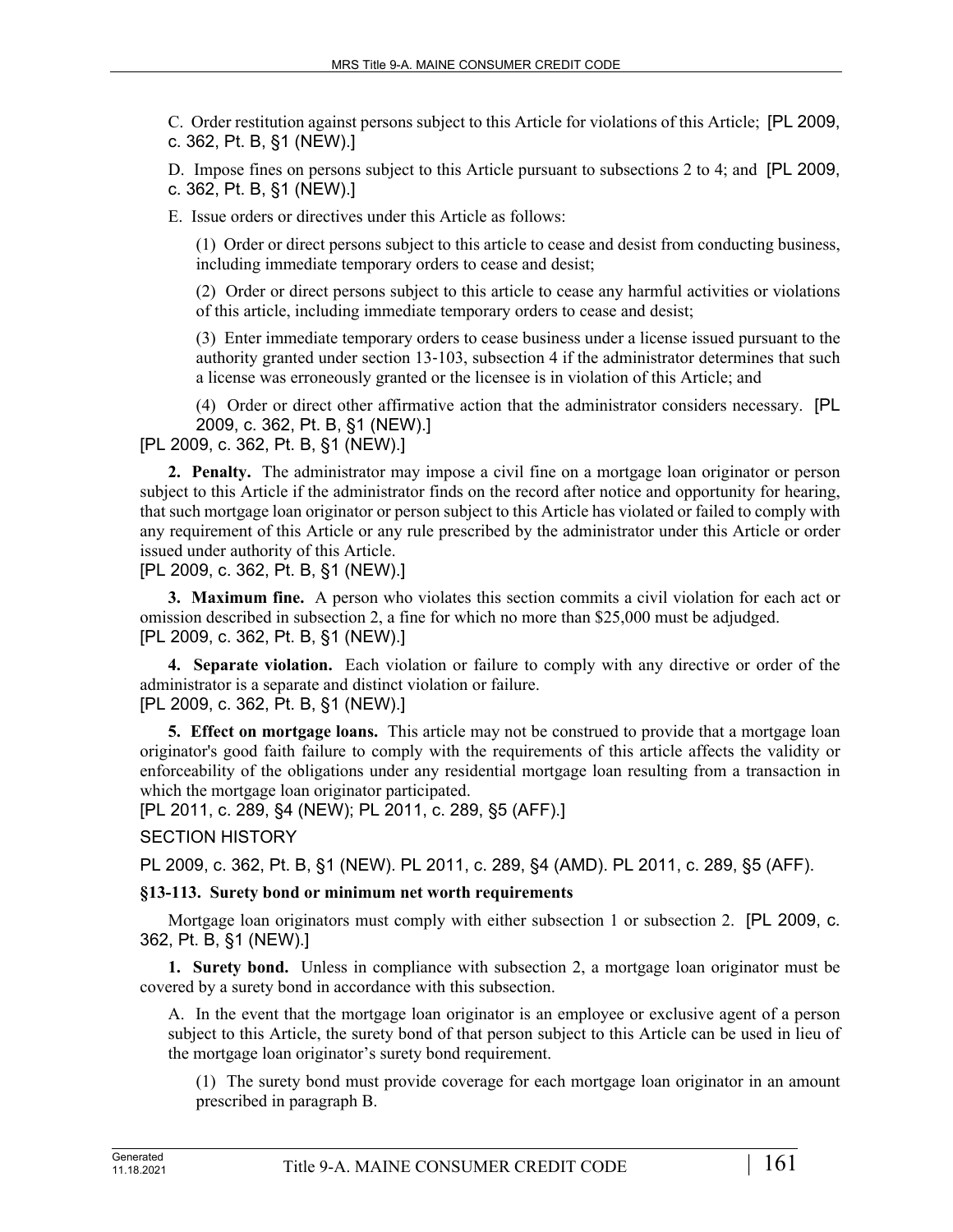(2) The surety bond must be in a form prescribed by the administrator.

(3) The administrator may adopt rules with respect to the requirements for surety bonds necessary to accomplish the purposes of this Article. [PL 2009, c. 362, Pt. B, §1 (NEW).]

B. The penal sum of the surety bond must be maintained in an amount established by rule. [PL 2009, c. 362, Pt. B, §1 (NEW).]

C. When an action is commenced on a licensee's bond, the administrator may require the filing of a new bond. [PL 2009, c. 362, Pt. B, §1 (NEW).]

D. Immediately on recovery upon any action on the bond the licensee shall file a new bond. [PL 2009, c. 362, Pt. B, §1 (NEW).]

[PL 2009, c. 362, Pt. B, §1 (NEW).]

**2. Minimum net worth.** Unless in compliance with subsection 1, a minimum net worth must be continuously maintained for mortgage loan originators in accordance with this subsection and section 13-105, subsection 6. In the event that the mortgage loan originator is an employee or exclusive agent of a person subject to this Article, the net worth of that person subject to this Article can be used in lieu of the mortgage loan originator's minimum net worth requirement.

A. Minimum net worth must be maintained in an amount determined by the administrator. [PL 2009, c. 362, Pt. B, §1 (NEW).]

B. The administrator may adopt rules with respect to the requirements for minimum net worth necessary to accomplish the purposes of this Article. [PL 2009, c. 362, Pt. B, §1 (NEW).] [PL 2009, c. 362, Pt. B, §1 (NEW).]

SECTION HISTORY

PL 2009, c. 362, Pt. B, §1 (NEW).

#### **§13-114. Confidentiality**

**1. Protections.** Notwithstanding any provision of law to the contrary and except as otherwise provided in federal Public Law 110-289, Section 1512, the requirements under any federal or state law regarding the privacy or confidentiality of any information or material provided to the nationwide mortgage licensing system and registry and any privilege arising under federal or state law, including the rules of any federal or state court, with respect to such information or material, continue to apply to that information or material after the information or material has been disclosed to the nationwide mortgage licensing system and registry. That information and material may be shared with all state and federal regulatory officials with mortgage industry oversight authority without the loss of privilege or the loss of confidentiality protections provided by federal law or state law. [PL 2009, c. 362, Pt. B, §1 (NEW).]

**2. Agreements and sharing arrangements.** The administrator is authorized to enter agreements or sharing arrangements with other governmental agencies, a national organization dedicated to advancing the state banking system, a national association of residential mortgage regulators or other associations representing governmental agencies as established by rule or order of the administrator. [PL 2009, c. 362, Pt. B, §1 (NEW).]

**3. Nonapplicability of certain requirements.** Information or material that is subject to a privilege or confidentiality under subsection 1 is not subject to:

A. Disclosure under any federal or state law governing the disclosure to the public of information held by an officer or an agency of the Federal Government or the respective state; or [PL 2009, c. 362, Pt. B, §1 (NEW).]

B. Subpoena, discovery or admission into evidence in any private civil action or administrative process, unless with respect to a privilege held by the nationwide mortgage licensing system and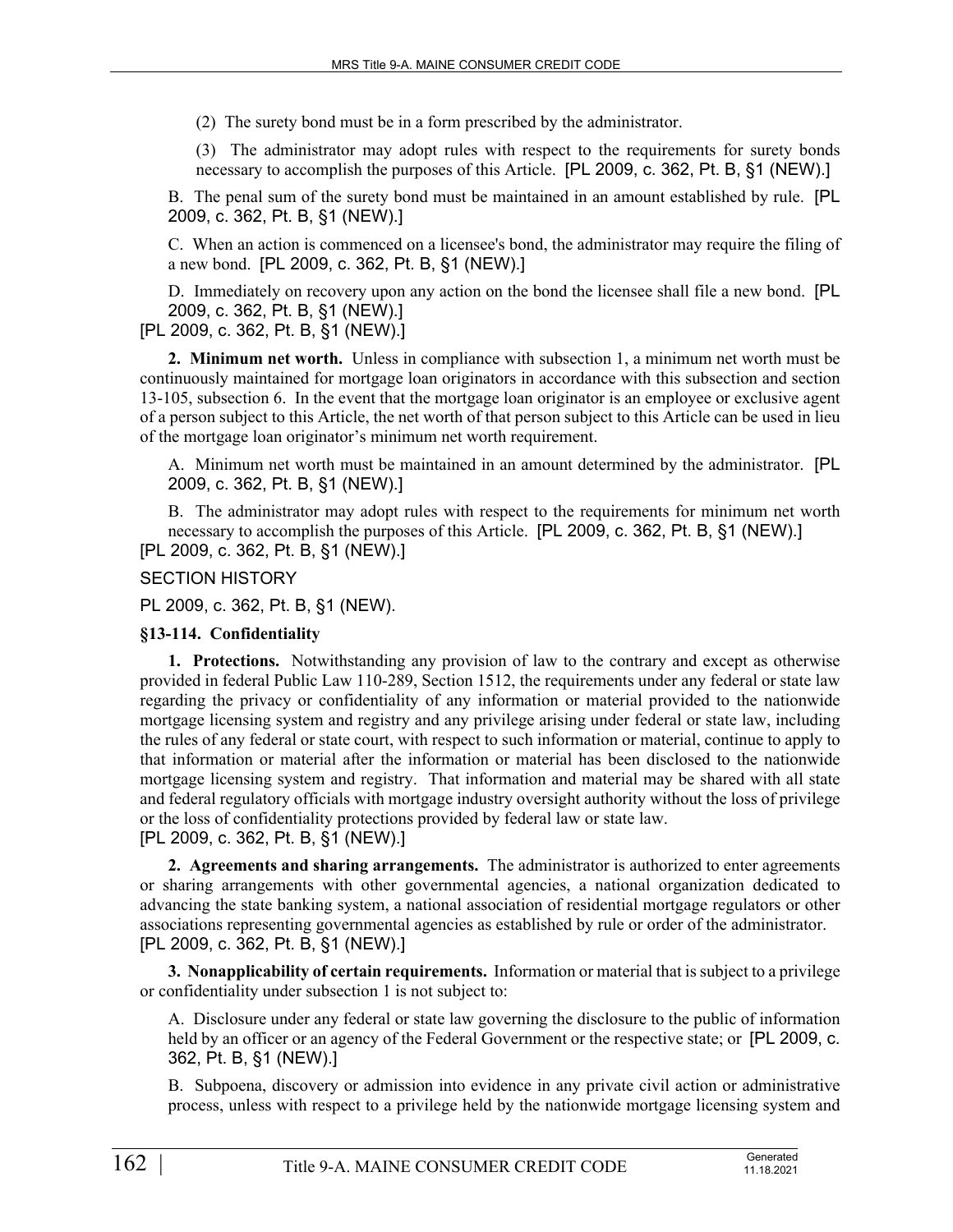registry regarding that information or material, the person to whom such information or material pertains waives, in whole or in part, that privilege. [PL 2009, c. 362, Pt. B, §1 (NEW).] [PL 2009, c. 362, Pt. B, §1 (NEW).]

**4. Public access to information.** This section does not apply to the information or material relating to the employment history of, and publicly adjudicated disciplinary and enforcement actions against, mortgage loan originators that is included in the nationwide mortgage licensing system and registry for access by the public.

[PL 2009, c. 362, Pt. B, §1 (NEW).]

### SECTION HISTORY

PL 2009, c. 362, Pt. B, §1 (NEW).

#### **§13-115. Investigation and examination authority**

In addition to any authority allowed under this Article, the administrator may conduct an investigation and examination as follows. [PL 2009, c. 362, Pt. B, §1 (NEW).]

**1. Authority to access information.** For purposes of initial licensing, license renewal, license suspension, license conditioning, license revocation or termination or general or specific inquiry or investigation to determine compliance with this Article, the administrator may access, receive and use any books, accounts, records, files, documents, information or evidence, including but not limited to:

A. Criminal, civil and administrative information, including confidential criminal history record information as defined in Title 16, section 703, subsection 2; [PL 2013, c. 267, Pt. B, §3 (AMD).]

B. Personal history and experience information, including independent credit reports obtained from a consumer reporting agency described in the federal Fair Credit Reporting Act, Section 603(p); and [PL 2009, c. 362, Pt. B, §1 (NEW).]

C. Any other documents, information or evidence the administrator determines relevant to the inquiry or investigation regardless of the location, possession, control or custody of those documents, information or evidence. [PL 2009, c. 362, Pt. B, §1 (NEW).]

[PL 2013, c. 267, Pt. B, §3 (AMD).]

**2. Investigation, examination and subpoena authority.** For the purposes of investigating violations or complaints arising under this Article or for the purposes of examination the administrator may review, investigate or examine any licensee, individual or person subject to this Article as often as necessary. The administrator may direct, subpoena or order the attendance of and examine under oath all persons whose testimony may be required about the loans or the business or subject matter of an examination or investigation and may direct, subpoena or order those persons to produce books, accounts, records, files and any other documents the administrator considers relevant to the inquiry. [PL 2009, c. 362, Pt. B, §1 (NEW).]

**3. Availability of books and records.** Each licensee, individual or person subject to this Article shall make available to the administrator upon request the books and records relating to the operations of that licensee, individual or person. The administrator has access to such books and records and may interview the officers, principals, mortgage loan originators, employees, independent contractors, agents and customers of the licensee, individual or person concerning their business. [PL 2009, c. 362, Pt. B, §1 (NEW).]

**4. Reports and other information as directed.** Each licensee, individual or person subject to this Article shall make or compile reports or prepare other information as directed by the administrator in order to carry out the purposes of this section, including but not limited to:

A. Accounting compilations; [PL 2009, c. 362, Pt. B, §1 (NEW).]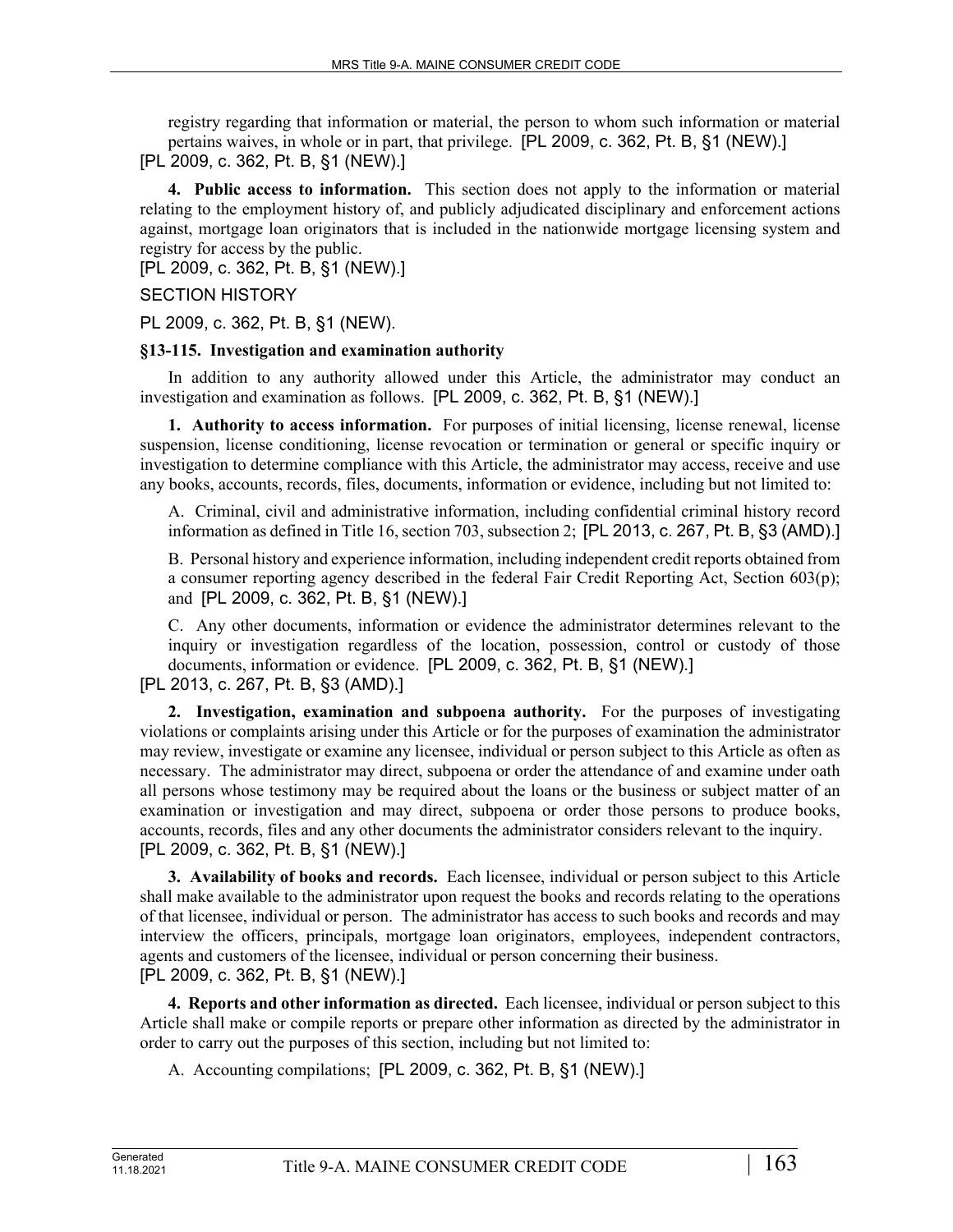B. Information lists and data concerning loan transactions in a format prescribed by the administrator; and [PL 2009, c. 362, Pt. B, §1 (NEW).]

C. Other information considered necessary to carry out the purposes of this section. [PL 2009, c. 362, Pt. B, §1 (NEW).]

[PL 2009, c. 362, Pt. B, §1 (NEW).]

**5. Control access to records.** In making any examination or investigation authorized by this Article, the administrator may control access to any documents and records of the licensee or person under examination or investigation. The administrator may take possession of the documents and records or place a person in exclusive charge of the documents and records in the place where they are usually kept. During the period of control, no individual or person may remove or attempt to remove any of the documents and records except pursuant to a court order or with the consent of the administrator. Unless the administrator has reasonable grounds to believe the documents or records of the licensee have been or are at risk of being altered or destroyed for purposes of concealing a violation of this Article, the licensee or owner of the documents and records may have access to the documents or records as necessary to conduct ordinary business affairs.

[PL 2009, c. 362, Pt. B, §1 (NEW).]

**6. Additional authority.** In order to carry out the purposes of this section, the administrator may:

A. Retain attorneys, accountants or other professionals and specialists as examiners, auditors or investigators to conduct or assist in examinations or investigations; [PL 2009, c. 362, Pt. B, §1 (NEW).]

B. Enter into agreements or relationships with other government officials or regulatory associations in order to improve efficiencies and reduce regulatory burden by sharing resources, standardized or uniform methods or procedures and documents, records, information or evidence obtained pursuant to this section; [PL 2009, c. 362, Pt. B, §1 (NEW).]

C. Use, hire, contract or employ public analytic methods or privately available analytic methods or software to examine or investigate the licensee, individual or person subject to this Article; [PL 2009, c. 362, Pt. B, §1 (NEW).]

D. Accept and rely on examination or investigation reports made by other government officials within or without this State; [PL 2009, c. 362, Pt. B, §1 (NEW).]

E. Accept audit reports made by an independent certified public accountant for the licensee, individual or person subject to this Article in the course of that part of the examination covering the same general subject matter as the audit and may incorporate the audit report in the report of the examination, report of investigation or other writing of the administrator; or [PL 2009, c. 362, Pt. B, §1 (NEW).]

F. Assess the cost of the services described in paragraph A against the licensee, individual or person subject to this Article. [PL 2009, c. 362, Pt. B, §1 (NEW).] [PL 2009, c. 362, Pt. B, §1 (NEW).]

**7. Effect of authority.** The authority of this section remains in effect, whether such a licensee, individual or person subject to this Article acts or claims to act under any licensing or registration law of this State or claims to act without such authority. [PL 2009, c. 362, Pt. B, §1 (NEW).]

**8. Withhold records.** A licensee, individual or person subject to investigation or examination under this section may not knowingly withhold, abstract, remove, mutilate, destroy or secrete any books, records, computer records or other information.

[PL 2009, c. 362, Pt. B, §1 (NEW).]

SECTION HISTORY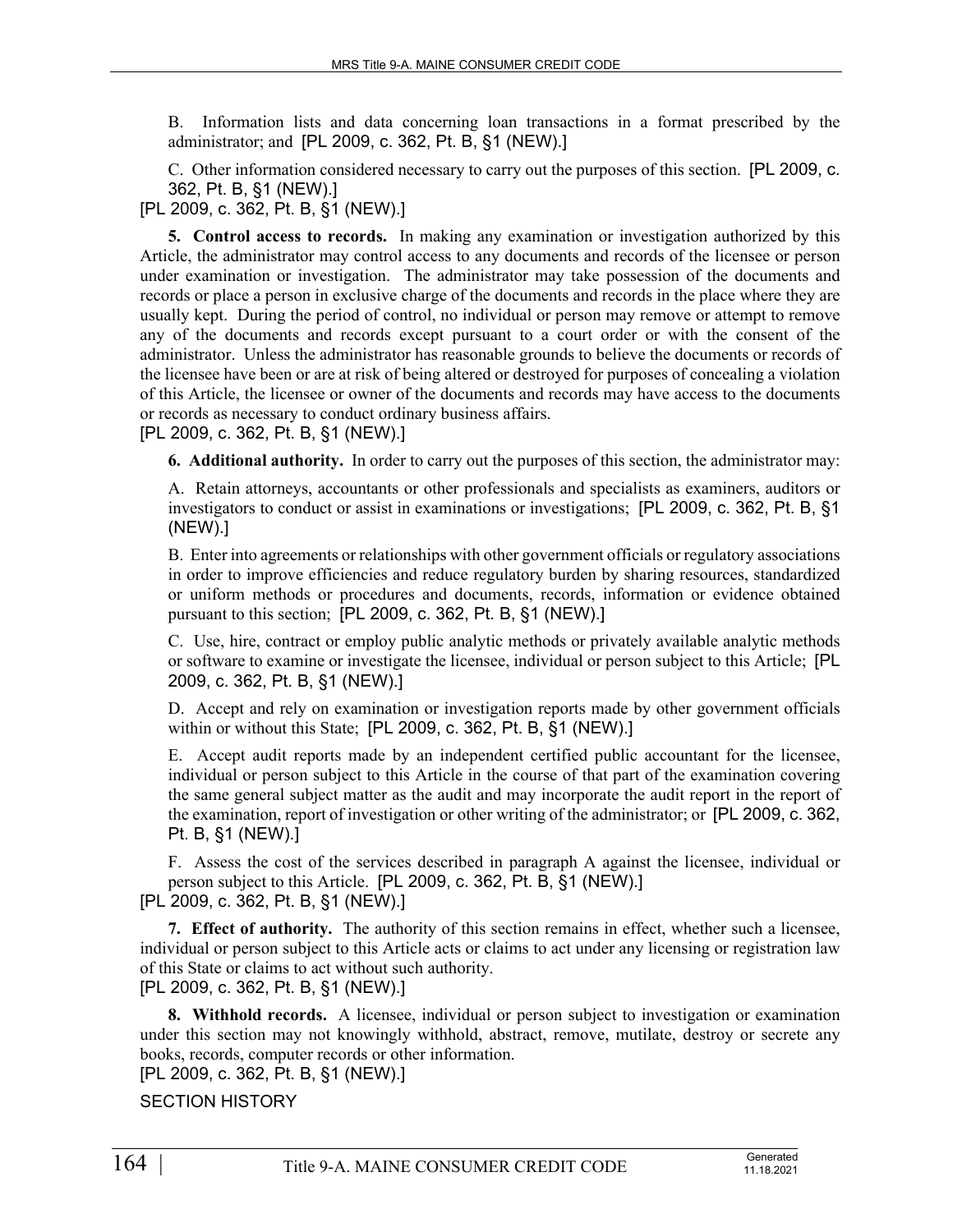PL 2009, c. 362, Pt. B, §1 (NEW). PL 2013, c. 267, Pt. B, §3 (AMD).

### **§13-116. Prohibited acts and practices**

It is a violation of this Article for an individual or a person subject to this Article to: [PL 2009, c. 362, Pt. B, §1 (NEW).]

**1. Defraud; mislead.** Directly or indirectly employ any scheme, device or artifice to defraud or mislead borrowers or lenders or to defraud a person; [PL 2009, c. 362, Pt. B, §1 (NEW).]

**2. Unfair or deceptive practice.** Engage in any unfair or deceptive practice toward a person; [PL 2009, c. 362, Pt. B, §1 (NEW).]

**3. Fraud; misrepresentation.** Obtain property by fraud or misrepresentation; [PL 2009, c. 362, Pt. B, §1 (NEW).]

**4. Fee despite absence of loan obtained.** Solicit or enter into a contract with a borrower that provides in substance that the person or individual subject to this Article may earn a fee or commission through best efforts to obtain a loan even though a loan is not actually obtained for the borrower; [PL 2009, c. 362, Pt. B, §1 (NEW).]

**5. Terms available.** Solicit, advertise or enter into a contract for specific interest rates, points or other financing terms unless the terms are actually available at the time of soliciting, advertising or contracting;

[PL 2009, c. 362, Pt. B, §1 (NEW).]

**6. Valid license.** Conduct any business covered by this Article without holding a valid license as required under this Article or assist or aide and abet any person in the conduct of business under this Article without a valid license required under this Article; [PL 2009, c. 362, Pt. B, §1 (NEW).]

**7. Disclosures.** Fail to make disclosures required by this Article and any other applicable state laws or rules or federal laws or regulations; [PL 2009, c. 362, Pt. B, §1 (NEW).]

**8. Compliance.** Fail to comply with this Article or rules adopted under this Article or fail to comply with any other state or federal law, including the rules and regulations applicable to any business authorized or conducted under this Article; [PL 2009, c. 362, Pt. B, §1 (NEW).]

**9. False or deceptive statement.** Make any false or deceptive statement or representation, including with regard to the rates, points or other financing terms or conditions for a residential mortgage loan, or engage in bait and switch advertising;

[PL 2009, c. 362, Pt. B, §1 (NEW).]

**10. False statement; material omission.** Negligently make any false statement or knowingly and willfully make any omission of material fact in connection with any information or reports filed with a government agency or the nationwide mortgage licensing system and registry or in connection with any investigation conducted by the administrator or another government agency; [PL 2009, c. 362, Pt. B, §1 (NEW).]

**11. Improper influence.** Make any payment, threat or promise directly or indirectly to any person for the purposes of influencing the independent judgment of the person in connection with a residential mortgage loan, or make any payment threat or promise directly or indirectly to any appraiser of a property, for the purposes of influencing the independent judgment of the appraiser with respect to the value of the property;

[PL 2009, c. 362, Pt. B, §1 (NEW).]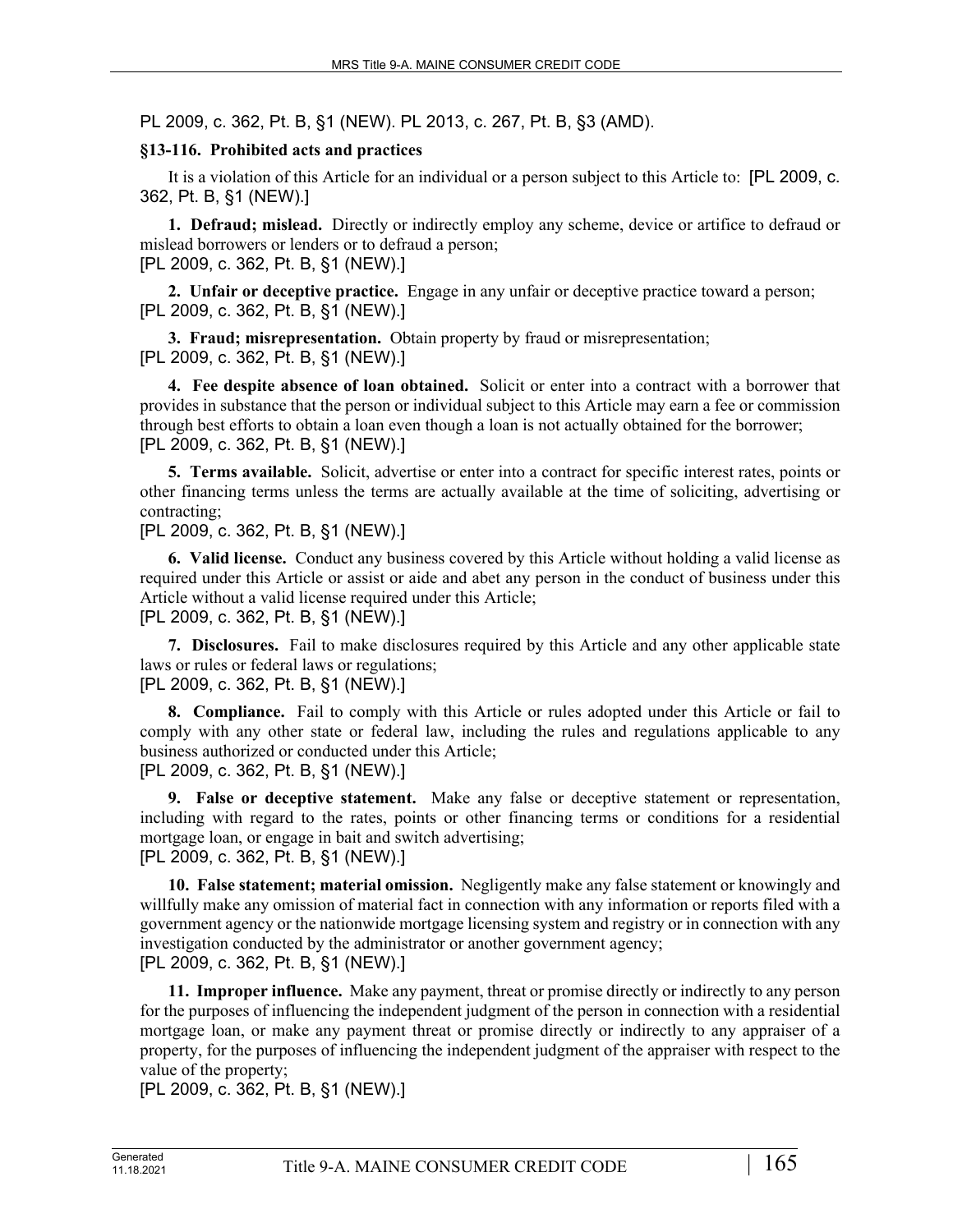**12. Prohibited fee.** Collect, charge, attempt to collect or charge or use or propose any agreement purporting to collect or charge any fee prohibited by this Article; [PL 2009, c. 362, Pt. B, §1 (NEW).]

**13. Excessive insurance.** Cause or require a borrower to obtain property insurance coverage in an amount that exceeds the replacement cost of the improvements as established by the property insurer; [PL 2009, c. 362, Pt. B, §1 (NEW).]

14. Account. Fail to truthfully account for money belonging to a party to a residential mortgage loan transaction; or

[PL 2009, c. 362, Pt. B, §1 (NEW).]

**15. Good faith and fair dealing.** Fail to comply with the duties of good faith and fair dealing as required in section 10‑303‑A.

[PL 2009, c. 362, Pt. B, §1 (NEW).]

SECTION HISTORY

PL 2009, c. 362, Pt. B, §1 (NEW).

#### **§13-117. Report to nationwide mortgage licensing system and registry**

The administrator shall regularly report violations of this Article, as well as enforcement actions and other relevant information, to the nationwide mortgage licensing system and registry. [PL 2009, c. 362, Pt. B, §1 (NEW).]

SECTION HISTORY

PL 2009, c. 362, Pt. B, §1 (NEW).

### **§13-118. Unique identifier shown**

The unique identifier of any person originating a residential mortgage loan must be clearly shown on all residential mortgage loan application forms, solicitations or advertisements, including business cards or publicly accessible websites and any other documents as established by rule or order of the administrator. [PL 2009, c. 362, Pt. B, §1 (NEW).]

# SECTION HISTORY

PL 2009, c. 362, Pt. B, §1 (NEW).

#### **§13-119. Rulemaking**

Rules adopted pursuant to this Article are routine technical rules as defined in Title 5, chapter 375, subchapter 2‑A. [PL 2009, c. 362, Pt. B, §1 (NEW).]

#### SECTION HISTORY

PL 2009, c. 362, Pt. B, §1 (NEW).

#### **§13-120. Effective date**

This Article takes effect January 1, 2011. [PL 2009, c. 497, §1 (AMD).]

#### SECTION HISTORY

PL 2009, c. 362, Pt. B, §1 (NEW). PL 2009, c. 497, §1 (AMD).

# **ARTICLE 14**

# **STUDENT LOAN BILL OF RIGHTS**

#### **§14-101. Short title**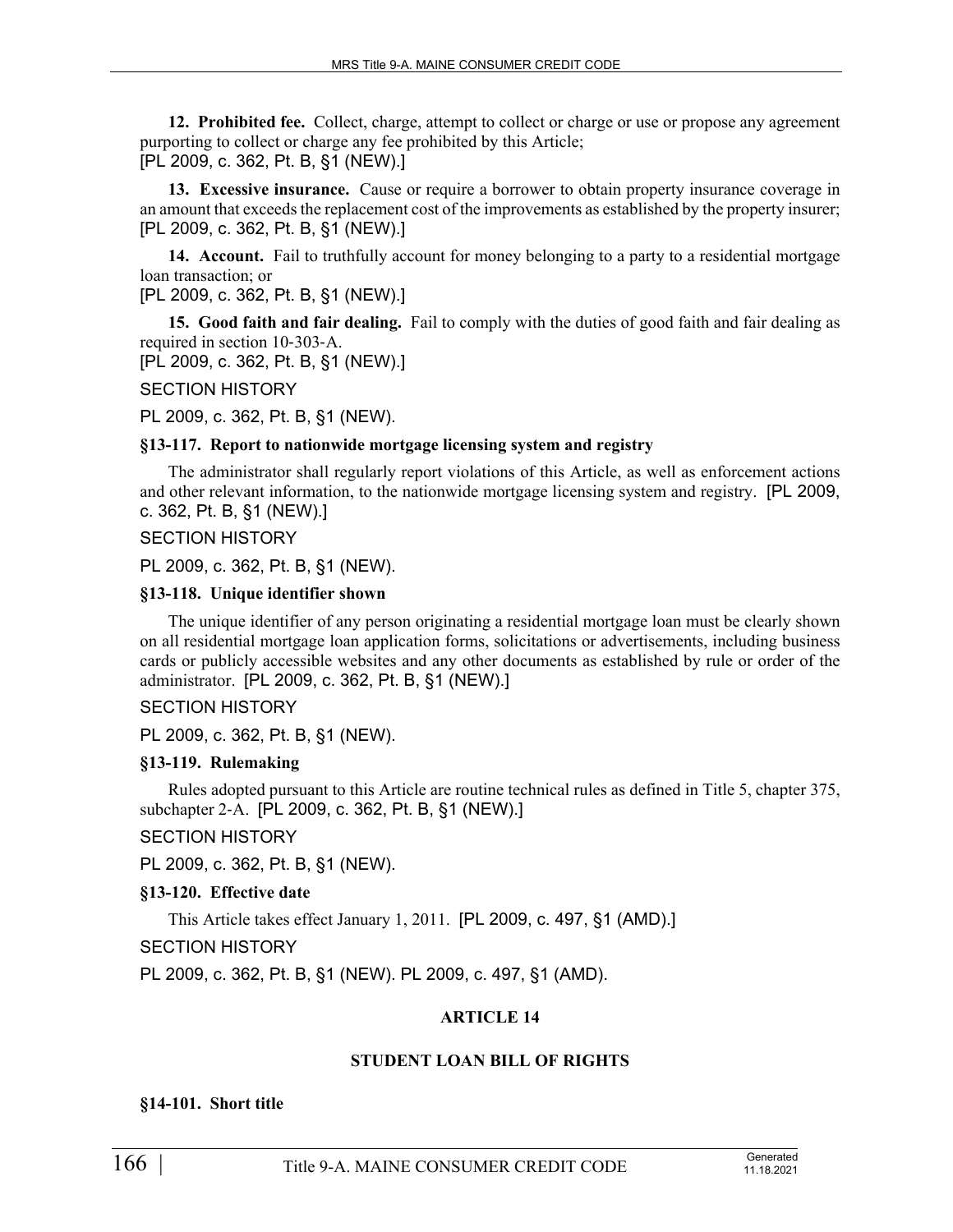This Article may be known and cited as "the Student Loan Bill of Rights." [PL 2019, c. 431, §2 (NEW); PL 2019, c. 431, §4 (AFF).]

### SECTION HISTORY

PL 2019, c. 431, §2 (NEW). PL 2019, c. 431, §4 (AFF).

### **§14-102. Applicability**

This Article applies to a person who acts as a student loan servicer in this State, except that this Article does not apply to a supervised financial organization or a financial institution holding company as defined in Title 9‑B, section 1011, subsection 1, to a mutual holding company as defined in Title 9‑B, section 1052, subsection 2 or to a wholly owned subsidiary of a supervised financial organization, financial institution holding company or mutual holding company. [PL 2019, c. 431, §2 (NEW); PL 2019, c. 431, §4 (AFF).]

### SECTION HISTORY

PL 2019, c. 431, §2 (NEW). PL 2019, c. 431, §4 (AFF).

### **§14-103. Definitions**

As used in this Article, unless the context otherwise indicates, the following terms have the following meanings. [PL 2019, c. 431, §2 (NEW); PL 2019, c. 431, §4 (AFF).]

**1. Servicing.** "Servicing" means:

A. Receiving any scheduled periodic payments from a student loan borrower or notification of such payments and applying the payments to the student loan borrower's account pursuant to the terms of a student education loan or to the terms of the contract governing the servicing of the student education loan; [PL 2019, c. 431, §2 (NEW); PL 2019, c. 431, §4 (AFF).]

B. During a period when a payment is not required on a student education loan, maintaining account records for a student education loan and communicating with a student loan borrower regarding the loan on behalf of the loan's holder; or [PL 2019, c. 431, §2 (NEW); PL 2019, c. 431, §4 (AFF).]

C. Interactions with a student loan borrower, including activities to help prevent default on obligations arising from student education loans, conducted to facilitate any of the activities described in paragraph A or B. [PL 2019, c. 431, §2 (NEW); PL 2019, c. 431, §4 (AFF).] [PL 2019, c. 431, §2 (NEW); PL 2019, c. 431, §4 (AFF).]

**2. Student education loan.** "Student education loan" means a loan that is extended to a student loan borrower expressly for postsecondary education expenses or other school-related expenses and does not include open-ended credit or any loan that is secured by real property. [PL 2019, c. 431, §2 (NEW); PL 2019, c. 431, §4 (AFF).]

**3. Student loan borrower.** "Student loan borrower" means:

A. A resident of this State who has received or agreed to pay a student education loan; or [PL 2019, c. 431, §2 (NEW); PL 2019, c. 431, §4 (AFF).]

B. A person who shares legal responsibility with a resident under paragraph A for repaying the student education loan. [PL 2019, c. 431, §2 (NEW); PL 2019, c. 431, §4 (AFF).] [PL 2019, c. 431, §2 (NEW); PL 2019, c. 431, §4 (AFF).]

**4. Student loan servicer.** "Student loan servicer" means a person, wherever located, responsible for the servicing of a student education loan to a student loan borrower. "Student loan servicer" does not include a supervised financial organization or a financial institution holding company as defined in Title 9‑B, section 1011, subsection 1, a mutual holding company as defined in Title 9‑B, section 1052,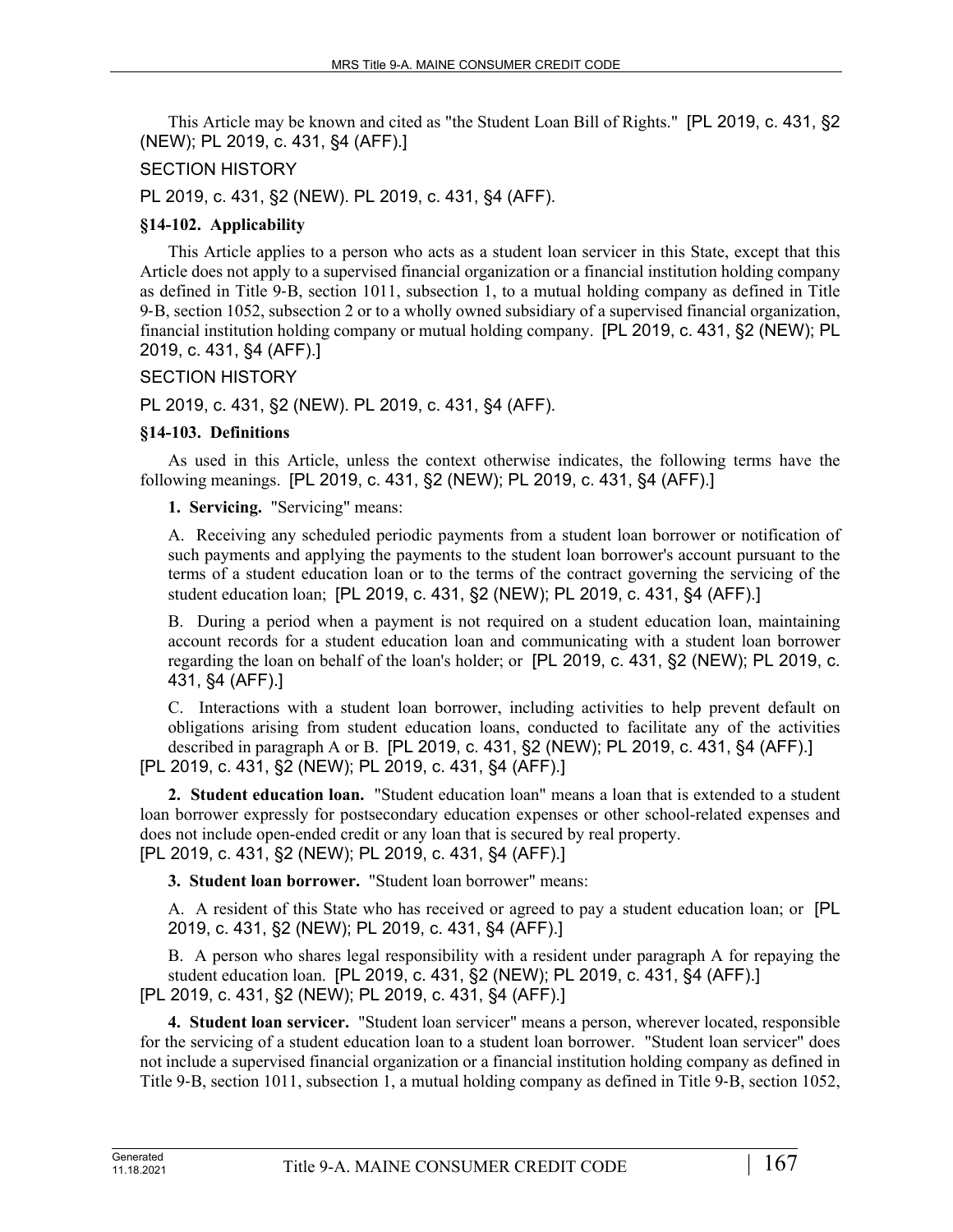subsection 2 or a wholly owned subsidiary of a supervised financial organization, financial institution holding company or mutual holding company.

[PL 2019, c. 431, §2 (NEW); PL 2019, c. 431, §4 (AFF).]

**5. Superintendent.** "Superintendent" means the Superintendent of Consumer Credit Protection within the Department of Professional and Financial Regulation.

[PL 2019, c. 431, §2 (NEW); PL 2019, c. 431, §4 (AFF).]

# SECTION HISTORY

PL 2019, c. 431, §2 (NEW). PL 2019, c. 431, §4 (AFF).

#### **§14-104. Student loan ombudsman**

The superintendent shall, using licensing and investigation fees collected pursuant to section 14‑107, support, maintain and designate a student loan ombudsman within the Department of Professional and Financial Regulation, Bureau of Consumer Credit Protection to provide timely assistance to student loan borrowers. [PL 2019, c. 431, §2 (NEW); PL 2019, c. 431, §4 (AFF).]

The student loan ombudsman, in consultation with the superintendent, shall: [PL 2019, c. 431, §2 (NEW); PL 2019, c. 431, §4 (AFF).]

**1. Complaints.** Receive, review and attempt to resolve complaints between:

A. Student loan borrowers; and [PL 2019, c. 431, §2 (NEW); PL 2019, c. 431, §4 (AFF).]

B. Student loan servicers or any other participants in student education loan lending, including, but not limited to, originators servicing their own student education loans. The ombudsman may collaborate with institutions of higher education to attempt to resolve complaints; [PL 2019, c. 431, §2 (NEW); PL 2019, c. 431, §4 (AFF).]

[PL 2019, c. 431, §2 (NEW); PL 2019, c. 431, §4 (AFF).]

**2. Data.** Compile and analyze data on student loan borrower complaints as described in subsection 1 and as resolved pursuant to section 14‑106;

[PL 2019, c. 431, §2 (NEW); PL 2019, c. 431, §4 (AFF).]

**3. Assistance.** Assist student loan borrowers to understand their rights and responsibilities under the terms of student education loans;

[PL 2019, c. 431, §2 (NEW); PL 2019, c. 431, §4 (AFF).]

**4. Information.** Provide information to the public, agencies, Legislators and others regarding the problems and concerns of student loan borrowers and make recommendations for resolving those problems and concerns;

[PL 2019, c. 431, §2 (NEW); PL 2019, c. 431, §4 (AFF).]

**5. Laws, regulations and policies.** Analyze and monitor the development and implementation of federal, state and local laws, ordinances, regulations, rules and policies relating to student loan borrowers and recommend any necessary changes;

[PL 2019, c. 431, §2 (NEW); PL 2019, c. 431, §4 (AFF).]

**6. Student loan history.** Review, as authorized and appropriate, the complete student education loan history for a student loan borrower who provides written consent for such a review; [PL 2019, c. 431, §2 (NEW); PL 2019, c. 431, §4 (AFF).]

**7. Outreach.** Provide sufficient outreach and disseminate information concerning the availability of the student loan ombudsman to assist student loan borrowers and potential student loan borrowers, public institutions of higher education, student loan servicers and any other participants in student education loan lending with any student education loan servicing concerns;

[PL 2019, c. 431, §2 (NEW); PL 2019, c. 431, §4 (AFF).]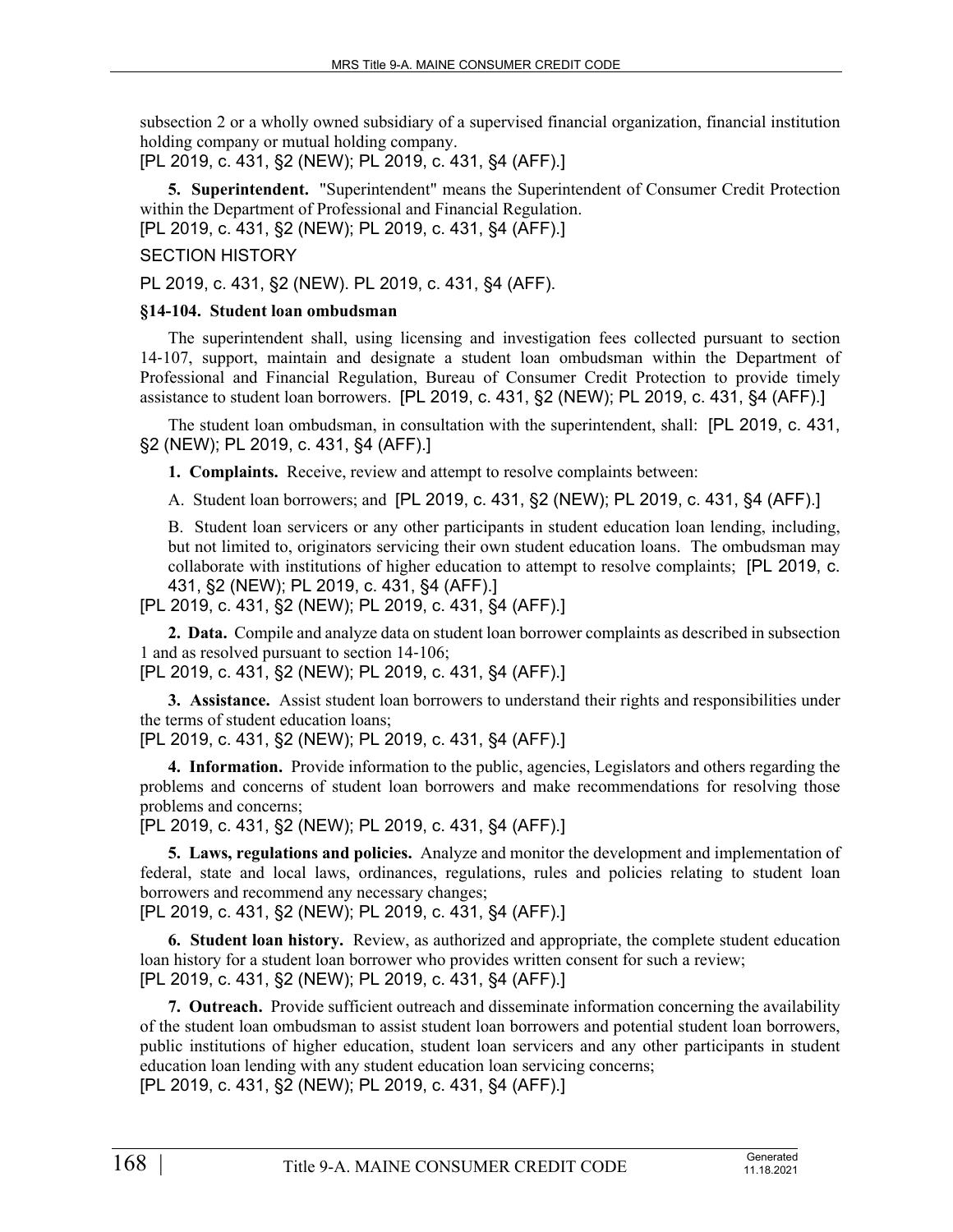**8. Assistance with complaints.** Seek the assistance of an exempt organization in the resolution of a student loan borrower complaint as described in subsection 1 involving that exempt organization. The exempt organization shall cooperate with the student loan ombudsman as required by section 14‑106. For purposes of this subsection, "exempt organization" means the Finance Authority of Maine and financial institutions exempt from this Article pursuant to section 14-107, subsection 1; and [PL 2019, c. 431, §2 (NEW); PL 2019, c. 431, §4 (AFF).]

**9. Other actions.** Take any other actions necessary to fulfill the duties of the student loan ombudsman as set forth in this Article.

[PL 2019, c. 431, §2 (NEW); PL 2019, c. 431, §4 (AFF).]

SECTION HISTORY

PL 2019, c. 431, §2 (NEW). PL 2019, c. 431, §4 (AFF).

# **§14-105. Annual report**

The superintendent shall submit a report by January 1st of each year to the joint standing committees of the Legislature having jurisdiction over education and cultural affairs and insurance and financial services matters. The report must include: [PL 2019, c. 431, §2 (NEW); PL 2019, c. 431, §4 (AFF).]

**1. Implementation.** A description of actions taken with respect to the implementation of this Article;

[PL 2019, c. 431, §2 (NEW); PL 2019, c. 431, §4 (AFF).]

**2. Effectiveness.** An assessment of the overall effectiveness of the student loan ombudsman, including information, in the aggregate, regarding student loan borrower complaints investigated with the assistance of an organization that is exempt from this Article pursuant to section 14‑107, subsection 1;

# [PL 2019, c. 431, §2 (NEW); PL 2019, c. 431, §4 (AFF).]

**3. Funding.** An accounting of the funding for the program, including the license, examination and investigation fees collected pursuant to this Article, and whether those funds are adequate for or are in excess of the costs of carrying out the duties of this Article; and [PL 2019, c. 431, §2 (NEW); PL 2019, c. 431, §4 (AFF).]

**4. Additional steps.** Recommendations regarding additional steps for the Department of Professional and Financial Regulation to gain regulatory control over licensing and enforcement with respect to student loan servicers.

[PL 2019, c. 431, §2 (NEW); PL 2019, c. 431, §4 (AFF).]

**5. Additional steps.** 

[PL 2021, c. 293, Pt. A, §14 (RP).]

# SECTION HISTORY

PL 2019, c. 431, §2 (NEW). PL 2019, c. 431, §4 (AFF). PL 2021, c. 293, Pt. A, §14 (AMD).

# **§14-106. Assistance by exempt organization; report**

An exempt organization that is requested by the student loan ombudsman to provide assistance pursuant to section 14‑104, subsection 8 shall provide, in a timely manner, the information requested by the ombudsman necessary to investigate and resolve a student loan borrower complaint, including the steps taken by the exempt organization to resolve the complaint, or, on its own, shall resolve, in a timely manner, the complaint and provide the ombudsman with documentation regarding the resolution. Annually, an exempt organization that is involved in the resolution of a complaint pursuant to this section shall report to the ombudsman the number of complaints received and the number of complaints resolved by the exempt organization. For purposes of this section, "exempt organization" means the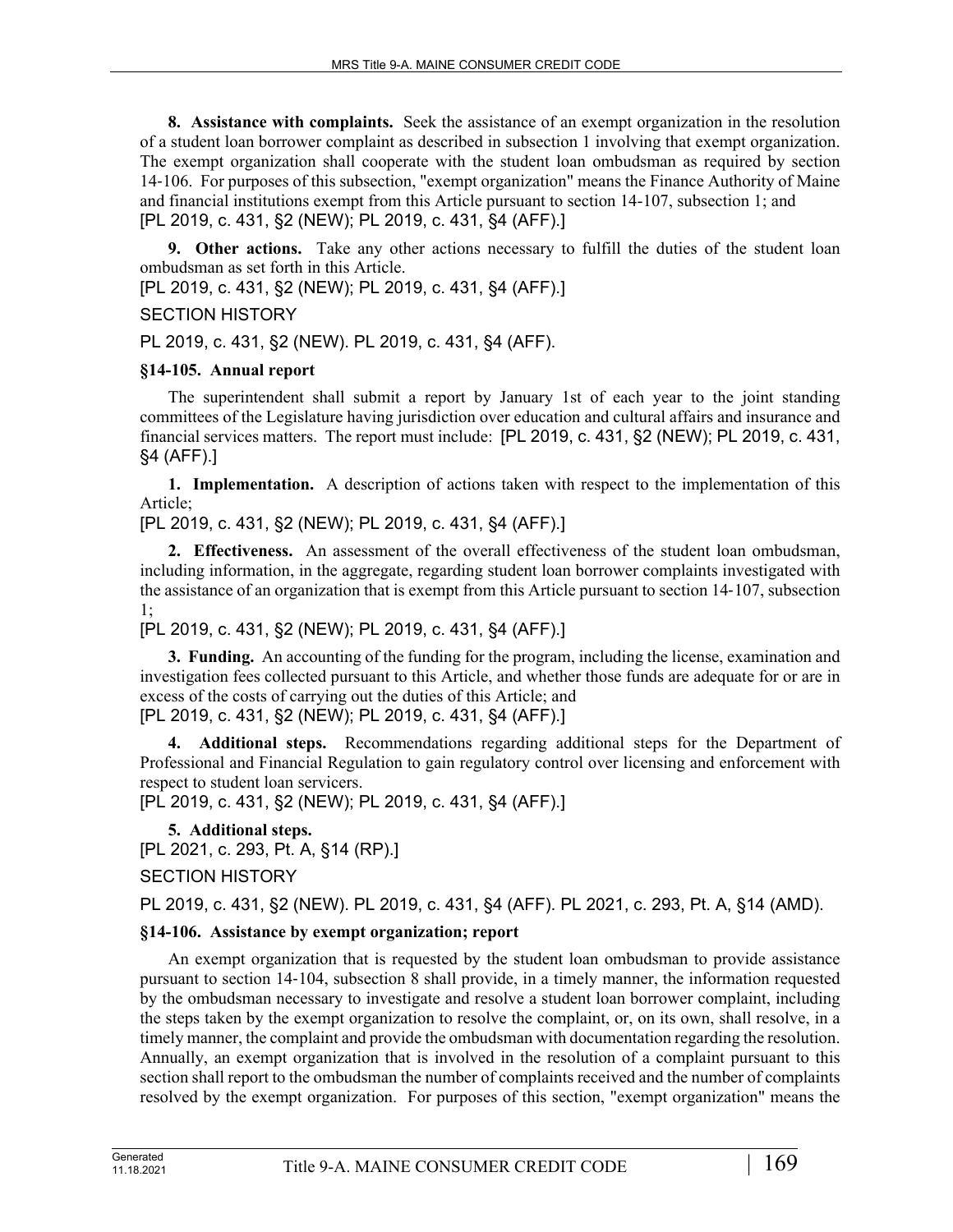Finance Authority of Maine and financial institutions exempt from this Article pursuant to section 14- 107, subsection 1. [PL 2019, c. 431, §2 (NEW); PL 2019, c. 431, §4 (AFF).]

### SECTION HISTORY

PL 2019, c. 431, §2 (NEW). PL 2019, c. 431, §4 (AFF).

### **§14-107. Licensing of student loan servicers**

A person may not act as a student loan servicer, directly or indirectly, without first obtaining a license from the superintendent pursuant to this section, unless that person is exempt from licensure pursuant to subsection 1. [PL 2019, c. 431, §2 (NEW); PL 2019, c. 431, §4 (AFF).]

**1. Exempt.** The following persons are exempt from student loan servicer licensing requirements:

A. A licensed bank or credit union, a wholly owned subsidiary of such a bank or credit union and an operating subsidiary of such a bank or credit union as long as each owner of the operating subsidiary is wholly owned by that bank or credit union; [PL 2019, c. 431, §2 (NEW); PL 2019, c. 431, §4 (AFF).]

B. A supervised financial organization or a Maine financial institution holding company as defined in Title 9‑B, section 1011, subsection 2; a Maine financial institution as defined in Title 9‑B, section 1011, subsection 6; a mutual holding company as defined in Title 9‑B, section 1052, subsection 2 whose home state, as defined in Title 9-B, section 131, subsection 20-A, is Maine; or a wholly owned subsidiary of a supervised financial organization, Maine financial institution holding company, Maine financial institution or mutual holding company; and [PL 2019, c. 431, §2 (NEW); PL 2019, c. 431, §4 (AFF).]

C. The Finance Authority of Maine. [PL 2019, c. 431, §2 (NEW); PL 2019, c. 431, §4 (AFF).] [PL 2019, c. 431, §2 (NEW); PL 2019, c. 431, §4 (AFF).]

**2. Application.** A person seeking to act within this State as a student loan servicer shall make a written application to the superintendent for an initial license in such form as the superintendent prescribes. The application must be accompanied by:

A. Financial statements and references of all applicants for a license as the superintendent considers necessary; [PL 2019, c. 431, §2 (NEW); PL 2019, c. 431, §4 (AFF).]

B. Information regarding the history of criminal convictions of the following:

- (1) The applicant;
- (2) Partners, if the applicant is a partnership;
- (3) Members, if the applicant is a limited liability company or association; and
- (4) Officers, directors and principal employees, if the applicant is a corporation.

The information submitted pursuant to this paragraph must be sufficient, as determined by the superintendent, to make the findings under subsection 3; [PL 2019, c. 431, §2 (NEW); PL 2019, c. 431, §4 (AFF).]

C. A nonrefundable license fee of \$1,000; and [PL 2019, c. 431, §2 (NEW); PL 2019, c. 431, §4 (AFF).]

D. A nonrefundable investigation fee of \$800. [PL 2019, c. 431, §2 (NEW); PL 2019, c. 431, §4 (AFF).]

The superintendent may require or allow applications to be made electronically through the nationwide mortgage licensing system and registry, as defined in section 13‑102, subsection 8. An applicant using that system shall pay any required processing fees.

[PL 2019, c. 431, §2 (NEW); PL 2019, c. 431, §4 (AFF).]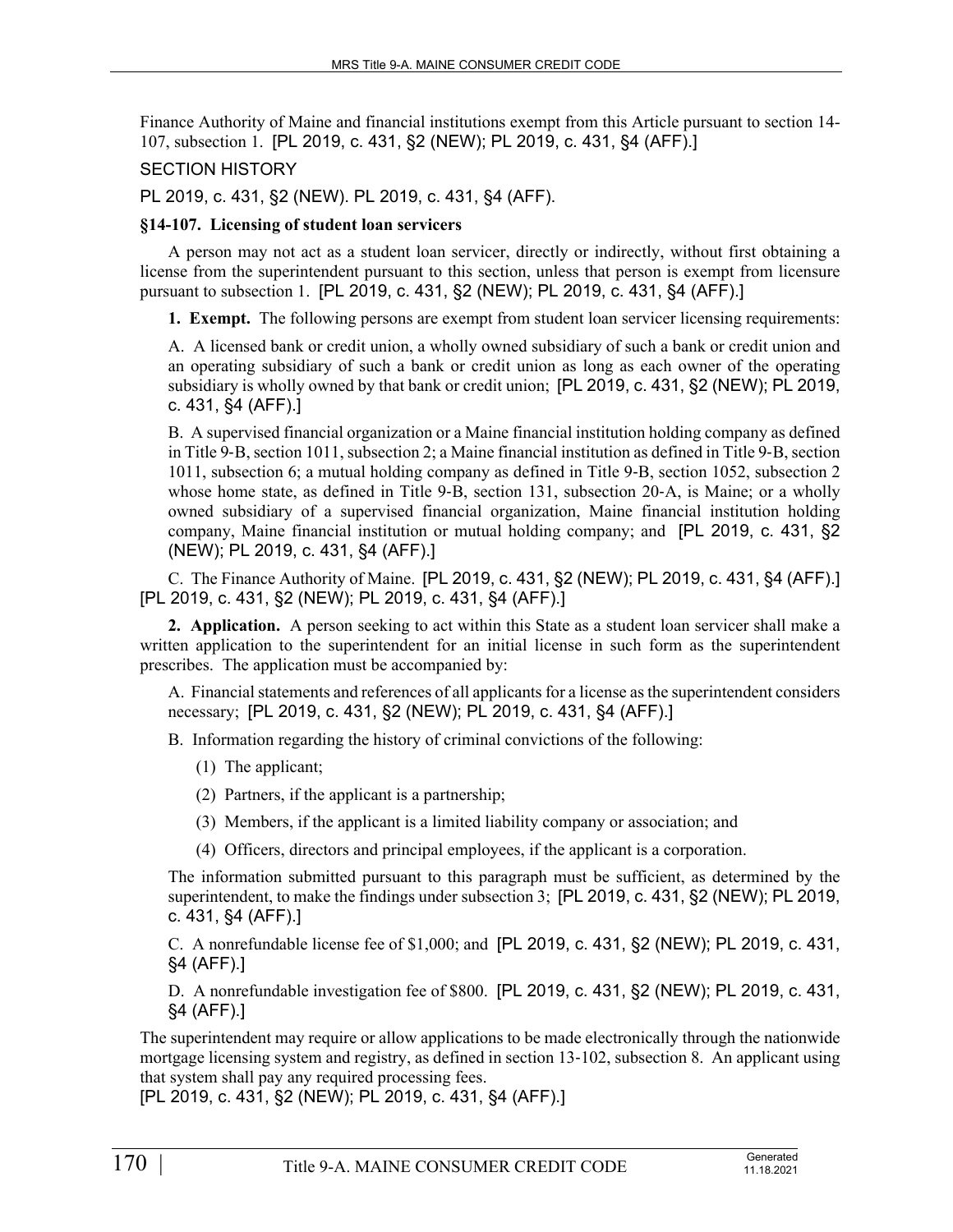**3. Investigation of applicant.** Upon the filing of an application for an initial license and the payment of the fees for licensing and investigation pursuant to subsection 2, the superintendent shall investigate the financial condition and responsibility, financial and business experience, character and general fitness of the applicant. The superintendent, in accordance with Title 25, section 1706, may conduct state and national criminal history record checks of the applicant and of each partner, member, officer, director and principal employee of the applicant. The superintendent may issue a license if the superintendent finds that:

A. The applicant's financial condition is sound; [PL 2019, c. 431, §2 (NEW); PL 2019, c. 431, §4 (AFF).]

B. The applicant's business will be conducted honestly, fairly, equitably, carefully and efficiently within the purposes and intent of this Article and in a manner commanding the confidence and trust of the community; [PL 2019, c. 431, §2 (NEW); PL 2019, c. 431, §4 (AFF).]

C. If the applicant is:

(1) An individual, the individual is in all respects properly qualified and of good character;

(2) A partnership, each partner is in all respects properly qualified and of good character;

(3) A corporation, the president, chair of the executive committee, senior officer responsible for the corporation's business and chief financial officer or any other person who performs similar functions as determined by the superintendent, each director, each trustee and each shareholder owning 10% or more of each class of the securities of the corporation is in all respects properly qualified and of good character; or

(4) A limited liability company or association, each member is in all respects properly qualified and of good character; [PL 2019, c. 431, §2 (NEW); PL 2019, c. 431, §4 (AFF).]

D. No person on behalf of the applicant knowingly has made an incorrect statement of a material fact in the application or in any report or statement made pursuant to this Article; and [PL 2019, c. 431, §2 (NEW); PL 2019, c. 431, §4 (AFF).]

E. The applicant has met any other requirements as determined by the superintendent. [PL 2019, c. 431, §2 (NEW); PL 2019, c. 431, §4 (AFF).]

[PL 2019, c. 431, §2 (NEW); PL 2019, c. 431, §4 (AFF).]

**4. License expiration.** A license issued pursuant to this Article expires at the close of business on September 30th of the odd-numbered year following its issuance, unless renewed or earlier surrendered, suspended or revoked pursuant to this Article. No later than 15 days after a licensee ceases to engage in the business of student education loan servicing in this State for any reason, including a business decision to terminate operations in this State, license revocation, bankruptcy or voluntary dissolution, the licensee shall provide written notice of surrender to the superintendent and shall surrender to the superintendent its license for each location in which the licensee has ceased to engage in such business. The written notice of surrender must identify the location where the records of the licensee will be stored and the name, address and telephone number of an individual authorized to provide access to the records. The surrender of a license does not reduce or eliminate the licensee's civil or criminal liability arising from acts or omissions occurring prior to the surrender of the license, including any administrative actions undertaken by the superintendent to revoke or suspend a license, assess a civil penalty, order restitution or exercise any other authority provided to the superintendent. If the superintendent permits or requires licensing through the nationwide mortgage licensing system and registry pursuant to subsection 2, the superintendent may amend the license term and license expiration date to comply with the parameters of the system. License and investigation fees must be apportioned so the average of such fees does not increase on an annualized basis.

[PL 2019, c. 431, §2 (NEW); PL 2019, c. 431, §4 (AFF).]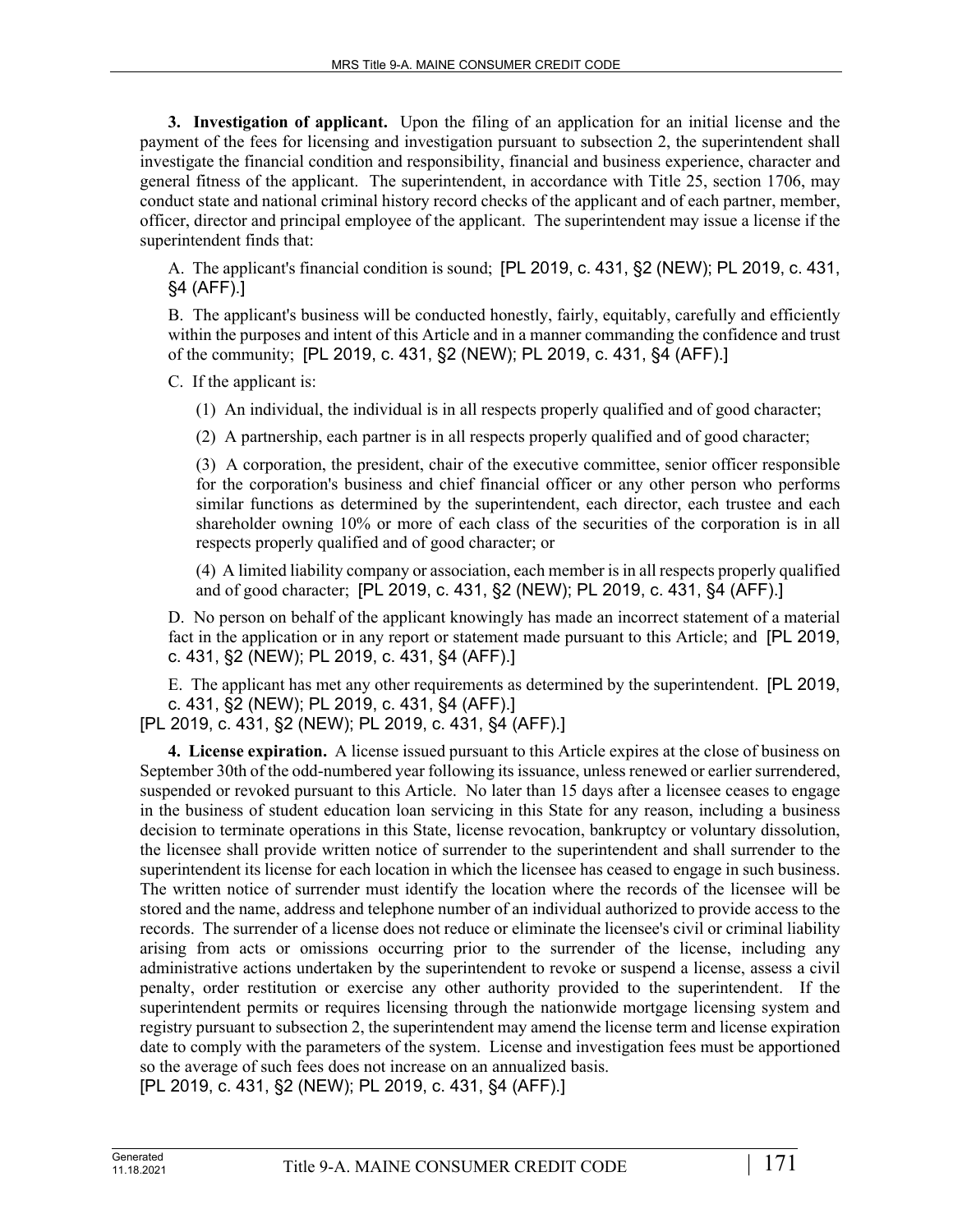**5. License renewal.** A license issued pursuant to this Article may be renewed for the ensuing 24 month period upon the filing of an application containing all required documents and fees as provided in this section. A renewal application must be filed on or before September 1st of the year in which the license expires. A renewal application filed with the superintendent after September 1st that is accompanied by a \$100 late fee is deemed to be timely and sufficient. If an application for a renewal license has been filed with the superintendent on or before the date the license expires, the license sought to be renewed continues in effect until the issuance by the superintendent of the renewal license applied for or until the superintendent has notified the licensee in writing of the superintendent's refusal to issue the renewal license together with the grounds upon which the refusal is based. The superintendent may refuse to issue a renewal license on any ground on which the superintendent might refuse to issue an initial license.

[PL 2019, c. 431, §2 (NEW); PL 2019, c. 431, §4 (AFF).]

**6. Dishonored check.** If a check filed with the superintendent to pay a license, investigation or renewal fee under this section is dishonored, the superintendent shall automatically suspend the license or the renewal license that has been issued but is not yet effective. The superintendent shall give the licensee notice of the automatic suspension pending proceedings for revocation or refusal to renew and an opportunity for a hearing on such actions in accordance with Article 6. [PL 2019, c. 431, §2 (NEW); PL 2019, c. 431, §4 (AFF).]

**7. Update application information.** An applicant or licensee under this Article shall notify the superintendent, in writing, of any change in the information provided in its initial application for a license or its most recent renewal application for a license, as applicable, not later than 10 business days after the occurrence of the event that results in the change.

[PL 2019, c. 431, §2 (NEW); PL 2019, c. 431, §4 (AFF).]

**8. Incomplete application.** The superintendent may consider an application for a license under this Article abandoned if the applicant fails to respond to any request for information required under this Article or any rules adopted pursuant to this Article, as long as the superintendent notifies the applicant, in writing, that the application will be considered abandoned if the applicant fails to submit the information within 60 days after the date on which the request for information was made. An application filing fee paid prior to the date an application is abandoned pursuant to this subsection may not be refunded. Abandonment of an application pursuant to this subsection does not preclude the applicant from submitting a new application for a license under this Article.

[PL 2019, c. 431, §2 (NEW); PL 2019, c. 431, §4 (AFF).]

**9. Automatic licensure.** The superintendent shall issue automatically a limited, irrevocable license to a person servicing a student loan under contract with the United States Department of Education as follows.

A. A person seeking to act within this State as a student loan servicer is exempt from the procedures described in subsection 2, except for subsection 2, paragraphs C and D, upon a determination by the superintendent that student loan servicing performed in this State is solely conducted pursuant to a contract or contracts awarded by the United States Secretary of Education under 20 United States Code, Section 1087f. The procedure to document eligibility for such an exemption must be prescribed by the superintendent. [PL 2019, c. 431, §2 (NEW); PL 2019, c. 431, §4 (AFF).]

B. The superintendent shall issue automatically a license to a person determined exempt by the superintendent pursuant to paragraph A; that person is deemed to have met all of the requirements of subsection 3. [PL 2019, c. 431, §2 (NEW); PL 2019, c. 431, §4 (AFF).]

C. A person issued a license pursuant to this subsection is exempt from subsections 4 to 8. [PL 2019, c. 431, §2 (NEW); PL 2019, c. 431, §4 (AFF).]

D. A person issued a license pursuant to this subsection shall provide the superintendent with written notice within 7 days following the notification of the expiration, revocation or termination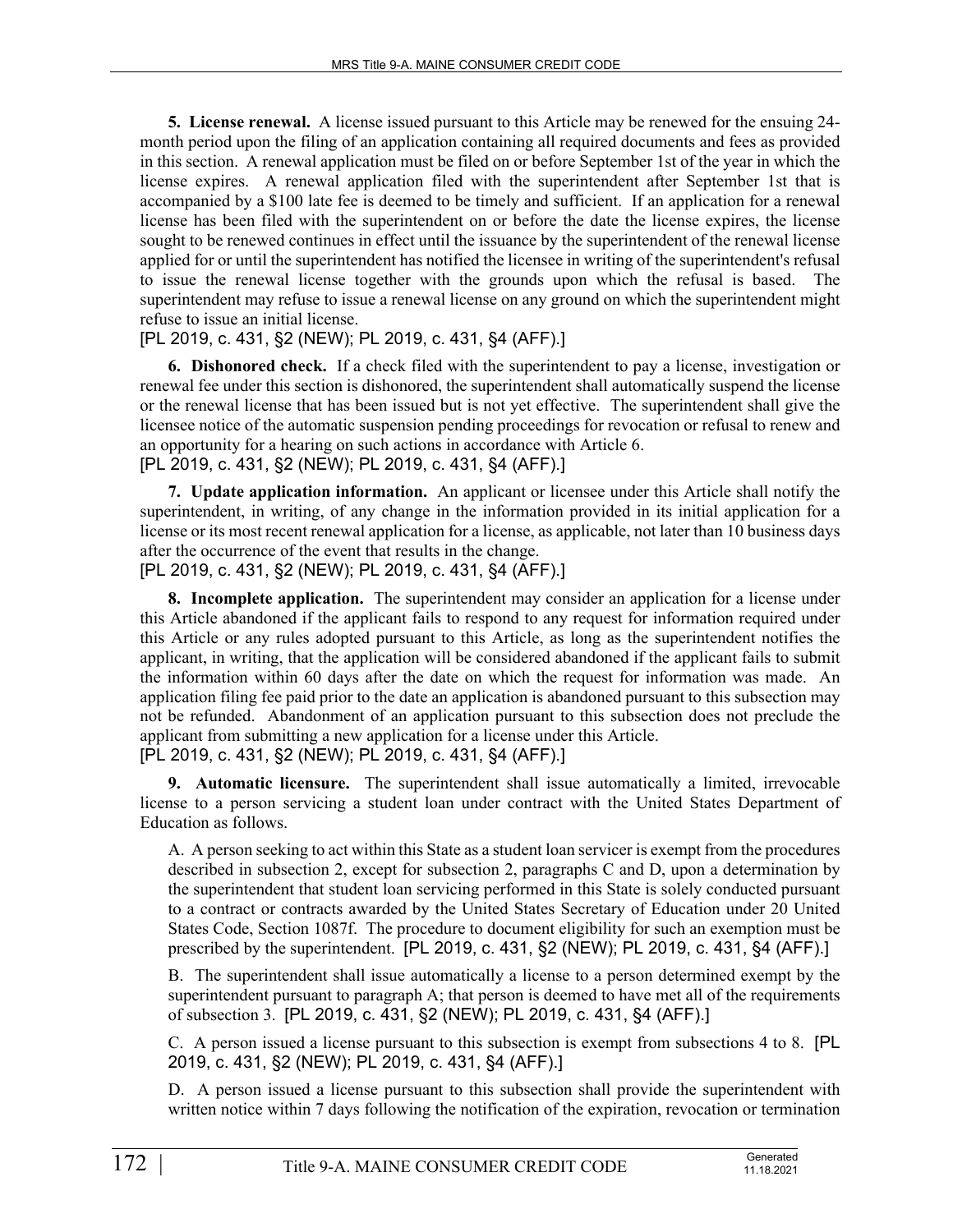of any contract awarded by the United States Secretary of Education under 20 United States Code, Section 1087f; that person has 30 days to satisfy the requirements of this Article in order to continue to act as a student loan servicer within this State. Upon the expiration of the 30-day period, if the person seeking to act as a student loan servicer within this State has not satisfied all requirements established under this Article, the superintendent shall immediately suspend any license issued under this subsection. [PL 2019, c. 431, §2 (NEW); PL 2019, c. 431, §4 (AFF).]

E. With respect to student loan servicing not conducted pursuant to a contract awarded by the United States Secretary of Education under 20 United States Code, Section 1087f, this subsection does not prevent the superintendent from issuing an order to temporarily or permanently prohibit or bar a person from acting as a student loan servicer. [PL 2019, c. 431, §2 (NEW); PL 2019, c. 431, §4 (AFF).]

F. With respect to student loan servicing conducted pursuant to a contract awarded by the United States Secretary of Education under 20 United States Code, Section 1087f, this subsection does not prevent the superintendent from issuing a cease and desist order or injunction against a student loan servicer to cease activities in violation of this Article or the Maine Unfair Trade Practices Act. [PL 2019, c. 431, §2 (NEW); PL 2019, c. 431, §4 (AFF).]

[PL 2019, c. 431, §2 (NEW); PL 2019, c. 431, §4 (AFF).]

**10. Branch office license; change of license notification.** A licensee under this Article may not act within this State as a student loan servicer under any name or at any place of business other than those named in the license. Any change of location of a place of business of a licensee requires prior written notice to the superintendent. Not more than one place of business may be maintained under the same license, but the superintendent may issue more than one license to a licensee that complies with the provisions of this Article as to each license. If a licensee desires to carry on business in more than one location, the licensee shall procure a branch office license for each additional location where the business is to be conducted. A license is not transferable or assignable. [PL 2019, c. 431, §2 (NEW); PL 2019, c. 431, §4 (AFF).]

**11. Records retention; records request.** A student loan servicer shall maintain adequate records

of each student education loan transaction for not less than 2 years following the final payment on the student education loan or the assignment of the student education loan, whichever occurs first, or except as otherwise required by federal law, a federal student loan education agreement or a contract between the Federal Government and a licensee under this Article.

Upon request by the superintendent, a student loan servicer shall make such records available or shall send such records to the superintendent by registered or certified mail, return receipt requested, or by any express delivery carrier that provides a dated delivery receipt, not later than 5 business days after requested by the superintendent to do so. The superintendent may grant a licensee additional time to make such records available or to send the records to the superintendent. [PL 2019, c. 431, §2 (NEW); PL 2019, c. 431, §4 (AFF).]

**12. License suspension and revocation; refusal to renew.** The superintendent may suspend, revoke or refuse to renew a license issued pursuant to this section or take any other action in accordance with Article 6 if the superintendent finds one of the following:

A. The licensee has violated any provision of this Article or any rule or order lawfully adopted or made pursuant to and within the authority of this Article; or [PL 2019, c. 431, §2 (NEW); PL 2019, c. 431, §4 (AFF).]

B. Any fact or condition exists that, if it had existed at the time of the original application for the license, clearly would have warranted a denial of the license. [PL 2019, c. 431, §2 (NEW); PL 2019, c. 431, §4 (AFF).]

An abatement of the license fee may not be made if the license is surrendered, revoked or suspended.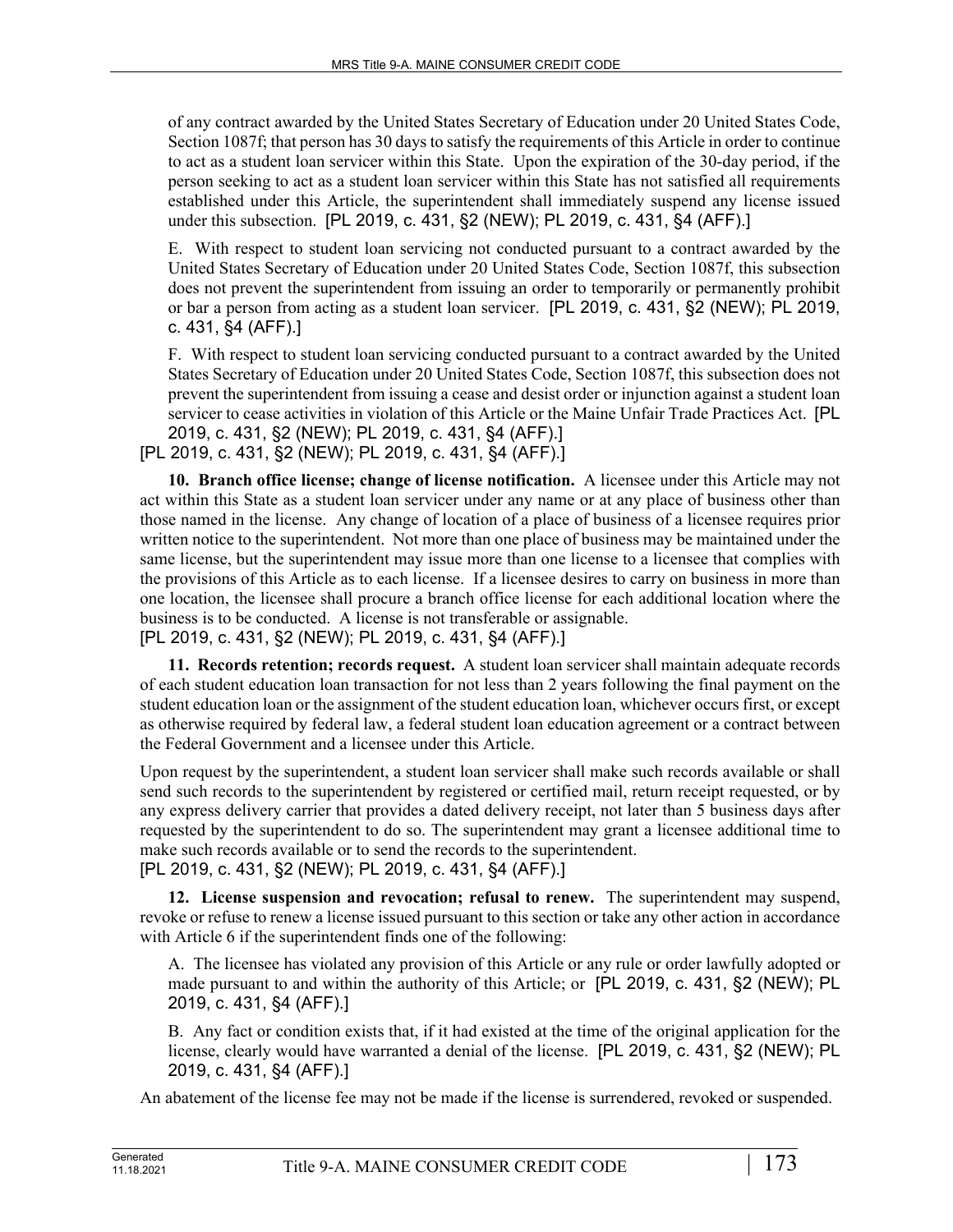[PL 2019, c. 431, §2 (NEW); PL 2019, c. 431, §4 (AFF).] SECTION HISTORY PL 2019, c. 431, §2 (NEW). PL 2019, c. 431, §4 (AFF).

#### **§14-108. Student loan servicers**

**1. Definition.** As used in this section, "nonconforming payment" means a payment on a student education loan of a student loan borrower that is different than the required payment. [PL 2019, c. 431, §2 (NEW); PL 2019, c. 431, §4 (AFF).]

**2. Requirements.** Except as otherwise provided in federal law, a federal student education loan agreement or a contract between the Federal Government and a student loan servicer, a student loan servicer shall comply with the requirements of this subsection.

A. Upon receipt of a written inquiry from a student loan borrower or the representative of a student loan borrower, a student loan servicer shall respond by:

(1) Acknowledging receipt of the written inquiry within 10 days; and

(2) Providing, within 30 days after receiving the inquiry, information relating to the inquiry and, if applicable, the action the student loan servicer will take to correct the student loan borrower's account or an explanation of the student loan servicer's position that the borrower's account is correct. [PL 2019, c. 431, §2 (NEW); PL 2019, c. 431, §4 (AFF).]

B. A student loan servicer shall inquire of a student loan borrower how to apply an overpayment or prepayment to a student loan. A student loan borrower's direction on how to apply an overpayment or prepayment to a student loan must stay in effect for any future overpayments or prepayments during the term of a student loan until the borrower provides different directions. For purposes of this paragraph, "overpayment" or "prepayment" means a payment on a student loan in excess of the monthly amount due from a borrower on a student loan. [PL 2019, c. 431, §2 (NEW); PL 2019, c. 431, §4 (AFF).]

C. A student loan servicer shall apply a partial payment or underpayment in a manner that minimizes late fees and negative credit reporting. When loans on a student loan borrower's account have an equal stage of delinquency, a student loan servicer shall apply a partial payment or underpayment to satisfy as many individual loan payments as possible on a borrower's account. For purposes of this paragraph, "partial payment" or "underpayment" means a payment on a student loan account that contains multiple individual loans in an amount less than the amount necessary to satisfy the outstanding payment due on all loans in the student loan account. [PL 2019, c. 431, §2 (NEW); PL 2019, c. 431, §4 (AFF).]

D. In the event of the sale, assignment or other transfer of the servicing of a student education loan that results in a change in the identity of the person to whom a student loan borrower is required to send payments or direct any communication concerning the student education loan:

(1) As a condition of the sale, assignment or transfer, the student loan servicer shall require the new student loan servicer to honor all benefits originally represented as available to the student loan borrower during the repayment of the student education loan and preserve the availability of such benefits, including any benefits for which the student loan borrower has not yet qualified;

(2) Within 45 days after the sale, assignment or transfer, the student loan servicer shall transfer to the new student loan servicer all information regarding the student loan borrower, the account of the student loan borrower and the student education loan of the student loan borrower, including the repayment status of the student loan borrower and any benefits associated with the student education loan of the student loan borrower; and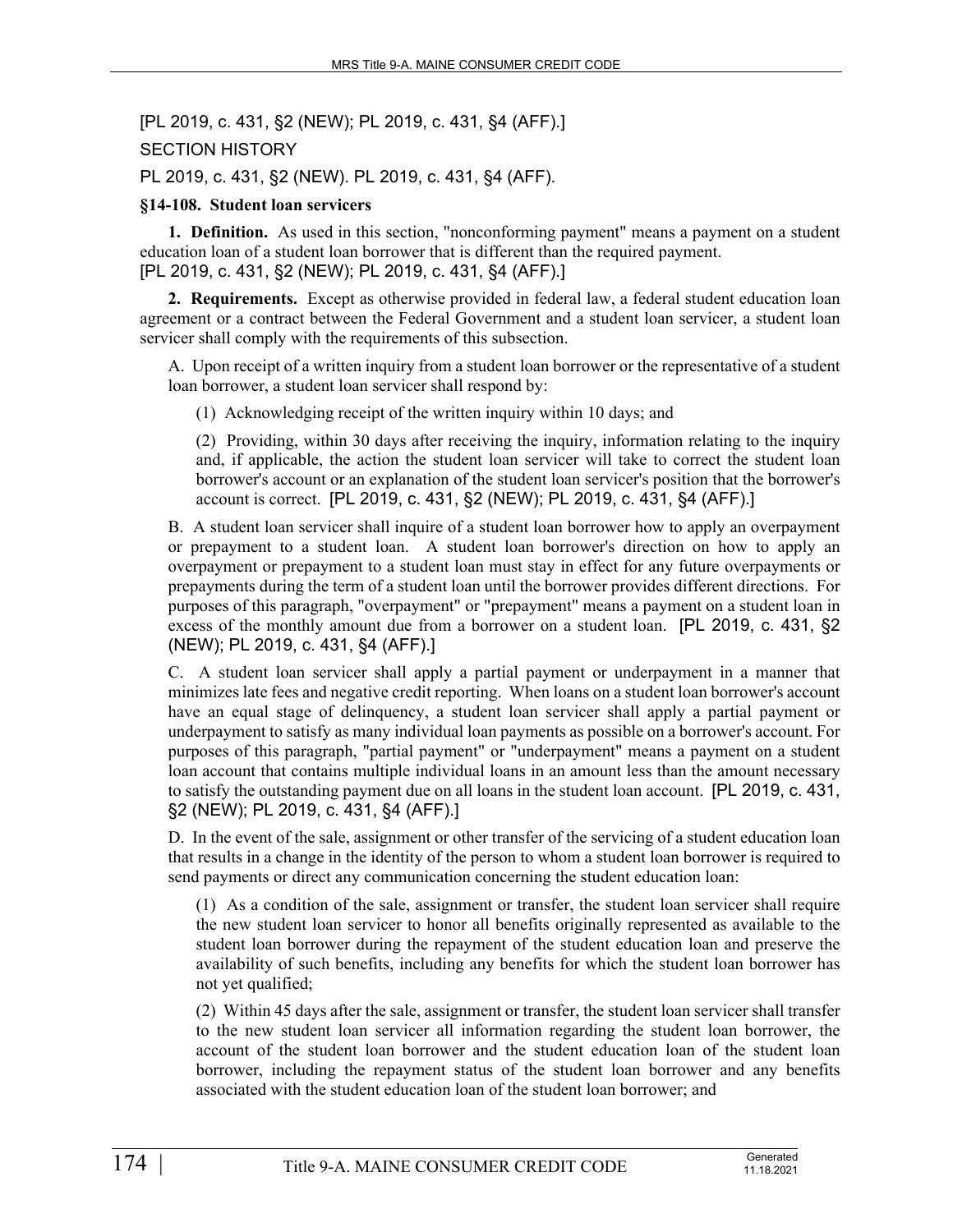(3) The sale, assignment or transfer of the servicing of the student education loan must be completed at least 7 days before the next payment on the loan is due. [PL 2019, c. 431, §2 (NEW); PL 2019, c. 431, §4 (AFF).]

E. A student loan servicer that obtains the right to service a student education loan shall adopt policies and procedures to verify that the student loan servicer has received all information regarding the student loan borrower, the account of the student loan borrower and the student education loan of the student loan borrower, including, but not limited to, the repayment status of the student loan borrower and any benefits associated with the student education loan of the student loan borrower. [PL 2019, c. 431, §2 (NEW); PL 2019, c. 431, §4 (AFF).]

F. A student loan servicer shall evaluate a student loan borrower for a repayment program based on income prior to placing the borrower in forbearance or default, if a repayment program based on income is available to the borrower. [PL 2019, c. 431, §2 (NEW); PL 2019, c. 431, §4 (AFF).]

[PL 2019, c. 431, §2 (NEW); PL 2019, c. 431, §4 (AFF).]

**3. Prohibited acts.** A student loan servicer may not:

A. Directly or indirectly employ a scheme, device or artifice to defraud or mislead student loan borrowers; [PL 2019, c. 431, §2 (NEW); PL 2019, c. 431, §4 (AFF).]

B. Engage in an unfair or deceptive practice toward any person or misrepresent or omit any material information in connection with the servicing of a student education loan, including, but not limited to, misrepresenting the amount, nature or terms of any fee or payment due or claimed to be due on a student education loan, the terms and conditions of the loan agreement or the borrower's obligations under the loan; [PL 2019, c. 431, §2 (NEW); PL 2019, c. 431, §4 (AFF).]

C. Obtain property by fraud or misrepresentation; [PL 2019, c. 431, §2 (NEW); PL 2019, c. 431, §4 (AFF); PL 2019, c. 431, §4 (AFF).]

D. Misapply student education loan payments to the outstanding balance of a student education loan; [PL 2019, c. 431, §2 (NEW); PL 2019, c. 431, §4 (AFF).]

E. Provide inaccurate information to a credit bureau, thereby harming the determination of a student loan borrower's creditworthiness; [PL 2019, c. 431, §2 (NEW); PL 2019, c. 431, §4 (AFF).]

F. Fail to report both the favorable and unfavorable payment history of a student loan borrower to a nationally recognized consumer credit bureau at least annually if the student loan servicer regularly reports information to such a credit bureau; [PL 2019, c. 431, §2 (NEW); PL 2019, c. 431, §4 (AFF).]

G. Refuse to communicate with an authorized representative of a student loan borrower who provides a written authorization signed by the student loan borrower, except that the student loan servicer may adopt procedures reasonably related to verifying that the representative is in fact authorized to act on behalf of the student loan borrower; [PL 2019, c. 431, §2 (NEW); PL 2019, c. 431, §4 (AFF).]

H. Make any false statement or omit a material fact in connection with information or reports filed with a governmental agency or in connection with an investigation conducted by the superintendent or another governmental agency; [PL 2019, c. 431, §2 (NEW); PL 2019, c. 431, §4 (AFF).]

I. Fail to respond within 15 days to communication from the student loan ombudsman, or within a shorter reasonable time as the student loan ombudsman may request in the communication; or [PL 2019, c. 431, §2 (NEW); PL 2019, c. 431, §4 (AFF).]

J. Fail to respond within 15 days to a student loan borrower complaint submitted to the servicer by the student loan ombudsman. If necessary, a student loan servicer may request additional time, up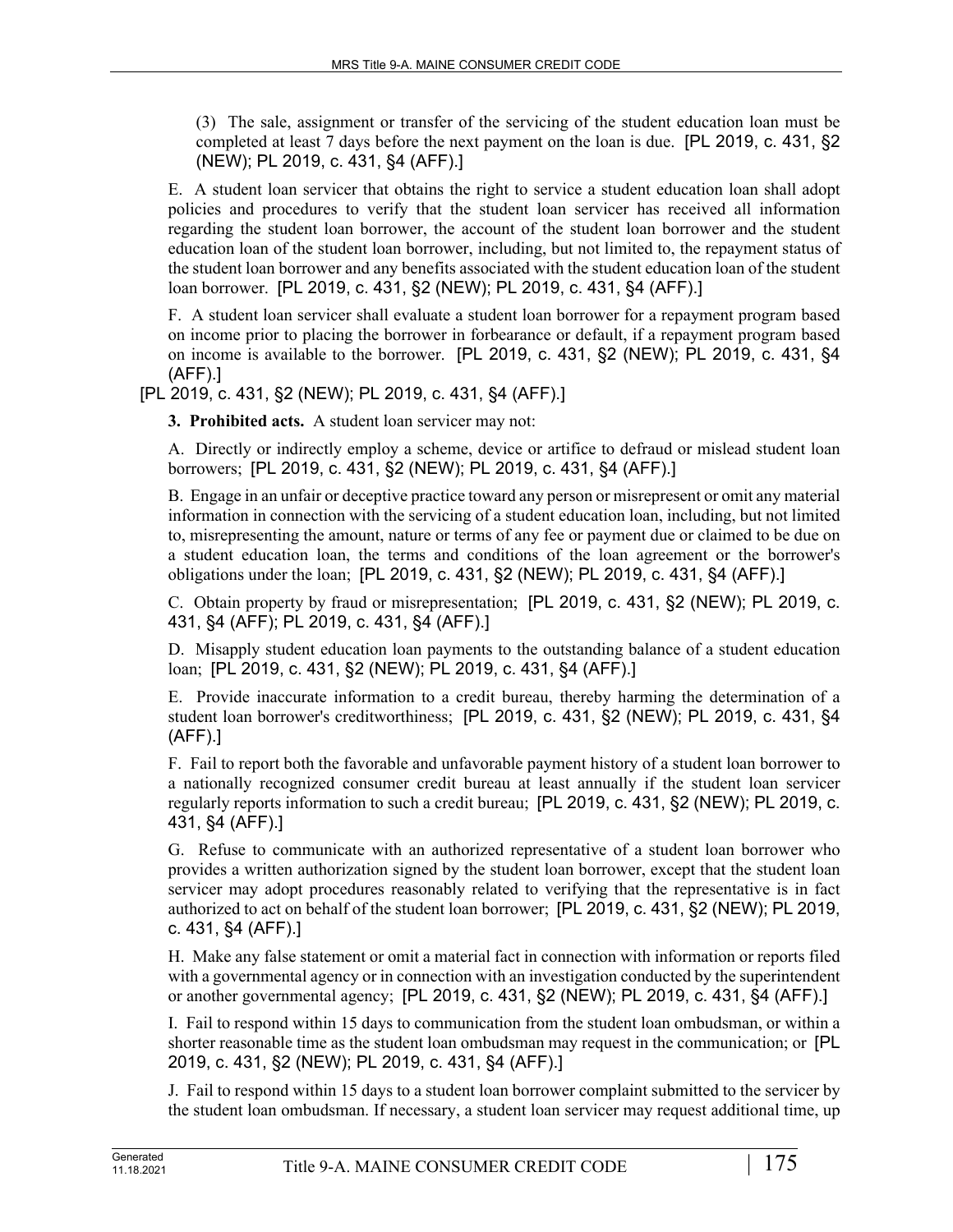to 45 days, as long as the request is accompanied by an explanation of why additional time is reasonable and necessary. [PL 2019, c. 431, §2 (NEW); PL 2019, c. 431, §4 (AFF).] [PL 2019, c. 431, §2 (NEW); PL 2019, c. 431, §4 (AFF).]

**4. Penalties.** A violation of this section is an unfair trade practice under the Maine Unfair Trade Practices Act and is subject to the enforcement and penalty provisions contained in that Act.

A. A student loan servicer that fails to comply with any requirement imposed under this section with respect to a student loan borrower is liable in an amount equal to the sum of:

(1) Any actual damages sustained by the borrower as result of the failure;

(2) A monetary award equal to 3 times the total amount the student loan servicer collected from the borrower;

(3) Punitive damages as the court may allow; and

(4) In the case of any successful action by the borrower to enforce the liability set out in this subsection, the costs of the action, together with reasonable attorney's fees as determined by the court. [PL 2019, c. 431, §2 (NEW); PL 2019, c. 431, §4 (AFF).]

B. The remedies provided in this subsection are not intended to be the exclusive remedies available to a student loan borrower, nor must the borrower exhaust any administrative remedies provided under this subsection or any other applicable law before proceeding under this subsection. [PL 2019, c. 431, §2 (NEW); PL 2019, c. 431, §4 (AFF).]

[PL 2019, c. 431, §2 (NEW); PL 2019, c. 431, §4 (AFF).]

SECTION HISTORY

PL 2019, c. 431, §2 (NEW). PL 2019, c. 431, §4 (AFF).

### **§14-109. Superintendent powers and duties**

**1. Investigations and examinations.** The superintendent has the authority to conduct investigations and examinations as follows.

A. For purposes of initial licensing, license renewal, license suspension, license revocation or termination or general or specific inquiry or investigation to determine compliance with this Article, the superintendent may access, receive and use any books, accounts, records, files, documents, information or evidence belonging to a licensee or person under examination, including, but not limited to, criminal, civil and administrative history information; personal history and experience information, including independent credit reports obtained from a consumer reporting agency described in Section 603(p) of the federal Fair Credit Reporting Act, 15 United States Code, Section 1681a; and any other documents, information or evidence the superintendent considers relevant to the inquiry or investigation regardless of the location, possession, control or custody of such documents, information or evidence. [PL 2019, c. 431, §2 (NEW); PL 2019, c. 431, §4 (AFF).]

B. For the purposes of investigating violations or complaints arising under this Article or for the purposes of examination, the superintendent may review, investigate or examine any licensee or person subject to this Article as often as necessary in order to carry out the purposes of this Article. The superintendent may direct, subpoena or order the attendance of and examine under oath any person whose testimony may be required about the student education loan or the business or subject matter of any such examination or investigation and may direct, subpoena or order the person to produce books, accounts, records, files and any other documents the superintendent considers relevant to the inquiry. [PL 2019, c. 431, §2 (NEW); PL 2019, c. 431, §4 (AFF).]

C. In making an examination or investigation authorized by this section, the superintendent may control access to any documents and records of the licensee or person under examination or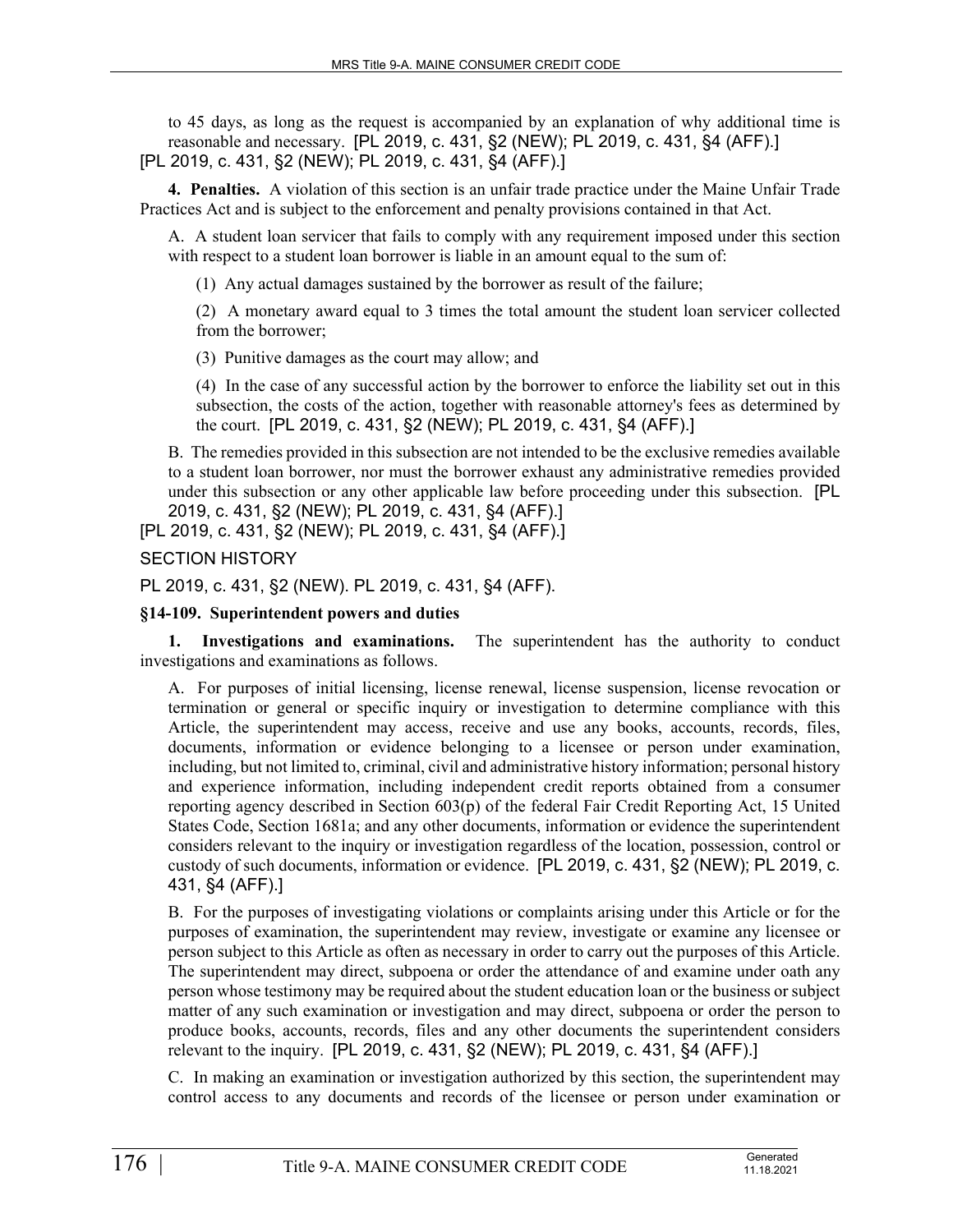investigation. The superintendent may take possession of the documents and records or place a person in exclusive charge of the documents and records in the place where they are usually kept. During the period of control, a person may not remove or attempt to remove any of the documents and records except pursuant to a court order or with the consent of the superintendent. Unless the superintendent has reasonable grounds to believe the documents or records of the licensee or person have been, or are at risk of being, altered or destroyed for purposes of concealing a violation of this Article, the licensee or owner of the documents and records may have access to the documents or records as necessary to conduct its ordinary business affairs. [PL 2019, c. 431, §2 (NEW); PL 2019, c. 431, §4 (AFF).]

D. In order to carry out the purposes of this section, the superintendent may:

(1) Retain attorneys, accountants or other professionals and specialists as examiners, auditors or investigators to conduct or assist in the conduct of examinations or investigations;

(2) Enter into agreements or relationships with other government officials or regulatory associations in order to improve efficiencies and reduce regulatory burden by sharing resources, standardized or uniform methods or procedures and documents, records, information or evidence obtained under this section;

(3) Use, hire, contract for or employ public or privately available analytical systems, methods or software to examine or investigate the licensee or person subject to this Article;

(4) Accept and rely on examination or investigation reports made by other government officials, within or without this State; and

(5) Accept audit reports made by an independent certified public accountant for the licensee or person subject to this Article in the course of that part of the examination covering the same general subject matter as the audit and may incorporate the audit report in a report of examination, report of investigation or other writing of the superintendent. [PL 2019, c. 431, §2 (NEW); PL 2019, c. 431, §4 (AFF).]

E. A licensee or person subject to investigation or examination under this section may not knowingly withhold, abstract, remove, mutilate or destroy any books, physical records, computer records or other information relating to information regulated under this Article. [PL 2019, c. 431, §2 (NEW); PL 2019, c. 431, §4 (AFF).]

F. Whenever it appears to the superintendent that a person has violated, is violating or is about to violate a provision of this Article or a rule adopted pursuant to this Article or that a licensee or an owner, director, officer, member, partner, shareholder, trustee, employee or agent of the licensee has committed fraud, engaged in dishonest activities or made a misrepresentation, the superintendent may take action against the person or licensee in accordance with Article 6. [PL 2019, c. 431, §2 (NEW); PL 2019, c. 431, §4 (AFF).]

G. The costs of an investigation conducted by the superintendent must be paid by the licensee or person being investigated. [PL 2019, c. 431, §2 (NEW); PL 2019, c. 431, §4 (AFF).]

H. The superintendent shall adopt rules to implement this Article. Rules adopted pursuant to this paragraph are routine technical rules as defined in Title 5, chapter 375, subchapter 2‑A. [PL 2019, c. 431, §2 (NEW); PL 2019, c. 431, §4 (AFF).]

[PL 2019, c. 431, §2 (NEW); PL 2019, c. 431, §4 (AFF).]

SECTION HISTORY

PL 2019, c. 431, §2 (NEW). PL 2019, c. 431, §4 (AFF).

# **§14-110. Compliance with federal law**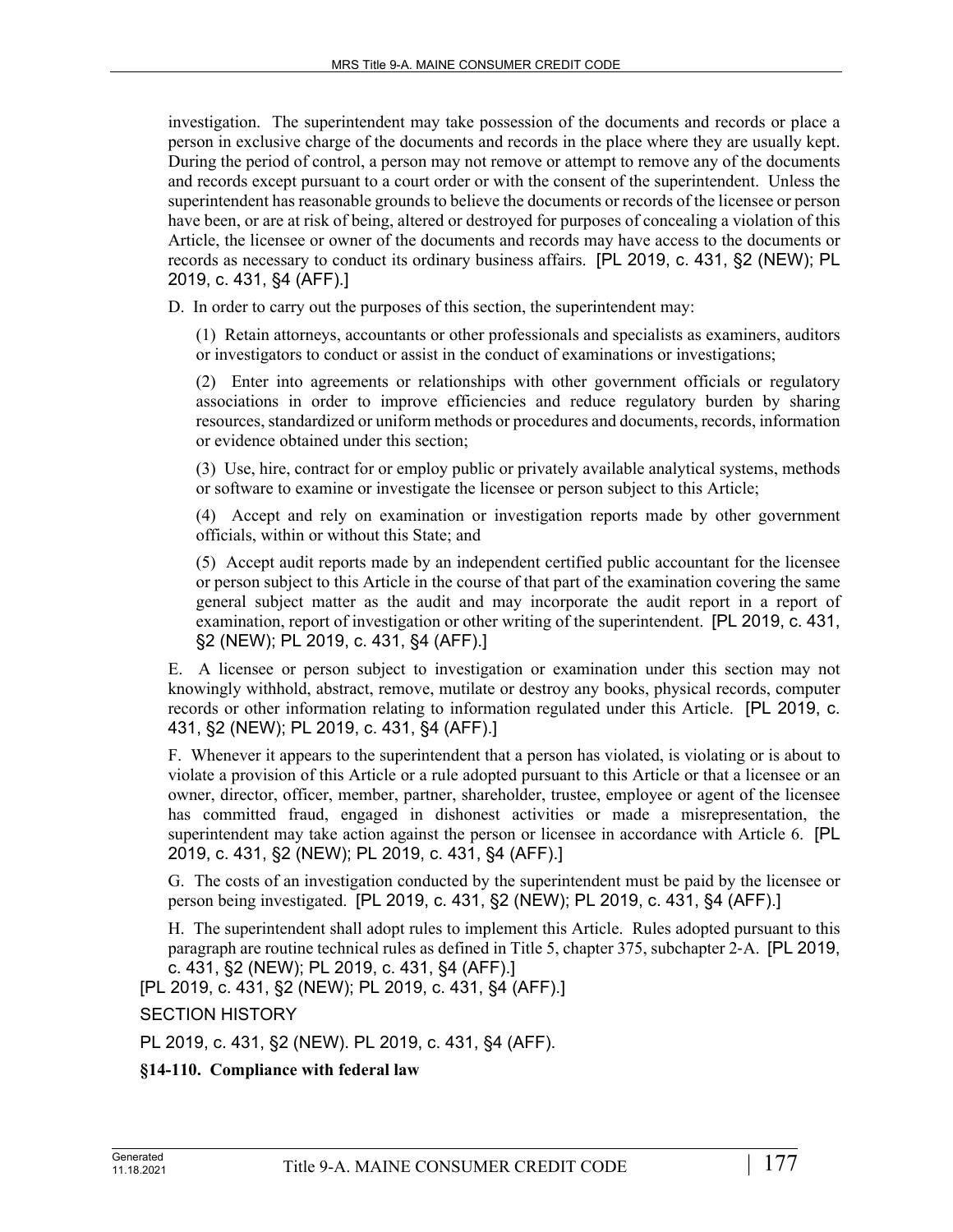A student loan servicer shall comply with all applicable federal laws and regulations relating to student education loan servicing, including, but not limited to, the federal Truth in Lending Act, 15 United States Code, Sections 1601 to 1667f (2010), as amended, and the regulations adopted pursuant to that Act. In addition to any other remedies provided by law, a violation of that Act or regulations adopted pursuant to that Act is a violation of this section and a basis upon which the superintendent may take enforcement action pursuant to this Article. [PL 2019, c. 431, §2 (NEW); PL 2019, c. 431, §4 (AFF).]

# SECTION HISTORY

PL 2019, c. 431, §2 (NEW). PL 2019, c. 431, §4 (AFF).

#### **§14-111. Funding**

The superintendent shall internally track any license, examination and investigation fees collected pursuant to this Article and any funds received from any public or private source. The superintendent shall use these funds to cover the costs of carrying out the duties of this Article, and funds received may not be used for any other purpose. [PL 2019, c. 431, §2 (NEW); PL 2019, c. 431, §4 (AFF).]

# SECTION HISTORY

PL 2019, c. 431, §2 (NEW). PL 2019, c. 431, §4 (AFF).

#### **ARTICLE 15**

#### **PRIVATE STUDENT LENDER REGISTRY**

#### **§15-101. Definitions**

As used in this Article, unless the context indicates otherwise, the following terms have the following meanings. [PL 2021, c. 357, §1 (NEW).]

**1. Provider of postsecondary education.** "Provider of postsecondary education" means a person engaged in the business of providing postsecondary education directly, by correspondence or by the Internet to a person located in the State. "Provider of postsecondary education" also includes a person not authorized to operate as and not accredited as a postsecondary educational institution in the State. [PL 2021, c. 357, §1 (NEW).]

**2. Student financing.** "Student financing" means an extension of credit or a debt or obligation owned or incurred by a student, contractual or otherwise, that:

A. Is not made, insured or guaranteed under the federal Higher Education Act of 1965, 20 United States Code, Chapter 28, Subchapter IV; and [PL 2021, c. 357, §1 (NEW).]

B. Is extended to or owned or incurred by a student expressly for postsecondary education expenses regardless of whether the extension of credit or a debt or obligation owned or incurred is provided by or owed to the provider of postsecondary education that the student attends. [PL 2021, c. 357, §1 (NEW).]

"Student financing" does not include a loan secured by real property or a dwelling. [PL 2021, c. 357, §1 (NEW).]

**3. Student financing company.** "Student financing company" means a person engaged in the business of making or extending credit to a student for postsecondary education expenses or a holder of debt or obligation owned or incurred by a student to finance postsecondary education expenses. "Student financing company" does not include a supervised financial organization; a financial institution holding company as defined in Title 9–B, section 1011, subsection 1; a mutual holding company as defined in Title 9‑B, section 1052, subsection 2; a wholly owned subsidiary of a supervised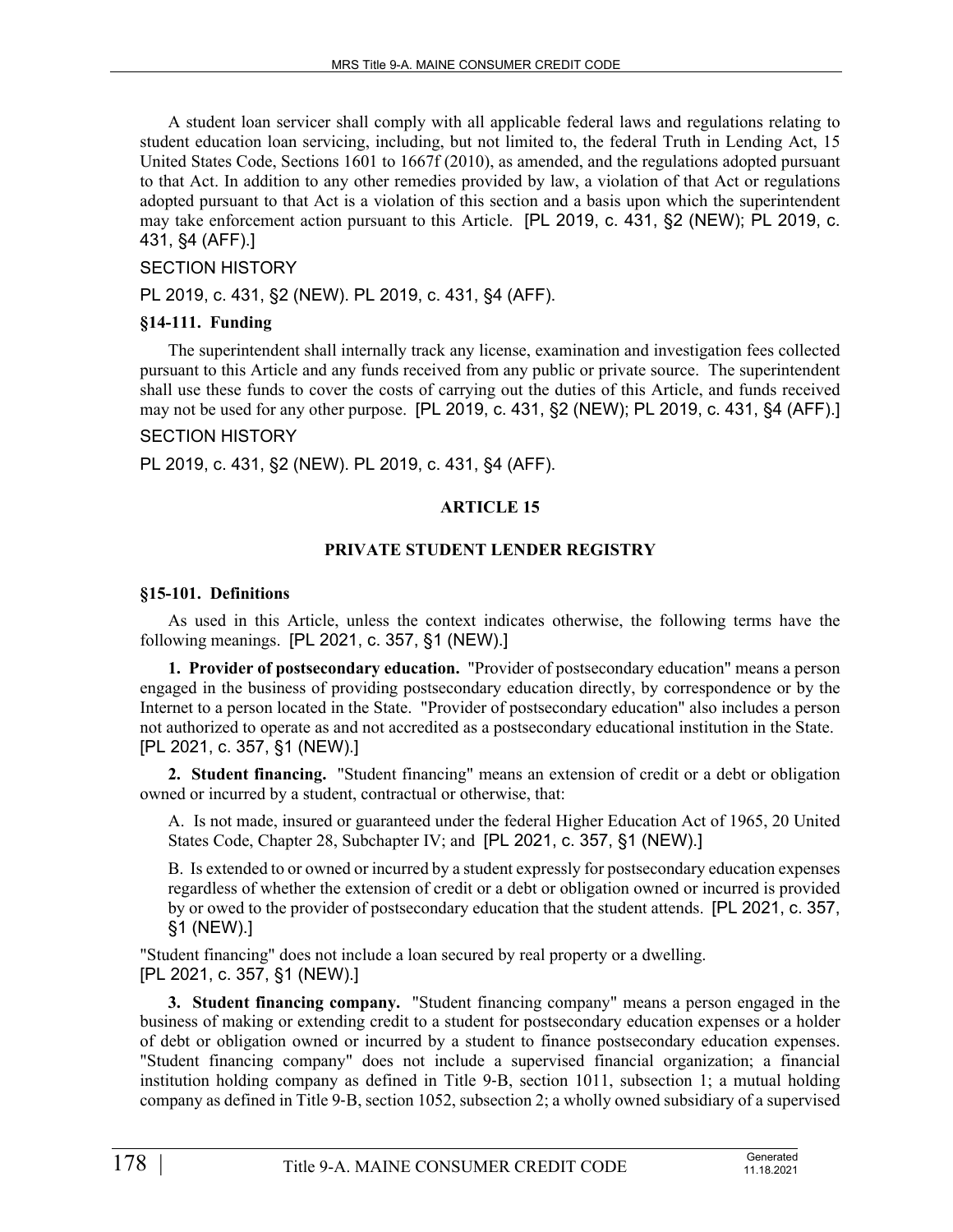financial organization, financial institution holding company or mutual holding company; or the Finance Authority of Maine. Only to the extent that state regulation is preempted by federal law, "student financing company" does not include:

A. A federally chartered bank, savings bank, savings and loan association or credit union; [PL 2021, c. 357, §1 (NEW).]

B. A wholly owned subsidiary of a federally chartered bank or credit union; or [PL 2021, c. 357, §1 (NEW).]

C. An operating subsidiary of a wholly owned subsidiary of a federally chartered bank or credit union in which each owner of the operating subsidiary is wholly owned by the same federally chartered bank or credit union. [PL 2021, c. 357, §1 (NEW).]

[PL 2021, c. 357, §1 (NEW).]

**4. Superintendent.** "Superintendent" means the Superintendent of Consumer Credit Protection within the Department of Professional and Financial Regulation.

[PL 2021, c. 357, §1 (NEW).]

SECTION HISTORY

PL 2021, c. 357, §1 (NEW).

#### **§15-102. Private student lender registry**

**1. Private student lender registry.** A person may not engage in the business of student financing as a student financing company in the State unless the person:

A. Registers with the superintendent under rules or procedures adopted by the superintendent, including the payment of a fee of not less than \$500 annually; and [PL 2021, c. 357, §1 (NEW).]

B. Provides the superintendent, at the time of registration under paragraph A and annually after registration, with the following information for the previous year:

(1) A list of all providers of postsecondary education for which the person has provided student financing to a student residing in the State;

(2) The number of student financing transactions made to students residing in the State;

(3) The number of student financing transactions made for each provider of postsecondary education listed in subparagraph (1);

(4) The default rate for a student obtaining student financing from the person; and

(5) A sample copy of the promissory note, agreement, contract or other instrument used by the person to extend student financing. [PL 2021, c. 357, §1 (NEW).]

[PL 2021, c. 357, §1 (NEW).]

**2. Publicly accessible website.** By November 15, 2022, the superintendent shall list on a publicly accessible website the following information, which must be updated on at least an annual basis:

A. The name, address, telephone number and website address for each student financing company registered under this section; [PL 2021, c. 357, §1 (NEW).]

B. A summary of the information required under subsection 1, paragraph B, subparagraphs (1) to (4); and [PL 2021, c. 357, §1 (NEW).]

C. A sample copy of each promissory note, agreement, contract or other instrument provided to the superintendent pursuant to subsection 1, paragraph B, subparagraph (5). [PL 2021, c. 357, §1 (NEW).]

[PL 2021, c. 357, §1 (NEW).]

SECTION HISTORY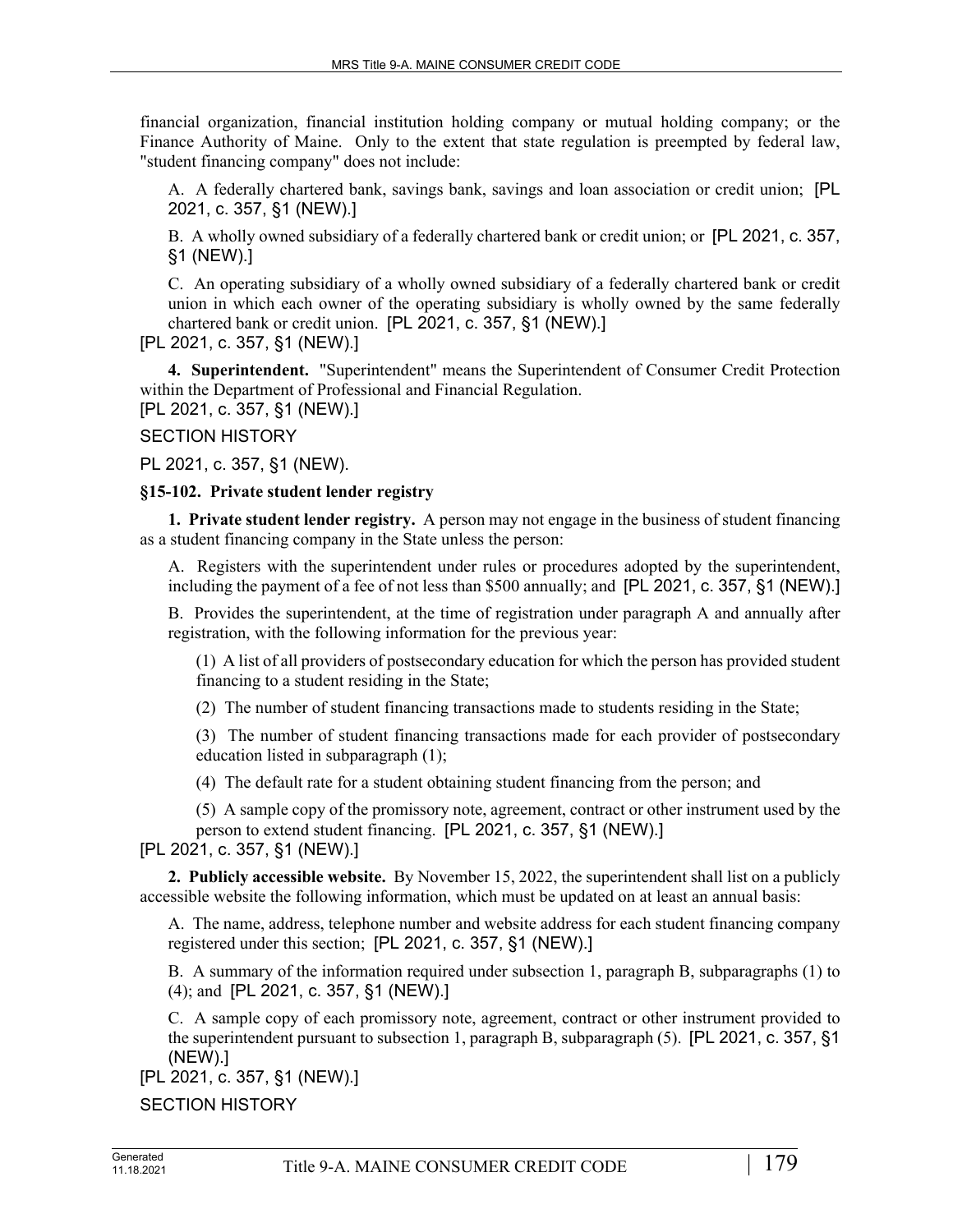PL 2021, c. 357, §1 (NEW).

### **§15-103. Violations**

**1. Fine.** The superintendent may impose a fine of up to \$25,000 on a person for any violation of this Article. Each violation of this Article or of any rule adopted pursuant to section 15‑104 is a separate offense for the purposes of this section.

[PL 2021, c. 357, §1 (NEW).]

**2. Suspended from operating in State.** If the superintendent finds that a person has knowingly violated any provision of this Article and the violation caused financial harm to a student, the superintendent may suspend the person from operating as or bar the person from being a stockholder, officer, director, partner, owner or employee of a student financing company for a period of up to 10 years.

[PL 2021, c. 357, §1 (NEW).]

**3. Crime.** A violation of this Article is a Class E crime. [PL 2021, c. 357, §1 (NEW).]

**4. Private right of action.** A student financing company that fails to comply with this Article is liable to any person or class of persons obligated on such student financing contract for any of the following:

- A. Actual damages or \$500, whichever is greater; [PL 2021, c. 357, §1 (NEW).]
- B. An order enjoining the methods, acts or practices; [PL 2021, c. 357, §1 (NEW).]
- C. Restitution of property; [PL 2021, c. 357, §1 (NEW).]
- D. Punitive damages; [PL 2021, c. 357, §1 (NEW).]
- E. Attorney's fees; and [PL 2021, c. 357, §1 (NEW).]

F. Any other relief that the court determines proper, including a declaration that the contract between the person or class of persons and the student financing company is void and unenforceable. [PL 2021, c. 357, §1 (NEW).]

[PL 2021, c. 357, §1 (NEW).]

**5. Remedies.** Any violation of this Article is subject to the remedies provided in this section in addition to remedies otherwise provided by law.

[PL 2021, c. 357, §1 (NEW).]

SECTION HISTORY

PL 2021, c. 357, §1 (NEW).

#### **§15-104. Rules**

The superintendent may adopt rules to carry out the purposes of this Article. Rules adopted under this section are routine technical rules as defined in Title 5, chapter 375, subchapter 2‑A. [PL 2021, c. 357, §1 (NEW).]

SECTION HISTORY

PL 2021, c. 357, §1 (NEW).

# **ARTICLE 16**

# **PRIVATE EDUCATION LENDING**

#### **§16-101. Definitions**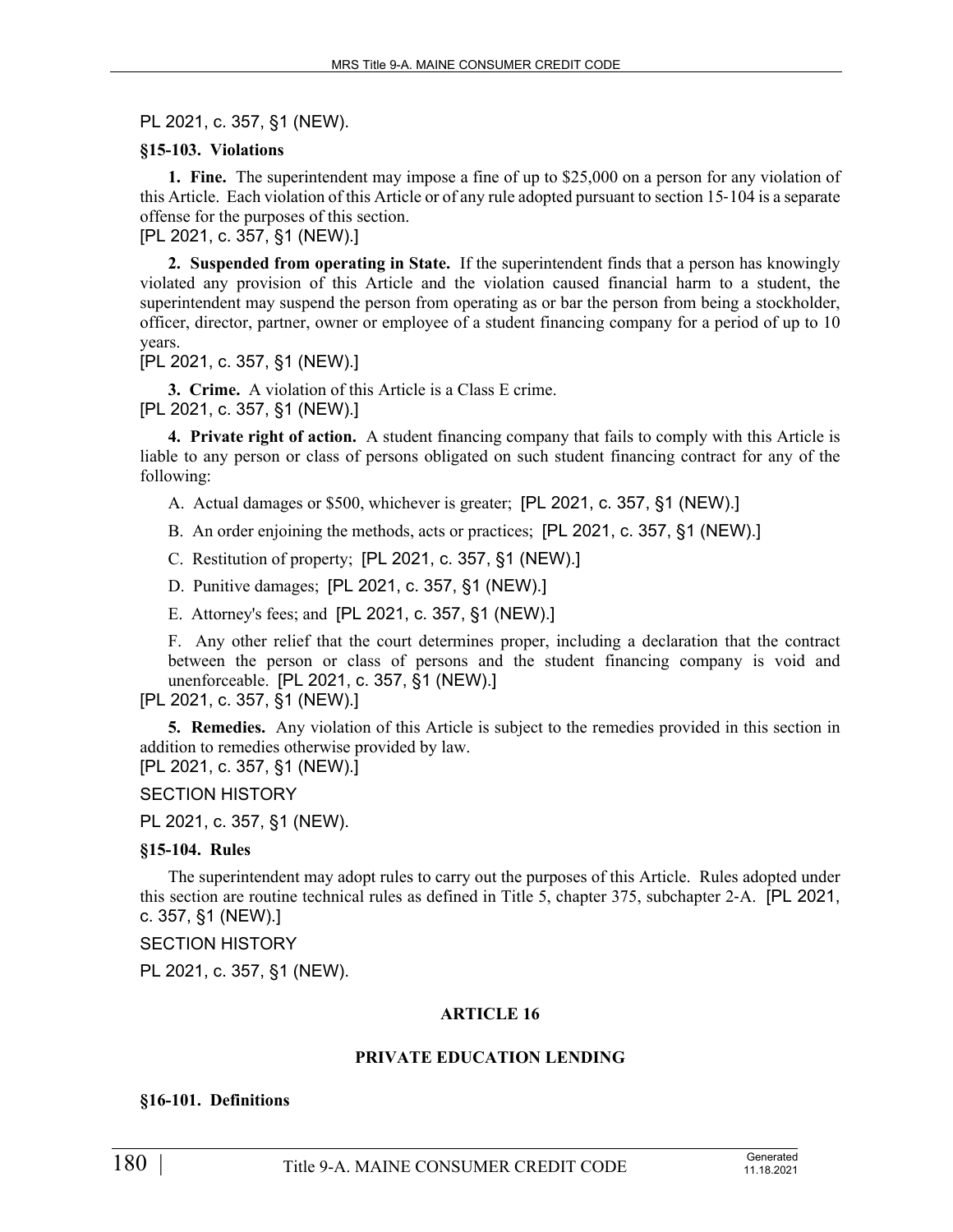As used in this Article, unless the context otherwise indicates, the following terms have the following meanings. [PL 2021, c. 357, §2 (NEW).]

**1. Cosigner.** "Cosigner" means an individual who is liable for the loan obligation of another, regardless of how the individual is designated in the loan contract or instrument with respect to that obligation, including an obligation under a private education loan extended to consolidate a borrower's preexisting private education loan. "Cosigner" includes an individual whose signature is requested as a condition to grant credit or forbear a collection. "Cosigner" does not include a spouse of a borrower or cosigner whose signature is needed solely to perfect the security interest in the loan. [PL 2021, c. 357, §2 (NEW).]

**2. Cosigner release.** "Cosigner release" means the release of the obligations of a cosigner on a private education loan.

[PL 2021, c. 357, §2 (NEW).]

**3. Creditor.** "Creditor" means:

A. The original creditor of a private education loan if ownership of the loan has not been sold, assigned or transferred; [PL 2021, c. 357, §2 (NEW).]

B. A person that owns a private education loan at the time the private education loan is defaulted if the loan has not been subsequently sold, transferred or assigned, regardless of whether the person is the original creditor; or [PL 2021, c. 357, §2 (NEW).]

C. A person that purchases a defaulted private education loan for collection purposes, regardless of whether the person collects on the loan itself, hires a 3rd party for collection or hires an attorney for collection litigation. [PL 2021, c. 357, §2 (NEW).]

[PL 2021, c. 357, §2 (NEW).]

**4. Original creditor.** "Original creditor" means the private education lender identified in a promissory note, loan agreement or loan contract entered into with a private education loan borrower or cosigner.

[PL 2021, c. 357, §2 (NEW).]

**5. Private education lender.** "Private education lender" or "lender" means any person engaged in the business of securing, making or extending private education loans or any holder of a private education loan. "Private education lender" does not include a supervised financial organization; a financial institution holding company as defined in Title 9-B, section 1011, subsection 1; a mutual holding company as defined in Title 9-B, section 1052, subsection 2; a wholly owned subsidiary of a supervised financial organization, financial institution holding company or mutual holding company; or the Finance Authority of Maine. Only to the extent that state regulation is preempted by federal law, "private education lender" does not include the following persons:

A. Any federally chartered bank, savings bank, savings and loan association or credit union; [PL 2021, c. 357, §2 (NEW).]

B. Any wholly owned subsidiary of a federally chartered bank or credit union; and [PL 2021, c. 357, §2 (NEW).]

C. An operating subsidiary of a wholly owned subsidiary of a federally chartered bank or credit union in which each owner of the operating subsidiary is wholly owned by the same federally chartered bank or credit union. [PL 2021, c. 357, §2 (NEW).]

[PL 2021, c. 357, §2 (NEW).]

**6. Private education loan.** "Private education loan" means an extension of credit that is extended to a consumer expressly, in whole or in part, for postsecondary education expenses, regardless of whether the loan is provided by the education institution that the student attends, and that is not made,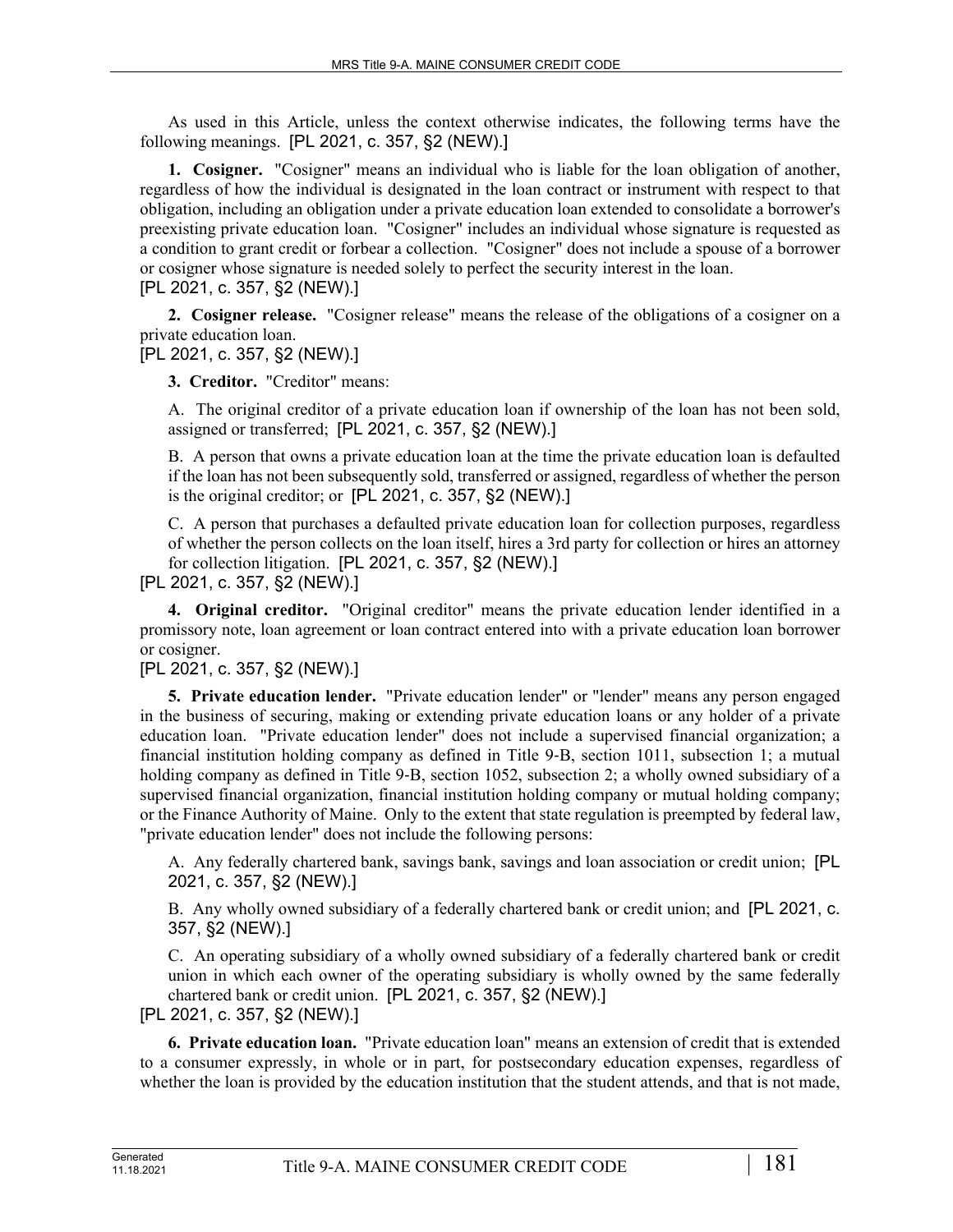insured or guaranteed under the federal Higher Education Act of 1965, 20 United States Code, Chapter 28, Subchapter IV. "Private education loan" does not include:

A. An open-ended credit or any loan that is secured by real property or a dwelling; or [PL 2021, c. 357, §2 (NEW).]

B. An extension of credit in which the covered education institution is the creditor if:

(1) The term of the extension of credit is 90 days or less; or

(2) An interest rate is not applied to the credit balance and the term of the extension of credit is one year or less, regardless of whether the credit is payable in more than 4 installments. [PL 2021, c. 357, §2 (NEW).]

[PL 2021, c. 357, §2 (NEW).]

**7. Private education loan borrower.** "Private education loan borrower" or "borrower" means any resident of this State who has received or agreed to pay a private education loan for the borrower's own education expenses.

[PL 2021, c. 357, §2 (NEW).]

**8. Private education loan collector.** "Private education loan collector" means a person collecting or attempting to collect on a defaulted private education loan. [PL 2021, c. 357, §2 (NEW).]

**9. Private education loan collection action.** "Private education loan collection action" means any judicial action in which a claim is asserted to collect on a defaulted private education loan. [PL 2021, c. 357, §2 (NEW).]

**10. Total and permanent disability.** "Total and permanent disability" means the condition of an individual who:

A. Has been determined by the United States Secretary of Veterans Affairs to be unemployable due to a service-connected disability; or [PL 2021, c. 357, §2 (NEW).]

B. Is unable to engage in any substantial gainful activity by reason of any medically determinable physical or mental impairment that can be expected to result in death, has lasted for a continuous period of not less than 12 months or can be expected to last for a continuous period of not less than 12 months. [PL 2021, c. 357, §2 (NEW).]

[PL 2021, c. 357, §2 (NEW).]

SECTION HISTORY

PL 2021, c. 357, §2 (NEW).

#### **§16-102. License required**

A person may not engage in the business of securing, making or extending a private education loan or holding a private education loan without having first obtained a license as a supervised lender from the administrator pursuant to section 2‑301. [PL 2021, c. 357, §2 (NEW).]

SECTION HISTORY

PL 2021, c. 357, §2 (NEW).

## **§16-103. Cosigned private education loan**

**1. Information prior to extension of loan.** Prior to the extension of a private education loan that requires a cosigner, a private education lender shall deliver the following information to the cosigner:

A. How the private education loan will appear on the cosigner's credit report; [PL 2021, c. 357, §2 (NEW).]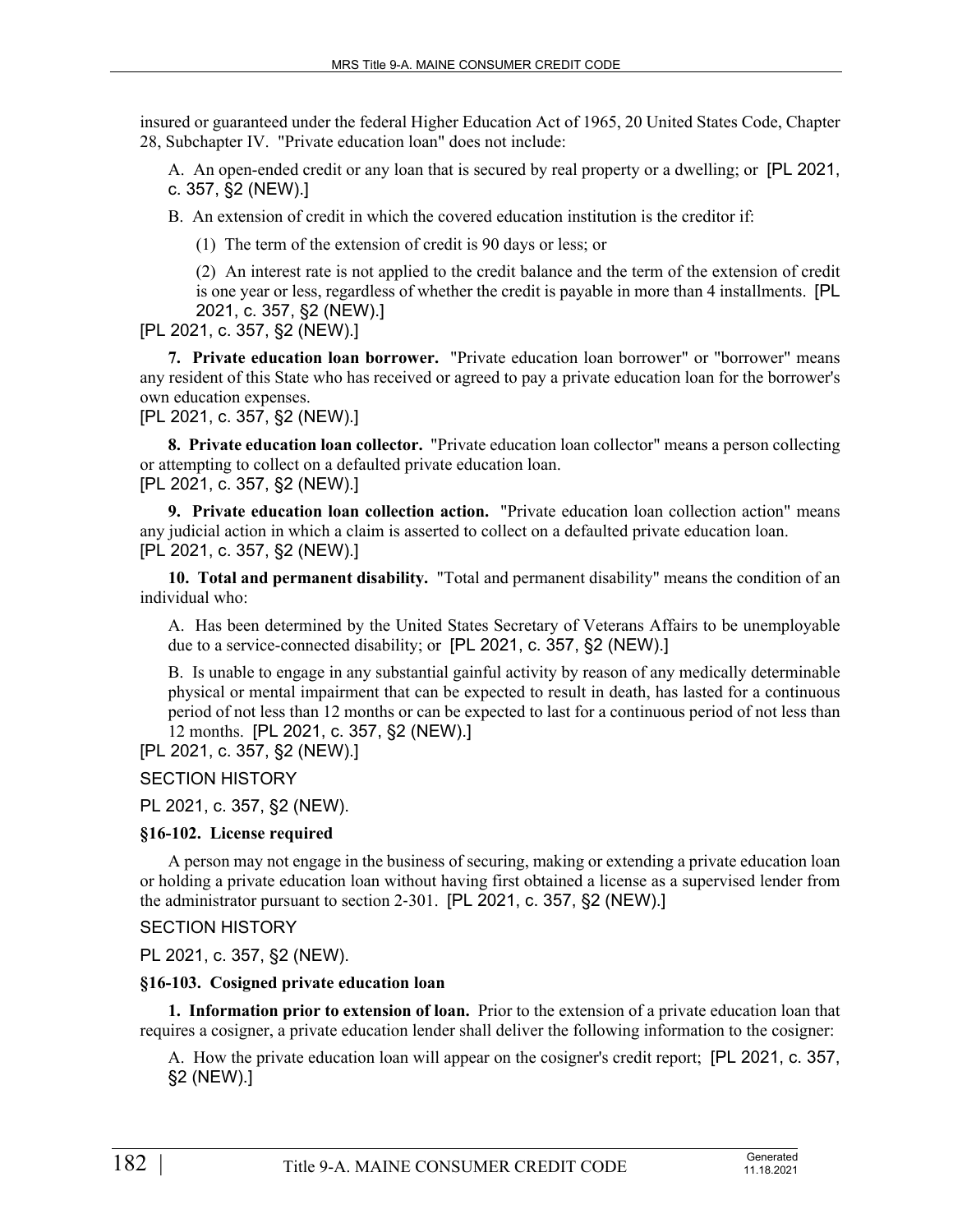B. How the cosigner will be notified if the private education loan becomes delinquent, and how the cosigner can cure a delinquency to avoid negative credit reporting and loss of cosigner release eligibility; and [PL 2021, c. 357, §2 (NEW).]

C. Eligibility criteria for cosigner release, including the number of on-time payments and any other criteria required to approve the cosigner release. [PL 2021, c. 357, §2 (NEW).]

[PL 2021, c. 357, §2 (NEW).]

**2. Disclosure.** Prior to offering a person a private education loan that is being used to refinance an existing education loan, a private education lender shall provide the person a disclosure that the benefits and protections applicable to the existing loan may be lost due to the refinancing. [PL 2021, c. 357, §2 (NEW).]

**3. Form of and access to information and disclosure.** A private education lender shall provide the information disclosure required by subsections 1 and 2 on a one-page information sheet in 12-point type written in simple, clear, understandable and easily readable language. A private education lender shall provide a cosigner with access to all documents or records related to a cosigned private education loan that is available to the borrower. If a private education lender provides electronic access to a document or record to a borrower of a cosigned private education loan, the lender shall provide equivalent access to the cosigner. Upon written request of the borrower or cosigner, the lender may withhold individual contact information from the other party.

[PL 2021, c. 357, §2 (NEW).]

# SECTION HISTORY

PL 2021, c. 357, §2 (NEW).

## **§16-104. Cosigner release**

**1. Annual written notice.** A private education lender shall inform the borrower and cosigner of all administrative, nonjudgmental required for cosigner release. A private education lender shall provide the borrower and the cosigner of a cosigned private education loan an annual written notice containing information about cosigner release, including the criteria the lender requires to approve cosigner release and the process for applying for cosigner release.

[PL 2021, c. 357, §2 (NEW).]

**2. Written notification of eligibility for release.** If the borrower of a cosigned private education loan has met the applicable payment requirement to be eligible for cosigner release and the borrower or cosigner has elected to receive electronic communications from the lender, the lender shall send the borrower and the cosigner a written notification by mail and, if the borrower or cosigner has elected to receive electronic communications from the lender, by e-mail informing the borrower and cosigner that the payment requirement to be eligible for cosigner release has been met. The notification must also include information about any additional criteria to qualify for cosigner release and the procedure to apply for cosigner release.

# [PL 2021, c. 357, §2 (NEW).]

**3. Incomplete cosigner release application.** If an application by a borrower of a cosigned private education loan for cosigner release is incomplete, the private education lender shall provide written notice to the borrower that the application is incomplete. The written notice must include a description of the information needed to consider the application complete and the date by which the missing information must be received by the lender.

## [PL 2021, c. 357, §2 (NEW).]

**4. Approval or denial of application for cosigner release.** Within 30 days after a borrower of a cosigned private education loan submits a completed application for cosigner release, the private education lender shall send the borrower and cosigner a written notice that informs the borrower and cosigner whether the cosigner release application has been approved or denied. If the lender denies a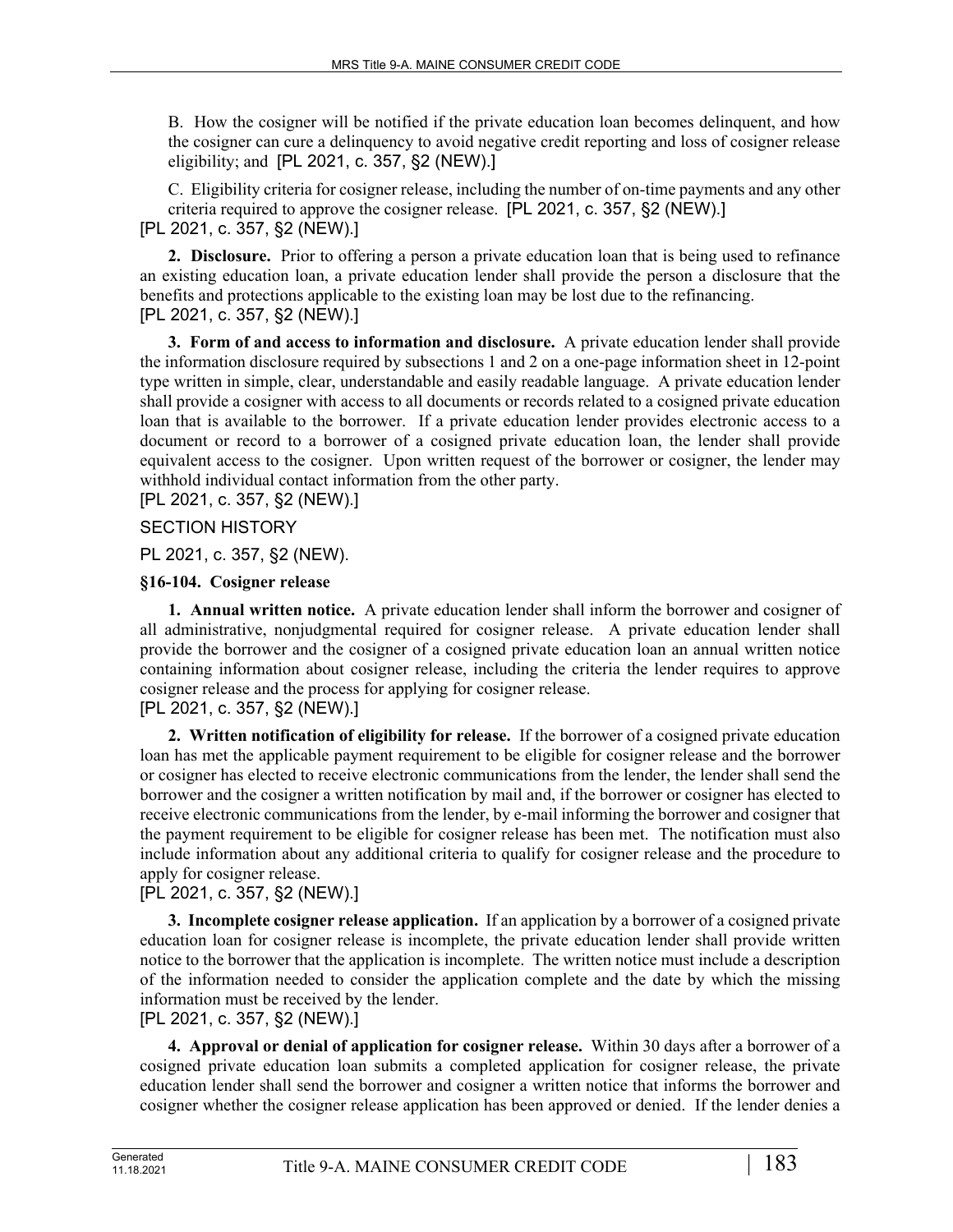request for cosigner release, the borrower may request any documents or information used in the determination, including, but not limited to, the credit score threshold used by the lender, the borrower's consumer report, the borrower's credit score and any other documents specific to the borrower. The lender shall also provide any adverse action notices required under applicable federal law if the denial is based in whole or in part on any information contained in a consumer report. [PL 2021, c. 357, §2 (NEW).]

**5. Request for cosigner release.** In response to a written or oral request for cosigner release, a private education lender shall provide the requestor information detailing the criteria to qualify for cosigner release and the procedure to apply for cosigner release.

[PL 2021, c. 357, §2 (NEW).]

**6. Prohibition on restriction from cosigner release.** A private education lender may not impose any restriction that permanently bars a borrower of a cosigned private education loan from qualifying for cosigner release, including restricting the number of times the borrower may apply for cosigner release.

[PL 2021, c. 357, §2 (NEW).]

**7. Prohibition on negative consequences.** A private education lender may not impose any negative consequences on any borrower or cosigner of a cosigned private education loan during the 60 days following the issuance of the notice under subsection 3 or until the lender makes a final determination about a borrower's cosigner release application, whichever is earlier. For the purpose of this subsection, "negative consequences" includes, but is not limited to, the imposition of additional cosigner release eligibility criteria, negative credit reporting, lost eligibility for cosigner release, late fees, interest capitalization and other financial injury.

[PL 2021, c. 357, §2 (NEW).]

**8. Consecutive on-time payments.** For a loan made after the effective date of this section, a private education lender may not require more than 12 consecutive on-time payments as criteria for cosigner release. A borrower of a cosigned private education loan who has paid the equivalent of 12 months of principal and interest payments within any 12-month period satisfies the consecutive ontime payment requirement, regardless of whether the borrower has made payments monthly during the 12-month period.

[PL 2021, c. 357, §2 (NEW).]

**9. Change in terms.** If a borrower or cosigner of a cosigned private education loan requests a change in terms of the loan that restarts the count of consecutive on-time payments required for cosigner release, the private education lender shall notify the borrower and cosigner in writing of an adverse effect of the change and provide the borrower or cosigner the right to withdraw or reverse the request to avoid that adverse effect.

[PL 2021, c. 357, §2 (NEW).]

**10. Appeal of denial.** A borrower of a cosigned private education loan has the right to request an appeal of a private education lender's determination to deny a request for cosigner release and the lender shall permit the borrower to submit additional documentation evidencing the borrower's ability, willingness and stability to meet the payment obligations. The borrower may request review of the cosigner release determination by another employee of the private education lender. [PL 2021, c. 357, §2 (NEW).]

**11. Comprehensive record management system.** A private education lender shall establish and maintain a comprehensive record management system designed to reasonably ensure the accuracy, integrity and completeness of data and other information about cosigner release applications and to ensure compliance with applicable state and federal laws, including but not limited to the federal Equal Credit Opportunity Act and the federal Fair Credit Reporting Act. The system required by this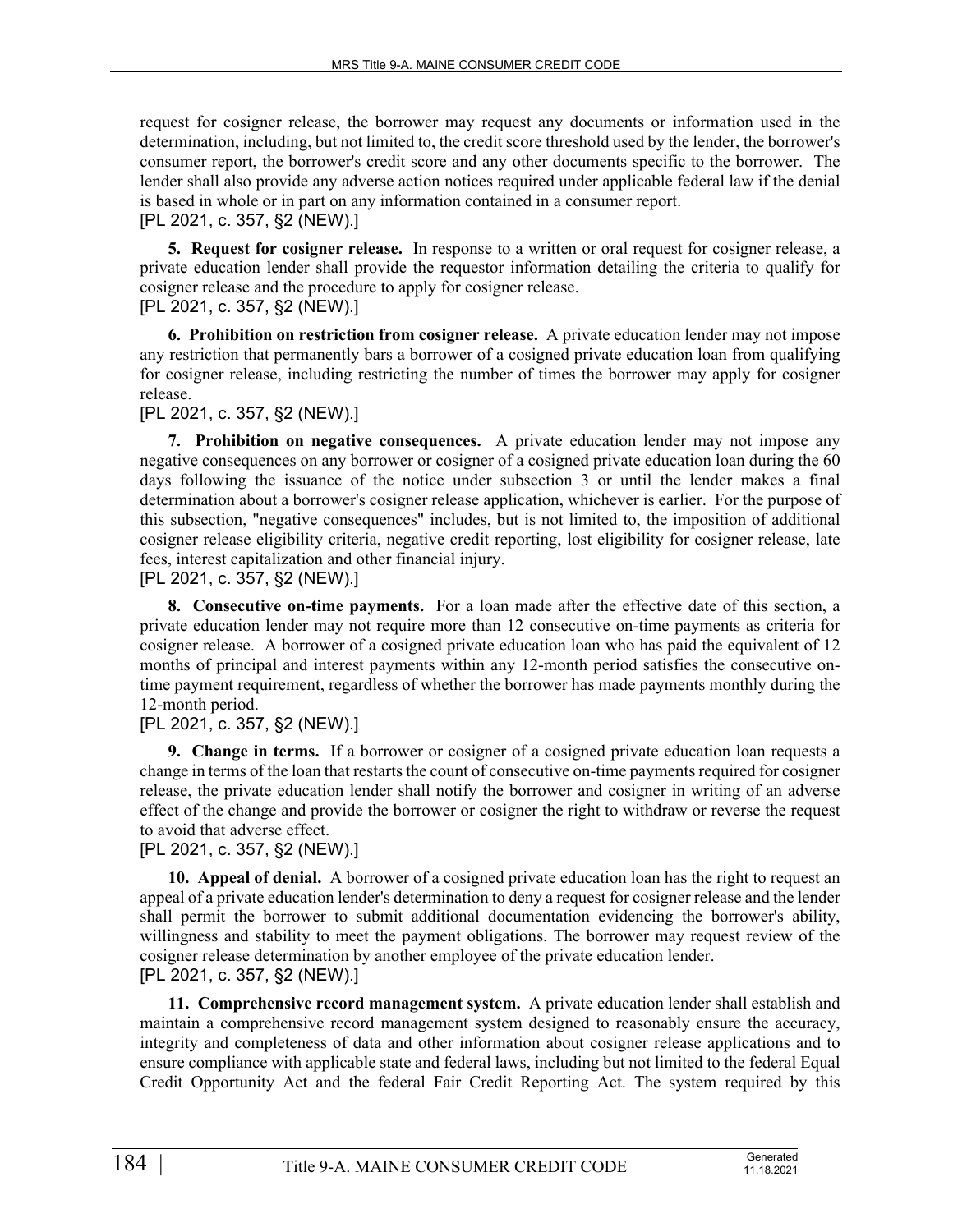subsection must include the number of cosigner release applications received by the lender, the approval and denial rate and the primary reasons for any denial.

[PL 2021, c. 357, §2 (NEW).]

SECTION HISTORY

PL 2021, c. 357, §2 (NEW).

### **§16-105. Disability; discharge of liability**

**1. Notification of total and permanent disability.** A private education lender, when notified of the total and permanent disability of a borrower or cosigner of a cosigned private education loan, shall release a cosigner from the obligations of the cosigner under the loan. The lender may not attempt to collect a payment from a cosigner following a notification of total and permanent disability of a cosigner or borrower. A private education lender shall, when notified of the total and permanent disability of a borrower, discharge the liability of the borrower and cosigner on the loan. [PL 2021, c. 357, §2 (NEW).]

**2. Notification of release.** If either a cosigner or a borrower is released from the obligations of a cosigned private education loan under this section, the private education lender shall notify the borrower and cosigner within 30 days of the release. [PL 2021, c. 357, §2 (NEW).]

**3. Legal authority to act on behalf of borrower.** A private education lender that extends a cosigned private education loan shall provide the borrower an option to designate an individual to have the legal authority to act on behalf of the borrower with respect to the private education loan in the event of the total and permanent disability of the borrower.

[PL 2021, c. 357, §2 (NEW).]

**4. Cosigner release.** If a cosigner is released from the obligations of a cosigned private education loan pursuant to subsection 1, the private education lender may not require the borrower to obtain another cosigner on the loan.

[PL 2021, c. 357, §2 (NEW).]

**5. Prohibition on default or acceleration of loan.** A private education lender may not declare a default or accelerate the debt against a borrower on the sole basis of a cosigner release under subsection 1.

[PL 2021, c. 357, §2 (NEW).]

**6. Prohibited activities after notice of disability of borrower.** After receiving a notification of a borrower's total and permanent disability under subsection 1, the private education lender may not:

A. Attempt to collect on the outstanding liability of the borrower or cosigner; or [PL 2021, c. 357, §2 (NEW).]

B. Monitor the disability status of the borrower at any point after the date of discharge of liability. [PL 2021, c. 357, §2 (NEW).]

[PL 2021, c. 357, §2 (NEW).]

SECTION HISTORY

PL 2021, c. 357, §2 (NEW).

#### **§16-106. Availability of alternative repayment options**

**1. Flexible repayment option.** If a private education lender offers a borrower a flexible repayment option in connection with a private education loan, the private education lender shall make the flexible repayment option available to all borrowers by the lender.

[PL 2021, c. 357, §2 (NEW).]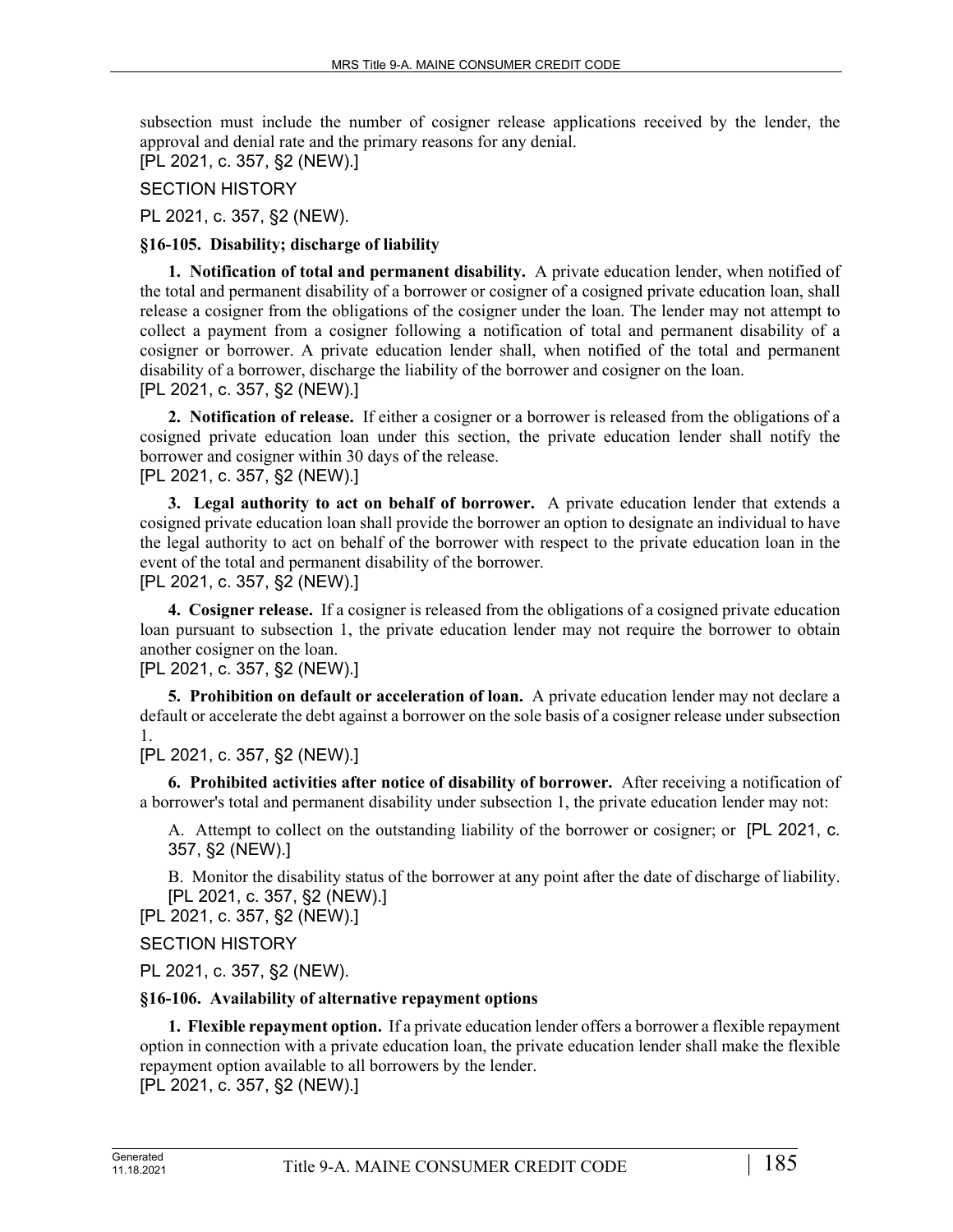**2. Other alternative repayment options.** If a private education lender offers alternative repayment options other than flexible repayment options, the lender shall consistently present and offer the alternative repayment options to borrowers with similar financial circumstances. [PL 2021, c. 357, §2 (NEW).]

**3. Policies and procedures.** A private education lender shall:

A. Provide on its publicly accessible website a description of any alternative repayment options under this section offered by the lender for private education loans; and [PL 2021, c. 357, §2 (NEW).]

B. Establish consistently implemented policies and procedures to evaluate private education loan alternative repayment options requests, including providing accurate information regarding any private education loan alternative repayment options that may be available to a borrower of a private education loan through the promissory note or that may have been marketed to the borrower. [PL 2021, c. 357, §2 (NEW).]

[PL 2021, c. 357, §2 (NEW).]

# SECTION HISTORY

PL 2021, c. 357, §2 (NEW).

## **§16-107. Record retention**

A private education lender shall establish and maintain records and permit the superintendent to access and copy any records required to be maintained pursuant to this Article. The private education lender shall retain a loan file, including any record specified for retention by rules adopted by the superintendent, for at least 6 years after the termination of the loan account. [PL 2021, c. 357, §2 (NEW).]

SECTION HISTORY

PL 2021, c. 357, §2 (NEW).

# **§16-108. Prohibition on acceleration of private education loans**

**1. Prohibition on acceleration.** A private education loan executed after the effective date of this section may not include a provision that permits the private education lender to accelerate, in whole or in part, payments on the private education loan, except in cases of payment default. A lender may not place any private education loan or account into default or accelerate a private education loan for any reason, other than for payment default.

[PL 2021, c. 357, §2 (NEW).]

**2. Private education loans executed prior to effective date of section.** For a private education loan executed prior to the effective date of this section:

A. The loan may permit the private education lender to accelerate payments only if the promissory note or loan agreement explicitly authorizes an acceleration and only for the reasons stated in the note or agreement; [PL 2021, c. 357, §2 (NEW).]

B. If a cosigner of the private education loan dies, the lender may not attempt to collect against the cosigner's estate other than for payment default; [PL 2021, c. 357, §2 (NEW).]

C. Upon receiving notification of the death or bankruptcy of a cosigner of the loan, if the loan is not more than 60 days delinquent at the time of the notification, the private education lender may not change any terms or benefits under the promissory note, repayment schedule, repayment terms or monthly payment amount or any other provision associated with the loan; and [PL 2021, c. 357, §2 (NEW).]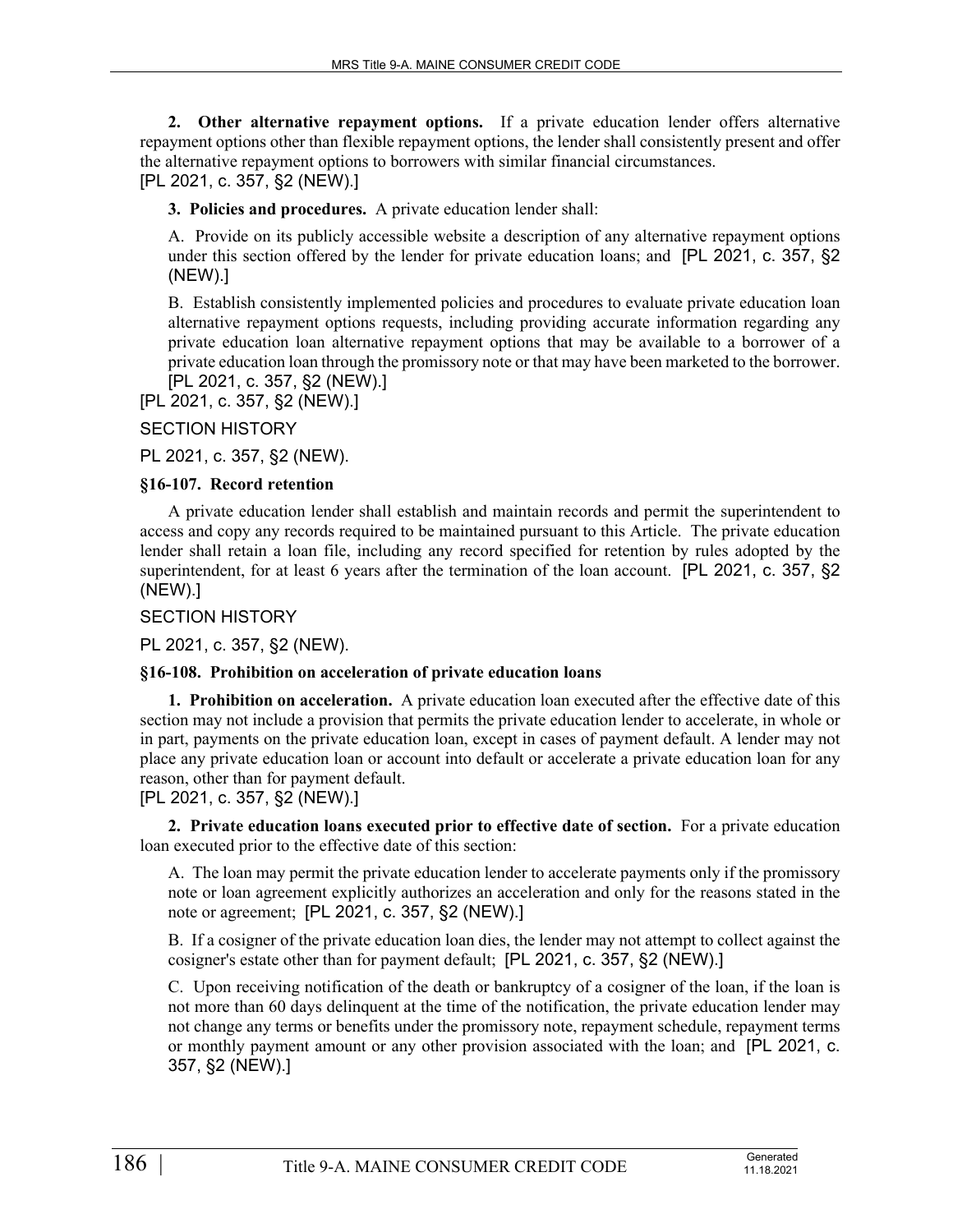D. The private education lender may not place the loan or account into default or accelerate payments on a loan while a borrower is seeking a loan modification or enrollment in an alternative repayment plan, except that the lender may place a loan or account into default or accelerate a loan for payment default 90 days following the borrower's default. [PL 2021, c. 357, §2 (NEW).]

[PL 2021, c. 357, §2 (NEW).]

SECTION HISTORY

PL 2021, c. 357, §2 (NEW).

#### **§16-109. Requirements for collecting on private education loan debt**

**1. Private education loan collection.** This section applies to a private education loan collection action that is maintained by a private education lender or a private education loan collector. [PL 2021, c. 357, §2 (NEW).]

**2. Initial collection communication with borrower.** In addition to any other information required under applicable federal or state law, a private education loan collector shall provide in the first written collection communication with the borrower, and at any other time the borrower requests, the information listed under subsection 4.

#### [PL 2021, c. 357, §2 (NEW).]

**3. Initiation of action.** A private education lender or a private education loan collector may not initiate a private education loan collection action unless the private education lender or private education loan collector possesses all of the information listed under subsection 4. [PL 2021, c. 357, §2 (NEW).]

**4. Information required.** A private education lender or a private education loan collector shall introduce the following information as evidence in a private education loan collection action:

A. The name of the owner of the private education loan; [PL 2021, c. 357, §2 (NEW).]

B. The original creditor's name at the time of default, if applicable; [PL 2021, c. 357, §2 (NEW).]

C. If the original creditor used an account number to identify the private education loan at the time of default, the original creditor's account number used to identify the private education loan at the time of default; [PL 2021, c. 357, §2 (NEW).]

D. The amount due at default; [PL 2021, c. 357, §2 (NEW).]

E. An itemization of interest and fees, if any, incurred after default and claimed to be owed and whether the interest and fees were imposed by the original creditor or any subsequent owners of the private education loan; [PL 2021, c. 357, §2 (NEW).]

F. The date the private education loan was executed; [PL 2021, c. 357, §2 (NEW).]

G. The date of the first partial payment or the date of the first missed payment, whichever is earlier; [PL 2021, c. 357, §2 (NEW).]

H. The date and amount of the last payment, if applicable; [PL 2021, c. 357, §2 (NEW).]

I. Any payments, settlement or financial remuneration of any kind paid to the creditor by a guarantor, cosigner or surety and the amount of payment received; [PL 2021, c. 357, §2 (NEW).]

J. A copy of a self-certification form and any other needs analysis conducted by the original creditor prior to execution of the loan; [PL 2021, c. 357, §2 (NEW).]

K. The names of all persons that owned the private education loan after the time of default, if applicable, and the date of each sale or transfer; [PL 2021, c. 357, §2 (NEW).]

L. A log of all collection attempts made in the last 12 months including the date and time of all calls and written communications; [PL 2021, c. 357, §2 (NEW).]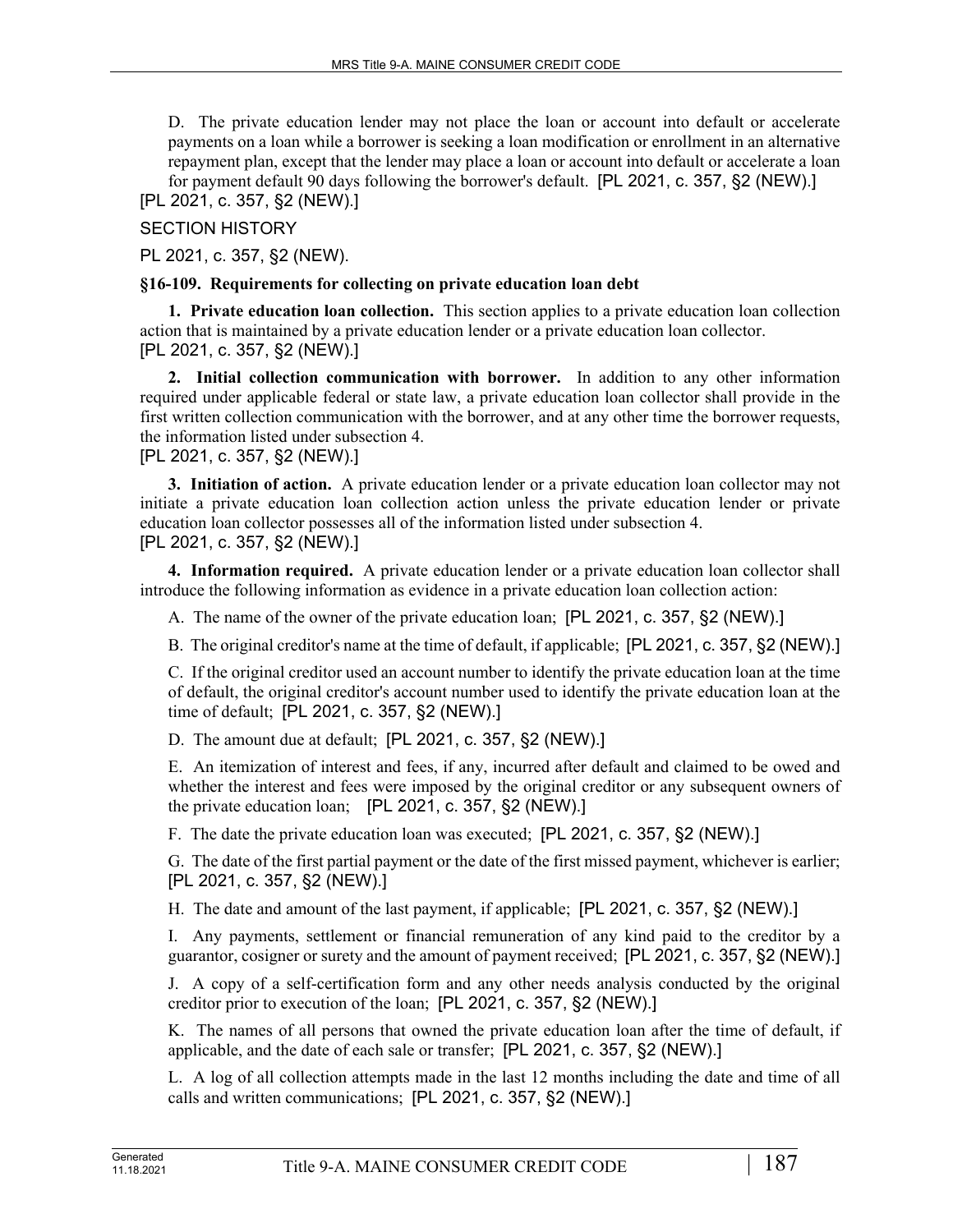M. A statement as to whether the creditor is willing to renegotiate the terms of the loan; [PL 2021, c. 357, §2 (NEW).]

N. Copies of all settlement documents made in the last 12 months or a statement that the creditor has not attempted to settle or otherwise renegotiate the loan prior to the private education loan collection action; [PL 2021, c. 357, §2 (NEW).]

O. Documentation establishing that the creditor is the owner of the private education loan at issue. If the private education loan was assigned more than once, the creditor must introduce as evidence each assignment or other writing evidencing the transfer of ownership of the specific individual private education loan to establish an unbroken chain of ownership, beginning with the original creditor to the first subsequent creditor and each additional creditor. Each assignment or other writing evidencing transfer of ownership or the right to collect must contain the original creditor's account number, redacted for security purposes to show only the last 4 digits, of the private education loan purchased or otherwise assigned, must contain the date of purchase and assignment and must clearly show the borrower's correct name associated with the original account number. The assignment or other writing attached must be the assignment or other writing by which the creditor or other assignee acquired the private education loan and not a document prepared for litigation; [PL 2021, c. 357, §2 (NEW).]

P. A copy of all pages of the contract, application or other documents evidencing the borrower's liability for the private education loan, stating all terms and conditions applicable to the private education loan. If a signed writing evidencing the original private education loan does not exist, a copy of a document provided to the borrower before default demonstrating that the private education loan was incurred by the borrower and including all terms and conditions applicable to the private education loan must be introduced as evidence; and [PL 2021, c. 357, §2 (NEW).]

Q. An affidavit stating that a representative of the creditor personally reviewed for factual accuracy the evidence under this subsection submitted to the court and confirmed the factual accuracy of the allegations set forth in the complaint and any supporting affidavits or affirmations filed with the court, as well as the accuracy of any notarizations contained in the supporting documents filed in the action. [PL 2021, c. 357, §2 (NEW).]

[PL 2021, c. 357, §2 (NEW).]

**5. Statute of limitations.** In addition to any other requirement of law or rule, a court may not enter a judgment in favor of a private education lender or a private education loan collector unless the court finds that the applicable statute of limitations for the action on the private education loan owned by the creditor has not expired.

## [PL 2021, c. 357, §2 (NEW).]

**6. Judgment.** In addition to any other requirement of law or rule, a court may not enter a judgment in favor of a private education lender or a private education loan collector in a collection action under this section unless the private education lender or private education loan collector introduces the evidence under subsection 4 in accordance with applicable rules of evidence. [PL 2021, c. 357, §2 (NEW).]

**7. Violation.** Failure to produce to a borrower upon request any documentation described in subsection 4 is a violation of the Maine Unfair Trade Practices Act.

[PL 2021, c. 357, §2 (NEW).]

SECTION HISTORY

PL 2021, c. 357, §2 (NEW).

**§16-110. Violations**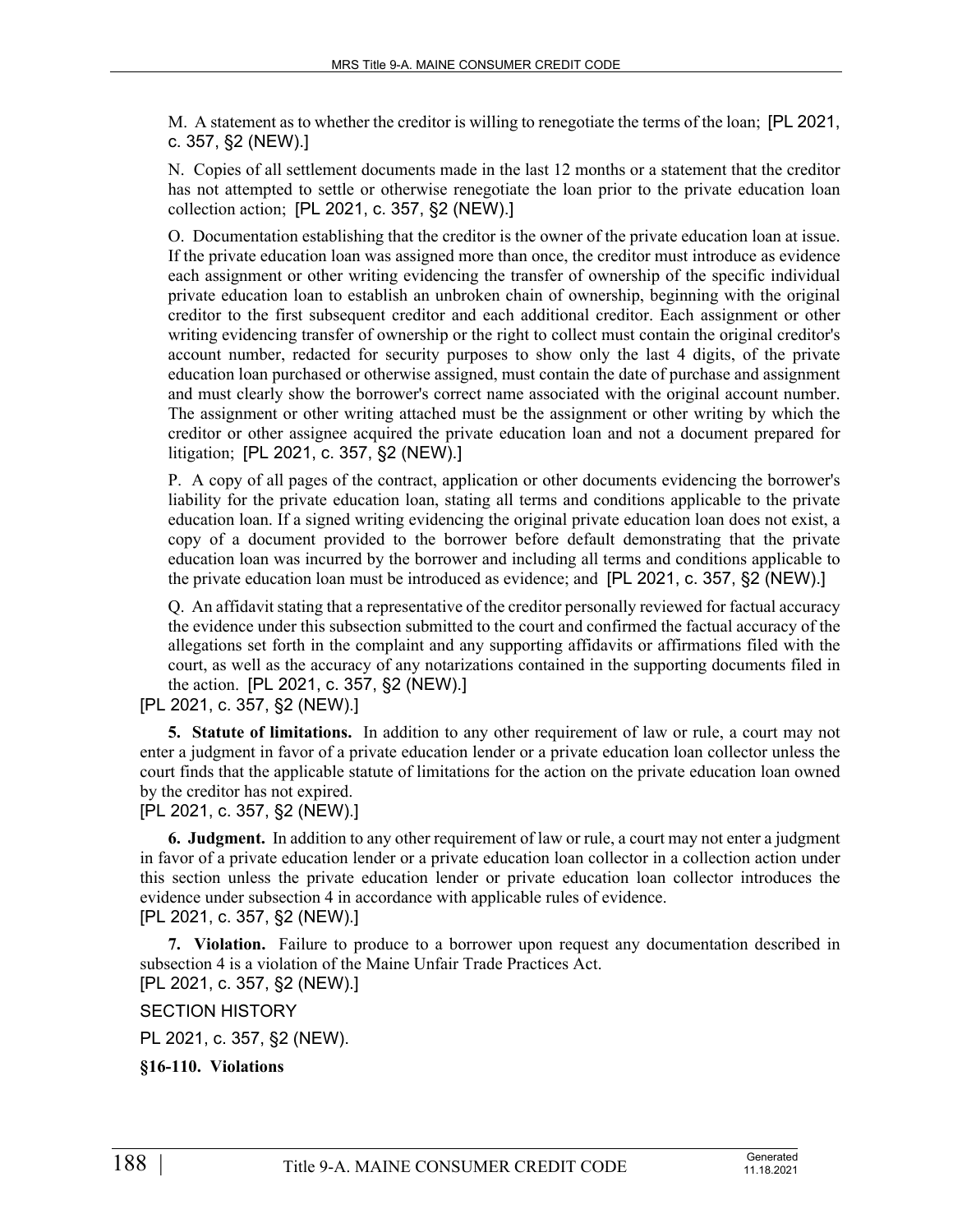**1. Fine.** The superintendent may impose a fine of up to \$25,000 on a person for any violation of this Article. Each violation of this Article or of any rule adopted pursuant to section 16‑111 is a separate offense for the purposes of this section.

[PL 2021, c. 357, §2 (NEW).]

**2. Suspended from operating in State.** If the superintendent finds that a person has knowingly violated any provision of this Article and the violation caused financial harm to a student, the superintendent may suspend the person from operating as or bar the person from being a stockholder, officer, director, partner, owner or employee of a private education lender for a period of up to 10 years. [PL 2021, c. 357, §2 (NEW).]

**3. Crime.** A violation of this Article is a Class E crime. [PL 2021, c. 357, §2 (NEW).]

**4. Private right of action.** A person who suffers damage as a result of the failure of another person to comply with this Article may bring an action against the other person for any of the following:

A. Actual damages or \$500, whichever is greater; [PL 2021, c. 357, §2 (NEW).]

B. An order enjoining the methods, acts or practices; [PL 2021, c. 357, §2 (NEW).]

- C. Restitution of property; [PL 2021, c. 357, §2 (NEW).]
- D. Punitive damages; [PL 2021, c. 357, §2 (NEW).]
- E. Attorney's fees; and [PL 2021, c. 357, §2 (NEW).]

F. Any other relief that the court determines proper. [PL 2021, c. 357, §2 (NEW).] [PL 2021, c. 357, §2 (NEW).]

**5. Purporting to act as agent for an entity exempt from this Article.** A person is subject to the requirements of this Article notwithstanding the fact that the person purports to act as an agent or in another capacity for an entity that is exempt from this Article, if, among other things:

A. The person holds, acquires or maintains, directly or indirectly, the predominant economic interest in the private education loan; [PL 2021, c. 357, §2 (NEW).]

B. The person markets, brokers, arranges or facilitates the loan and holds the right, requirement or right of first refusal to purchase the private education loan or a receivable or interest in the private education loan; or [PL 2021, c. 357, §2 (NEW).]

C. The totality of the circumstances indicate that the person is the private education lender and the transaction is structured to evade the requirements of this Article. Circumstances that weigh in favor of a person being a private education lender include, without limitation, when the person:

(1) Indemnifies, insures or protects an entity exempt from this Article for any costs or risks related to the private education loan;

(2) Predominantly designs, controls or operates the private education loan program; or

(3) Purports to act as an agent or in another capacity for an entity exempt from this Article while acting directly as a private education lender in other states. [PL 2021, c. 357, §2] (NEW).]

## [PL 2021, c. 357, §2 (NEW).]

**6. Remedies.** Any violation of this Article is subject to the remedies provided in this section in addition to remedies otherwise provided by law. [PL 2021, c. 357, §2 (NEW).]

SECTION HISTORY

PL 2021, c. 357, §2 (NEW).